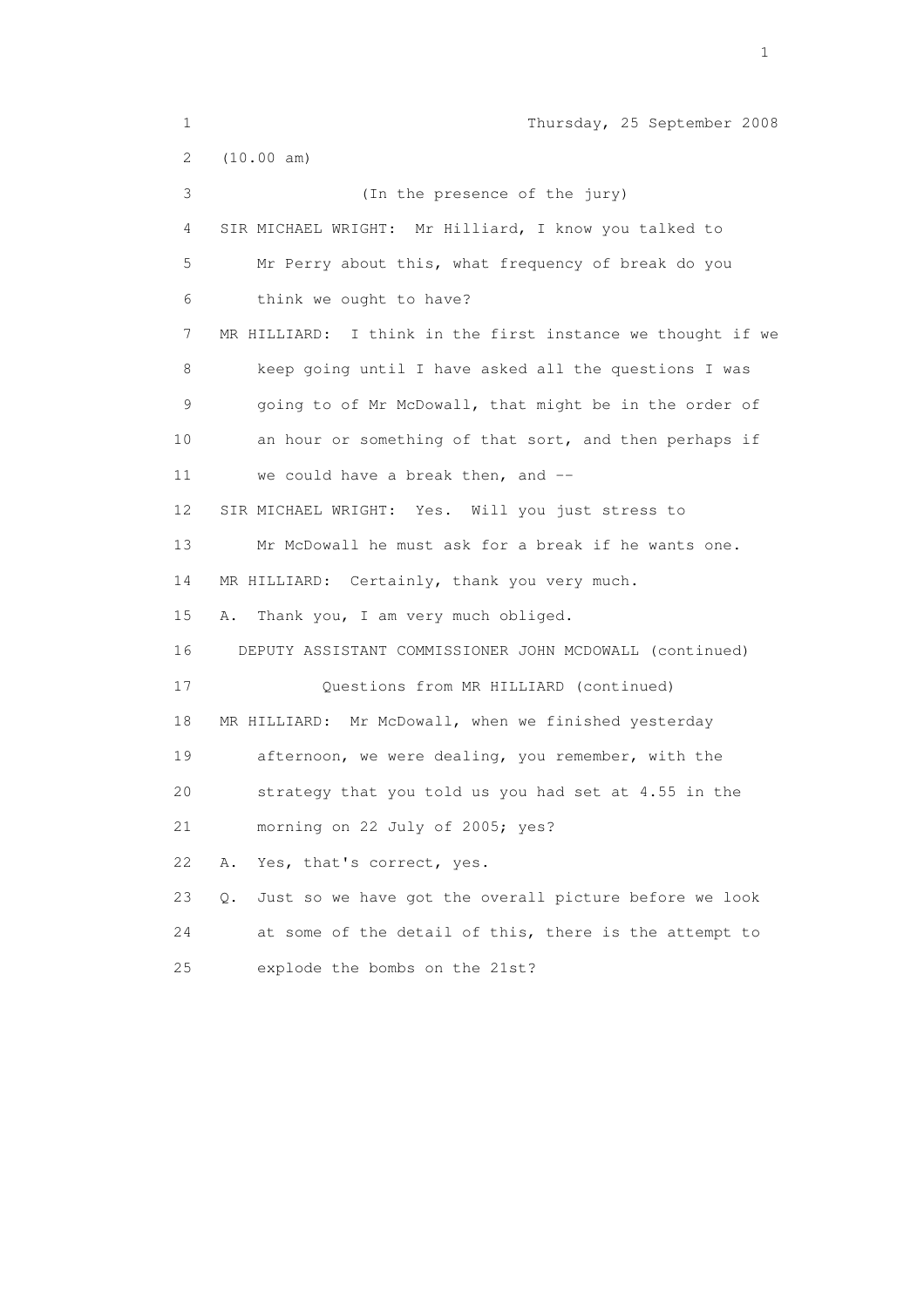1 A. Yes.

| 2               | Q. | Then there comes a time that night when Scotia Road is   |
|-----------------|----|----------------------------------------------------------|
| 3               |    | identified as a possible address for Hussain Osman, who  |
| 4               |    | appeared to be one of the attempted bombers?             |
| 5               | Α. | That's correct.                                          |
| 6               | О. | So it's with all that in mind that you set your          |
| 7               |    | strategy?                                                |
| 8               | Α. | That's correct.                                          |
| 9               | Q. | And you told us that your strategy was to control the    |
| 10              |    | premises at Scotia Road through covert surveillance, to  |
| 11              |    | follow any person leaving the premises until it was safe |
| 12 <sup>°</sup> |    | to challenge them, and then to stop them?                |
| 13              | Α. | That's correct, yes, sir.                                |
| 14              | Q. | I am just going to look at the individual parts of that, |
| 15              |    | Mr McDowall, with you, in a moment.                      |
| 16              |    | First of all, did you record that strategy anywhere?     |
| 17              | Α. | Yes, I did. I recorded it in brief in my red book,       |
| 18              |    | which is a form of day book that I carried with me to    |
| 19              |    | note significant issues or events or things that         |
| 20              |    | I needed to recall.                                      |
| 21              | Q. | I think very helpfully the pages in that red book,       |
| 22              |    | a typed copy has been prepared of those; is that right?  |
| 23              | Α. | That's correct, sir.                                     |
| 24              | Q. | And we are grateful for that. Do you have your red book  |
|                 |    |                                                          |

25 in front of you and the typed copies?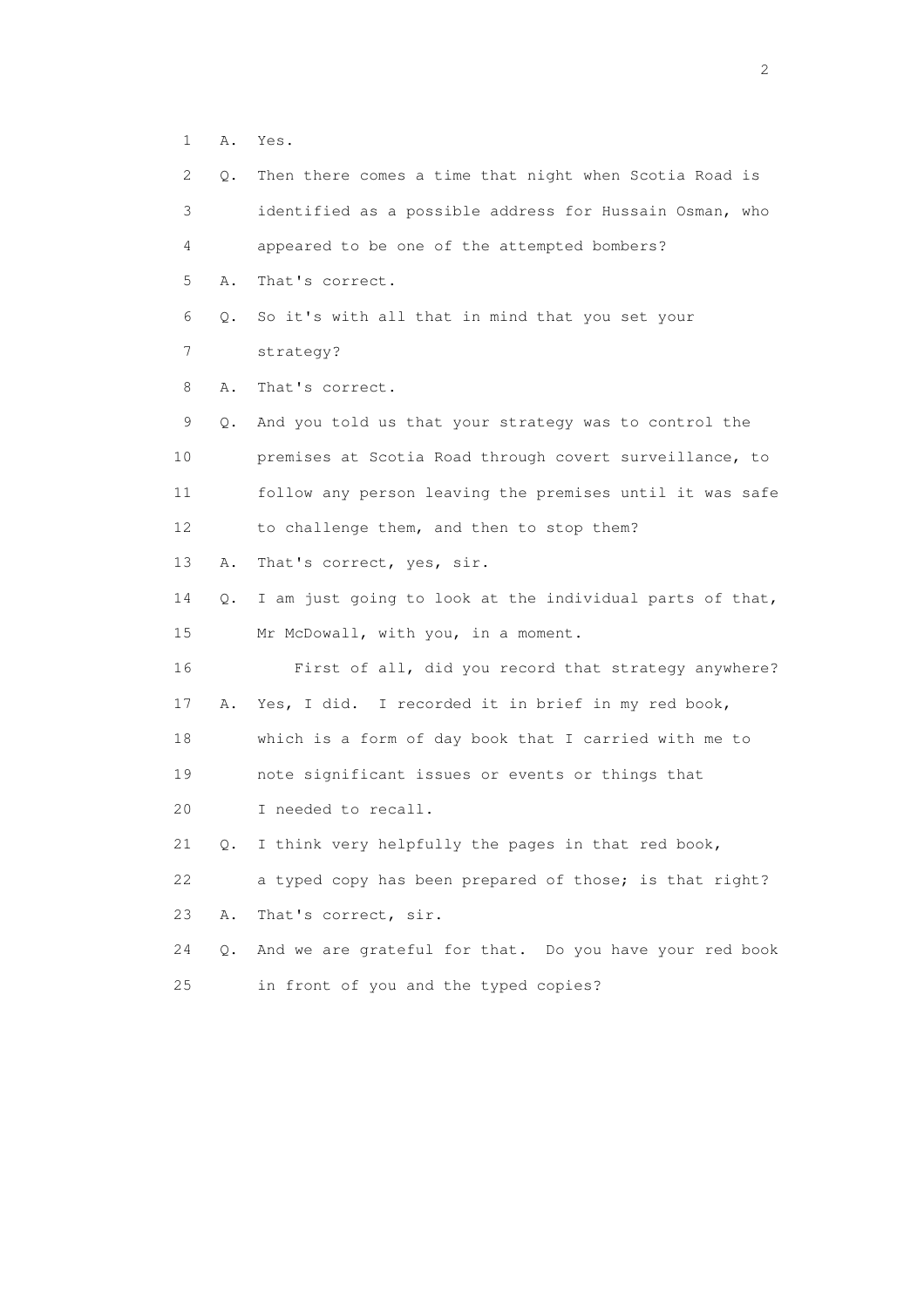1 A. Yes, I have, sir.

| $\mathbf{2}^{\mathsf{I}}$ | Q. | I am going to deal with the typed copy page numbers and |
|---------------------------|----|---------------------------------------------------------|
| 3                         |    | I think we have this available and can put it under the |
| 4                         |    | document camera so we can all see it. Members of the    |
| 5                         |    | jury, in a minute or two, there will be a copy for you  |
| 6                         |    | of this page, but we will just look at it on the screen |
| 7                         |    | for the minute. Can we get up page 1858? There we are.  |
| 8                         |    | The bit that I want to ask you about, can you see,      |
| 9                         |    | down to the bottom half of that page, Mr McDowall, that |
| 10                        |    | there are four sections that begin "DEC", is that short |
| 11                        |    | for decision?                                           |
| 12                        | Α. | Yes, it is, sir.                                        |
| 13                        | Q. | And the third one up says:                              |
| 14                        |    | "Gold firearms strategy in respect of premises."        |
| 15                        |    | Do you see that?                                        |
| 16                        | Α. | Yes, I do, sir.                                         |
| 17                        | Q. | That's the one I am going to ask you about, but it's    |
| 18                        |    | almost impossible, I think, as we have the page on the  |
| 19                        |    | screen, not just to deal very briefly with everything   |
| 20                        |    | else on there, because everybody will be wondering, but |
| 21                        |    | very, very quickly just to get it out of the way.       |
| 22                        |    | Top right, can you see:                                 |
| 23                        |    | "Ripped up corres in bomb bag, appears to relate        |
| 24                        |    | to", is that Girma?                                     |
| $25$                      | Α. | Yes.                                                    |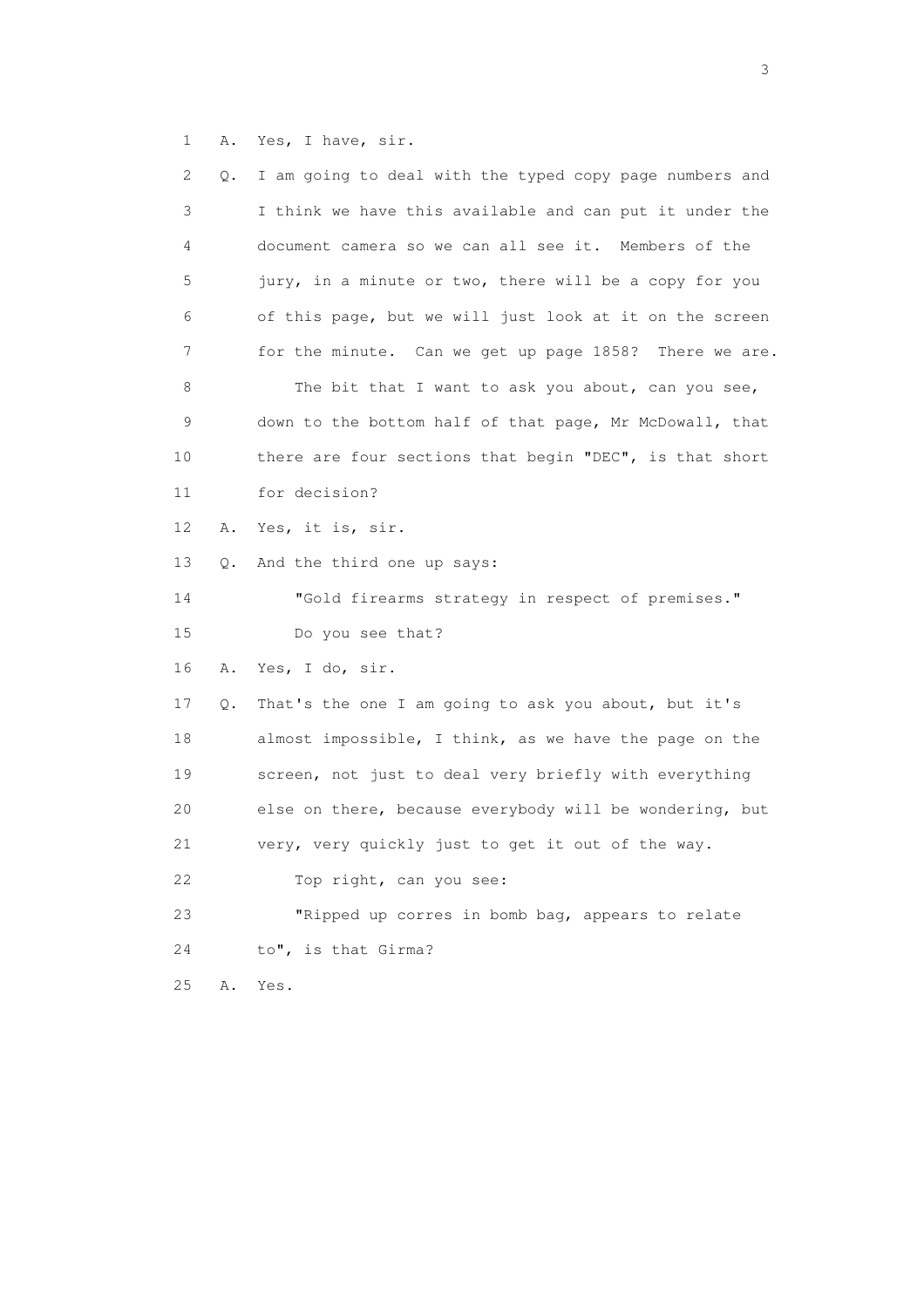1 Q. "Jobseeker Stockwell". In no more than a sentence, what 2 does that relate to? 3 A. That relates to the rucksack that had been found and the 4 possibility that there was correspondence in it relating 5 to an individual and a job seeker application or job 6 seeker correspondence. 7 Q. Is that the same rucksack as we have been hearing about? 8 A. Yes, I believe it is. 9 Q. Is that a reference, there is somebody called Girma, is 10 there a reference to an address for that person and 11 a vehicle? 12 A. Yes, that's correct. 13 Q. And the Blair House address we see there, Mr Perry 14 yesterday, you will not know this, but drew attention to 15 Blair House and showed how close that was to Stockwell 16 station on a map yesterday. 17 A. Yes, that's correct, it's one of the addresses I believe 18 that became of interest to us in the course of the early 19 hours of that morning. I think we had six by about 9 or 20 9.30, and that was one of them. 21 Q. Then there is reference to somebody Omar. Who is that, 22 please? 23 A. That is the individual we were discussing yesterday, 24 Abdi Omar. 25 Q. And then a reference to operation "Op Ragstone"?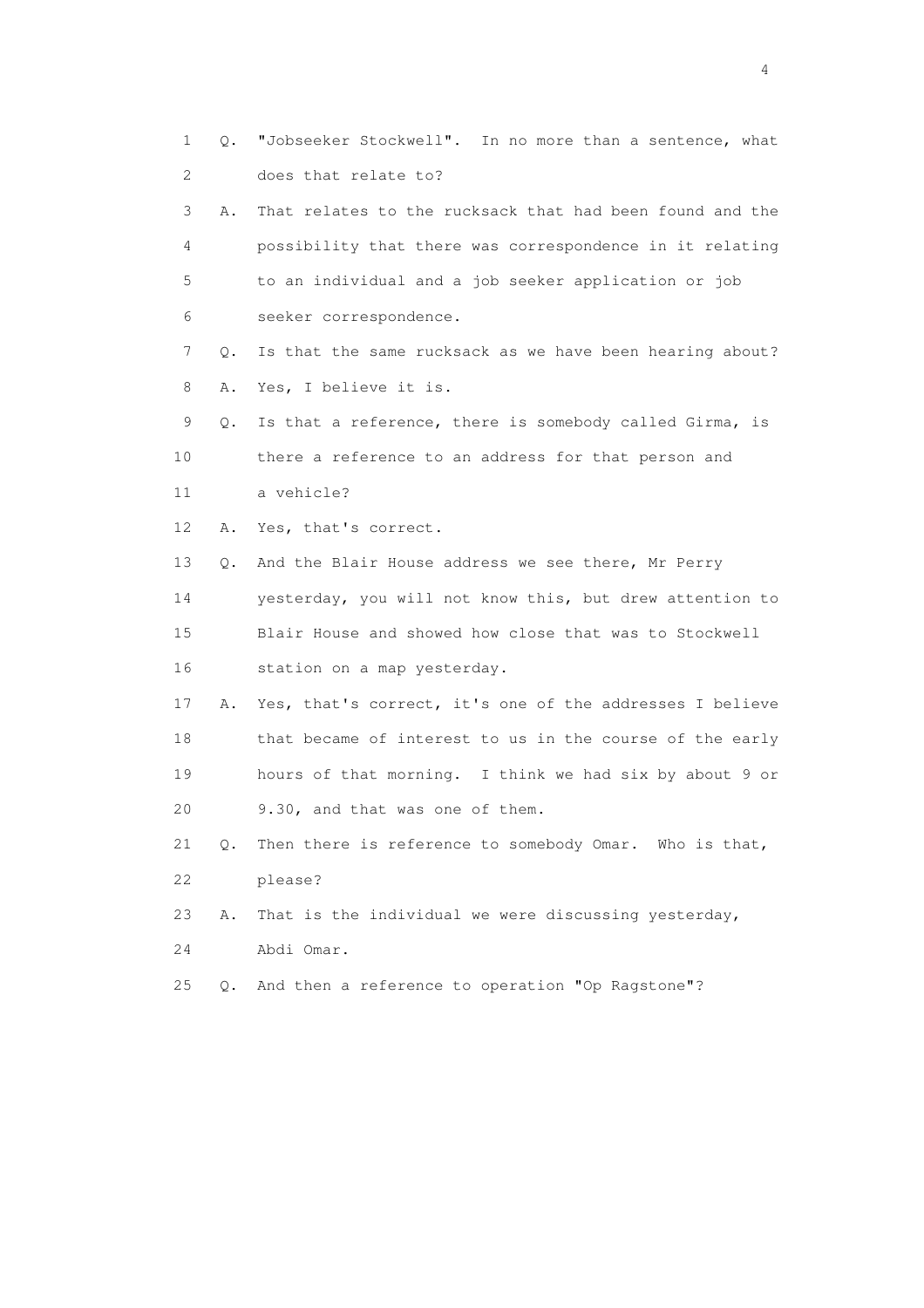1 A. That's correct.

| 2  | Q. | Ever so briefly, can you explain what that was?           |
|----|----|-----------------------------------------------------------|
| 3  | Α. | Ragstone was a confidential inquiry or investigation      |
| 4  |    | that we touched on yesterday which was concerned with     |
| 5  |    | camping activity on the part of quite a large number of   |
| 6  |    | individuals, and if you recall, I mentioned yesterday     |
| 7  |    | there were a significant number of photographs in our     |
| 8  |    | possession, many of which we had not managed to identify  |
| 9  |    | the subjects from.                                        |
| 10 | Q. | That was to give it the operation name, that was          |
| 11 |    | Operation Ragstone?                                       |
| 12 | Α. | That's correct.                                           |
| 13 | Q. | And then, don't need to go through all of this, but we    |
| 14 |    | can see a name there and a reference to organising white  |
| 15 |    | water rafting. Was that part of the camping expedition    |
| 16 |    | or is that something different?                           |
| 17 | Α. | No, it was part of a series of expeditions, if you like,  |
| 18 |    | and I believe that may have formed part of Ragstone.      |
| 19 | Q. | All right. Then if we come to the four "decs" or          |
| 20 |    | decisions at the bottom half of the page?                 |
| 21 | Α. | Yes.                                                      |
| 22 | Q. | Decision, "Prisoners -- done and no trace.<br>Not         |
| 23 |    | Belmarsh.<br>$4.50$ am.<br>Woodhill -- stopped".          |
| 24 |    | Can you just explain what that's about?                   |
| 25 | Α. | I believe mention was made of it again yesterday,<br>Yes. |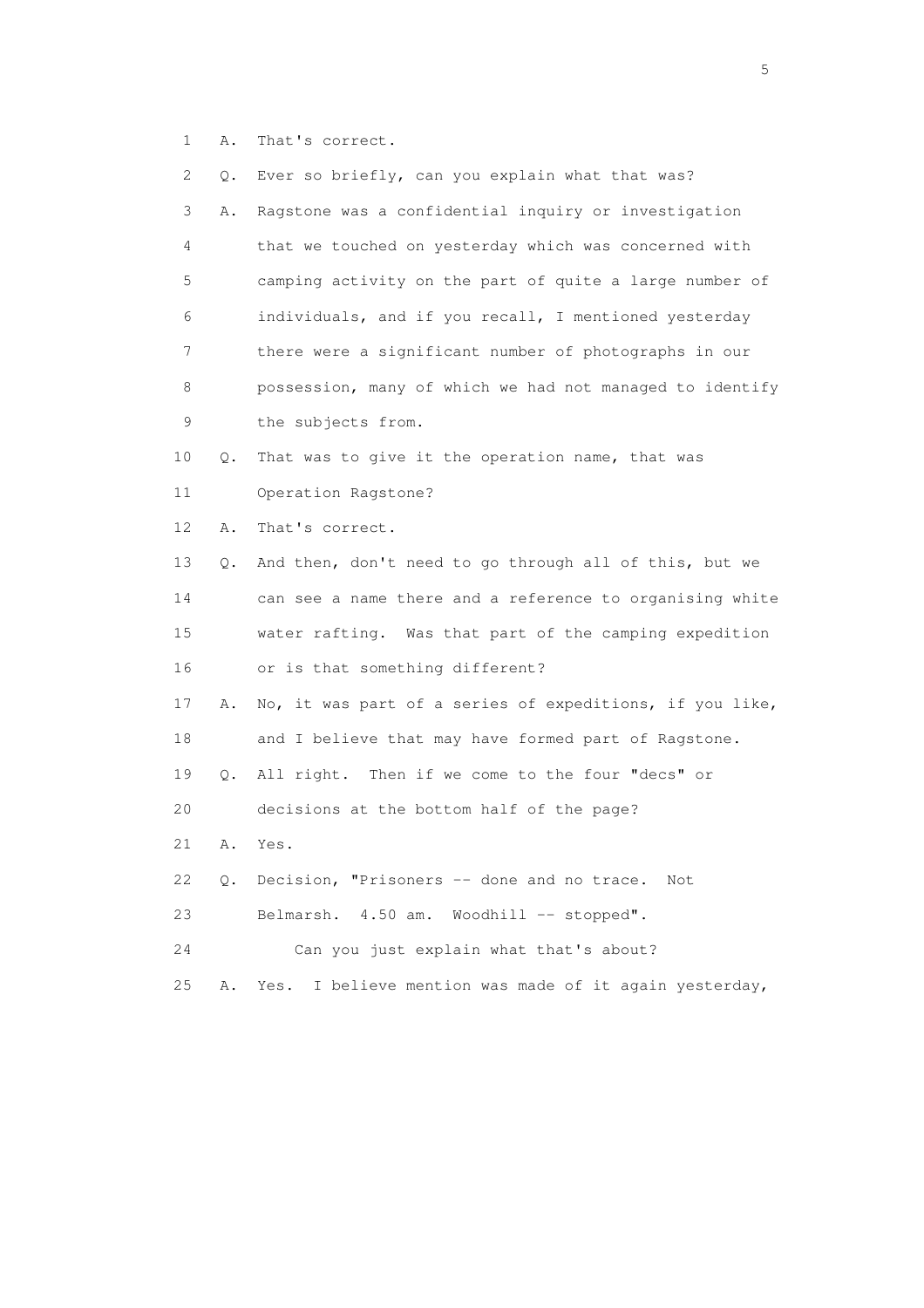1 but what we were trying to do was approach any person or 2 persons that may be able to assist us with the identity 3 of individuals in the photographs, and clearly two 4 obvious ways of doing that is to approach sources or 5 prisoners who had been convicted offences of terrorism 6 or similar offences and Woodhill is one of Her Majesty's 7 Prisons which houses a number of terrorist prisoners. 8 Q. Thank you very much for that. So we are now at the one 9 that I want to deal with in a little detail. So 10 decision: "Gold firearms strategy, in respect of 11 premises". Just help us, does that relate to 12 Scotia Road? 13 A. Yes, it does. 14 Q. Did it relate to any other premises at that time? 15 A. Yes, I believe it also related to the address at 16 61A Portnall. 17 Q. Right. There we can see the words "Control. Challenge. 18 Stopped." Then "W.SO19 recce", and then there is 19 a time, 4.55 am. You told us the time that you set the 20 strategy. 21 Can you help us then, as we go along that line, 22 "Control. Challenge. Stopped. W.SO19 recce". 23 If you deal with it in your own way, if you would? 24 A. The strategy comprised controlling premises which 25 I suppose in plainer English means to establish that you

 $\sim$  6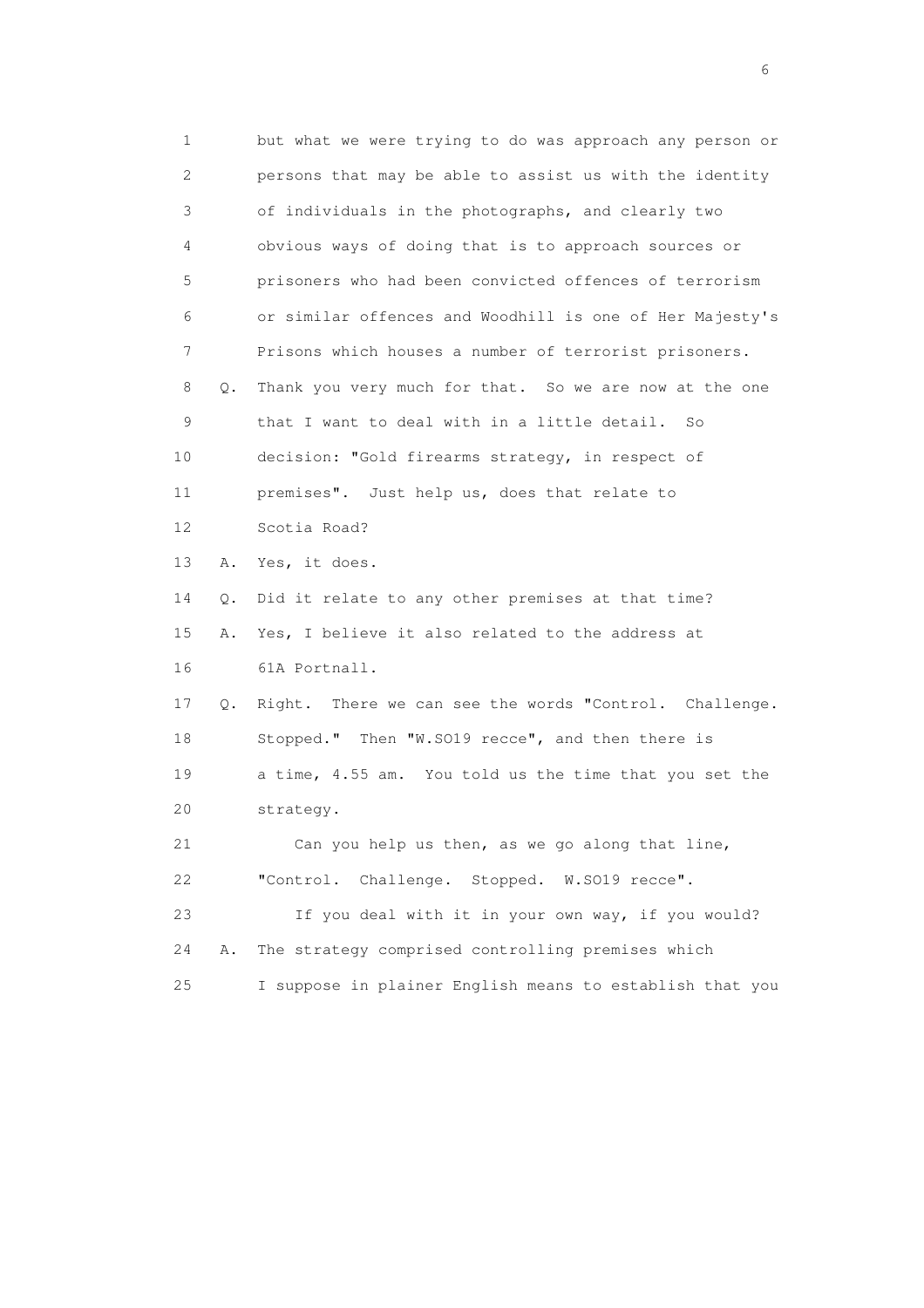1 have contact with them by line of sight to see who is 2 leaving or entering a premises; in other words, put some 3 control around them from the police perspective, so that 4 we knew what was happening there as far as we were able, 5 and then to challenge individuals leaving the premises 6 when it was safe to do so.

 7 So it would mean, because this was a covert 8 operation, taking them under surveillance control some 9 distance away from the premises in order that no-one 10 either inside the premises should be alerted to what was 11 happening or that there was police activity; or indeed 12 that anyone outside those premises that may have had 13 some linkage to them might be able to make that link; in 14 other words police activity related to that address.

 15 And the "stop" is exactly that, to stop them in 16 order to ascertain whether they are indeed the suspects 17 or whether they have knowledge of either the suspects or 18 the premises that they have just come from. 19 Q. Then the "W.SO19", that's the firearms specialist 20 operations team, isn't it, SO19 "recce", what's that 21 about?

 22 A. The W is my shorthand for the word "with", so what I was 23 asking was for the firearms team when they arrived to 24 conduct a brief reconnaissance to establish the lie of 25 the land, the layout of the property and so on, which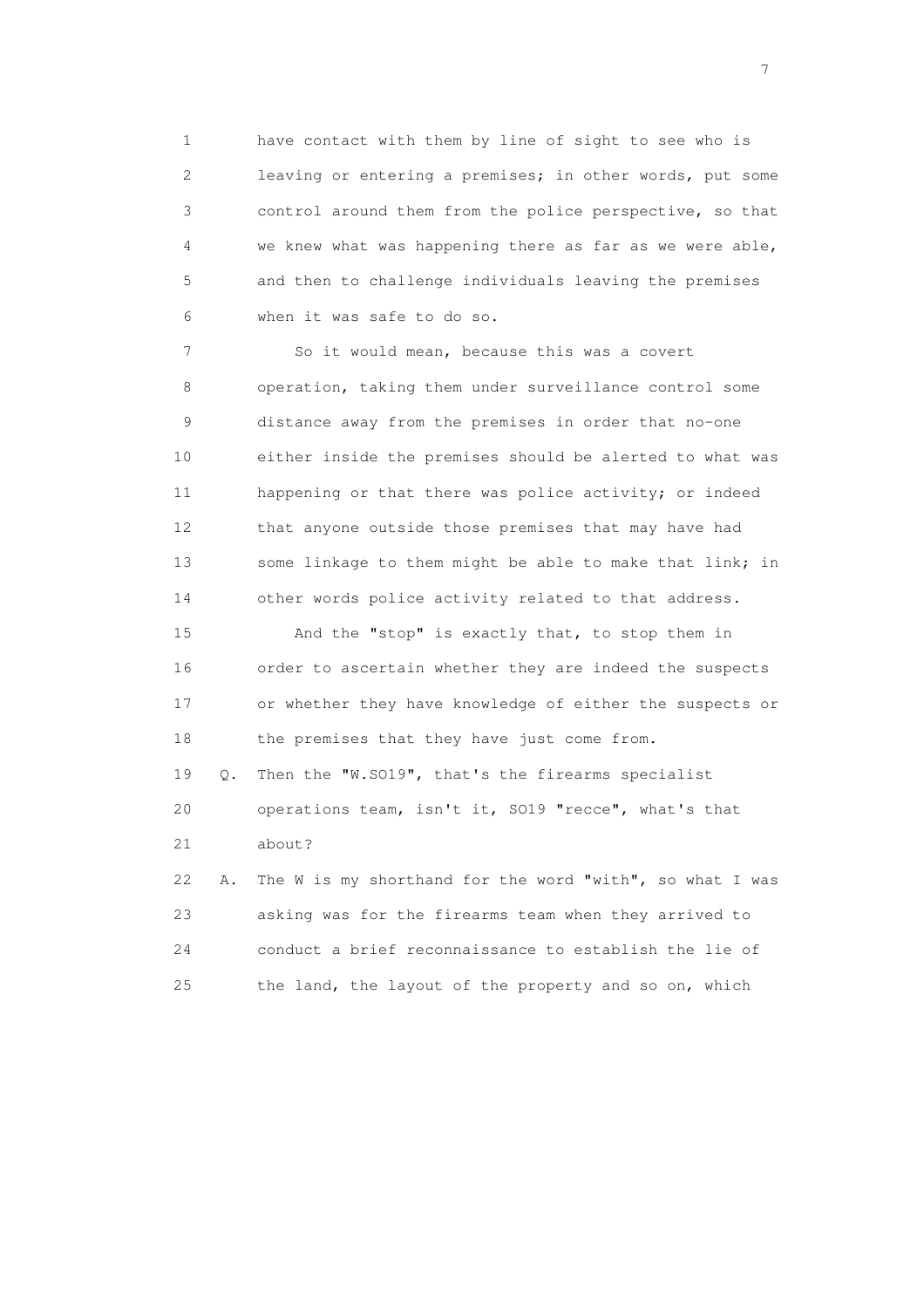1 would I think be standard practice. Generally that 2 isn't a detailed reconnaissance, it is generally really 3 a driveby, something of that nature.

 4 I understand in this instance, I learnt much later 5 that I don't think that that reconnaissance took place, 6 but then I also understand that the premises were 7 contained in a cul-de-sac which would have rendered that 8 quite difficult to achieve anyway.

 9 Q. Did you envisage that reconnaissance happening ahead of 10 what I'll call the main deployment of SO19 firearms 11 officers to the area, or did you envisage it as being 12 the first thing that some part of their team would do 13 when they got there?

14 A. Yes, the latter.

 15 Q. The latter, right. I am going to come on to the rest of 16 the entry in a moment, Mr McDowall, so don't think that 17 we are leaving it. Can you just help us with this: what 18 was your understanding of 21 Scotia Road at that time? 19 Did you think that it was one house on its own, or did 20 you appreciate that it was, as we know, one flat within 21 a block?

 22 A. No, at the time I didn't appreciate that it was a flat 23 within a block, I thought it was one address.

 24 Q. Had you known that, would or could that have made 25 a difference to the strategy you set?

en de la construction de la construction de la construction de la construction de la construction de la constr<br>18 de juny : la construction de la construction de la construction de la construction de la construction de l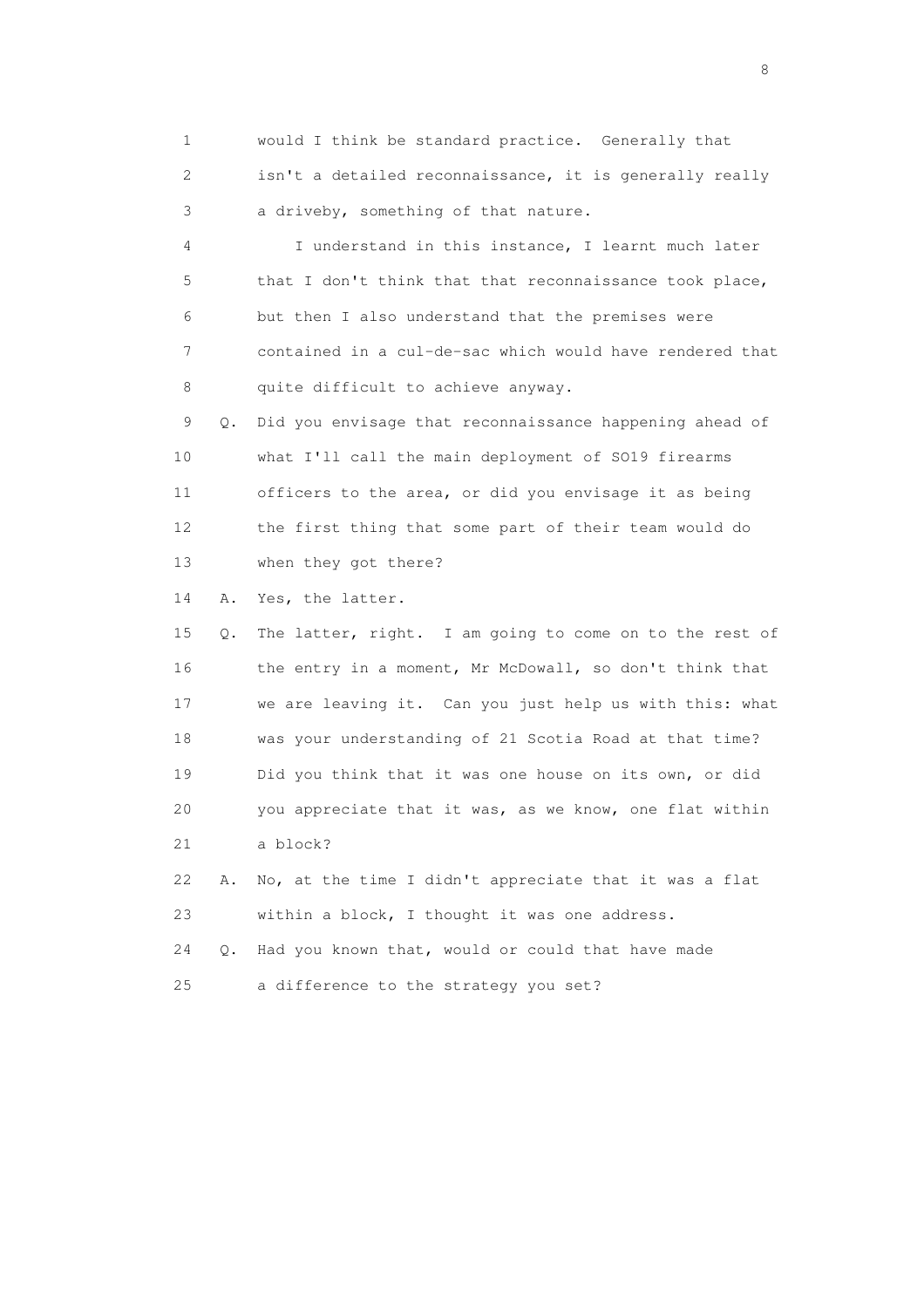1 A. The fundamental strategy would have remained the same. 2 It would have made a difference, I think, because my 3 understanding and belief in what we were trying to 4 achieve was to stop all people leaving those premises, 5 either because they would be a suspect or because they 6 might have knowledge of a suspect or, at the very least, 7 be able to inform us more about the internal layout of 8 the premises.

 9 It was a covert operation. Had I known that it was 10 a number of flats, we would have had to have been 11 a great deal more selective in who we stopped, and it 12 would have become a matter of judgment, because, as 13 I have stated on many occasions now, the intention was 14 for this to be a covert operation, and clearly the 15 number of stops that were achievable in the vicinity 16 were very limited anyway because of the resources we had 17 available to us. But also, it would have been the case 18 that the more police activity, the more stops that were 19 being conducted around those premises, the more likely 20 it would have been that police activity would have been 21 discovered.

 22 Q. So when you refer in the note to the "Gold firearms 23 strategy in respect of premises" --

24 A. Yes.

25 Q. And when you have just indicated as you have said that

en de la construction de la construction de la construction de la construction de la construction de la constr<br>1911 : la construction de la construction de la construction de la construction de la construction de la const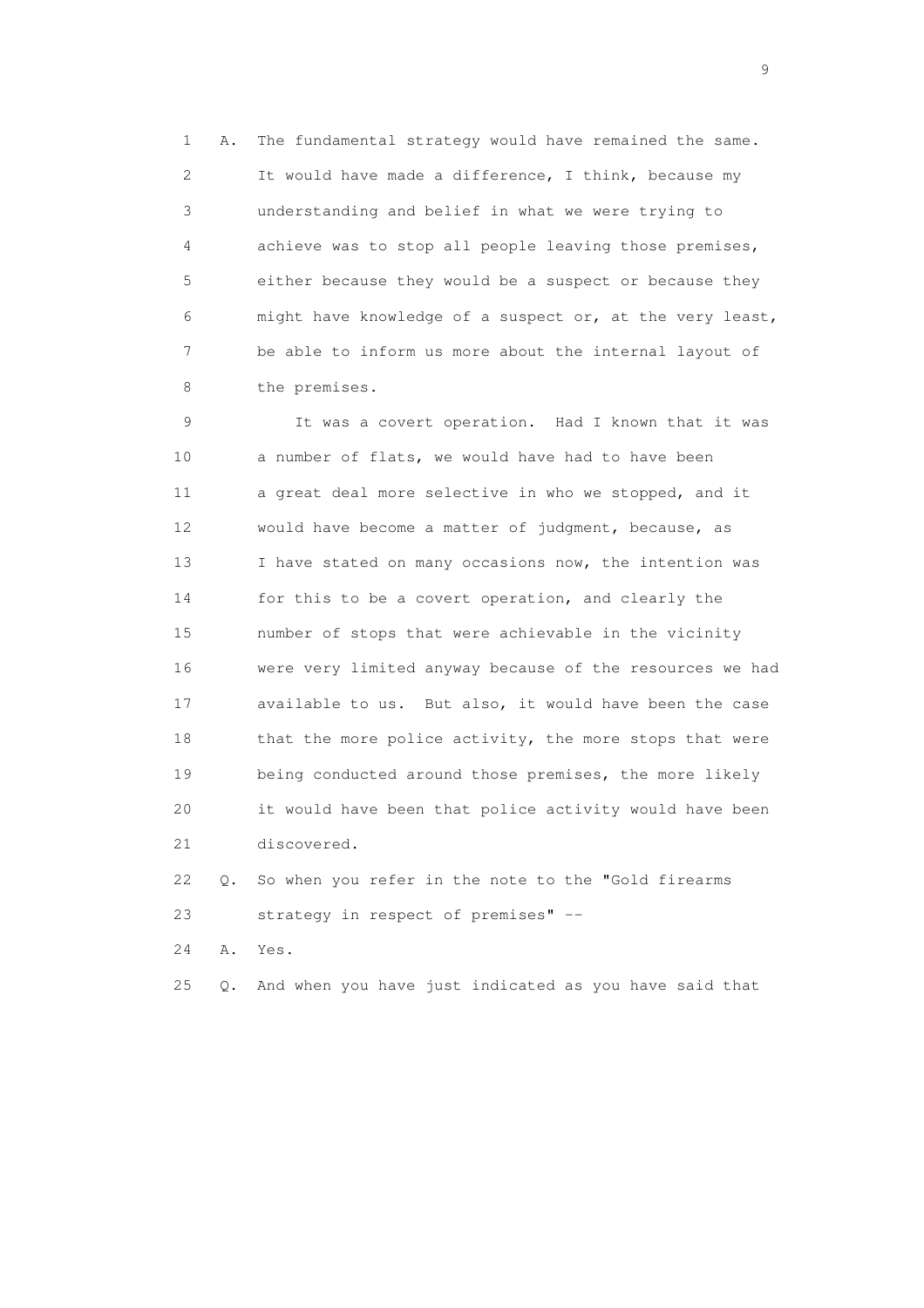1 the plan was to try to stop all people leaving those 2 premises --

3 A. Yes, sir.

| 4  | Q. | -- just so we understand it, what you meant, and you     |
|----|----|----------------------------------------------------------|
| 5  |    | tell me, I do not want to put words in your mouth, you   |
| 6  |    | meant, as I understand it, number 21?                    |
| 7  | Α. | Yes, your understanding is absolutely correct, sir.      |
| 8  | Q. | Right. If I have understood it also right, what you are  |
| 9  |    | saying was, had you envisaged that number 21 was a block |
| 10 |    | of flats, then that would have required, as it were,     |
| 11 |    | an element of discretion on this question of stopping    |
| 12 |    | all people?                                              |
| 13 | Α. | Absolutely, yes, the strategy would have remained in my  |
| 14 |    | view that of trying to control the premises as I have    |
| 15 |    | described, and then, when felt appropriate, in other     |
| 16 |    | words that's where the element of discretion would have  |
| 17 |    | applied, if we felt that for whatever reason that        |
| 18 |    | an individual had come from 21 itself, then we would     |
| 19 |    | continue to challenge and stop.                          |
| 20 | Q. | I just want to understand this: does it follow that      |
| 21 |    | because, as far as you were concerned, you had thought   |
| 22 |    | it was, as it were, one dwelling on its own, if I can    |
| 23 |    | put it that way, the question for example as might arise |

 24 with a block of flats of perhaps seeking to empty the 25 other flats in some way and isolating one particular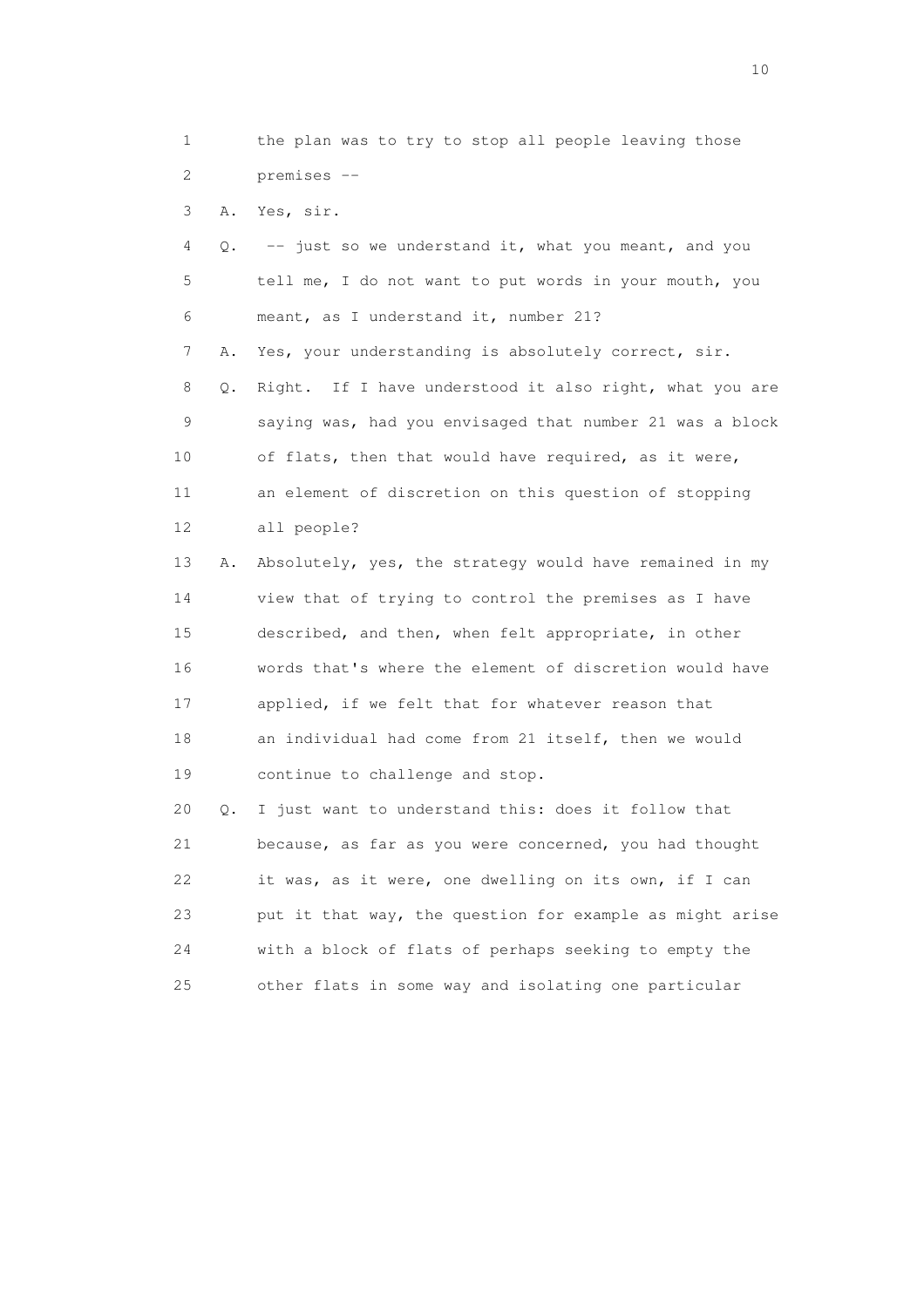1 flat, that presumably just wouldn't have crossed your 2 mind at this time? 3 A. No, simply because of not being aware that it was 4 a block as you described it, with a communal door 5 I believe. 6 Q. Right. 7 A. Ultimately that would have probably have become -- it 8 did in fact I think become part of the tactical 9 considerations when we actually tried to get closer to 10 the door itself, when we had established it was a block, 11 and clearly evacuation of those premises was one of the 12 things we were actively considering and struggling with 13 how we could actually do that covertly. 14 Q. So we understand, was that something, as it were, that 15 you were grappling with later on? 16 A. No, it was being grappled with by the Silvers, who were 17 obviously utilising the tactics I suppose or deploying 18 the tactics and finding the most appropriate way 19 forward. 20 Q. Right. Mr McDowall, if we can just then please go back 21 to the note. 22 A. Sorry, sir, could I just clarify my last answer? 23 Q. Yes, of course. 24 A. It was something that I personally came to consider but 25 much later, for the simple reason that we were having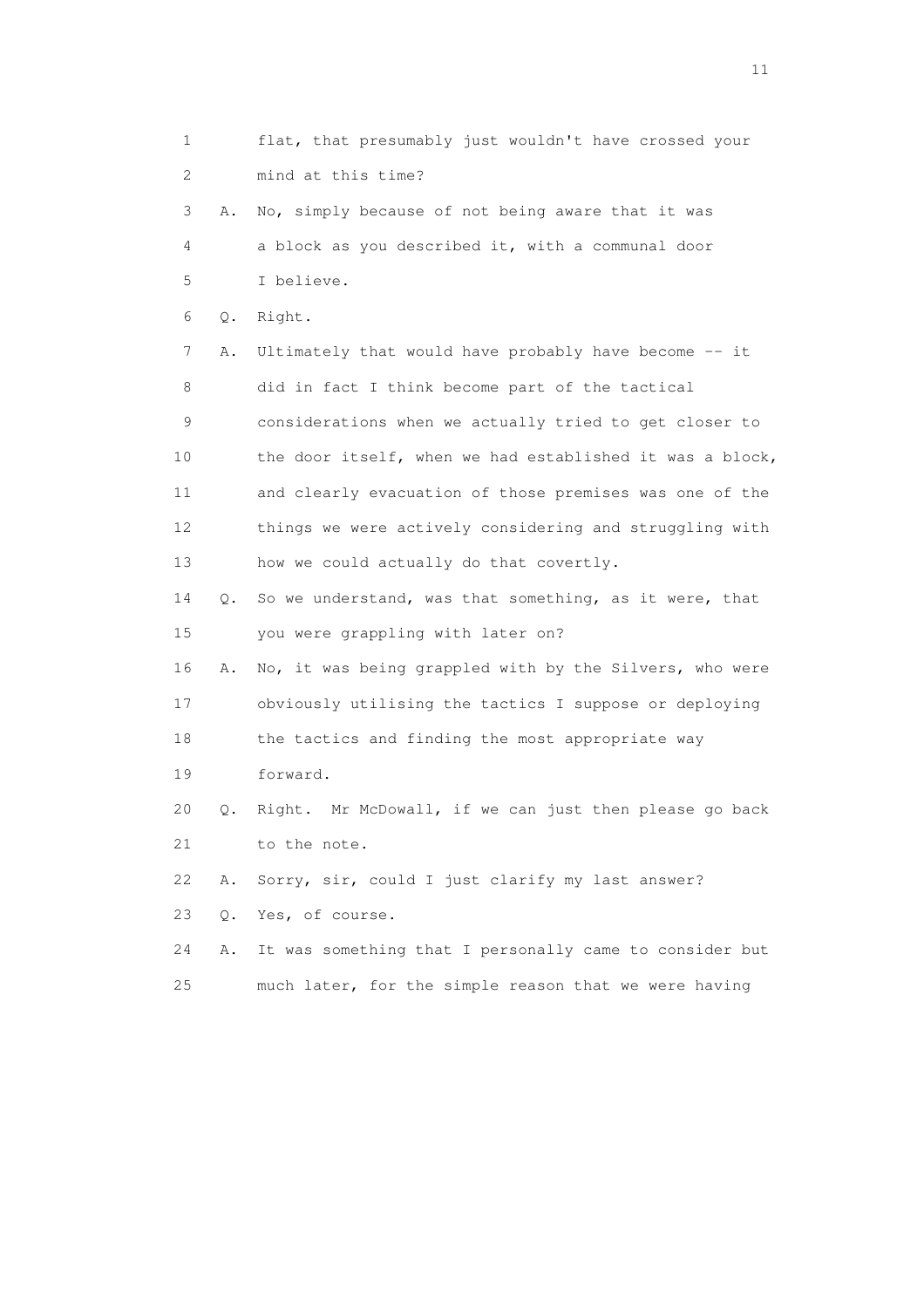1 extreme difficulty in progressing how we would control 2 and in fact enter those premises, so it was something 3 that came back to Gold. In fact, it came back to 4 DAC Peter Clarke and myself I think it was in the 5 evening of the 22nd. 6 Q. That's what I wanted to know from you. So it comes back 7 to Mr Clarke in the evening of the 22nd. When did it 8 come back to you, before or after the shooting, if we 9 say 10 o'clock for the shooting for these purposes? 10 A. I think it came back after that, and I think it came 11 back as an issue much later in the day. 12 Q. Thank you. All right, if we go back to the note, so you 13 have put a time in for your setting of that strategy, 14 you gave us the time yesterday but that's where we get 15 that from, is it, 4.55 am? 16 A. That's correct. 17 Q. Then you have said "Silver to be ident each plot"? 18 A. Yes, that's for a firearms Silver to be identified in 19 respect of both of those addresses. 20 Q. If we just look, if you have the jury bundle there, if 21 you turn, please, to section 2, just so we can start to 22 become familiar with perhaps some of the names. 23 Section 2, page 6, Mr McDowall, if the handwritten 24 numbers bottom right are looked at. 25 A. Yes.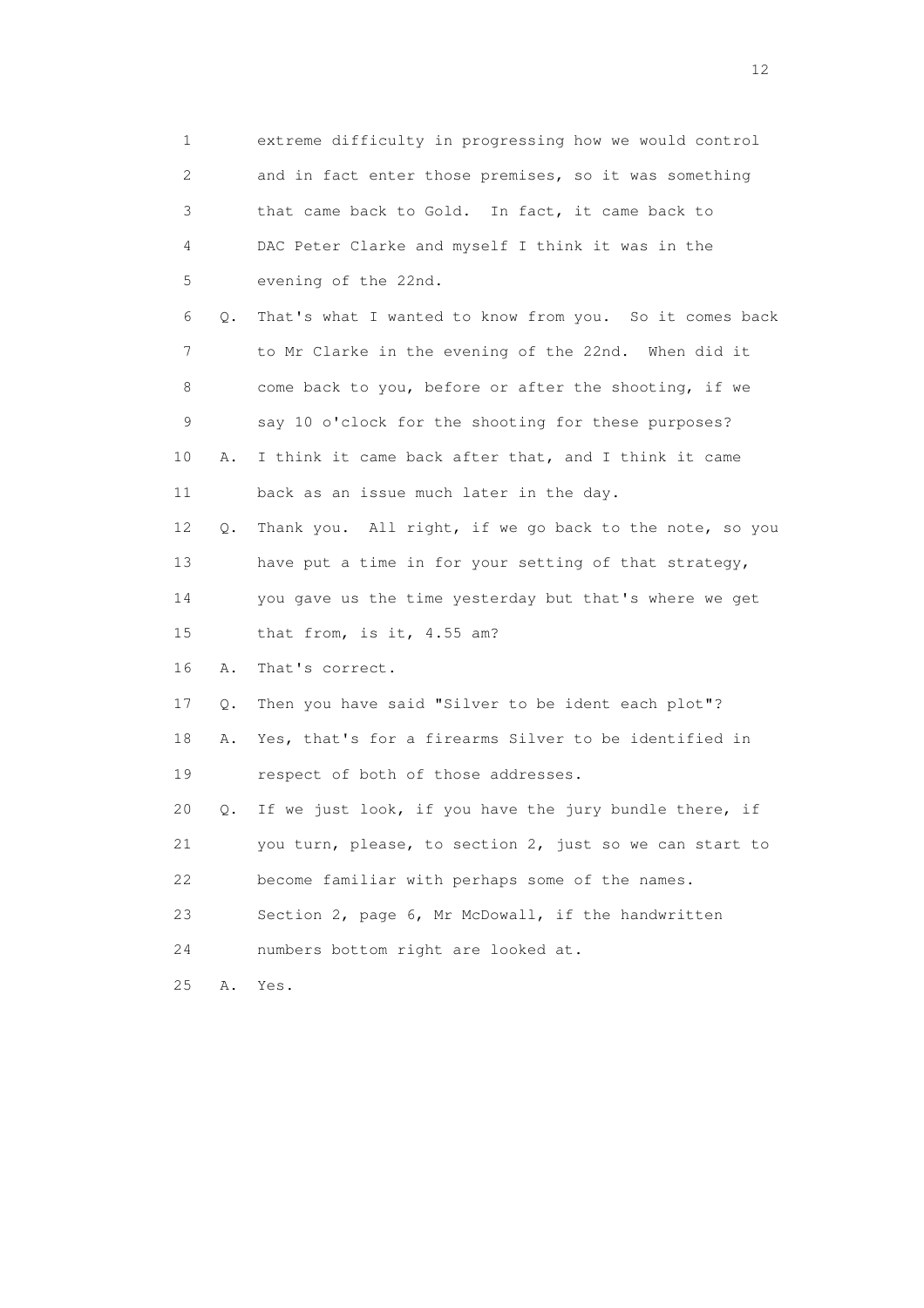- 1 Q. Do you have that?
- 2 A. Yes.
- 3 Q. For us, it's just above the lower of the two
- 4 holepunches. DCI Greg Purser, Silver. Silver Commander 5 of the operation, do you see description of his role of 6 the operation for the Scotia Road address?
- 7 A. That's correct.
- 8 Q. And then if we go down a couple, DI Merrick Rose, Silver 9 Commander of the operation at the Portnall Road address; 10 do you see that?
- 11 A. Yes, I do.
- 12 Q. If we just go up a little bit while we have the page 13 open, middle of the page, can you see D for detective, D 14 Superintendent Jon Boucher?
- 15 A. Yes, sir.
- 16 Q. Silver Commander within control room?
- 17 A. That's correct.

 18 Q. Go back to your note. So "Silver to be identified for 19 each plot" so that's for each address. Do you know, at 20 this time, 4.55 or so, would Mr Purser and Mr Rose have 21 been identified then or very shortly thereafter? 22 A. I think that Mr Rose had been identified, but I am not 23 clear on whether Mr Purser, I don't believe he had been 24 identified just then, but I think he was shortly after 25 that.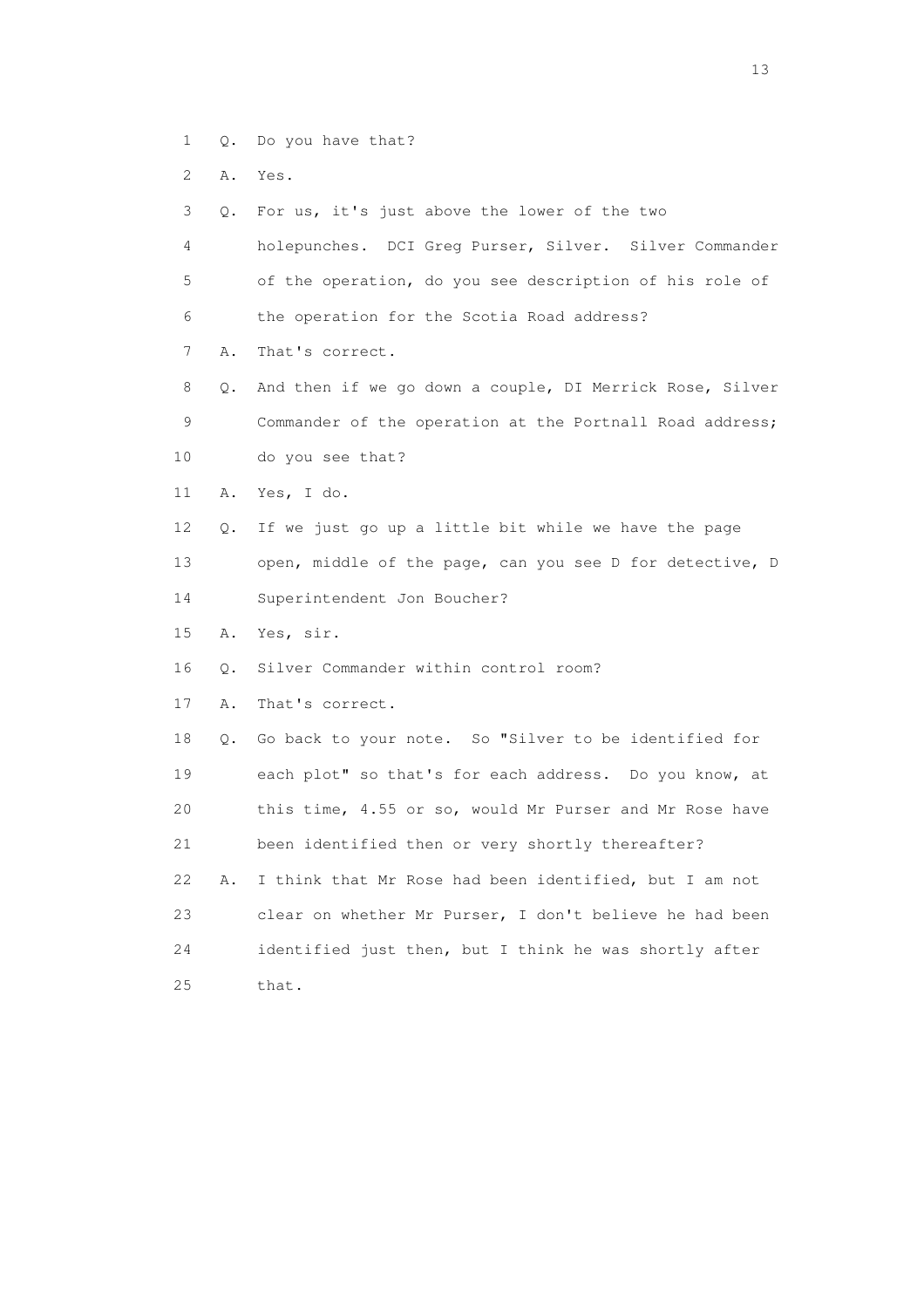| $\mathbf 1$     | Q. | Just help us, by shortly after, I mean, do you mean      |
|-----------------|----|----------------------------------------------------------|
| 2               |    | within a very short time, a matter of minutes?           |
| 3               | Α. | I think probably within half an hour to an hour,         |
| 4               |    | I quess.                                                 |
| 5               | Q. | Then what about Mr Boucher, going to be Silver Commander |
| 6               |    | in the control room?                                     |
| 7               | Α. | Yes, I think I had asked for Mr Boucher to perform that  |
| 8               |    | role.                                                    |
| 9               | О. | So "Silver to be identified each plot, to liaise W. "    |
| 10              |    | That again is your abbreviation for with; is that        |
| 11              |    | right?                                                   |
| 12 <sup>°</sup> | Α. | Yes.                                                     |
| 13              | Q. | " with Silver DSO Cress", DSO, Designated Senior         |
| 14              |    | Officer and Cress is that Cressida Dick?                 |
| 15              | Α. | Yes, it is.                                              |
| 16              | Q. | " (Consult Commander Carter) and update accord"          |
| 17              |    | presumably according to "developing intelligence"?       |
| 18              | Α. | That's correct, yes.                                     |
| 19              | Q. | All right. Can you just amplify that for us a bit,       |
| 20              |    | please?                                                  |
| 21              | Α. | Yes, those lines mean that I was asking for a Silver     |
| 22              |    | firearms commander; in other words someone trained to    |
| 23              |    | perform that role, for each of those locations, and that |
| 24              |    | those individuals were to liaise with the Designated     |
| 25              |    | Senior Officer, Commander Dick, and also consultation    |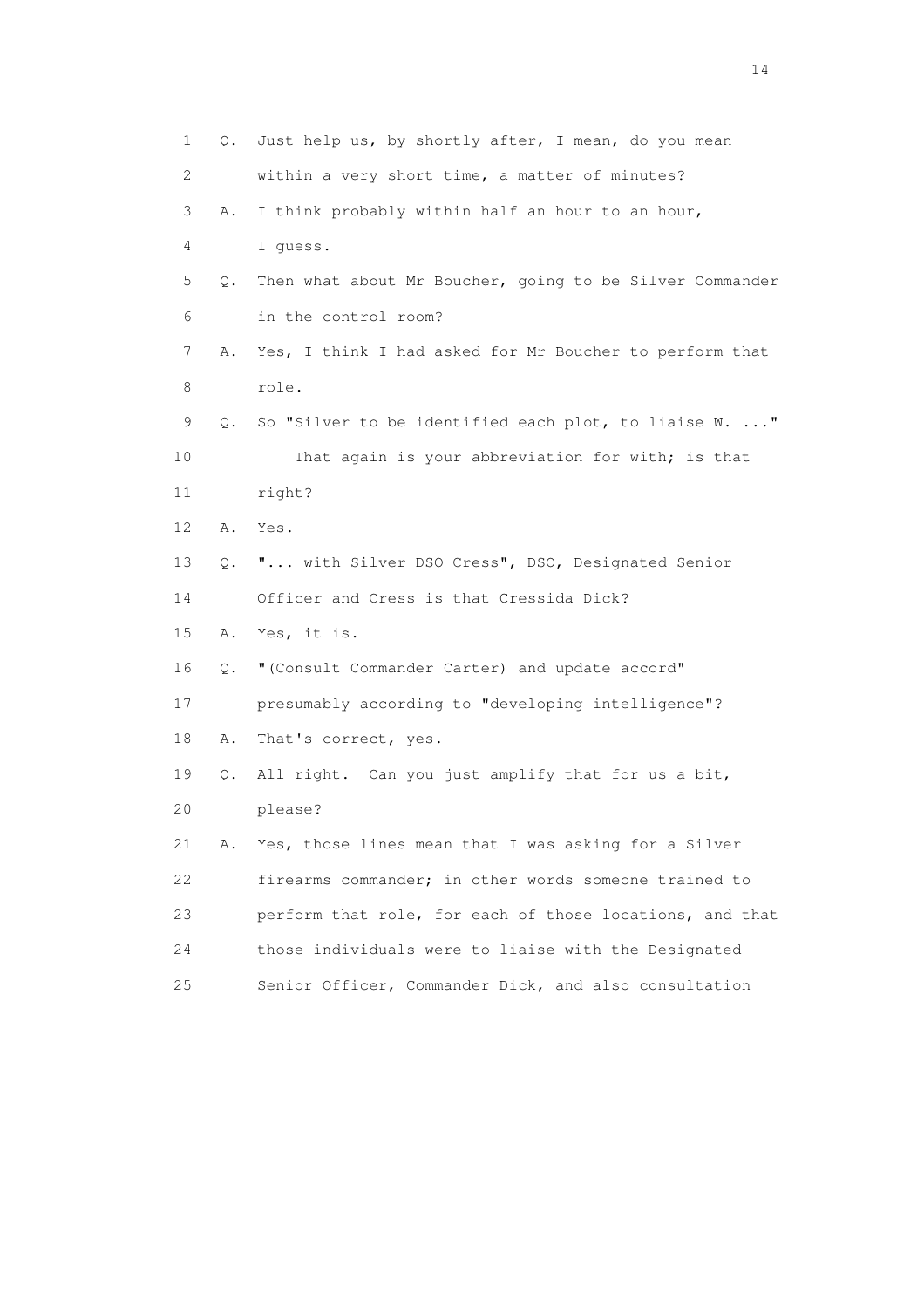1 was to be had with Commander Carter, who was performing, 2 I believe, either the role of Designated Senior Officer 3 for the Metropolitan Police that day, or who was 4 co-ordinating the list, if you like, of designated 5 senior officers. Then for any updates to be given to 6 those individuals according to any intelligence that 7 developed as we went forward from that time. 8 Q. Obviously for the strategy you had set, did you envisage 9 that in addition to firearms officers, that was going to 10 require surveillance officers? 11 A. Yes, it was the case as well that surveillance should be 12 placed, as I have said, in order to try to establish 13 that control, as I have described it, of those premises. 14 Q. I just want to follow this through a bit. After you 15 have set the strategy at 4.55, whose job is it to start 16 getting those people into place? So the surveillance 17 officers and the firearms officers. 18 A. It's -- it could be one of a couple of individuals. 19 There would have been an ops room co-ordinator, so 20 a person who is responsible for setting up and running 21 the operations room and ensuring that the operation is 22 moving on as envisaged, or had the SIO been present, 23 then it might have fallen to that individual to do that. 24 Clearly the identified Silver investigation, Senior 25 Investigating Officer, Jon Boucher, was not at Scotland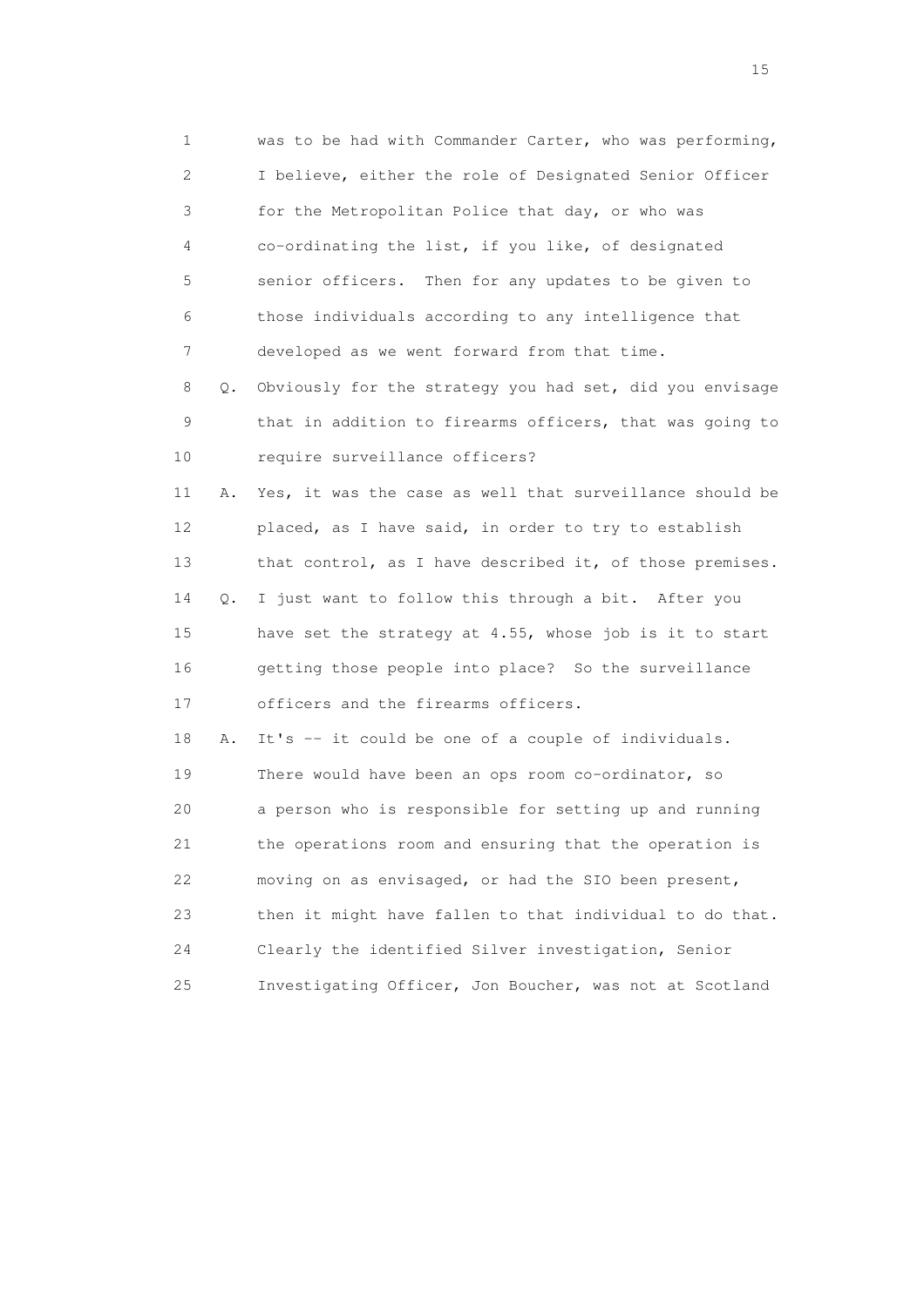- 1 Yard quite at that hour of the morning, so --
- 2 Q. Sorry, you go on.

| 3  | Α. | So my expectation was that the control room would ensure |
|----|----|----------------------------------------------------------|
| 4  |    | that these resources that we required, these specialist  |
| 5  |    | resources, would be obtained.                            |
| 6  | Q. | Can you help us who that would be in the control room?   |
| 7  | Α. | Yes, I believe at that time on that day $-$              |
| 8  | Q. | Do you want to look down the list of people?             |
| 9  | Α. | I think it is someone who  yes, shown at page 8 of       |
| 10 |    | the second part.                                         |
| 11 | Q. | Yes, so divider 2, page 8 if we are using the            |
| 12 |    | handwritten numbers?                                     |
| 13 | Α. | Yes, the individual fourth down, "Alan".                 |
| 14 | Q. | Right. (Pause). If we just look at his job description,  |
| 15 |    | "Joint S012 Operations Co-ordinator".                    |
| 16 |    | SO12, that's Special Branch, isn't it?                   |
| 17 | Α. | That's correct, sir, yes.                                |
| 18 | Q. | So obviously the surveillance, because that comes from   |
| 19 |    | SO12; is that right?                                     |
| 20 | Α. | That's correct.<br>Yes.                                  |
| 21 | Q. | So he would be responsible, would he, first of all, for  |
| 22 |    | making sure that surveillance officers were available    |
| 23 |    | and in place?                                            |
| 24 | Α. | Yes.                                                     |
| 25 | Q. | And just explain, why would it be his responsibility to  |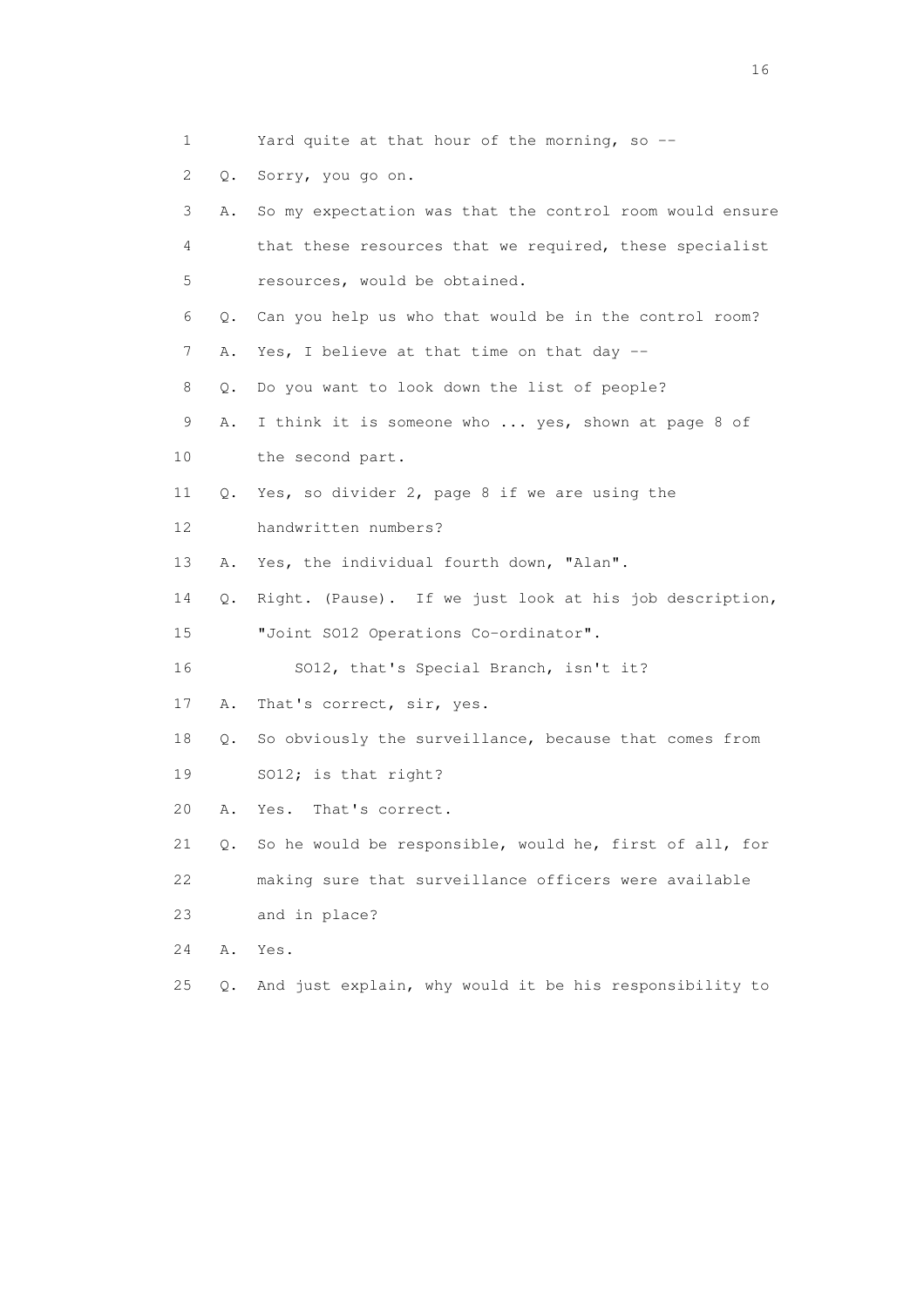1 arrange firearms officers?

| 2  | Α.        | Because as part of his role he would need to ensure that |
|----|-----------|----------------------------------------------------------|
| 3  |           | the operation was moving forward as we were intending it |
| 4  |           | to, so the acquisition of the relevant specialist        |
| 5  |           | resources would have fallen to him.                      |
| 6  | Q.        | I just want you to look, please, at the timeline that we |
| 7  |           | have got, that's in divider 1. I want you to look at     |
| 8  |           | page 2, bottom right.                                    |
| 9  | Α.        | Yes.                                                     |
| 10 | Q.        | Just looking at this page, 4.55, there is reference,     |
| 11 |           | isn't there, to you setting your Gold firearms strategy? |
| 12 | Α.        | Yes, that's correct.                                     |
| 13 | Q.        | 5.15, just looking at this document, there is reference  |
| 14 |           | to a surveillance team leader being briefed by Alan,     |
| 15 |           | that's the person you have been telling us about;        |
| 16 |           | correct?                                                 |
| 17 | Α.        | That's correct. Correct.                                 |
| 18 | $\circ$ . | 5.40, the red surveillance team being briefed. There is  |
| 19 |           | then reference here at 5.45 "information relating to     |
| 20 |           | second possible address at 61A Portnall Road becomes     |
| 21 |           | known". This isn't infallible, but you think it's        |
| 22 |           | earlier than that?                                       |
| 23 | Α.        | I thought it was earlier than that, yes.                 |
| 24 | $Q$ .     | You may very well be right. All right, so that's just    |
| 25 |           | in passing. But 6.04, do you see "Red surveillance team  |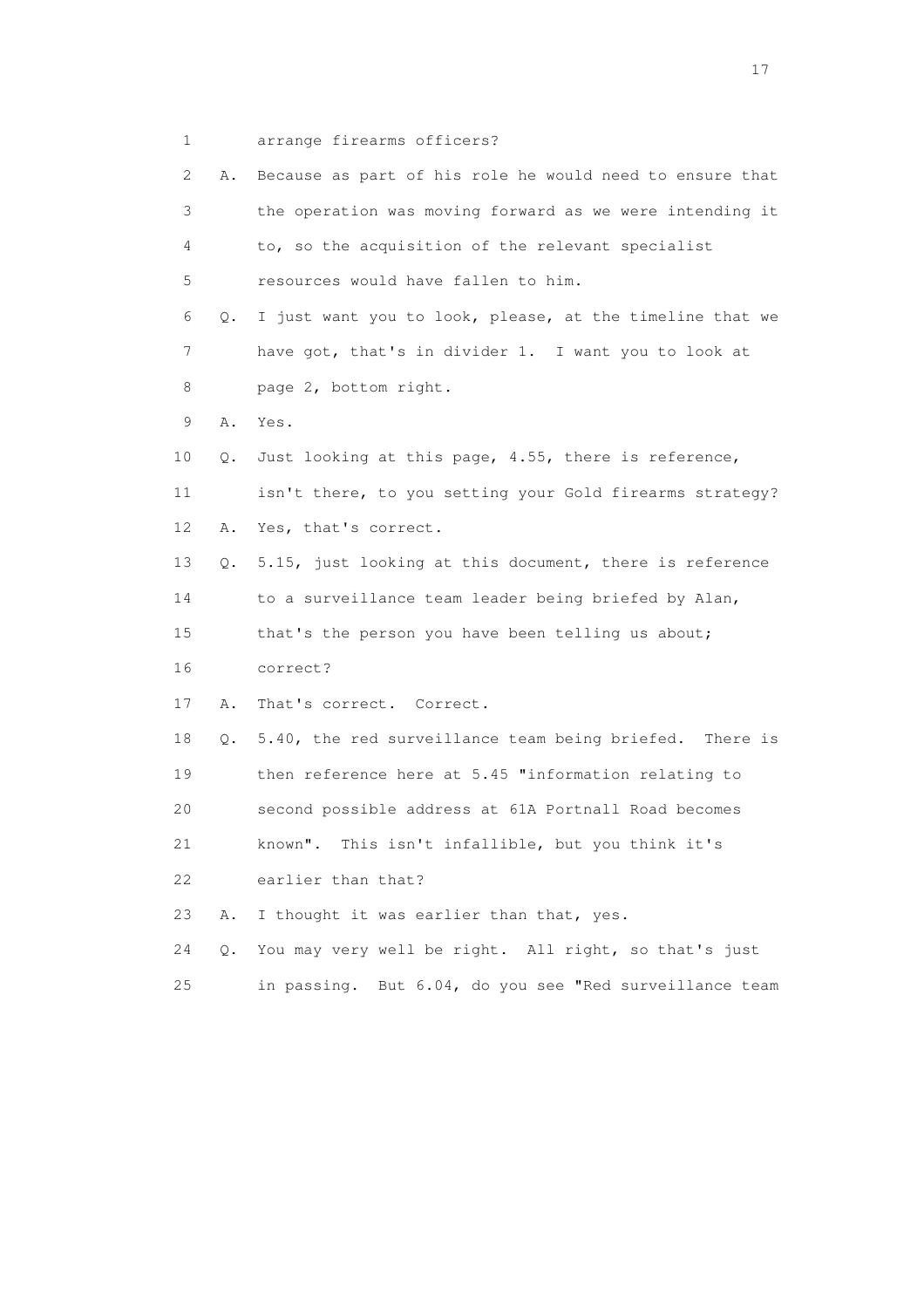1 arrives at Scotia Road area"? Do you have that, can you 2 see that one?

3 A. Yes, yes, I can.

 4 Q. So that's four minutes past 6 in the morning. What 5 I want to know is this: as you were there at your desk 6 getting on with the various jobs that you had to do, did 7 you envisage that the question of arranging surveillance 8 and firearms capabilities for the address would be being 9 done at the same time?

10 A. Yes, I did.

 11 Q. So no reason as far as you were concerned why, for 12 example, if it be the case that surveillance capability 13 would be put into place much more quickly than firearms? 14 A. The surveillance teams would have been able to deploy 15 somewhat quicker than the firearms teams, simply because 16 of the processes they need to go through. So there 17 would likely have been some form of time lag in the 18 surveillance and firearms teams joining up together, 19 whenever they were warned. 20 Q. The firearms authority we know had been granted at, was

21 it 11.50 on the 21st?

22 A. Yes, I believe that's correct, yes.

 23 Q. We all understand it's not just a question of snapping 24 your fingers and a team is on site, I am sure. In

25 general terms, were firearms teams or a firearms team on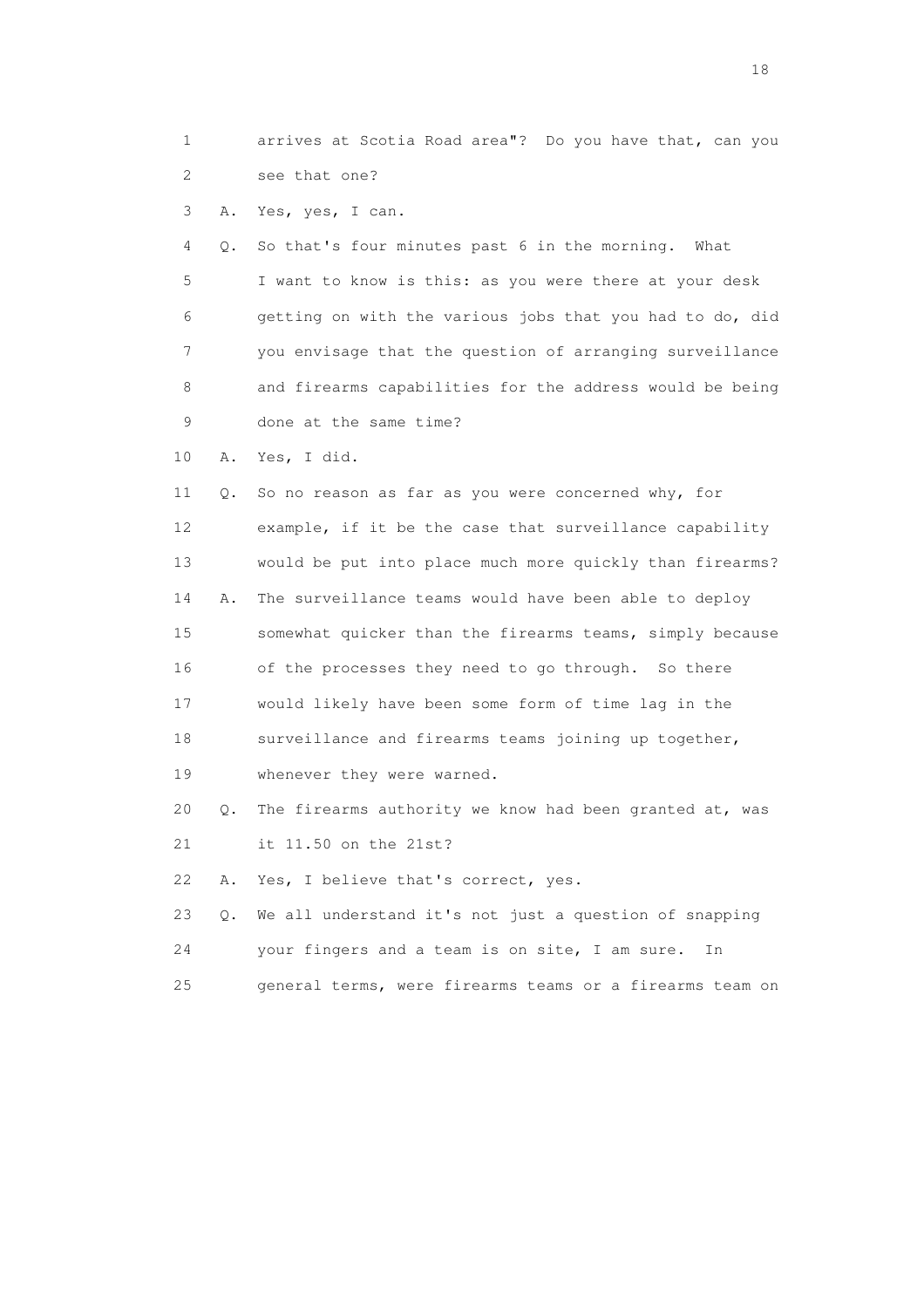1 standby generally?

| 2  | Α.        | I believe that there was a -- one firearms team, one      |
|----|-----------|-----------------------------------------------------------|
| 3  |           | specialist firearms team on standby for the early hours   |
|    | 4         | of the morning, for night duty that day, yes.             |
| 5  | Q.        | So we understand, if the team is on standby, does that    |
|    | 6         | mean that they are at the police station where their      |
|    | 7         | weapons will be and from where they will deploy?          |
| 8  | Α.        | No, I believe that the standby team were at a hotel       |
|    | 9         | somewhere.                                                |
| 10 | Q.        | Right, so they are on standby at a hotel, so they have    |
| 11 |           | to get from their hotel to, is it Leman Street from       |
| 12 |           | which they deploy?                                        |
| 13 | Α.        | Yes, it is, that's correct.                               |
| 14 | $\circ$ . | We will hear about that from other people but I just      |
| 15 |           | want the general position from you, thank you.            |
| 16 |           | SIR MICHAEL WRIGHT: Are you leaving that, Mr Hilliard?    |
| 17 |           | MR HILLIARD: For the moment, I am, yes.                   |
| 18 |           | SIR MICHAEL WRIGHT: There is one thing I would like to go |
| 19 |           | into a little further, if I may.                          |
| 20 |           | Mr McDowall, the red team actually arrived at             |
| 21 |           | Scotia Road at four minutes past six, we can see that     |
| 22 |           | from the timeline?                                        |
| 23 | Α.        | Yes, sir.                                                 |
| 24 |           | SIR MICHAEL WRIGHT: I know it didn't happen but of course |
| 25 |           | it was always possible that very shortly after they had   |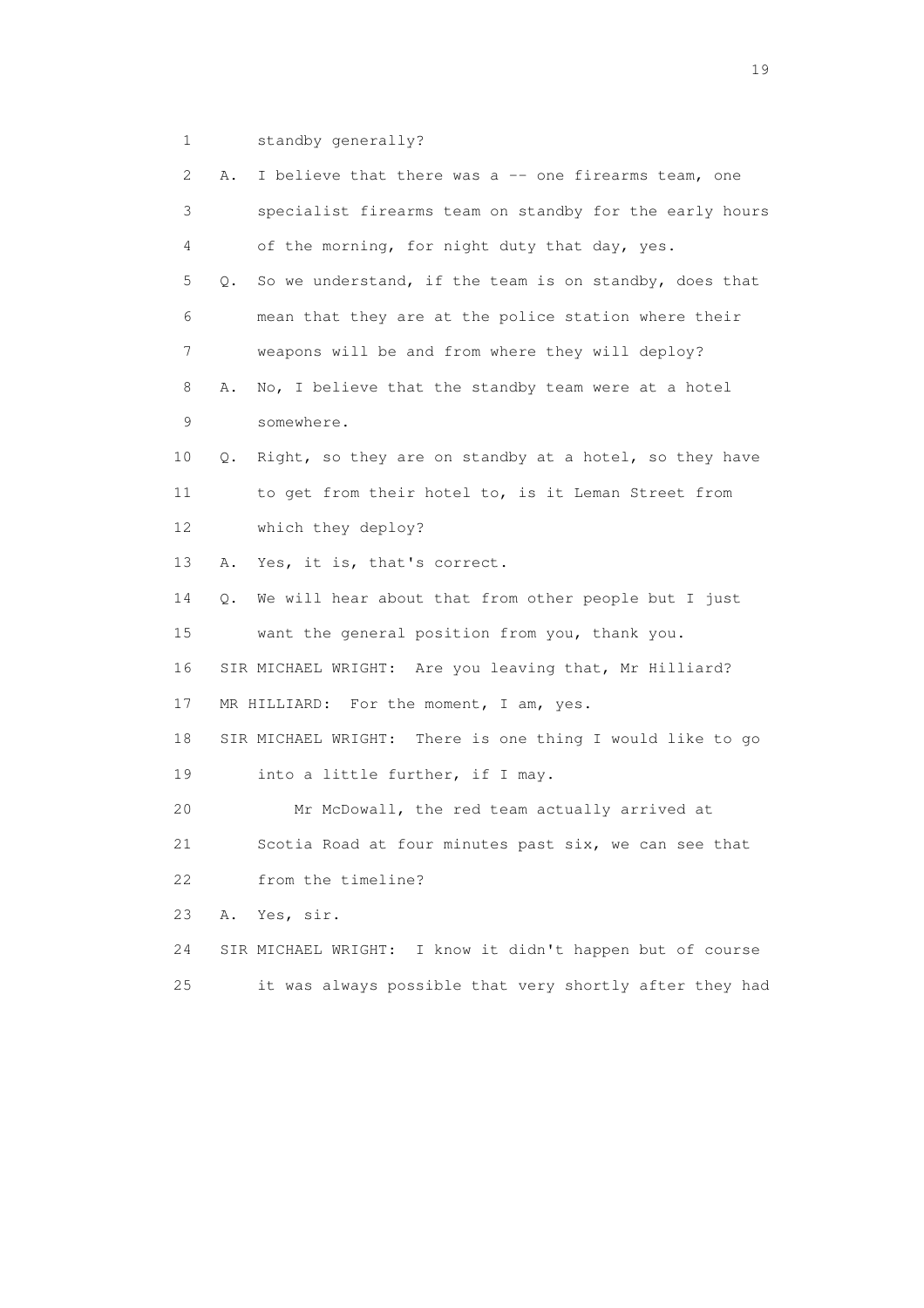1 arrived and set up, the first person out of the communal 2 doorway might have been someone who was a very good 3 likeness to the photograph that the surveillance team 4 were equipped with, the photograph of Osman; yes? 5 A. Yes, sir, yes. 6 SIR MICHAEL WRIGHT: What I told the jury in opening, and 7 I would just like your comment about this, my 8 understanding of it is that if it is thought that you 9 are dealing with a suspected suicide bomber, the only 10 people who would be asked to stop and detain such 11 a person would be specialist firearms officers from 12 SO19? 13 A. Yes, sir, that would be the preferred position by quite 14 a long way. 15 SIR MICHAEL WRIGHT: By quite a long way? 16 A. Yes. 17 SIR MICHAEL WRIGHT: What I am not quite clear about, then, 18 is why -- it may be I am not assessing the situation 19 correctly -- would you not have expected or wanted at 20 any rate, firearms representation at any rate to be 21 there when the surveillance team arrived, to be with 22 them, in effect? 23 A. Yes, sir. I think I asked for that to be done as 24 quickly as could be done. I appreciated that there 25 would be a difference simply because the necessity for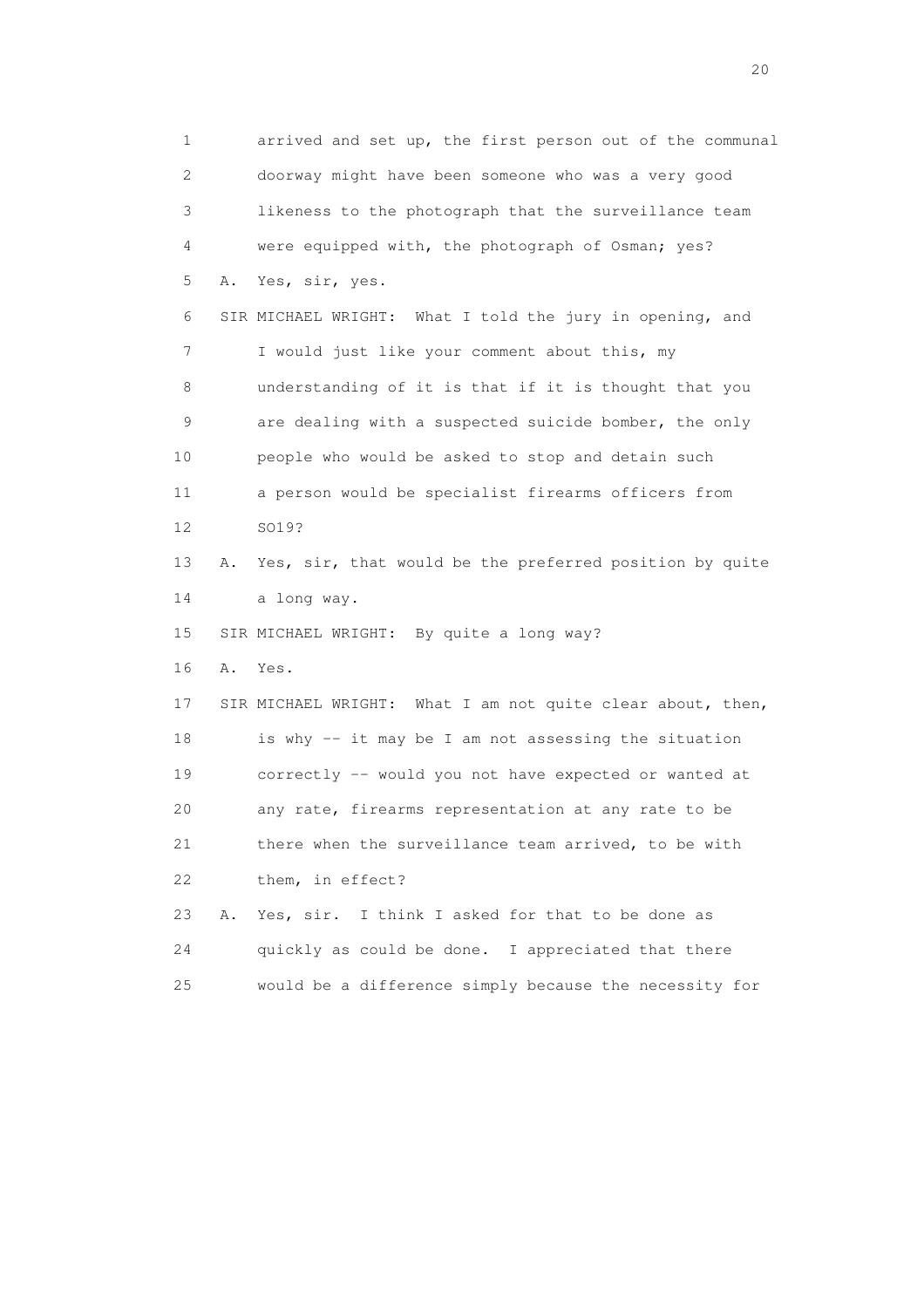1 the teams to equip themselves and be briefed and so on 2 and to have a Silver join them would delay that process. 3 In an ideal world, sir, yes, we would want everybody 4 there together and everybody to have been probably 5 briefed together as well. But as I say, that would be 6 the ideal world and I think we always appreciated that 7 we were trying to catch up with this, we were trying to 8 just get things organised and get everybody in place as 9 quickly as could be done. 10 SIR MICHAEL WRIGHT: I think that's probably you are 11 answering my question, you would have wished the

 12 firearms teams to have been in place as soon as ever 13 possible after the surveillance team had got there? 14 A. Yes, that's correct, sir.

15 SIR MICHAEL WRIGHT: Very well, thank you.

 16 MR HILLIARD: I don't know, is this right, would you have 17 envisaged that, as it were, once you have set your 18 strategy, that soon after that, that the standby team of 19 firearms officers in their hotel will be summoned to 20 Leman Street and would begin to make their preparations? 21 Or would you have not thought about it in that kind of 22 detail?

 23 A. I didn't think about it in that kind of detail but 24 I think that there would have been other considerations 25 at the time, for example the availability of the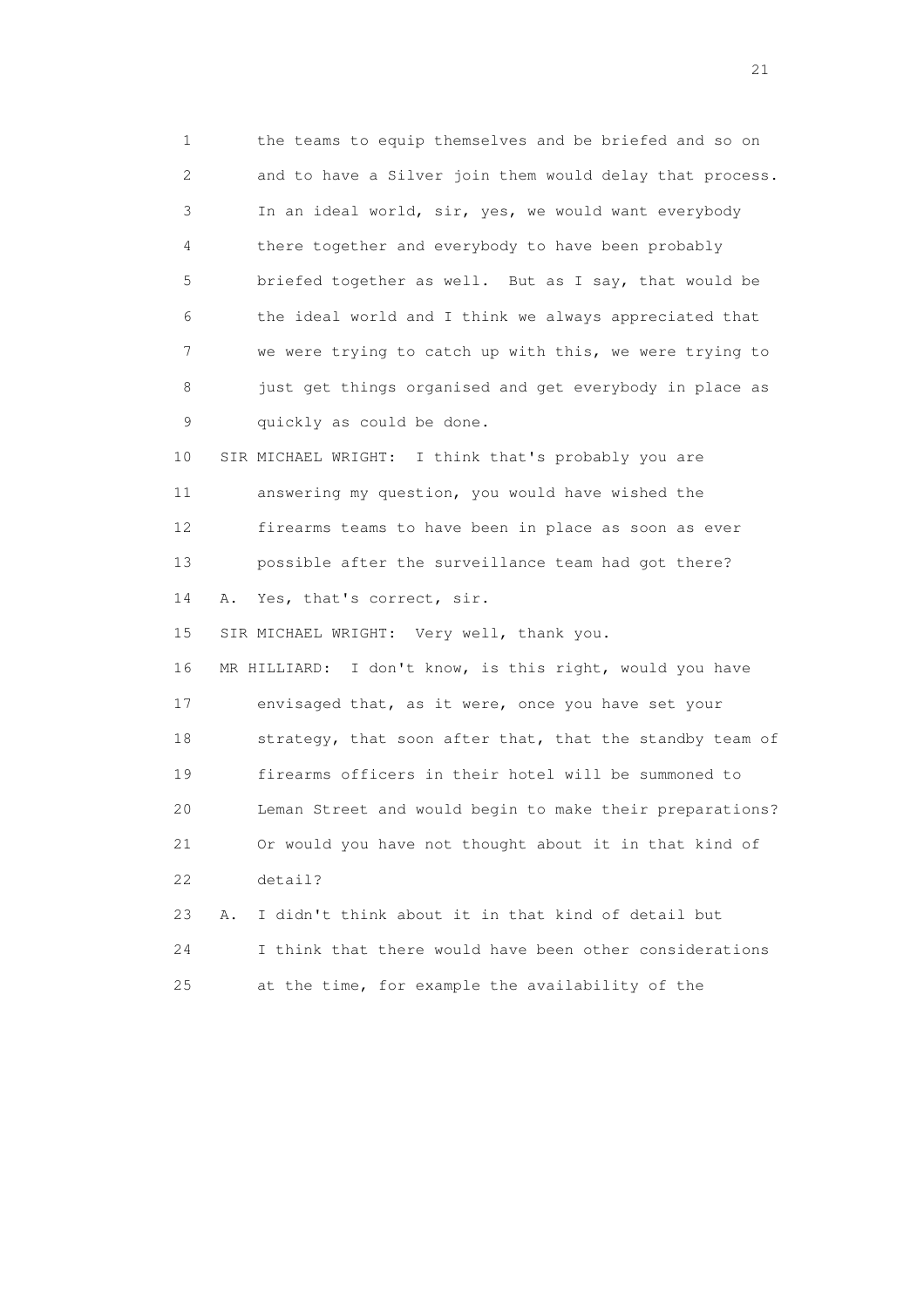1 firearms teams was reasonably limited. I believe that, 2 at that time, we had four specialist firearms teams 3 available because of leave commitments at that time of 4 year. Ordinarily there would have been six.

 5 We, as you know, had two addresses to consider, one 6 was in Portnall Road which is should north of 7 Scotland Yard and Scotia Road which is somewhat south. 8 So a decision would have been necessitated about where 9 to send that team to. Other considerations and here 10 I don't know what was going through the minds of those 11 who were making these choices, but I am just trying to 12 inform you of the things that I think would have been 13 thought about. There was clearly obviously always the 14 possibility of other and better addresses or suspects 15 being seen somewhere, or that sort of thing. So the 16 commitment of that team then was a decision that would 17 have been made balanced against those other 18 considerations.

19 SIR MICHAEL WRIGHT: Well, you would need to keep some

20 reserves, presumably?

 21 A. If we had them, sir, I am not sure that we actually had 22 much by way of reserve at that time.

23 SIR MICHAEL WRIGHT: I see.

24 MR HILLIARD: All right.

25 Then just one other topic I want to pick up on is

22 and 22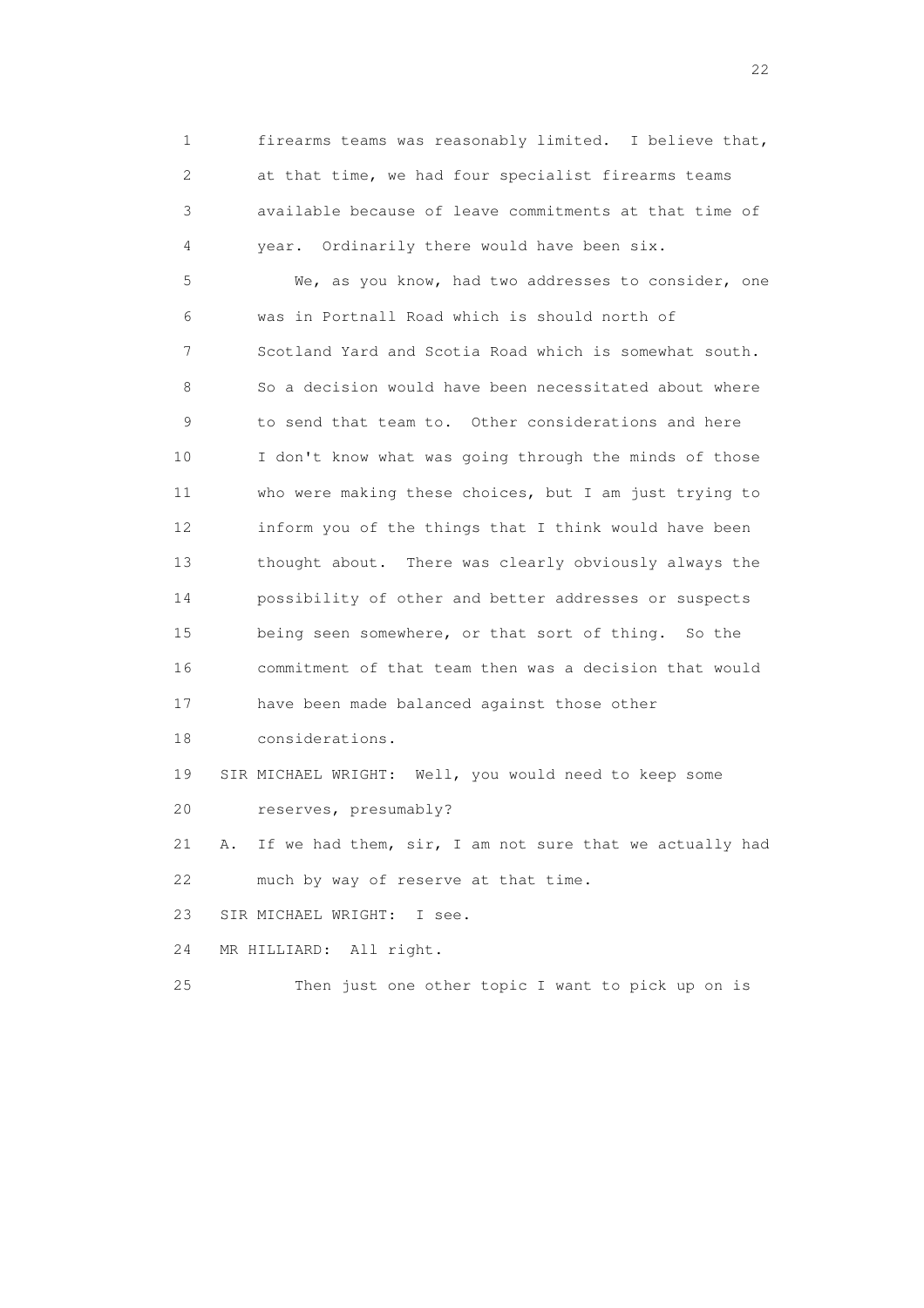1 just to go back again to the question of the appointment 2 of Commander Dick as Designated Senior Officer; yes? 3 A. Yes. Yes. 4 Q. You told us yesterday that Metropolitan Police 5 procedures didn't envisage the appointment of 6 a Designated Senior Officer for what was termed Kratos 7 People, but it did for what was called a Clydesdale 8 situation; yes? 9 A. That's correct. 10 Q. Just remind us again, would you, because it's early 11 days, of the difference between the two, Kratos and 12 Clydesdale? 13 A. The Kratos People policy, if that's the right word for 14 it, or advice, was that in the event of a suicide bomber 15 or a suspected suicide bomber coming to note at very 16 short notice, almost like a 999 call to the police 17 saying that a person is now about to go and blow 18 themselves up at wherever, that there would not be time 19 for a Designated Senior Officer to deploy and make 20 informed decisions. And that would be dealt with by the 21 Chief Inspector in command of the central command 22 complex at Scotland Yard until the situation was 23 resolved. 24 However, in terms of the Clydesdale scenario, this 25 related to where there was a great deal of forewarning,

23 and 23 and 23 and 23 and 23 and 23 and 23 and 23 and 23 and 23 and 23 and 23 and 23 and 23 and 23 and 23 and 24 and 25 and 25 and 25 and 26 and 26 and 26 and 26 and 26 and 26 and 26 and 26 and 26 and 26 and 26 and 26 an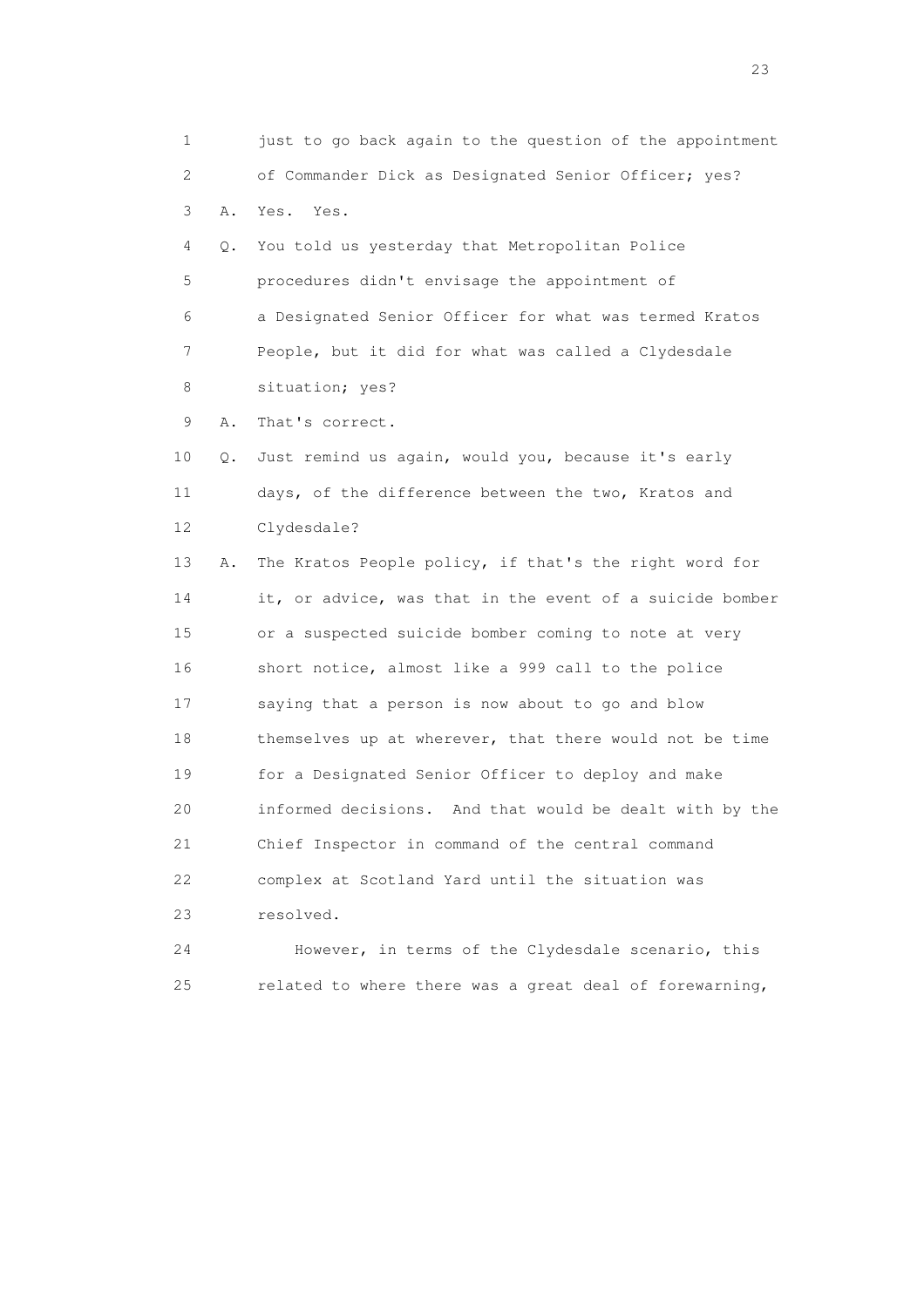1 so it would be an event or an occasion where it was 2 anticipated or it was thought to be a possibility that 3 a suicide bomber may be present or may attend, and 4 I gave the example yesterday I think of State occasions 5 and that sort of thing. 6 Q. Yes. 7 A. In that event, a Designated Senior Officer would be 8 identified and appointed in order to be present when 9 that event unfolded. 10 Q. You did say something about this yesterday but I just 11 want you to reiterate it, if you would. As far as you 12 were concerned, was the situation you had here at the 13 time of Commander Dick's appointment either one of those 14 situations, Kratos People situation or the Clydesdale 15 scenario? 16 A. It wasn't really one or the other, it was a new 17 situation that I don't think a great deal of thought had 18 been given to, the prospect of failed suicide bombers 19 out and about, it had not come into the thinking, 20 I don't believe. 21 Q. So the reason for the appointment of Commander Dick as 22 the Designated Senior Officer was? 23 A. It just seemed sensible at the time bearing in mind that 24 we knew a threat might exist, to have someone available 25 to command that aspect of the operation. As I say, we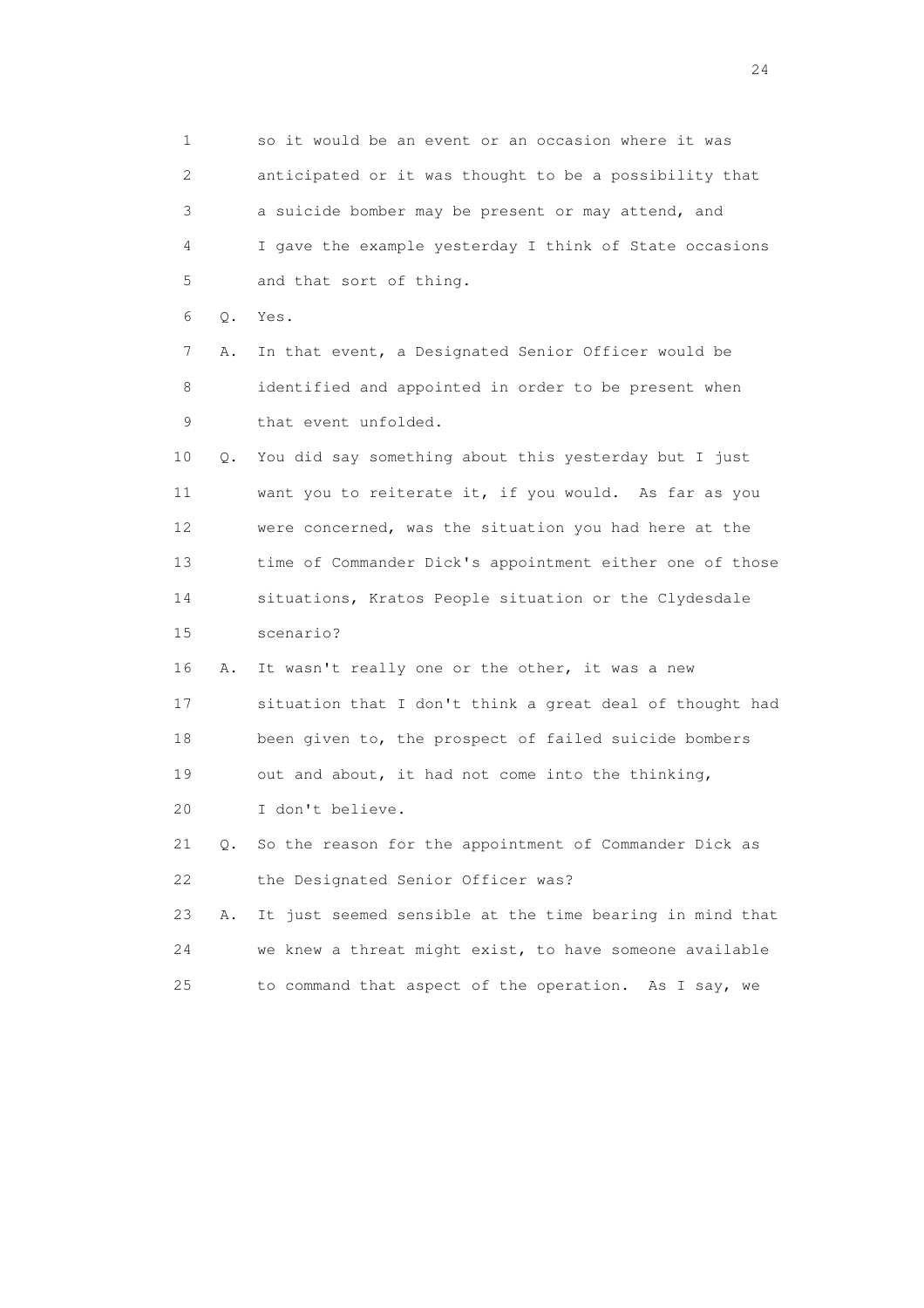| 1  |    | were having to make our planning around new              |
|----|----|----------------------------------------------------------|
| 2  |    | contingencies, new situations.                           |
| 3  | Q. | Thank you. Does your note, I am not going to ask that    |
| 4  |    | we look at this, do you have a note for 5.15 in the      |
| 5  |    | morning?                                                 |
| 6  | Α. | Yes, I do.                                               |
| 7  | Q. | What happened at 5.15 in the morning?                    |
| 8  | Α. | At 5.15 in the morning, I made a decision to ask for the |
| 9  |    | prison that I referred to a few minutes ago, Woodhill,   |
| 10 |    | to be put into a state of lockdown. This followed        |
| 11 |    | a discussion --                                          |
| 12 | Q. | Forgive me, that we had on our sheet. It's my fault,     |
| 13 |    | top of the next page I think in your notes?              |
| 14 | Α. | Yes, I do. I have a note to the effect that tac          |
| 15 |    | advisers, that's the firearms tactical advisers, were    |
| 16 |    | present. That's with me in my office.                    |
| 17 | Q. | Who were they?                                           |
| 18 | Α. | My belief is that it was the individuals who were        |
| 19 |    | deployed or employed, I should say, in that role during  |
| 20 |    | the course of that night.                                |
| 21 | Q. | Can you help us with who those were?                     |
| 22 | Α. | Yes, sir, if I can refer again to the list.              |
| 23 | Q. | Yes, if you go to divider 2, page 11, handwritten bottom |
| 24 |    | right?                                                   |
| 25 | Α. | Yes, at the top of the page, I believe it was Andrew,    |
|    |    |                                                          |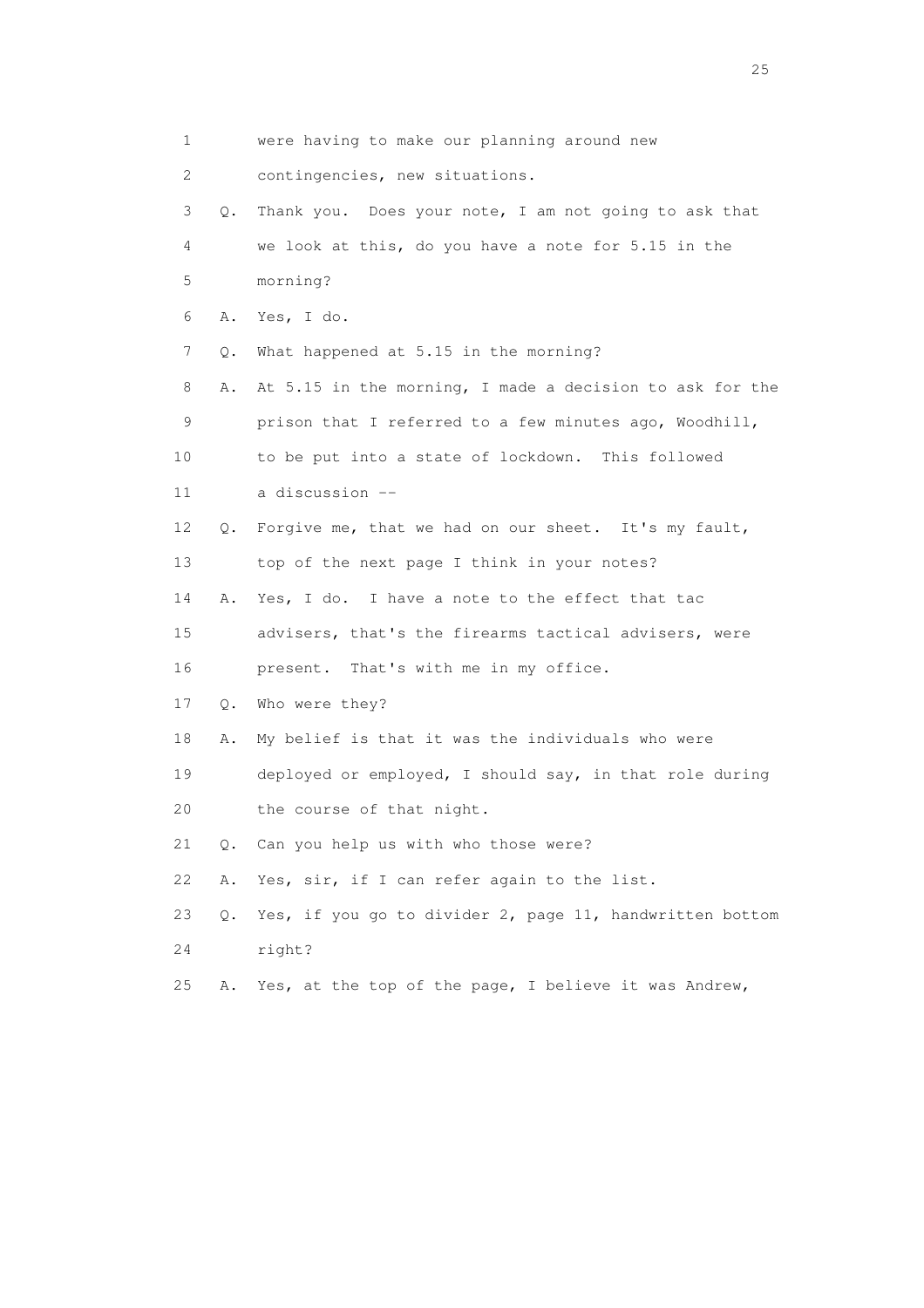| 1                         |    | and I believe there was another firearms specialist at   |
|---------------------------|----|----------------------------------------------------------|
| $\mathbf{2}^{\mathsf{I}}$ |    | Scotland Yard at the time as well, but I don't see him,  |
| 3                         |    | I don't think, noted on this page.                       |
| 4                         | Q. | Do you remember who that was?                            |
| 5                         | Α. | I think it was someone working as a deputy to Andrew.    |
| 6                         | Q. | All right. If we need the name, we will not have it      |
| 7                         |    | from you for the moment, but if we need the name, it's   |
| 8                         |    | in your mind, is it?                                     |
| 9                         | Α. | I can certainly make enquiries as to who that would have |
| 10                        |    | I don't know the name personally.<br>been.               |
| 11                        | 0. | Can you make enquiries? If there is any sensitivity      |
| 12                        |    | about the name, we will deal with it in a particular     |
| 13                        |    | But if you could make enquiries about the name,<br>way.  |
| 14                        |    | that would be helpful.                                   |
| 15                        | Α. | Yes.                                                     |
| 16                        | Q. | Thank you. Now, 5.15, Andrew and possibly his deputy or  |
| 17                        |    | assistant. Do you remember what you would have been      |
| 18                        |    | discussing with them?                                    |
| 19                        | Α. | Yes, I would have been discussing the strategy that      |
| 20                        |    | No firearms strategy should go forward<br>I had set.     |
| 21                        |    | effectively without taking the advice of the specialists |
| 22                        |    | whose job this is 24/7 effectively. So that is the role  |
| 23                        |    | of the firearms tactical adviser, to sit alongside this  |
| 24                        |    | sort of operation and to provide advice and quidance and |
| 25                        |    | to question if necessary the strategy that was being set |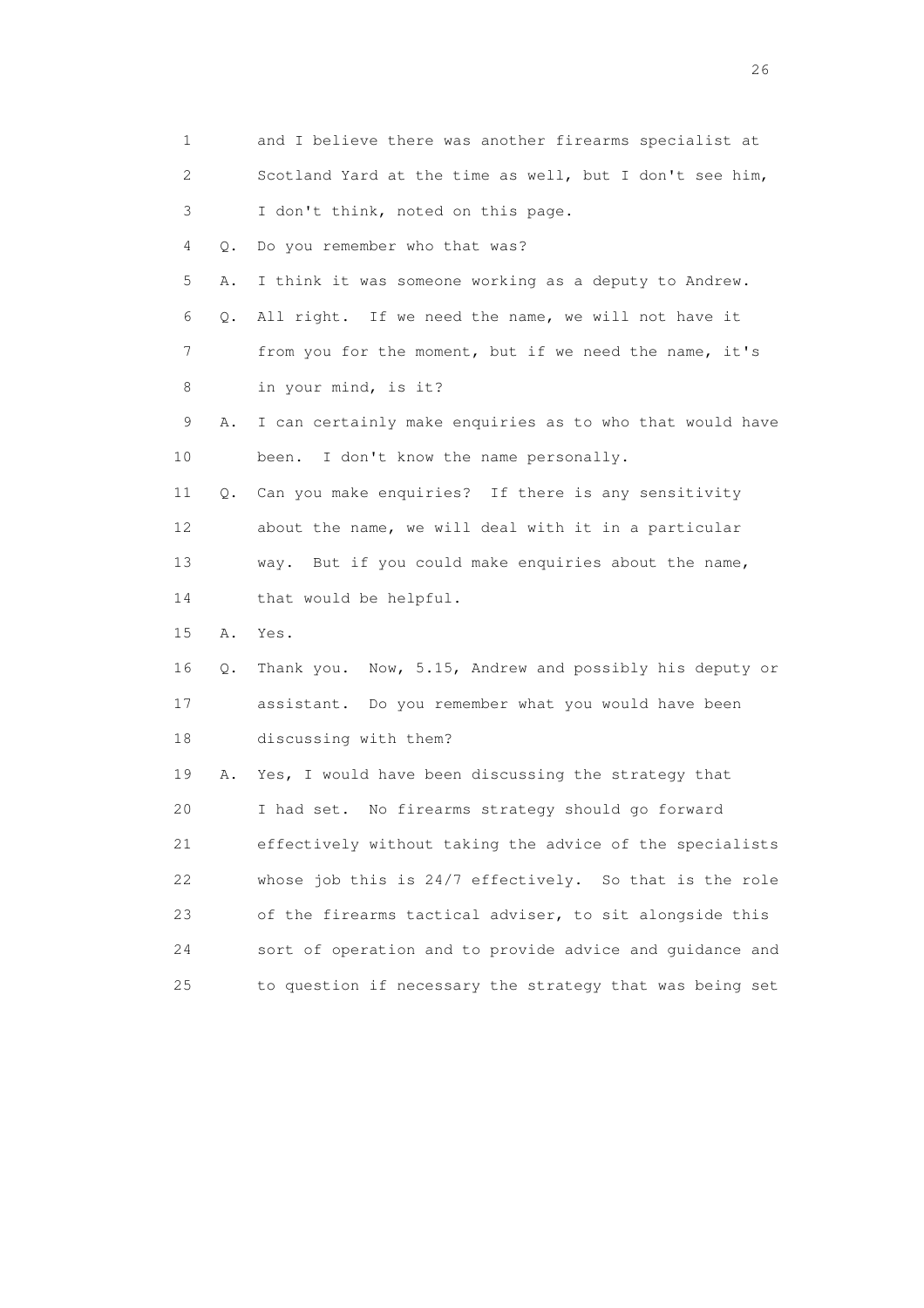| 1  |       | and to discuss how it will unfold, et cetera.            |
|----|-------|----------------------------------------------------------|
| 2  | Q.    | Would they or either of them play any part in ensuring   |
| 3  |       | that the firearms capability was made available and got  |
| 4  |       | ready?                                                   |
| 5  | Α.    | I would have expected that to have formed a part of      |
| 6  |       | their responsibility, unless it had already been put in  |
| 7  |       | hand by someone else.                                    |
| 8  | Q.    | Then -- and I am looking, if it helps you, at            |
| 9  |       | paragraph 40 of your witness statement -- did you have   |
| 10 |       | a meeting at 6.40 in the morning?                        |
| 11 | Α.    | Yes, I did.                                              |
| 12 | Q.    | Can you help us about that, please?                      |
| 13 | Α.    | Yes, that meeting was an update for a number of senior   |
| 14 |       | officers who had come to my office from the              |
| 15 |       | Anti-Terrorist Branch, the firearms branch, and the      |
| 16 |       | designated senior officers, and that was to alert them   |
| 17 |       | to developments and the planned activity for the         |
| 18 |       | locations that morning, and during this meeting          |
| 19 |       | I outlined the proposed strategy again to the firearms   |
| 20 |       | tactical adviser for the day shift, again --             |
| 21 | Q.    | Who was that?                                            |
| 22 | Α.    | That was, again, if I can just briefly refer to page 11? |
| 23 | $Q$ . | Yes.                                                     |
| 24 | Α.    | Just to ensure -- yes. I just wanted to ensure he was    |
| 25 |       | referred to by his name, it's Chief Inspector Esposito.  |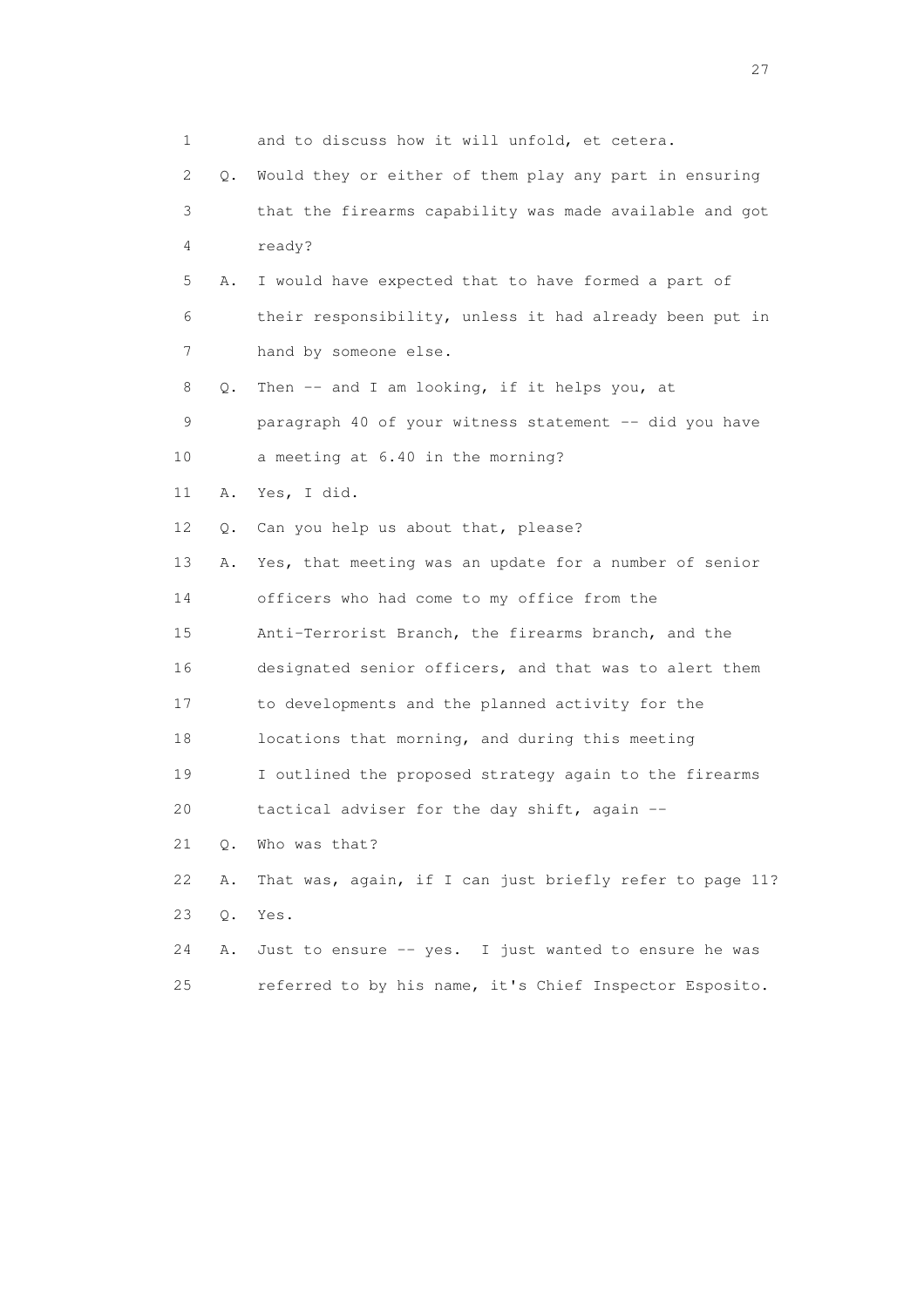- 1 Q. Also known as Trojan 80?
- 2 A. Yes, that's correct.

| 3               | Q.        | Right. I am looking at your statement, is this right,    |
|-----------------|-----------|----------------------------------------------------------|
| 4               |           | also present at this meeting at 6.40 was Andrew, who you |
| 5               |           | told us you had seen earlier at 5.15?                    |
| 6               | Α.        | Yes, that's my belief, although I haven't noted          |
| 7               |           | specifically him at 5.15, but I believe he was there.    |
| 8               |           | He was also there at 6.40, and I believe that was        |
| 9               |           | probably for purposes of handing over, as it were, the   |
| 10              |           | night duty responsibility to the day shift               |
| 11              |           | responsibility. And then at 6.50, I went to the          |
| 12 <sup>°</sup> |           | conference room which is a larger room, and repeated     |
| 13              |           | that process, that is to say that briefing around what   |
| 14              |           | had developed during the early hours of the morning and  |
| 15              |           | the planned activity for later that day.                 |
| 16              |           | This was to a wider audience, I do not have the list     |
| 17              |           | in front of me, but I have in my statement it numbered   |
| 18              |           | 19 individuals in total.                                 |
| 19              | $\circ$ . | Right, and -- sorry, you carry on.                       |
| 20              | Α.        | This included the firearms advisers, the two Silvers,    |
| 21              |           | that's Silver for Scotia Road, DCI Purser and            |
| 22              |           | Detective Inspector Rose.                                |
| 23              | Q.        | Who was Silver for Portnall Road?                        |
| 24              | Α.        | That's correct.                                          |
| 25              | Q.        | Yes.                                                     |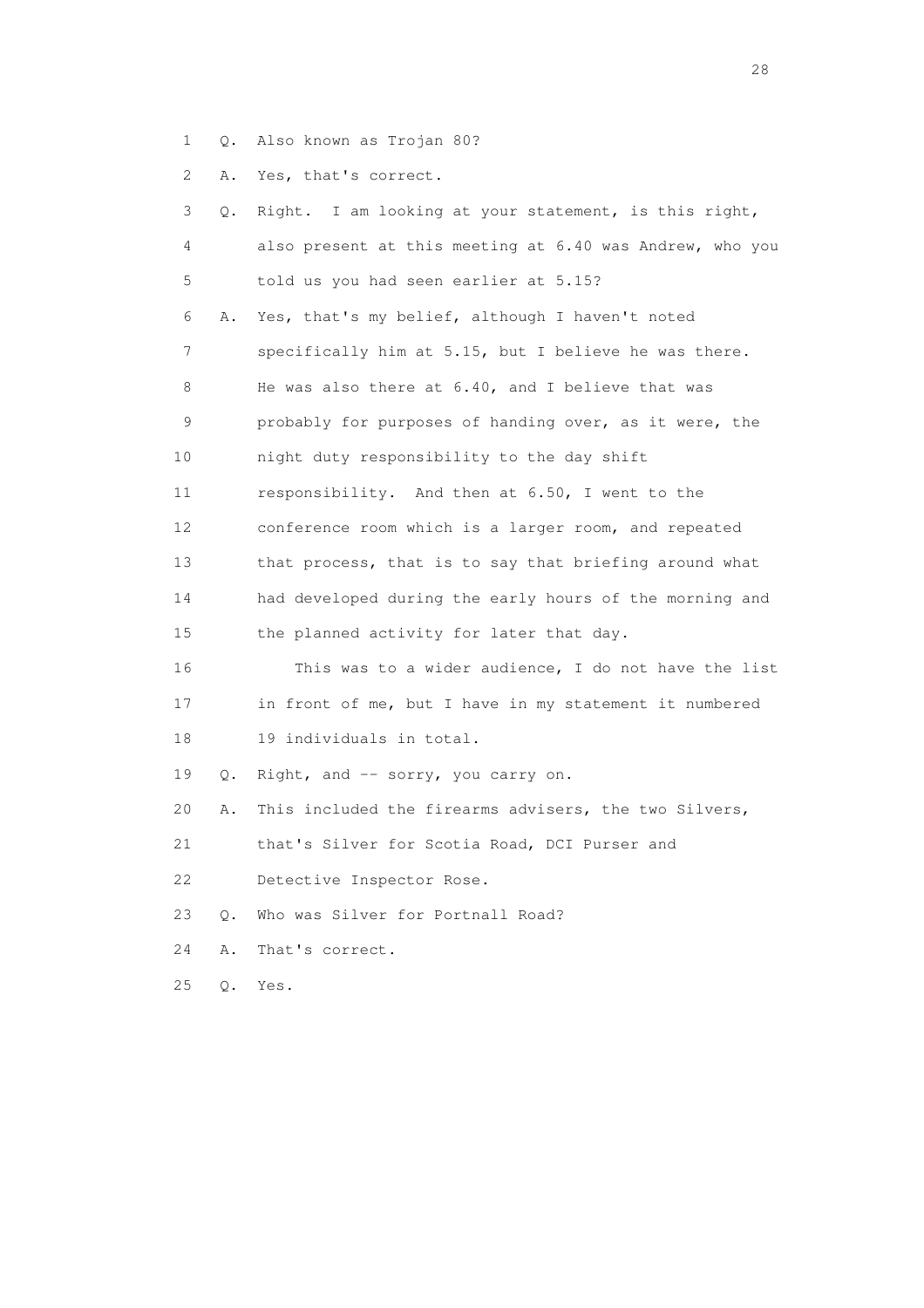1 A. And the designated senior officers, Commanders Carter 2 and Allison.

 3 Q. They were the officers you explained to us were, as it 4 were, designated senior officers for things aside from 5 this particular operation where the Designated Senior 6 Officer for suicide bombing purposes was Commander Dick? 7 A. That's correct, and one or possibly both of them were 8 responsible for ensuring that a rota was maintained of 9 sufficiently trained designated senior officers to be 10 available.

 11 And then at 10 past 7, Detective Superintendent 12 Boucher, who was the Silver, the super -- investigating 13 officer for the proactive investigation joined the 14 meeting, and five minutes later we were joined by 15 Commander Cressida Dick.

 16 During the course of this meeting, we also 17 considered further updates concerning overnight 18 incidents, of which there were from recollection quite 19 a few. And also how to configure resources to meet 20 emerging demands because, even at that point, we were 21 concerned that if this was to be a long-term issue, and 22 clearly the investigation looked at that point as though 23 it may be a long-term investigation, we needed to ensure 24 that we had sufficient specialists to perform the roles 25 we required.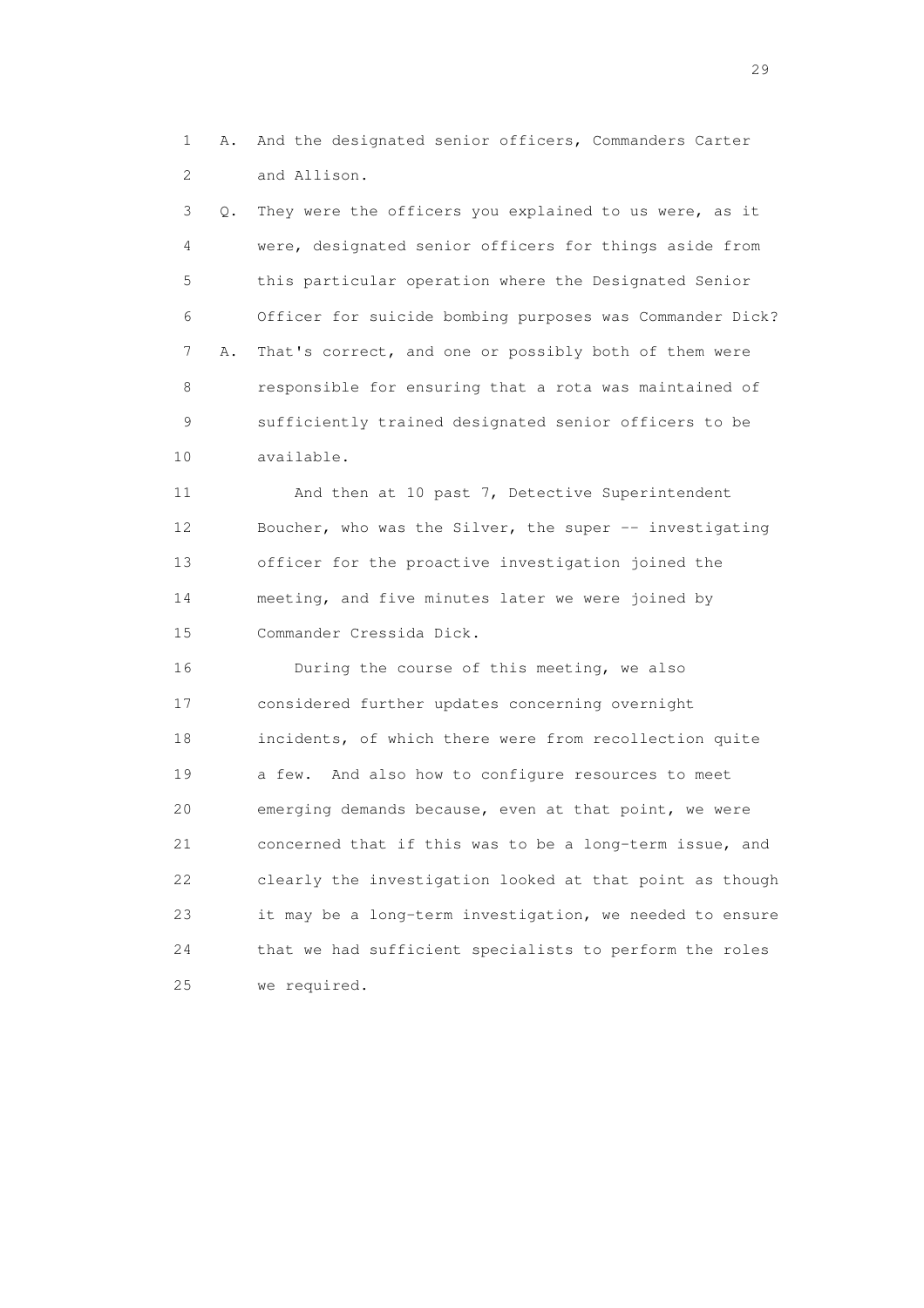| 1                         | Q. | Now, that's a meeting at about 7 o'clock in the morning  |
|---------------------------|----|----------------------------------------------------------|
| $\mathbf{2}^{\mathsf{I}}$ |    | or so; is that right?                                    |
| 3                         | Α. | Yes, that's at 7.15 I recorded that I spoke -- or        |
| 4                         |    | Commander Dick joined us.                                |
| 5                         | Q. | I was just looking at the meeting, thinking about how    |
| 6                         |    | you are going to fit resources with demands, so the      |
| 7                         |    | meeting is at about 7 or so?                             |
| 8                         | Α. | Yes.                                                     |
| 9                         | Q. | And at 5 o'clock, you had set the strategy?              |
| 10                        | Α. | Yes.                                                     |
| 11                        | Q. | Which, as you have indicated, would require surveillance |
| 12                        |    | and firearms officers?                                   |
| 13                        | Α. | Yes.                                                     |
| 14                        | Q. | We know that at about 6 o'clock in the morning,          |
| 15                        |    | surveillance officers were in the area of Scotia Road.   |
| 16                        |    | By the time of this meeting, had anybody told you that   |
| 17                        |    | there was any difficulty with procuring firearms         |
| 18                        |    | officers to go to the scene?                             |
| 19                        | Α. | No, I don't recall that, sir.                            |
| 20                        | Q. | Two hours or so after you had set the strategy, at       |
| 21                        |    | 7 o'clock in the morning, would you have expected that   |
| 22                        |    | firearms officers, a team would have been there or in    |
| 23                        |    | the vicinity at least, after two hours?                  |
| 24                        | Α. | As I have said, I think I had asked for<br>I would.      |
| 25                        |    | a firearms team, specialist firearms officers to be      |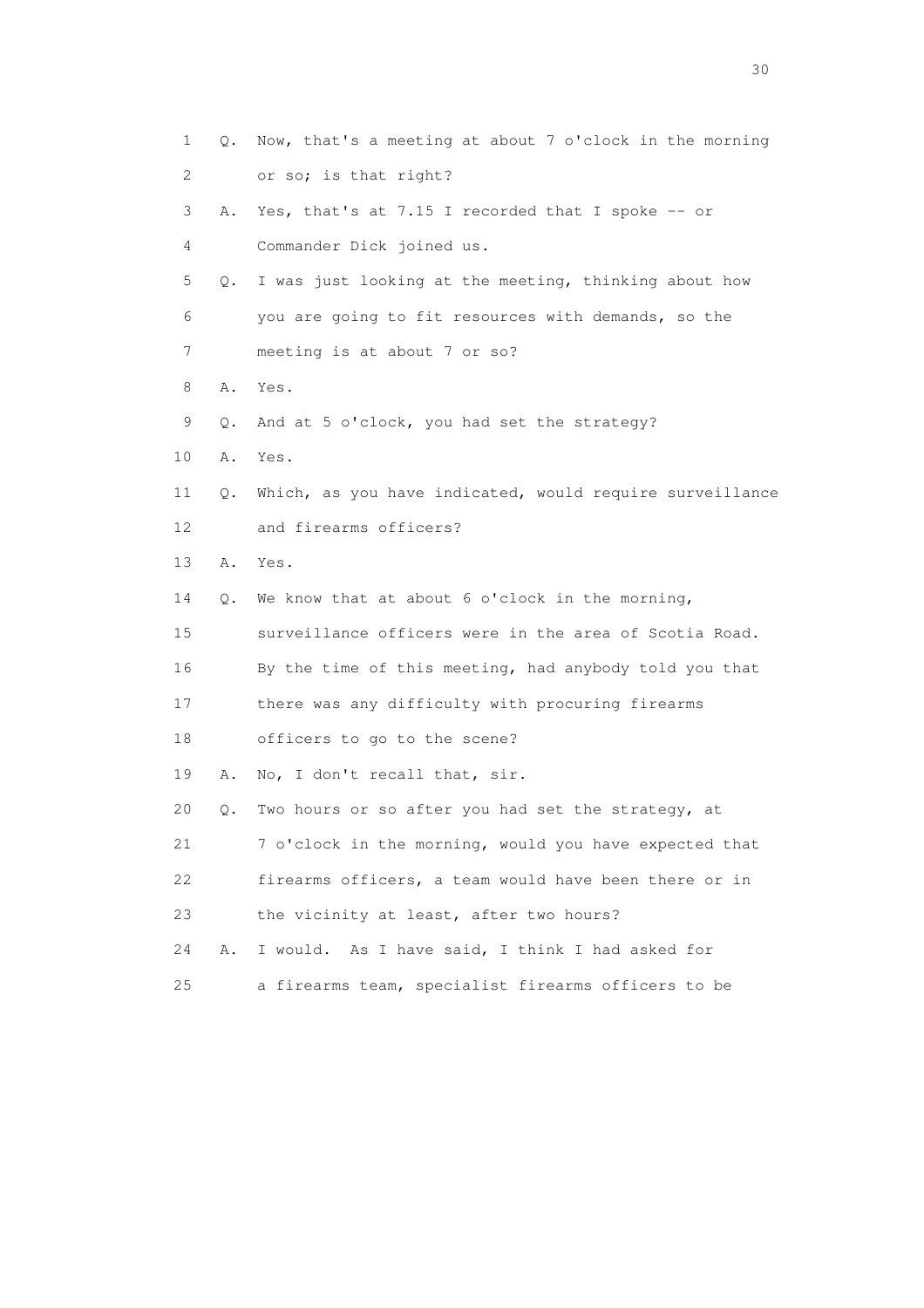1 employed as quickly as could be the case. The exact 2 timing of when they would get there I wasn't clear 3 about, but then I was not aware of the decisions that 4 had been made about which teams to use and so on. 5 Q. So that meeting, I am saying at about 7 o'clock, but you 6 understand what I mean by that. I think you had 7 a conversation then, is this right, with Commander Dick 8 after that meeting?

9 A. Yes.

10 Q. And the purpose of that was?

 11 A. This was to ensure that she had all the information and 12 assistance that she needed. It was a check to ensure 13 that she understood what the strategy was, what was 14 being asked of her, and also to give her the information 15 that she had not had because she had arrived five or ten 16 minutes after others had done, and I undertook then to 17 confirm the intelligence picture as we had it, as it 18 stood then, in writing to her.

 19 We discussed and agreed our understanding of the 20 roles being performed, including our respective 21 positions, and then when the meeting concluded those 22 performing duty in the control room went to their own 23 briefing.

24 SIR MICHAEL WRIGHT: From whom?

25 MR HILLIARD: The question from the Coroner was "From whom"?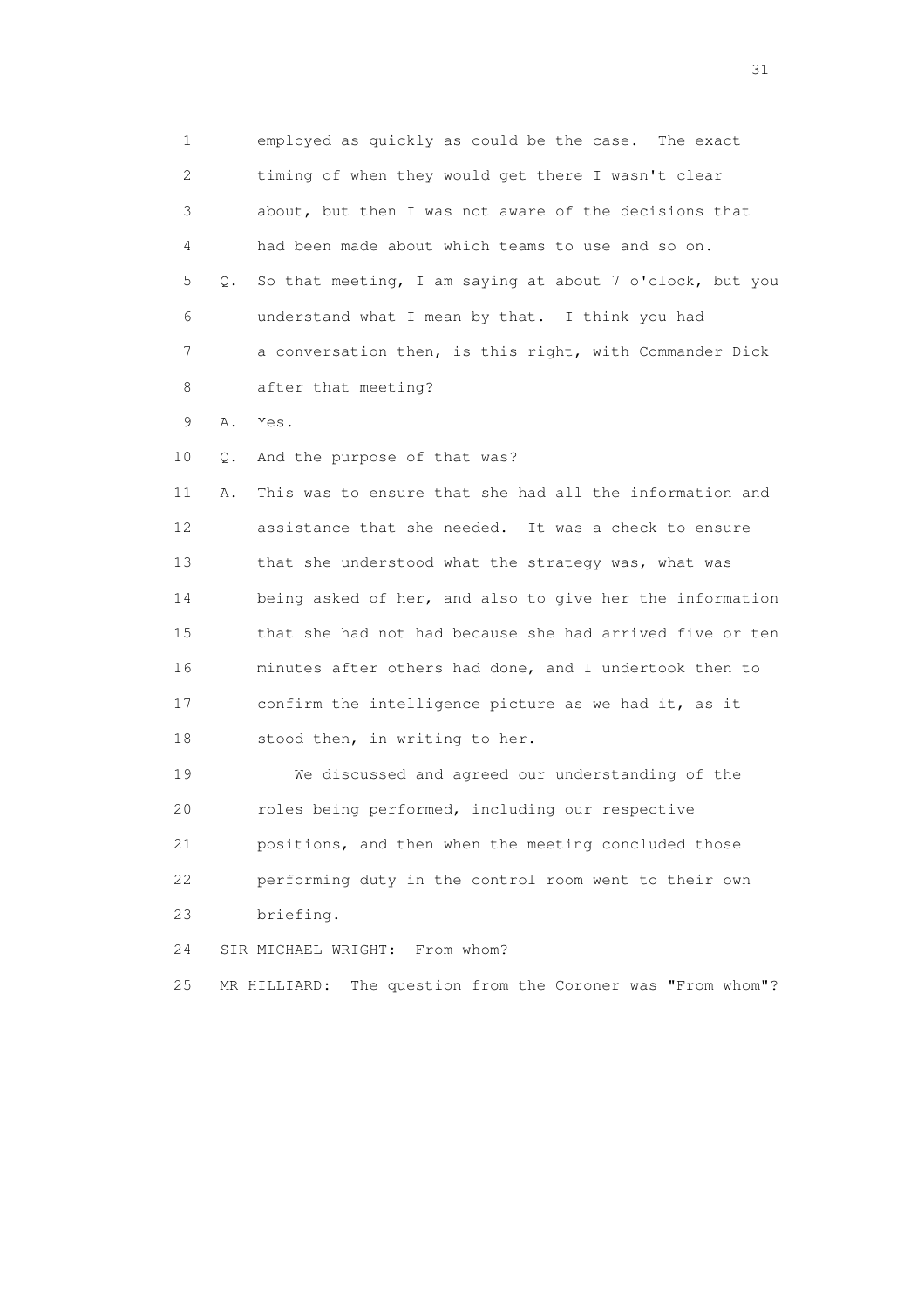1 A. It's almost a subset of briefings, so it's almost like 2 a cascade, I suppose, we had had our briefing and then 3 those who have roles to fulfil, go and brief staff that 4 need to perform roles for them. 5 SIR MICHAEL WRIGHT: You mean their own direct subordinates? 6 A. Yes, sir. 7 SIR MICHAEL WRIGHT: I understand, thank you. 8 MR HILLIARD: Now, as Gold, and you told us about Gold, 9 Silver and Bronze yesterday, did you then go to the room 10 from which the whole operation was being conducted, or 11 is that not something that Gold does? 12 A. No, I didn't, and generally it is the case, I believe, 13 that Gold doesn't. It is conceivable that Gold will. 14 On that morning, there was a significant number of other 15 issues, or there were a significant number of other 16 issues pressing in upon us. I went back to my office, 17 having briefed those individuals who I thought were key 18 players for the morning as it unfolded, to go away and 19 then brief their staff and ensure that everything was 20 correct and we were positioned as we ought to be. 21 Q. Did you learn a little after 10 o'clock that shots had 22 been fired at Stockwell tube station? 23 A. Yes, I did, I think at something like ten past 10. 24 Q. All right. 25 MR HILLIARD: Yes, thank you very much, Mr McDowall, that's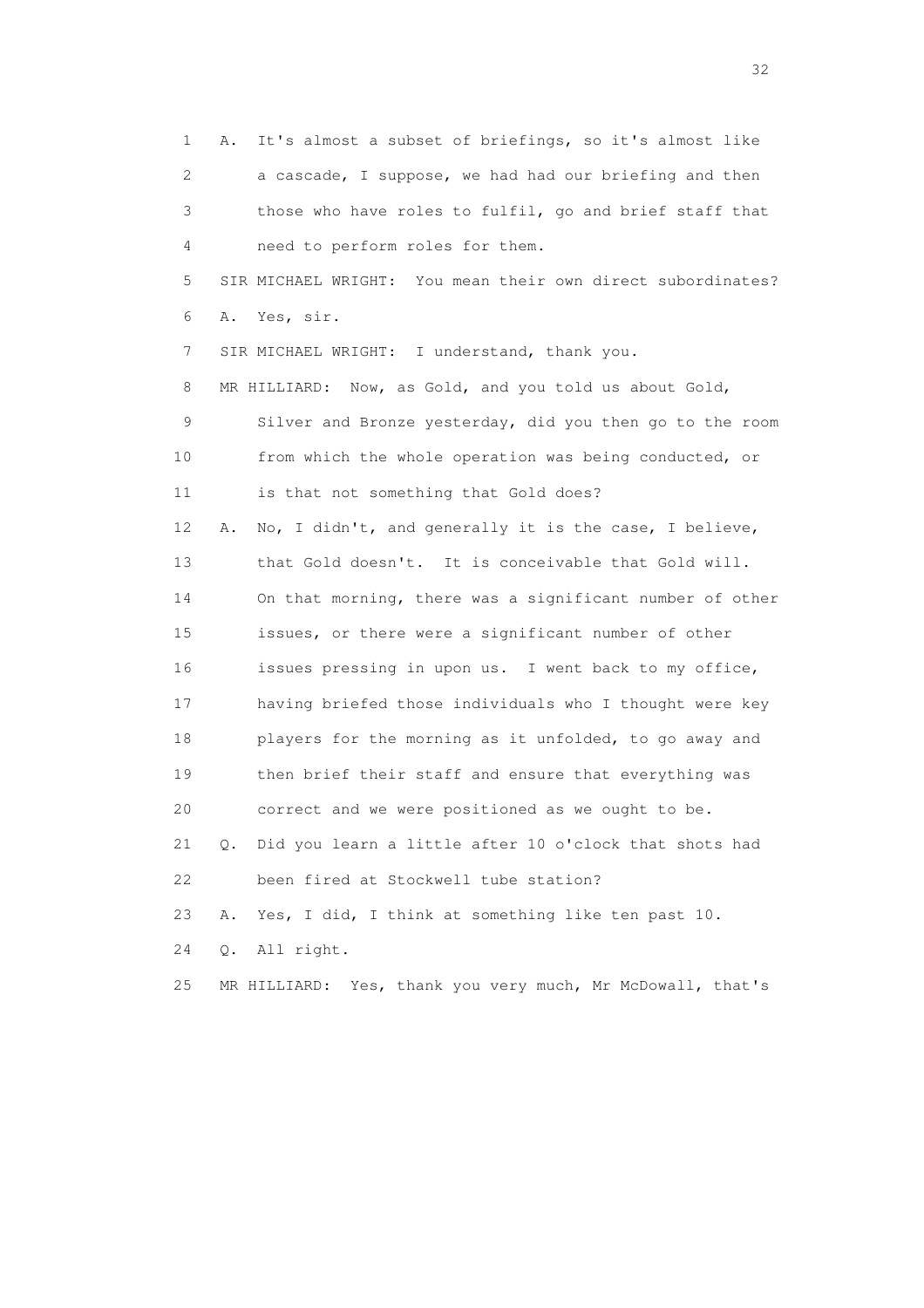1 all I am going to ask you, and it may be that that's 2 a convenient moment for a break. 3 SIR MICHAEL WRIGHT: Before we do that, there is just 4 something I am puzzled about and I would like 5 Mr McDowall's help. 6 Questions from THE CORONER 7 SIR MICHAEL WRIGHT: Do I have this right: you were Gold as 8 far as the investigations both into 7/7 and 21/7 were 9 concerned? 10 A. Yes, sir. 11 SIR MICHAEL WRIGHT: Is that right? 12 A. Yes, that's correct, sir. 13 SIR MICHAEL WRIGHT: We have identified that when it comes 14 to 21/7, your Silvers were Mr Rose for Portnall Road and 15 Mr Purser for Scotia Road; yes? 16 A. That's correct, sir. 17 SIR MICHAEL WRIGHT: You had a Silver in the control room, 18 that was Superintendent Boucher. 19 A. That's correct, sir, yes. 20 SIR MICHAEL WRIGHT: Commander Dick came in, as I understand 21 it, as the DSO in the control room? 22 A. Yes, that's correct. 23 SIR MICHAEL WRIGHT: I know we are going to hear a great 24 deal more about this, but what is the specific function 25 of a DSO?

<u>33</u> and the state of the state of the state of the state of the state of the state of the state of the state of the state of the state of the state of the state of the state of the state of the state of the state of the s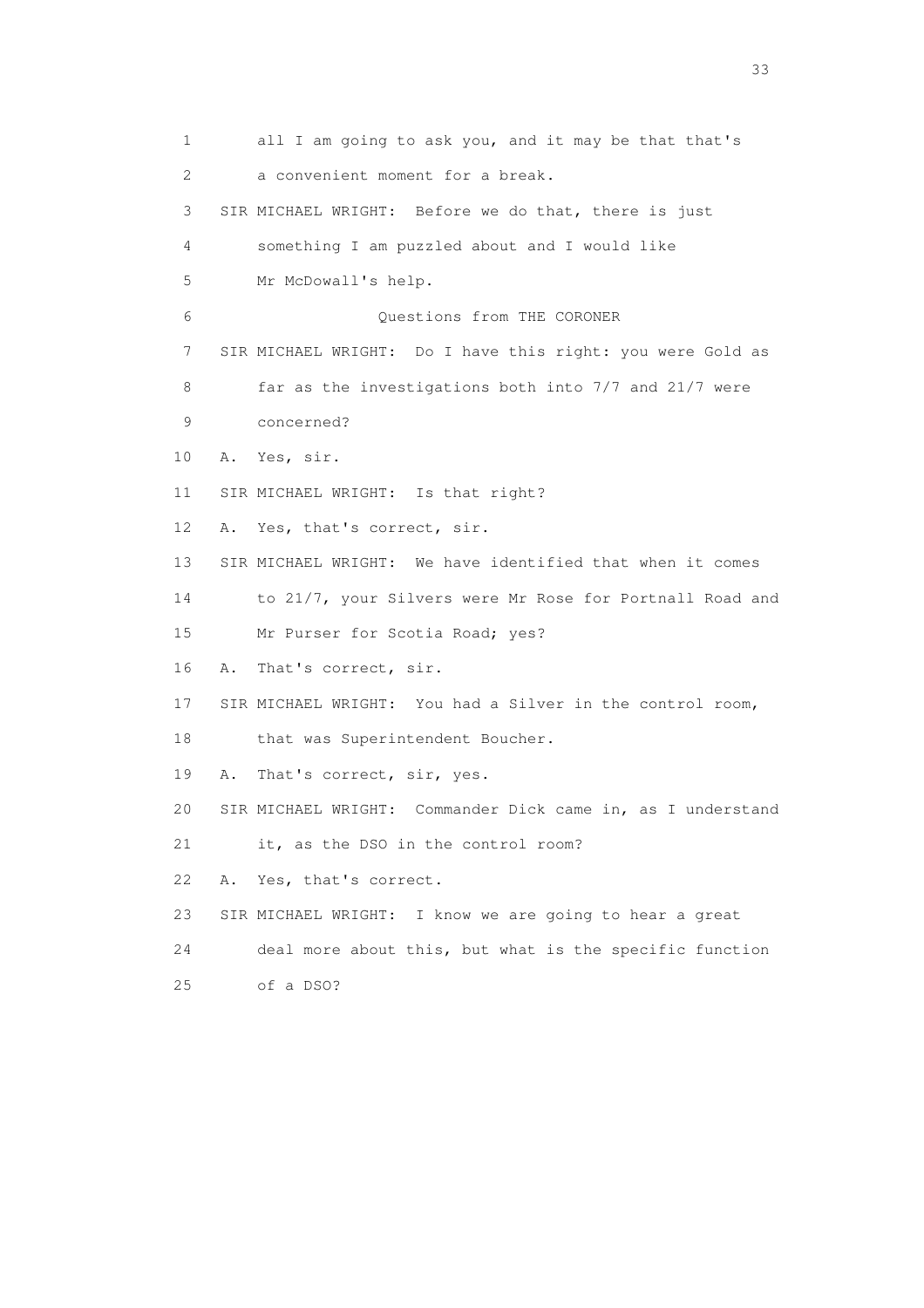1 A. A DSO's function is when there is a belief that 2 a suicide bomber or bombers are actually active or there 3 is a threat, an immediate threat that a suicide bombing 4 is to take place as a result of an attack, the 5 Designated Senior Officer's role generally is to take 6 command of that operation to ensure its resolution. 7 SIR MICHAEL WRIGHT: So that once it is perceived that there 8 is a real risk of a suicide bombing explosion -- 9 A. Yes. 10 SIR MICHAEL WRIGHT: -- am I to understand that the DSO 11 effectively then takes over from the Silver in the 12 control room? 13 A. That's correct, and it is a matter of usually 14 discussion, and I think this is -- obviously I am 15 talking now from experience since 2005, but it's 16 generally an agreement between those individuals as to 17 when and the appropriate time for them to take command. 18 SIR MICHAEL WRIGHT: I understand. So that Mr Boucher would 19 be effectively looking after the running of the 20 surveillance operation at Scotia Road, until it was 21 perceived that a suicide bomb risk was emerging. 22 A. That's correct. 23 SIR MICHAEL WRIGHT: And then the DSO takes over? 24 A. Yes. 25 SIR MICHAEL WRIGHT: Thank you.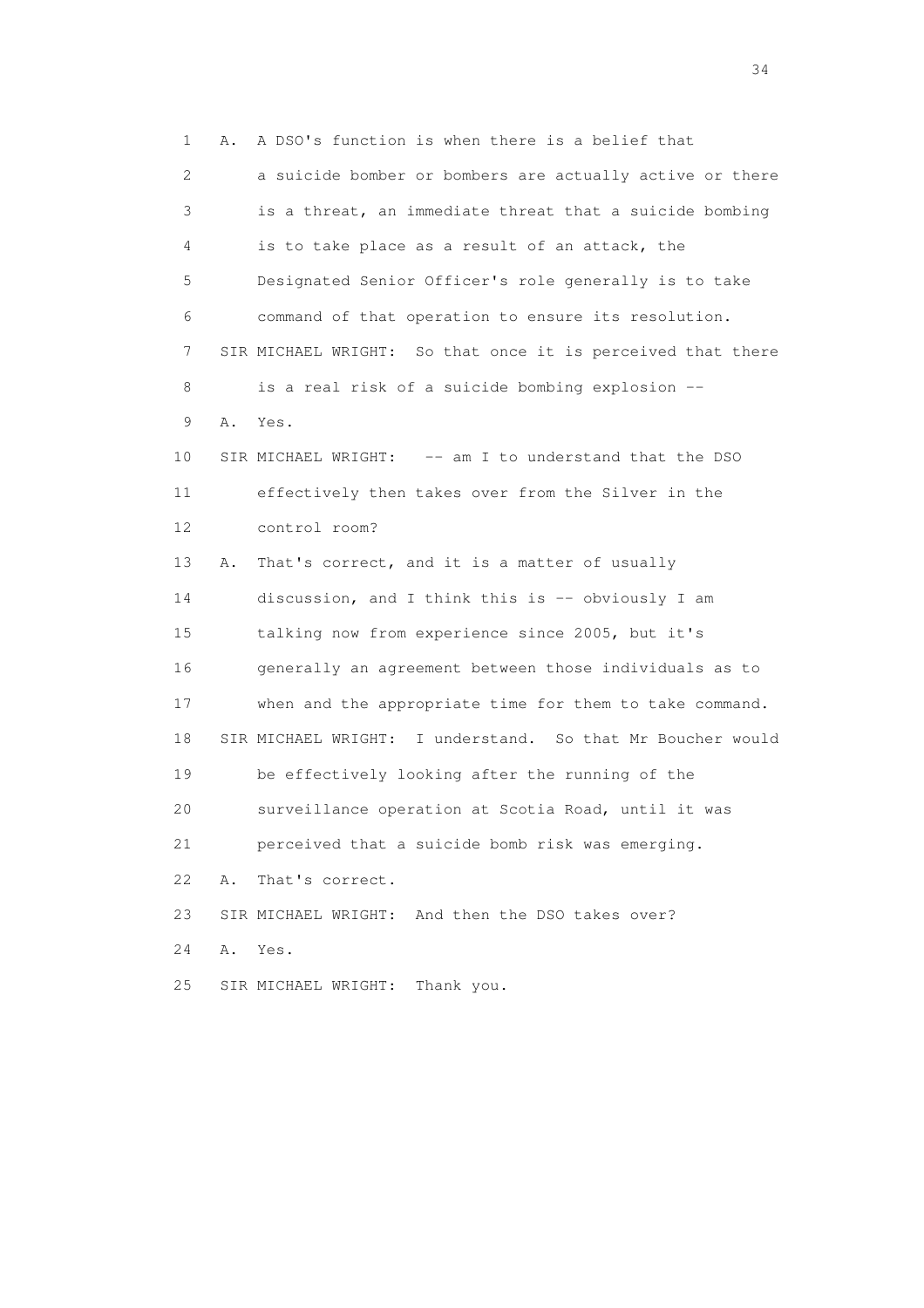1 A. And -- sorry, sir.

2 SIR MICHAEL WRIGHT: Go on.

| 3  | Some DSOs prefer to do that very early on, others prefer<br>Α. |
|----|----------------------------------------------------------------|
| 4  | almost to just sort of observe things and step forward,        |
| 5  | as it were, quite late as you might describe it in the         |
| 6  | operation.                                                     |
| 7  | SIR MICHAEL WRIGHT: But that's a matter of individual          |
| 8  | judgment?                                                      |
| 9  | Yes, sir.<br>Α.                                                |
| 10 | SIR MICHAEL WRIGHT: Thank you very much. That would be         |
| 11 | a good point to have a break.                                  |
| 12 | It certainly would. Sir, before we break, we<br>MR HILLIARD:   |
| 13 | just have the page I promised and perhaps we can all put       |
| 14 | it in divider 38. It's that one page that we have              |
| 15 | looked at. (Handed).                                           |
| 16 | SIR MICHAEL WRIGHT: We will let Mr McDowall have a break,      |
| 17 | and we will all have one. It's 11 o'clock; quarter             |
| 18 | past, please, ladies and gentlemen.                            |
| 19 | (11.00 am)                                                     |
| 20 | (A short break)                                                |
| 21 | (11.15 am)                                                     |
| 22 | (In the presence of the jury)                                  |
| 23 | SIR MICHAEL WRIGHT: Yes, who is going first, Mr Mansfield?     |
| 24 | MR MANSFIELD:<br>Yes.                                          |
| 25 | Questions from MR MANSFIELD                                    |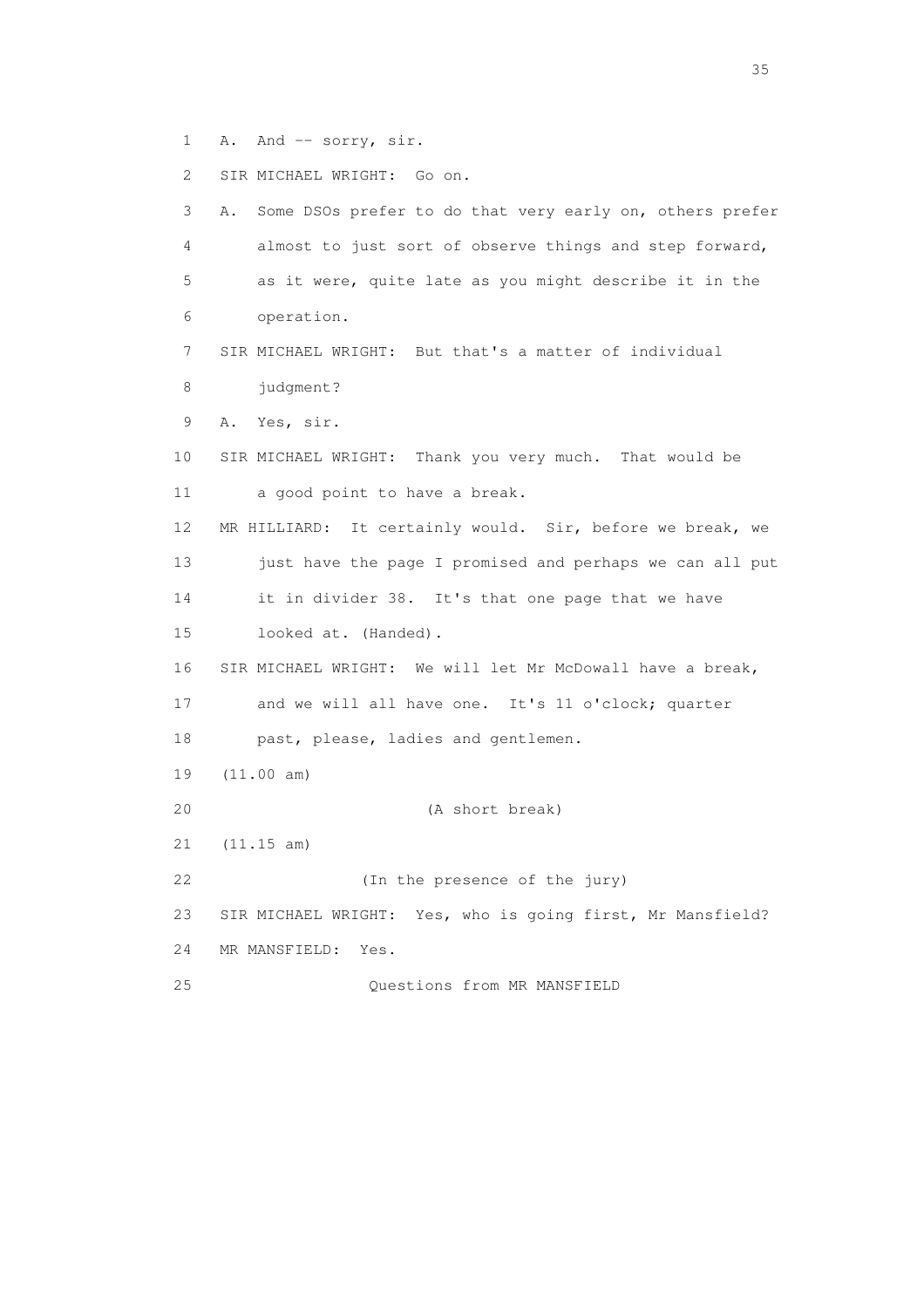1 MR MANSFIELD: Good morning, Mr McDowall, my name is 2 Michael Mansfield and we are introducing who we 3 represent: I represent the family of Jean Charles 4 de Menezes. 5 A. Good morning, sir. 6 Q. I want to ask a general question first. So that the 7 jury may understand the context, since this incident 8 obviously there have been a number of enquiries, 9 investigations, and a criminal trial in which you gave 10 evidence? 11 A. That's correct, sir. 12 Q. And that was this time last year, roughly speaking, in 13 the autumn, and then there has been a further lapse of 14 time. 15 So all in all, there has been a considerable amount 16 of water under the bridge which must have given you 17 plenty of time to reflect upon what happened on that 18 fateful day. Would that be fair? 19 A. That's correct, sir. 20 Q. The general question, therefore, in that context, is 21 this: what went so wrong that a totally innocent man met 22 his death? 23 A. It's my belief, sir, that there was a mistaken 24 identification and then there was doubt about whether 25 that identification was correct or not. And I think

 $36<sup>2</sup>$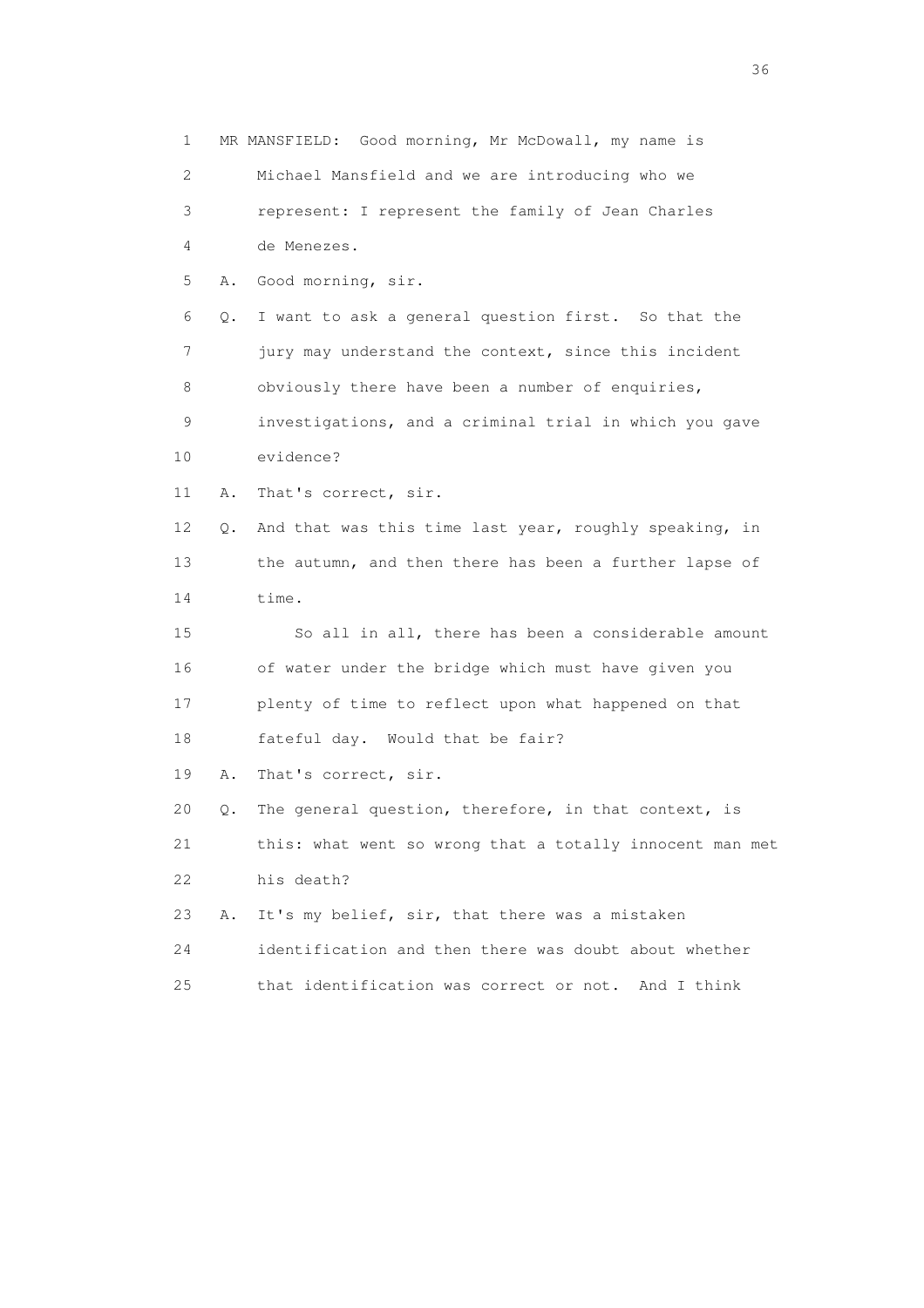1 that was instrumental in bringing about the tragic 2 outcome that we know of. 3 Q. May I just follow that answer through, then. Mistaken 4 identification, plainly. You are aware, I think 5 probably everyone in the room is aware, of the 6 difficulties of identification, are you not? 7 A. Yes, sir. 8 Q. We are all familiar with situations in which you see 9 somebody in the street and you think: "Oh, I know that 10 person" and then you go up and you find it is not the 11 person you thought it was. That's a commonplace 12 situation, isn't it? 13 A. Yes, sir. 14 Q. But particularly in criminal investigations, those who 15 are participating in the criminal justice system, 16 whether they be police officers, lawyers, judges or 17 juries, are made aware of the real difficulties of 18 making what is called a positive identification, are 19 they not? 20 A. Yes, sir.

 21 Q. You are aware of something -- I'm sorry to do it through 22 you, just so this jury get the picture, as it were -- 23 juries in criminal cases, where something may depend on 24 an identification, whether it's an armed robber or some 25 other kind of offence in the street or whatever, juries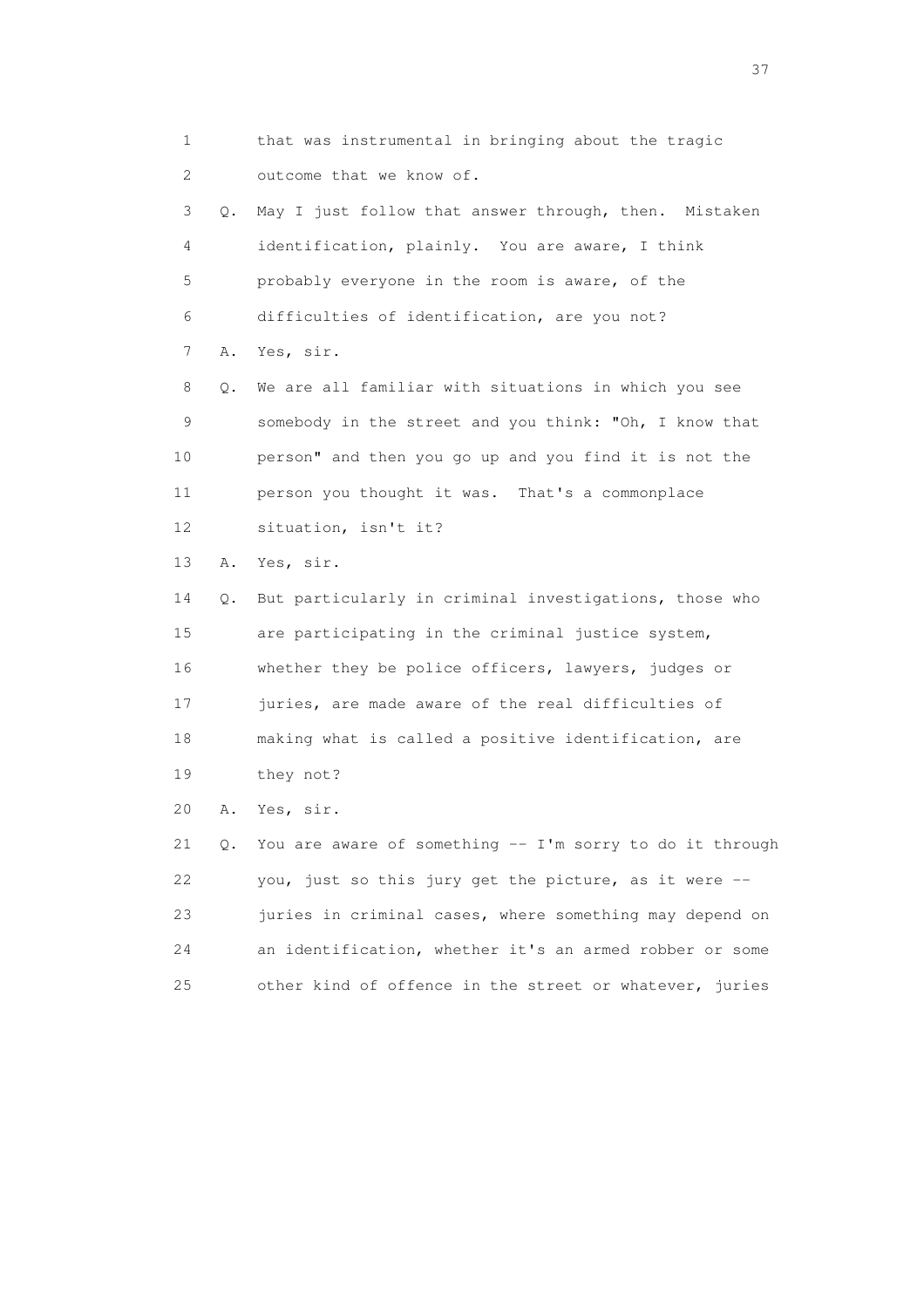1 are often given something called the Turnbull direction, 2 aren't they? 3 A. Yes, I believe they are, sir. 4 Q. And what is that really saying to a jury in the context 5 of relying upon an identification? 6 A. That as far as I recollect, there are considerations 7 that need to be taken into account when identifications 8 are made. 9 Q. What are those considerations? 10 A. Such as the veracity or likelihood of that 11 identification. 12 Q. Yes, well, what are the factors? 13 A. I can't recall the precise details of that judgment, 14 sir. 15 Q. I am not asking you for the precise details, let alone 16 the page number or anything like that. Just what's the 17 gist of it? 18 A. The gist of it is that due regard needs to be given to 19 whether an identification is a correct one or otherwise 20 in certain circumstances. 21 Q. Yes, well, again just to follow it through, what one has 22 to be careful about is what's commonly known as 23 a fleeting glimpse; you only get a short sighting of 24 somebody. That's one thing, isn't it? 25 A. Yes.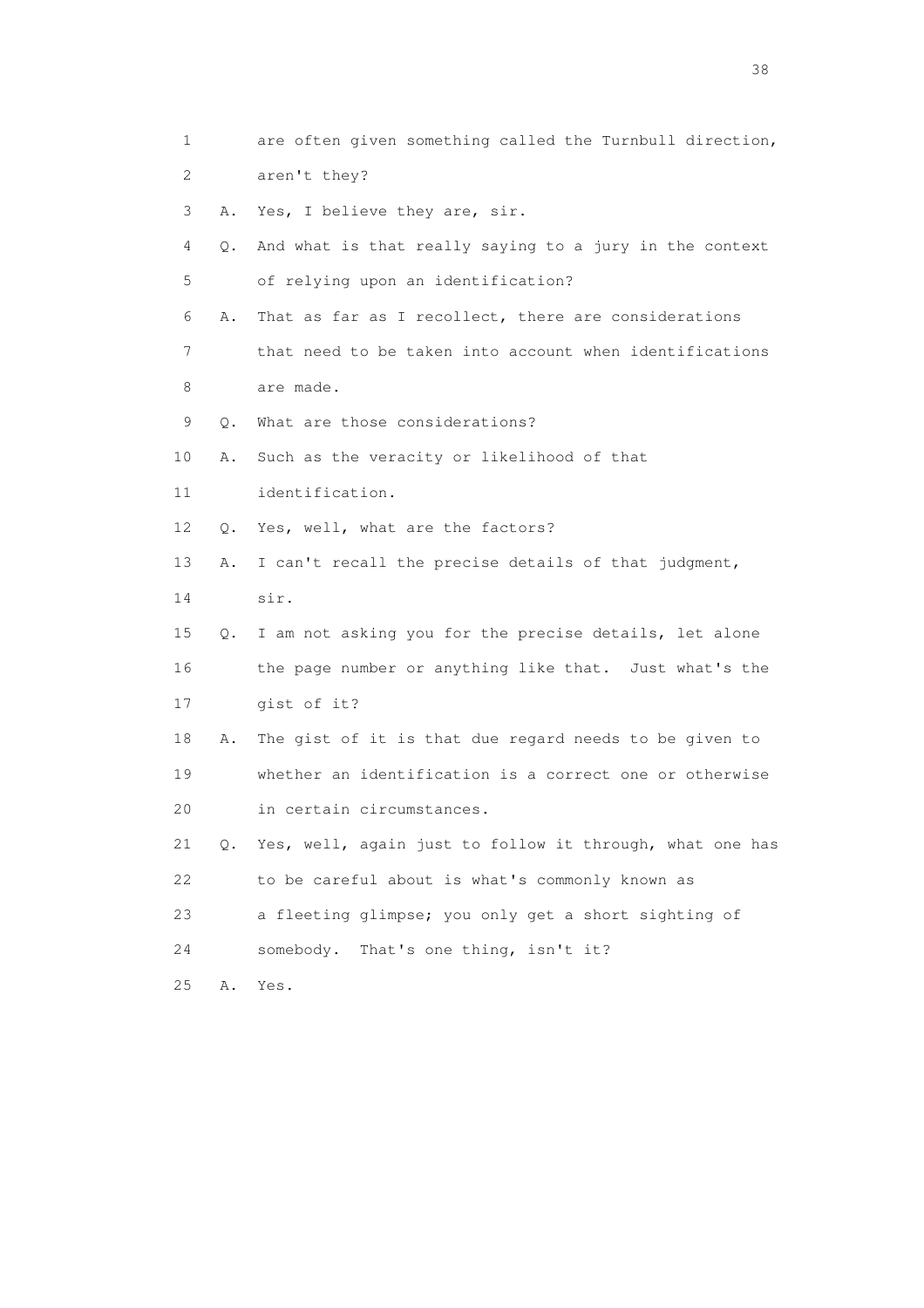| 1  | Q. | The second factor, this is in no particular order, is    |
|----|----|----------------------------------------------------------|
| 2  |    | the environment in which the glimpse or the sighting     |
| 3  |    | took place, whether it's at night, by day, the weather   |
| 4  |    | conditions, and so on, that sort of thing?               |
| 5  | Α. | Yes, that's correct, sir.                                |
| 6  | Q. | All can affect the accuracy of an observation?           |
| 7  | Α. | Yes, that's true.                                        |
| 8  | Q. | Of course there is a distinction made -- well, everyone  |
| 9  |    | makes it commonly, but it's made in the law as well --   |
| 10 |    | between a situation in which I recognise somebody        |
| 11 |    | because I think I know them or hopefully I do know them, |
| 12 |    | a recognition situation as opposed to dealing with       |
| 13 |    | an identification of a complete stranger; yes?           |
| 14 | Α. | Yes, that's correct.                                     |
| 15 | Q. | And therefore, for there to be a positive identification |
| 16 |    | within a surveillance situation, quite a lot of hard     |
| 17 |    | work has to go into it; is that not right?               |
| 18 | Α. | Yes, that's correct.                                     |
| 19 | Q. | So again, we follow this through: if you are going to    |
| 20 |    | decide to, as it were, put surveillance on somebody who  |
| 21 |    | you want to know who they are, what they are doing, to   |
| 22 |    | get intelligence, possibly because they are related to   |
| 23 |    | a possible criminal offence, let us say a robbery,       |
| 24 |    | that's the common one, then you might have covert        |
| 25 |    | surveillance so the person doesn't know they are being   |

 $39<sup>2</sup>$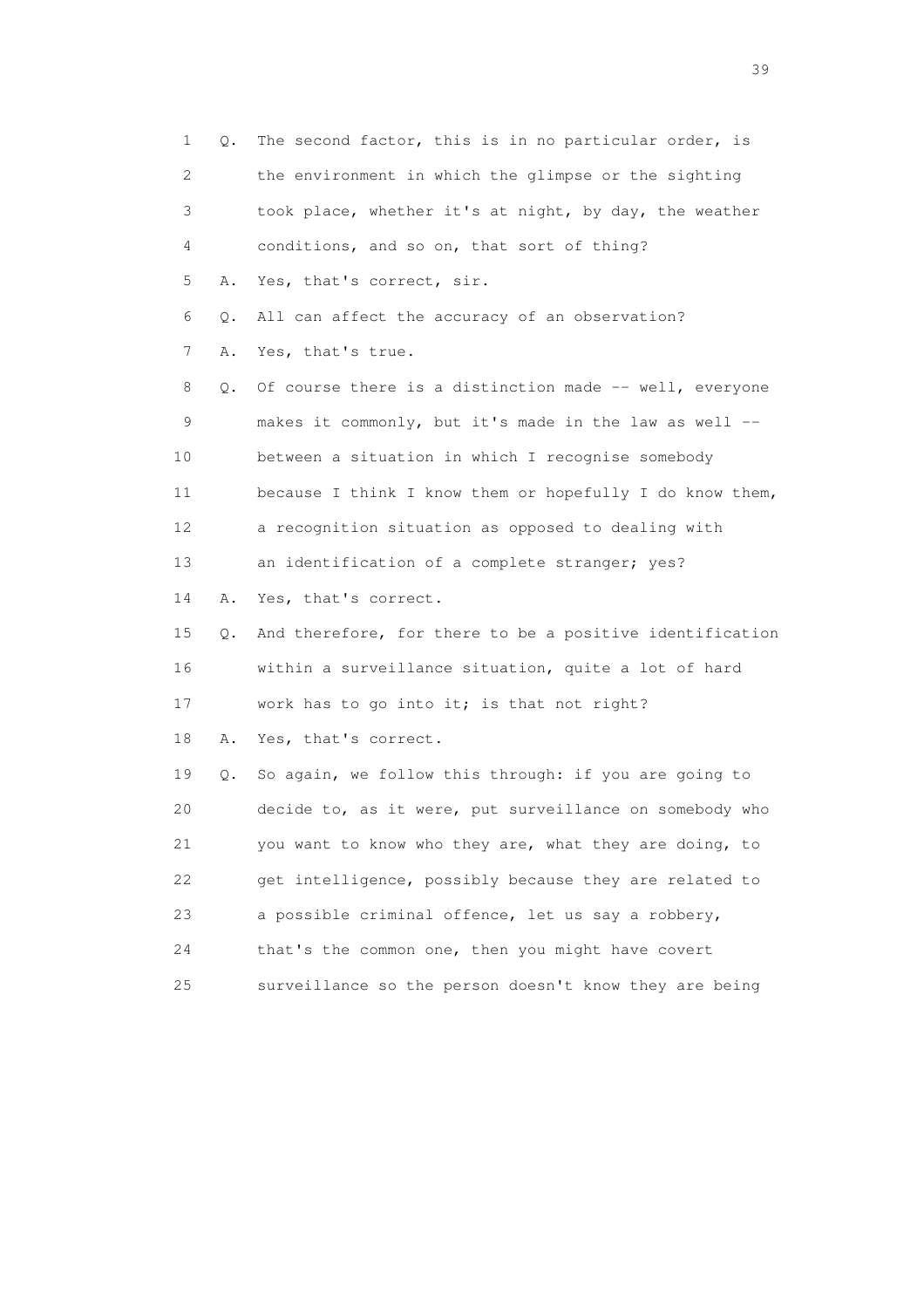| 1  |    | followed, and it would take place over many days and     |
|----|----|----------------------------------------------------------|
|    |    |                                                          |
| 2  |    | possibly weeks, wouldn't it?                             |
| 3  | Α. | Sometimes that's the case, sometimes the operations are  |
| 4  |    | not particularly lengthy.                                |
| 5  | О. | No, well, sometimes it may not need that length of time. |
| 6  |    | But you have to be sure that you have the right person,  |
| 7  |    | don't you?                                               |
| 8  | Α. | You want to be sure that you have the right person as    |
| 9  |    | far as you can, yes.                                     |
| 10 |    | Q. Yes, as far as you can. Now, of course, when you are  |
| 11 |    | talking about the possibility of what the police call    |
| 12 |    | the delivery of a critical shot, by which I mean the     |
| 13 |    | very real possibility of killing somebody, you don't     |
| 14 |    | want to kill someone by mistake, do you?                 |
| 15 | Α. | That's correct.                                          |
| 16 | Q. | So in the circumstances of deploying lethal weapons, you |
| 17 |    | would not want to deploy lethal weapons unless you were  |
| 18 |    | sure of the identification, would you?                   |
| 19 | Α. | I think that you would wish to deploy lethal weapons as  |
| 20 |    | a contingency against either the public or the officers  |
| 21 |    | themselves encountering a threat. They are primarily     |
| 22 |    | for that purpose. It's also the case that those that     |
| 23 |    | are charged with making that identification, the         |
| 24 |    | surveillance operatives themselves, clearly do this for  |
| 25 |    | a day job, and have some practice and some experience in |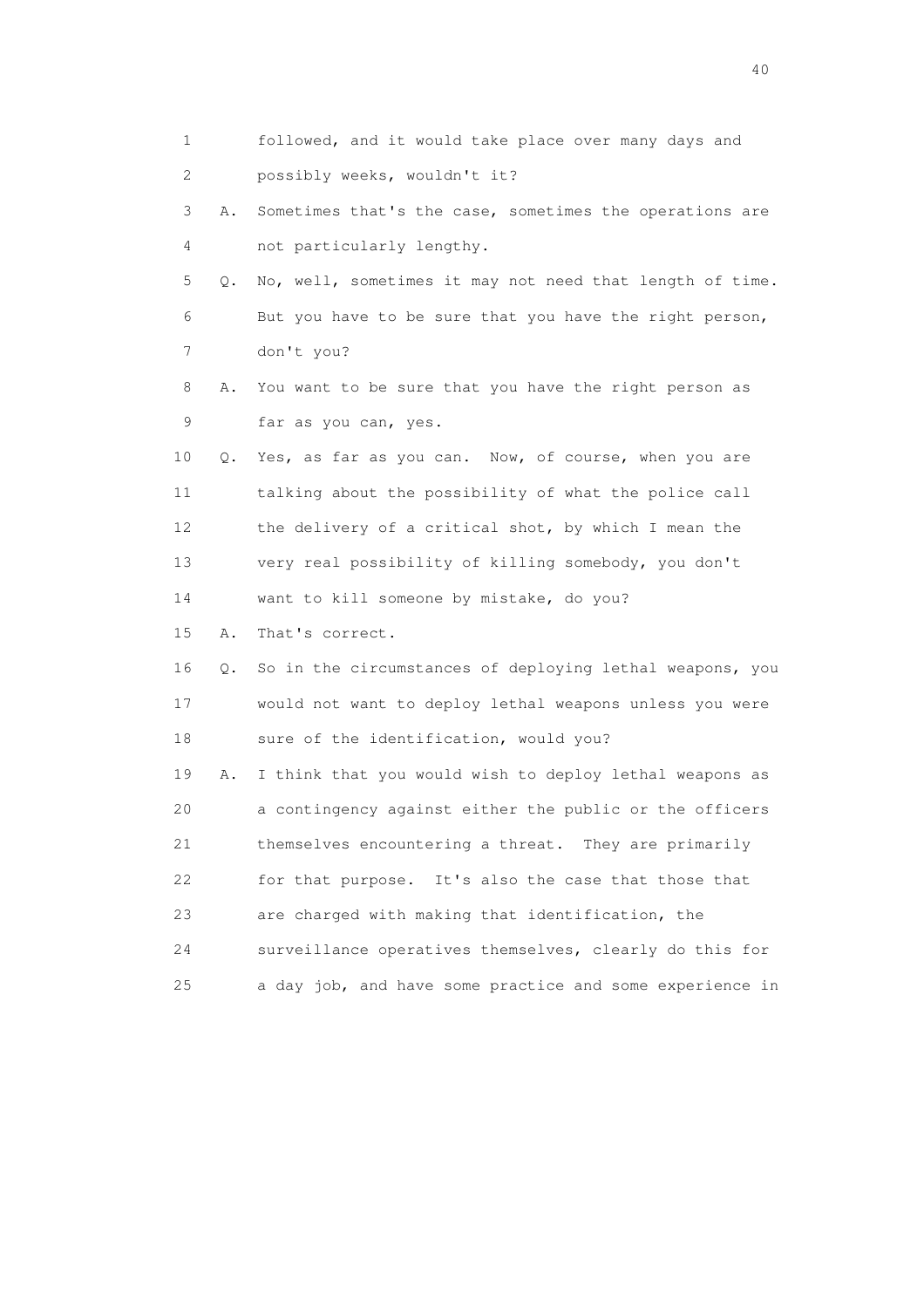| 1               |    | making identification. That is their role.                |
|-----------------|----|-----------------------------------------------------------|
|                 |    |                                                           |
| 2               | Q. | But of course they are only as good as the materials      |
| 3               |    | they are given, aren't they?                              |
| 4               | Α. | Yes, they have to be provided with material to make that  |
| 5               |    | identification.                                           |
| 6               | Q. | I just want to go back to the question of the deployment  |
| 7               |    | of a special firearms unit.                               |
| 8               | Α. | Yes.                                                      |
| 9               | Q. | You wouldn't want to deploy them in the circumstances     |
| 10              |    | that we are dealing with here unless you were sure of     |
| 11              |    | the identity, would you?                                  |
| 12 <sup>°</sup> | Α. | I am not clear, sir, at what point you were talking       |
| 13              |    | about the deployment --                                   |
| 14              | Q. | This is a question you were asked at the trial last       |
| 15              |    | Mr Thwaites, who was defending the Commissioner,<br>year. |
| 16              |    | you may remember?                                         |
| 17              | Α. | Yes.                                                      |
| 18              | Q. | He asked you this very same question and you indicated    |
| 19              |    | that you would not want a firearms team deployed without  |
| 20              |    | a positive identification. Have you changed --            |
| 21              | Α. | No, sir, no, I haven't. But what I am saying is that      |
| 22              |    | you would want a firearms team available to you in the    |
| 23              |    | plan, as it were. It hinges on the word, I think,         |
| 24              |    | "deployment" and that's where I am possibly not           |
| 25              |    | understanding you, sir.                                   |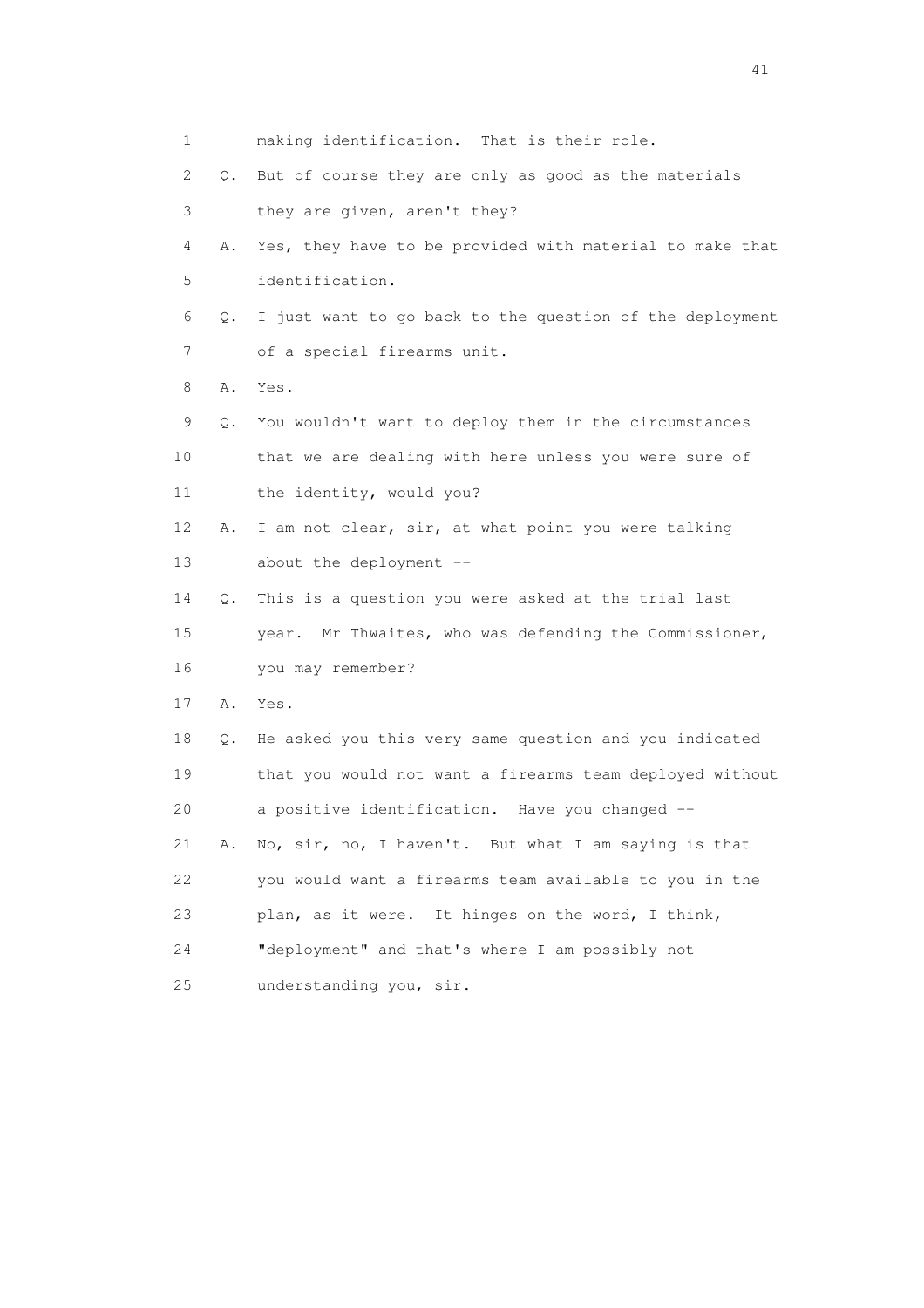1 Q. What do police understand by deployment?

2 A. To utilise, to put in a position.

| 3  | Q.        | To put in a position. But to go into action from the     |
|----|-----------|----------------------------------------------------------|
| 4  |           | position they are in, you would not want them to go into |
| 5  |           | action unless you had a positive identification?         |
| 6  | Α.        | No, that is true.                                        |
| 7  | Q.        | Now, on that basis, I just want to deal with this        |
| 8  |           | question of identification first of all. Can we go back  |
| 9  |           | to the beginning a little bit, of matters. You have      |
| 10 |           | been in Leeds and you are coming back down to London,    |
| 11 |           | all right?                                               |
| 12 | Α.        | Yes, sir.                                                |
| 13 | $\circ$ . | On the Saturday, that's the 21st, and you learn of the   |
| 14 |           | attempted bombings?                                      |
| 15 | Α.        | That's correct.                                          |
| 16 | Q.        | You then go into meetings, and just so again the         |
| 17 |           | chronology can be seen, you go into meetings and         |
| 18 |           | obviously you gather certain information?                |
| 19 | Α.        | Sorry, sir, did you say Saturday?                        |
| 20 | Q.        | I am so sorry, did I say Saturday? My mistake, the       |
| 21 |           | 21st, the day before, Thursday. My mistake, sorry.       |
| 22 |           | Thursday, the 21st, you were coming down on that day?    |
| 23 | Α.        | That's right.                                            |
| 24 | Q.        | And then you go into meetings and you have meetings with |
| 25 |           | senior command officers?                                 |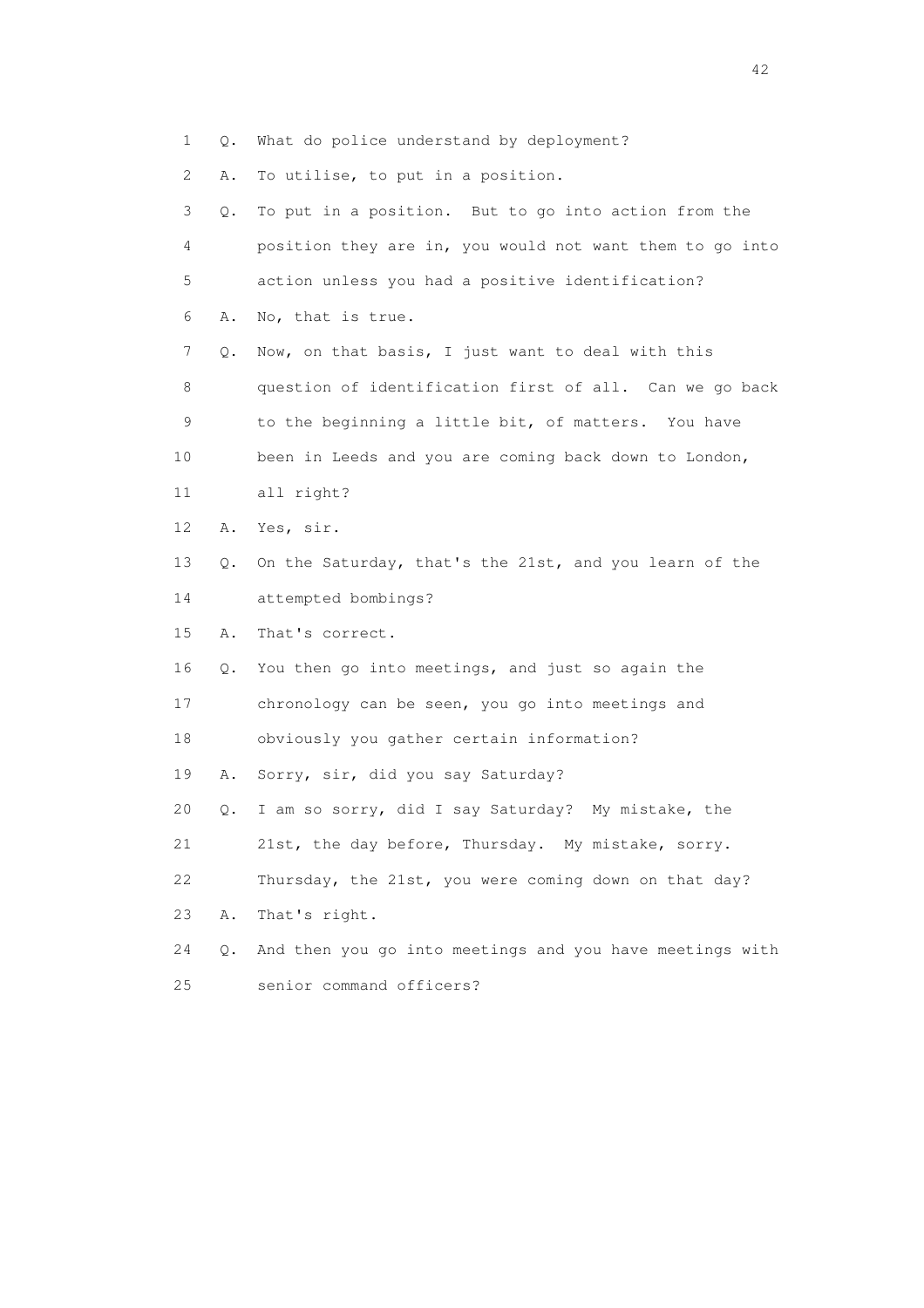- 1 A. That's correct, yes.
- 2 Q. One of the things that I suggest must have crossed your 3 mind, the priority, as you have indicated, is tracking
- 4 down those responsible; yes?
- 5 A. That's correct.
- 6 Q. Because the prime concern here is, as you said

 7 yesterday, they might regroup and do it again more 8 successfully?

- 9 A. That's correct, sir.
- 10 Q. Or with others. One of the ways of doing that is

 11 obviously the CCTV, which you did. What was another way 12 of trying to do it?

13 A. Through exploitation of any intelligence that was

14 available. Anything that was known by way of

 15 information that had come in, there were a number of 16 potential different ways of doing it.

17 Q. Yes, what was the most obvious way besides the CCTV on

18 that Thursday afternoon, once you knew there were four,

19 possibly five, incidents?

20 A. Well, as I have said, there are a number of

21 possibilities, one might have been an appeal of some

22 sort to ask whether anyone knew who these people were.

23 SIR MICHAEL WRIGHT: Only four on that day, actually,

- 24 Mr Mansfield.
- 25 MR MANSFIELD: Four on that day, the fifth one was found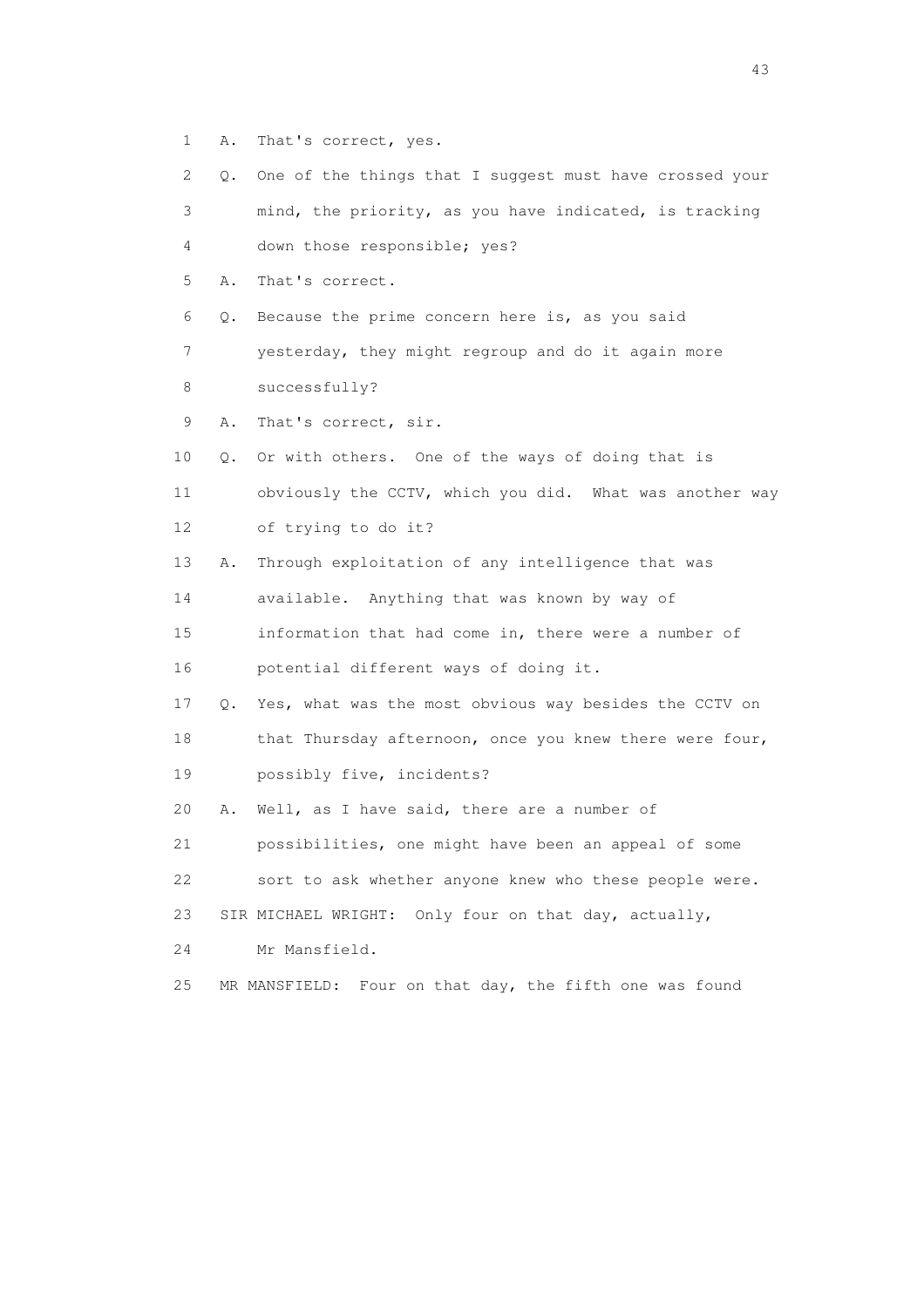1 later.

 2 SIR MICHAEL WRIGHT: Yes. 3 MR MANSFIELD: I am pressing you a little on this to see 4 whether in fact it crossed your mind. What had happened 5 on the bombings on the 7th with regard to 6 identification? 7 A. With respect of the identification, the first inkling 8 that we had as to who might have been involved was the 9 collection of very small amounts of evidence in the 10 scenes. 11 Q. Yes. Did that include identification documents? 12 A. It did include some identity documents, yes. 13 Q. So did it occur to you, on the afternoon of the 14 Thursday, that there might have been some identification 15 documents in the items -- perhaps you didn't know at 16 that stage that it was a rucksack. You had seen the 17 explosives officers, hadn't you? 18 A. I saw them after I had returned to London, yes. 19 Q. That's what I mean. So you would have known rucksacks 20 were involved on the Thursday afternoon? 21 A. Yes. 22 Q. Did you task anyone then, on the Thursday afternoon, to 23 fast-track -- which I believe is the term that you 24 use -- the recovery or potential recovery of 25 identification documents from the rucksacks?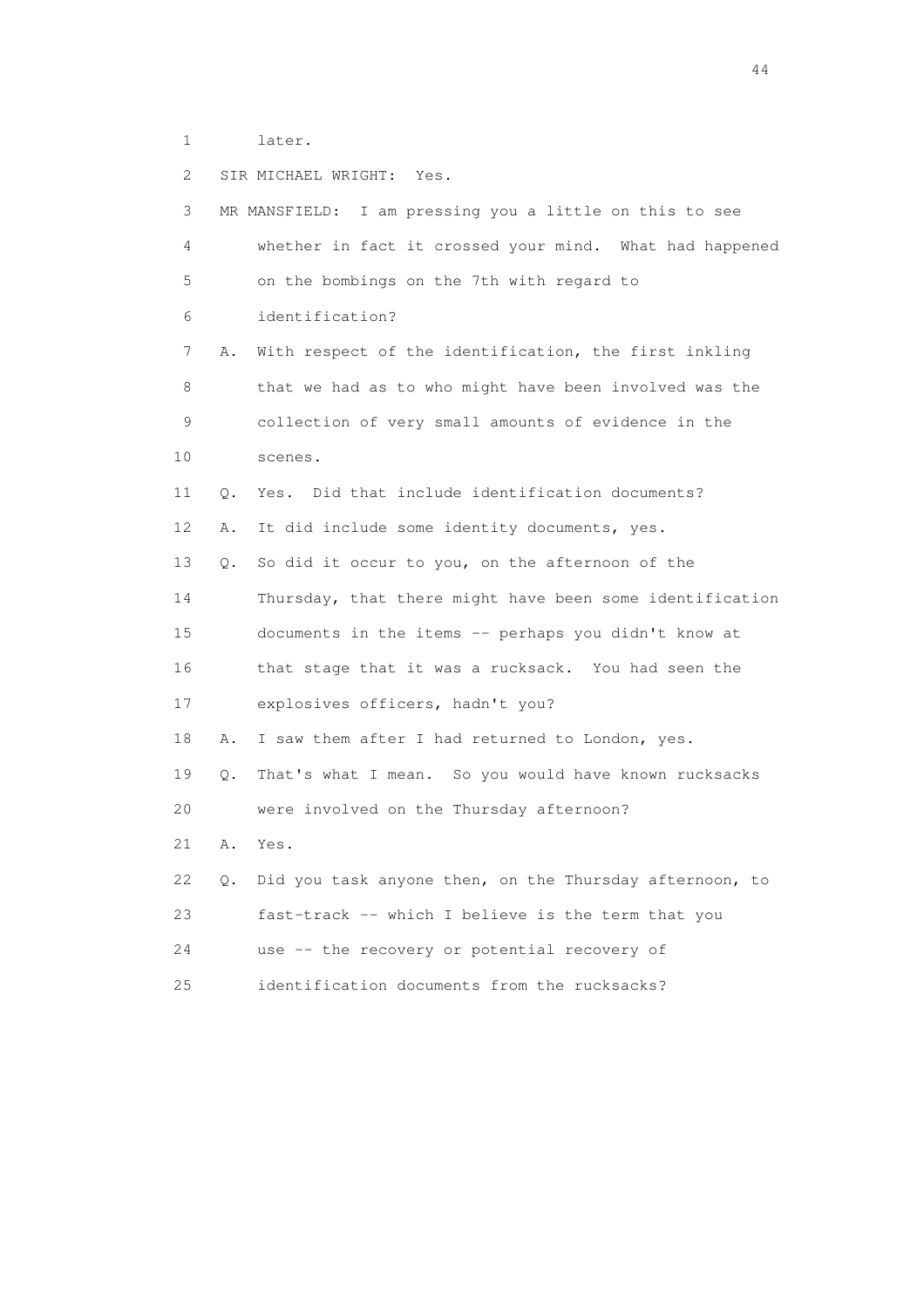1 A. I don't recall doing that specifically, no sir, but I do 2 recall that we were anxious to examine the scenes as 3 quickly as we could, which would have included that. 4 Q. Yes. When did you attempt to task anyone to look for 5 identification documents in relation to any of the 6 rucksacks? 7 A. Specifically to look for those identity documents from 8 the rucksacks, I don't recall tasking anyone 9 specifically. 10 Q. No. Why not? 11 A. Because as I have said, we were trying to examine all of 12 the scenes as quickly as we could. That was a priority, 13 and included within that would be an examination of what 14 we found at the scenes. 15 Q. You see, I want to come on to what was found, because it 16 appears that, when you go off duty that night, so we are 17 coming into the 22nd now, the Friday, so at about 18 2 o'clock, did you know that any documents had been 19 found by then? 20 A. No, I don't believe I did, sir. 21 Q. If documents had been found once you had left to go to 22 a nearby hotel, would you have expected to have been 23 told? In other words, although you only were getting 24 a short respite, would you have expected someone to 25 telephone you?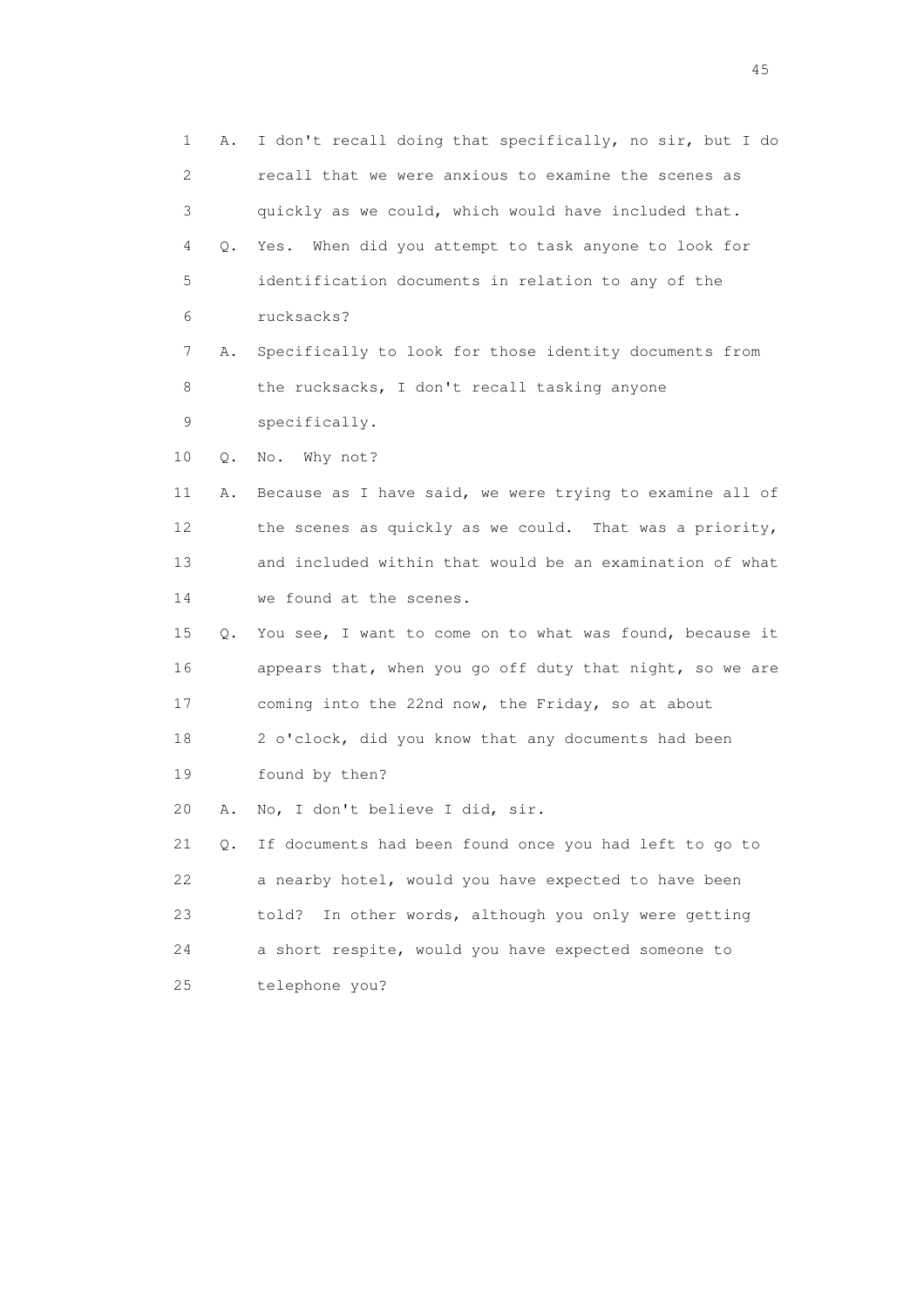1 A. Not necessarily, but they may have done, yes. 2 Q. Well, did they, while you were at the hotel? 3 A. No, not in the two hours that I was away. 4 Q. Right. When you get back, and you have an update, in 5 fact you are in your office, you can see your notes if 6 you want to follow it, and I think can we just pause for 7 a moment, because it may not be on the particular sheet. 8 I think your notes in the red book, there is one where 9 at the top of the page it's 4.20. No, we don't have 10 that one here. Can I ask very kindly that that is put 11 up? It's 1857 and it's coming -- Mr McDowall, you have 12 it there? 13 A. Yes, sir. 14 Q. Do the jury have it on the screen? 1857. Now, this is 15 the previous page which I am going to ask that the jury 16 have in due course, typed at 4.20. We see that. Now, 17 these are notes that you made once you came back from 18 the hotel; right? 19 A. Yes. 20 Q. According to your statement, it was because you were 21 visited in your office once you got back by two persons 22 concerned, certainly one of them, with intelligence? 23 A. That's correct.

 24 Q. By name Mellody, but also another by name Macbrayne; is 25 that right?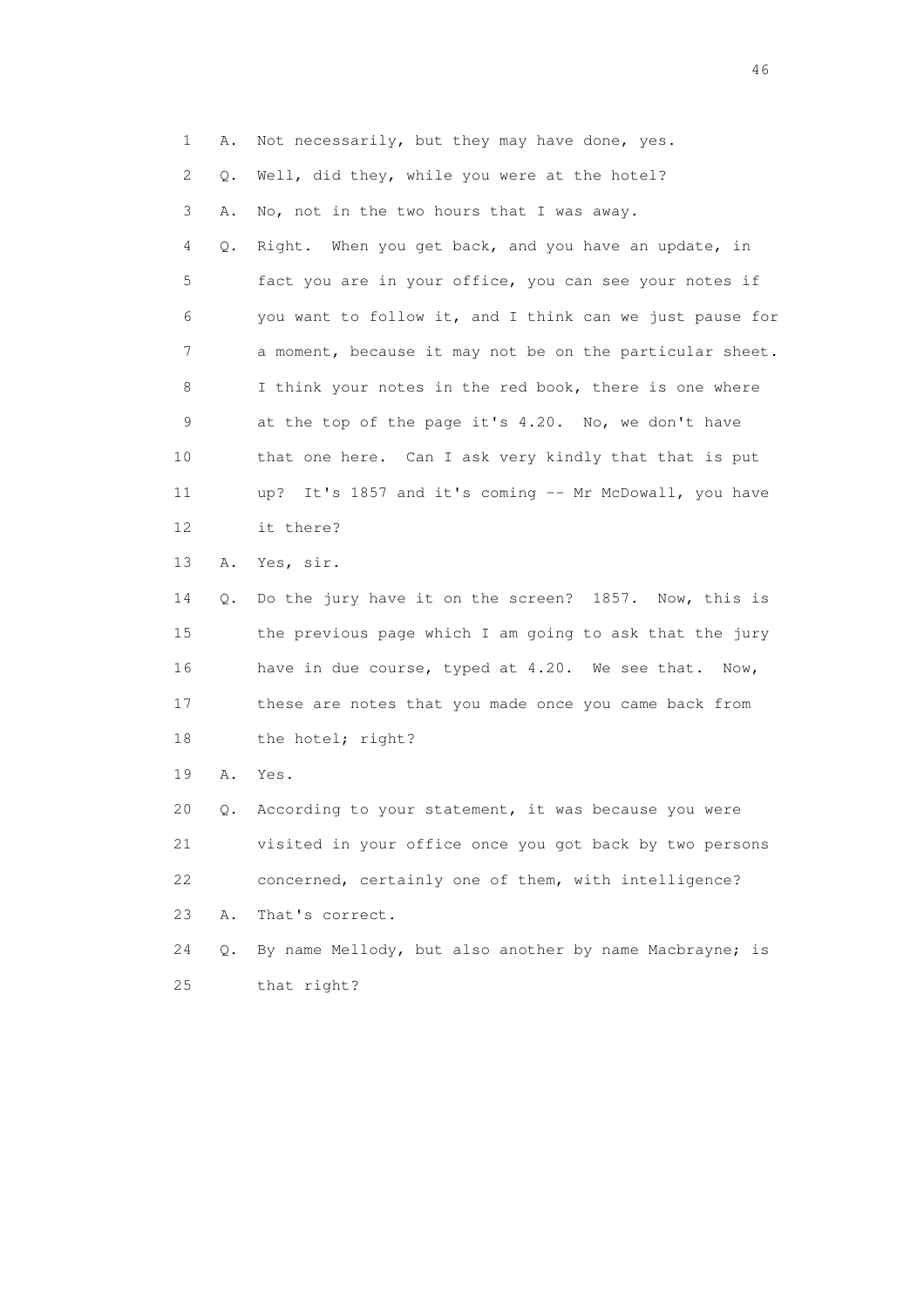1 A. That's correct, yes.

2 Q. This is in your office; yes?

3 A. That's correct.

 4 Q. I am going carefully over this, because we are relying 5 on your note. First of all, who else was there? 6 A. I don't now recall whether there was anyone else aside 7 from those two individuals. There may have been. 8 Q. I appreciate it's only a jogging note, as it were, but 9 it is intended plainly if there are people who are 10 participating in any process, you would expect to note 11 who else was, as it were, participating, wouldn't you? 12 Besides Mellody -- 13 A. Yes. 14 Q. All right. Now, we see on this page, 1857, reference 15 made to again Operation Ragstone and right next to it, 16 the black Nissan Primera and above that the word 17 "training camp"? 18 A. That's correct. 19 Q. First of all, does the words "training camp" relate to 20 what is below or what is alongside? In other words have 21 you written "training camp" in relation to 22 21 Scotia Road, or was that because you were going on to 23 Ragstone? 24 A. I believe it was in connection with Ragstone.

- 25  $Q.$  Now, I want to pause for a moment, because  $-$  did you
-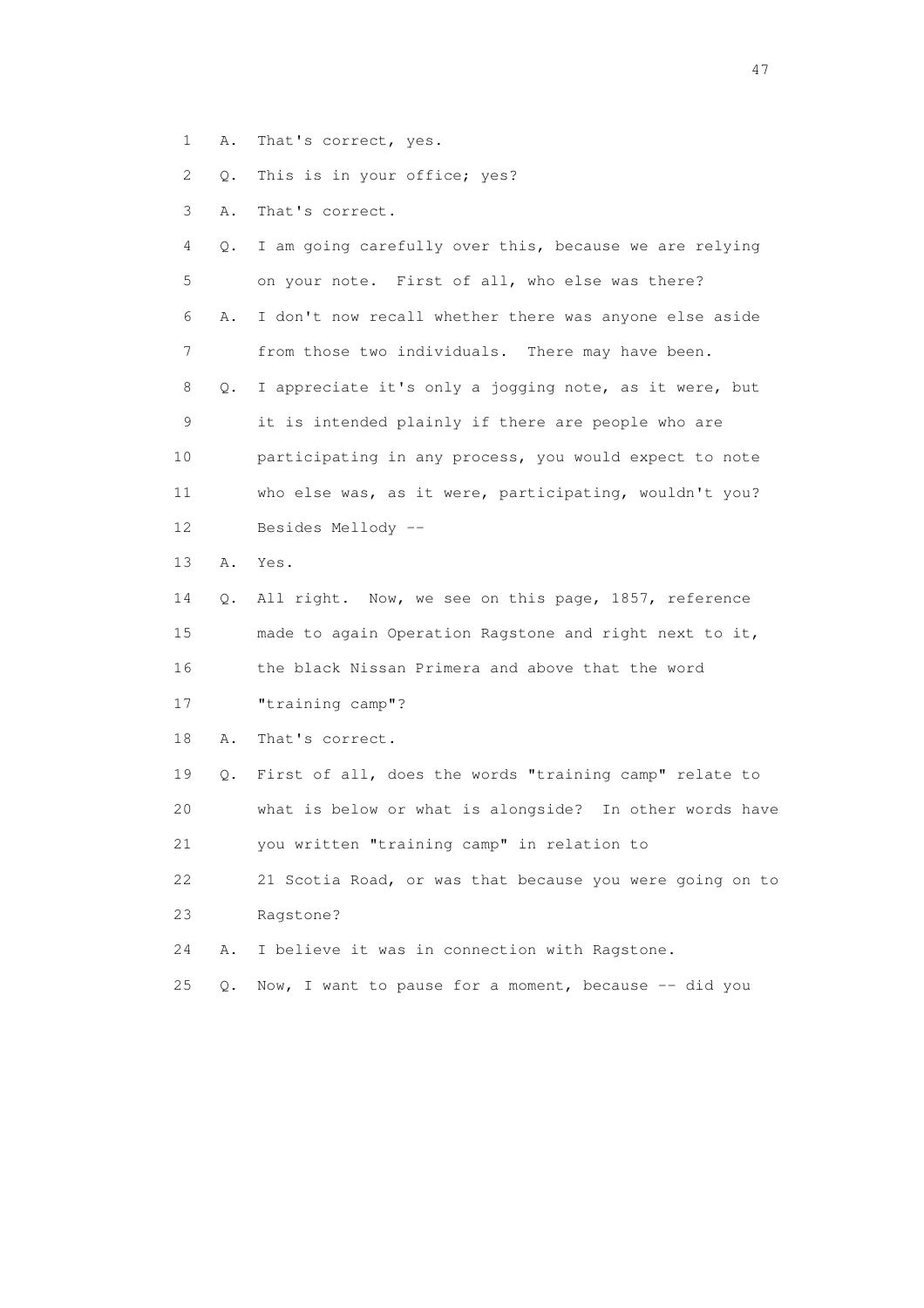| 1  |    | know about this exercise, that is Operation Ragstone      |
|----|----|-----------------------------------------------------------|
| 2  |    | before 4.20 in the morning?                               |
| 3  | Α. | No, I didn't, sir.                                        |
| 4  | Q. | You didn't. Now, I just want to pause on that.            |
| 5  |    | Operation Ragstone was mounted -- and I don't think,      |
| 6  |    | $\sin$ -- if there is any issue about it, I'll go slowly, |
| 7  |    | I am not seeking to put any compromise on anything, do    |
| 8  |    | you appreciate, Mr McDowall?                              |
| 9  | Α. | Yes, sir.                                                 |
| 10 | Q. | So if there is a question about dates or anything,        |
| 11 |    | please stop me. This was mounted the previous year over   |
| 12 |    | a year before, and one of the dates was Monday            |
| 13 |    | 3 May 2004, wasn't it?                                    |
| 14 | Α. | I don't know that, sir, but if you have that              |
| 15 |    | information, I don't believe I have.                      |
| 16 | Q. | All right. So it may not matter at this stage for these   |
| 17 |    | purposes how long before. But of course the officer,      |
| 18 |    | Mr Mellody, presumably did know about these sorts of      |
| 19 |    | details, because all of this was coming from him?         |
| 20 | Α. | Yes, he was briefing me, sir.                             |
| 21 | Q. | That was an operation that was mounted by SO12, wasn't    |
| 22 |    | it?                                                       |
| 23 | Α. | Yes, that's correct.                                      |
| 24 | Q. | The very organisation in whose operations room this       |
| 25 |    | exercise is being conducted on the 21st/22nd, in          |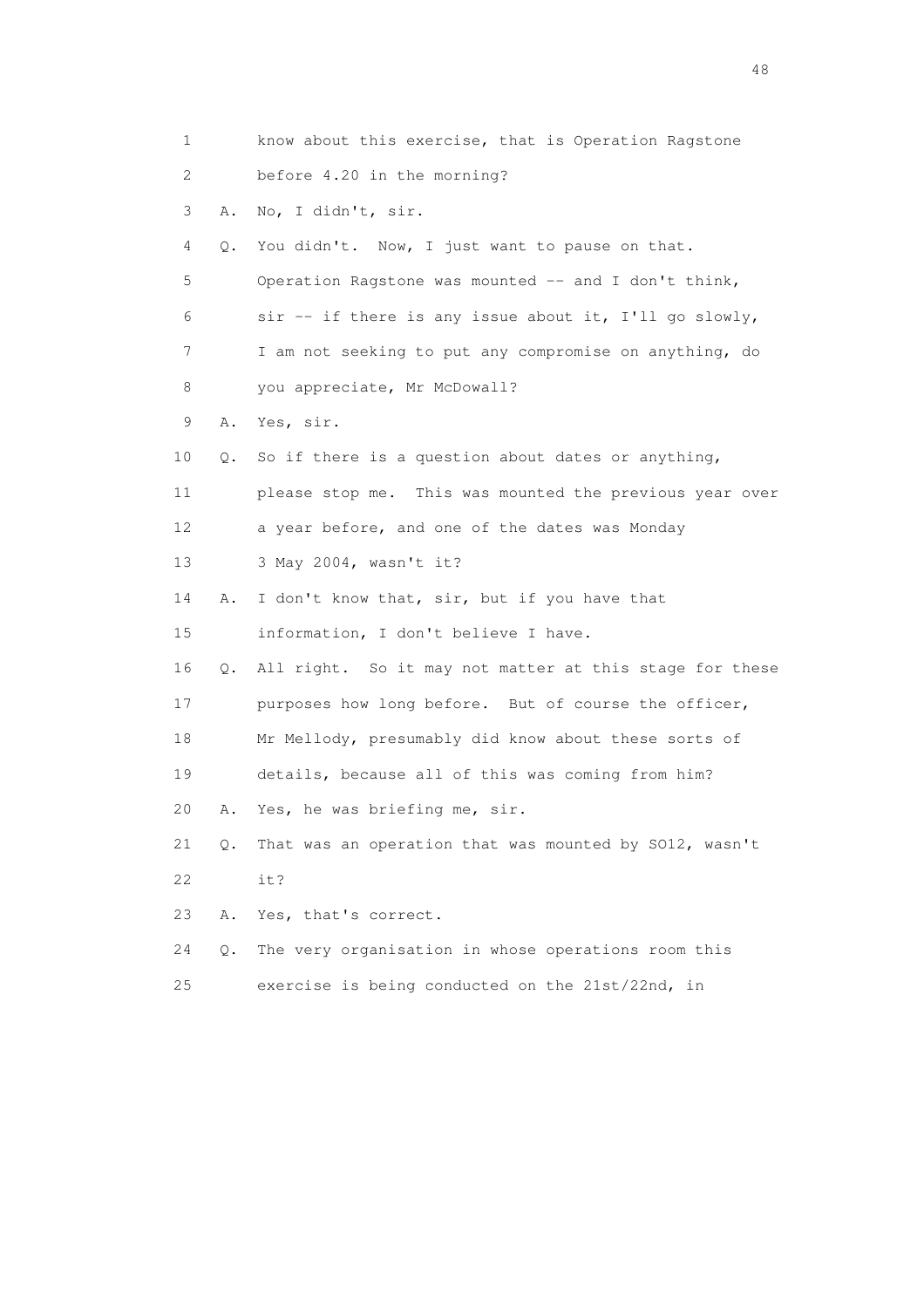1 particular the 22nd?

2 A. That's correct, sir.

 3 Q. And the exercise in May 2004 involved surveillance 4 a long, long way from London in Cumbria at a farm which 5 is noted there in the middle of the page. We see it 6 there; is that right? 7 A. Yes, that's true, sir. 8 Q. It goes without saying that Special Branch officers 9 don't, as it were, appear out of the blue in Cumbria 10 unless in fact they too have information or some sort of 11 intelligence relating to the group they are going to 12 survey, otherwise they are wasting a lot of time, aren't 13 they? 14 A. That's correct, sir. 15 Q. These are not holiday, as it were, excursions for the 16 Special Branch, are they? 17 A. One would hope not, sir. 18 Q. No. Now, there were a group of people, and you have in 19 fact written down a bit further down, you see there "15 20 Asian males dressed in combat clothing". 21 In relation to that surveillance, did you know at 22 4.20 that photographs had been taken? 23 A. Yes, I believe I did. 24 Q. You did? Where do you note that? 25 A. I do not have a note of it, but an operation like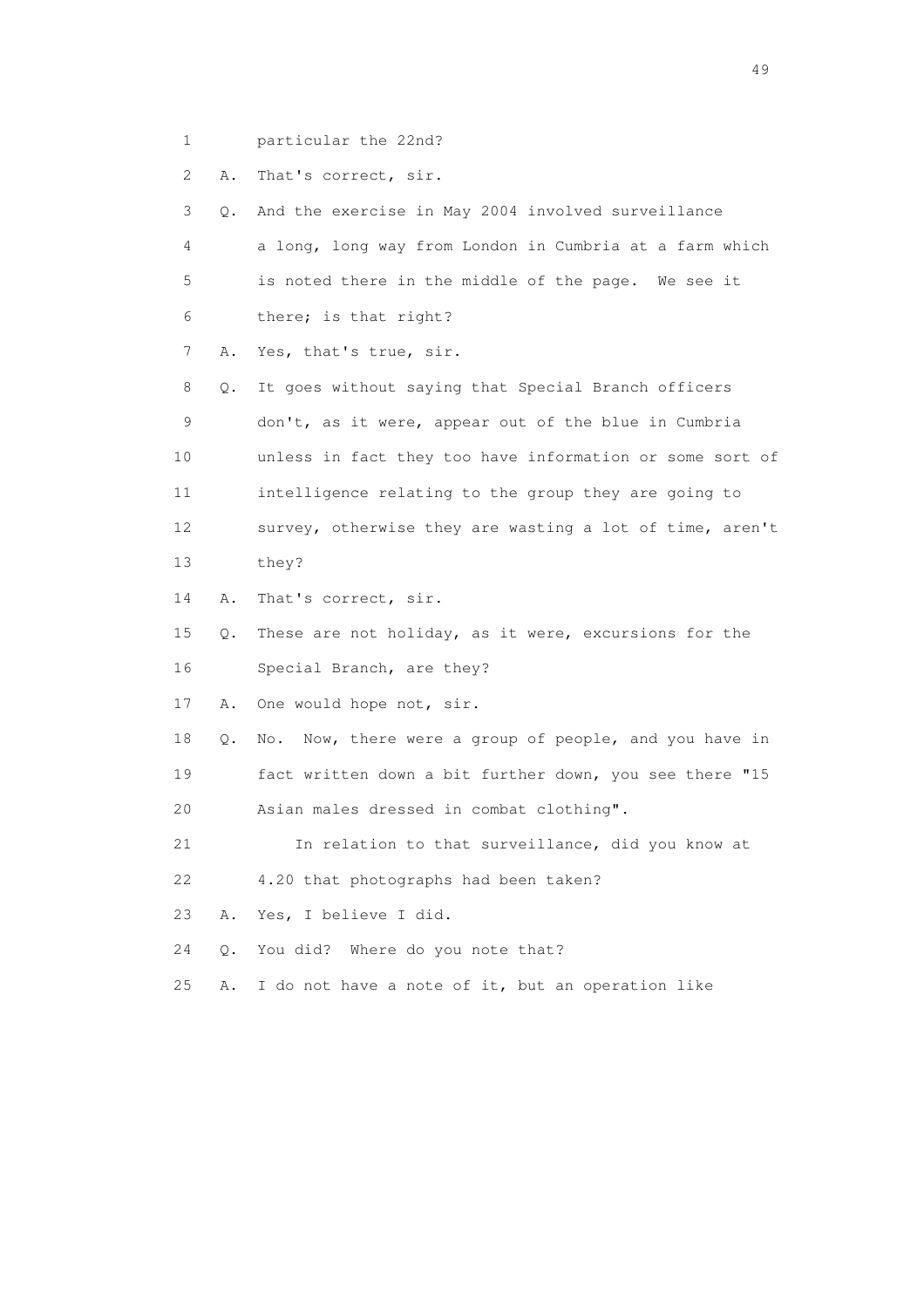1 Ragstone would, in all probability, involve some 2 photographic -- 3 Q. Exactly. 4 A. -- material as well. 5 Q. You see, this aspect of the matter has only been raised 6 recently by us. There is no note in here that you asked 7 for any photographs, is there? 8 A. No, that's correct. 9 Q. Why not? 10 A. Because if there had been photographs I would have 11 assumed they would have been prepared for me as part of 12 this briefing. 13 Q. But you are, as it were, an experienced officer and you 14 can't assume that necessarily everything is going to be 15 provided to you on a plate, can you? 16 A. No, that's true. 17 Q. And it would be fair to expect you to say, "Well, look, 18 just as a matter of common sense, are there any 19 photographs? We need to find the identity of these 20 people". 21 A. That, sir, it's a possibility, it obviously didn't occur 22 to me that evening, or that morning I should say. 23 Q. I am going to suggest to you as we go through there is 24 quite a lot that didn't occur to you that night, that is 25 on the 22nd, and I am afraid it's what didn't occur to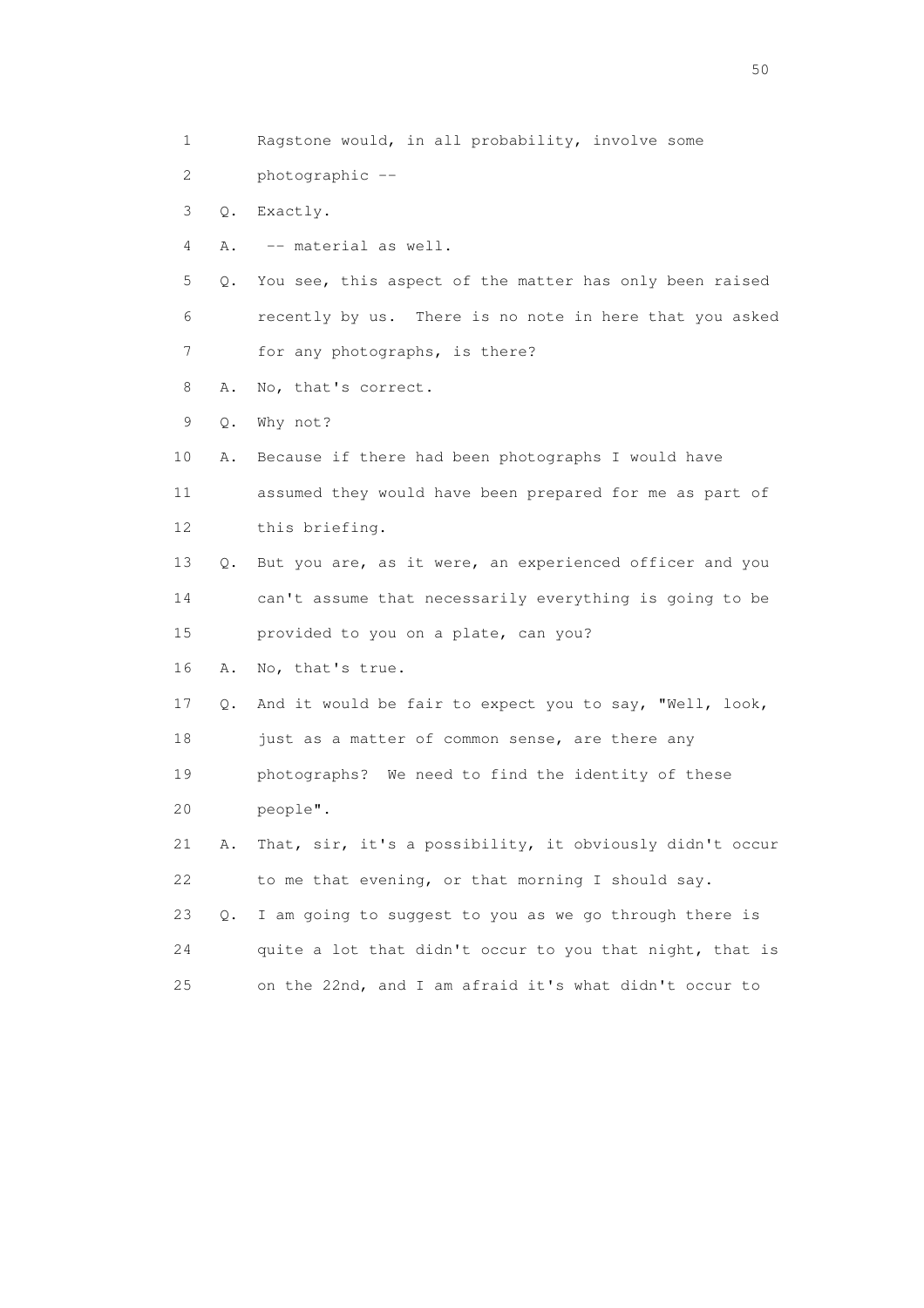1 you that night --

 2 SIR MICHAEL WRIGHT: The night of the 21st, surely. 3 MR MANSFIELD: 21st/22nd, yes, I am sorry. It's quite a lot 4 that didn't occur to you that eventually led to the 5 death of this innocent man. Do you follow? 6 A. Yes, I do, sir. 7 Q. Has that ever occurred to you, that in fact there are 8 omissions by you that really, had you followed up, and 9 a large number of things, the whole scenario might have 10 been different? 11 A. I don't accept that, I think that with the benefit of 12 hindsight one always looks back at what one has or 13 hasn't done, and clearly I think there probably are 14 things that I could have done but for whatever reason at 15 the time I didn't think of doing it. 16 Q. Rather than me, as it were, go through them for the next 17 period of time, perhaps you would kindly enlighten us. 18 What are the things that you have reflected on that you 19 didn't do that might have made a difference? 20 A. Well, as you have said, sir, there are a large number of 21 things, I don't think that there are a large number of 22 things and again I have to caveat my remarks with the 23 benefit of hindsight which is after all a precise 24 science. 25 There are certain aspects that perhaps might have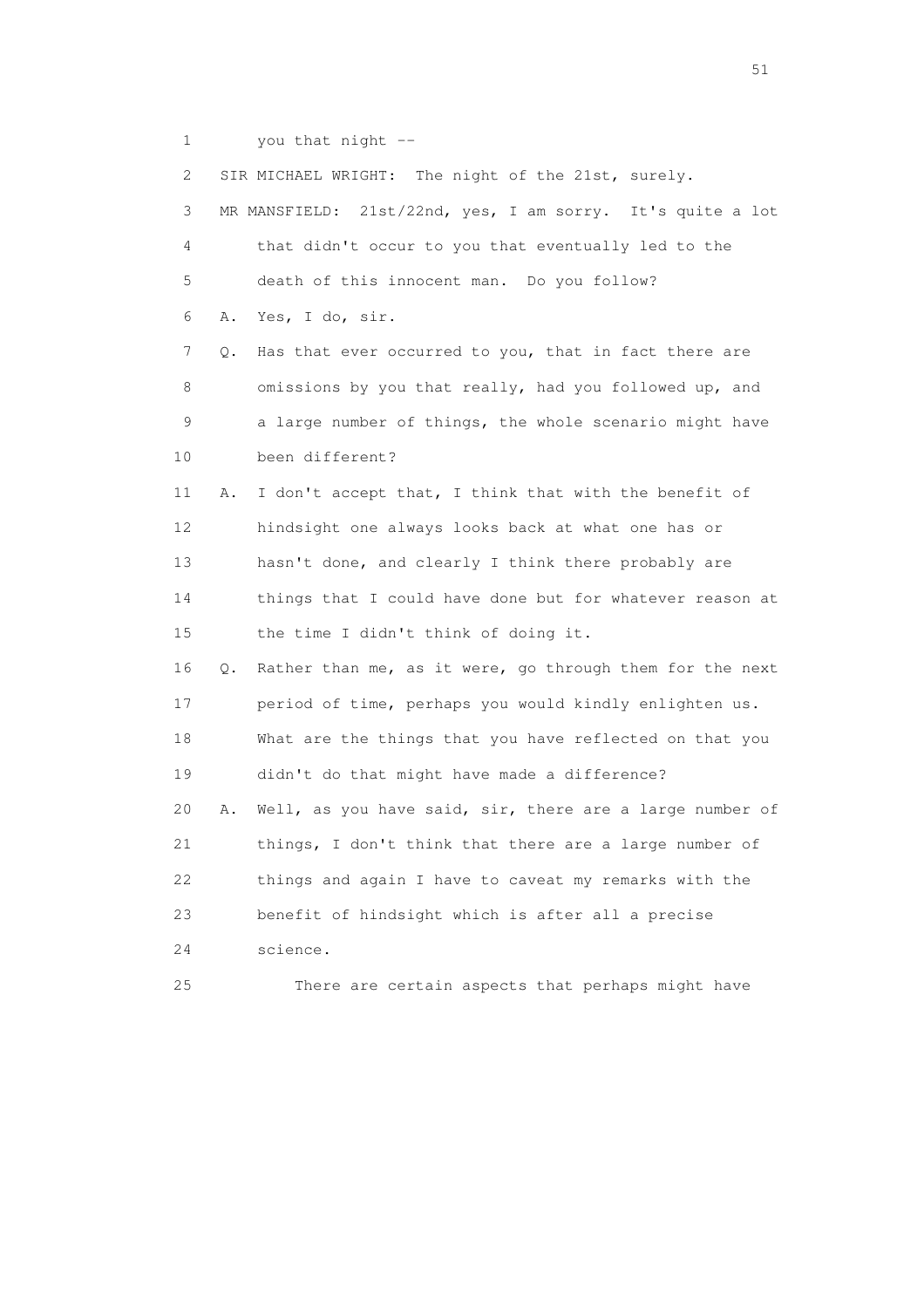1 been done differently. There is nothing that I think 2 substantially that could have been done differently that 3 would have made a huge degree of difference. 4 Q. Just give us a clue about anything that you would have 5 done differently? 6 A. Well, for example, we have discussed the time that it 7 took the firearms teams to get to their briefing. Had 8 I known that it was taking that long, I would have asked 9 why it was taking that long. I have had an explanation 10 for why that is, and I am not sure that we could have 11 shaved a huge amount of time off, but that's one of the 12 things I have considered. 13 Q. Right, we will come to that, and I'm going to suggest 14 there was a very ready method and it doesn't require 15 hindsight. I'll come to that in a moment. Dealing with 16 identification for the moment, it doesn't require 17 hindsight, knowing how the Special Branch work, as you 18 did at the time, to say at 4.20 "get the photographs", 19 does it? They are probably sitting somewhere not far 20 away from the office? 21 A. I have no idea where those photographs would have been, 22 but if photographs had been available as part of the 23 briefing or the intelligence package, I would have 24 expected them to have been sought. 25 Q. Yes. Well, there is no mention of photographs here, as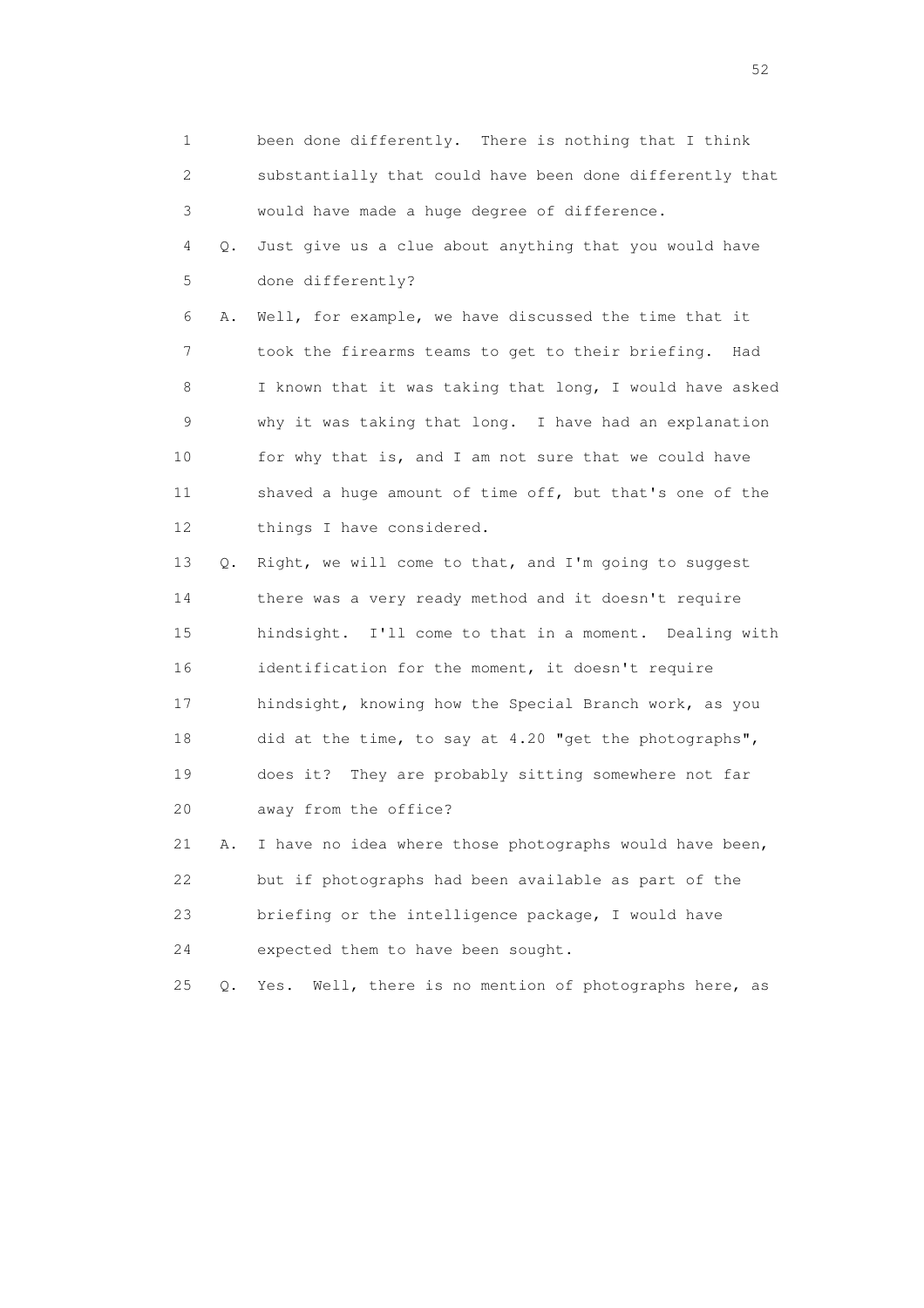1 we have said, and if you turn over -- well, for the jury 2 can we have the next page, 1858, that's where it 3 continues. You have been listening vehicles. You will 4 see at the top there, there is mention of a blue Golf 5 and the name Girma and so on and the ripped up 6 correspondence and the bomb -- rucksack. 7 I also want to deal with the car first of all. It 8 follows, does it not, that therefore you were not told 9 that there was a photograph not only of that car but of 10 people connected to the car in the sense of standing 11 next to it. You didn't know that? 12 A. No, I didn't. 13 Q. And you didn't know on the night that in fact one of the 14 people standing next to the blue Golf with a photograph 15 was Osman? You didn't know that? 16 A. No, I wasn't aware that that was the case. 17 Q. Because even if, even if, a year later, no names had 18 been attached to the people in the photographs, of 19 course you could have done what you did with CCTV, and 20 that is gone through the photographs to see whether 21 anyone in the photographs from Cumbria married up with 22 the photographs from the CCTV married up with, we are 23 coming to obviously an identification card, gym club 24 card, found in the rucksack. That's an exercise that

25 could have been done, isn't it?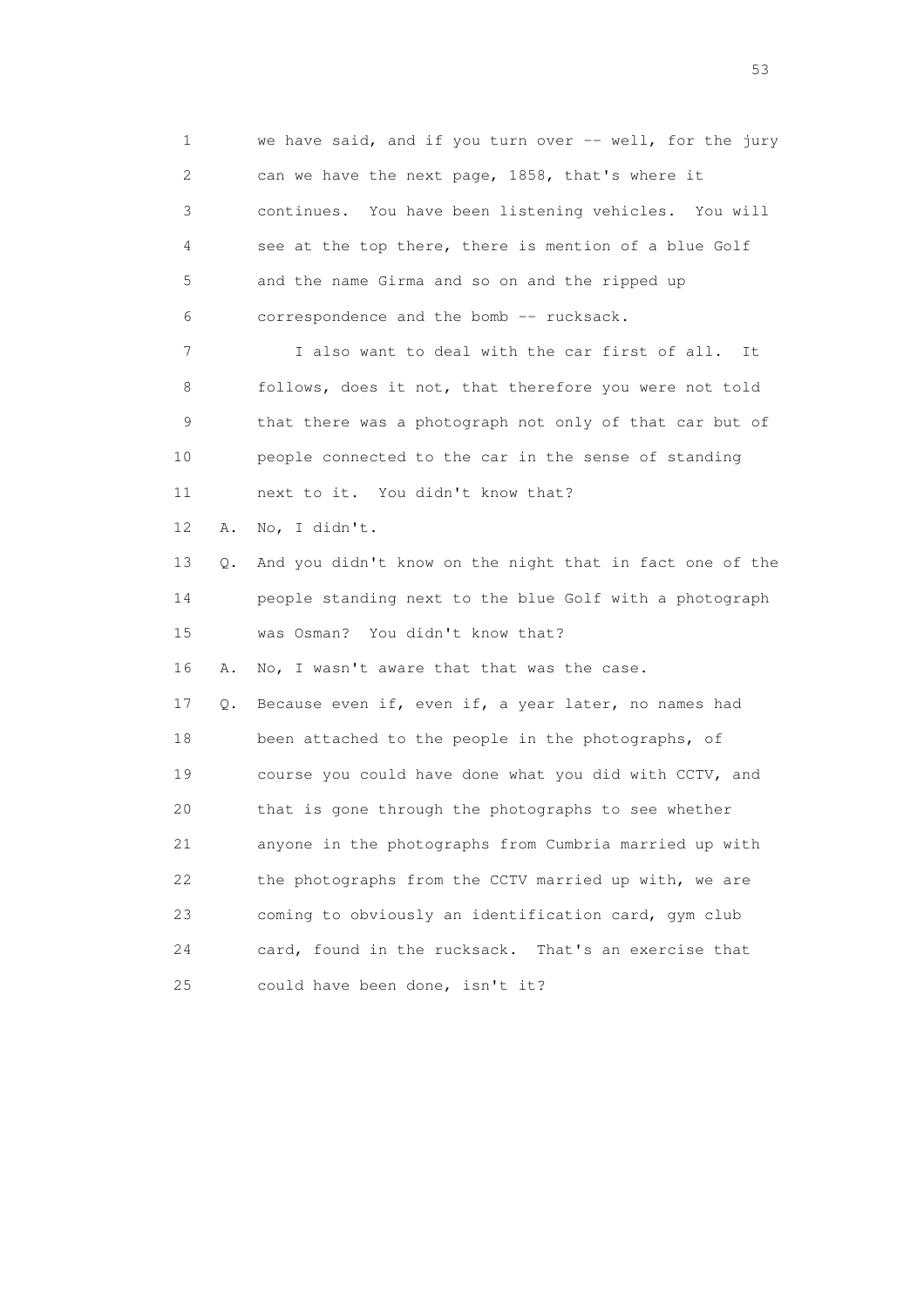| 1  | Α. | Its an exercise that could have started, certainly, that |
|----|----|----------------------------------------------------------|
| 2  |    | trawl to establish if there was a link.                  |
| 3  | Q. | So you are saying, you were aware of the photographs,    |
| 4  |    | you just didn't follow them up, so can I just --         |
| 5  | Α. | No, could I just clarify my response there, I wasn't     |
| 6  |    | aware of specific photographs, I was aware that          |
| 7  |    | Operation Ragstone, of which I had only been informed    |
| 8  |    | that morning, was an operation that had been conducted   |
| 9  |    | by Special Branch and that there may be photographs      |
| 10 |    | taken in connection with that operation.                 |
| 11 | Q. | In fact, do you computerise information of that kind,    |
| 12 |    | that is in other words if photographs are taken by SO12, |
| 13 |    | as they undoubtedly were, do they end up computerised so |
| 14 |    | you can access them very quickly?                        |
| 15 | Α. | In 2005 I don't believe they were computerised.          |
| 16 | Q. | All right.                                               |
| 17 | Α. | In fact, the computer system that I believe that we have |
| 18 |    | now is far from infallible in terms of recognising       |
| 19 |    | photographs.                                             |
| 20 | Q. | Right, I understand that. So the position is, you        |
| 21 |    | recognised at 4.20 the possibility of photographs        |
| 22 |    | because of the nature of the operation but you didn't    |
| 23 |    | follow it up; is that the final position?                |
| 24 | Α. | I recognised that in connection with Ragstone it was     |
| 25 |    | possible that photographs may have been taken, yes.      |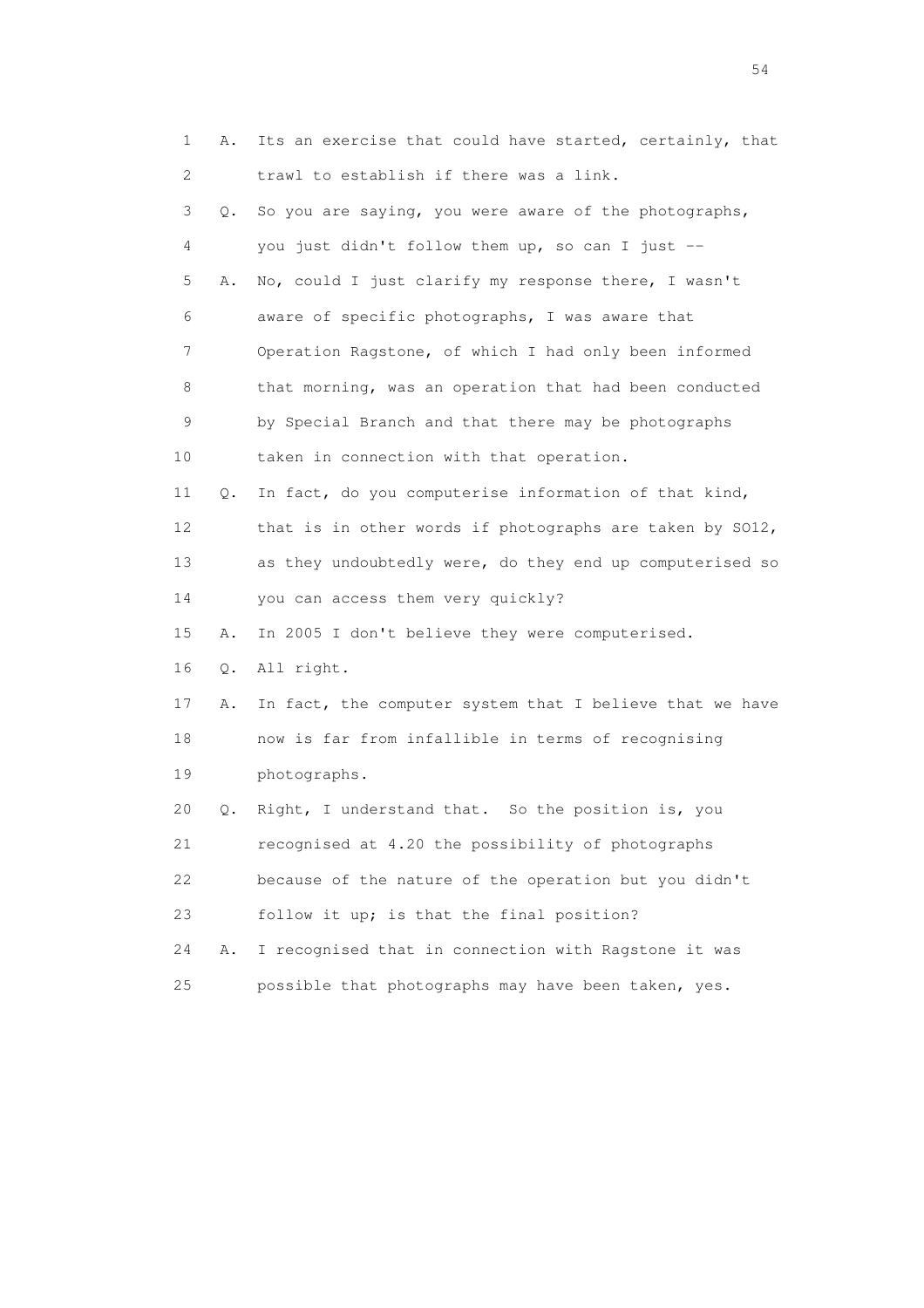1 I didn't ask the specific question whether we had any 2 photographs that matched our suspects from that 3 operation. 4 Q. No, that would not be the question. I am sorry to 5 prevail on this, because I am coming to a more important 6 area in one second. It's not a question of that, the 7 first step is: are there any photographs from the 8 operation? If there are, we had better get them in and 9 task somebody with the job of seeing whether there is 10 anybody out of the 15 people that marries up with the 11 gym card. That's a pretty straightforward request, 12 isn't it? 13 A. Yes, it is, but it's also something that I would expect 14 to be being taken forward in any event. 15 Q. Who by? 16 A. By Special Branch. 17 Q. And who in Special Branch would be taking that forward, 18 Mr Mellody? 19 A. Either Mr Mellody or one of Mr Mellody's staff. 20 Q. Well, looking back on it now, since you are leaving it 21 to somebody else, did anybody are you aware that night 22 make that simple inquiry? 23 A. I don't know whether that inquiry was made. I do know 24 that photographs were searched at some point over the 25 days that followed.

the state of the state of the state of the state of the state of the state of the state of the state of the state of the state of the state of the state of the state of the state of the state of the state of the state of t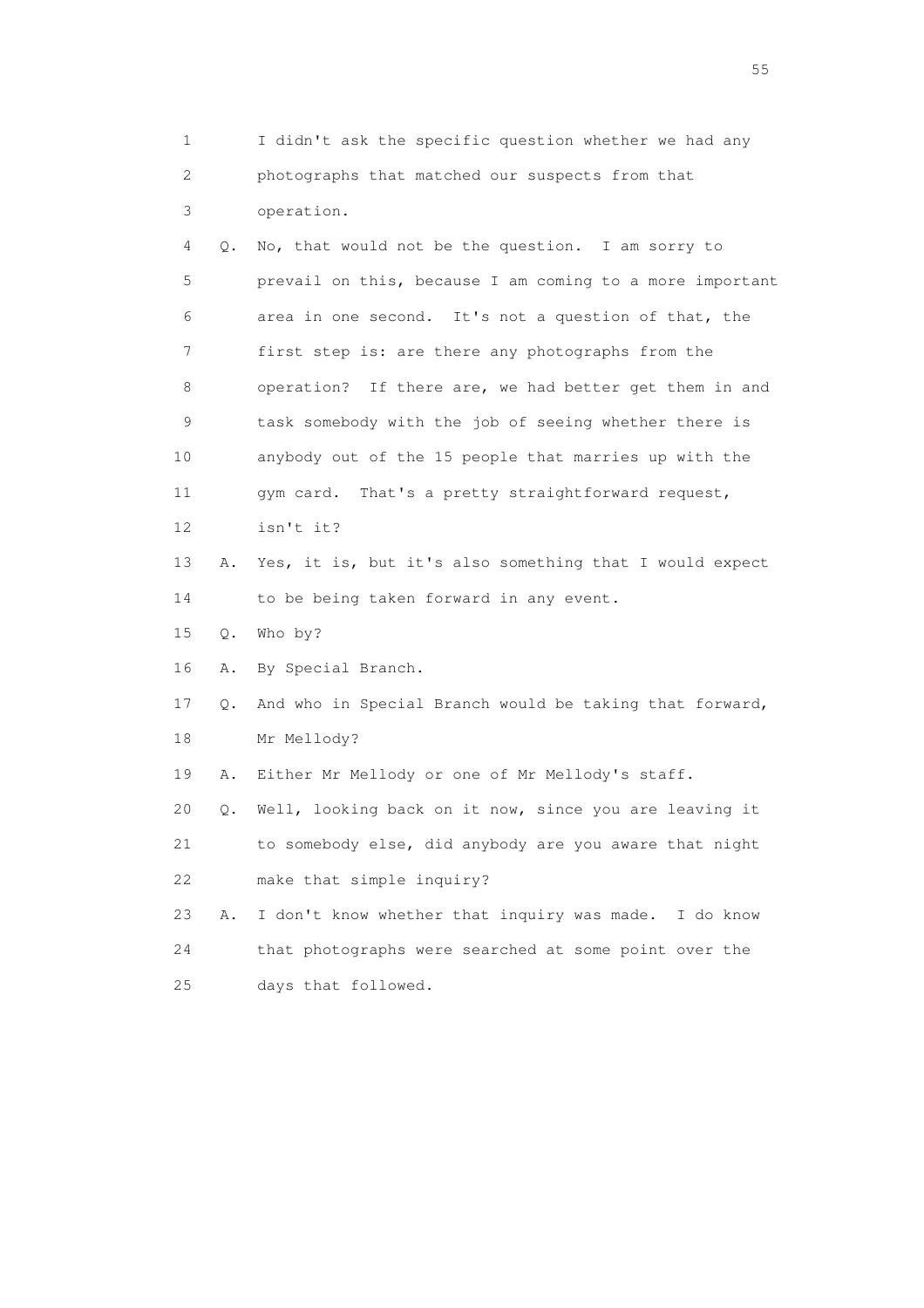1 Q. Right. Now, we are still on page 1858. At the top 2 right-hand corner, ripped up correspondence in the 3 rucksack. Now, you became aware that there was, and for 4 these purposes can we now switch to the gym card 5 photographs? In fact, I think page numbers are going to 6 be easiest to give. The jury don't have these but 7 I think they can come up on screen. First of all, 8 page 419, please. 9 A. I am sorry? 10 Q. It should be on your screen. You may have this 11 document, I don't know. There. Now, this comes in fact 12 from a file that was being compiled by one of the 13 Silvers for the teams that were going out. So plainly 14 the details on the right-hand side don't come straight 15 out of the rucksack, but the photograph which you see 16 there is a photograph that appears on the gym card. You 17 saw that, is that right, that night? 18 A. Yes, I believe I did. 19 Q. So this is the kind of photograph that surveillance 20 officers or some of them were being provided with. Did 21 you know that? 22 A. That's a copy of a photograph, I believe. 23 Q. Yes. Well, they couldn't all be given the actual 24 photograph, could they? 25 A. No.

 $56<sup>o</sup>$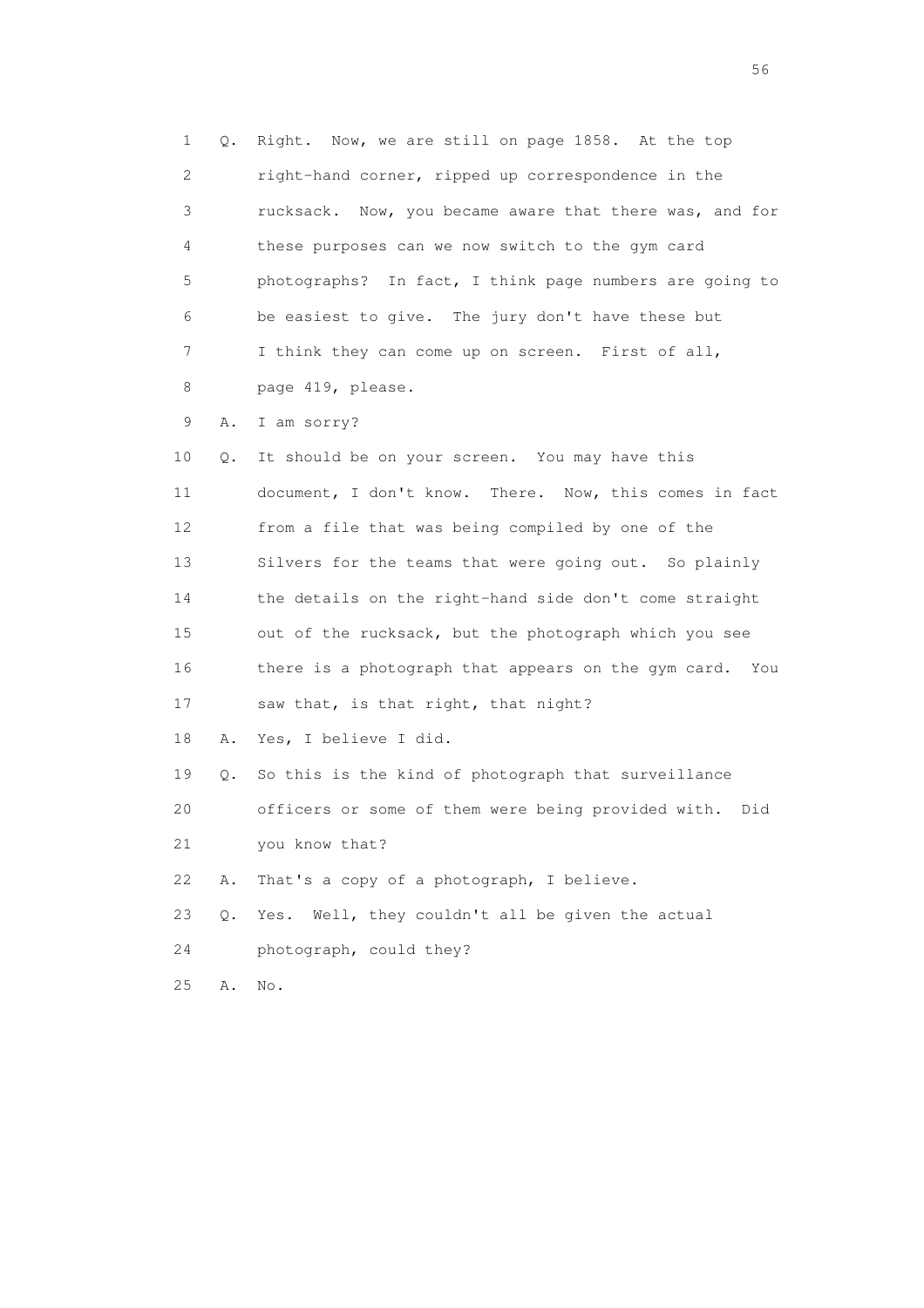| 1  | Q. | No. Were you aware that in fact some of them were out    |
|----|----|----------------------------------------------------------|
| 2  |    | on patrol, as it were, or surveillance, without          |
| 3  |    | a photograph at all? Did you know that?                  |
| 4  | Α. | No, I wasn't aware of that.                              |
| 5  | Q. | I mean, that doesn't help, does it, when you know about  |
| 6  |    | the difficulties of identification, positive             |
| 7  |    | identification, if you don't even have a copy of the     |
| 8  |    | photograph with you, and you have only seen it once back |
| 9  |    | at a briefing? That's not exactly best practice, is it?  |
| 10 | Α. | No, sir, no.                                             |
| 11 | Q. | I am not saying you are responsible for that, but this   |
| 12 |    | is the photograph. Just so, if you will forgive me       |
| 13 |    | filling in the gaps here, what had happened was a gym    |
| 14 |    | card was found in the rucksack, and we have it here if   |
| 15 |    | you need to see it, and officers went to the gym club    |
| 16 |    | and recovered another card, the companion card to that   |
| 17 |    | one, at the gym club. Are you able to help on that; is   |
| 18 |    | that right?                                              |
| 19 | Α. | Yes, I believe that's correct, yes.                      |
| 20 | Q. | That's correct. If we could have, please, page 441, in   |
| 21 |    | fact there were two photographs. One of Omar, and one    |
| 22 |    | of Osman again.                                          |
| 23 |    | SIR MICHAEL WRIGHT: That's the companion, is it,         |
| 24 |    | Mr Mansfield?                                            |
| 25 |    | MR MANSFIELD: I'll have to check but I think it is, yes. |
|    |    |                                                          |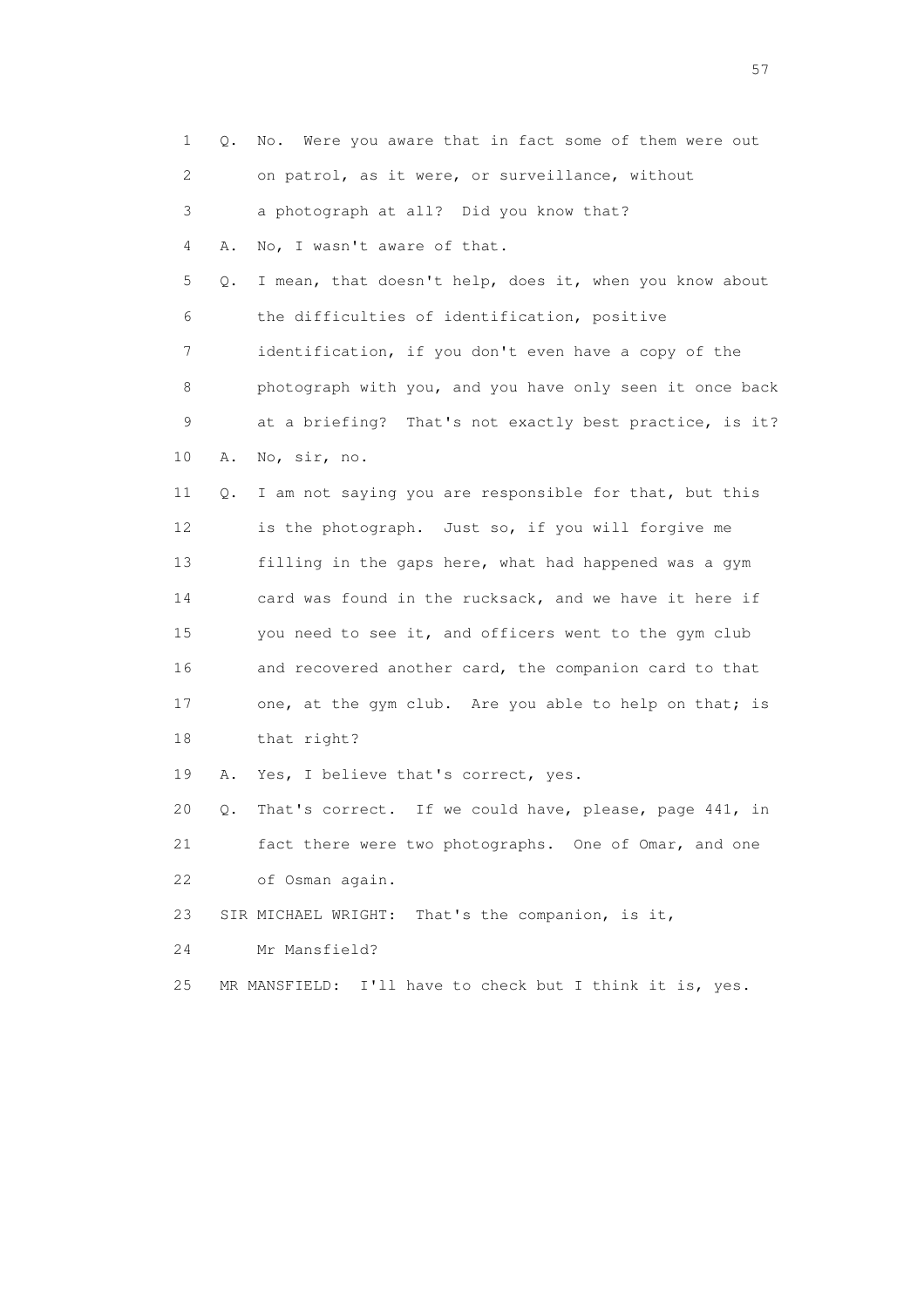1 SIR MICHAEL WRIGHT: Yes.

| 2  |           | MR MANSFIELD: Now, first of all, leaving aside Omar, of  |
|----|-----------|----------------------------------------------------------|
| 3  |           | course that doesn't give the viewer very much clue about |
| 4  |           | Omar, does it, that photograph? As a surveillance        |
| 5  |           | officer, you are not going to get much of a clue from    |
| 6  |           | that, are you?                                           |
| 7  | Α.        | Well, that's a matter of opinion. It could be a better   |
| 8  |           | photograph, I agree.                                     |
| 9  | Q.        | In fact, what you really want is as much photographic    |
| 10 |           | assistance as you can get if you are going to attempt    |
| 11 |           | a positive identification; would you agree?              |
| 12 | Α.        | Yes, I would agree.                                      |
| 13 | Q.        | Now, the one below, Osman, is a little clearer but even  |
| 14 |           | that, as you can see, just go back to 419 for a moment,  |
| 15 |           | which is a slightly larger version of what is on 441,    |
| 16 |           | that is not exactly a brilliant photograph either, is    |
| 17 |           | it?                                                      |
| 18 | Α.        | It's not the clearest of photos but it is, I suggest,    |
| 19 |           | certainly clear enough to make an identification.        |
| 20 | $\circ$ . | Do you think that, positive?                             |
| 21 | Α.        | Yes, I do.                                               |
| 22 | Q.        | But of course that will depend on the view you get of    |
| 23 |           | the person who you are trying to compare the photograph  |
| 24 |           | with, and of course having the photograph with you,      |
| 25 |           | doesn't it?                                              |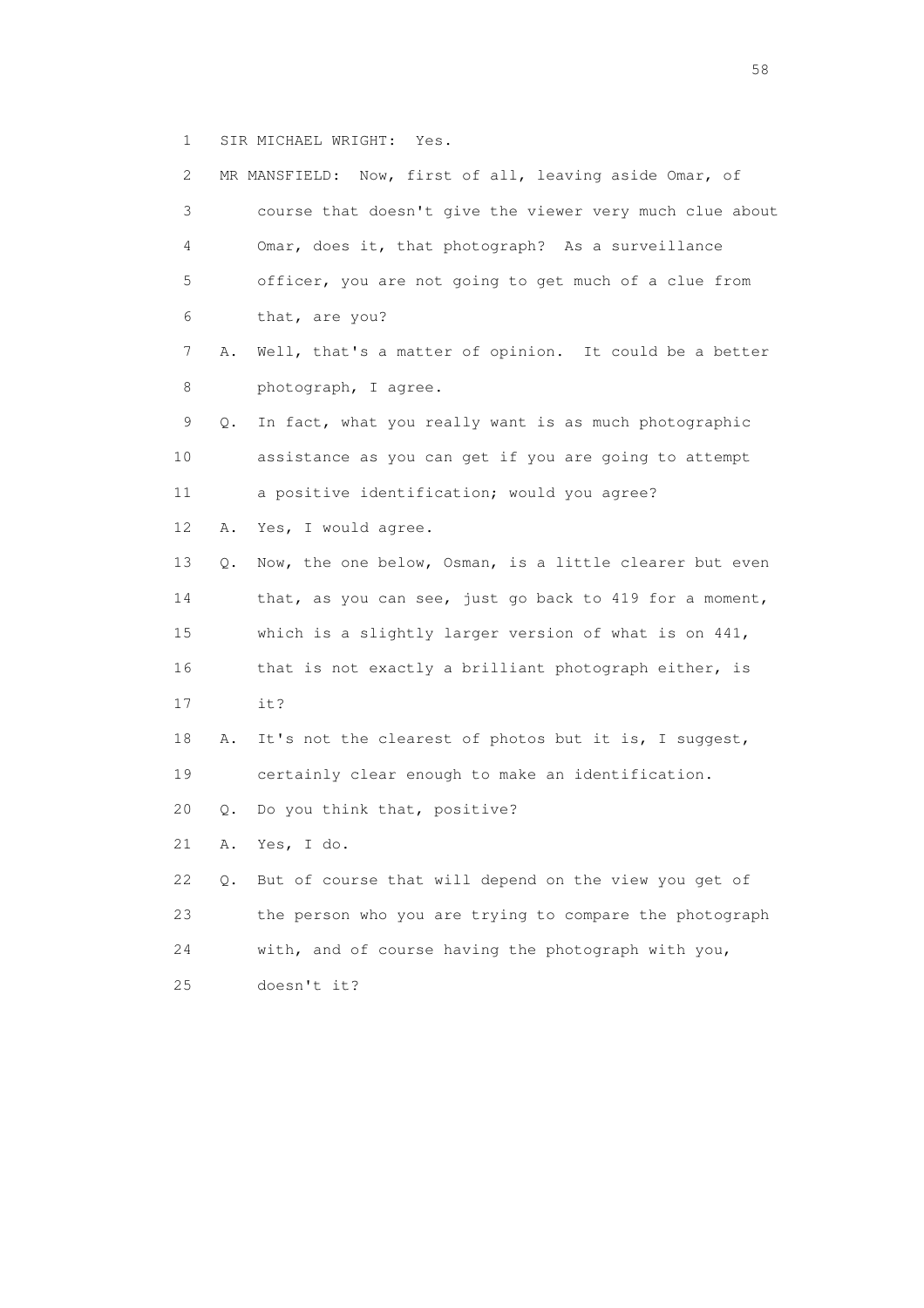1 A. It certainly depends on the view that you have and you 2 always try and get the best view that you can. It would 3 assist to have that photograph with you, yes. 4 Q. Just going back to, those are the gym card photographs, 5 the page in your notes that we were dealing with, 6 please. In other words -- 7 SIR MICHAEL WRIGHT: Mr Mansfield, sorry to interrupt you, 8 I am not going to stop you now, but at some stage 9 I daresay the jury would like to see the original of the 10 photographs, the ones that were actually obtained from 11 the club. 12 MR MANSFIELD: Yes. It's probably convenient to do it now, 13 because they are here. I think they are in a room just 14 outside. 15 SIR MICHAEL WRIGHT: I do not want you to break off your 16 examination. 17 MR MANSFIELD: Since it's on everybody's mind, we might as 18 well see. I think in the case of the one from the 19 rucksack, it's been treated -- by ninhydrin, so it has 20 a purple glaze, so you are not going to a great deal -- 21 for fingerprints. But the other one, the club one is 22 obviously not treated. 23 SIR MICHAEL WRIGHT: Can anybody lay their hands on it 24 fairly quickly? 25 MR MANSFIELD: They were here yesterday.

 $59<sub>2</sub>$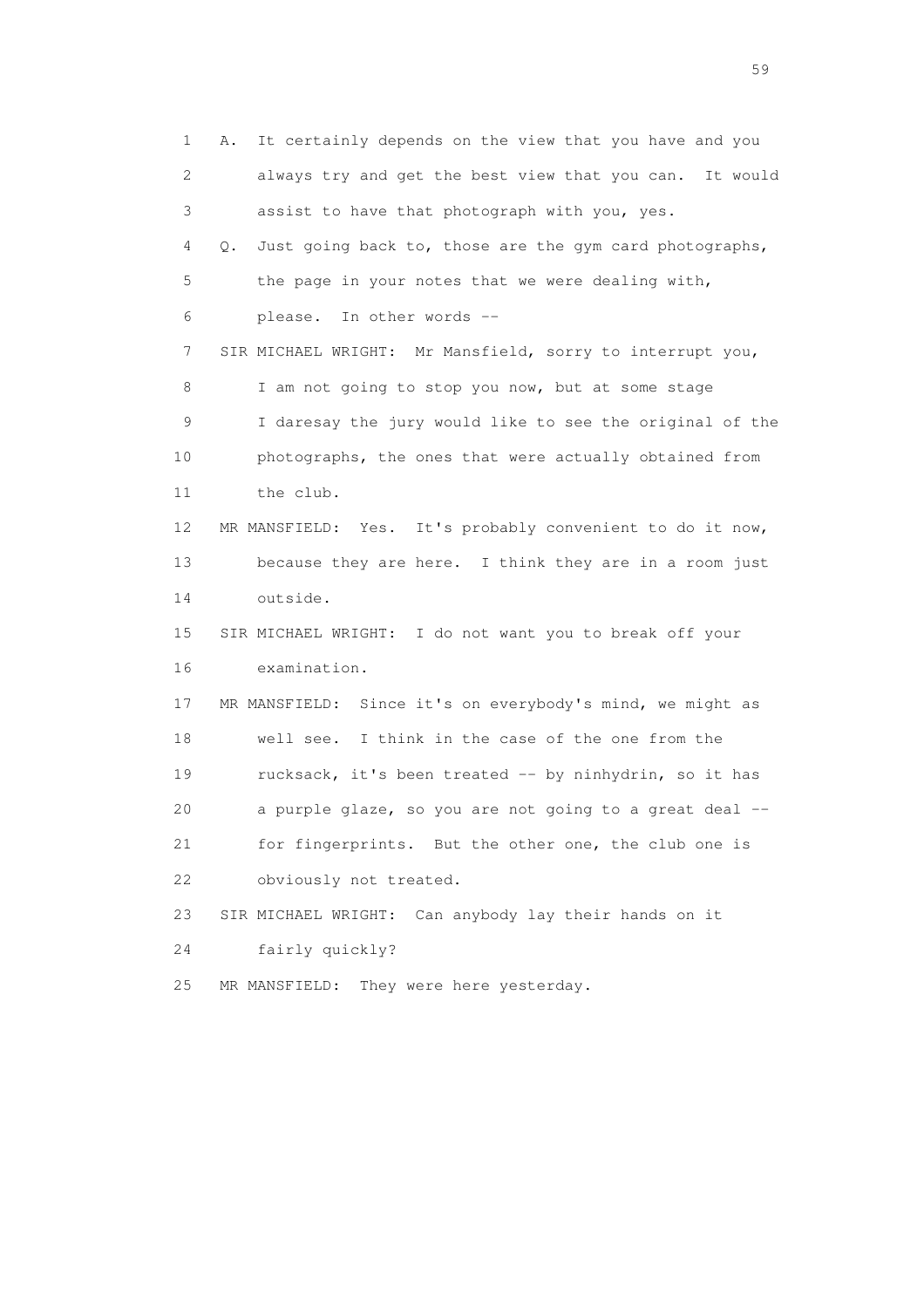1 (Pause). 2 SIR MICHAEL WRIGHT: You have seen this, obviously? 3 MR MANSFIELD: Yes, sir, thank you, I have. 4 (Handed). 5 SIR MICHAEL WRIGHT: The point really, Mr Mansfield, I had 6 in mind was that's not a bad photograph, it's a good 7 photograph. 8 MR MANSFIELD: The photograph on the card is but of course 9 it was photocopied. 10 SIR MICHAEL WRIGHT: That's what I was going to ask, what 11 process was used, Mr McDowall, to reproduce that card 12 for your officers, photocopying? 13 A. Yes, I believe it was photocopied. 14 SIR MICHAEL WRIGHT: It didn't go through a process of laser 15 printing or anything like that to produce a high quality 16 picture? 17 A. Clearly we would have tried to get the best image 18 possible with whatever equipment was available. 19 SIR MICHAEL WRIGHT: Whatever you happened to have, yes. 20 A. Yes. 21 MR MANSFIELD: Sir, behind divider 37 is another version of 22 the one I have already shown. The jury have another the 23 one I showed was in black and white. 24 SIR MICHAEL WRIGHT: Yes, indeed. That's a better version 25 of the one that's been up on the screen.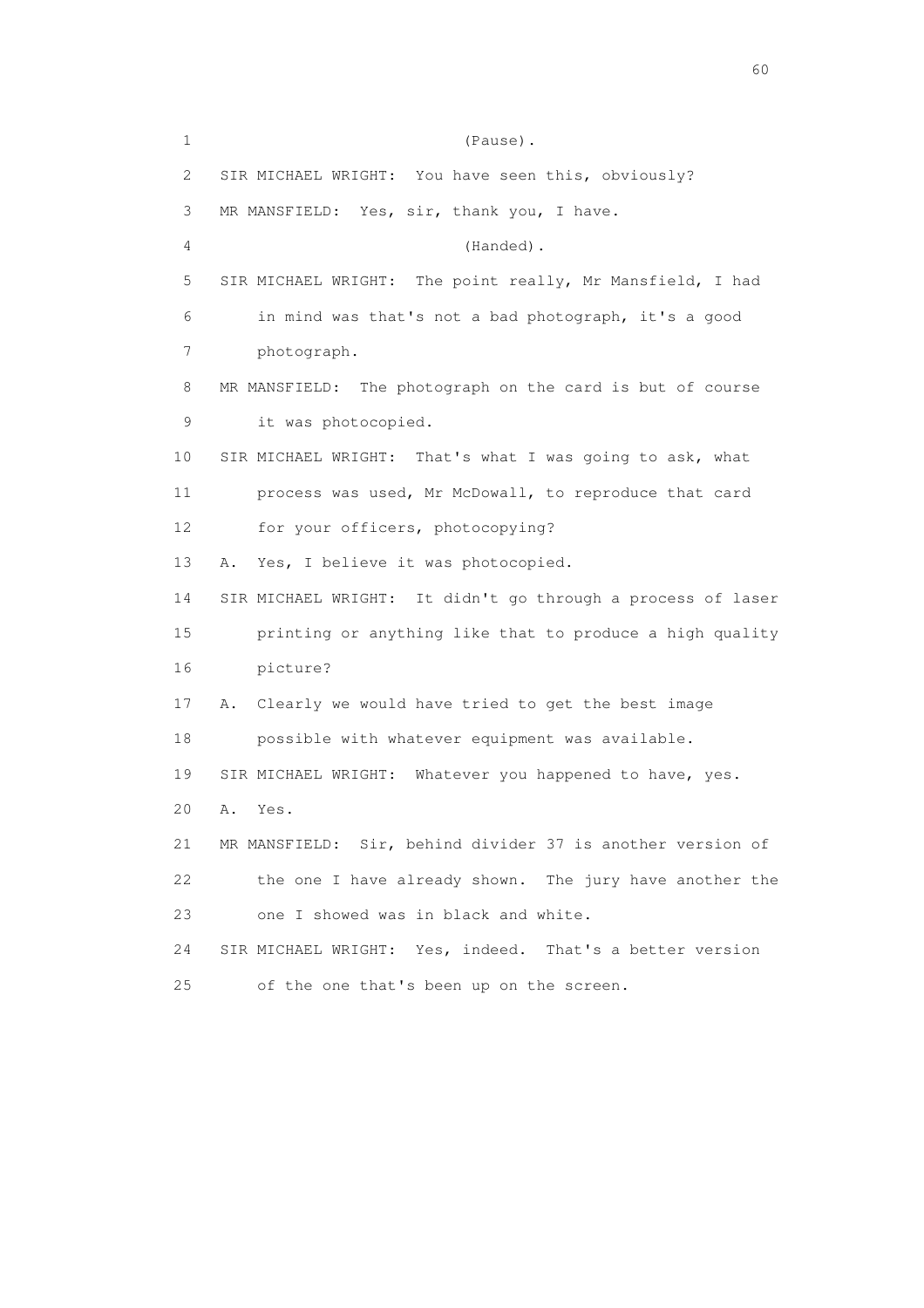1 MR MANSFIELD: That's a better version than the black and 2 white. 3 SIR MICHAEL WRIGHT: Can you see that one, Mr McDowall? 4 A. Yes, I can. 5 SIR MICHAEL WRIGHT: Do you recognise that one? 6 A. Yes, I do. I mean, the problem with these photographs 7 seems to me that the more they are copied and reproduced 8 and spread around, potentially the worse they get. 9 I don't know what process has been gone through to get 10 the copies that you are looking at. 11 SIR MICHAEL WRIGHT: No, I understand. Or for that matter 12 what, how that compared with the quality that your 13 officers had. 14 A. Absolutely, sir, yes. 15 SIR MICHAEL WRIGHT: All right. Thank you, ladies and 16 gentlemen. Yes, Mr Mansfield. 17 MR MANSFIELD: Thank you. 18 If we can just return, I am still on the topic of 19 identification, to 1858, the page of your notes where at 20 the top there is a reference to "ripped up 21 correspondence". 22 Now, Mr Macbrayne was with you. Did he say that 23 amongst the ripped up correspondence were yet more 24 photographs? 25 SIR MICHAEL WRIGHT: Hang on a minute, Mr Mansfield, it's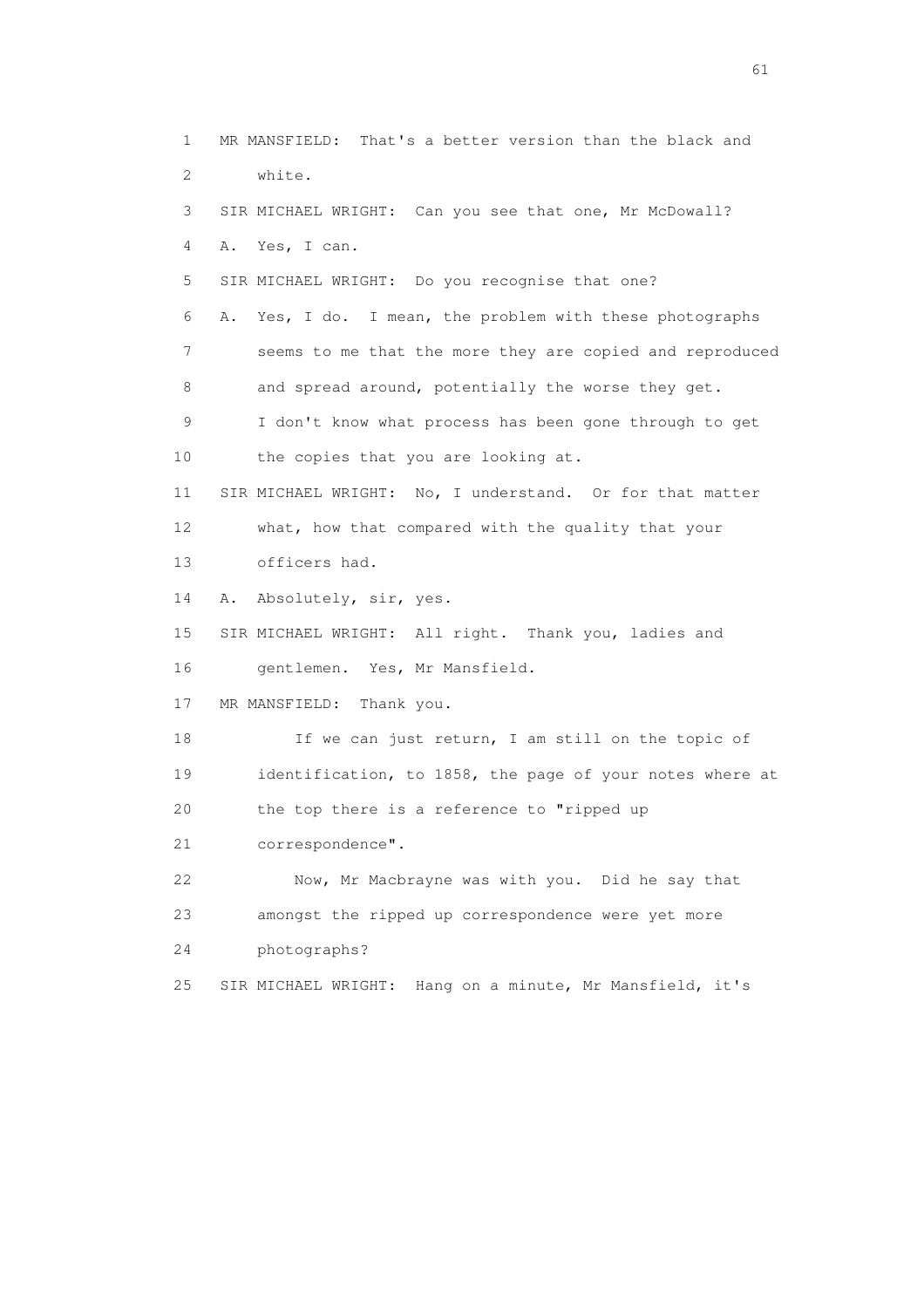1 not up yet. It is now.

2 MR MANSFIELD: Top right-hand corner.

| 3  | Α. | If you will forgive me, I am just looking at -- just     |
|----|----|----------------------------------------------------------|
| 4  |    | referring back to my statement. (Pause). I don't appear  |
| 5  |    | to have a note of that, I don't recall whether he did or |
| 6  |    | not.                                                     |
| 7  | Q. | You see, this is, I suggest, right at the crux of the    |
| 8  |    | matter of tracking down who may have left the rucksack.  |
| 9  |    | Obviously what's in it may be the person who left the    |
| 10 |    | rucksack, it may relate to somebody else, of course one  |
| 11 |    | appreciates that.                                        |
| 12 |    | You have the gym card?                                   |
| 13 | Α. | Yes.                                                     |
| 14 | Q. | But if there are other photographs in that same          |
| 15 |    | rucksack, you would have wanted to know about those,     |
| 16 |    | wouldn't you?                                            |
| 17 | Α. | Yes, I would. I would have expected those that were      |
| 18 |    | trying to develop this intelligence to acquire the best  |
| 19 |    | photographs from whatever means.                         |
| 20 | Q. | Quite. Mr Macbrayne in fact, when he was sitting with    |
| 21 |    | you, knew perfectly well that there were other           |
| 22 |    | photographs. In fact, what had happened was they had     |
| 23 |    | been torn up, a bit like the gym card, but before being  |
| 24 |    | treated for fingerprints and ninhydrin and so on, they   |
| 25 |    | were reconstituted in the middle of the night so that    |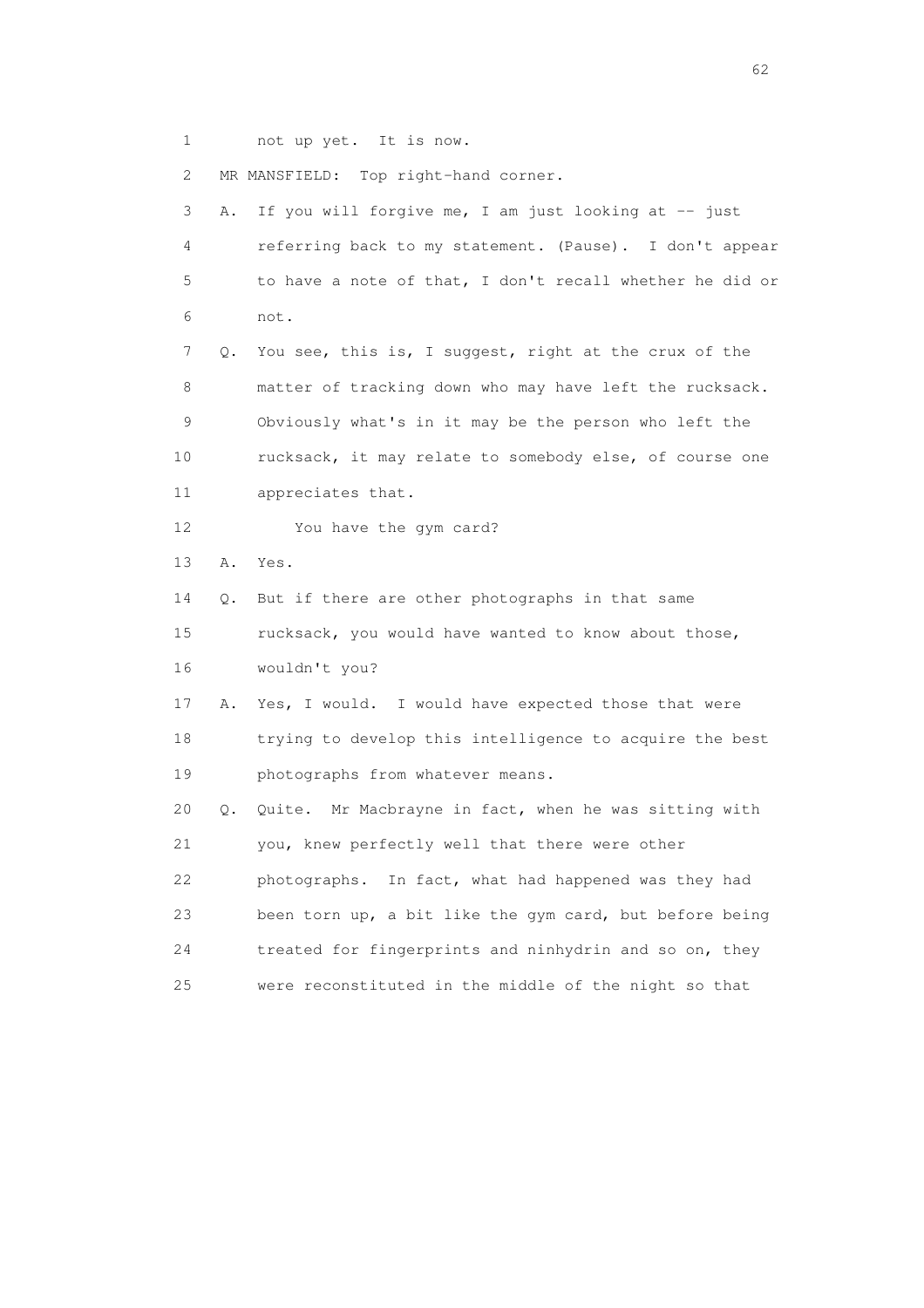| 1  |    | one had, as it were, full photographs, and that process  |
|----|----|----------------------------------------------------------|
| 2  |    | was taking place and had finished by about 4 o'clock in  |
| 3  |    | the morning.                                             |
| 4  |    | Did you know that?                                       |
| 5  | Α. | I don't recall now whether I did or didn't. I don't      |
| 6  |    | recall whether Mr Macbrayne mentioned that to me.        |
| 7  | Q. | I will suggest from your notes it appears from your      |
| 8  |    | general approach to this that you didn't know about      |
| 9  |    | Have you ever seen them?<br>this.                        |
| 10 | Α. | The reconstituted photos?                                |
| 11 | Q. | Yes.                                                     |
| 12 | Α. | No.                                                      |
| 13 | Q. | You have never seen them?                                |
| 14 | Α. | I don't believe so.                                      |
| 15 | Q. | No. Well, I am going to ask that you see them and the    |
| 16 |    | jury sees them now. Sir, I have had them scanned in and  |
| 17 |    | the reference that I have is 90, it's AM8 was the        |
| 18 |    | general exhibit number given, so the jury can            |
| 19 |    | understand. AM is the initials of the officer who        |
| 20 |    | actually retrieved the items from the rucksack, and when |
| 21 |    | he takes something out of the rucksack he says 1, 2, 3,  |
| 22 |    | $4, 5, 6, 7, 8$ . That's a familiar system, isn't it?    |
| 23 | Α. | That's correct, yes.                                     |
| 24 | Q. | Just so it's clear, otherwise the jury may wonder why    |
| 25 |    | I am saying AM8. AM8 is a number of different            |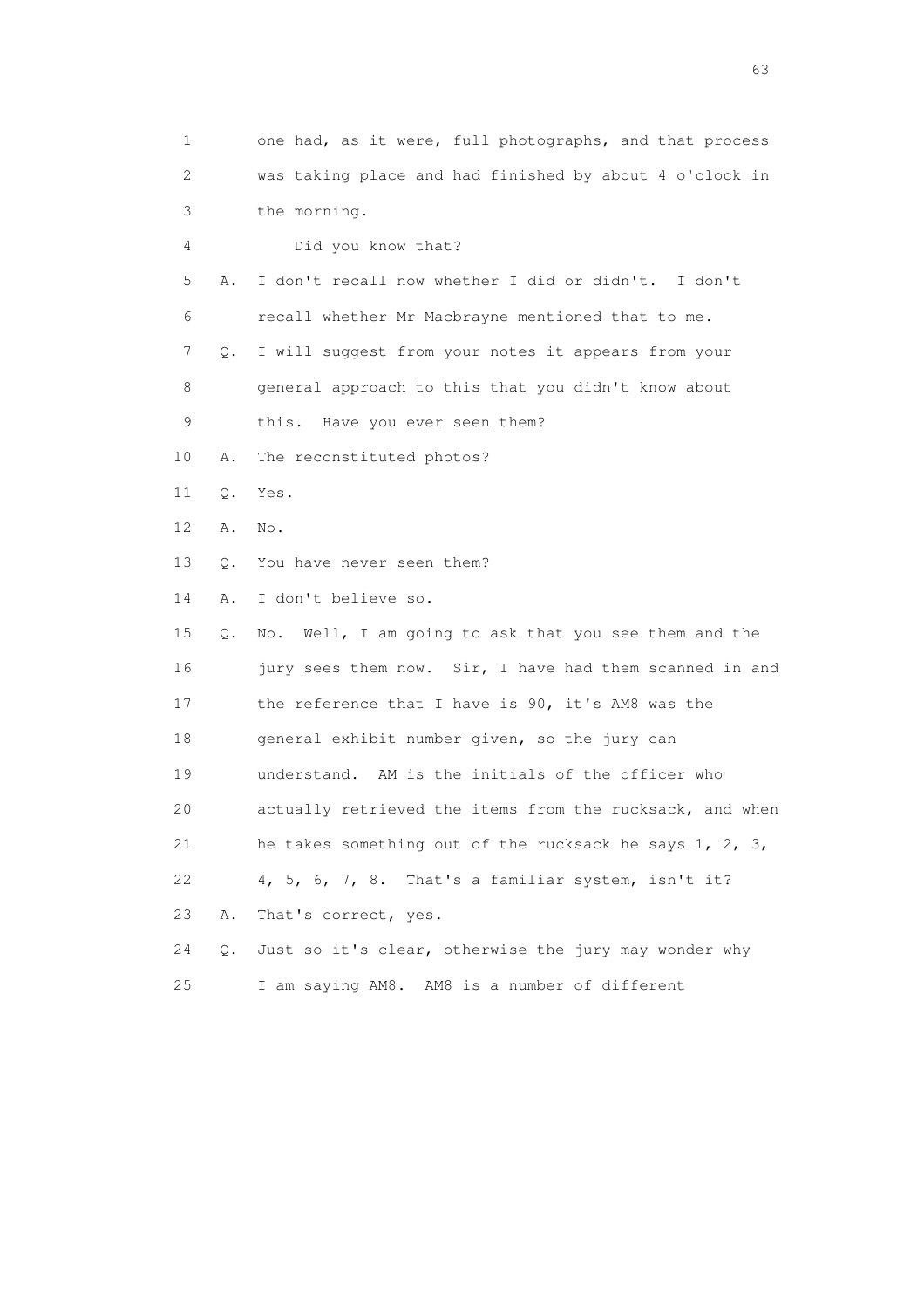1 photographs and, having reconstituted what had come out 2 of the rucksack, he photographed and dated the 3 photographs on the 22nd.

 4 Can we have first of all photograph 90, please. 5 This is a photograph of torn up items from an envelope, 6 including correspondence, which you have noted on that 7 page of your own notes, in its torn up condition. 8 I don't know that it matters that the date is at the top 9 for the moment. That's the general picture. Then can 10 we move to the next one, I think for some reason it's 11 98. There we get the beginning of -- that is what has 12 been termed a wedding photograph, and reconstituted, and 13 you will see that the right-hand figure is Mr Osman? 14 A. That's correct, yes. 15 Q. You have never seen that before? 16 A. I don't believe I have, no. 17 Q. We will just go through the rest. 99, please. That's 18 again a sort of closer version. Then photograph 100,

 19 please. There is another one. 104, please. Then 20 sorry, it's slightly out of order, 101. Can I just 21 check, I think you do have 107 -- no, sorry. I will get 22 that put in. I think it was in the bundle but perhaps 23 not copied. 107 is a photograph, so the jury know, 24 taken by the same officer, of the gym card found in the 25 rucksack. But I'll leave that for a moment.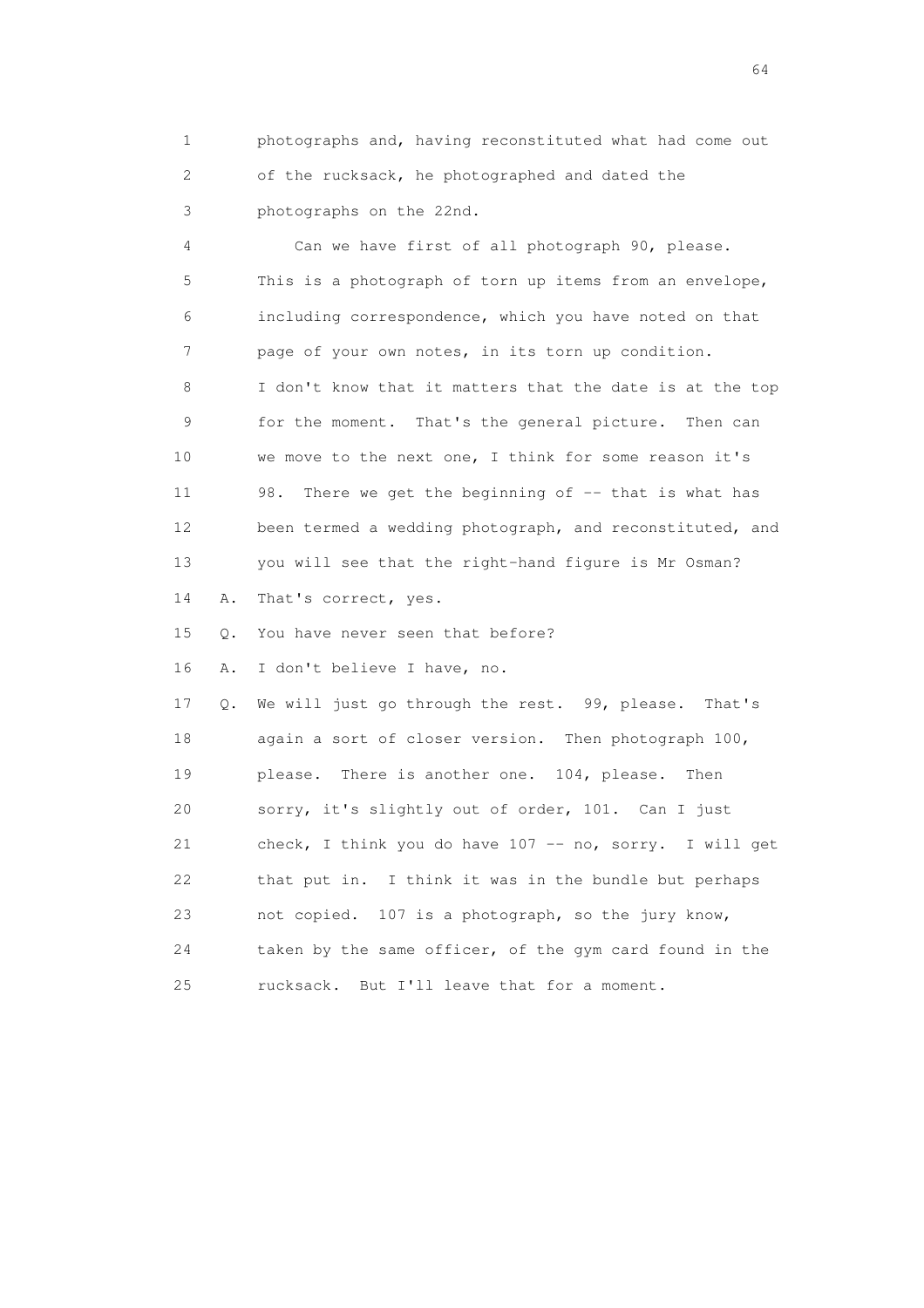1 Now, are you surprised that Mr Macbrayne sitting 2 there when you are talking about trying to track down, 3 doesn't say to you: "Well, I know what's going on, 4 actually, we are just reconstituting photographs and we 5 will have them here in no time at all"? 6 A. I don't know where this process of reconstitution was 7 taking place or whether they would have been available 8 to have shown me at that point or not. However, 9 obviously as soon as we had other images, they should 10 have gone into the briefing material that was being 11 compiled. 12 Q. Exactly. 13 A. But when that was, I don't know. 14 Q. You see, up until today, again looking back on it over 15 these years that have passed now, again this is not 16 a matter that's crossed your desk: oh, discovering some 17 days later, look, we had other photographs in the 18 rucksack, I want to know why I wasn't told. That's not 19 something you have ever inquired into? 20 A. The review of what happened that day and past it is not 21 something that has been my task, it has been the task of 22 others. 23 Q. Yes, I appreciate, but no-one has come to you and said: 24 can you explain why these photographs were not used? 25 A. No.

 $\sim$  65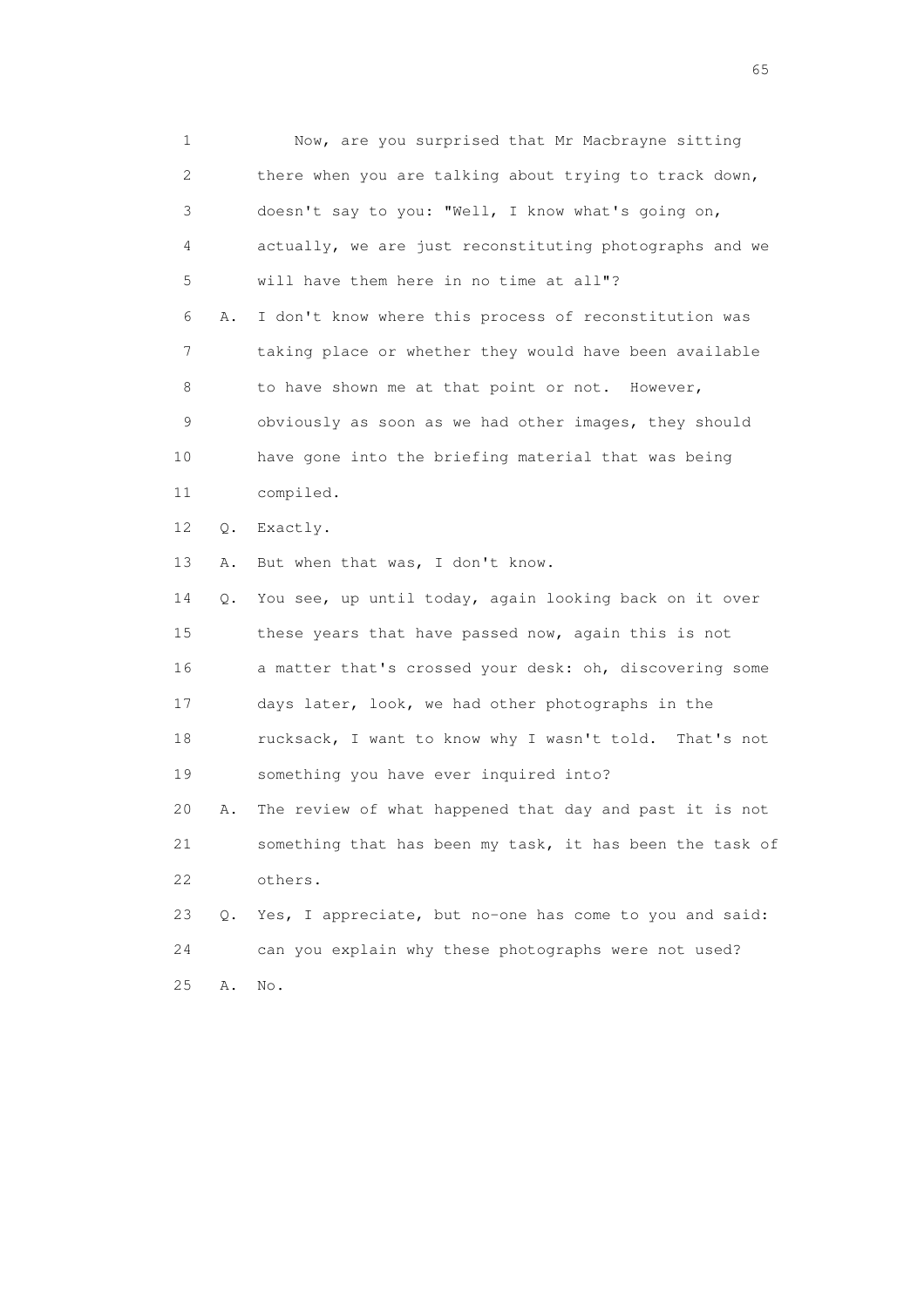| 1  | Q. | Just concentrating, I am still on identification,<br>No. |
|----|----|----------------------------------------------------------|
| 2  |    | the issue of, so that the possibility of Ragstone        |
| 3  |    | photographs isn't investigated by you, and Mr Macbrayne  |
| 4  |    | doesn't tell you about other photographs in the          |
| 5  |    | rucksack; right, that's a summary.                       |
| 6  | Α. | I don't recall him mentioning the presence of other      |
| 7  |    | photos, he may have done, but clearly they weren't       |
| 8  |    | available to show me at that point.                      |
| 9  | Q. | Yes, but I'm going to suggest, if he had mentioned any   |
| 10 |    | photographs you would have made a note of that, to say:  |
| 11 |    | well I think we ought to get them as soon as possible,   |
| 12 |    | you would have made a note of all of that, wouldn't you? |
| 13 | Α. | I would have wanted the best photographs available for   |
| 14 |    | whatever briefing was to follow.                         |
| 15 | Q. | I just want to move on and, since we are on that page of |
| 16 |    | your notes, it's perhaps convenient to stay with that    |
| 17 |    | for the moment. All this is happening in your office at  |
| 18 |    | 4.20, that is the information that you are noting down   |
| 19 |    | on the previous page and on this. Then suddenly we get   |
| 20 |    | to a decision. Do you see that?                          |
| 21 | Α. | Yes.                                                     |
| 22 | О. | Were these decisions, and there are a number of them,    |
| 23 |    | the second one being one of the important ones,          |
| 24 |    | obviously, were these decisions being taken by you in    |
| 25 |    | the room with the two intelligence officers, or one      |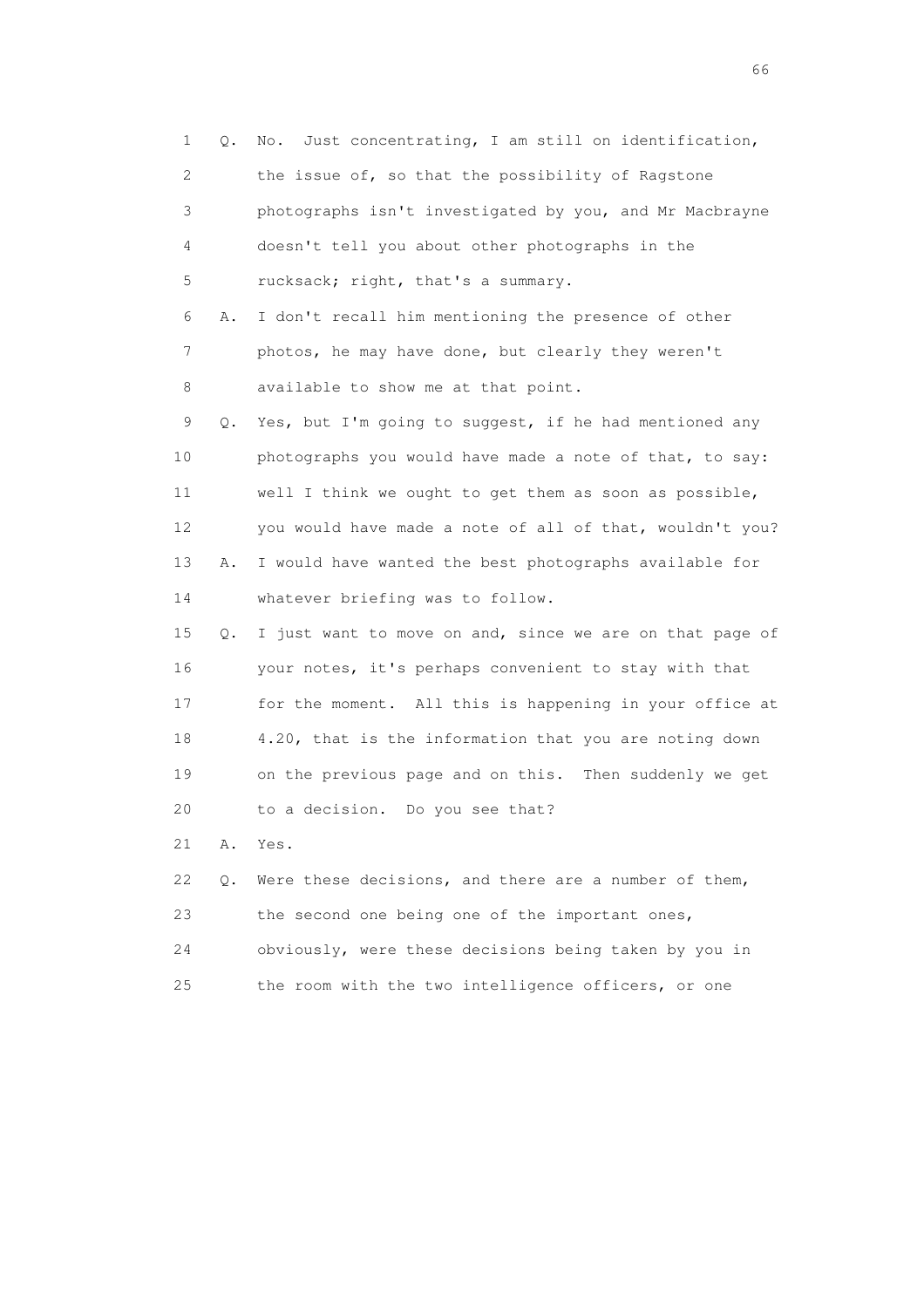1 intelligence officer, Mr Macbrayne, or were there 2 others? 3 A. I believe certainly the first decision was because it 4 related to an intelligence issue. 5 Q. So who else in the room at that point, 4.50? 6 A. I think DCI Mellody. 7 Q. Mellody? 8 A. Mellody and also Detective Superintendent Mcbrayne. 9 I think there were other individuals that were coming in 10 and out at various points at that time. 11 Q. Yes. I am less concerned with people popping in and 12 out, more concerned with your decision-making process. 13 We are now coming to an important one at 4.55, five 14 minutes later, we have been through it but I want to ask 15 you some matters in relation to this. 16 The first point is this -- 17 SIR MICHAEL WRIGHT: Before you embark on that, 18 Mr Mansfield, we have about three-quarters of an hour to 19 go to the break, Mr McDowall, how are you getting on? 20 A. I think I am fine, sir. 21 SIR MICHAEL WRIGHT: Don't please be stoic about it. 22 A. I am fine, thank you, sir. 23 SIR MICHAEL WRIGHT: Yes, Mr Mansfield. 24 MR MANSFIELD: Yes, Mr McDowall, do say, because I am trying 25 to judge from the screen, it's a bit difficult, if you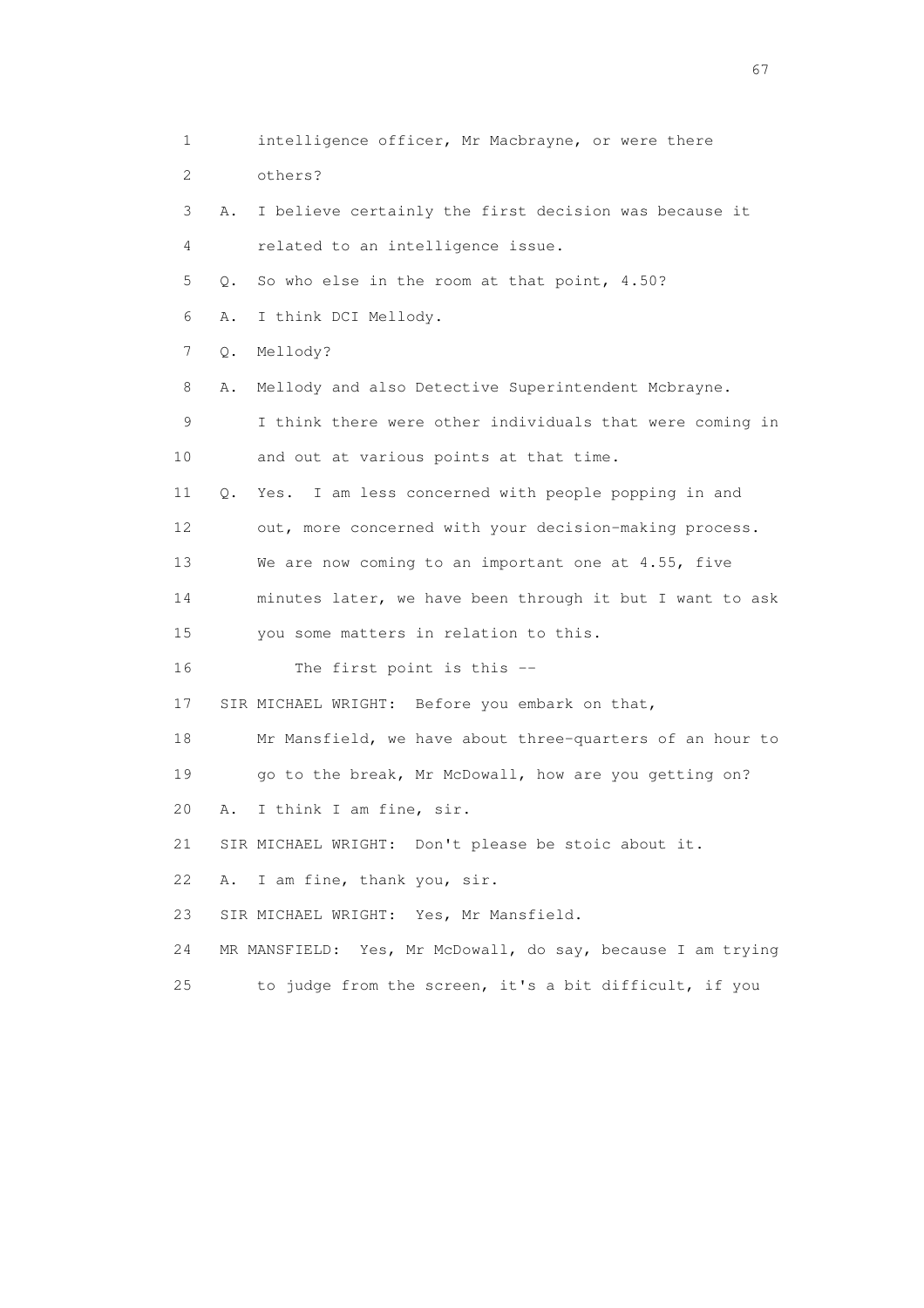- 1 are uncomfortable or anything I'll stop.
- 2 A. Thank you, sir.

| 3  | 0. | So let us turn to the 4.55 decision. First question:     |
|----|----|----------------------------------------------------------|
| 4  |    | before you took this decision and recorded it, did you   |
| 5  |    | speak to any firearms tactical adviser?                  |
| 6  | Α. | At that point I don't think I had, no.                   |
| 7  | Q. | Why not?                                                 |
| 8  | Α. | Because there wasn't a firearms tactical adviser         |
| 9  |    | present.                                                 |
| 10 | Q. | Nonsense. There was. I am sorry to put it strongly,      |
| 11 |    | but there were tactical advisers present in New Scotland |
| 12 |    | Yard.                                                    |
| 13 | Α. | Yes, there were.                                         |
| 14 | Q. | Right. They may not have been in your office, but they   |
| 15 |    | are a stone's throw or less away, aren't they?           |
| 16 | Α. | Yes, that's correct.                                     |
| 17 | Q. | Right. Why did you not consult with a tactical adviser,  |
| 18 |    | firearms adviser, before you take a firearms decision,   |
| 19 |    | because essentially that's a component of this decision? |
| 20 | Α. | Because I have recorded the decision that that is to be  |
| 21 |    | the strategy, that's my intention. I have then spoken    |
| 22 |    | some 20 minutes later with firearms tactical advisers,   |
| 23 |    | and discussed the strategy then.                         |
| 24 | Q. | Bit late in the day, even then?                          |
| 25 | Α. | Sir, I think that's entirely reasonable, it's only 20    |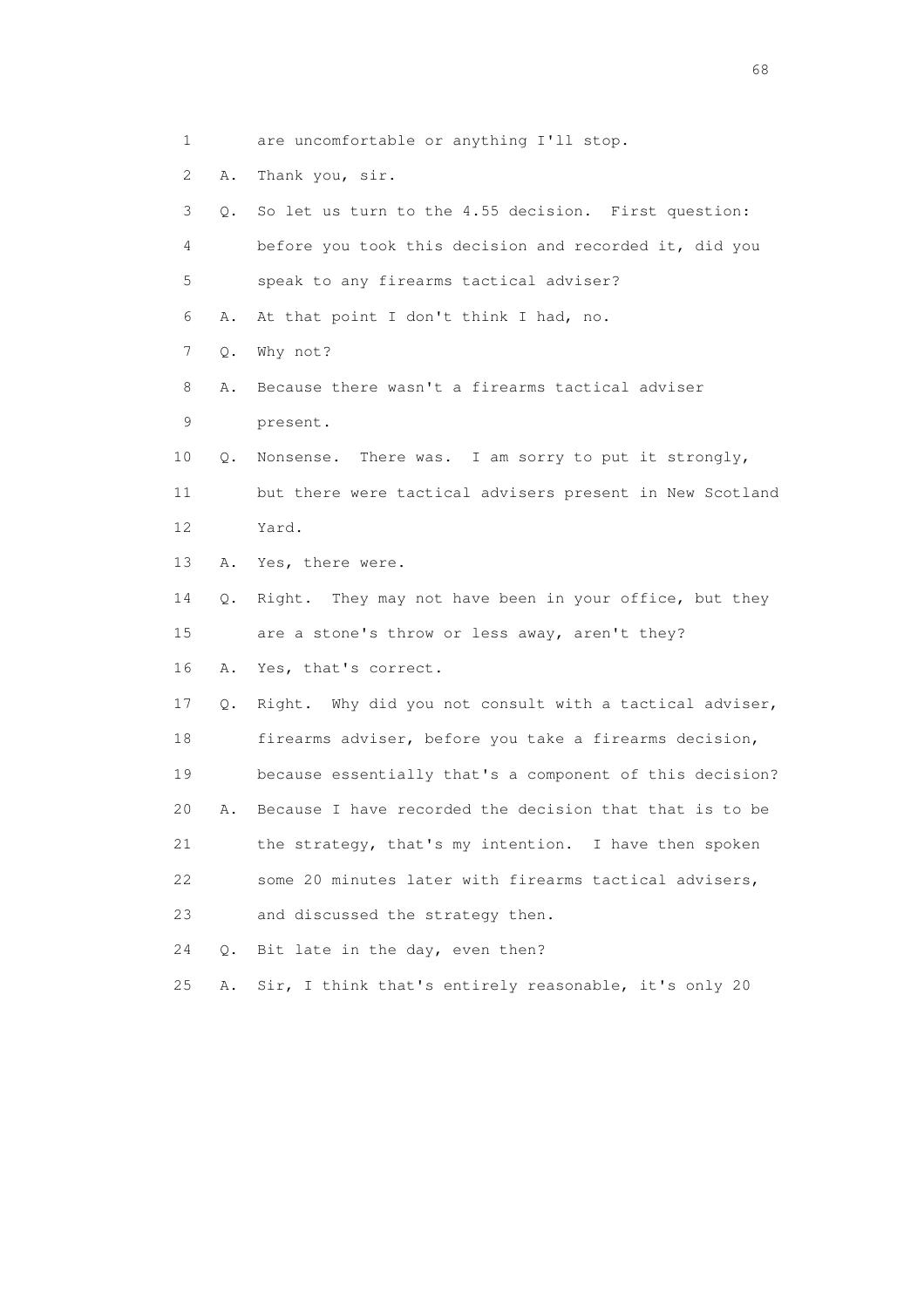1 minutes, and I have just recorded my thinking at 4.55. 2 Q. Well, it's a little more than your thinking; it's 3 a decision. It's not even a draft decision, it's not 4 even a putative decision, it is a decision, isn't it? 5 A. It is a decision, yes, it is how we are to progress that 6 morning. 7 Q. Yes. I am going to suggest you took this strategic 8 decision in a vacuum, didn't you? 9 A. No, I don't think I took the strategic decision in 10 a vacuum at all. 11 Q. I am going to ask you, therefore, these questions: do 12 you agree that when you, as it were, decide strategy, 13 you do have to in fact have your feet on the ground, as 14 it were, and know what is possible as opposed to 15 impossible; that's fair, isn't it? 16 A. You have to know, yes, broadly speaking, you have to 17 know what might be achievable. 18 Q. Exactly. 19 I am going to ask you: when you made the decision at 20 4.55, did you know what was possible on a firearms 21 front? 22 A. On a factual basis, no. 23 Q. No. 24 A. I had an expectation based on my experience as to what 25 would be achievable.

entral de la construction de la construction de la construction de la construction de la construction de la co<br>1990 : la construction de la construction de la construction de la construction de la construction de la const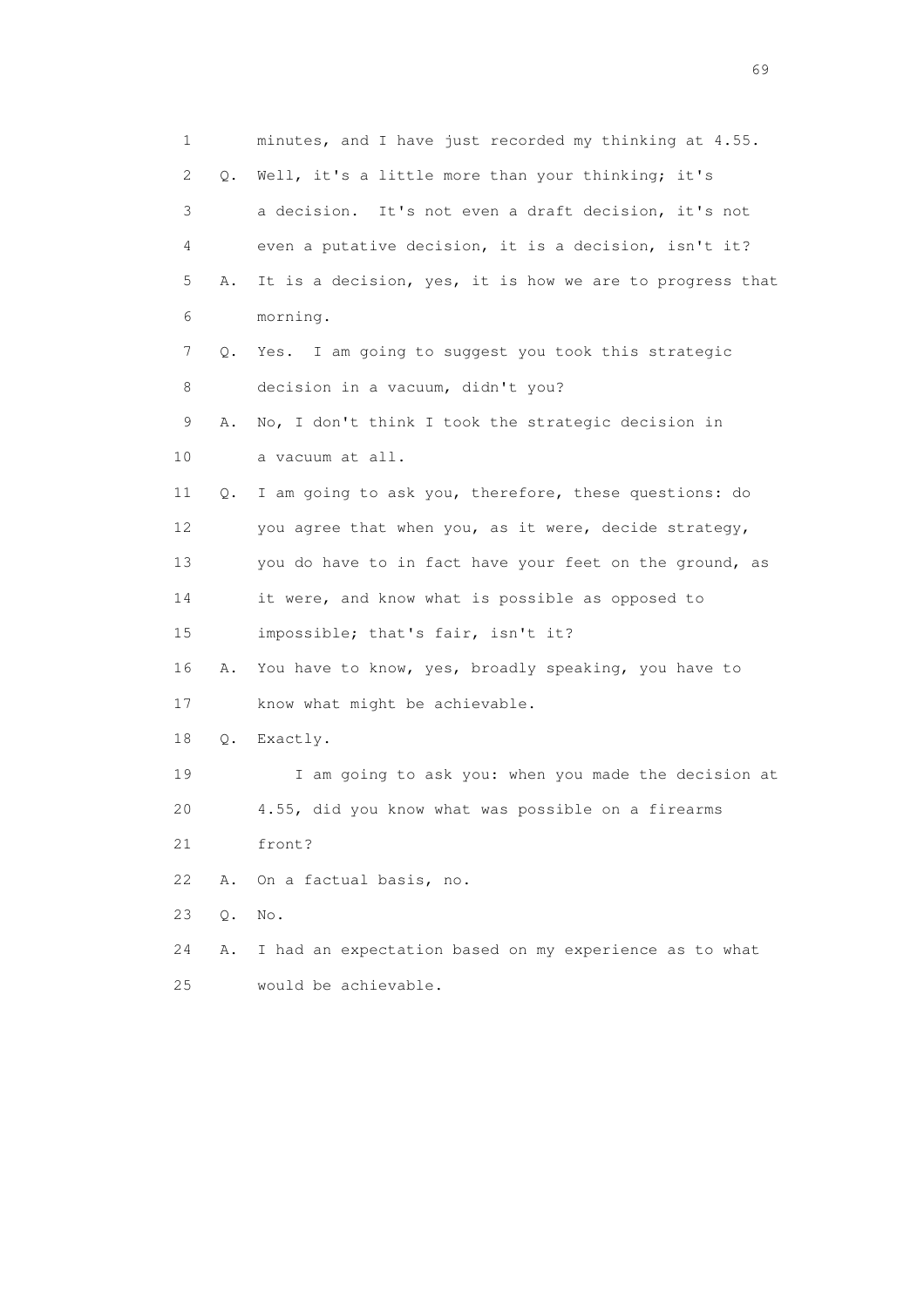| 1  | 0. | I am going to suggest to you it was irresponsible on the  |
|----|----|-----------------------------------------------------------|
| 2  |    | night to take a decision without knowing exactly what     |
| 3  |    | the position was on the ground. For all you knew, there   |
| 4  |    | were no firearms available.                               |
| 5  | Α. | Yes, but then 20 minutes later I am discussing the very   |
| 6  |    | strategy with those that can advise me as to whether      |
| 7  |    | this strategy is achievable or not.                       |
| 8  | Q. | I'll come to what you say you did 20 minutes later.<br>So |
| 9  |    | you don't ask them before you take the decision, that's   |
| 10 |    | firearms. What about surveillance? Have you consulted     |
| 11 |    | with any senior surveillance officer about the            |
| 12 |    | availability of surveillance teams?                       |
| 13 | Α. | No, I don't recollect that I had, but I would have had    |
| 14 |    | a broad understanding of what might be available to me,   |
| 15 |    | so when I am setting my strategy at 4.55, it is           |
| 16 |    | a statement of the direction of travel that I want; it's  |
| 17 |    | the strategy that I want to see fulfilled. I am then      |
| 18 |    | clearly going to discuss with others as quickly as I can  |
| 19 |    | what there is available or whether the strategy I have    |
| 20 |    | set simply isn't achievable.                              |
| 21 | Q. | Yes, you do appreciate the difference between thinking    |
| 22 |    | through a strategy and then taking a strategic decision?  |
| 23 |    | There is a difference, isn't there?                       |
| 24 | Α. | Yes.                                                      |
| 25 | Q. | You see, there is no suggestion here that you<br>Right.   |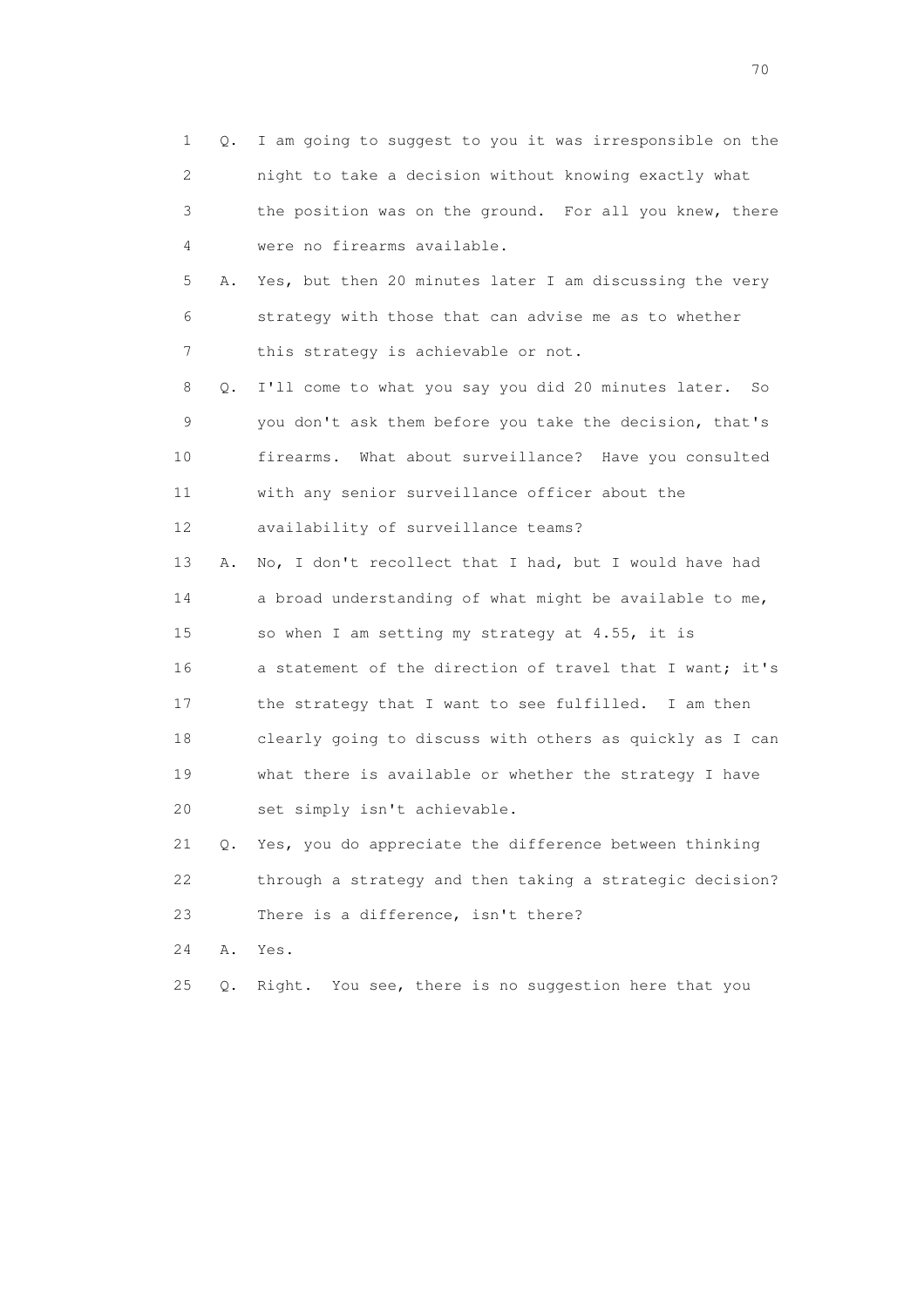1 have thought it through, discussed it, the direction in 2 which you want to go, suddenly at 4.55, there is 3 a decision? 4 A. There was a -- sorry. 5 Q. Well, I do not want to interrupt. 6 Before the decision, it appears there were 7 absolutely no discussions with surveillance or firearms; 8 correct? 9 A. There were discussions with two extremely experienced 10 officers who know firearms operations inside out and 11 backwards, those being DCI Mellody and 12 Detective Superintendent Macbrayne. 13 Q. Yes, I think you know the meaning. What you need to 14 know before you set strategy is what is possible, and 15 obviously if in fact it turns out that it isn't, you 16 will get feedback from the officers concerned, "Look, we 17 actually can't do it, those officers are otherwise 18 engaged. I am sorry, I thought they were available". 19 Do you follow? That's the way it should work, isn't it? 20 A. Yes, and that is the feedback that I have acquired, 21 I think, very soon after that. 22 Q. We will come to feedback, of which I suggest there was 23 none because I suggest your decision was not clearly 24 communicated. So in the room, Mellody and Macbrayne, no 25 consultation with firearms and surveillance as such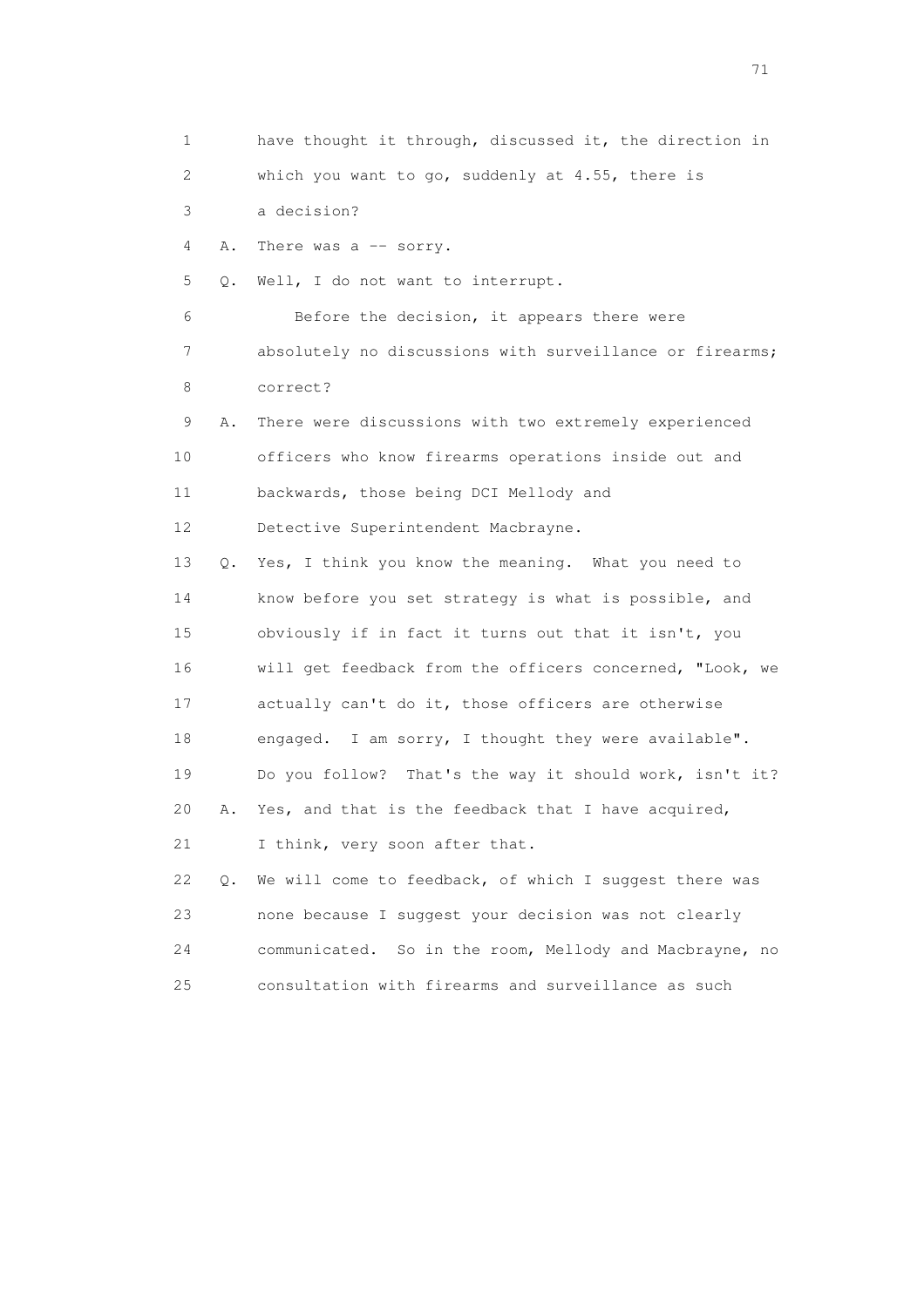| 1                         |           | about availability. What about tactics? Because what     |
|---------------------------|-----------|----------------------------------------------------------|
| $\mathbf{2}^{\mathsf{I}}$ |           | you are suggesting here in the decision is that          |
| 3                         |           | obviously surveillance do the control, but the challenge |
| 4                         |           | and the stop, who did you envisage was going to be doing |
| 5                         |           | that in this decision?                                   |
| 6                         | Α.        | That firearms officers would challenge and stop.         |
| 7                         | Q.        | What, everybody?                                         |
| 8                         | Α.        | Those that came from number 21, yes.                     |
| 9                         | Q.        | Oh, everybody that came from number 21 was going to be   |
| 10                        |           | stopped by S019?                                         |
| 11                        | Α.        | Yes, if that were possible.                              |
| 12                        | Q.        | Are you sure that's what you meant, stop by firearms,    |
| 13                        |           | everyone who left 21?                                    |
| 14                        | Α.        | Yes, because of the threat that they may be confronted   |
| 15                        |           | by.                                                      |
| 16                        | Q.        | Right. So you do appreciate, do you, in retrospect,      |
| 17                        |           | that this very decision has been interpreted in many     |
| 18                        |           | different ways by the people who thought they knew what  |
| 19                        |           | you wanted. You do know that, do you?                    |
| 20                        | Α.        | I understand that some interpreted it differently, yes.  |
| 21                        | $\circ$ . | So surveillance do the control, SO19 do the challenge    |
| 22                        |           | and the stop, and there's got to be or suggested         |
| 23                        |           | a reconnaissance and Silver and so on. So I want to work |
| 24                        |           | through this.                                            |
| 25                        |           | First of all, before setting a strategy, I suggest,      |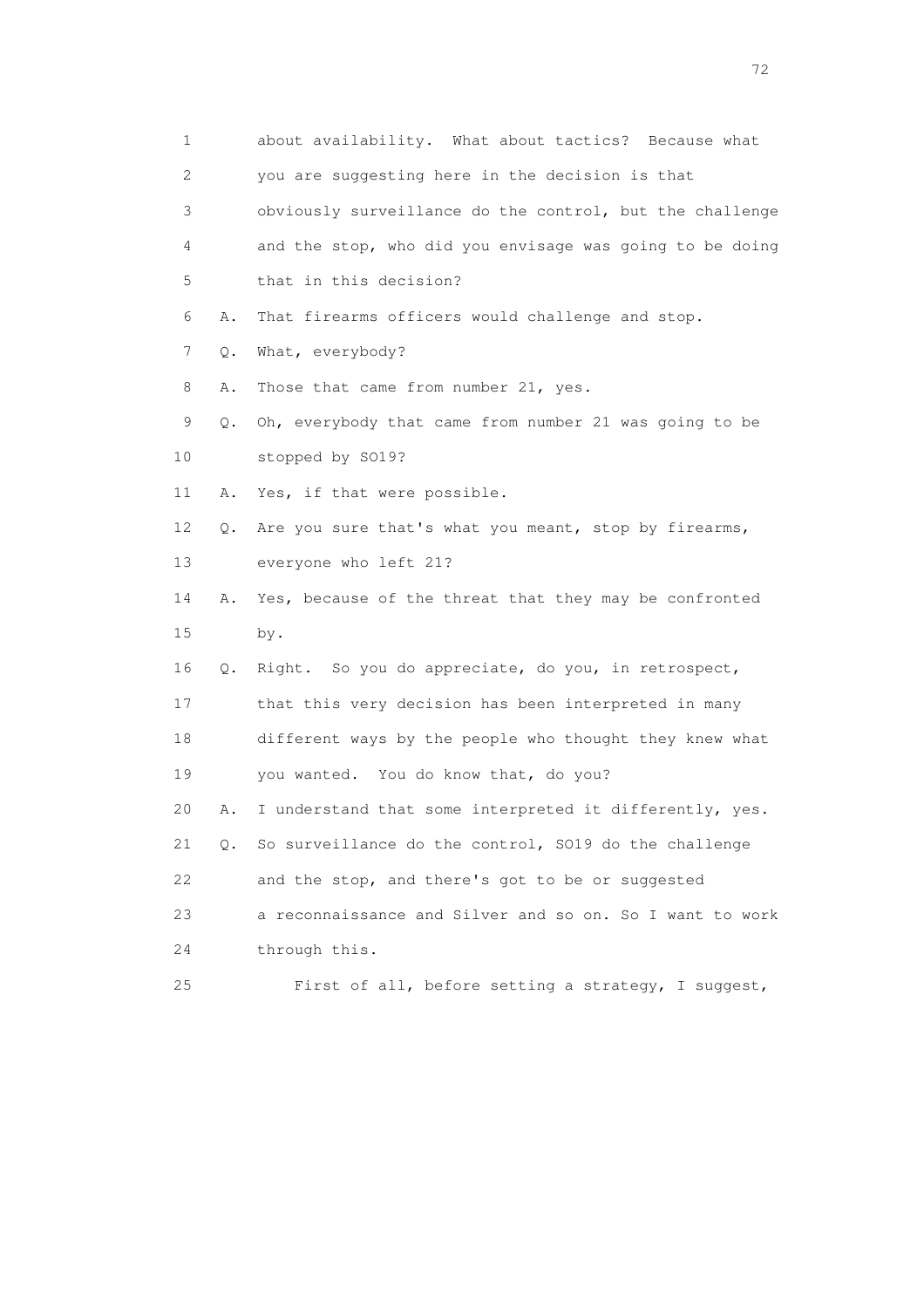1 not only do you have the discussions that you say you 2 didn't have, you would need to know a bit about the two 3 sets of premises, Scotia Road and Portnall Road. I am 4 going to concentrate on Scotia because it's quicker. 5 Did you know Scotia Road at all? 6 A. No. 7 Q. Ever been on duty in that part of London? 8 A. Yes, I have. 9 Q. You have? 10 A. Yes. 11 Q. Right. Even at your level in relation to this, it's 12 fair to say if you are going to set a strategy for a set 13 of premises, you do need to know a little bit about 14 where the premises are and how that strategy might 15 impact on the location; would that be fair? 16 A. Yes, although the tactical considerations to take the 17 strategy to its conclusion are not necessarily for Gold, 18 they are for those that look at the detail. 19 Q. Yes, they are not necessarily for Gold, but you do have 20 to be aware of the impact on tactics of the strategy you 21 are setting in relation to a particular location, don't 22 you? 23 A. Yes. 24 Q. Right. 25 A. And if those tactics had then been unachievable, then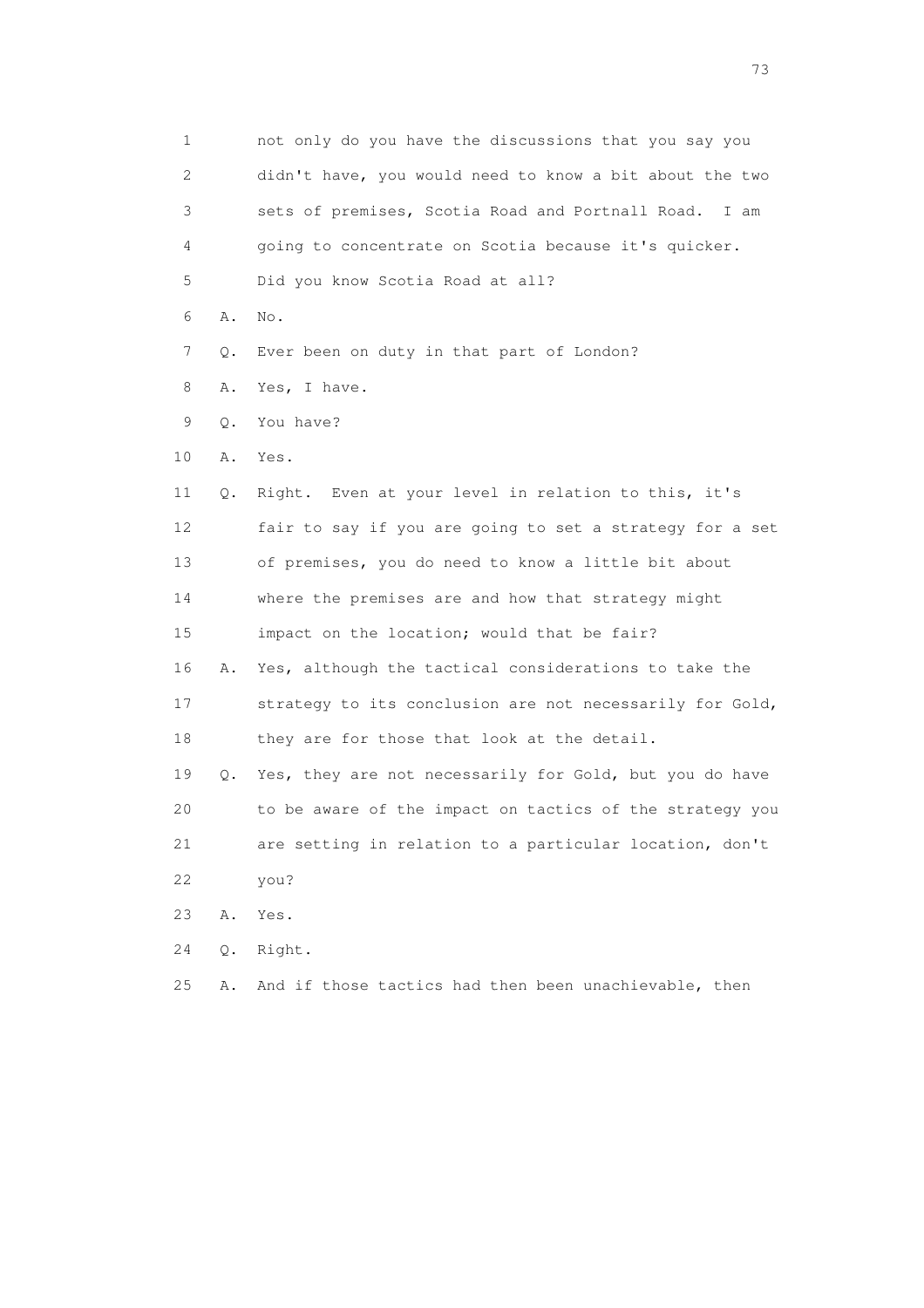1 I would have expected to have been told, because the 2 strategy wouldn't have been workable.

 3 Q. Quite. Did you make any effort, before you took the 4 decision; in other words it might have delayed it 5 a while, but not very long, you have the information at 6 4.20 and we are now at 4.55, did at any stage you say, 7 "Well, look, I think I would like to know as much as 8 possible now about Scotia Road", did you ever ask that 9 of anyone?

- 10 A. No, I didn't.
- 11 Q. Why not?
- 12 A. Because I thought it was important to set a strategy and 13 get things moving --
- 14 Q. Go on?
- 15 A. Sorry.

 16 Q. And you set a strategy based on a false premise, didn't 17 you, because you didn't know about Scotia Road, you set 18 it on the basis that it was a single premise; correct? 19 A. I did set it on the basis it was a single premise, yes. 20 Q. You must have learnt in policing by the time -- at this 21 stage, that you can't make that kind of assumption, 22 particularly where you might be dealing with death? 23 A. For whatever reason, I was under the belief that it was 24 a single premises at that time. Whether I was told that 25 or not, I don't recall. The strategy, however, whether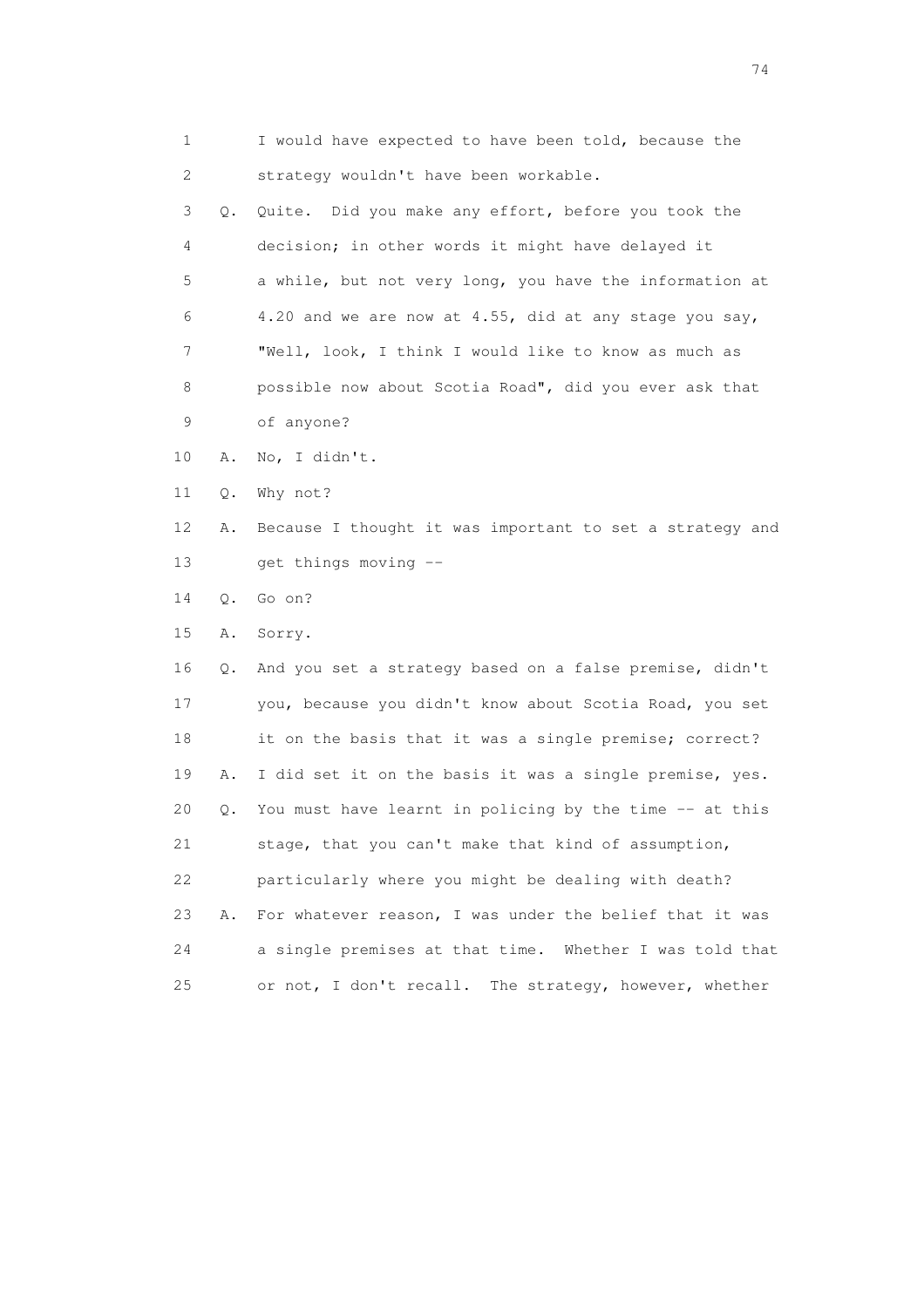1 it is a single premises or not, effectively remains the  $2$  same  $-$ 

3 Q. I suggest it certainly doesn't.

4 A. Well, I am --

 5 Q. Let me follow this through. The first thing you could 6 do. There is an intelligence, I don't ask the jury to 7 necessarily look it up, but we have a little plan of the 8 offices that you inhabited and right next door to the 9 control room there is an intelligence cell or unit, is 10 there not?

11 A. Yes, there is.

 12 Q. So if you wanted to have a very simple thing like a map, 13 you could have got one straightaway?

14 A. We should have been able to acquire a map, yes.

 15 MR MANSFIELD: Sir, I am sorry to say I have only been given 16 this today so it has not been scanned and we have only 17 just come across it, and I would like to put up a plan, 18 please, so it's clear where it comes from, so 19 Mr McDowall knows as well, it's part of a Special Branch 20 briefing set of documents, operational information. 21 Mr White's name is on the front.

 22 Could I just hand this up? (Handed). Sir, would you 23 like to see it first?

24 SIR MICHAEL WRIGHT: Yes, please.

25 MR MANSFIELD: The marking is not mine.

na matsay na katalog as na kasang na mga 175 may 2008. Ang isang isang nagsang nagsang nagsang nagsang nagsang<br>Tagapang nagsang nagsang nagsang nagsang nagsang nagsang nagsang nagsang nagsang nagsang nagsang nagsang nagsa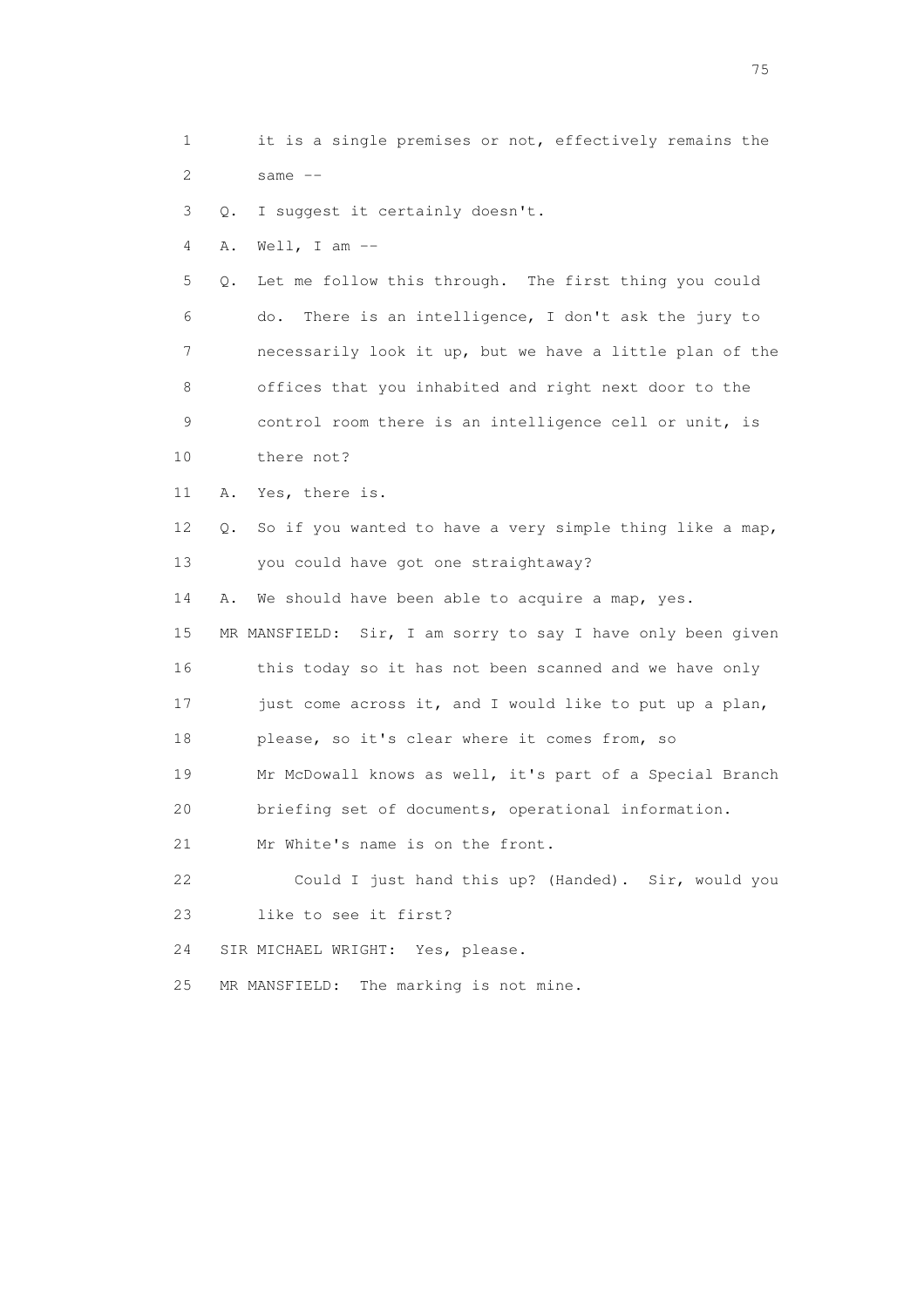1 SIR MICHAEL WRIGHT: Where has this come from, Mr Mansfield? 2 MR MANSFIELD: If you look at the front, it's an SO12 3 briefing note with operational notes that Mr White, who 4 is coming I think later today or possibly tomorrow, will 5 be able to speak to. 6 SIR MICHAEL WRIGHT: I see. 7 MR MANSFIELD: I am so sorry, Andrew more than White, 8 I understand. 9 SIR MICHAEL WRIGHT: Do you want this put on? 10 MR MANSFIELD: Yes, if we could. Thank you very much. 11 Now, is this the sort of internal plan available to 12 police that can be readily obtained? 13 A. Yes, that's correct. 14 Q. I'm suggesting to you that if you had got hold of this 15 plan at 4.56 or 4.54, you would have discovered 16 straightaway because you can see it ringed, that 21 is 17 not a separate house; right? 18 A. It appears so, yes. 19 Q. So I am not expecting, you know, everybody to be super 20 people, that they have hindsight, foresight and 21 everything, but these are pretty straightforward issues, 22 aren't they? You get an address, as an ordinary 23 detective, you would say: well, I think we ought to know 24 as much as we can about the address; yes? 25 A. For whatever reason I was led to understand it was one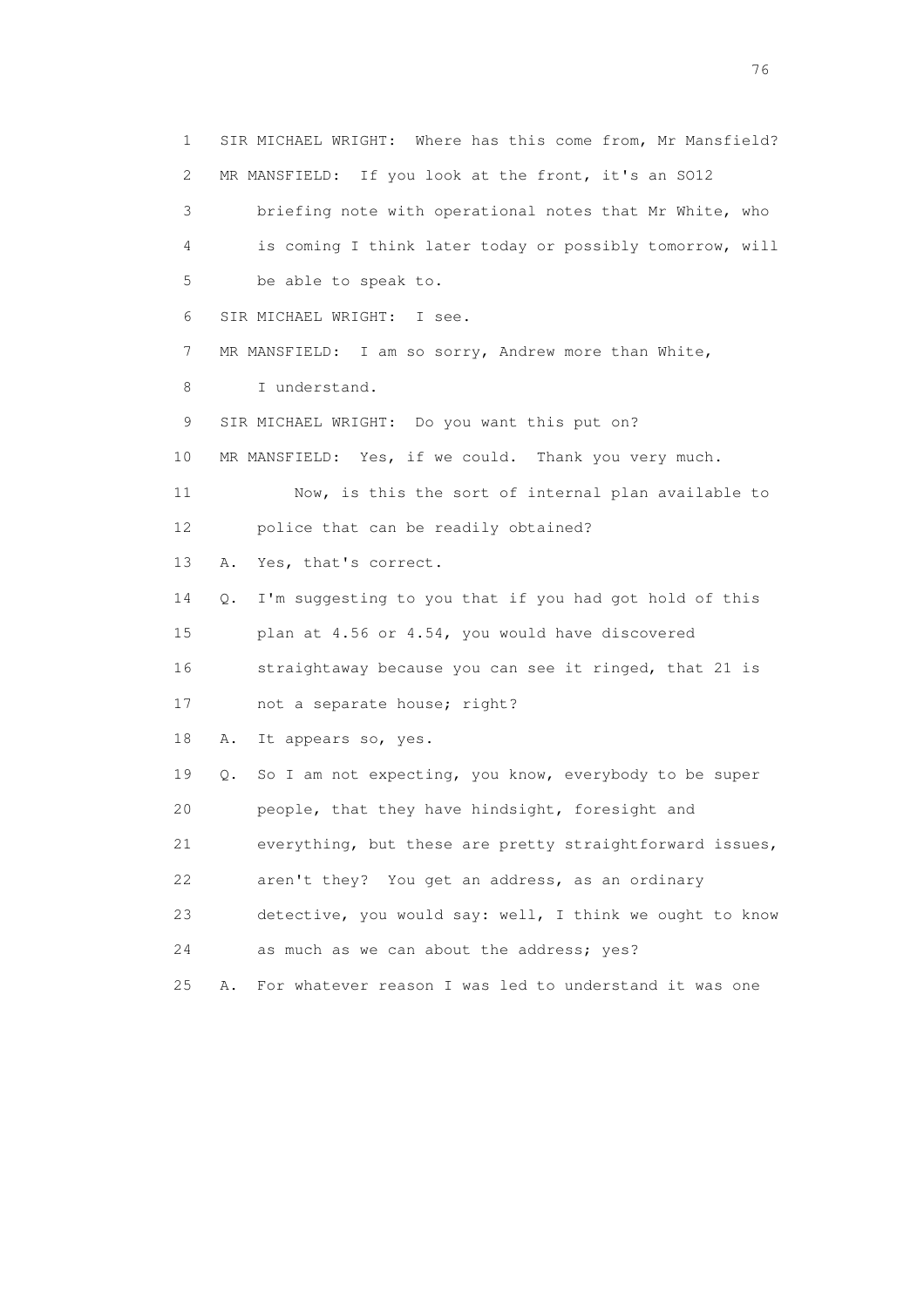- 1 address.
- 2 Q. Who led you to understand that?
- 3 A. As a result of the briefing I was given, I believe.
- 4 Q. Who by?
- 5 A. Either by DCI Mellody or one of his staff.
- 6 Q. Right, one of his staff. Was Osman known to his staff?
- 7 A. That I don't know, sir.
- 8 Q. Any connection with a South London mosque already known 9 to the police?
- 10 A. I don't know, sir.
- 11 Q. Think about it carefully. Did Macbrayne or Mellody make 12 any reference to a South London mosque in the context of 13 the name of Osman?
- 14 A. I don't believe so, no.
- 15 Q. All right. Just on the question of whether it's 16 a single residence, this map would have disclosed it 17 certainly wasn't that. This map also happens to show 18 you fairly clearly that in fact there is only one route 19 out of there, by road and by foot for that matter, 20 namely through Scotia Road down to what we know as 21 Marnfield Crescent. The rest are cul-de-sacs, you 22 couldn't tell Romanfield Road but the others are. Can 23 you see the layout of the roads? 24 A. Yes.
- 25 Q. Just on the question of maps, if surveillance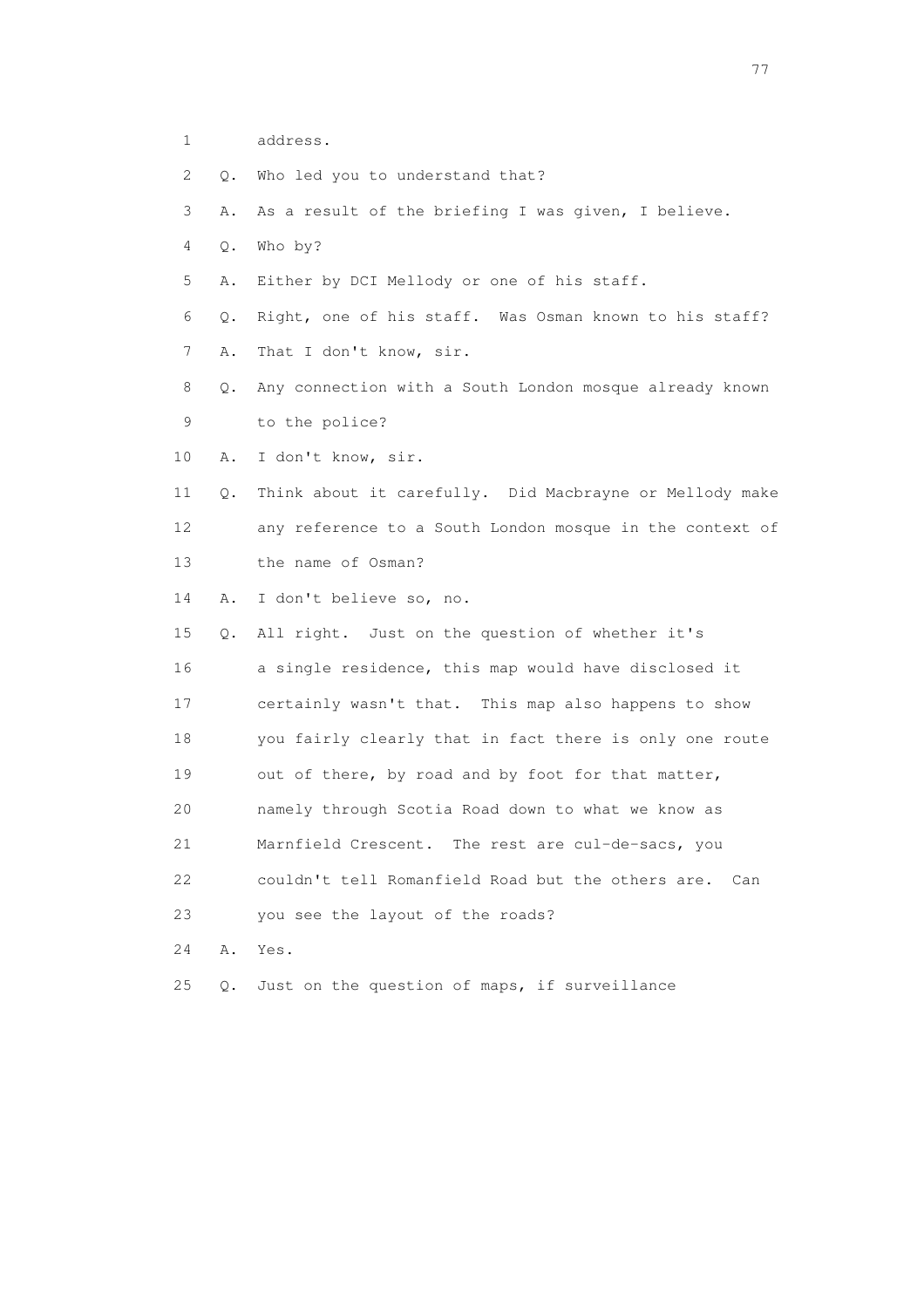1 co-ordinators or monitors or senior command team 2 officers wanted to know where people were positioned and 3 so forth and a bit more about the premises, they too 4 could have got a map like this, couldn't they? 5 A. Yes. 6 Q. And up on the screens in the operations room, it would 7 have been perfectly possible to have projected a rather 8 large map so everybody knew the progress of the 9 proceedings on the ground; that would have been 10 possible, wouldn't it? 11 A. That would have been possible, yes. 12 Q. Do you have the kind of thing, I am going back to 13 wartime, it shows my age a little bit but only a little, 14 they had maps on the wall in which they could 15 electronically show the movement of vehicles, vessels 16 and aircraft, sometimes they would stick them in with 17 a pin, but that's all very possible, isn't it? 18 A. I don't believe we have that facility. 19 Q. But putting up a map so you could see where the roads 20 were was perfectly possible, and then somebody with 21 a marker could mark up where C2 was, where the rest of 22 CO19 were, where all the individual surveillance 23 officers were; that's all possible, isn't it? 24 A. It is possible, yes. 25 Q. And in fact it's best practice -- if you are going to

na na matsayang mga kasang mga kalendaryon ng mga kasang mga kasang mga kasang mga kasang mga kasang mga kasan<br>Mga kasang mga kasang mga kasang mga kasang mga kasang mga kasang mga kasang mga kasang mga kasang mga kasang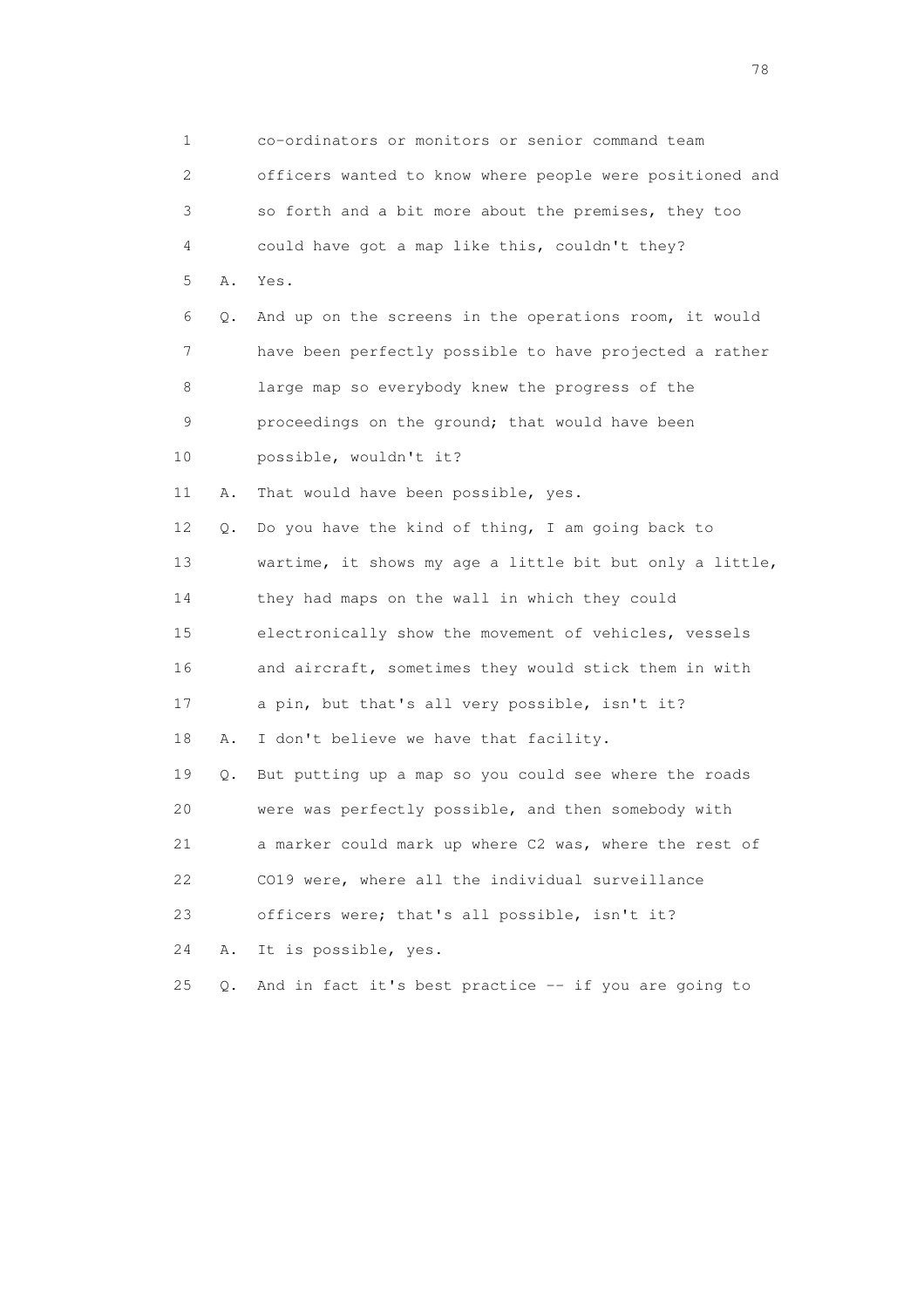| 1                         |           | have control, not on the ground but at the central base, |
|---------------------------|-----------|----------------------------------------------------------|
| $\mathbf{2}^{\mathsf{I}}$ |           | it's actually rather important to have that kind of      |
| 3                         |           | overview, isn't it?                                      |
| 4                         | Α.        | It's very helpful, yes.                                  |
| 5                         | Q.        | And they didn't have it, did they?                       |
| 6                         | Α.        | I don't know, I didn't visit the control room.           |
| 7                         | Q.        | Just going back to your decision, so you say you have    |
| 8                         |           | been misinformed about the single occupancy, but of      |
| 9                         |           | course one of the ways in which you can check on all     |
| 10                        |           | this you have suggested, an SO19 recce, reconnaissance.  |
| 11                        |           | Once again I suggest to you that if this is going to     |
| 12 <sup>°</sup>           |           | be done in a sensible way, you send somebody down there  |
| 13                        |           | in advance to see what you are facing, don't you?        |
| 14                        | Α.        | I believe it's common procedure for the reconnaissance   |
| 15                        |           | to be done when the team arrives.                        |
| 16                        | Q.        | They are not going to arrive, shall we deal with the     |
| 17                        |           | firearms first, although they arrive second. Firearms    |
| 18                        |           | aren't going to drive up to Scotia Road just like that,  |
| 19                        |           | are they, they have to arrive somewhere else and then    |
| 20                        |           | they have to send somebody round to see what the lie of  |
| 21                        |           | the land is?                                             |
| 22                        | Α.        | Yes, that's normally something that the team leader will |
| 23                        |           | arrange.                                                 |
| 24                        | $\circ$ . | Actually what you need here is co-ordination, because    |
| 25                        |           | it's the surveillance who get there first. Who has done  |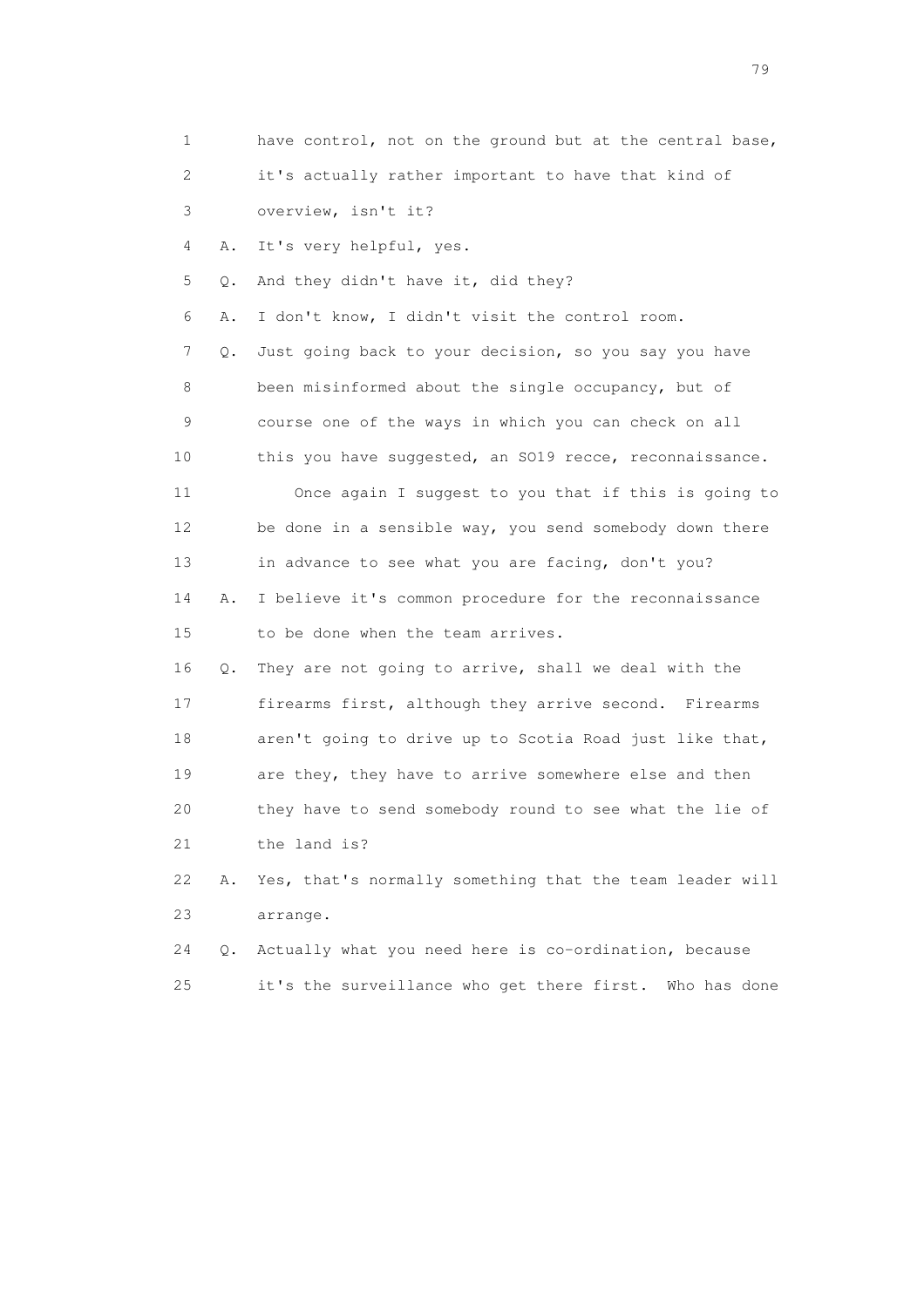| 1  |           | a reconnaissance for the surveillance?                   |
|----|-----------|----------------------------------------------------------|
| 2  | Α.        | The surveillance have clearly looked around the location |
| 3  |           | because I believe it was the surveillance team that      |
| 4  |           | discovered the vehicle.                                  |
| 5  | Q.        | Yes, correct. As the jury have seen, the red team got    |
| 6  |           | there at four minutes past six. Who's in charge of the   |
| 7  |           | location at that point?                                  |
| 8  | Α.        | At that point the team leader from the surveillance side |
| 9  |           | is.                                                      |
| 10 |           | Q. But there is no Silver?                               |
| 11 | Α.        | No, it there isn't a Silver.                             |
| 12 | О.        | But there should have been?                              |
| 13 | Α.        | There should be a Silver to deploy with the firearms     |
| 14 |           | team.                                                    |
| 15 | $\circ$ . | And to deal with surveillance and location as a whole?   |
| 16 | Α.        | Yes, on arrival.                                         |
| 17 | $Q$ .     | There was no Silver there in the vicinity at four        |
| 18 |           | minutes past six, was there?                             |
| 19 | Α.        | No, there wasn't.                                        |
| 20 | Q.        | Why not?                                                 |
| 21 | Α.        | The Silver, as I understand, was awaiting the arrival at |
| 22 |           | Scotland Yard of the firearms team and in the interim    |
| 23 |           | arranging his own briefing material.                     |
| 24 | $\circ$ . | We will come to timing. Why was no consideration given   |
| 25 |           | to ensure that this was an important -- you accept that  |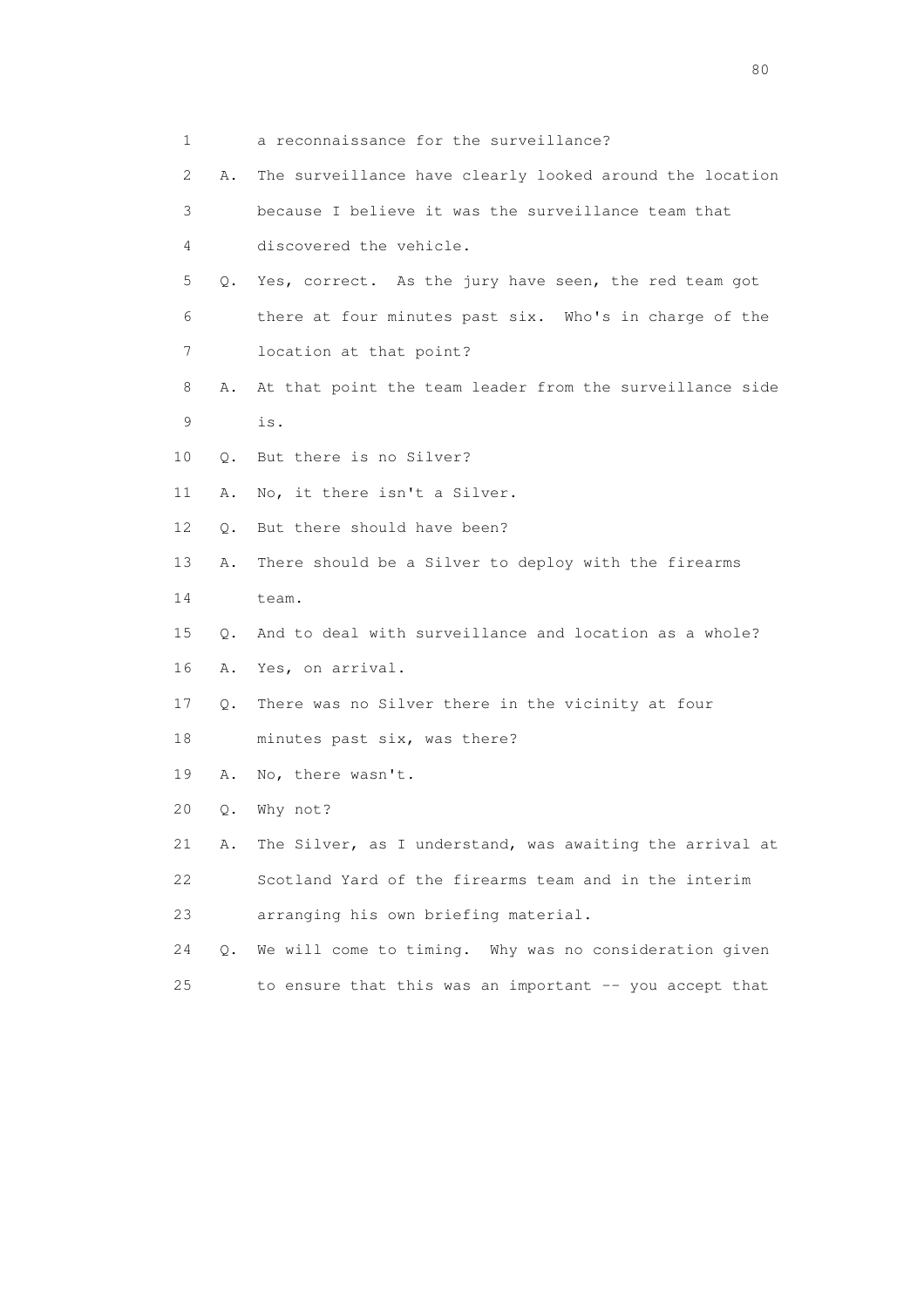1 it's an important priority location on the night, wasn't 2 it?

3 A. Yes.

| 4           | О. | So what was needed down there if surveillance were going |
|-------------|----|----------------------------------------------------------|
| 5           |    | to get there quicker than firearms, was to make sure     |
| 6           |    | there was a Silver to deal with the location in the      |
| 7           |    | vicinity, whether at Nightingale Lane or at the          |
| 8           |    | TA Centre, there should be a Silver dealing with the     |
| $\mathsf 9$ |    | location; you follow that, don't you?                    |
| 10          | Α. | Yes, in this instance it's also the Silver that works    |
| 11          |    | with the firearms team.                                  |
| 12          | Q. | Yes, it may be, but it isn't just a firearms operation,  |
| 13          |    | is it?                                                   |
| 14          | Α. | No, it's not.                                            |
| 15          | Q. | No. And just as a matter of interest, this decision      |
| 16          |    | that you are taking, it requires implementation by       |
| 17          |    | a Silver at New Scotland Yard, doesn't it?               |
| 18          | Α. | Yes, it does.                                            |
| 19          | Q. | Right. Who was the appointed Silver at New Scotland      |
| 20          |    | Yard to implement this policy you have or strategy you   |
| 21          |    | have set out at 4.55?                                    |
| 22          | Α. | The identified Silver was Detective Superintendent       |
| 23          |    | Boucher.                                                 |
| 24          | Q. | Yes. You see, at that hour in the morning, and this is   |
| 25          |    | not a criticism, it's entirely understandable but you    |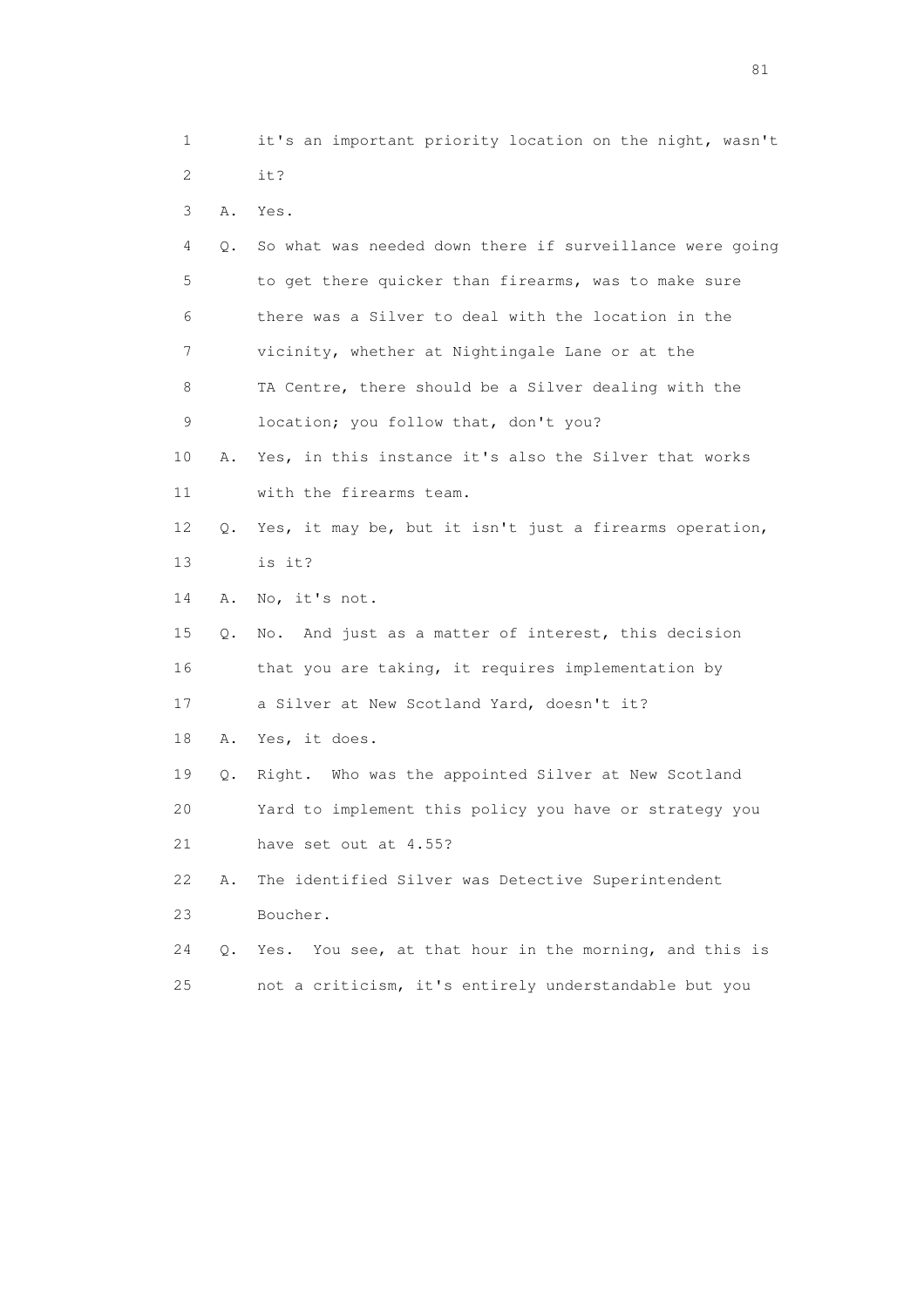1 have to have contingency plans, Mr Boucher had gone off, 2 had he not, for a rest, no doubt well-earned, but he 3 wasn't at New Scotland Yard, was he? 4 A. No, he wasn't there. 5 Q. No. His deputy, do you remember who that was? 6 A. I think it was a DCI Scott. 7 Q. That's right, and again if the jury are following, 8 I think it should be in the divider that they have, this 9 particular individual. So she's not at New Scotland 10 Yard either, is she? She's gone off for a break. Did 11 you know that? 12 A. I wasn't aware of that at the time but yes, that's 13 correct. 14 Q. That's correct. In fact, the position, therefore, is 15 that the two top people have gone off for a rest, so 16 there is no-one there actually acting as, as it were, 17 senior investigating and deputy senior investigating 18 proactive officers, are there? 19 A. No. 20 Q. Did you consider, when you took this decision, that, 21 "Really they have to have a rest but I really need 22 somebody who's going to have an oversight of this 23 decision, because I haven't talked to anybody, so 24 nothing may be available, so I really need a red hot 25 Silver in here to deal with it"; did you think of that?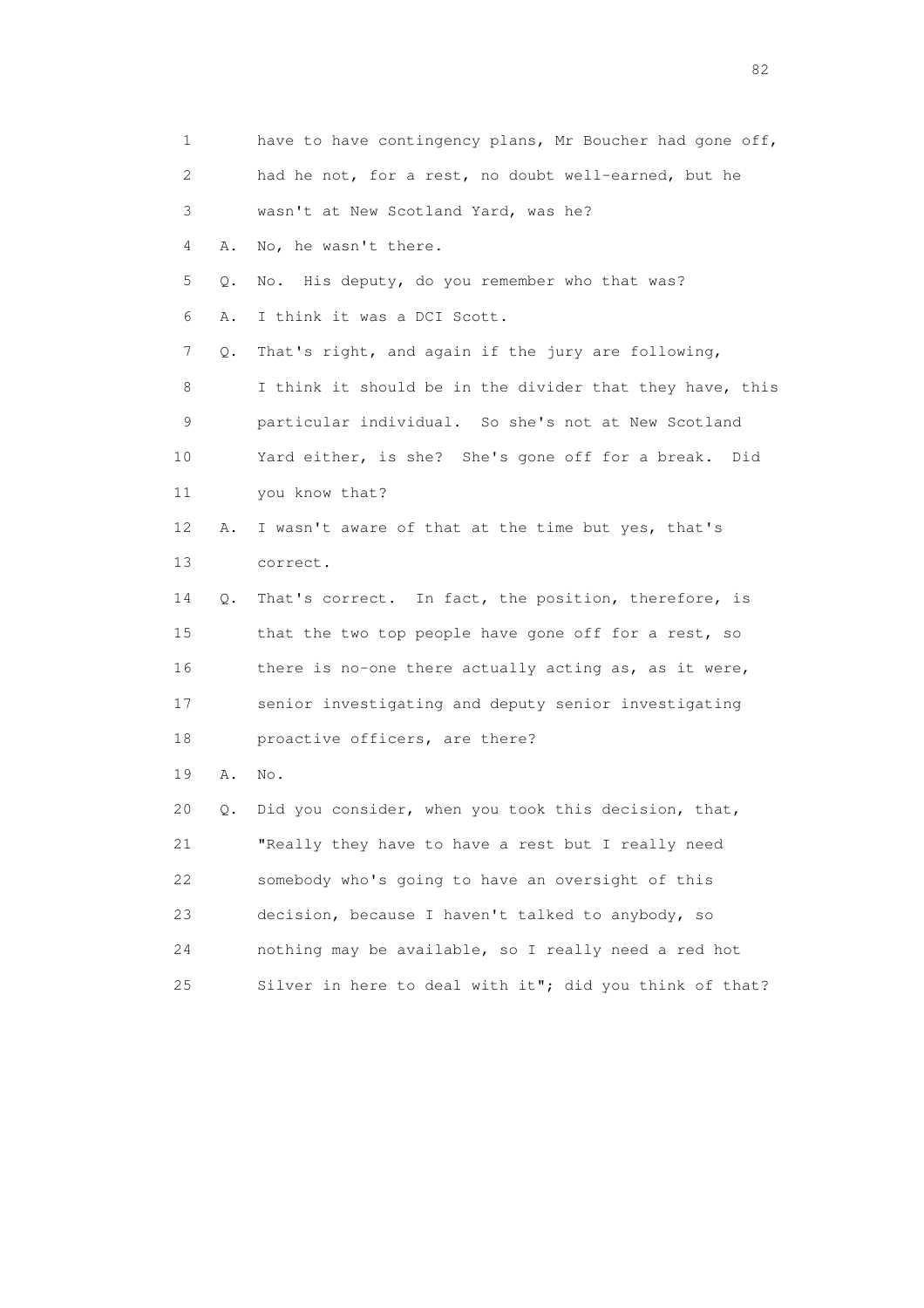1 A. The operations room co-ordinator was present for some of 2 that meeting, and that individual went off to try to 3 arrange the necessary resources. That individual is the 4 person that then spoke to the surveillance, as 5 I understand it, and also as I understand it made 6 a phone call to try to acquire specialist firearms 7 officers.

 8 Q. I am not going to delve into that detail at the moment. 9 You also know there is controversy about what actually 10 happened, do you not?

11 A. Yes.

 12 Q. It's not agreed -- you do know that. I suggest to you 13 if you had appointed properly, or even thought about 14 appointing a Silver, whatever -- I appreciate there may 15 be a shortage of Silvers, but if you had thought about 16 appointing one, the kind of controversy and confusion 17 that arose after your decision may not have arisen? 18 A. Well, I did appoint a Silver, and we then tried to get 19 that individual back to duty as quickly as possible. In 20 the interim, we had an operations room co-ordinator 21 whose task it was to try to ensure that those resources 22 were made available.

 23 Q. In fact, what had happened earlier in the night about 24 firearms facilities and Silvers, were you aware at the 25 time you took this decision of what the overnight

experience of the contract of the contract of the contract of the contract of the contract of the contract of the contract of the contract of the contract of the contract of the contract of the contract of the contract of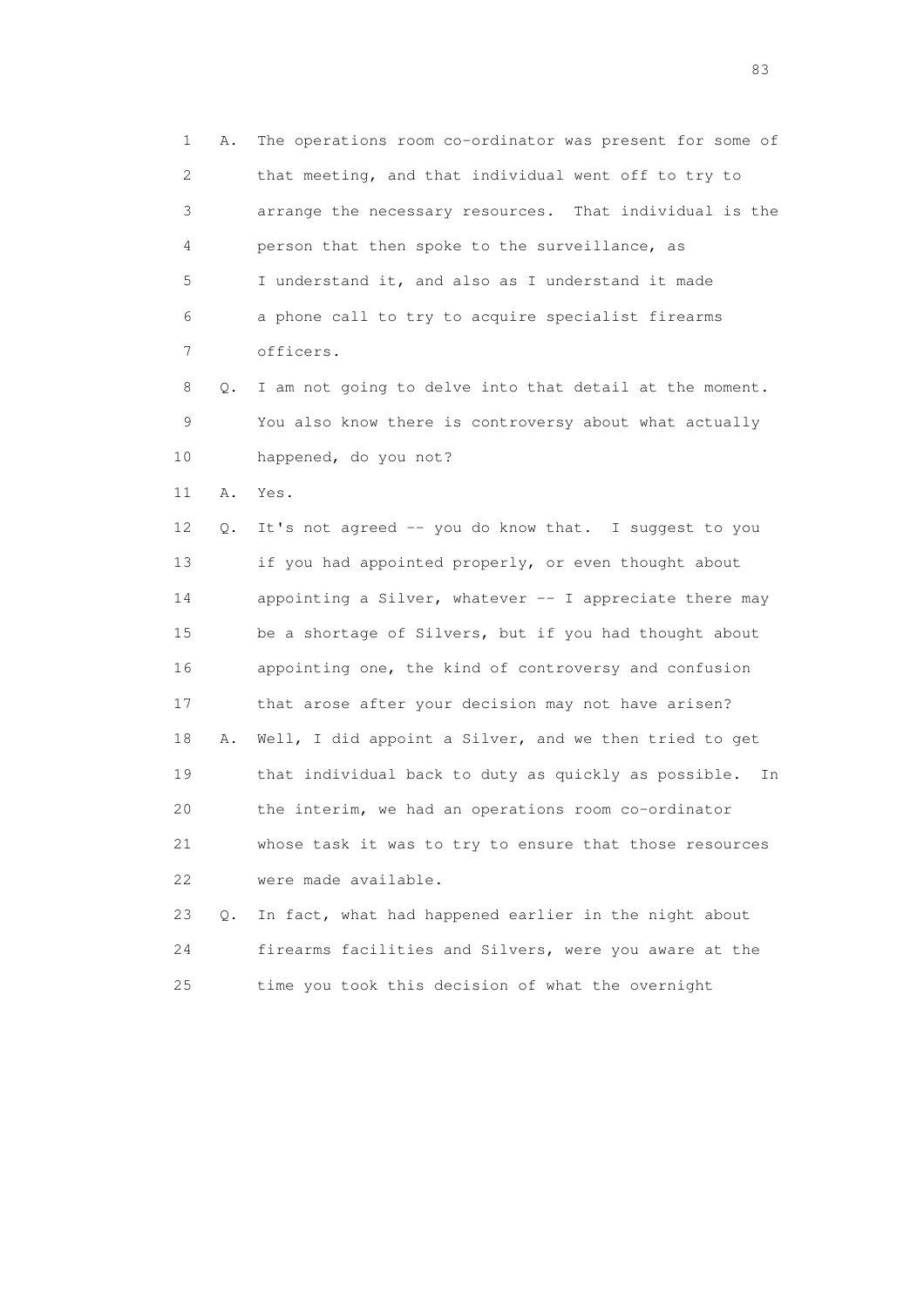1 position was?

2 A. No, I wasn't.

 3 SIR MICHAEL WRIGHT: Do you mean relating to firearms? 4 MR MANSFIELD: In relation to firearms. So you weren't 5 aware of what the overnight position was. 6 I am just going to put it to you: Andrew, the 7 overnight officer you didn't speak to before you took 8 the decision, had already put on 24-hour standby 9 a firearms team. Did you know that? 10 A. I believe there was some night duty cover available, 11 yes. 12 Q. Some available. The jury will hear that that had 13 a colour accorded to it: orange. An orange team were on 14 standby at Leman Street, the base that we all saw the 15 other day. Was that the only team available? 16 A. I believe it was, yes. 17 Q. There was another team, but apparently you didn't know 18 that, the grey team. Now, they had been sent to a hotel 19 at 4 o'clock in the morning on the basis that they would 20 come back at 10, but maybe earlier if they were 21 required. You didn't know anything about that? 22 A. No, I wasn't aware they had been sent to a hotel, no. 23 Q. Were you even aware of their existence that night? 24 A. I knew there was night duty cover, I thought it was one 25 team.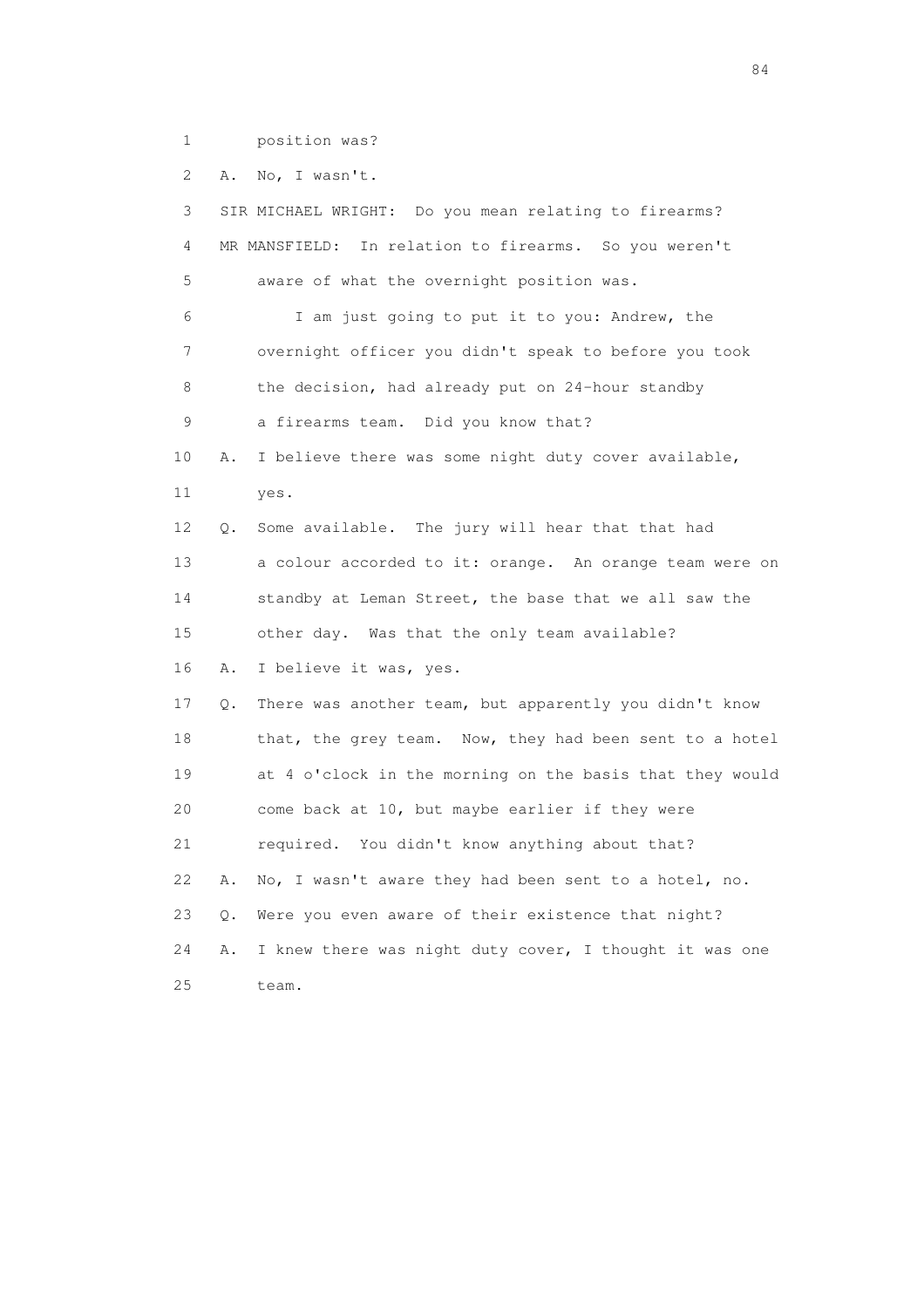| $\mathbf 1$ | 0. | Did you know that a Silver had in fact been appointed   |
|-------------|----|---------------------------------------------------------|
| 2           |    | for the night duty in relation to matters that might    |
| 3           |    | arise linked to firearms; did you know that?            |
| 4           | Α. | No, I didn't at that time.                              |
| 5           | О. | So you presumably don't know who it was, appointed by   |
| 6           |    | Andrew; is that right?                                  |
| 7           | Α. | That's correct.                                         |
| 8           | Q. | Well, the name of the person is Angela Scott, but she   |
| 9           |    | wasn't at New Scotland Yard and you didn't know that?   |
| 10          | Α. | No, that's correct.                                     |
| 11          | Q. | There is quite a lot you didn't know when you took that |
| 12          |    | 4.55 decision, isn't there?                             |
| 13          | Α. | There is a lot of detail that I wasn't aware of, yes,   |
| 14          |    | but the decision was about how we were to take things   |
| 15          |    | forward, what the strategy was going to be for the      |
| 16          |    | morning and how we were going to approach this          |
| 17          |    | situation.                                              |
| 18          | Q. | Now, if in fact the firearms team are going to stop     |
| 19          |    | everybody that leaves, the specialist team, on what     |
| 20          |    | basis are they doing that?                              |
| 21          | Α. | On $--$                                                 |
| 22          | Q. | Are they doing it because they are suicide bombers or   |
| 23          |    | they might be suicide bombers or they might be          |
| 24          |    | associates or what?                                     |
| 25          | Α. | On the basis that they may present a threat either to   |

experience of the contract of the contract of the contract of the contract of the contract of the contract of the contract of the contract of the contract of the contract of the contract of the contract of the contract of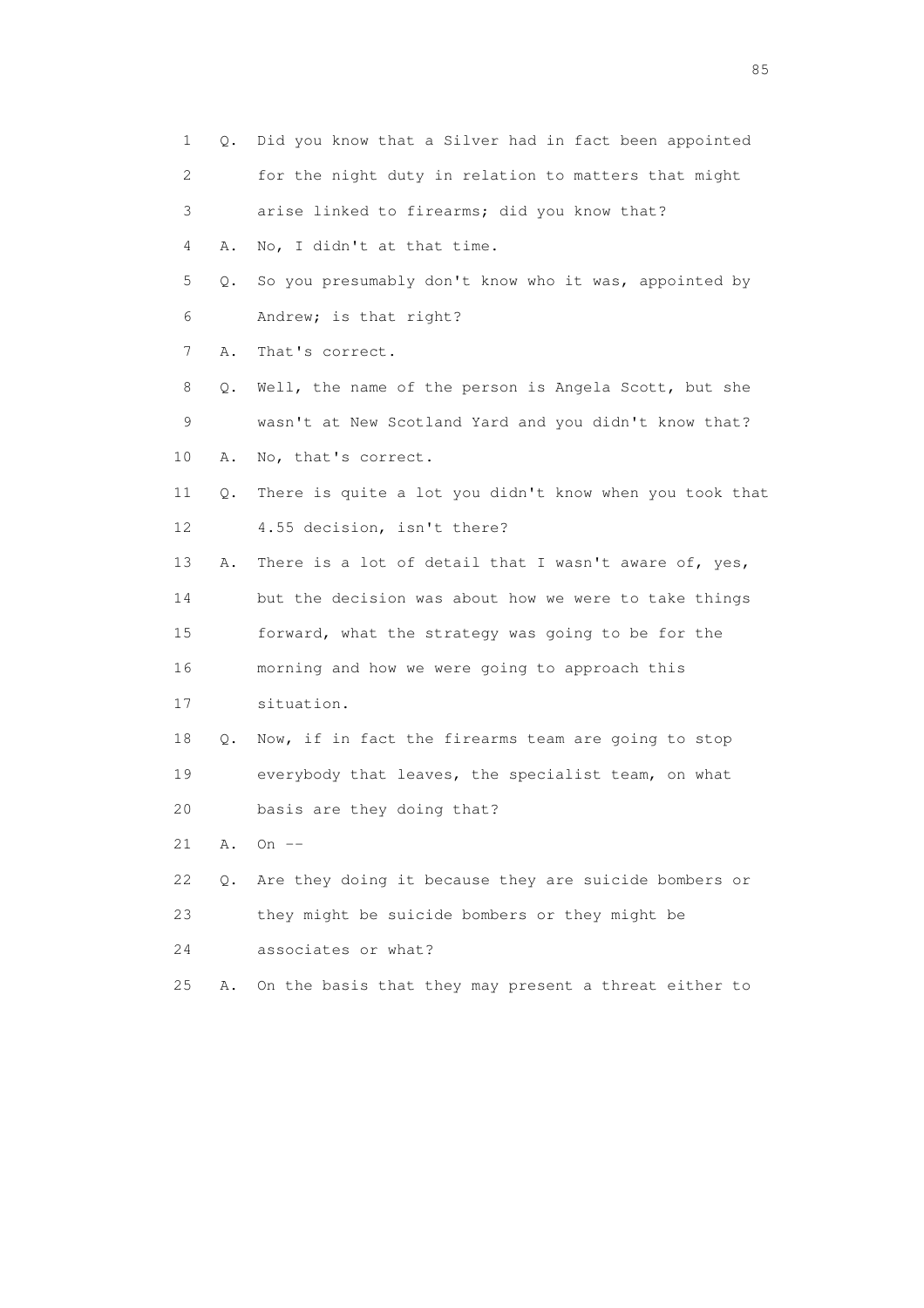1 the officers or to the public, since that address is 2 linked by intelligence to what we believed to be suicide 3 bombers. 4 Q. So the officers being briefed should be told: "We don't 5 know whether there is a suicide bomber in there and in 6 fact there may be, there may not, but we want 7 intelligence. You have to do the stop. This is 8 certainly not a critical shot situation at the moment", 9 that's the sort of thing they have to be told, isn't it? 10 A. That's correct. 11 Q. Yes. Do you know what they were told? 12 A. I don't know the detail of the briefing, no. 13 Q. It didn't go along those lines, did it? It didn't go 14 along those lines, did it? 15 A. Well, as I have said, I don't know the detail of it. 16 Q. All right. Did you know that specialist ammunition had 17 been authorised? 18 A. Yes, I did. 19 Q. Hollow tip, 124-grain, 9mm, you knew that? 20 A. Yes, yes, I believe I did. 21 Q. Right. I am going to take the point shortly. Did you 22 also know that this had not at that stage been 23 authorised by the Home Office, had it? 24 A. It hadn't been authorised, no. 25 Q. Were you happy yourself about that decision?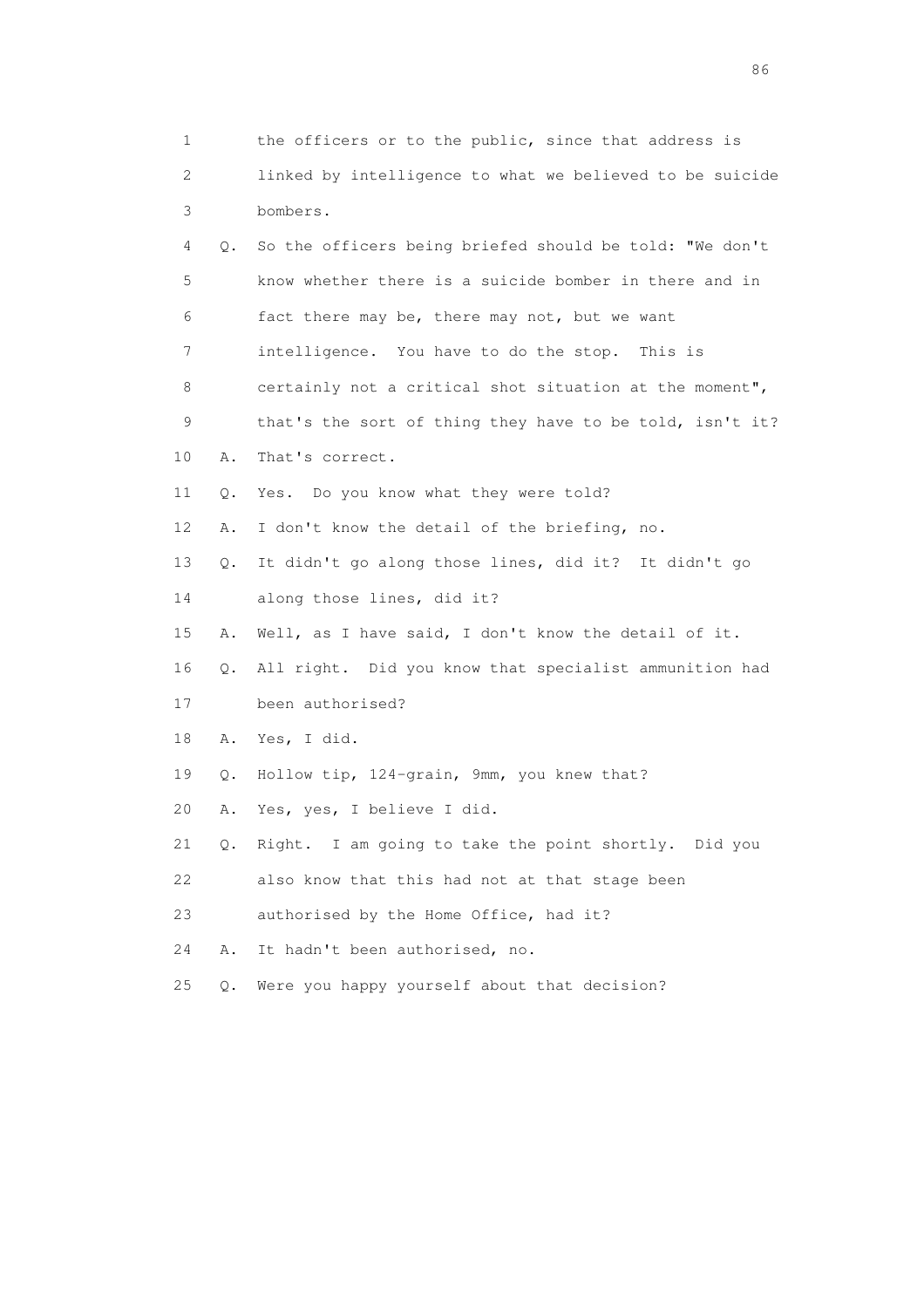1 A. It was, although not authorised, it was in common use by 2 the firearms teams, as I understood it. 3 Q. What was my question? 4 A. Sorry. 5 Q. I am sorry, I do not want to have to repeat it. The 6 question was not, "Was it in use", were you happy about 7 it's use on this occasion when you are only dealing with 8 intelligence gathering? 9 A. Again, since it would have been the advice of the 10 firearms command themselves to utilise that ammunition, 11 yes, I would be happy with it. It would have been their 12 advice. 13 Q. Did you get any advice on that from the firearms team? 14 A. I don't know whether we discussed it or not, but I think 15 we may well have done. 16 Q. Now, I am still on page 1858 and the decision you take 17 at 4.55. Just going back to the reconnaissance and 18 knowing about the place. In fact as you now know, no 19 reconnaissance for firearms ever took place, did it? 20 A. As I understand it, no. 21 Q. Did you not know that, that morning? 22 A. I didn't know it that morning, no. 23 Q. It's another thing you didn't know. You should have 24 known, shouldn't you? 25 A. Not necessarily, if there is a valid reason for not

experience of the state of the state of the state of the state of the state of the state of the state of the s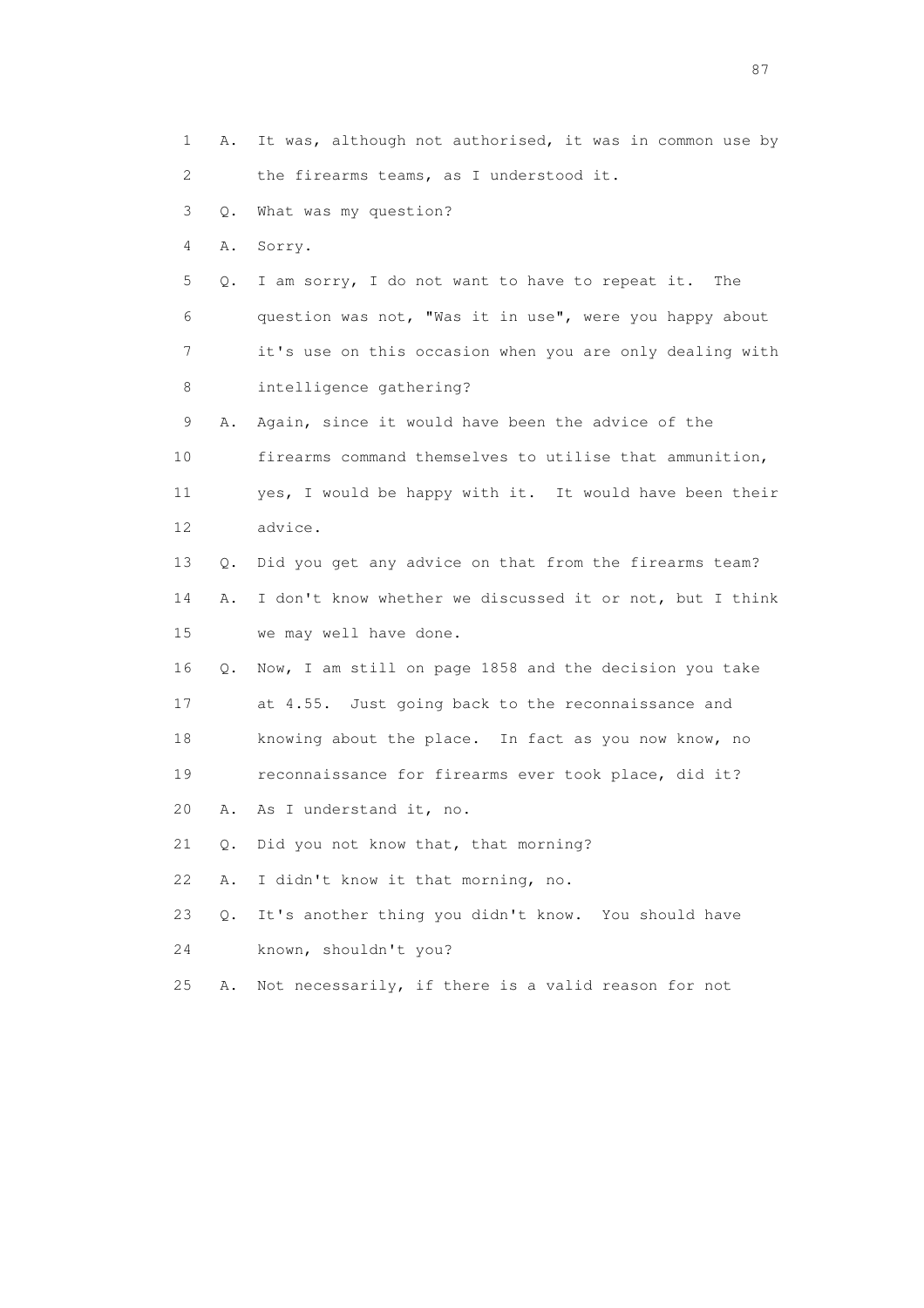1 conducting the reconnaissance.

| 2               | Q. | One of the reasons were they didn't get there in time?   |
|-----------------|----|----------------------------------------------------------|
| 3               | Α. | And another of the reasons may have been the geography   |
|                 |    |                                                          |
| 4               |    | of the location, I don't know.                           |
| 5               | Q. | We will come to it. Because if at 4.55 the strategy is   |
| 6               |    | stop everybody coming out of number 21, it's a single    |
| 7               |    | occupancy, as far as you knew, and that stop and         |
| 8               |    | challenge and so on have to be done by SO19 with hollow  |
| 9               |    | tip bullets, loaded, aren't they, the firearms team have |
| 10              |    | their guns loaded don't they?                            |
| 11              | Α. | Yes, they do.                                            |
| 12 <sup>°</sup> | Q. | I mean, you have further meetings after 4.55 when        |
| 13              |    | officers begin to come in, the Silvers you have asked    |
| 14              |    | for and identified, they don't even arrive at New        |
| 15              |    | Scotland Yard until 6.30, do they?                       |
| 16              | Α. | I think one of them is present before that time.         |
| 17              | Q. | All right, 6 o'clock perhaps.                            |
| 18              | Α. | 5.30, I think.                                           |
| 19              | Q. | All right. But as was pointed out in the Health and      |
| 20              |    | Safety trial to you in forcible terms, that if in fact   |
| 21              |    | the Silvers aren't even getting to New Scotland Yard,    |
| 22              |    | all right, one at 5.30, one at 6.30 or roughly in that   |
| 23              |    | region, in fact the whole process of briefing, getting   |
| 24              |    | their gear together, getting to New Scotland Yard for    |
| 25              |    | some of them, the Silvers, getting to Nightingale Lane   |

en de la construction de la construction de la construction de la construction de la construction de la constr<br>1880 : le construction de la construction de la construction de la construction de la construction de la const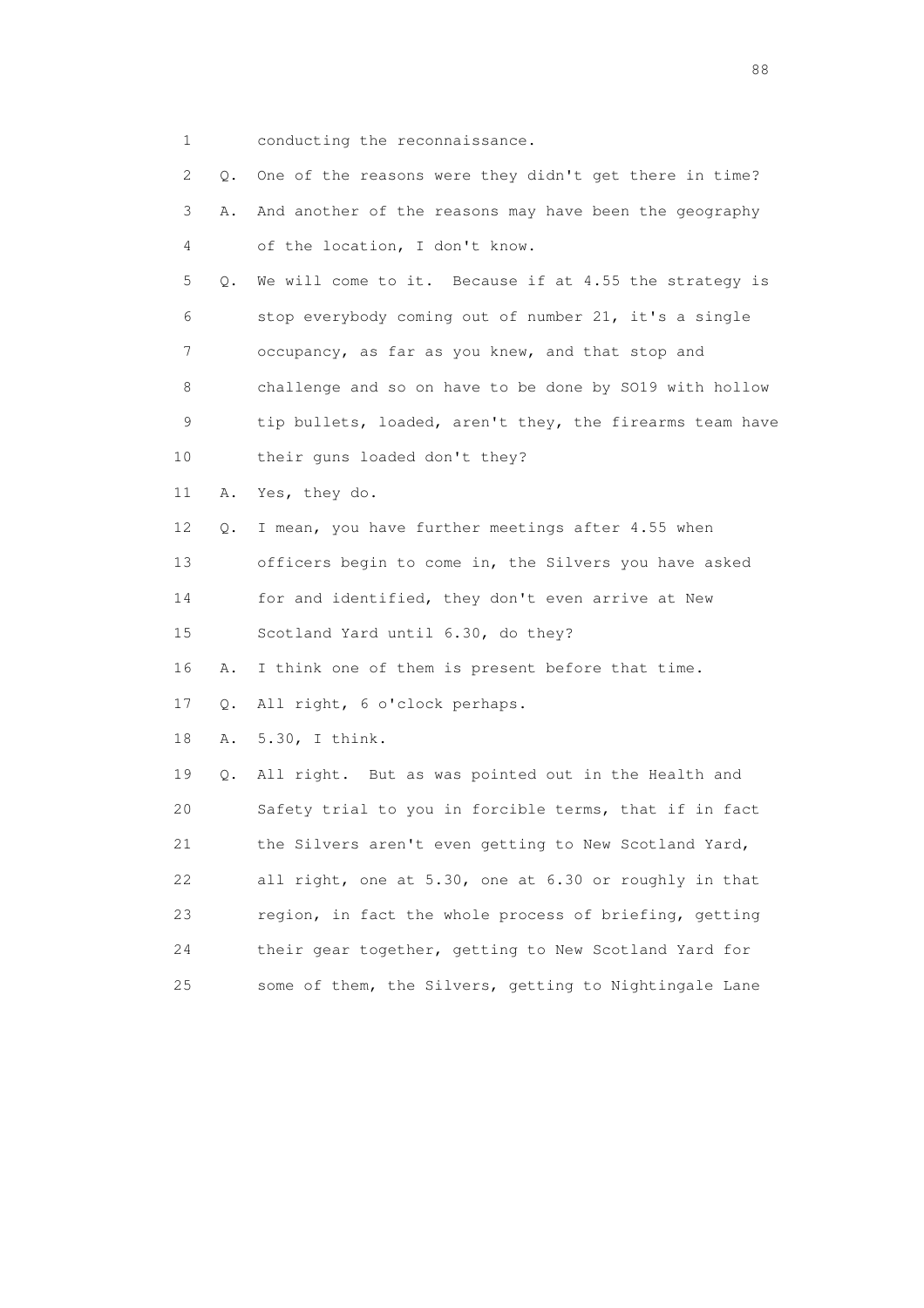1 and then eventually to Scotia Road, we know in fact that 2 whole process took from at least 6 o'clock in the 3 morning through to 9.30 approximately, don't we? 4 A. I think 9.30 they were at the TA Centre; is that 5 correct? 6 Q. Not all of them, they were en route to the TA Centre. 7 A. I think some were present and some were en route. 8 Q. Yes, quite. Now, that length of time, that's three and 9 a half hours, that's not unreasonable, is it, because 10 they have to be briefed, they have to get there, that's 11 a reasonable time for them getting there, do you think? 12 A. It's not unreasonable, it's possible that they may have 13 shaved some small amount of time off, I don't know. 14 Q. I will not quibble about 10 or 20 minutes, I will 15 suggest to you that there is a much bigger strategy that 16 you should have evolved here. You must have known, with 17 your familiarity with operations of this kind, that in 18 order to mount the strategy that you have encompassed 19 here at 4.55, if it's all going to be based on the 7 am 20 duty roster time which it appears to be, the model, when 21 other teams are coming on, you are not going to get 22 a team to back up the surveillance before about -- I'll 23 shave it off a bit -- 9 o'clock, are you? You must have 24 known that on the night?

25 A. Yes, if that was the decision that was made, that we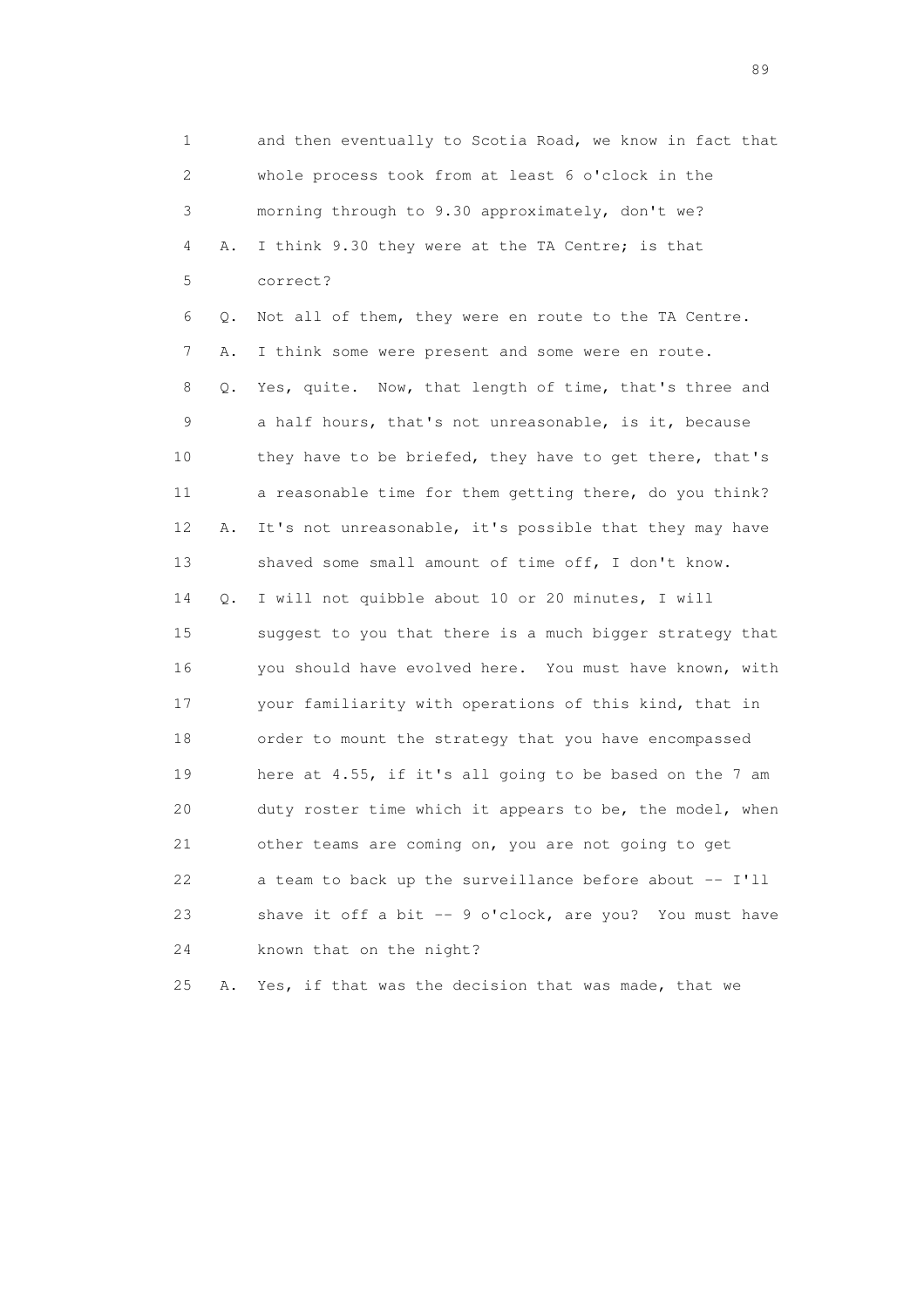1 would use the early turn teams because they were fresh, 2 then yes, it would take some time to get them to the 3 location. 4 Q. You say "if that was the decision"; that was the 5 decision, wasn't it? 6 A. Well, no, actually my decision was that we would get the 7 firearms officers as quickly as we could to the 8 location. 9 Q. Yes, I appreciate that's what you are saying, but it's 10 again all in a vacuum. Because when you meet the 11 Silvers just before 7 and before the major briefing, you 12 meet them on their own, don't you? 13 A. I think I meet them in company with others. 14 Q. You specifically need to speak to the two Silvers, don't 15 you, one for Portnall, one for Scotia? 16 A. Yes, I speak to them because they have both come to 17 Scotland Yard. 18 Q. Presumably as they are both at Scotland Yard, you carry 19 on with the strategy because you don't know anything 20 about Scotia Road, you don't know anything about 21 firearms officers being there or not, you just say we 22 are stopping everybody who leaves from number 21 with 23 firearms, is that what you told them? 24 A. Well, I wasn't aware that there were any difficulties. 25 Q. Is that what you told them?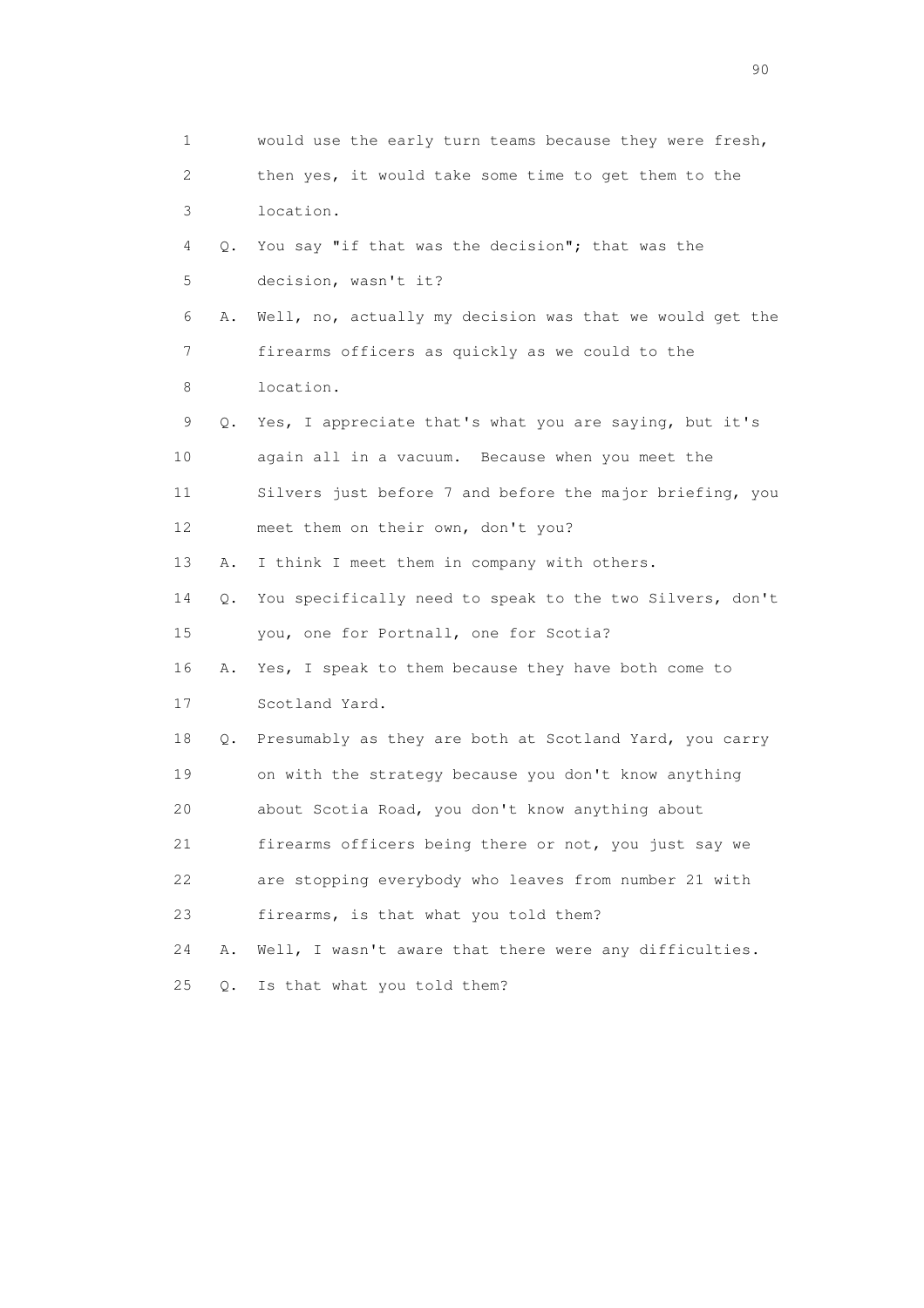- 1 A. Yes, that's correct.
- 2 Q. Right. And you told them that, completely unaware at
- 3 that time that there was no firearms back-up within 4 reach of 21?
- 5 A. Only the night duty team that were held centrally.
- 6 Q. Well, had somebody said: "Get the night duty team down 7 there"?
- 8 A. We could have made that decision, but equally that may 9 have left us exposed at Portnall Road.
- 10 Q. Of course. On that basis, you have to prioritise, don't 11 you?
- 12 A. Or at any other location in London --
- 13 Q. You have to prioritise?
- 14 A. Yes, you do.
- 15 Q. I appreciate scarce resources, I appreciate the
- 16 difficulty of taking decisions in strained
- 17 circumstances, all that, the pressure of the job and so
- 18 on, but with due deference to police officers, they are
- 19 trained to deal with high pressure, high profile
- 20 situations, aren't they?
- 21 A. Yes, they are.
- 22 Q. Especially SO19?
- 23 A. Yes.
- 24 Q. So difficult though it is, at the meeting with the
- 25 Silvers, the one thing before you speak to them is to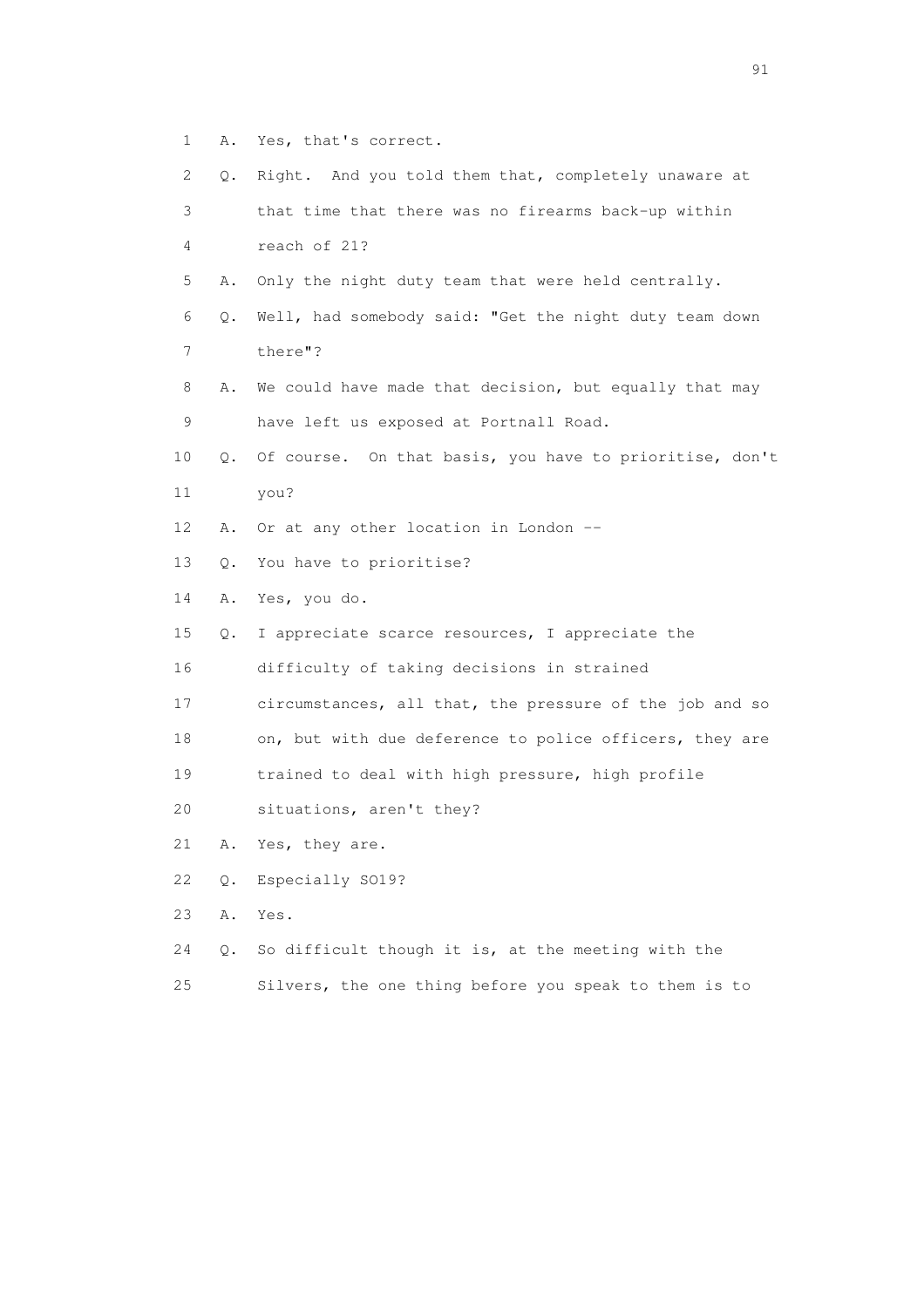| 1  |    | have a little check, what's going on on the ground,        |
|----|----|------------------------------------------------------------|
| 2  |    | anybody come out, anybody not been stopped, where are      |
| 3  |    | the firearms team that you are going to marry up with,     |
| 4  |    | because they are going with a different team, you don't    |
| 5  |    | ask any of that, do you?                                   |
| 6  | Α. | Well, I have a discussion at both ten to six I think and   |
| 7  |    | ten to seven, I think yesterday or this morning we went    |
| 8  |    | through the various meetings. If there were an update      |
| 9  |    | to be given, then it would have been given to me.          |
| 10 | Q. | Yes, according to you there is no update at all to you     |
| 11 |    | about the scene?                                           |
| 12 | Α. | No, that's correct.                                        |
| 13 | Q. | Because if you had known at 20 to 7, so some three hours   |
| 14 |    | later odd, that your strategy was still living in the      |
| 15 |    | ether, it had not actually been put into practice,         |
| 16 |    | because the key element is the firearms element, one is    |
| 17 |    | controlled by looking, but -- and I'll come back to that   |
| 18 |    | in a moment -- having firearms right there. Because        |
| 19 |    | somebody could leave at any time, couldn't they?           |
| 20 | Α. | I wasn't aware that we were not in any way getting<br>Yes. |
| 21 |    | those firearms resources to the scene as quickly as we     |
| 22 |    | could.                                                     |
| 23 | Q. | All right. One, I say it's your responsibility as Gold     |
| 24 |    | to follow this up, isn't it?                               |
| 25 | Α. | It's my responsibility to make sure that the strategy is   |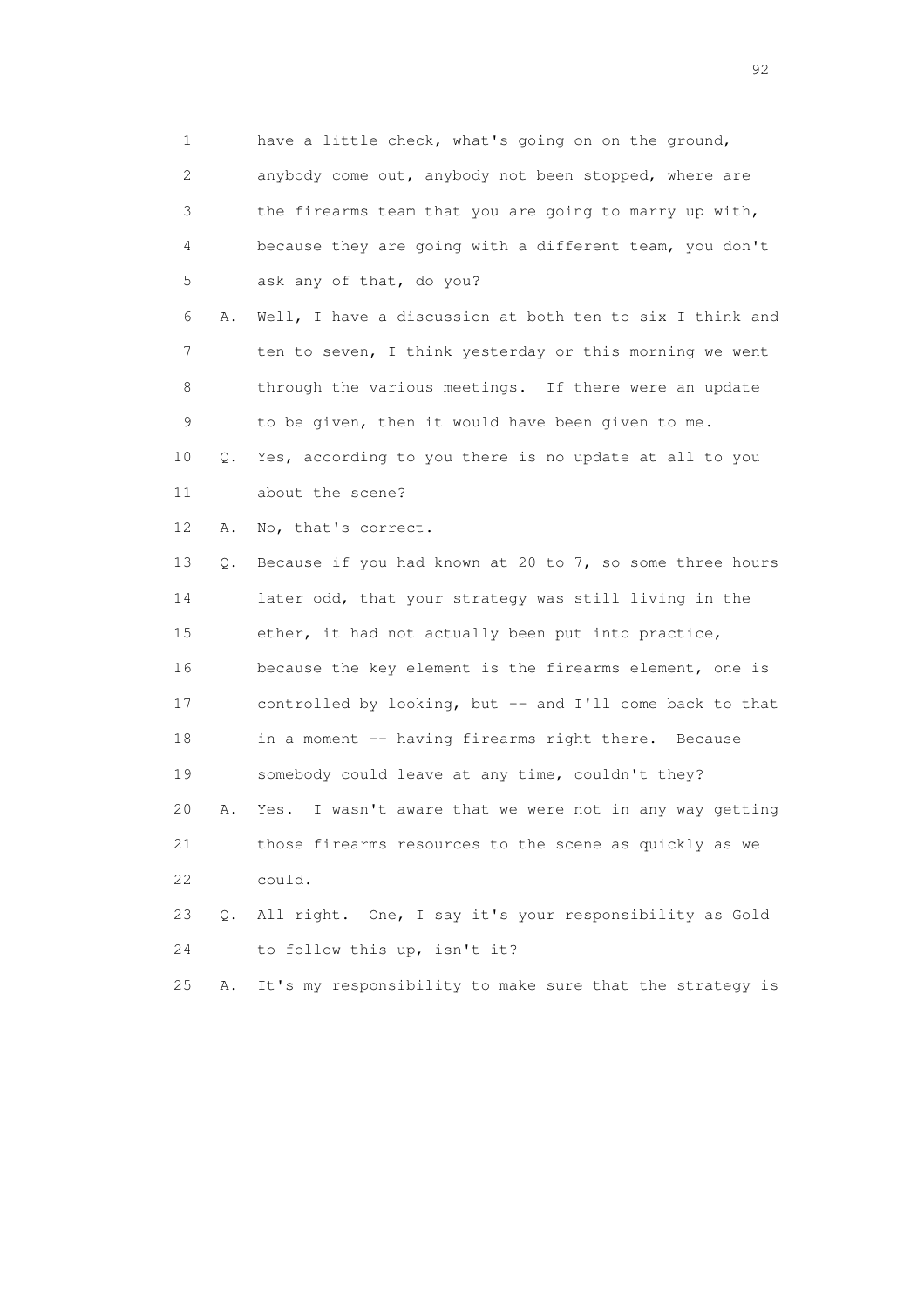1 being implemented.

| $\mathbf{2}^{\mathsf{I}}$ | Q. | Yes, thank you. It saves me going to a manual.<br>There  |
|---------------------------|----|----------------------------------------------------------|
| 3                         |    | are various manuals, aren't there, Metropolitan Police   |
| 4                         |    | manuals, ACPO -- the Association of Chief Police         |
| 5                         |    | Officers -- manuals which set out the roles and          |
| 6                         |    | obligations of Gold, Silver and Bronze; correct?         |
| 7                         | Α. | Yes.                                                     |
| 8                         | Q. | And they repeat it time and time again. One of the       |
| 9                         |    | functions of the Gold is to ensure that the strategy you |
| 10                        |    | have set is being implemented, isn't it?                 |
| 11                        | Α. | Yes.                                                     |
| 12                        | Q. | Otherwise it's a nonsense. When did you ensure that the  |
| 13                        |    | strategy was being implemented?                          |
| 14                        | Α. | I would have ensured that the strategy was being         |
| 15                        |    | implemented at the meetings that I have had, and         |
| 16                        |    | certainly there are numerous instances where I have met  |
| 17                        |    | with one or both the night duty and the early turn       |
| 18                        |    | firearms Silvers and the others involved in this         |
| 19                        |    | operation, and I have not been made aware that there is  |
| 20                        |    | an issue.                                                |
| 21                        | Q. | So who had the responsibility, since you had not         |
| 22                        |    | appointed a Silver, and Angela Scott wasn't there, she   |
| 23                        |    | came back around 7, who had the responsibility of        |
| 24                        |    | telling you if you were not going to ask, "Look, we are  |
| 25                        |    | in trouble here, we haven't got any firearms to go down  |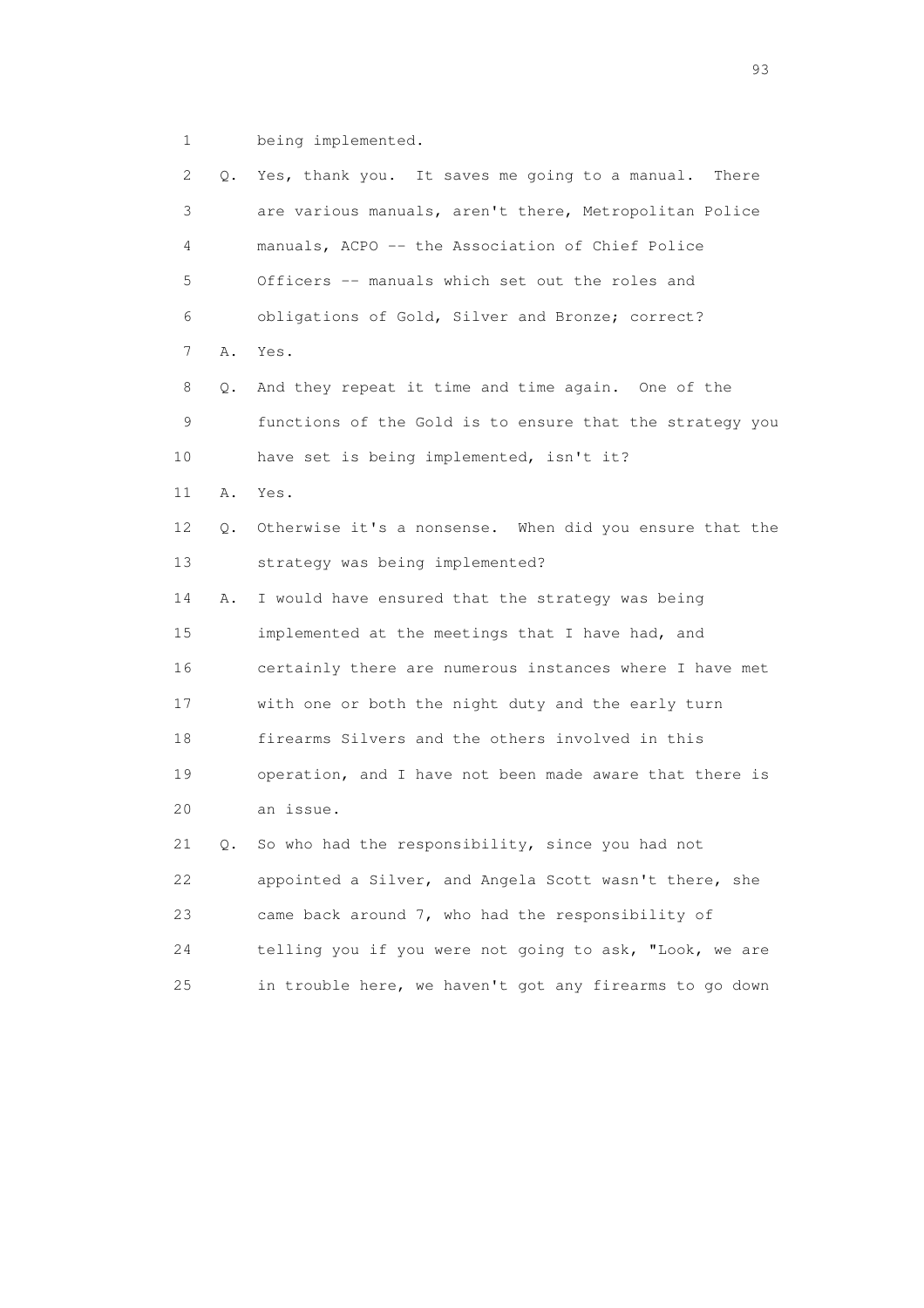1 there or we have, but we have not sent them yet"? 2 A. I would have expected that to have been told to me by 3 the operations room co-ordinator. 4 Q. Alan? 5 A. Yes. 6 Q. Should have come to you and said: we can't do it or: we 7 can do it but there are these difficulties. Whatever it 8 is, you would expect him to do it? 9 A. Yes, if he had recognised there was a problem or 10 an issue, I would have expected him to have come and 11 back and told me. 12 SIR MICHAEL WRIGHT: Mr Mansfield, could I ask one question. 13 The red surveillance team, which is the first one we 14 have there, was led by a chap who we know as Derek and 15 his code number was Tango 1. 16 The grey surveillance team, the outer cordon was led 17 by somebody we have called James whose code number was 18 Hotel 5. What sort of rank of officer would those two 19 gentlemen have been? 20 A. They are detective sergeants. 21 SIR MICHAEL WRIGHT: That's general team leader status? 22 A. That's correct, sir, yes. 23 SIR MICHAEL WRIGHT: Would those officers have had direct 24 access to you if they had wanted it? 25 A. They would have had access to me through the control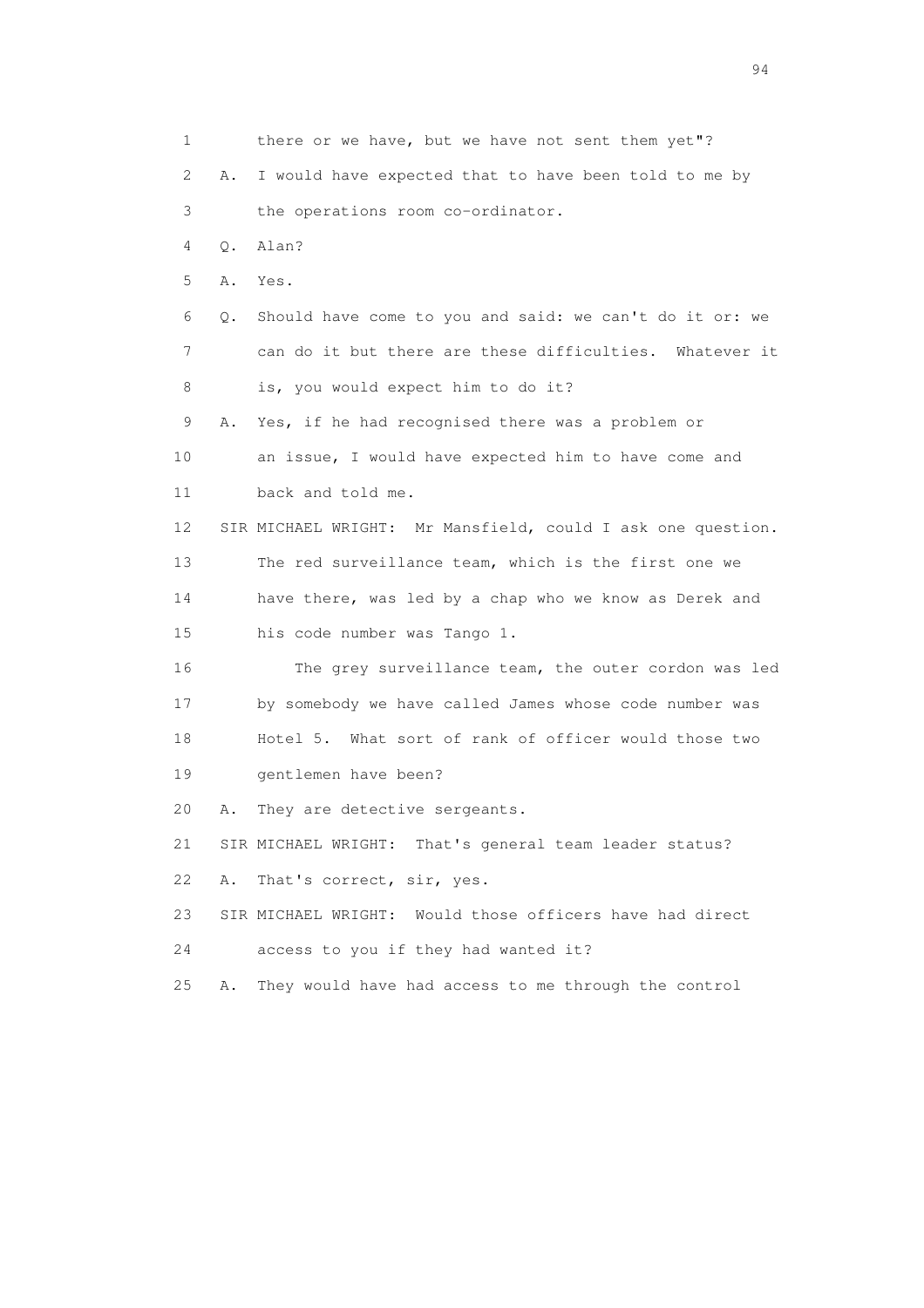1 room, yes, but not -- well, they could have tried to 2 contact me directly if they had wished to but the 3 ordinary scheme of things would be back through the 4 control. 5 SIR MICHAEL WRIGHT: Through whoever was co-ordinating in 6 the control room. 7 0. Yes, the staff -- 8 SIR MICHAEL WRIGHT: Is that something they would have 9 known, that they could have got hold of you if they had 10 needed to? 11 A. Yes, they would have known a control room had been set 12 up and there was a structure being put in place in order 13 to manage the operation, yes. 14 MR MANSFIELD: A footnote to that, presumably you were 15 unaware that Derek, the red team leader, was expressing 16 concerns not unrelated to those I have just been putting 17 to you. Did you know he was relating concerns on more 18 than one occasion back to the operations room 1600 or 19 whatever you called it? 20 A. No, I wasn't aware of that. 21 Q. So you don't ask and they don't tell, so on we go. You 22 have the meeting with the Silvers which carries on in 23 this I suggest vacuum. 24 You have met, you say, at 5.15, so it's an hour or 25 so before Andrew; is that right?

experience of the contract of the contract of the contract of the contract of the contract of the contract of the contract of the contract of the contract of the contract of the contract of the contract of the contract of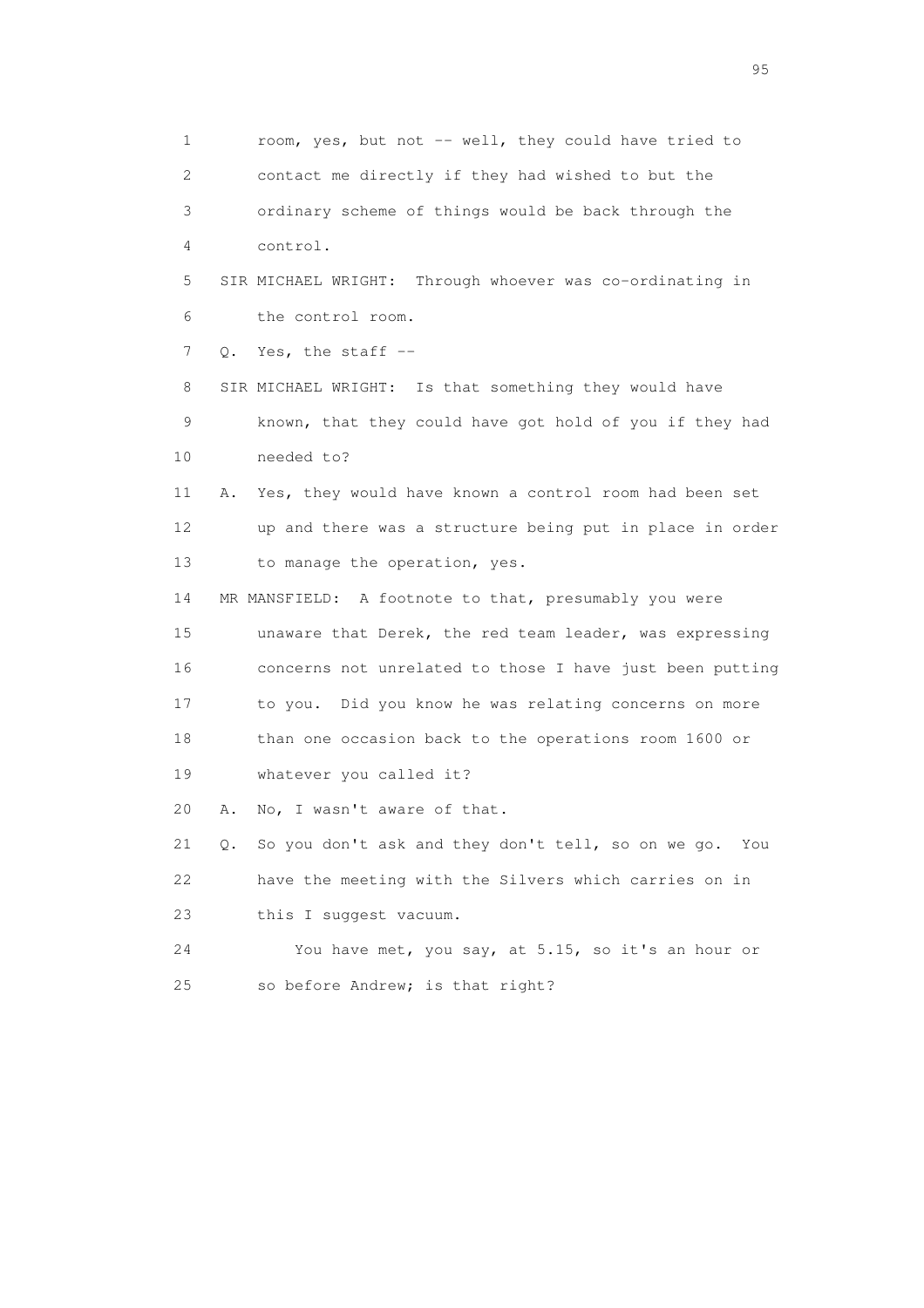1 A. Yes, I believe it was Andrew.

| $\mathbf{2}^{\prime}$ | 0. | What it says in your note, it is 1859 at the top, we     |
|-----------------------|----|----------------------------------------------------------|
| 3                     |    | have already seen it but I don't ask that this one is    |
| 4                     |    | copied, page 1859 at the top, 5.15 am?                   |
| 5                     | Α. | That's correct.                                          |
| 6                     | Q. | First of all, there is nothing there about what was      |
| 7                     |    | discussed, is there?                                     |
| 8                     | Α. | No.                                                      |
| 9                     |    | SIR MICHAEL WRIGHT: Not up yet, Mr Mansfield.            |
| 10                    |    | MR MANSFIELD: I am so sorry, I thought it was.           |
| 11                    |    | SIR MICHAEL WRIGHT: That's it, thank you.                |
| 12                    |    | MR MANSFIELD: We see at the top the entry "5.15 tac      |
| 13                    |    | advisers present", but it doesn't say why they were      |
| 14                    |    | present, what was discussed, whether you discussed       |
| 15                    |    | strategy, resources, whether people were on their way or |
| 16                    |    | anything, does it?                                       |
| 17                    | Α. | Well, I do recall that we did discuss the strategy       |
| 18                    |    | because it was obviously very fresh in my mind and I had |
| 19                    |    | just set it and clearly it is an obligation upon me to   |
| 20                    |    | speak to the tac advisers as soon as I can to ensure     |
| 21                    |    | that they are as happy as they can be with what I am     |
| 22                    |    | trying to achieve.                                       |
| 23                    | Q. | Andrew appears to be completely unaware of your          |
| 24                    |    | strategy; did you know that, that he was?                |
| 25                    | Α. | No, I didn't know that.                                  |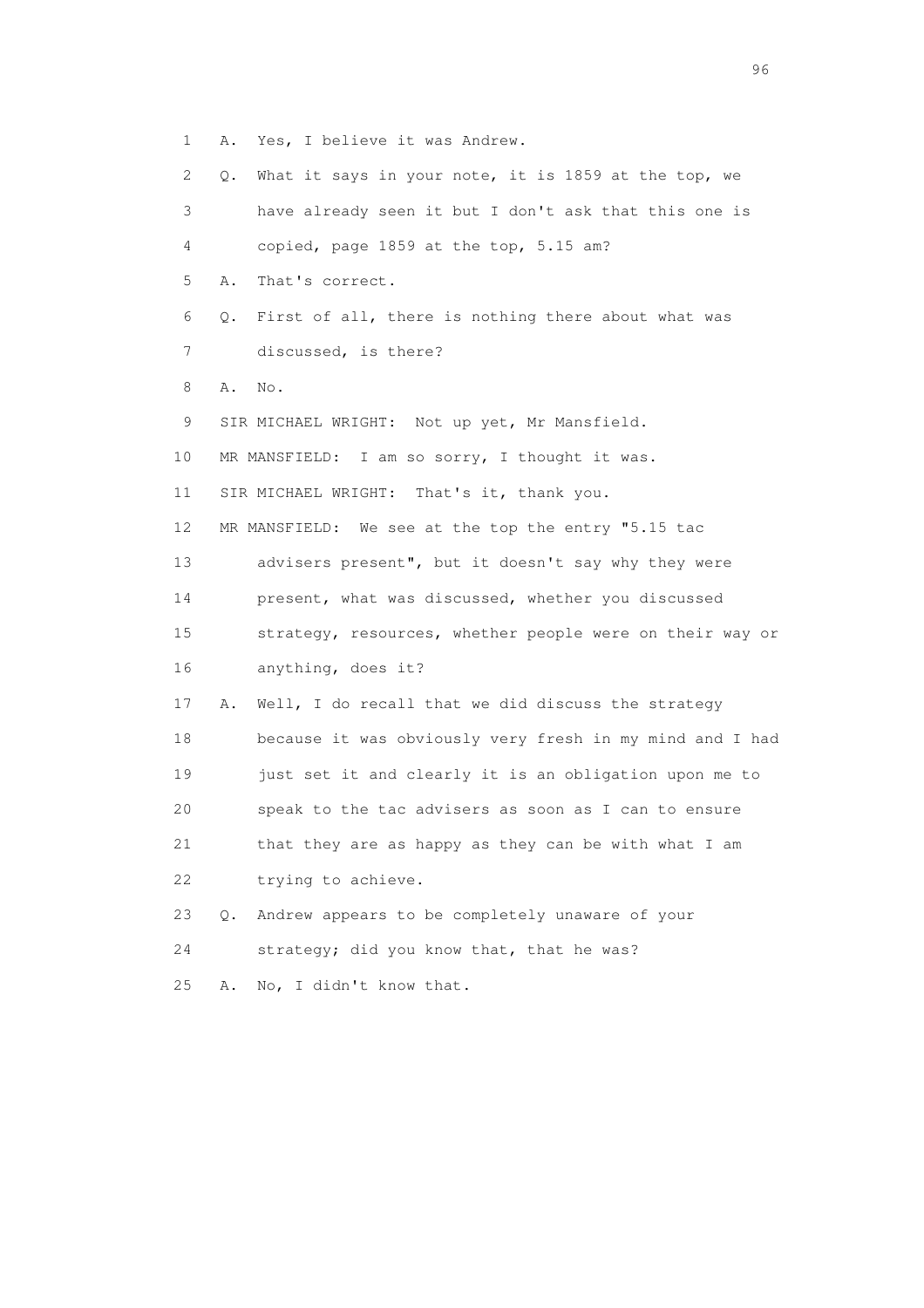1 Q. He would hardly be unaware if he went to a meeting at 2 5.15? 3 A. Indeed and indeed I think he is present at at least two 4 other later meetings, so -- 5 Q. Yes, I am talking about the one you have entered in your 6 red book at 5.15? 7 A. Yes. 8 Q. I want you to look at another document. I appreciate at 9 once it's not your document but it is what's called 10 a SO19 policy document, again we only got this 11 yesterday. I just want you to look at a page, I think 12 this has been scanned, and I am not going to hopefully 13 put in anything that's -- I just want page 5 of the SO19 14 operational policy log. 15 It has entries by Andrew, do you follow? I don't 16 know if you have ever seen this before. 17 A. Sorry. Is it going to come up? 18 Q. It's going to come up. I think you will not have it. 19 We only had it yesterday or the day before. It's 20 page 5. (Handed). For the moment, I am just 21 concentrating on the time, you will see that he is 22 mentioned here at the top, Andrew, he has written his 23 codename, and then on the 22nd, it's the next one down, 24 at 2.35, this is in the morning, "Angie Scott, Silver", 25 that's where I suggest the information about her being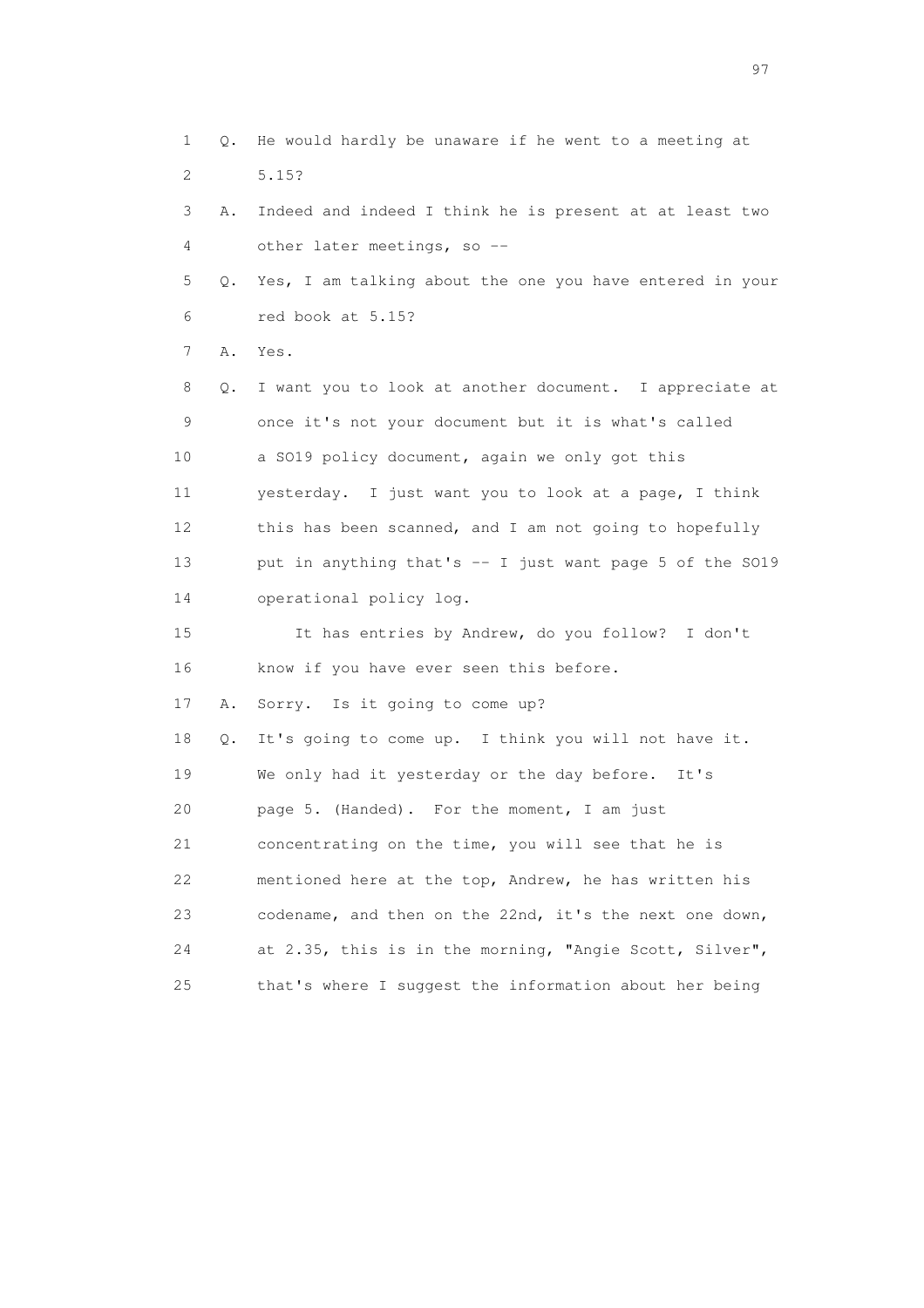1 the Silver being identified, and visit to 1600, that's 2 the operations room. You see the next time on the 22nd 3 is not by him, it's 6 o'clock.

 4 There is nothing in the operational policy book 5 about the need for SO19 to deploy in the sense of send 6 people down to the vicinity of Scotia Road, do you see 7 that? Nothing from Andrew?

8 A. Yes.

 9 Q. This is where you might expect there to be an entry in 10 the policy, as it were, operational log if you have had 11 a meeting at 5.15 and if all this is very clear, you 12 would expect it to be there, wouldn't you?

13 A. Yes, and I don't know why it isn't.

 14 Q. You see, could it be that what actually happened that 15 night was that you had not appointed a Silver, you 16 relied on Alan, who's really a SO12 co-ordinator, to do 17 the job of a Silver, and it all got very confused 18 because he didn't carry out what you wanted in the way 19 that you wanted it. Do you think that's possible? 20 A. It's entirely possible, but of course my belief is that 21 he did carry out what I wanted.

 22 Q. Right, well, we will hear from others about what he says 23 he did, and what Andrew says he did.

 24 Now, this period of time, 4.55 to 6.40, if you had 25 known that there were no firearms actually down there,

en 1988 en 1989 en 1989 en 1989 en 1989 en 1989 en 1989 en 1989 en 1989 en 1989 en 1989 en 1989 en 1989 en 19<br>De grote en 1989 en 1989 en 1989 en 1989 en 1989 en 1989 en 1989 en 1989 en 1989 en 1989 en 1989 en 1989 en 19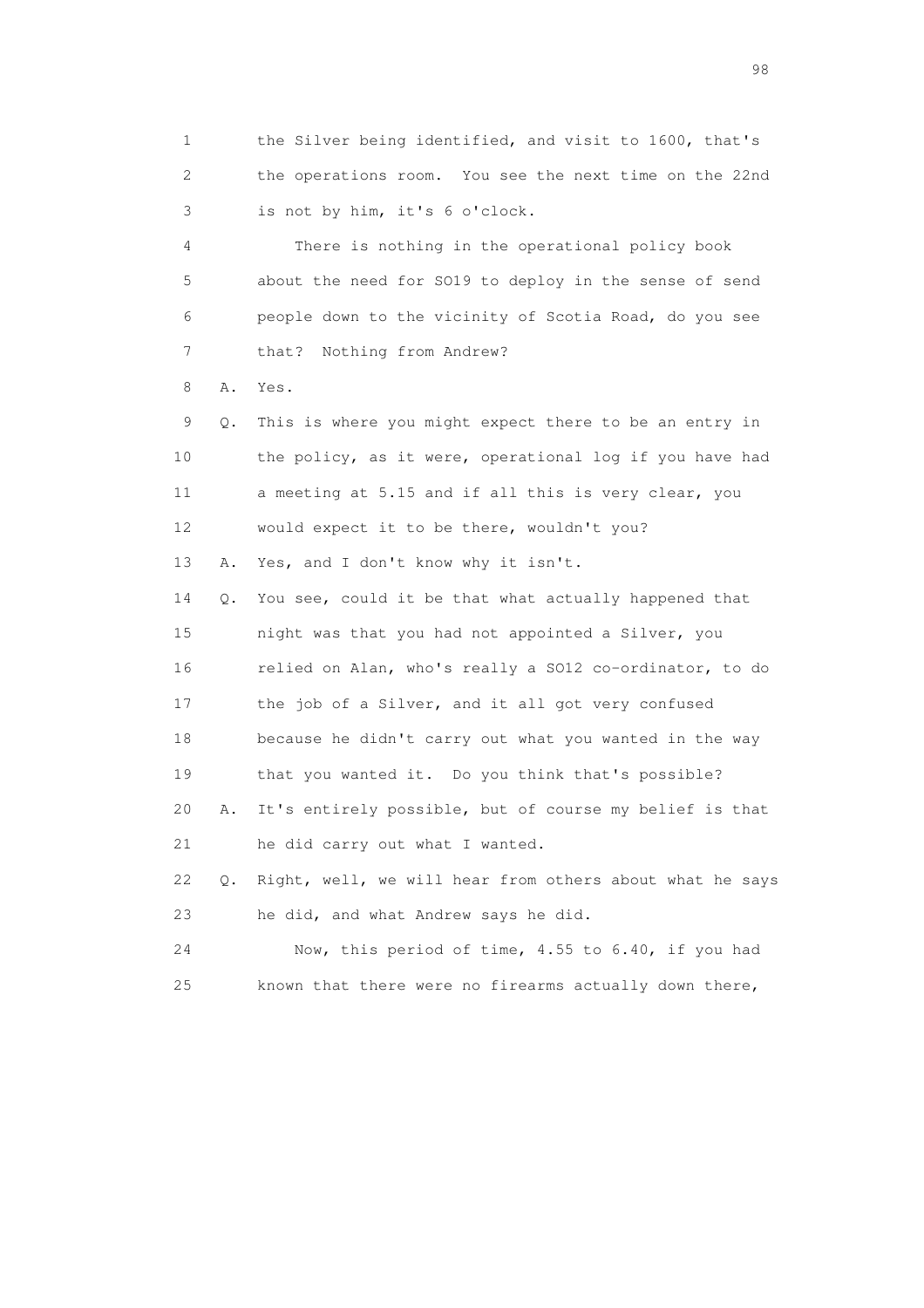1 no unit down there, although orange was on standby, 2 there were other facilities that you could have called 3 upon in a contingency situation in which the model 4 starting at 7 won't get there until 9.15 or 9 o'clock, 5 you have to do something about the intervening period, 6 haven't you?

7 A. There are other facilities available to us, yes.

 8 Q. You must have known at 7 o'clock, if you didn't know 9 before, that the new lot being briefed were not going to 10 get there before 9, so who did you imagine was going to 11 carry out the support for the surveillance between 7 and 12 9?

> 13 A. There were only two other options available to us, and 14 one was to deploy an armed response vehicle, and the 15 second would have been to rely on the surveillance 16 officers themselves to conduct an armed stop.

 17 Q. In both of those situations, first of all, of course, at 18 7 o'clock you were still under the impression, because 19 nobody had told you that there was an armed unit down 20 there; is that right?

 21 A. Certainly an armed unit if it hadn't got there was going 22 to be there as soon as possible, yes.

23 SIR MICHAEL WRIGHT: You mean an ARV?

24 MR MANSFIELD: No, a unit. That was your impression, that

25 they would have been down this by 7 o'clock at the

en de la construction de la construction de la construction de la construction de la construction de la constr<br>1990 : la construction de la construction de la construction de la construction de la construction de la const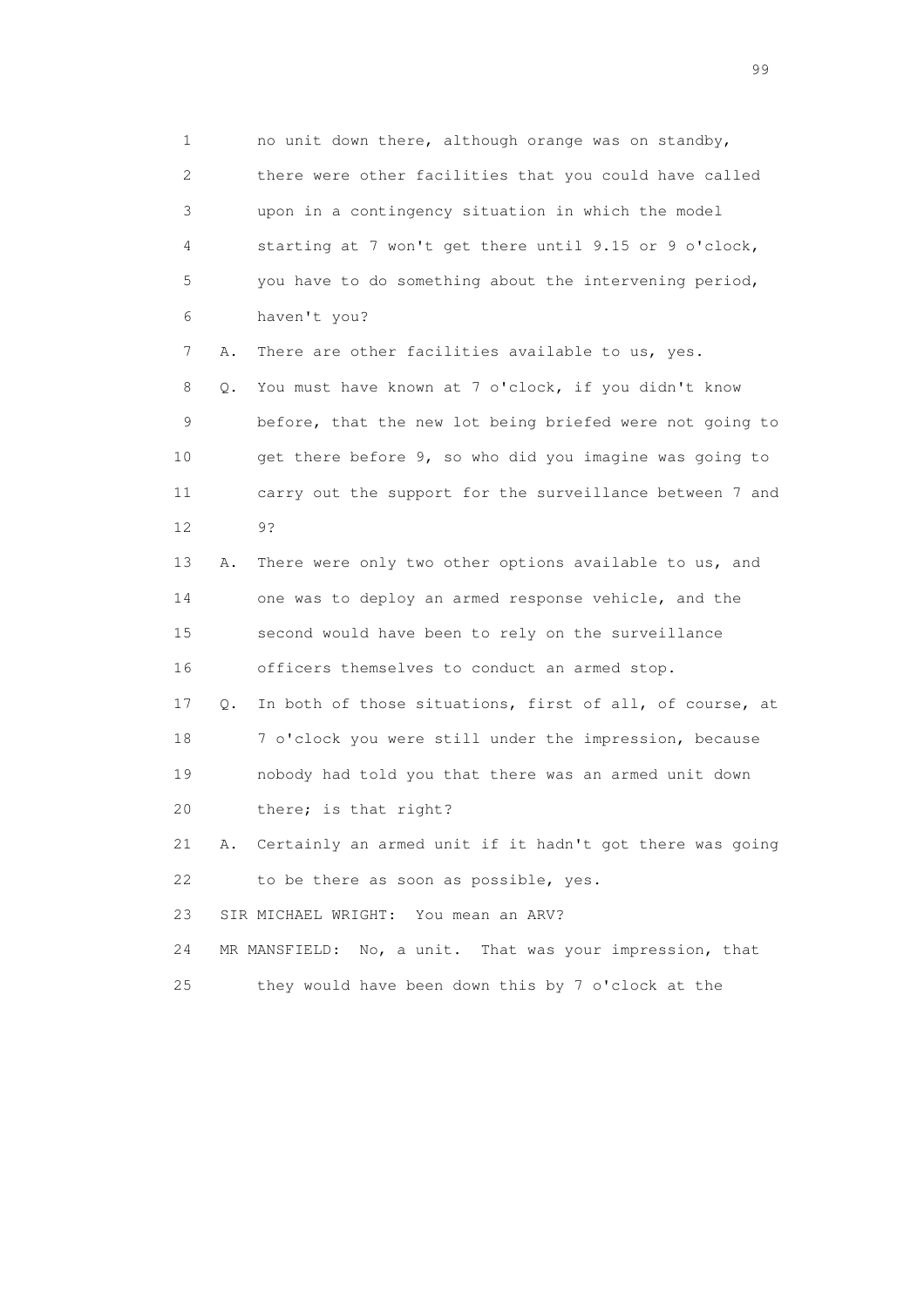- 1 latest, a unit?
- 2 A. Sorry, an SFO?

3 Q. SFO unit?

 4 A. I would hope they would have been there soon after, if 5 not then.

 6 Q. And the orange team being on standby at Leman Street it 7 would not take them quite as long, so if they had been 8 notified the orange team at, say, 5 o'clock, get down to 9 Scotia Road for at least a rendezvous point, an RVP, 10 where you can be briefed and be alongside surveillance 11 by 6, that was possible, wasn't it?

 12 A. Yes, it was possible but then it would have taken them 13 away from Central London where potentially they may have 14 been required either to go north or to any other 15 incident or to respond to anything else that came in. 16 Q. Of course, but you had a grey team which you knew 17 nothing about?

 18 A. Yes, I wasn't aware that grey team were in a hotel, no. 19 Q. So you wouldn't be taking away resources, although you 20 might be stretching them, and of course you have agreed 21 you have to prioritise. So you can't say: well, I won't 22 go to the top priority in case we get called away; you 23 have to attend to the top priority at that moment, don't 24 you?

25 A. Yes.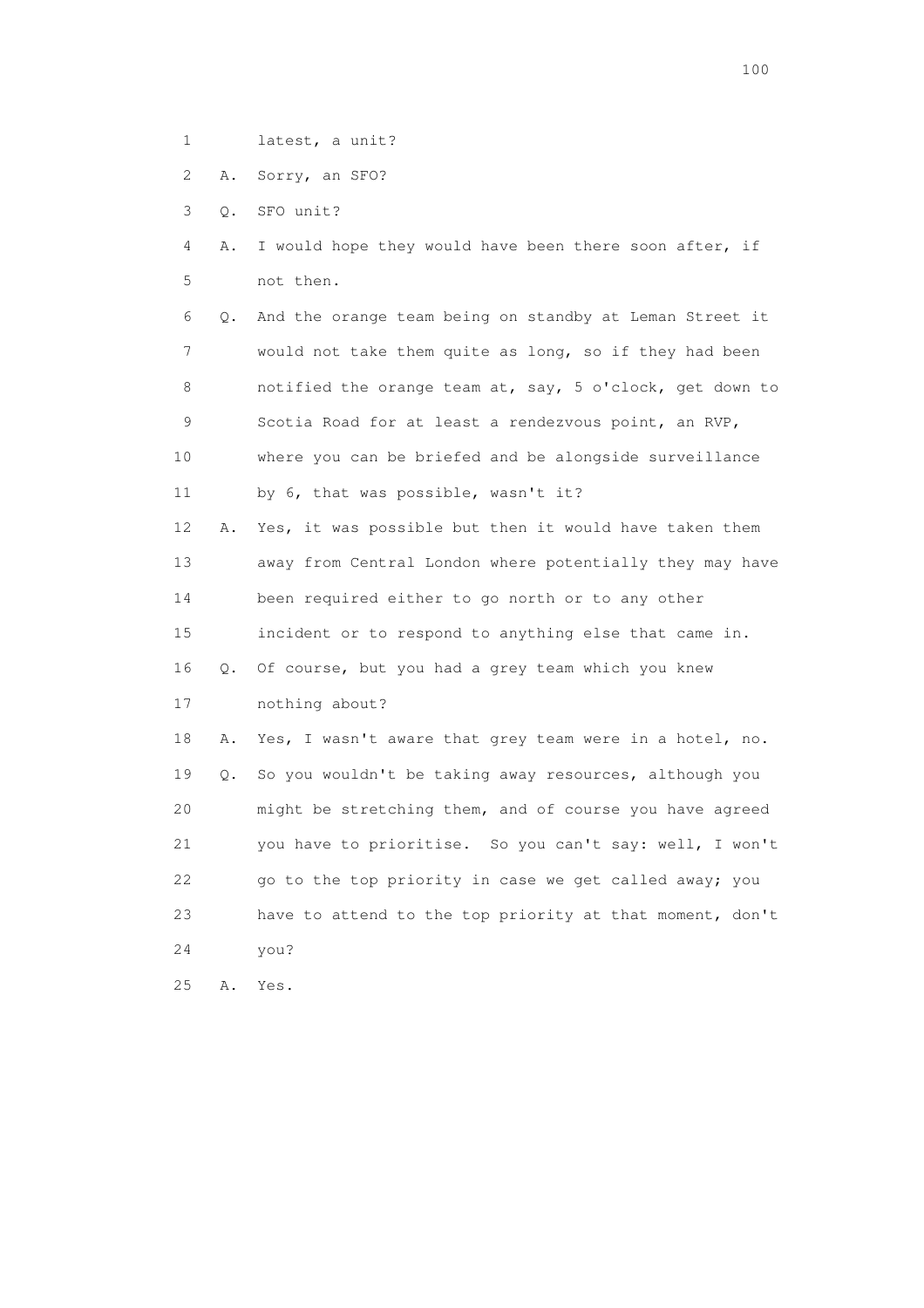- 1 Q. Thank you.
- 2 A. Of which we had two, Portnall Road as well as
- 3 Scotia Road.

4 Q. Yes, and that was covered with another arms team.

 5 Now, in relation to, therefore, 7 to 9, you have 6 mentioned if you had known there was no-one down there, 7 and I suggest you should have known, what you could have 8 done, first of all you could have put two ARVs on 9 standby. Now, just because it may be fresh to the jury: 10 an armed response vehicle is a marked vehicle, not 11 a covert armed response vehicle but an overt armed 12 response vehicle. So it's marked, officers may be in 13 uniform --

 14 A. They generally are in uniform, and they are in a form of 15 uniform that identifies them as being firearms officers. 16 Q. And the officers in the ARVs are CO19, obviously,

17 firearms officers?

18 A. Yes.

 19 Q. So the jury have the picture, there are duty rosters, 20 7 am to 2 pm, 4 pm through to 10, I think at night, it 21 may be a bit later. But there are two rosters, and 22 during the night there is a third one, and it's the 23 night time one I want to ask you about, the third roster 24 comprises eight ARVs at any one time patrolling London. 25 Did you know that?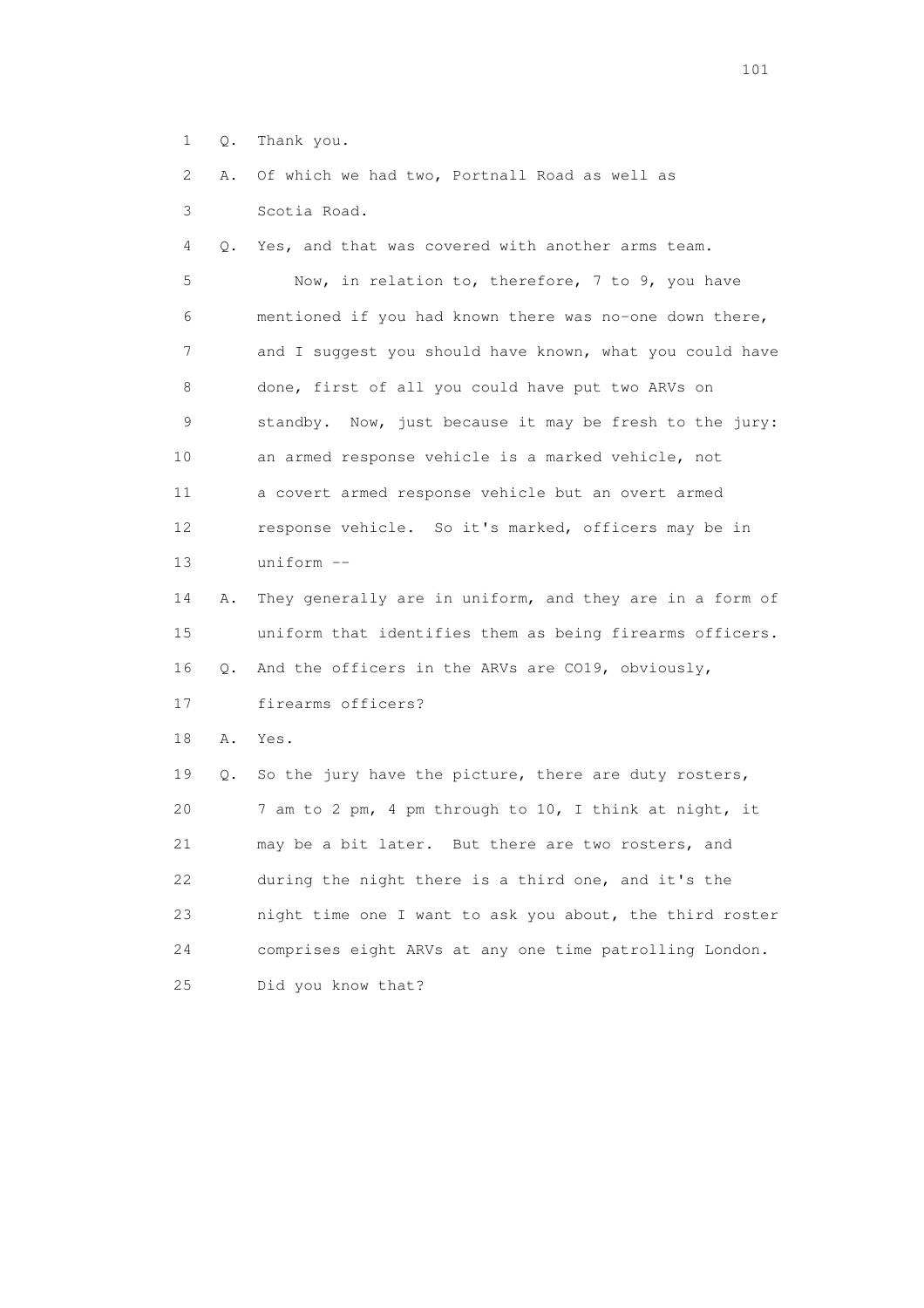| 1  | Α. | I didn't know it was 8 but I knew there was a night duty       |
|----|----|----------------------------------------------------------------|
| 2  |    | coverage, yes.                                                 |
| 3  | 0. | One of the particular boroughs that has ARVs, do you           |
| 4  |    | know which one it was that would have been relevant for        |
| 5  |    | this case?                                                     |
| 6  | Α. | Yes, it would have been Lambeth.                               |
| 7  | Q. | They commonly have one or two more ARVs available, do          |
| 8  |    | they not?                                                      |
| 9  | Α. | Yes, they have generally I think it's two even on              |
| 10 |    | nights.                                                        |
| 11 | Q. | So in fact what could have happened here, had you known,       |
| 12 |    | to provide continuity of firearms cover would have been        |
| 13 |    | to have two ARVs on standby; you are allowed to do that,       |
| 14 |    | aren't you?                                                    |
| 15 | Α. | Yes.                                                           |
| 16 | Q. | So you would have called them up and said would you mind       |
| 17 |    | having them within the vicinity because their response         |
| 18 |    | time is 12 minutes, isn't it?                                  |
| 19 |    | A. Yes, but it's actually in reality a great deal less         |
| 20 |    | because they are borough based.                                |
| 21 |    | SIR MICHAEL WRIGHT: They are local.                            |
| 22 | Α. | Yes, they are local.                                           |
| 23 |    | It's an average time somebody has worked out.<br>MR MANSFIELD: |
| 24 |    | SIR MICHAEL WRIGHT: While we are on this, Mr Mansfield,        |
| 25 |    | it's nearly a convenient break point, if it's all right        |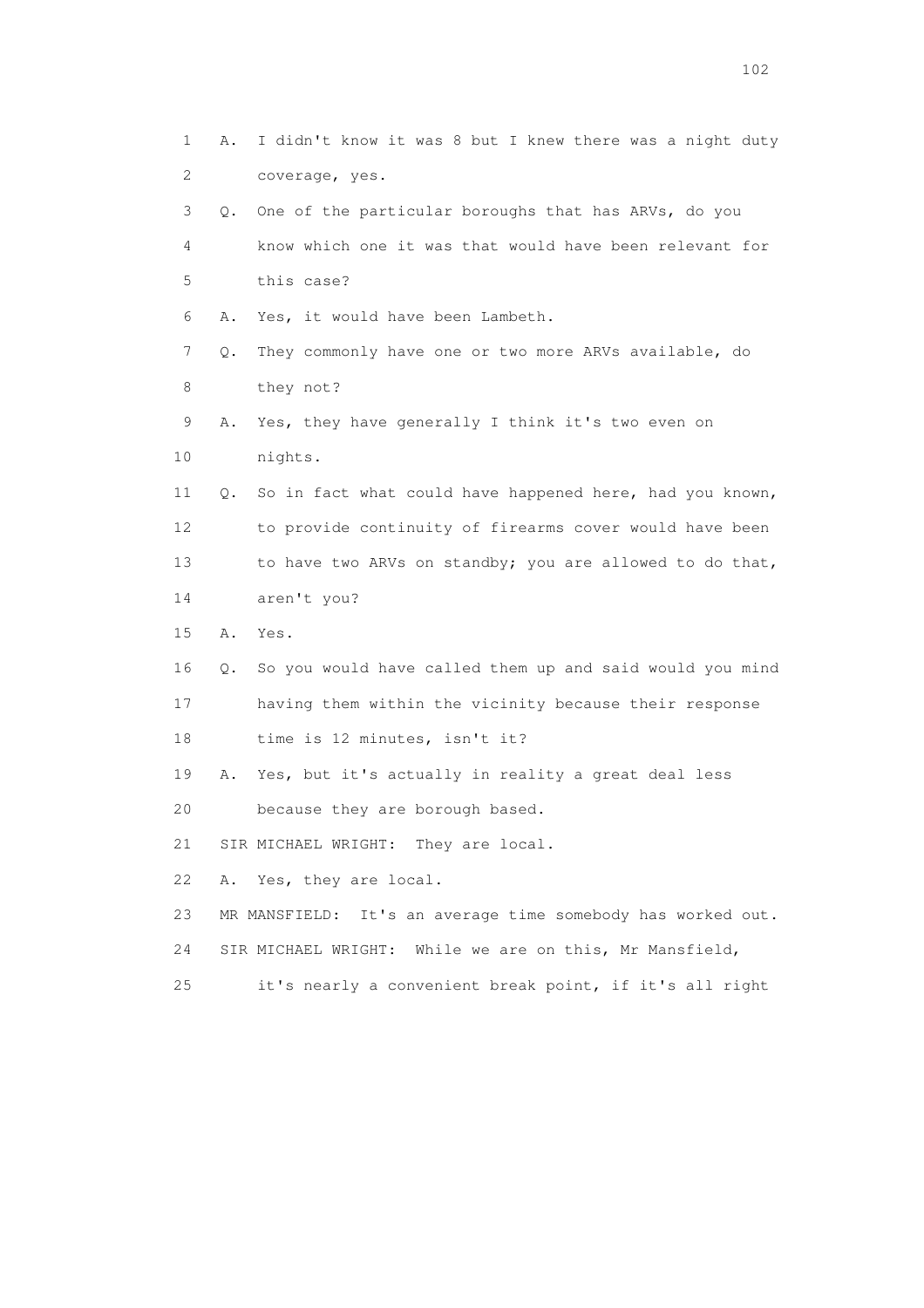1 for you.

2 MR MANSFIELD: Yes, it is.

 3 SIR MICHAEL WRIGHT: They are, you have told us, likely to 4 be uniformed officers in ARVs? 5 A. Yes, they are. 6 SIR MICHAEL WRIGHT: Are they specialist firearms officers, 7 SFOs. 8 A. No, they are not, they are not trained to the same 9 capacity, the same standard. 10 SIR MICHAEL WRIGHT: You may want to -- I'll leave it to 11 you -- ask about their suitability for suicide bomber 12 intervention. 13 MR MANSFIELD: Yes. As the learned Coroner has pointed out, 14 I don't know if there is any such thing as an ordinary 15 firearms officer, they are not specialist trained to 16 deal with the response to suicide bombers although they 17 must have some knowledge of what is required; is that 18 a fair summary? They are not trained to deal ... 19 A. No, they are not trained, as far as I understand, in any 20 way for that eventuality, but the nature of their 21 deployment is as an immediate response to whatever it 22 is. 23 Q. I am just dealing with the emergency cover that might 24 have to be required. If you have not got your orange

25 team down there because haven't been told, but supposing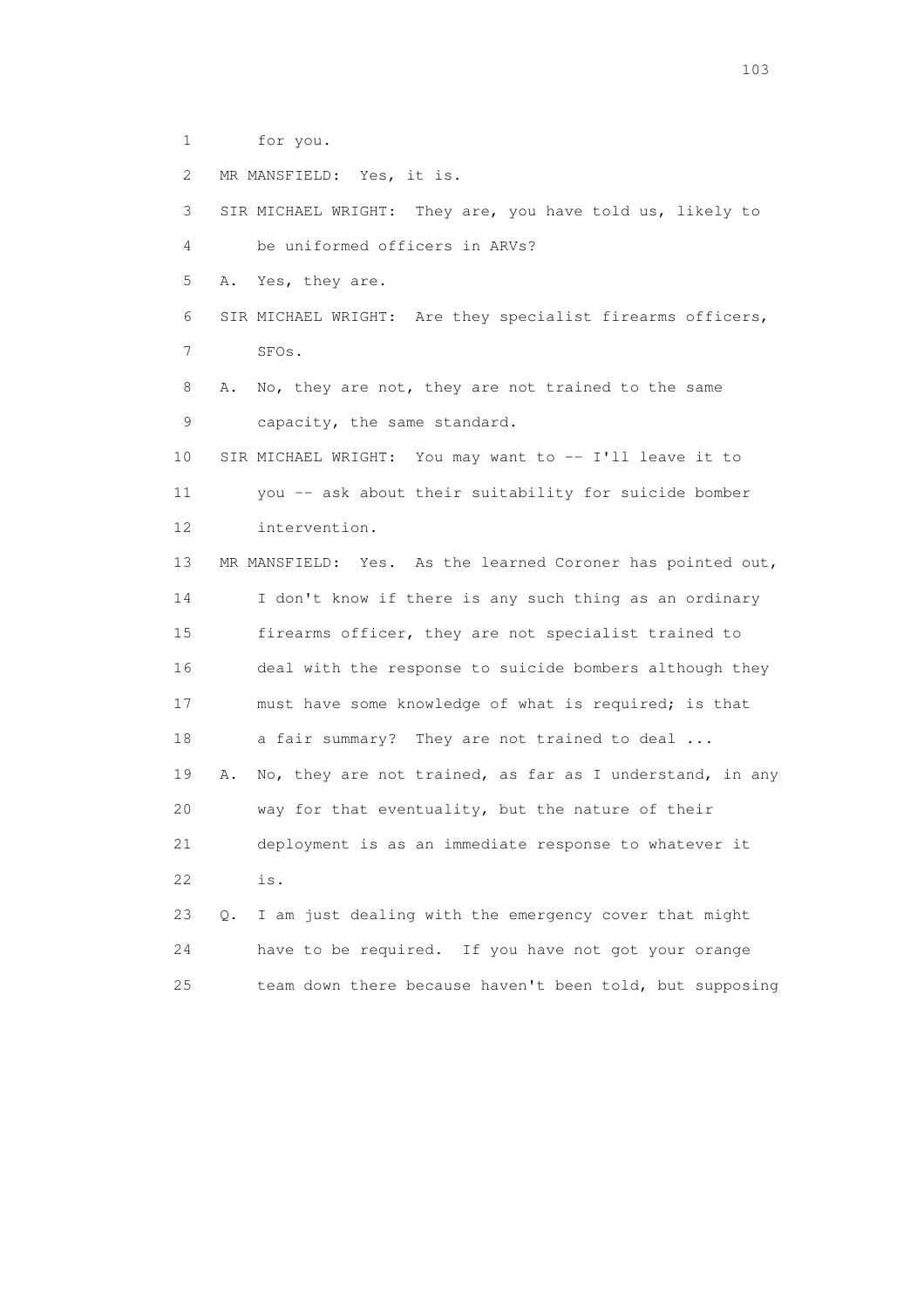1 the orange team weren't available, you could have put 2 two ARVs on standby and of course the least acceptable 3 intervention is of course firearms with surveillance 4 officers, in other words armed surveillance officers. 5 They are in fact trained, if push comes to shove, in 6 fact it is an emergency again and they have to protect 7 the public, they can use their firearms? 8 A. That's correct. 9 MR MANSFIELD: Sir, I don't know whether that's -- 10 SIR MICHAEL WRIGHT: That would be a very convenient moment, 11 thank you very much. 2 o'clock, please, ladies and 12 gentlemen. 13 (1.00 pm) 14 (The short adjournment) 15 (2.00 pm) 16 (In the presence of the jury) 17 SIR MICHAEL WRIGHT: Yes, Mr Mansfield. 18 MR MANSFIELD: Sir, I have been asked if, before I continue 19 with Mr McDowall, it's a bit of housekeeping really, and 20 if I speak it on to the transcript it might happen, 21 which is for two pages of Mr McDowall's notes should 22 accompany the one the jury already have, that's the page 23 before and the page after, 1857 and 1859 and also the 24 wedding photographs globally described. 25 SIR MICHAEL WRIGHT: You want those into the jury bundle?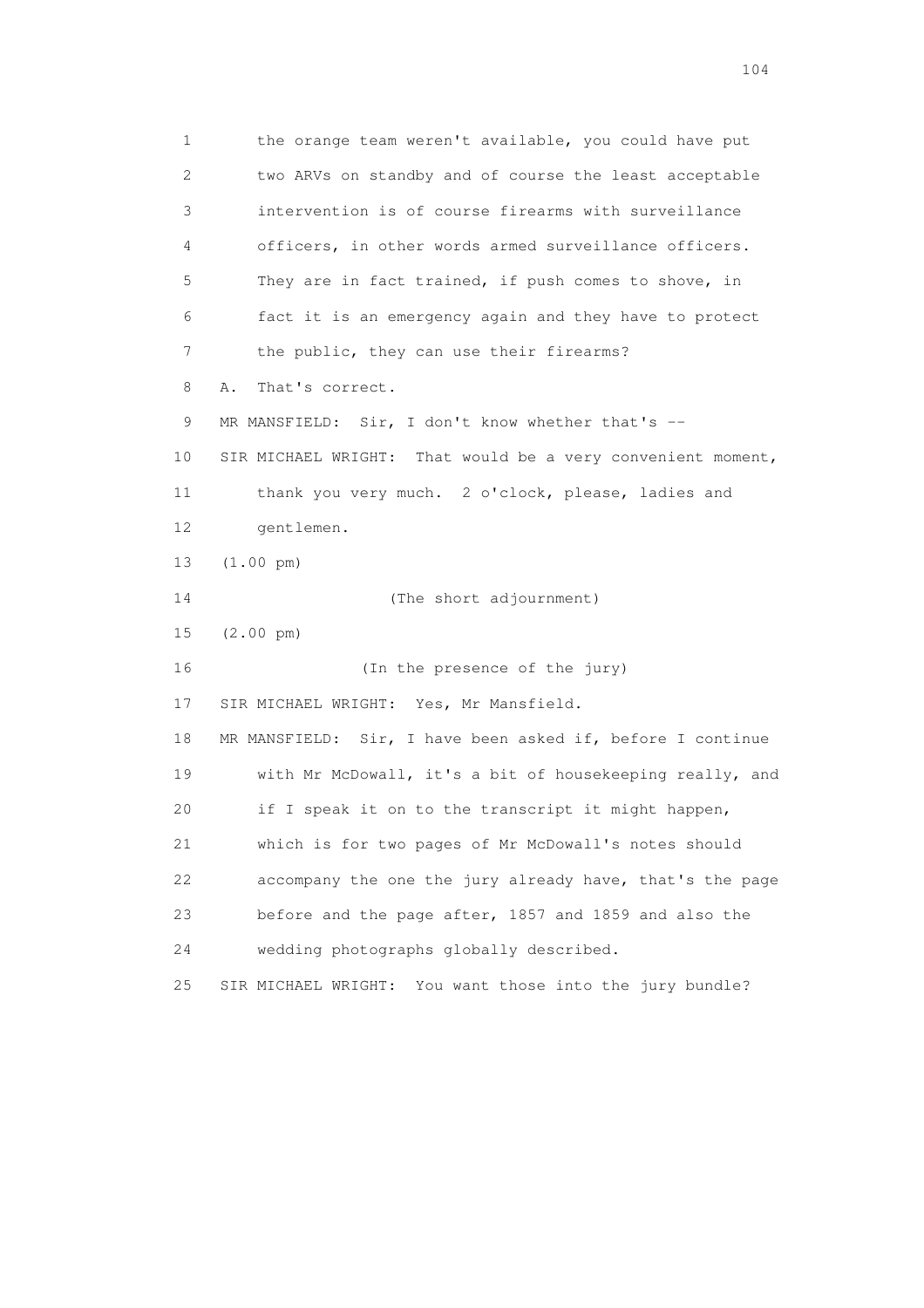1 MR MANSFIELD: Yes, please.

 2 SIR MICHAEL WRIGHT: Yes, I am sure that can be arranged. 3 MR MANSFIELD: Mr McDowall, good afternoon, I want to just 4 continue, if I may, from where I left off, namely we 5 were at about 6.40, quarter to 7 in the morning, and you 6 are speaking particularly to the Silvers, albeit in the 7 presence of others, all right, that's the point at which 8 we have reached. 9 To remind the jury, they are the location Silvers, 10 one going to Scotia Road and the other going to 11 Portnall Road. I am concentrating on Scotia for the 12 moment. 13 Now, did you also see at around 7 o'clock, besides 14 the Silvers I think you have mentioned it in passing, 15 the firearms tactical advisers? 16 A. Yes, I saw them at 6.40, that was in my office, and then 17 at 6.50 I think it was, in the conference room. 18 Q. Right. 19 In particular I want to ask about one of them, 20 Esposito, Trojan 80. He may say or he is saying at the 21 moment, anyway, we will see when he comes, this is why 22 I am putting it to you, that at about that time he 23 provided you with what I am going to describe as 24 a tactical options document. 25 Now, did you see it?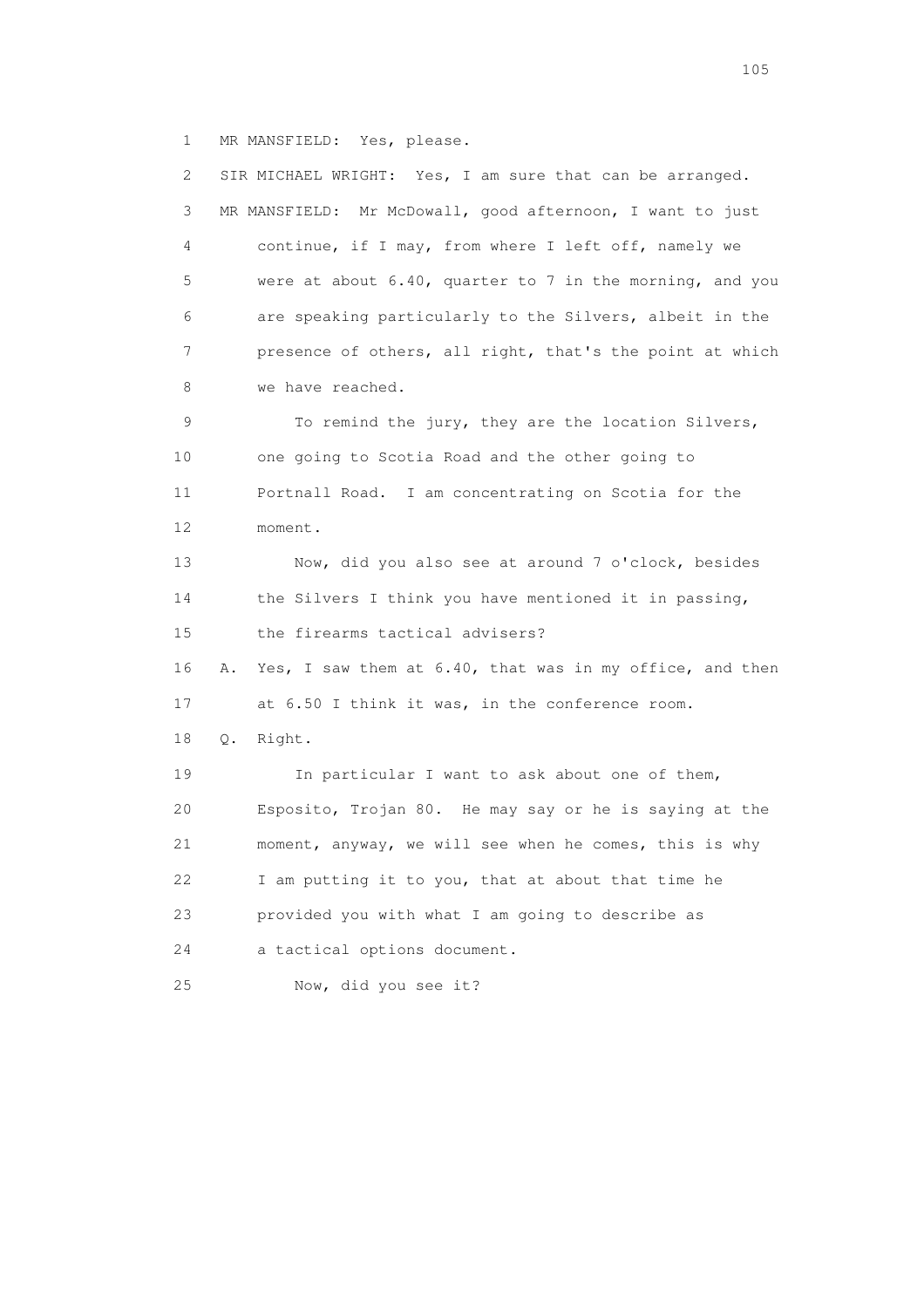1 A. I don't recall seeing it, no.

 2 Q. Because it's sensitive, I am going to try to do it 3 without wasting time having redacted documents, it's 4 called -- I have it, and so it can be seen as 5 a reference, it's MS7. It's headed obviously "CO19 6 Specialist Firearms Operations", and the individual 7 title is "Firearms Tactical Options". 8 I think it may be presently in the PII file. If it 9 is, to save it going on the screen for obvious reasons, 10 can you confirm you have it there, because I want to 11 make sure what you are saying, that you never saw it or 12 you did see it. 13 I don't know where it will be in your PII file, 14 I know where it is in mine. MS7 is the -- do you have 15 that? 16 A. Yes, I can see a cover with MS7, yeah. 17 Q. That's the cover sheet. So the jury understand, this 18 was a document which was drafted by the previous night, 19 at about 10 o'clock the previous evening, by Esposito, 20 Trojan 80, and Andrew, the overnight firearms tactical 21 adviser. 22 It's 34 pages long, and in general terms, I am not 23 going into the detail for the moment, it is describing 24 the options that are open to firearms operatives in 25 general terrorism as well as suicide terrorism. You see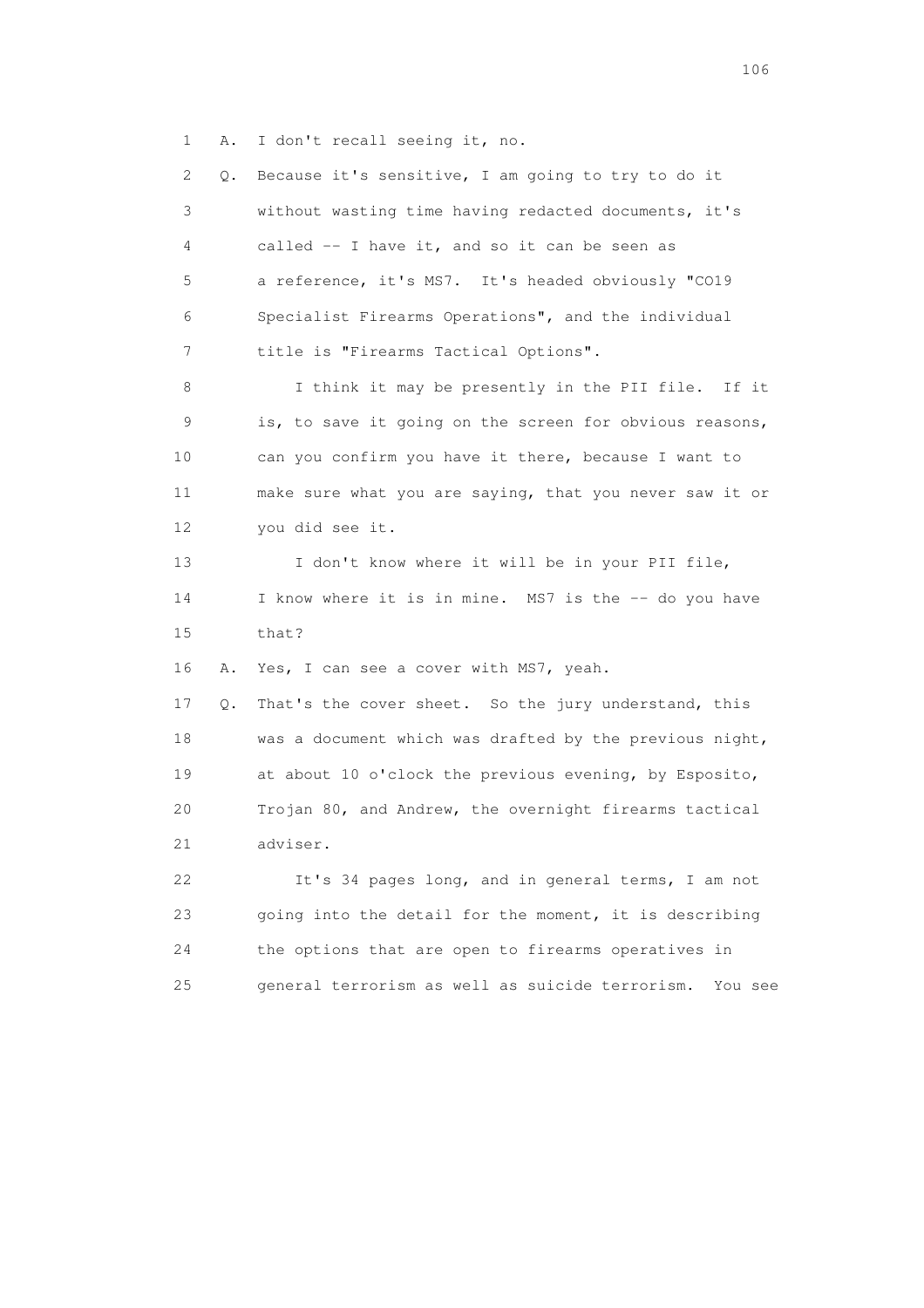| 1                         |    | that on the front sheet. All right?                      |
|---------------------------|----|----------------------------------------------------------|
| $\mathbf{2}^{\mathsf{I}}$ | Α. | Yes.                                                     |
| 3                         | Q. | Now, Esposito will say he gave this to you that morning, |
| 4                         |    | I haven't got a precise time but somewhere between 20 to |
| 5                         |    | 7 and 7. Did you receive it from him?                    |
| 6                         | Α. | I don't recall so, but that doesn't mean I didn't,       |
| 7                         |    | I just don't have a recollection of doing so.            |
| 8                         | Q. | This, although it's been superseded by events, can       |
| 9                         |    | I call this a generic document, it's telling command     |
| 10                        |    | officers what firearms are capable of doing generally,   |
| 11                        |    | isn't it?                                                |
| 12 <sup>°</sup>           | Α. | I believe so, yes.                                       |
| 13                        | Q. | But it obviously does delve into detail in relation to   |
| 14                        |    | particular operations, and I am not going to go into the |
| 15                        |    | detail, but just to mention two headings: one sort of    |
| 16                        |    | operation would be MASTS. Do you know what MASTS stands  |
| 17                        |    | for name?                                                |
| 18                        | Α. | Yes, it's Mobile Assistance to Surveillance Teams,       |
| 19                        |    | I believe.                                               |
| 20                        | Q. | That is it, that is exactly what you wanted on this      |
| 21                        |    | occasion, isn't it?                                      |
| 22                        | Α. | That's correct.                                          |
| 23                        | Q. | So there is a section on that. There is another section  |
| 24                        |    | which deals with interception in relation to             |
| 25                        |    | individuals, that is bombers, putting it shortly,        |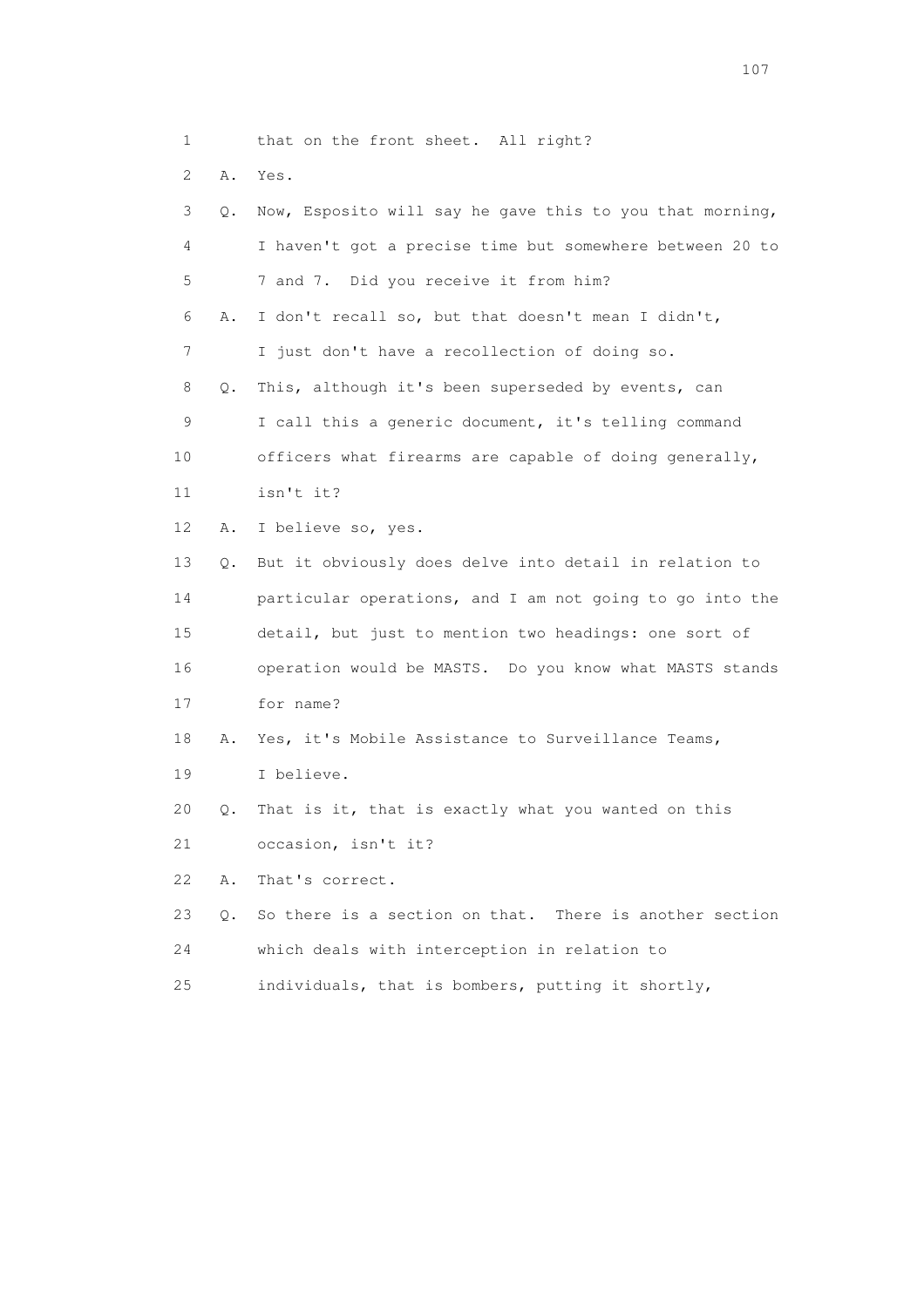| 1  |    | suicide bombers, either in a vehicle or on foot.<br>It's |
|----|----|----------------------------------------------------------|
| 2  |    | page 12 of the document if you want to see it. Again,    |
| 3  |    | that could be relevant to this case. Do you have that,   |
| 4  |    | page 12?                                                 |
| 5  | Α. | Yeah. Yes.                                               |
| 6  | Q. | I am not going to read it out. What it does there is     |
| 7  |    | the officers have set out in fact nine options, all      |
| 8  |    | based on the fact that somebody has been identified,     |
| 9  |    | positively identified as a bomber. Do you see that?      |
| 10 | Α. | Yes.                                                     |
| 11 | Q. | It's right at the start of 10?                           |
| 12 | Α. | Yes, yes.                                                |
| 13 | Q. | And it's suitable for what is what called spontaneous or |
| 14 |    | pre-planned Kratos, do you see that?                     |
| 15 | Α. | Yes.                                                     |
| 16 | Q. | Right. What the document also does is not only tells     |
| 17 |    | you what the options are, whether it's stop or contain   |
| 18 |    | or challenge or whatever it happens to be, it also tells |
| 19 |    | you what resources could be used for each of the         |
| 20 |    | options, doesn't it?                                     |
| 21 | Α. | Yes.                                                     |
| 22 | Q. | It also tells you whether there has been training by the |
| 23 |    | officers for a large number of these options, because    |
| 24 |    | there is no point, if you can avoid it, having officers  |
| 25 |    | plump for something they have never trained in; do you   |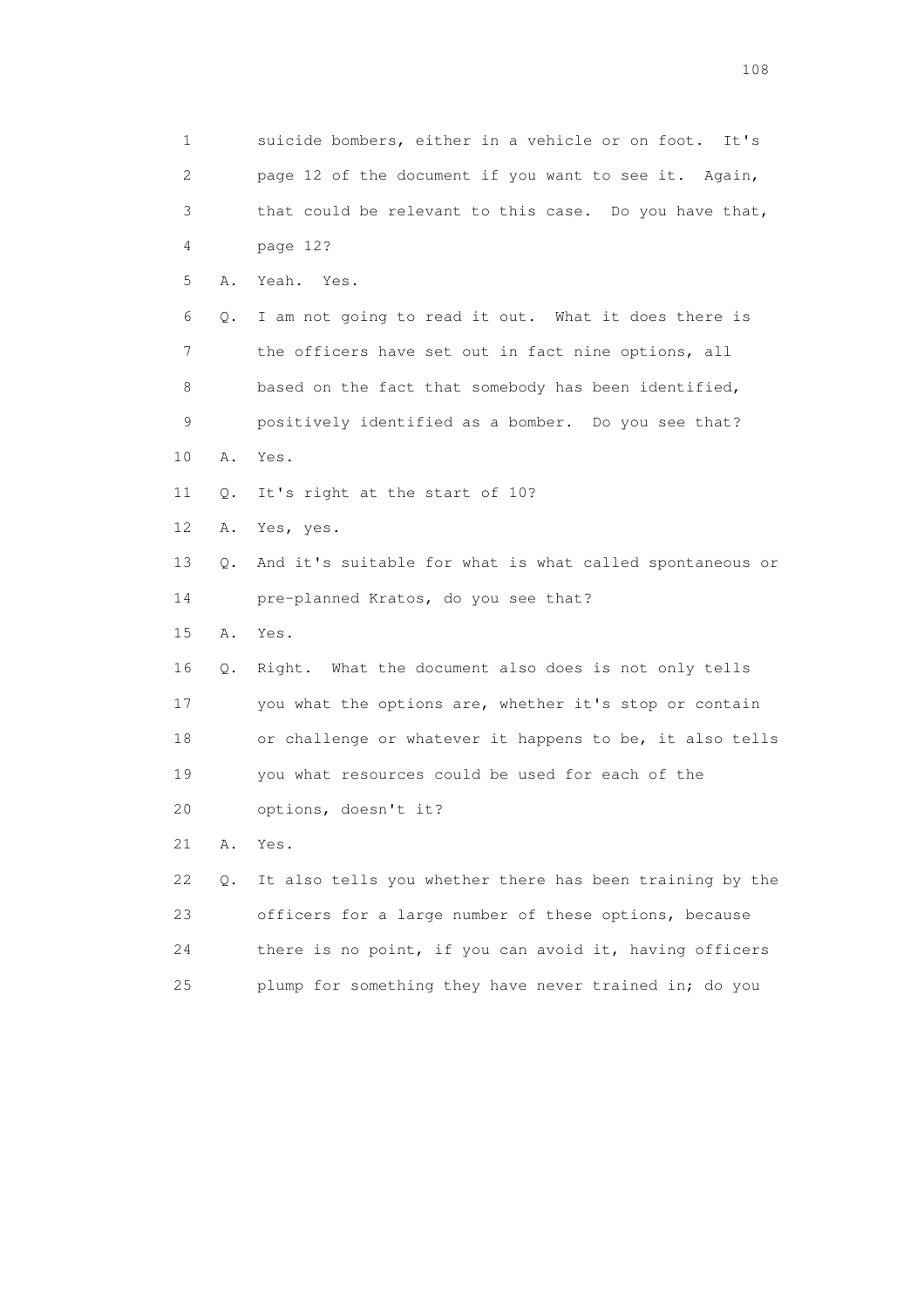1 follow?

2 A. Yes.

| 3               | Q. | And in fact, I am not going to ask you to do it now, but   |
|-----------------|----|------------------------------------------------------------|
| 4               |    | the majority of the options -- there are nine -- six of    |
| 5               |    | them, there has been no training in those particular       |
| 6               |    | options. Were you aware of that at the time?               |
| 7               | Α. | No, I wasn't aware of that.                                |
| 8               | Q. | You weren't aware of that, so generally speaking, would    |
| 9               |    | this be fair: you are not aware of this document being     |
| 10              |    | given to you on the morning, still less actually reading   |
| 11              |    | it for any assistance?                                     |
| 12 <sup>°</sup> | Α. | No, I wasn't aware of it, sir, as I say, I don't recall    |
| 13              |    | having been handed it, but he may well have done so.       |
| 14              | Q. | That was in fact compiled, as I have put to you, the       |
| 15              |    | previous evening and the first phase was handed to         |
| 16              |    | Mr Boucher at 11.40 the previous night, and then I am      |
| 17              |    | suggesting you may have got a copy at quarter to 7 in      |
| 18              |    | the morning.                                               |
| 19              |    | But I have a further question: did you ever see any        |
| 20              |    | document tailor-made for an operation, as it were,         |
| 21              |    | focusing on a set of premises? Do I make myself clear?     |
| 22              | Α. | Sorry, are these circumstances?                            |
| 23              | О. | Yes, I will be as clear as possible. This is a generic     |
| 24              |    | document, the one you appear not to have seen.<br>But once |
| 25              |    | you have an address and a set of premises, so we are now   |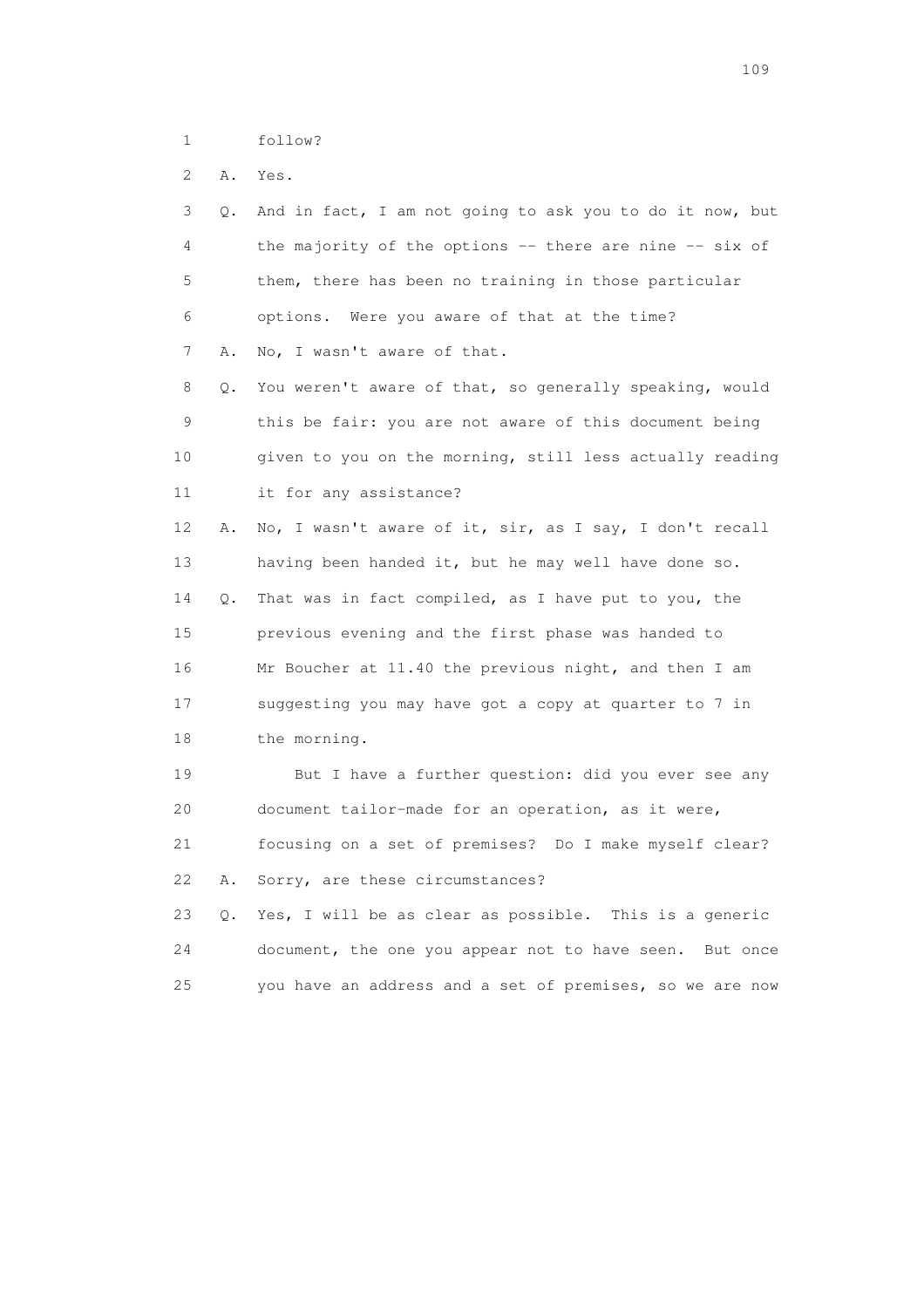| 1  |    | gone 4 o'clock in the morning, 4.20 am?                  |
|----|----|----------------------------------------------------------|
| 2  | Α. | Yeah.                                                    |
| 3  | Q. | What should happen is the tactical advisers are told     |
| 4  |    | that you have a set of premises, and are told to, as it  |
| 5  |    | were, draft a series of options geared to the prospect   |
| 6  |    | of having to intercept somebody coming from a set of     |
| 7  |    | premises. Now, do you follow?                            |
| 8  | Α. | Yes, I do.                                               |
| 9  | Q. | Right. Did you ever see any document tailor-made for     |
| 10 |    | that?                                                    |
| 11 | Α. | No, I don't believe I did.                               |
| 12 | Q. | No, you should have though, shouldn't you?               |
| 13 | Α. | I was receiving advice verbally from the firearms        |
| 14 |    | tactical advisers from about 5.15 in the morning.        |
| 15 | Q. | All right, well, if they didn't write it down, what      |
| 16 |    | tactical advice were they giving you about these         |
| 17 |    | premises?                                                |
| 18 | Α. | The tactical advice I received was that the strategy we  |
| 19 |    | were trying to achieve was fit for purpose, there was no |
| 20 |    | demurring from the objectives or the strategy as far as  |
| 21 |    | I was aware.                                             |
| 22 | Q. | You see, the position as far as the strategy is          |
| 23 |    | concerned, is that it goes on as it was because there    |
| 24 |    | aren't any firearms down there and you are unaware that  |
| 25 |    | its communal and all the rest of it, so you just kept    |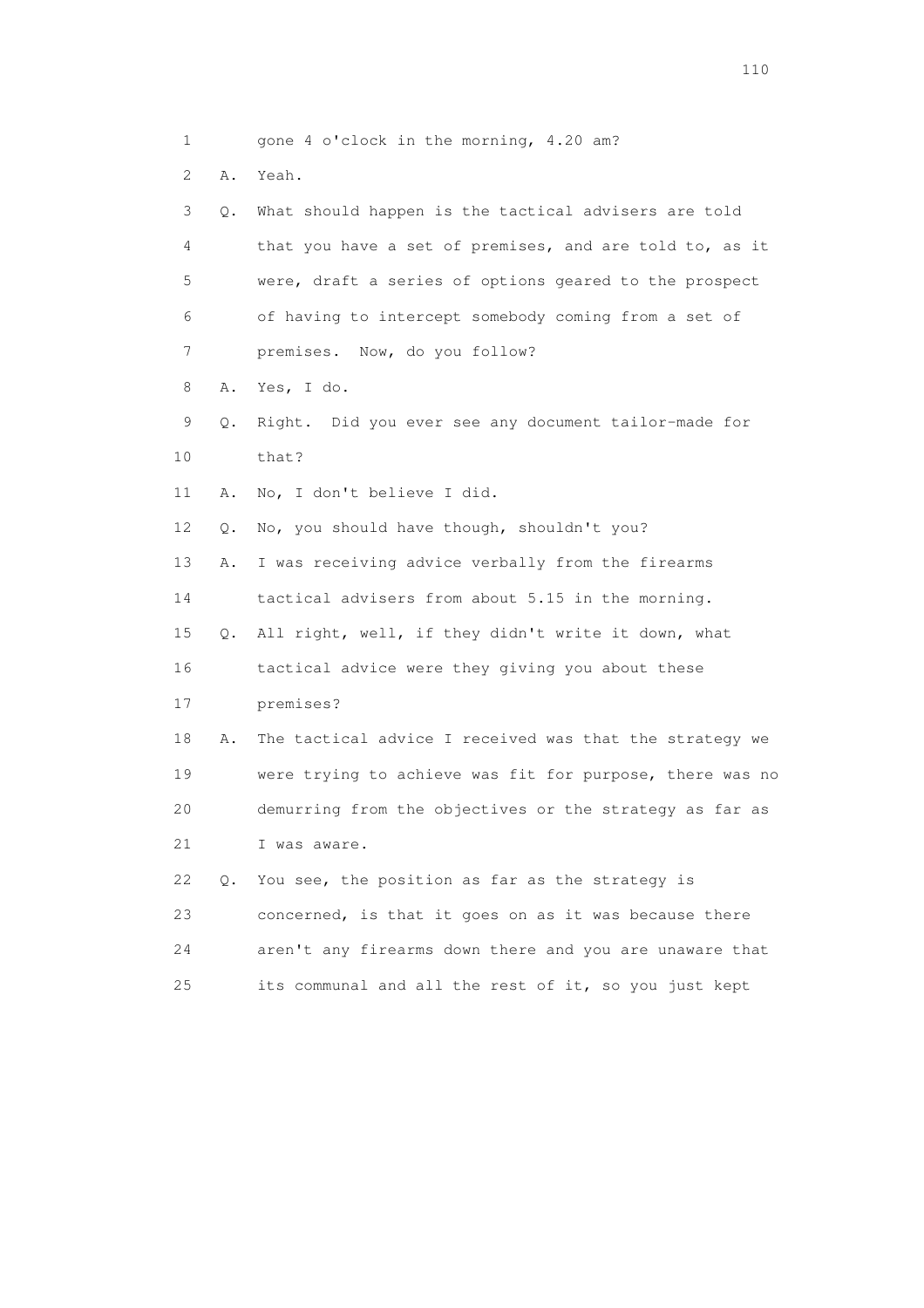- 1 the strategy as it was; is that right?
- 2 A. That's correct, yes.

 3 Q. Of course, in order to work out tactics specific for 4 that operation, they would need to know quite a bit 5 about the locality, wouldn't they, the tactical 6 advisers?

7 A. Yes.

 8 Q. I am going to do it, if possible, without documents to 9 speed it up. The jury have been there. Have you ever 10 actually been to Scotia Road since?

11 A. Since the events, no.

 12 Q. All right. I am going to make a suggestion to you now, 13 that what should have happened from you at some time 14 after 7 or around 7 o'clock at the very latest was 15 a complete revision of the strategy once you knew the 16 property, once you knew the road layout, and I'm going 17 to, as it were, shorten it by suggesting what the 18 revision should have been. The revision should have 19 been, because it was a communal entrance, to stop or 20 intercept only those who were positively identified as 21 suspect suicide bombers, or who might be, before either 22 the first group -- that is those identified -- or the 23 second group ever reached access to public transport. 24 Now, first of all, that's a perfectly proper

25 strategic objective, isn't it?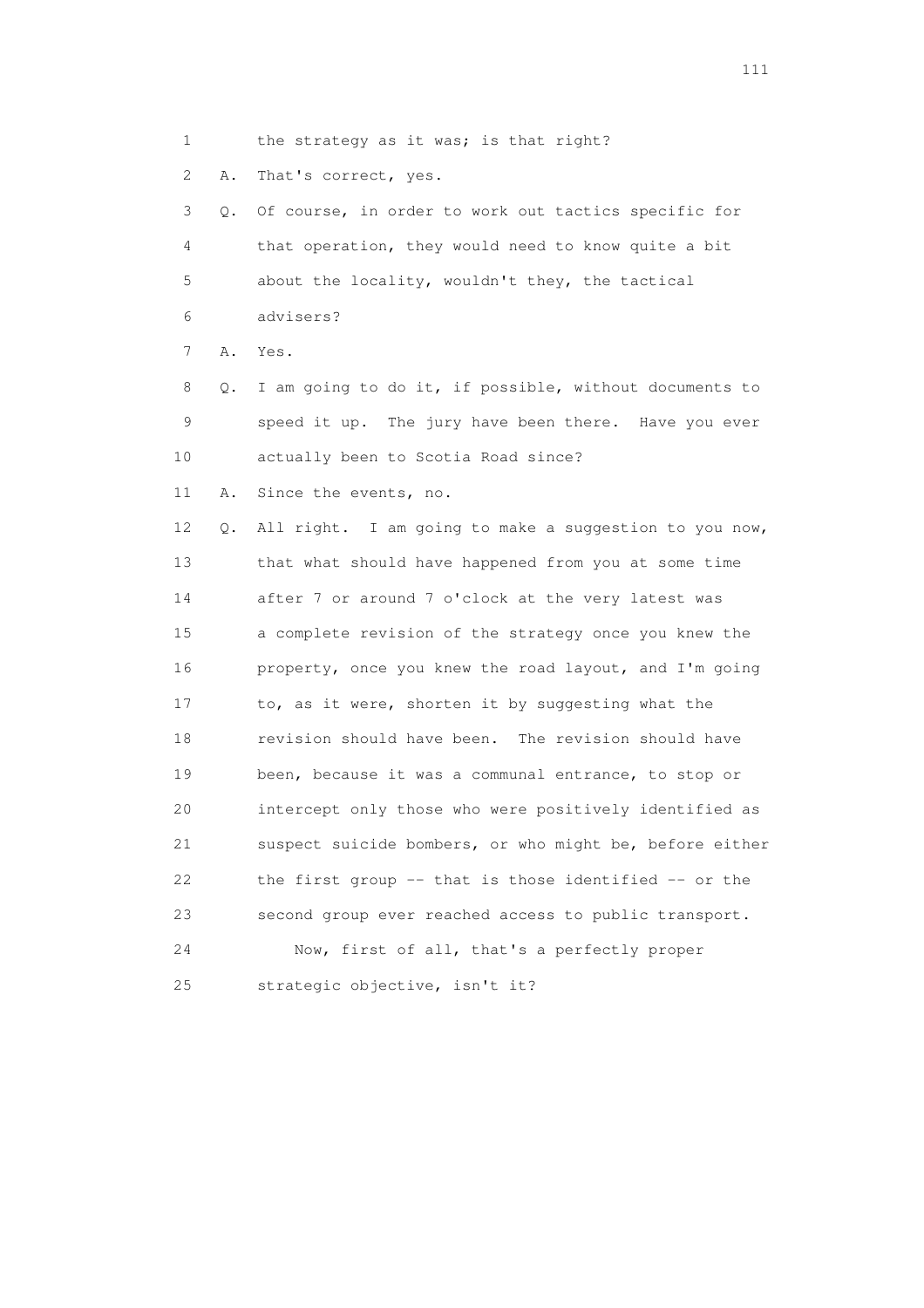1 A. Yes, it would be.

| 2  | Q. | And that is what you should have done, revised your      |
|----|----|----------------------------------------------------------|
| 3  |    | original, in the light of information which of course    |
| 4  |    | you are saying you didn't get. That's what should have   |
| 5  |    | happened, isn't it?                                      |
| 6  | Α. | As I understand it, a revision or an amendment, a change |
| 7  |    | to the strategy, was made, but it wasn't made by me, but |
| 8  |    | it was pretty much along the lines that you have just    |
| 9  |    | outlined.                                                |
| 10 | Q. | We will come to it. When was that change made?           |
| 11 | Α. | I don't know precisely but it was certainly prior to     |
| 12 |    | 9 o'clock, I suppose.                                    |
| 13 | Q. | Well, this is quite important, as you will appreciate,   |
| 14 |    | because it affects strategy as well as tactics.<br>Who   |
| 15 |    | made the change?                                         |
| 16 | Α. | I believe it was Commander Dick.                         |
| 17 | Q. | So you don't know who actually did, you just think it    |
| 18 |    | was or she has told you she did?                         |
| 19 | Α. | No, I think it was.                                      |
| 20 | Q. | You think it was. Well, this isn't very satisfactory,    |
| 21 |    | is it, if you don't mind my saying. I appreciate its     |
| 22 |    | sometime since, but really as Gold you would need to     |
| 23 |    | know that there had been, and I'm going to put it as     |
| 24 |    | neutral as possible, an important change to your         |
| 25 |    | You would need to know that, wouldn't you?<br>strategy.  |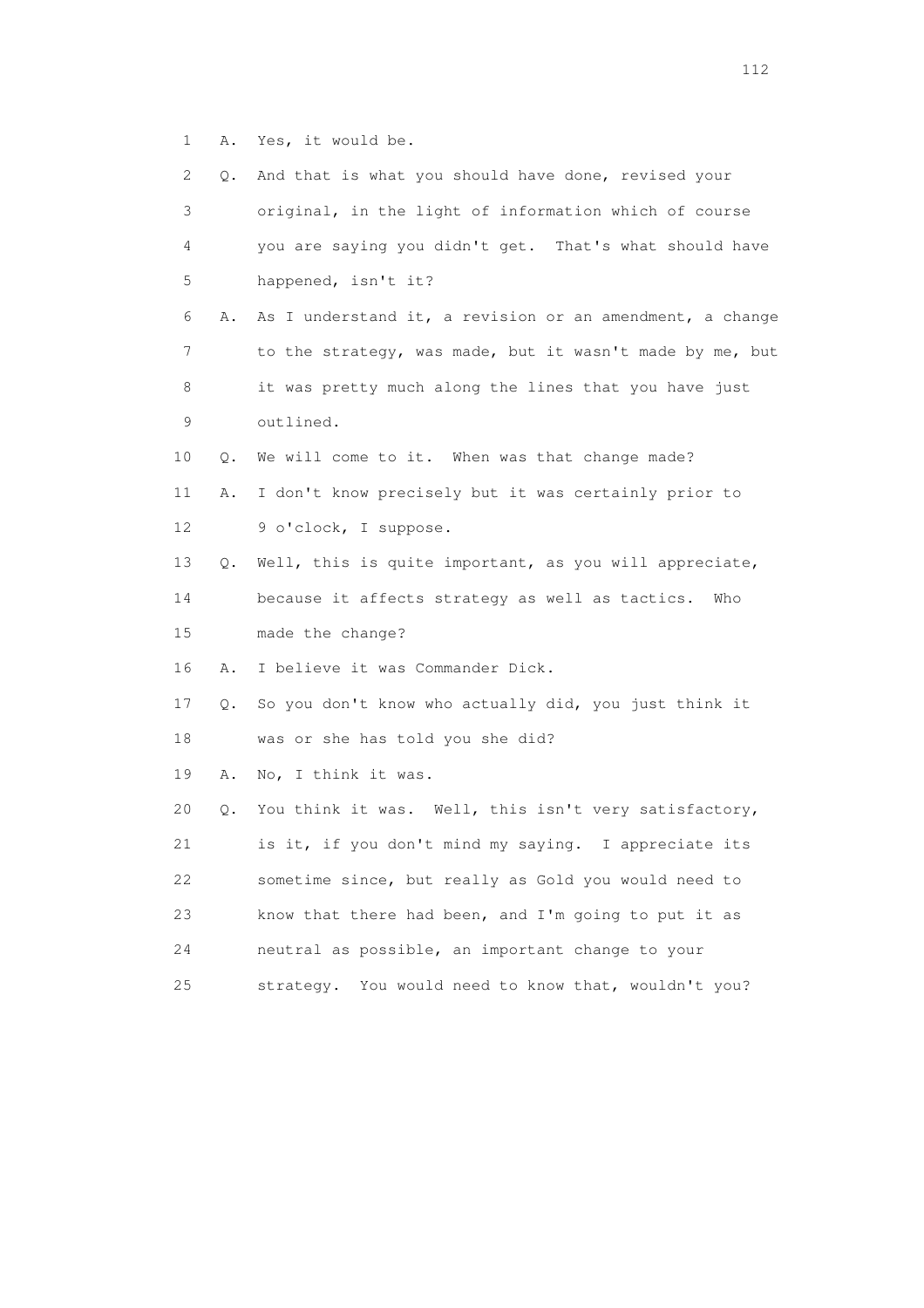1 A. The strategy itself fundamentally remained the same, in 2 other words in respect of the control, the challenge and 3 the stop. But the numbers of people or the type of 4 people who were to be challenged and stopped did change, 5 yes. 6 Q. You would need to know that, wouldn't you? 7 A. At some point I would need to know that, yes. 8 Q. When did you know that? 9 A. I didn't know that until later in the morning, I think. 10 Q. Until after he had been shot; is that right? 11 A. That's correct. 12 Q. Yes, that is most unsatisfactory, isn't it? 13 A. I don't believe that it is. As I have said, I think the 14 strategy remains fundamentally the same. 15 Q. Let us just go back to it, because you are saying it's 16 not that much of a change because the control still 17 stays there. Please describe to the jury how on earth 18 a surveillance officer in the observation point which, 19 if they wish the jury and you can see we know where it 20 was, but it's good to have it in focus, it's divider 21 number 4 in the jury bundle, if you have it there, and 22 the jury have it in front of them. 23 Do you have the photograph? 24 A. Yes, yes, just getting it now. 25 Q. That is a photograph, you see the lamp post on the left?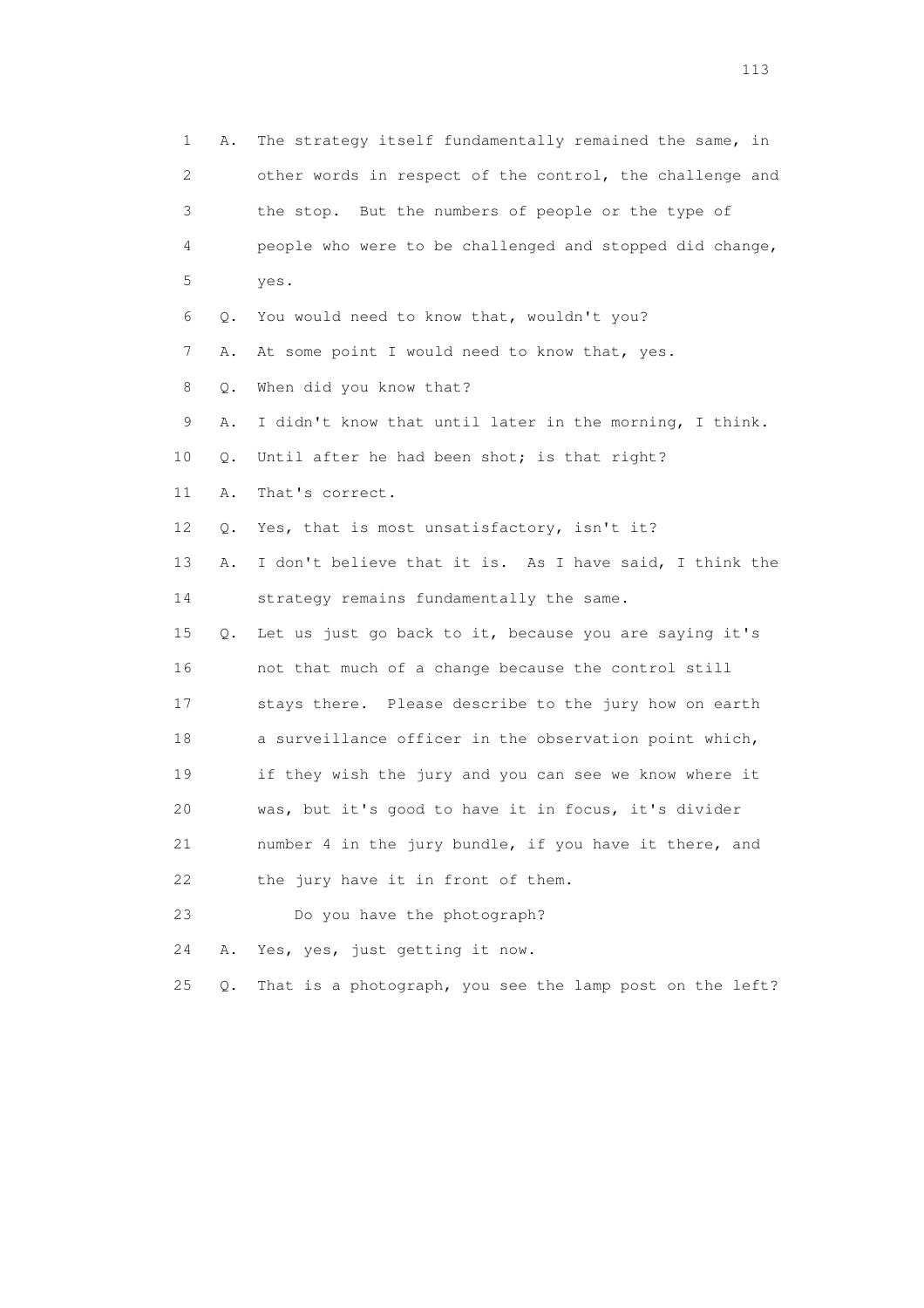1 A. Yes.

| 2  | Q. | The observation van was parked in that vicinity, and the   |
|----|----|------------------------------------------------------------|
| 3  |    | first and main surveillance officer -- because one of      |
| 4  |    | the things we don't know is where everybody else was --    |
| 5  |    | was there.<br>So let us concentrate on Frank, he is in his |
| 6  |    | van there. Just tell the jury how he's going to            |
| 7  |    | determine as a matter of discretion who has come from      |
| 8  |    | number 21, as opposed to number 17, as opposed to any of   |
| 9  |    | the other flats in that block?                             |
| 10 | Α. | That becomes very difficult once it has been established   |
| 11 |    | that there is a block.                                     |
| 12 | Q. | Let us be frank about it, using his name, impossible,      |
| 13 |    | isn't it?                                                  |
| 14 | Α. | It is, once it becomes more than one address.              |
| 15 | Q. | Right, so it's a fundamental change, you can't stop        |
| 16 |    | everybody any more, original strategy, because you don't   |
| 17 |    | know where they have come from; you can only stop those    |
| 18 |    | who appear to be, or who are, suicide bombers; right?      |
| 19 | Α. | That would be the change to the --                         |
| 20 | Q. | That's pretty fundamental, isn't it?                       |
| 21 | Α. | It is a change, yes.                                       |
| 22 | Q. | So the next thing is, of course, now we are at that        |
| 23 |    | level of strategy, you can only stop those who might be    |
| 24 |    | as well as those who are positively identified to be; if   |
| 25 |    | you are going to do it before they reach public            |
|    |    |                                                            |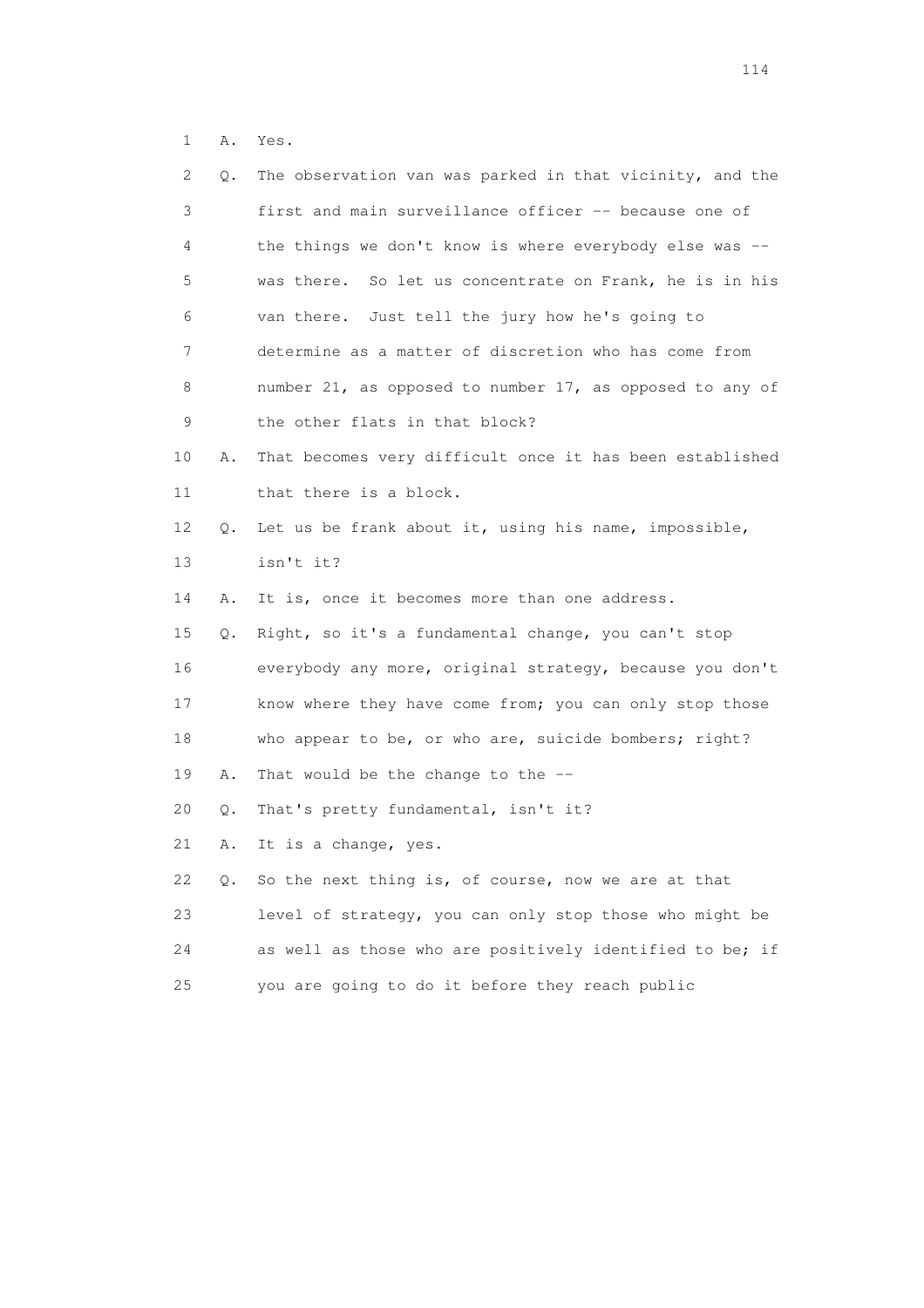| 1  |    | transport, did you know where the nearest access point   |
|----|----|----------------------------------------------------------|
| 2  |    | was to any form of public transport to the position in   |
| 3  |    | this photograph?                                         |
| 4  | Α. | Only that there were bus stops somewhere nearby and the  |
| 5  |    | nearest tube stations obviously.                         |
| 6  | Q. | Well, you knew that there were bus stops nearby, did     |
| 7  |    | you?                                                     |
| 8  | Α. | Yes, from my previous experience of working in that      |
| 9  |    | area.                                                    |
| 10 | Q. | Right. In fact very nearby, you only come out of         |
| 11 |    | Scotia Road, you can see a plan if you want if it's      |
| 12 |    | easier, since you may not have been there recently, if   |
| 13 |    | you look at divider 11, please, that shows, I am afraid  |
| 14 |    | it's a rather larger map, but you can see the red route. |
| 15 |    | If you see the letters CR on Tulse Hill, which are       |
| 16 |    | short for Crescent, Marnfield Crescent; do you see that? |
| 17 |    | CR, they are marked on?                                  |
| 18 | Α. | Yes, yes.                                                |
| 19 | Q. | This is very roughly where there are the nearest bus     |
| 20 |    | stops; do you follow?                                    |
| 21 | Α. | Yes.                                                     |
| 22 | Q. | Then the one he actually used is round the corner in     |
| 23 |    | Tulse Hill itself as opposed to Upper Tulse Hill.        |
| 24 |    | So the strategy I suggest that should have been          |
| 25 |    | formulated that morning was for an intercept by armed    |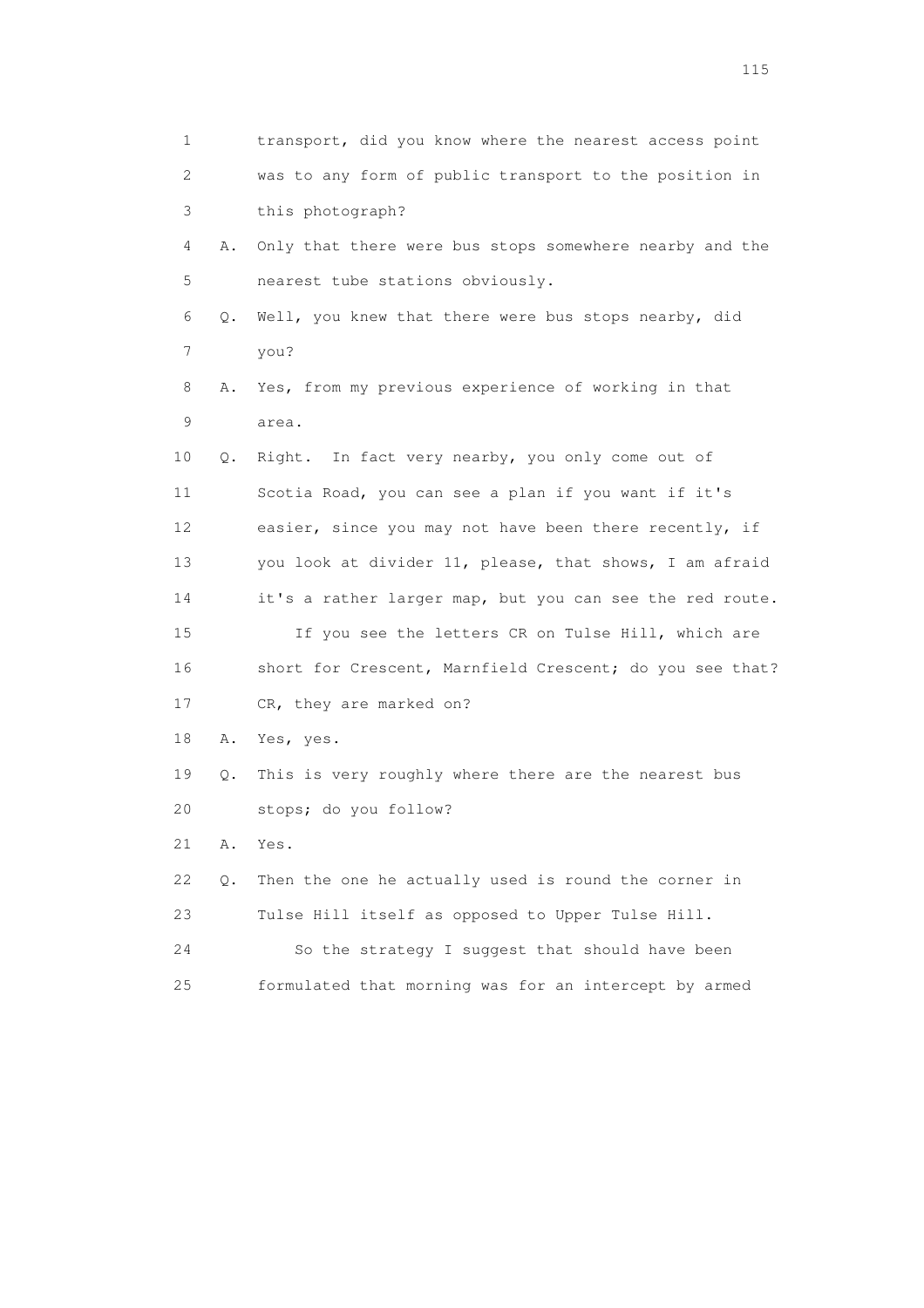| 1  |    | officers, who plainly weren't there, before the suspect |
|----|----|---------------------------------------------------------|
| 2  |    | or potential suspect -- because you are only stopping   |
| 3  |    | them -- reaches a bus stop; right?                      |
| 4  | Α. | That's -- would have been almost impossible to achieve, |
| 5  |    | I think.                                                |
| 6  | Q. | Not at all. Did you ever think about it?                |
| 7  | Α. | About, sorry, about?                                    |
| 8  | Q. | About any of this. Did it ever cross your desk?         |
| 9  | Α. | Yes, we did think about obviously the danger to public  |
| 10 |    | transport.                                              |
| 11 | Q. | And stopping somebody before they ever got on a bus.    |
| 12 |    | You must have thought about that?                       |
| 13 | Α. | That was our objective, but it's extremely difficult,   |
| 14 |    | given the location, to actually achieve that without    |
| 15 |    | making a covert operation an overt one.                 |
| 16 | Q. | Really? Have you been round the roads to see how easy   |
| 17 |    | it is to do it?                                         |
| 18 | Α. | No, I haven't.                                          |
| 19 | Q. | You have no idea, do you, in fact, about how            |
| 20 |    | an intercept by covert armed vehicles could have been   |
| 21 |    | mounted between the TA Centre and anybody exiting from  |
| 22 |    | Marnfield Crescent, have you?                           |
| 23 | Α. | Not in detail, no.                                      |
| 24 | Q. | In fact, never mind the detail, you have no idea, do    |
| 25 |    | you?                                                    |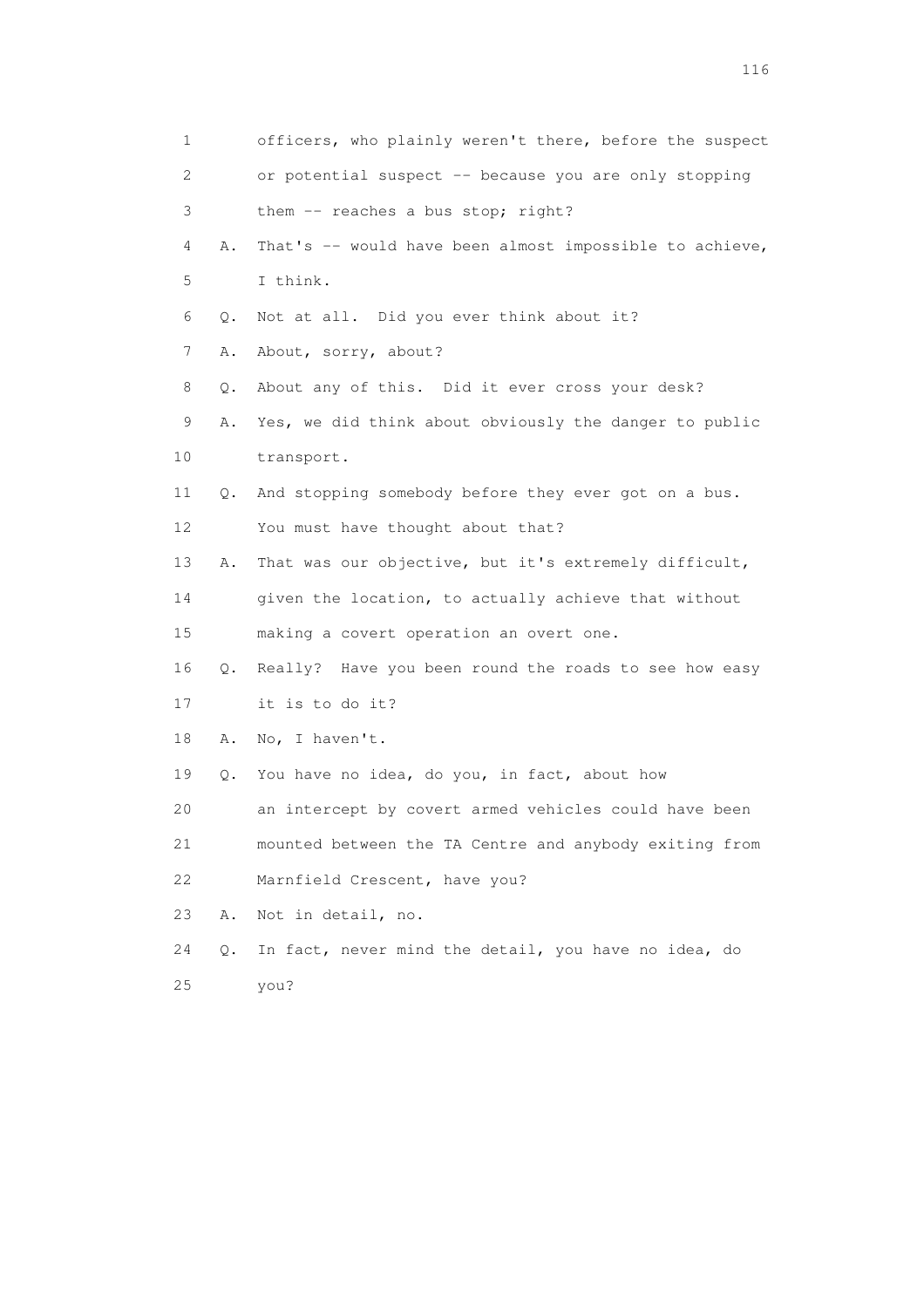1 A. Well, in the distance and on the map that I am being 2 shown, it would be extremely difficult to stop covertly 3 in that distance. 4 Q. First of all, as you have not been there, I suppose it's 5 difficult for me to -- but I will put the suggestion so 6 it's clear. We have all been there very recently. The 7 flats in Scotia Road cannot be seen from Upper Tulse 8 Hill, so if a stop or an intercept was going to take 9 place in Upper Tulse Hill before the person got onto 10 a bus, it would not have been noticed in Scotia Road 11 itself; do you follow? 12 A. Yes. 13 Q. But if in fact there was even the slightest risk of 14 that, and I'm going to put to you so that those who come 15 later can work this out, you can have an armed covert 16 vehicle in Roupell Road, and then Roupell Road is right 17 opposite Marnfield Crescent and you could have one 18 parked in the entrance of that road, if you follow 19 Roupell Road there. 20 SIR MICHAEL WRIGHT: It runs right across Christchurch Road. 21 A. Right, yes. 22 MR MANSFIELD: We have been there recently. If an armed 23 covert vehicle was there, not on the main road, from 24 that position you can see people exiting through the 25 grassed area by Marnfield Crescent; do you follow?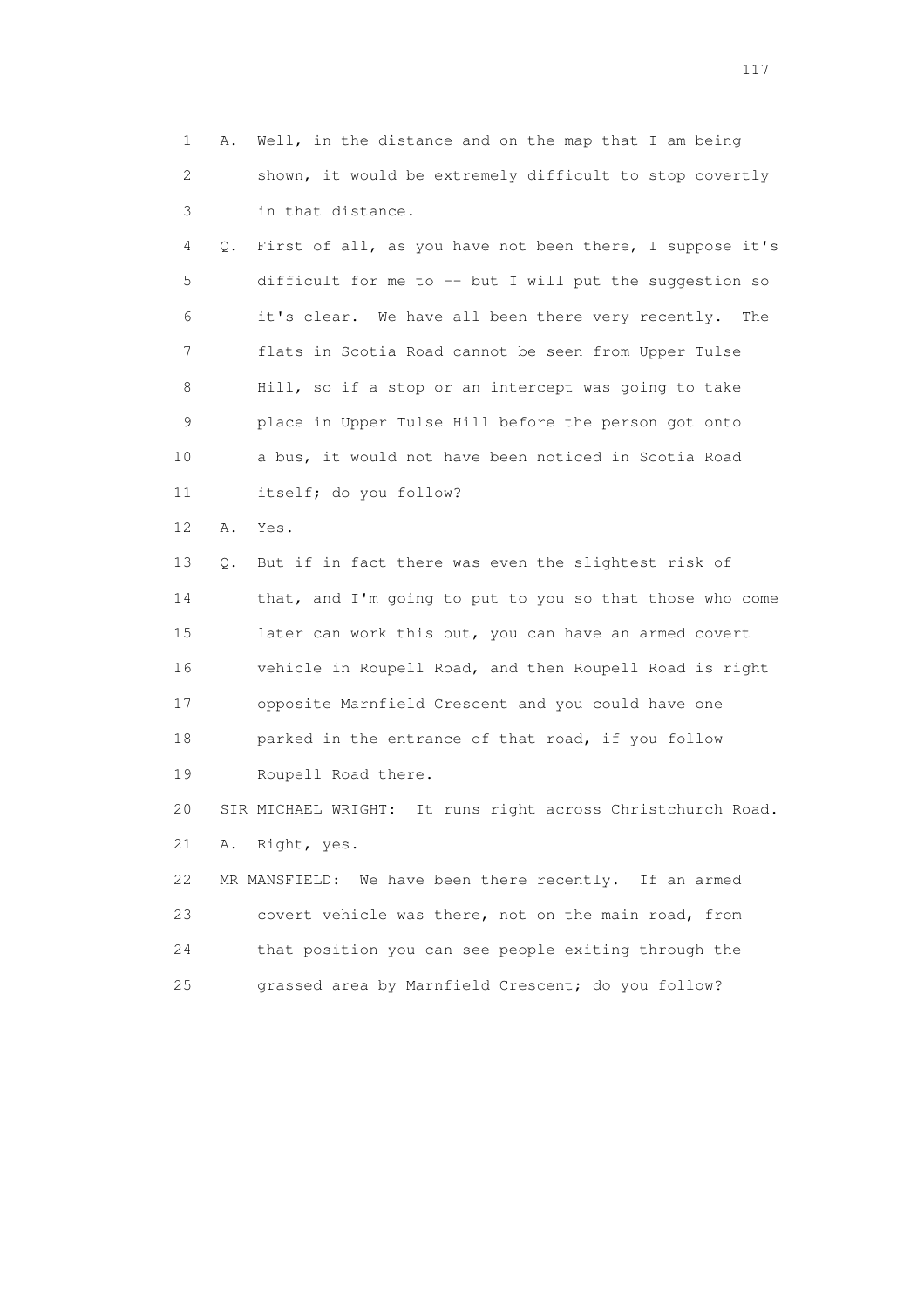1 A. Yes.

| $\mathbf{2}^{\mathsf{I}}$ | О. | If you were to conduct an intercept at that point, it    |
|---------------------------|----|----------------------------------------------------------|
| 3                         |    | would not be seen in Scotia Road; do you follow?         |
| 4                         | Α. | Yes.                                                     |
| 5                         | Q. | But it wasn't just somebody leaving on foot, was it,     |
| 6                         |    | that you had to be worried about?                        |
| 7                         | Α. | No, that's correct.                                      |
| 8                         | Q. | What else did you have to consider?                      |
| 9                         | Α. | The other consideration was the possibility of a vehicle |
| 10                        |    | leaving.                                                 |
| 11                        | Q. | Quite. You had known since 20 past 6, roughly speaking,  |
| 12                        |    | that a car had been found, in fact a very important car  |
| 13                        |    | because of its links to the Lake District, it being      |
| 14                        |    | parked opposite the front door, pretty well, of the      |
| 15                        |    | block containing number 21. So that if anybody left the  |
| 16                        |    | block and went to the car, it would be very difficult    |
| 17                        |    | for an intercept to take place in that space of time     |
| 18                        |    | without going overt, wouldn't it?                        |
| 19                        | Α. | Yes.                                                     |
| 20                        | Q. | So you have to arrange for an armed intercept,           |
| 21                        |    | possibly -- and there are many tactics to intercept      |
| 22                        |    | a car, aren't there?                                     |
| 23                        | Α. | Yes, there are.                                          |
| 24                        | Q. | Were any of these set up that night, just in case the    |
| 25                        |    | car left?                                                |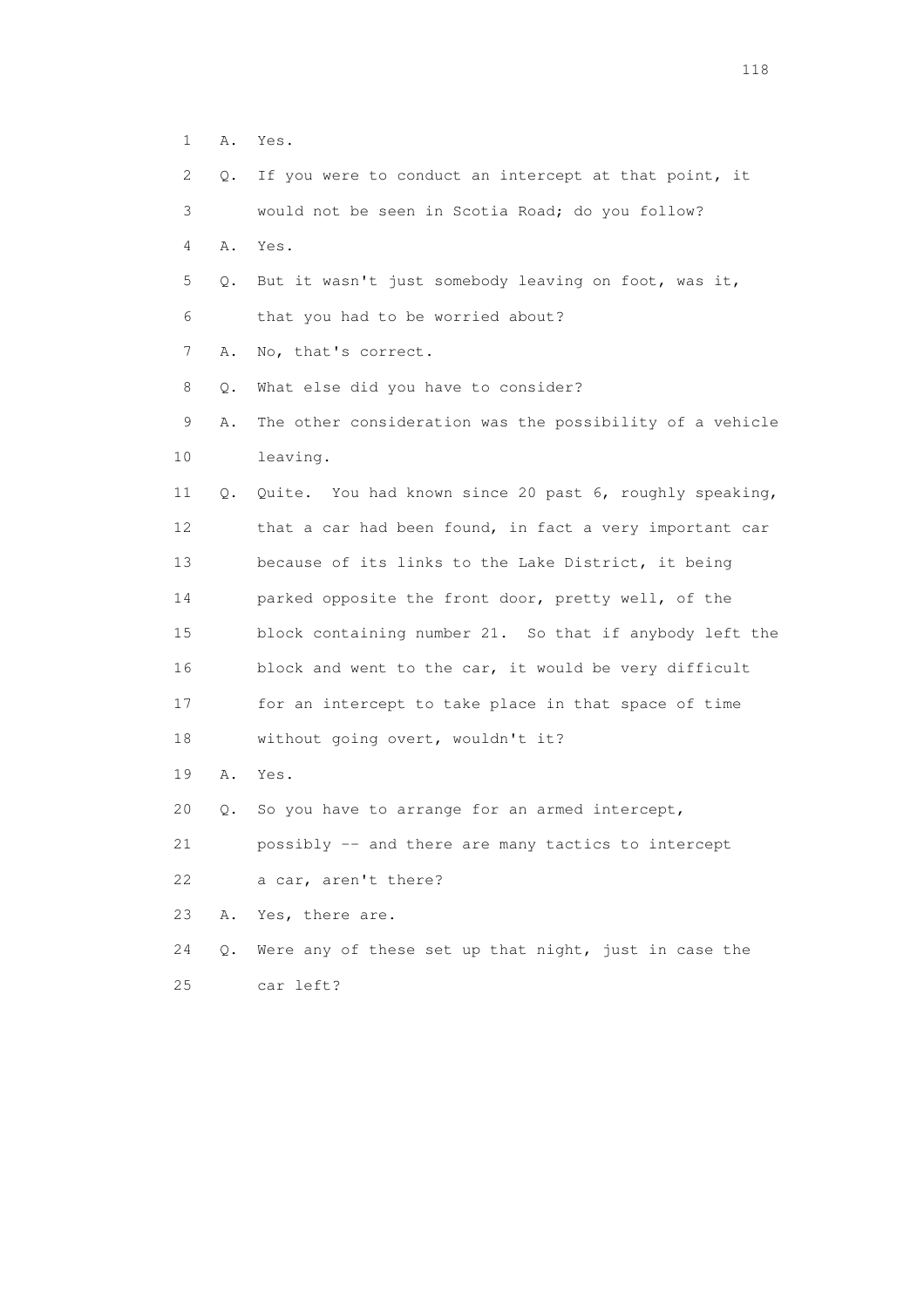- 1 A. Not -- well, not to my knowledge, no.
- 2 Q. Why not?

| 3               | Α. | That I don't know. It was a matter, as I have said, for    |
|-----------------|----|------------------------------------------------------------|
| 4               |    | us to get our resources as quickly to the locality as we   |
| 5               |    | could, and then to deal with what we had to deal with      |
| 6               |    | until such time as we were set as we would like to be      |
| 7               |    | set.                                                       |
| 8               |    | Q. You see, I suggest that's all very vague and too vague. |
| 9               |    | It was your responsibility that night, onerous though it   |
| 10 <sup>°</sup> |    | is, to ensure that you had a strategy in place that        |
| 11              |    | could deal with a car linked to a very well known          |
| 12 <sup>°</sup> |    | suspect and possibly someone else, leaving that road,      |
| 13              |    | because the one thing you don't want if it happens to      |
| 14              |    | contain bombers is for the car to get very far, you        |
| 15              |    | don't want that, do you?                                   |

 16 A. Well, it depends upon where you think the safest place 17 is to make an interception. So the obvious thing to do 18 is to use the surveillance team that's there to take 19 control of that vehicle to a point where it can be 20 stopped.

 21 Q. You see, there are points in this road, that is Upper 22 Tulse Hill, where a car could have been stopped either 23 from a covert vehicle coming from the TA Centre if it 24 turned left or a car from Roupell Road if it turned 25 right. You don't want the car to get very far, do you?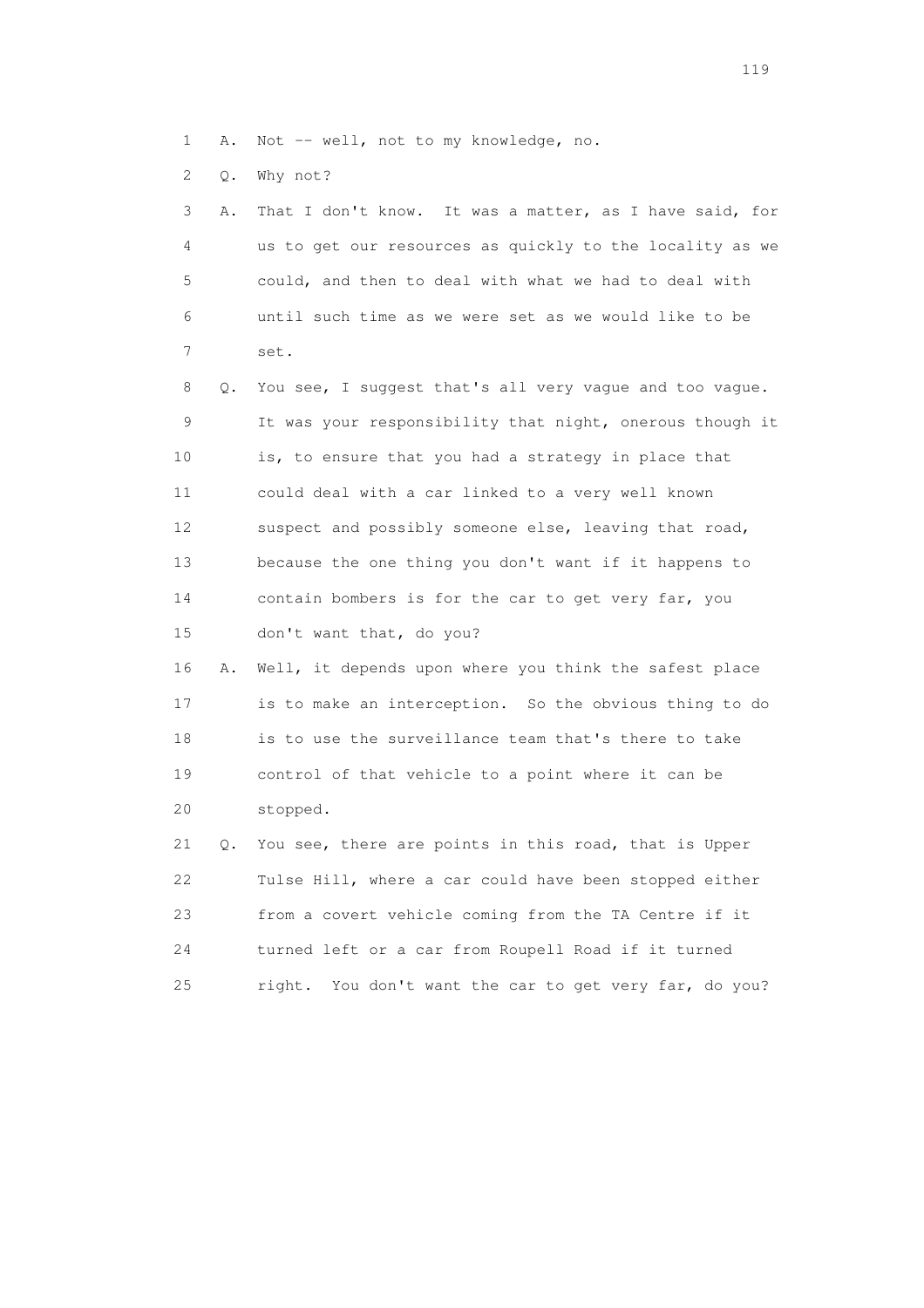1 A. No, balanced against obviously where it's most safe to 2 make that interception. 3 Q. Of course. You would be most interested in that because 4 of course what had been found in the boot of the car at 5 Luton? 6 A. Yes, that's correct. 7 Q. Just on that point, when you saw the Silvers that 8 morning, was there anything that you said to either of 9 the Silvers -- by which I mean the two going to the 10 locations -- to suggest that there were suicide vests, 11 if you know what I mean, containing bombs, or suicide 12 belts containing bombs, anything like that, did you say? 13 A. Not that I recall, no. 14 Q. No. 15 A. Not specifically those items. 16 Q. No, no, I appreciate. In other words, the kind of thing 17 that is worn by suicide bombers who are not carrying 18 a bomb in a rucksack but have the bomb on their person 19 under their clothing? 20 A. Yes. 21 Q. You are familiar with that? 22 A. Yes. 23 Q. Because you mentioned yesterday, I think it was, that 24 the first British, if I can put it this way, suicide 25 bombers were in Tel Aviv in 2003?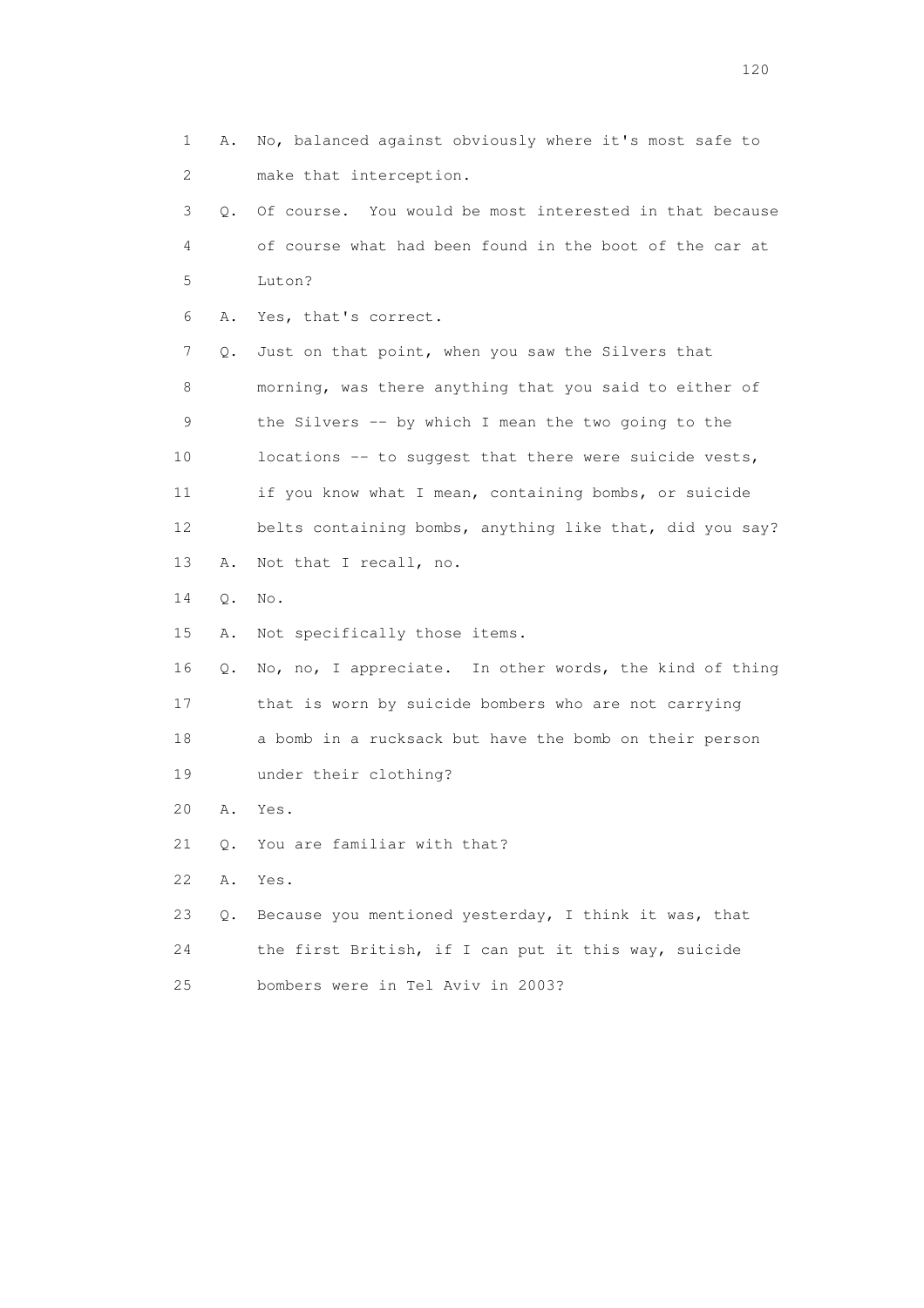1 A. Yes, that's right. 2 Q. That's what they were wearing? 3 A. They were wearing vests, as I understand it, yes. 4 Q. And the vests in fact containing the explosive, whatever 5 it happens to be, are themselves relatively bulky, 6 aren't they? 7 A. The vests I think that were used in Tel Aviv were, yes, 8 but there are a variety of different types of vest, in 9 fact even clothing impregnated with explosive that has 10 no bulk at all but is still a viable explosive device. 11 Q. Had you come across one of those? 12 A. Yes, not in this country but overseas some. 13 Q. Was there any intelligence to suggest they were being 14 used here? 15 A. Not specifically, no. 16 Q. So no plans in place to deal with a car dealing at any 17 time between 6 and 9.30, and as far as you are aware, no 18 plans concerning stopping a car at all? 19 A. I think that what would have happened is that the 20 surveillance would have been tasked to follow that 21 vehicle until such time as it was safer to stop it. 22 Q. Stopped by whom? 23 A. Either by the surveillance teams themselves if they 24 didn't believe there was a threat, but more likely 25 stopped by armed support vehicles, so they would call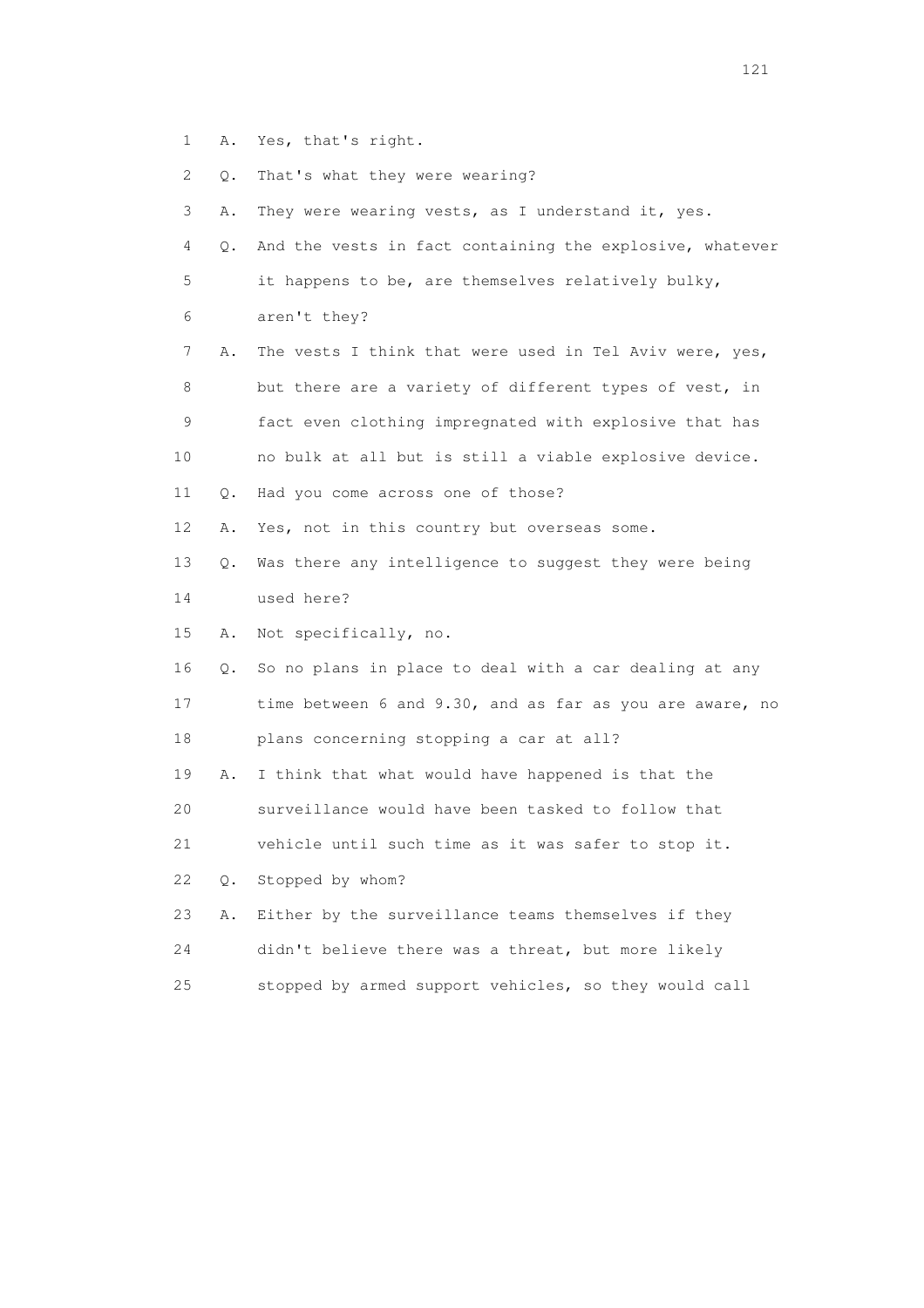1 for an ARV to assist them.

| 2  | Q. | Yes, because this is a situation, the car, where the    |
|----|----|---------------------------------------------------------|
| 3  |    | likelihood of it being somebody connected with suicide  |
| 4  |    | bombing would be quite high, given where the car has    |
| 5  |    | been in the past; you agree?                            |
| 6  | Α. | Its a possibility, yes.                                 |
| 7  | Q. | Yes. So in fact, of course, there was no revision of    |
| 8  |    | your original strategy by you at any stage, was there?  |
| 9  | Α. | Not at this time, no.                                   |
| 10 | Q. | And I mean obviously before the shooting, it may have   |
| 11 |    | changed after?                                          |
| 12 | Α. | Yes.                                                    |
| 13 | Q. | Now, Mr Boucher had been given, as I say, the tactical  |
| 14 |    | options document. Did he ever indicate to you that he   |
| 15 |    | had read such a document?                               |
| 16 | Α. | I am not aware whether he had, but I think he had, yes. |
| 17 | 0. | You think he had?                                       |
| 18 | Α. | I think he was aware of the document.                   |
| 19 | О. | Yes, I appreciate, but did he discuss it with you?      |
| 20 | Α. | No.                                                     |
| 21 | Q. | I want to move just one stage further on, and that is   |
| 22 |    | the appointment of the DSO.                             |
| 23 | Α. | Yes.                                                    |
| 24 | Q. | I want to do this as clearly as possible, because there |

25 are so many documents involved in this exercise. What's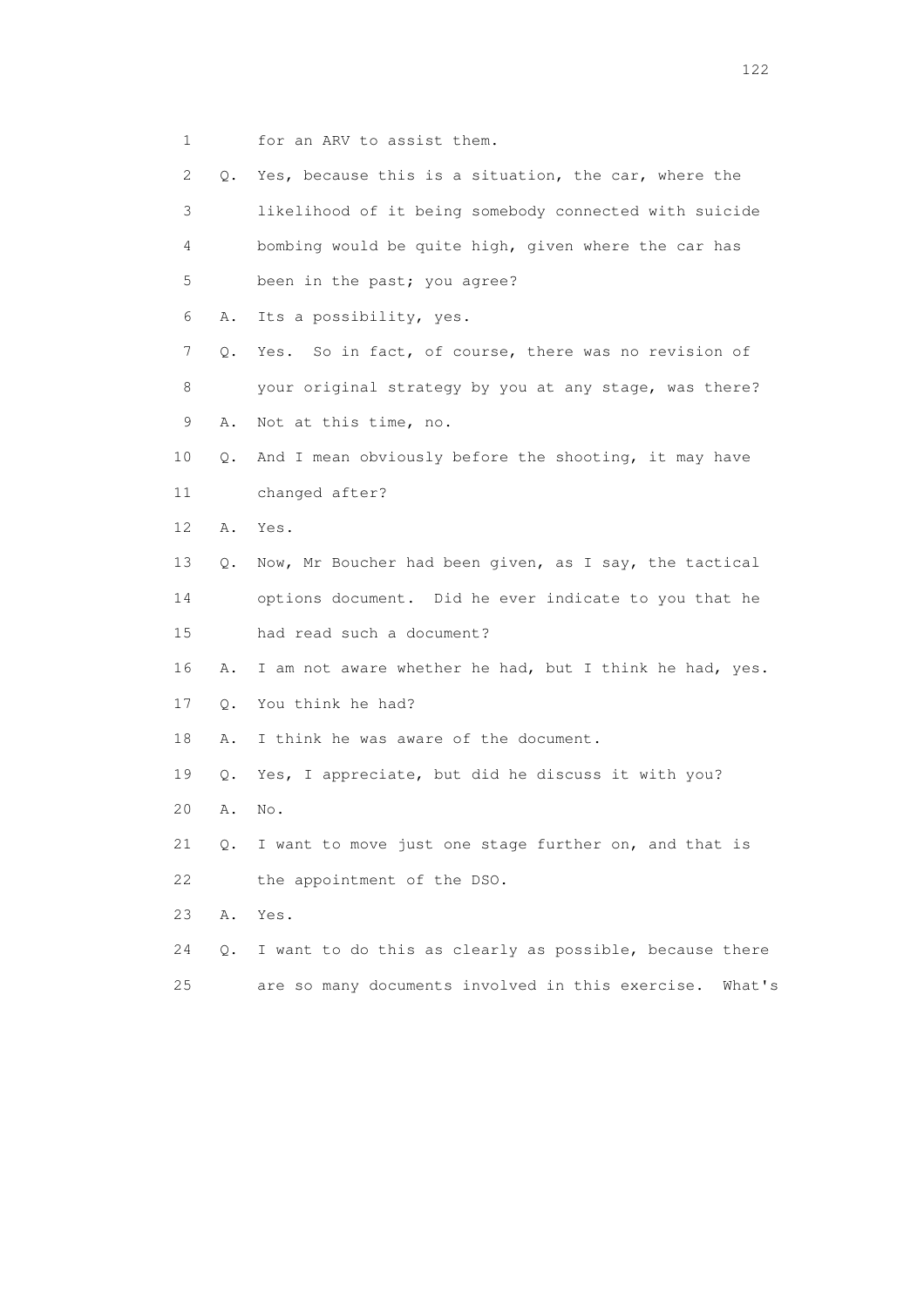|    | 1  | the main difference between Kratos, the term that's been |
|----|----|----------------------------------------------------------|
| 2  |    | used on some occasions, and Clydesdale?                  |
| 3  | Α. | The main difference, and this is obviously going back to |
|    | 4  | 2005, is the Kratos People document refers to a very     |
| 5  |    | spontaneous incident coming to notice of police,         |
| 6  |    | I suppose most typically by way of the 999 system.       |
| 7  |    | Whereas the Clydesdale document refers to an operation   |
| 8  |    | where there is prior knowledge, when there is            |
| 9  |    | a pre-planned element involved. As I said yesterday or   |
| 10 |    | this morning again I think an example is a State         |
| 11 |    | occasion, something like that.                           |
| 12 | Q. | I want to hive off Clydesdale, if I may. First of all,   |
| 13 |    | is it right that Kratos tends to be a word that is used  |
| 14 |    | to cover Kratos and Clydesdale?                          |
| 15 | Α. | It has been. It now isn't. It depends on what time you   |
| 16 |    | are talking about, I suppose.                            |
| 17 | Q. | Well, July 2005.                                         |
| 18 | Α. | Yeah, it's certainly been used as a generic term to my   |
| 19 |    | knowledge.                                               |
| 20 | Q. | Because I'm going to suggest to you that it has resulted |
| 21 |    | in considerable confusion in the minds of all sorts of   |
| 22 |    | people because they are not quite sure whether you are   |
| 23 |    | talking about Kratos, which I'll come to in a moment, or |
| 24 |    | Clydesdale. Are you aware of that?                       |
| 25 | Α. | I am not aware of it, no.                                |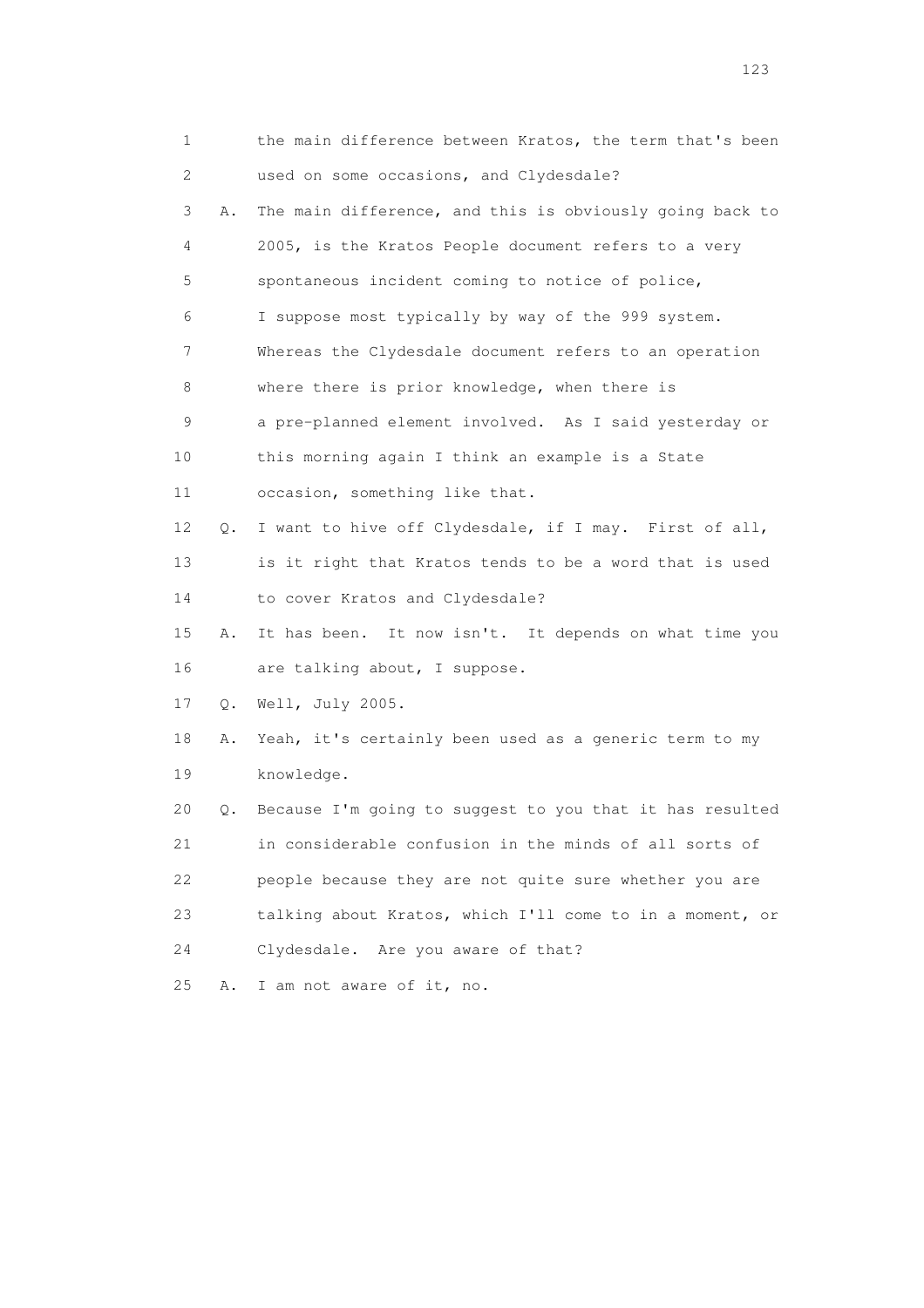1 Q. One thing is clear, as far as the appointment of a DSO 2 is concerned, in the minds of other people like firearms 3 officers, the appointment of a DSO, a Designated Senior 4 Officer, only applies to Clydesdale, doesn't it, then? 5 A. Then, yes. 6 Q. Right. So if firearms officers or Silvers or whoever 7 they are know that a Designated Senior Officer, 8 Cressida Dick, has been appointed, they must be 9 thinking, "Well, this has something to do with the 10 possibility of Clydesdale", mustn't they? 11 A. I don't believe so. It depends upon the briefing they 12 receive. 13 Q. Ah, yes, I know you didn't do the briefing of the 14 individual teams. Did you make it clear to the Silvers 15 that the appointment of a DSO did not mean that it was 16 a Clydesdale operation? 17 A. Yes, I made it clear. 18 Q. You did? 19 A. Yes. 20 Q. Is that in any note that you have made? 21 A. It isn't in a note that I have, no, but when we 22 discussed the objectives of this operation, the 23 strategy, I believe it was perfectly clear what the 24 intentions were. 25 Q. Well, so it would depend entirely, because if you just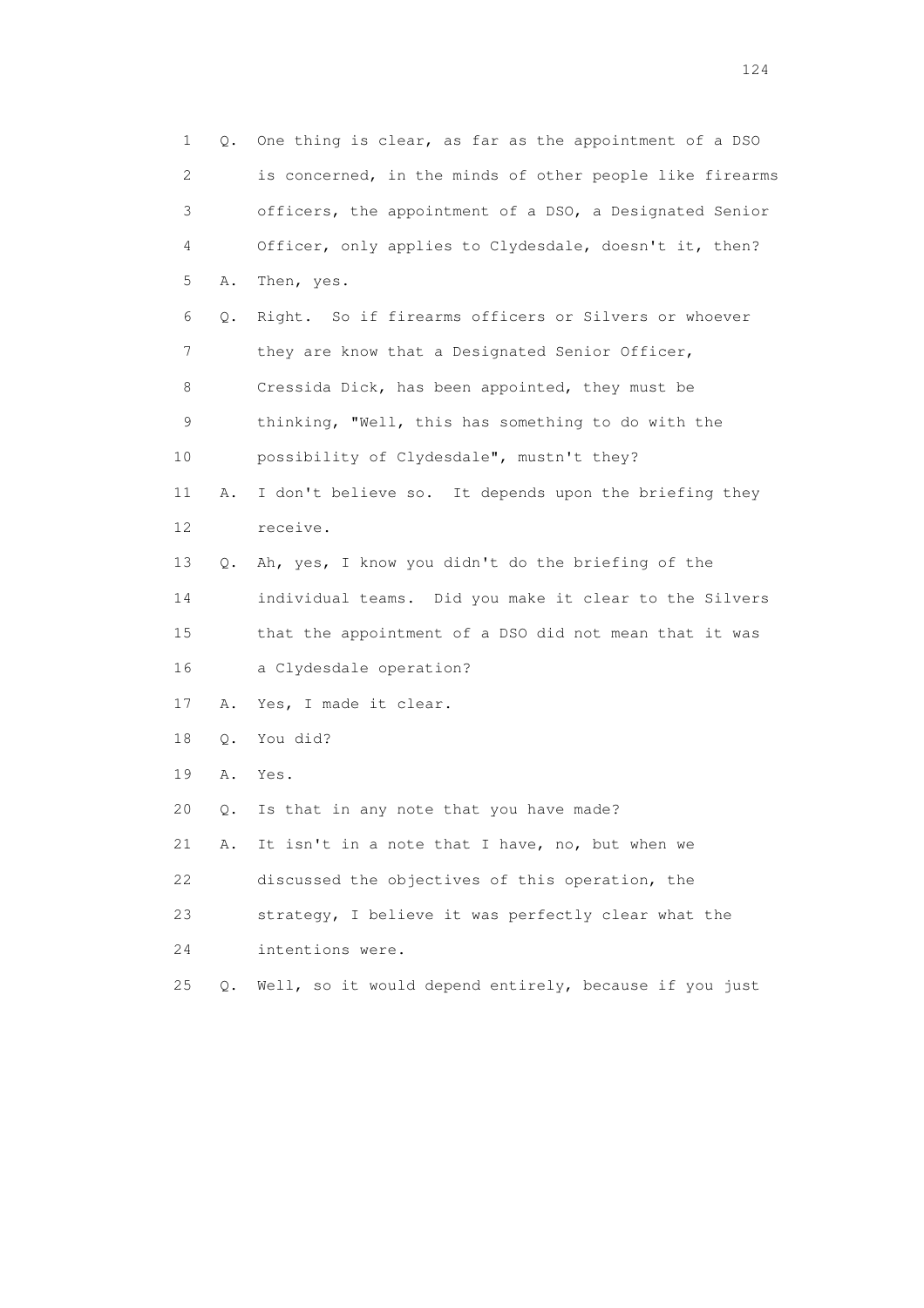1 said DSO, the automatic connection would be Clydesdale 2 unless somebody disabused you and said: actually, it's 3 not Clydesdale. That's the way it was working in your 4 mind, was it? 5 A. Absolutely, this in my view was not, and it's still my 6 view that it didn't fit either of the policies that were 7 currently -- 8 Q. We will come to the other one. I am going to suggest 9 it's not as complicated or as new as you are making out. 10 Clydesdale with a DSO, the reason for a DSO in 11 Clydesdale is you have advance intelligence, and what 12 the senior officer is doing effectively is controlling 13 the operation, and authorising the delivery of 14 a critical shot, fatal shot in most cases, without 15 warning to the individual, so it's covert, without 16 identifying that you are police officers and so on. 17 That's the context, isn't it? 18 A. Yes, it is, if that's the way that the scenario unfolds. 19 SIR MICHAEL WRIGHT: Can I ask a question, please, 20 Mr Mansfield? 21 What puzzles me about that last line of questions 22 and answers is this: the suggestion is that officers 23 might have thought that this might be a Clydesdale 24 situation, I don't see how they could have thought that 25 unless it was known that there was some pre-arranged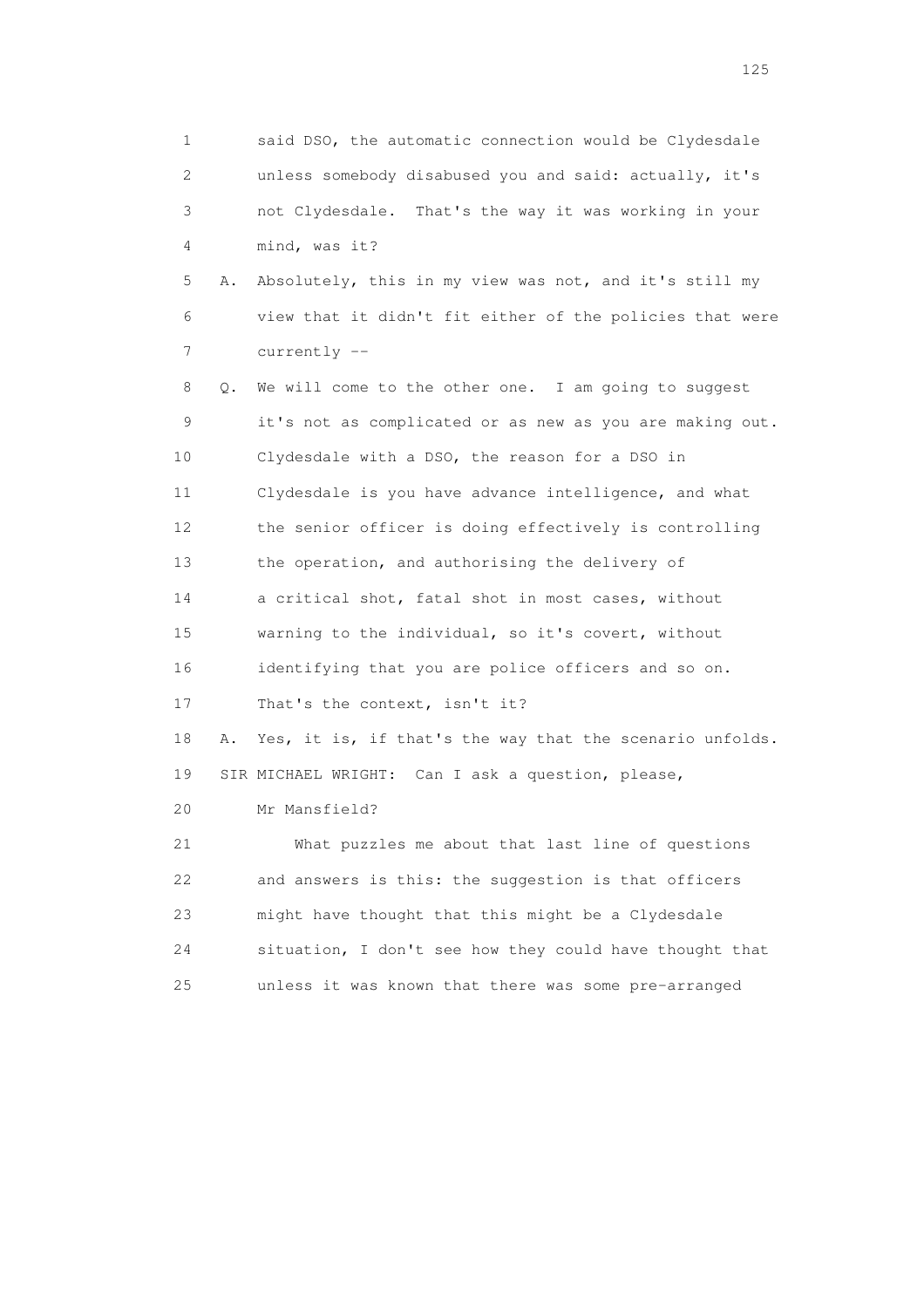1 event about to take place, such as, as you say, the 2 Trooping of the Colour or something of that kind. 3 I offer that to you as well, Mr Mansfield, for what it's 4 worth. 5 MR MANSFIELD: It's because it's a DSO. 6 SIR MICHAEL WRIGHT: I know that, but if and in so far you 7 are suggesting that officers might become confused, they 8 might be confused generally, but I don't see why they 9 should have thought it was a Clydesdale situation unless 10 it was known that there was some event about to take 11 place. 12 MR MANSFIELD: Well, unfortunately the word "pre-planned" as 13 in the tactical document I have just read out, it said 14 Kratos pre-planned or spontaneous. 15 SIR MICHAEL WRIGHT: I understand. I may be being a bit 16 semantic as well in relation to the use of the word 17 Clydesdale. 18 MR MANSFIELD: I leave it for the moment. 19 I think you have agreed that the general 20 circumstances are for Clydesdale, usually it's 21 a pre-planned public event in which there is 22 intelligence that there is going to be a suicide 23 bombing, you have a DSO taking control, the target is 24 not warned in any way like challenged and the officers 25 are not marked up and they are not identified as police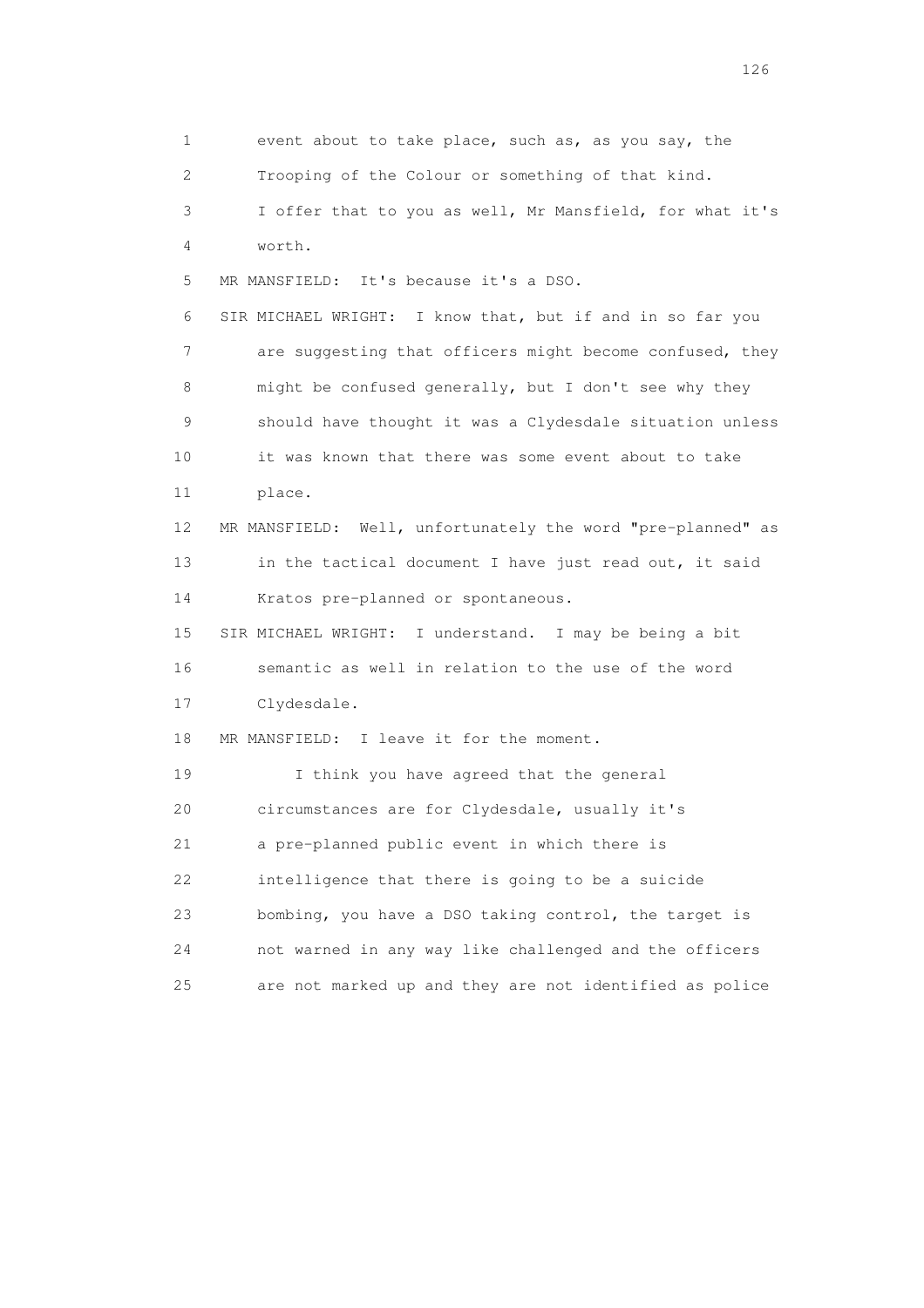1 officers, and really a critical shot is authorised 2 without warning. That's the general context, isn't it? 3 A. Yes, I think that's an accurate summary. 4 Q. Thank you. 5 SIR MICHAEL WRIGHT: Pause a moment, Mr Mansfield, they have 6 lost you on the screen, I am afraid. That's better. 7 MR MANSFIELD: Sorry. 8 SIR MICHAEL WRIGHT: At least Mr McDowall now knows who he 9 is talking to. 10 MR MANSFIELD: I am sorry, I'll keep an eye on myself as 11 well as you. 12 So that's the Clydesdale situation. I want to turn 13 to Kratos used as it often is to embrace Clydesdale as 14 well. 15 You talk about spontaneity, but if it's a Kratos 16 situation, a DSO is not involved, was not involved in 17 2005; correct? 18 A. That's correct. 19 Q. What happens in a Kratos situation is that a Silver 20 appointed takes control? 21 A. Yes, if there is time for that to happen. 22 Q. Well, yes, I appreciate that, but time is relative, 23 sometimes you may get a lot of advance warning, 24 sometimes you will get little advance warning. In other 25 words, you may get a phone call, can I just do some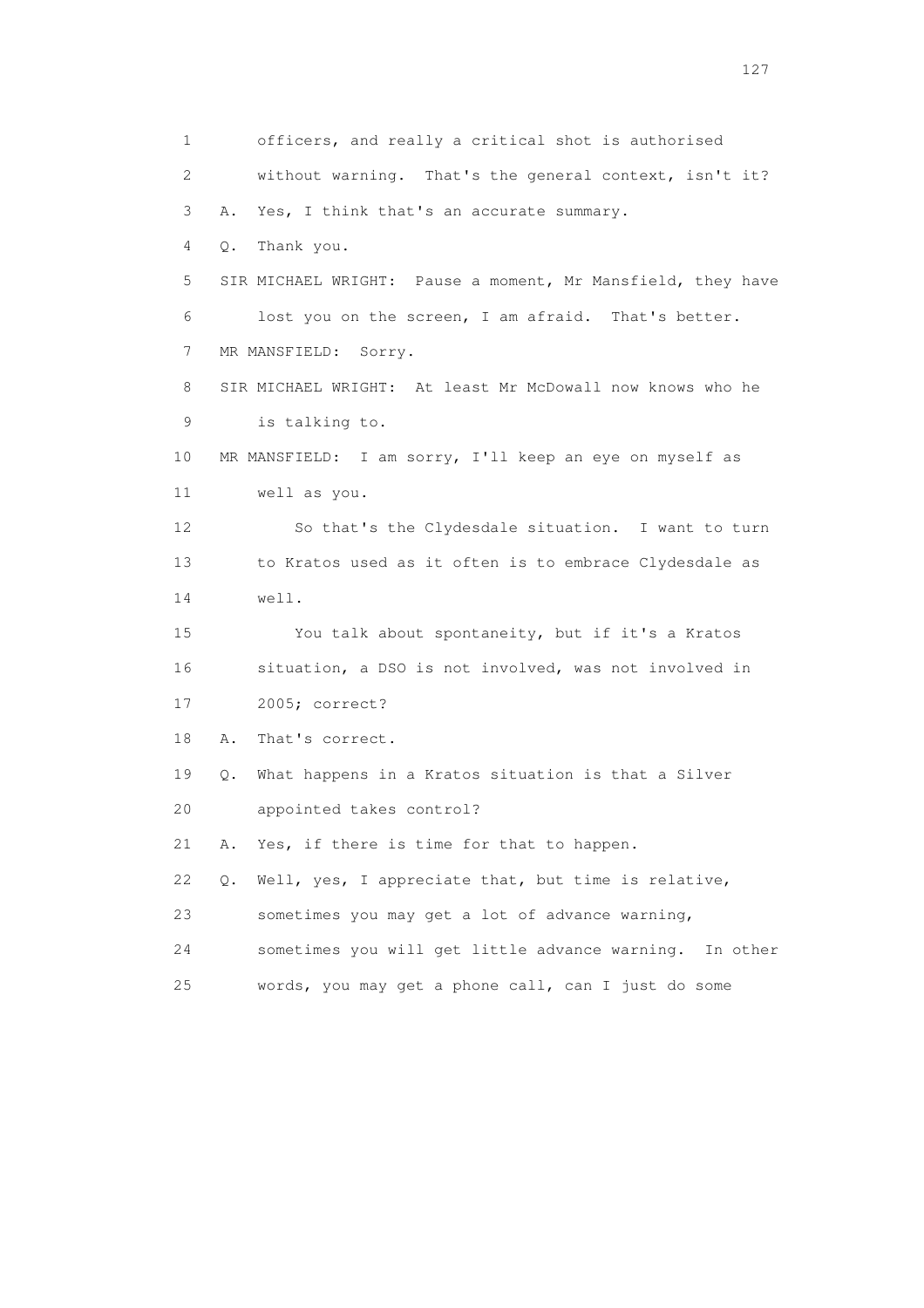1 hypotheticals with you for a moment, from somebody in 2 the building saying: I think there is a suicide bomber 3 at the front door, do something about it now; very 4 quick, you have to act.

 5 On the other hand, you may get a telephone call that 6 says: I think the people next door are planning to do 7 something and from the conversations I have heard 8 through the wall, or you may have had some eavesdropping 9 through technical devices, information about suicide 10 bombers so you get a little more notice that something 11 is going on. It's not a pre-planned event. Do you 12 follow?

13 A. Yes.

 14 Q. Can I just quickly go through a little bit of history 15 here. Anticipating footborne suicide bombers was in 16 fact something that had been going on for a number of 17 years, the anticipation, hadn't it? 18 A. I believe that the issue was first being considered 19 around 2003, the tail end of 2003, from recollection. 20 Q. It's before that, in fact. It starts the moment 9/11 21 has happened, police in this country, police in many 22 countries, are then beginning to think: "It could be us 23 next, but we don't know whether it will be on foot, in 24 the air, marineborne, vehicleborne or whatever"; 25 correct?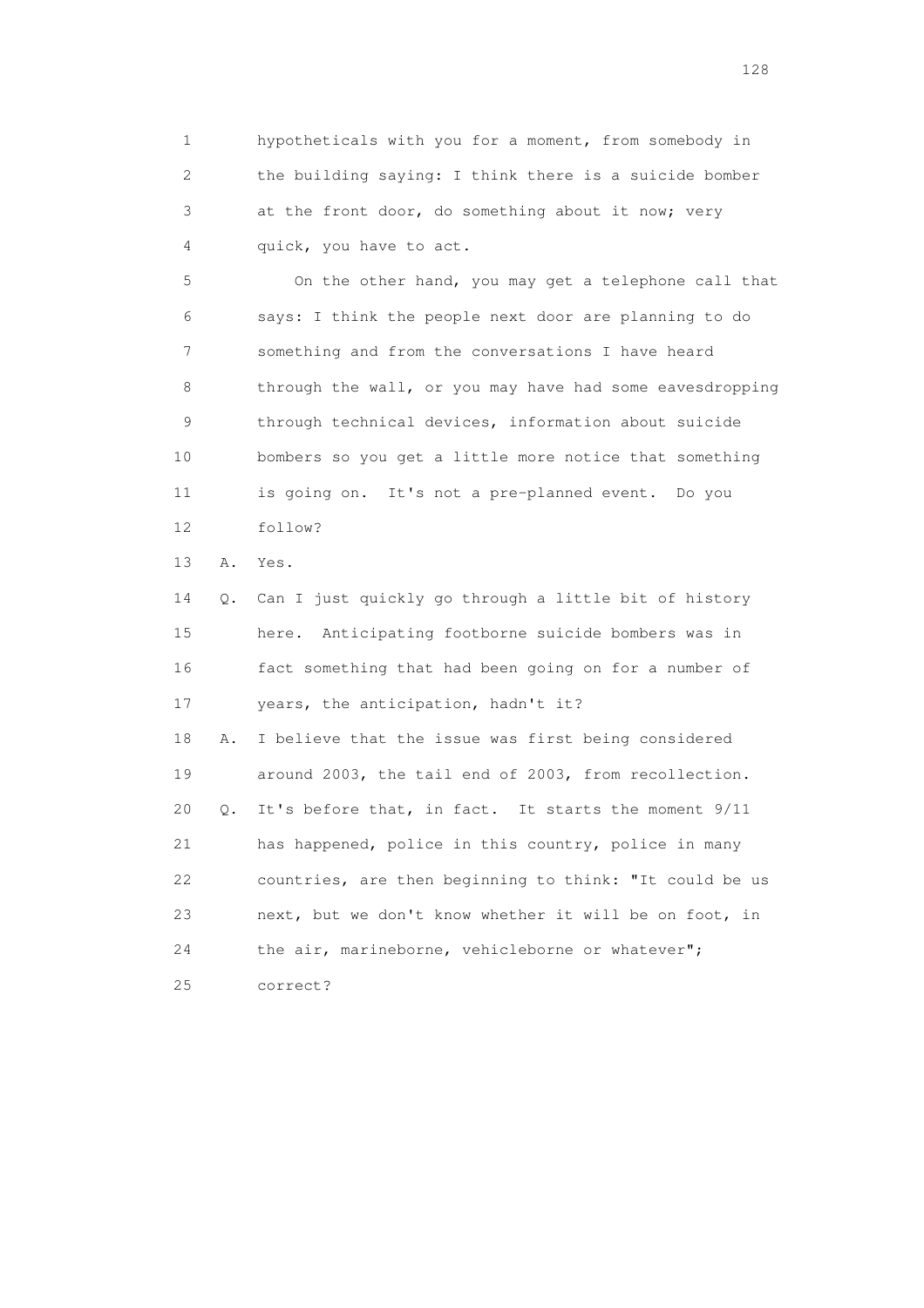1 A. Yes.

| 2  | Q.    | Police had had to deal with explosions in London before  |
|----|-------|----------------------------------------------------------|
| 3  |       | during the times of the IRA, the PIRA and so on.<br>So   |
| 4  |       | dealing with bombers wasn't new, was it?                 |
| 5  | Α.    | Dealing with this form of threat was new, yes, very new. |
| 6  | Q.    | I appreciate this form. The difference with this form    |
| 7  |       | is of course the real risk that somebody intent on       |
| 8  |       | causing an explosion will do so immediately, there will  |
| 9  |       | be no room for negotiation, and all the rest of it, all  |
| 10 |       | right, so it's an immediate detonation that you are      |
| 11 |       | worried about; is that right?                            |
| 12 | Α.    | Yes, and it's the intention, obviously, no warnings, and |
| 13 |       | the intention to cause as many casualties as possible.   |
| 14 | Q.    | That's the different context.                            |
| 15 |       | After 2001, there was a working party set up to          |
| 16 |       | research this whole area; correct?                       |
| 17 | Α.    | Yes, I don't know when but certainly after 2001.         |
| 18 | Q.    | Barbara Wilding, Mr Veness and so on?                    |
| 19 | Α.    | Yes.                                                     |
| 20 | Q.    | Not only was there research, there were tabletop         |
| 21 |       | exercises, practical exercises and so on, was there not? |
| 22 | Α.    | Yes, I believe there were.                               |
| 23 | $Q$ . | What they had to envisage was the very simple obvious    |
| 24 |       | possibility, terrible though it is, of an individual     |
| 25 |       | walking down a street with a bomb on them; that's what   |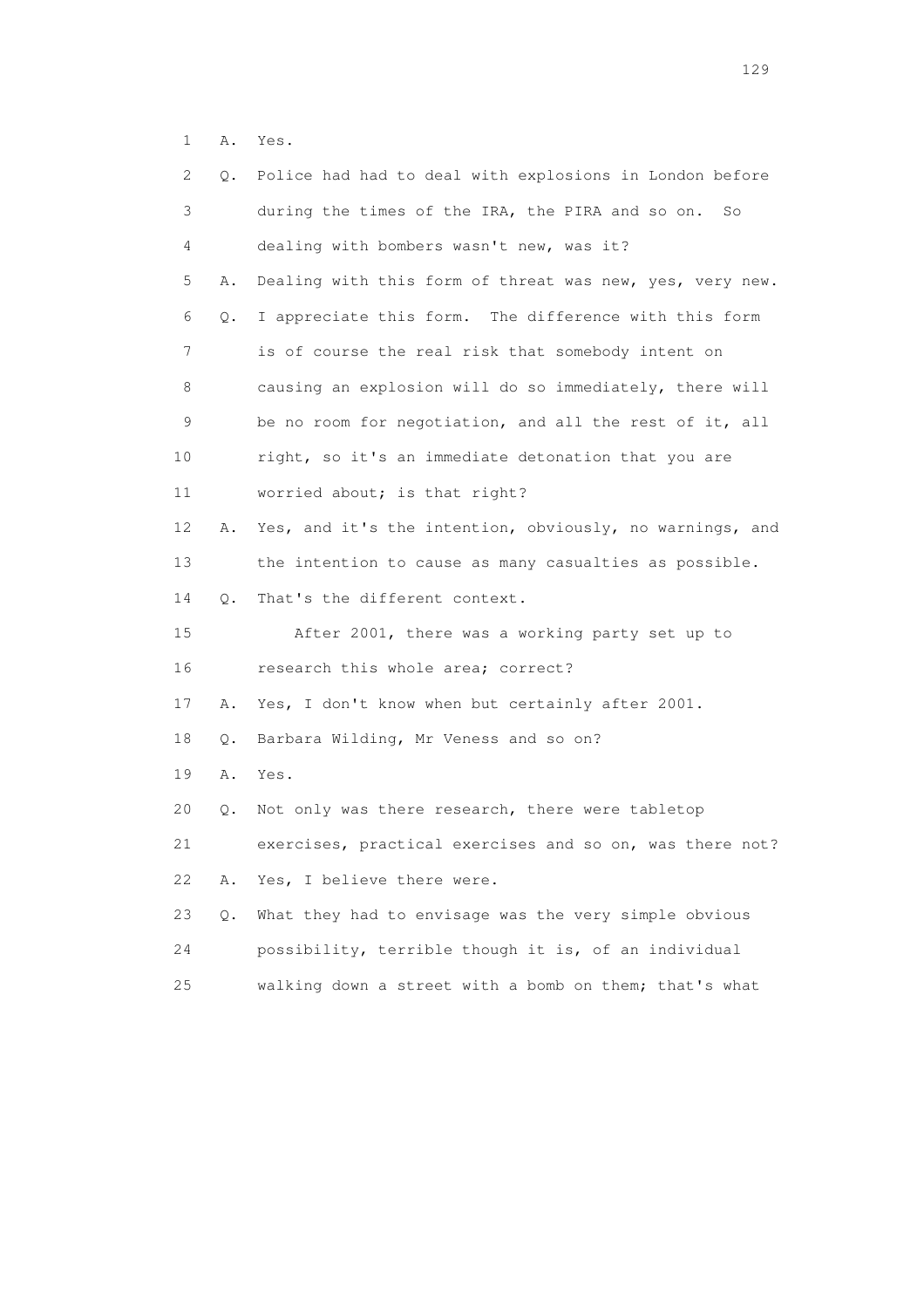- 1 you are dealing with, yes?
- 2 A. Yes.

| 3  | Q. | And there was an actual hypothetical drafted to do this, |
|----|----|----------------------------------------------------------|
| 4  |    | it had a name, Operation Tavistock, it was to deal with  |
| 5  |    | this, wasn't it?                                         |
| 6  | Α. | I am not aware of Tavistock.                             |
| 7  | Q. | All right, but this was being overseen at the highest    |
| 8  |    | level, wasn't it, within the police, this whole          |
| 9  |    | exercise?                                                |
| 10 | Α. | Yes, it was, I don't think it was being as widely shared |
| 11 |    | at that point as you may have assumed.                   |
| 12 | Q. | Well, I am not assuming it's widely shared but I am      |
| 13 |    | assuming that at the very top the commissioner, the      |
| 14 |    | ACSO, Assistant Commissioner Special Operations          |
| 15 |    | Mr Hayman, they would be involved, wouldn't they?        |
| 16 | Α. | Certainly Sir David Veness was involved, I don't know if |
| 17 |    | Mr Hayman was, but there was thinking going on at that   |
| 18 |    | level about this issue, yes, and Barbara Wilding as      |
| 19 |    | I understand it was leading.                             |
| 20 | О. | And the commissioner?                                    |
| 21 | Α. | Yes, I was aware of that, I thought it was               |
| 22 |    | Barbara Wilding.                                         |
| 23 | О. | I am not suggesting it wasn't her as well. How much of   |
| 24 |    | the training were you aware of that was going on to meet |
| 25 |    | the footborne suicide bomber?                            |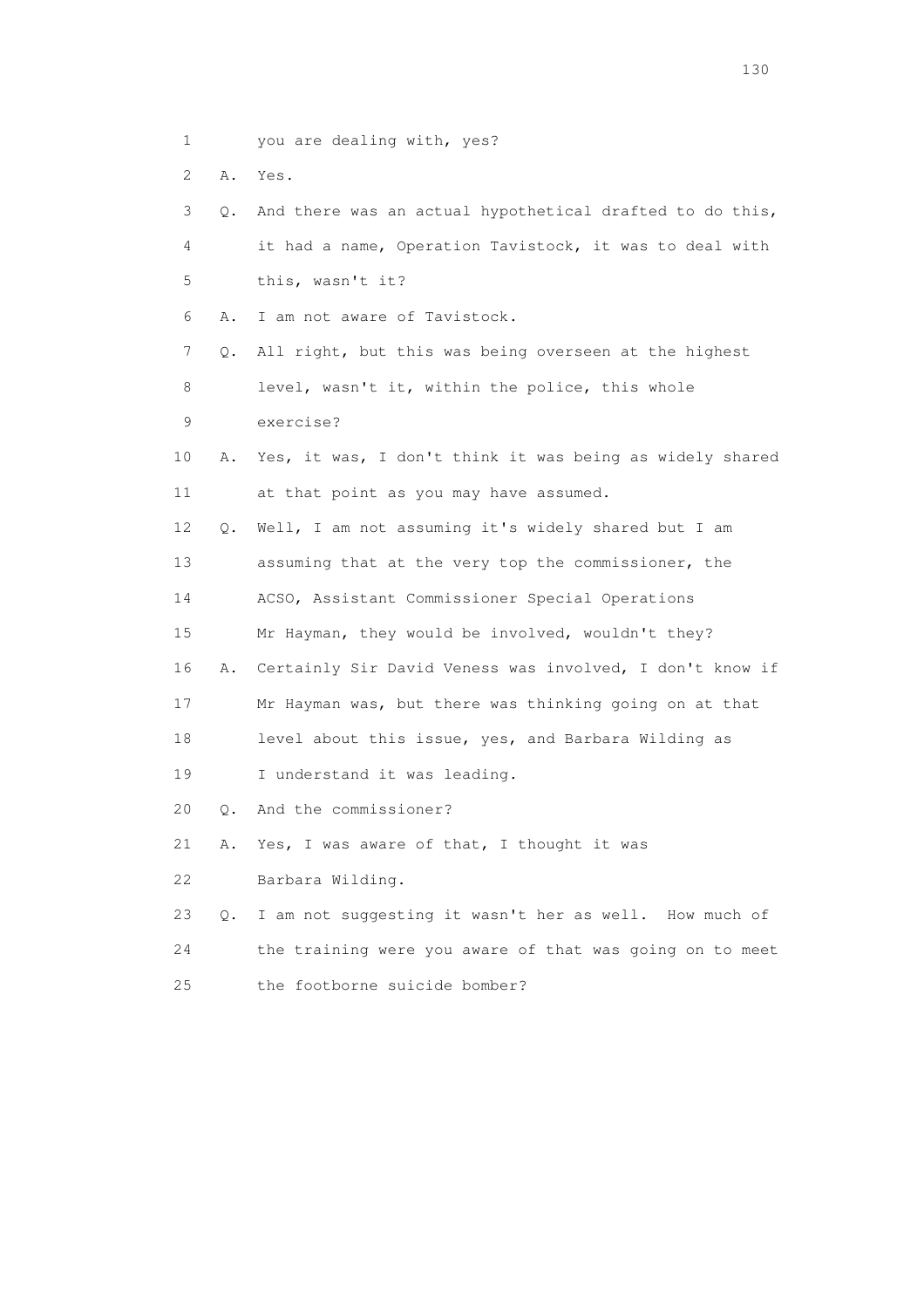| 1  | Α.    | At that time, I don't think I was widely aware, I knew   |
|----|-------|----------------------------------------------------------|
| 2  |       | that there was some training being made available to the |
| 3  |       | firearms branch, for example to deal with this issue.    |
| 4  | 0.    | One of the architects of the response to suicide bombing |
| 5  |       | was in fact Mr Swain, wasn't it?                         |
| 6  | Α.    | Yes, he was working for Barbara Wilding, I think, on     |
| 7  |       | this issue.                                              |
| 8  | Q.    | And you met him?                                         |
| 9  | Α.    | Yes, I did.                                              |
| 10 | Q.    | Over this period, you indicated yesterday?               |
| 11 | Α.    | Yes, that's correct.                                     |
| 12 | Q.    | You had a meeting with him?                              |
| 13 | Α.    | (Witness nods).                                          |
| 14 | Q.    | Did you ever get any advice from any, and I am using the |
| 15 |       | term generically, any Kratos experts, and there were two |
| 16 |       | at New Scotland Yard: Mr Swain, and there was another    |
| 17 |       | one; do you remember who the other one was?              |
| 18 | Α.    | I don't recall at the time, no.                          |
| 19 | Q.    | Well, he is being called for the moment Inspector Zaj.   |
| 20 |       | Does that mean anything as a code word?                  |
| 21 | Α.    | Yes, he was I think $-$                                  |
| 22 | Q.    | I am hoping you weren't going to mention his name.       |
| 23 | Α.    | No, I was just going to say that I think he was part of  |
| 24 |       | the night duty cover.                                    |
| 25 | $Q$ . | That's right. Did you get any advice from either of      |
|    |       |                                                          |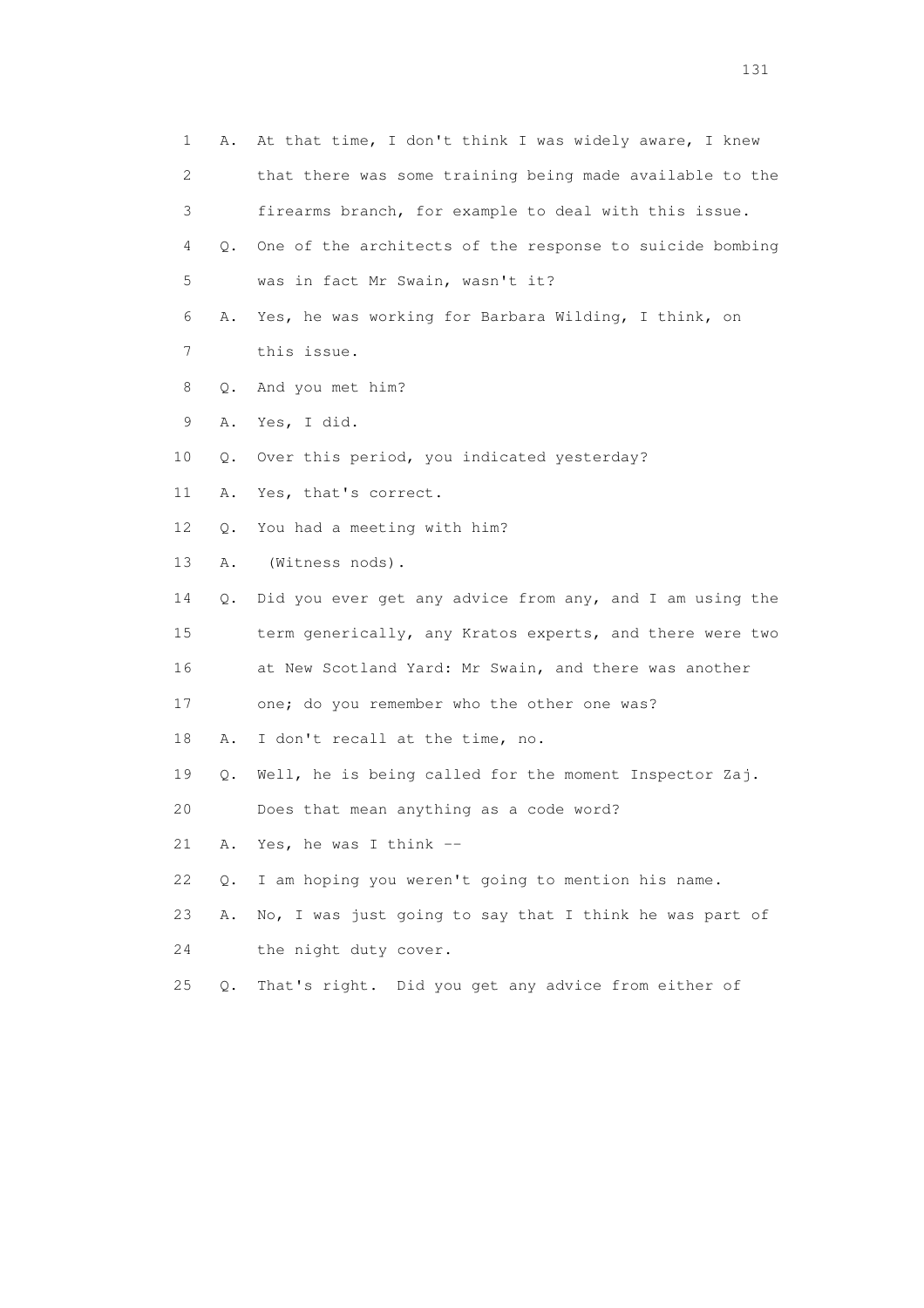1 those that you were facing an impossible situation, 2 trying to -- if this was going to be the objective -- 3 intercept a footborne potential bomber before they 4 entered public transport? 5 A. No, I didn't. 6 Q. In other words, neither of them said: look, this is 7 something we can't do at any stage? 8 A. That's right, yeah, that's correct. 9 Q. In fairness to them, I have to put it the other way 10 around, did you ever approach them and say is this 11 possible, can we intercept, on non-Clydesdale, we 12 haven't advanced intelligence, all we know is there may 13 be a bomber coming out of this block of flats. Did you 14 ever ask for their advice? 15 A. I didn't -- I don't think I asked Mr Swain's advice 16 because my meeting with him was the previous evening so 17 I don't think -- we were obviously not aware of the 18 circumstances we had the following morning yet. 19 Q. He came back the next day? 20 A. Well, if he did, I don't think I saw him the following 21 day. Certainly not before the events that we are 22 concerned with. As far as Zaj is concerned, I am pretty 23 sure that at some stage after that strategy is devised, 24 I have had some contact with Zaj, I don't know now what 25 that contact was, but as one of the night duty firearms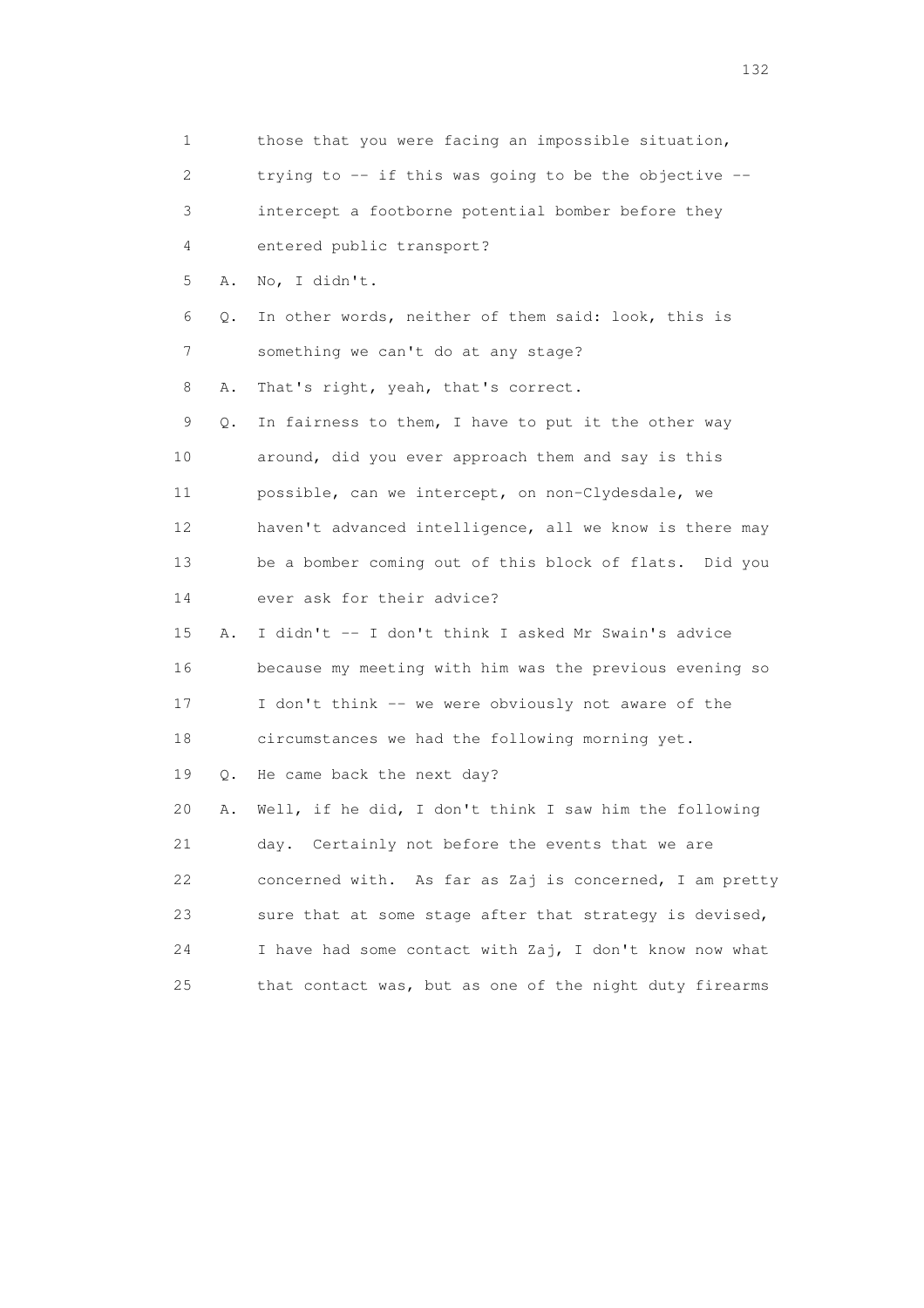1 advisers, I am fairly certain I spoke to him. 2 Q. You see, what you were saying yesterday and what some 3 may say is oh, well, this caught us on the hop, it was 4 a intelligence led operation which led to the 5 possibility of a -- and we had not catered for this. 6 What I want to put to you is: this is exactly the sort 7 of situation that had been catered for under Kratos, the 8 possibility you would have to find out whether the 9 person you were following was a suicide bomber, it might 10 require a challenge from cover, and it might require 11 a critical shot if you could see a bomb or at that point 12 you had intelligence; do you follow? 13 A. Yes, I do. 14 Q. Now, all of that had been trained for in special places 15 in the Thames Estuary and elsewhere, hadn't it? 16 A. Yes, as I say, that training was not widespread and nor 17 was the policy development going on at that time 18 widespread. It was known to many in firearms branch at 19 the time. 20 Q. Well, it was certainly known to SFO, the specialist 21 firearms officers, wasn't it? 22 A. Absolutely, yes. 23 Q. Absolutely, so therefore, the possibility of preventing 24 what actually happened here is a mad rush by specialist 25 firearms officers to catch up with somebody on a bus,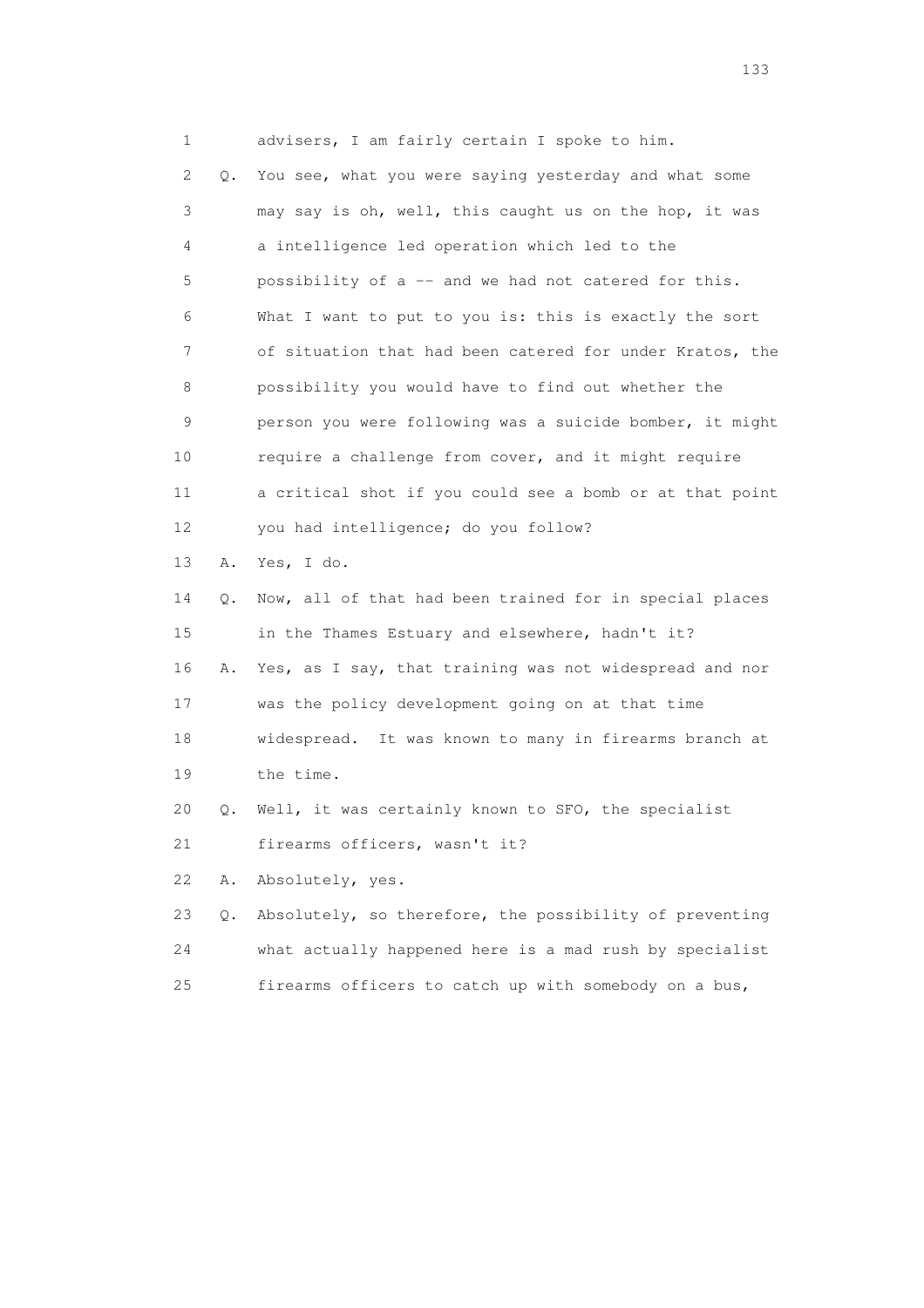| $\mathbf 1$ |    | then on the same bus, then actually going down          |
|-------------|----|---------------------------------------------------------|
| 2           |    | an escalator and being shot on a tube train; that could |
| 3           |    | have all been prevented, couldn't it?                   |
| 4           | Α. | Well, all I can say to that is that all those senior    |
| 5           |    | people in the firearms branch that would have received  |
| 6           |    | that training and had been involved in those inputs are |
| 7           |    | the very people that I was speaking to that morning, so |
| 8           |    | they have not raised and didn't raise with me the fact  |
| 9           |    | that this was an impossibility.                         |
| 10          | Q. | Because they weren't being told by you what the true    |
| 11          |    | situation was, were they, because you didn't know that  |
| 12          |    | there were no firearms officers specialists down at     |
| 13          |    | Scotia Road; correct?                                   |
| 14          | Α. | They would have known what the position was in terms of |
| 15          |    | their own deployment, they are there for the purpose of |
| 16          |    | advice and it's not simply about advising on strategy,  |
| 17          |    | it's about advising people on tactics, it's about       |
| 18          |    | knowing where their own resources are and so on.        |
| 19          | Q. | When you came to brief Cressida Dick, she had missed    |
| 20          |    | a bit of the meeting so you stayed behind to give her   |
| 21          |    | a briefing at 7.15 roughly?                             |
| 22          | Α. | Yes.                                                    |
| 23          | О. | By that time, you were still giving out the same        |
| 24          |    | strategy to her: stop everybody at a safe distance,     |
| 25          |    | covert operation, and so forth; is that right?          |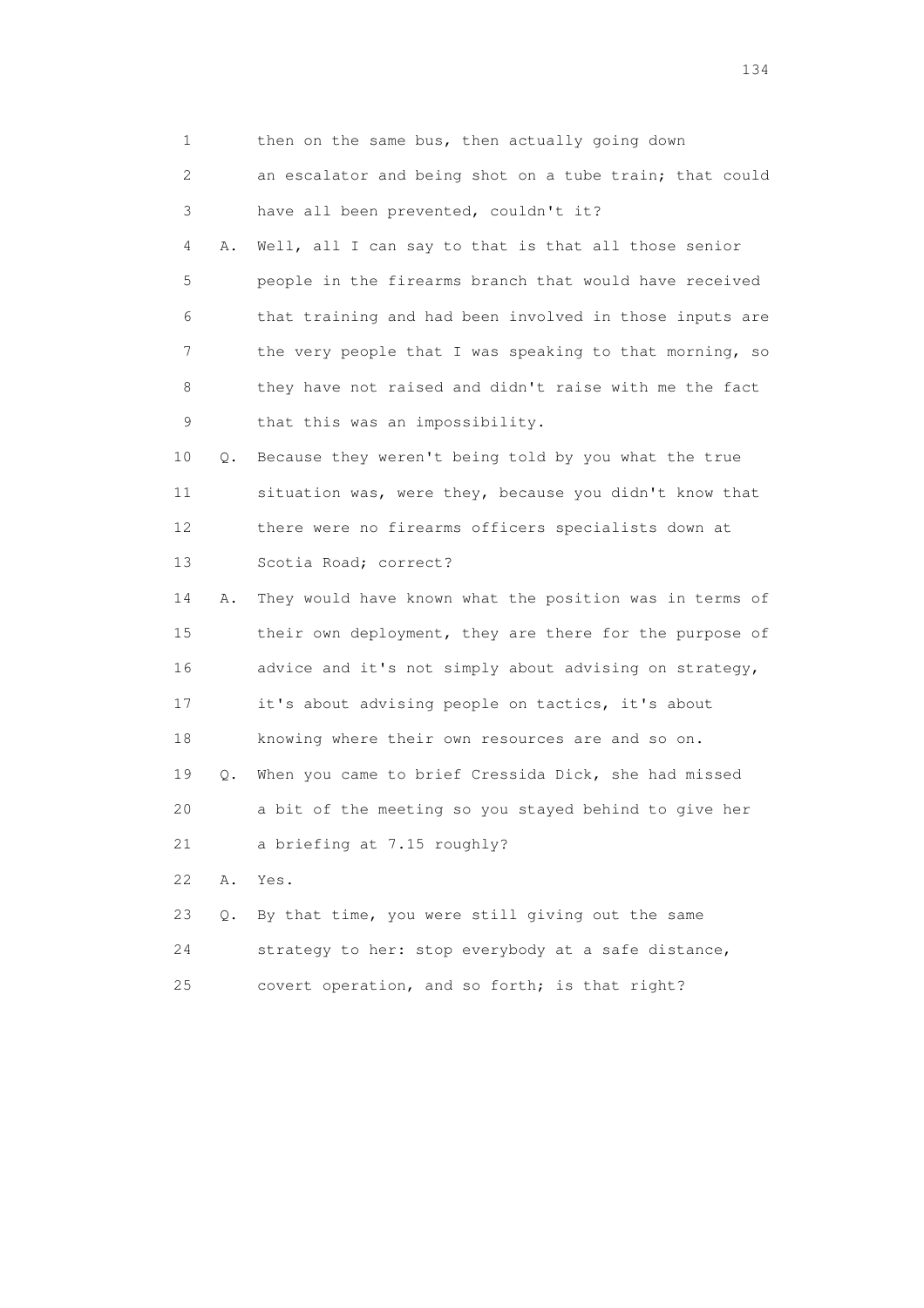1 A. That's correct.

| 2  | Q.    | So the designated senior officer that is actually taking |
|----|-------|----------------------------------------------------------|
| 3  |       | overtaking over the whole thing at that point is not     |
| 4  |       | being told: look, there are no firearms down there, and  |
| 5  |       | so on, and in fact it's a communal door, by you, is she? |
| 6  | Α.    | No, as I understand it, however, she was aware that it   |
| 7  |       | was a communal door very soon after that, and the        |
| 8  |       | firearms tactical adviser that I had spoken to both at   |
| 9  |       | 6.40, conceivably even before, and at 6.50 was the same  |
| 10 |       | tactical firearms adviser that would have had knowledge  |
| 11 |       | of the training you spoke about and the policies that    |
| 12 |       | were being developed and then continued to be her        |
| 13 |       | firearms tactical adviser through the morning.           |
| 14 | Q.    | But of course they can't put any tactics they may have   |
| 15 |       | trained for into practice if they are not actually down  |
| 16 |       | there?                                                   |
| 17 | Α.    | But they can advise what are the most appropriate        |
| 18 |       | tactics and which tactics will work, which tactics won't |
| 19 |       | work. Well, it is their role to do so.                   |
| 20 | Q.    | Yes, did they advise you?                                |
| 21 | Α.    | They didn't advise me, as I have just said, but I know   |
| 22 |       | that they were giving advice to Commander Dick as the    |
| 23 |       | morning wore on.                                         |
| 24 | $Q$ . | Is there any written advice anywhere from any of these   |
| 25 |       | tactical advisers as to how to deal with the situation   |

n 135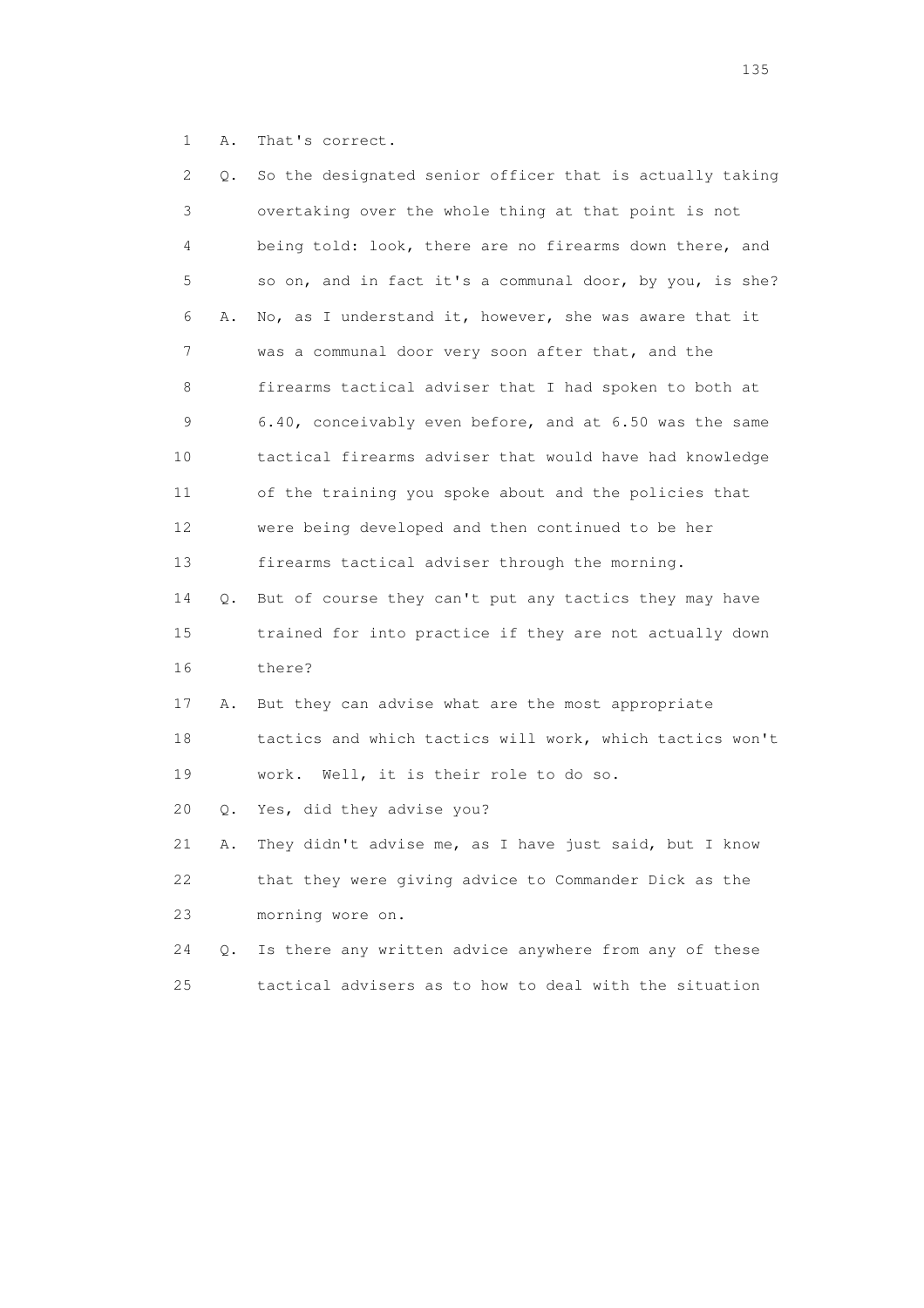1 as it evolved, namely communal door, can't stop 2 everybody, in fact nobody was stopped leaving; did you 3 know that? 4 A. I am aware that others had left prior to the time that 5 we all deployed to the scene, yes. 6 Q. Nobody who was either filmed or unfilmed, because one or 7 two were not filmed, out of the numbers that left, 8 nobody was stopped, even those carrying bags; did you 9 know that? 10 A. I know that now, yes. 11 Q. You know that now. So even on the morning retaining 12 authority as you did, nobody came to you and said: look 13 we are letting people go, there are people walking by? 14 A. No, that wasn't made known to me. 15 Q. Looking back on it, there was quite a lot you really 16 didn't know about this operation, wasn't there? 17 A. There are aspects of this operation, clearly as time has 18 gone on, that I have become aware of that I was not 19 aware of, and I think it's -- sorry. 20 Q. Yes? 21 A. But this is just one aspect, it's a very important 22 aspect of a number of very important things going on 23 that morning. To keep detailed and up to speed with 24 exactly what was happening with this address I think 25 would have been impossible given everything else that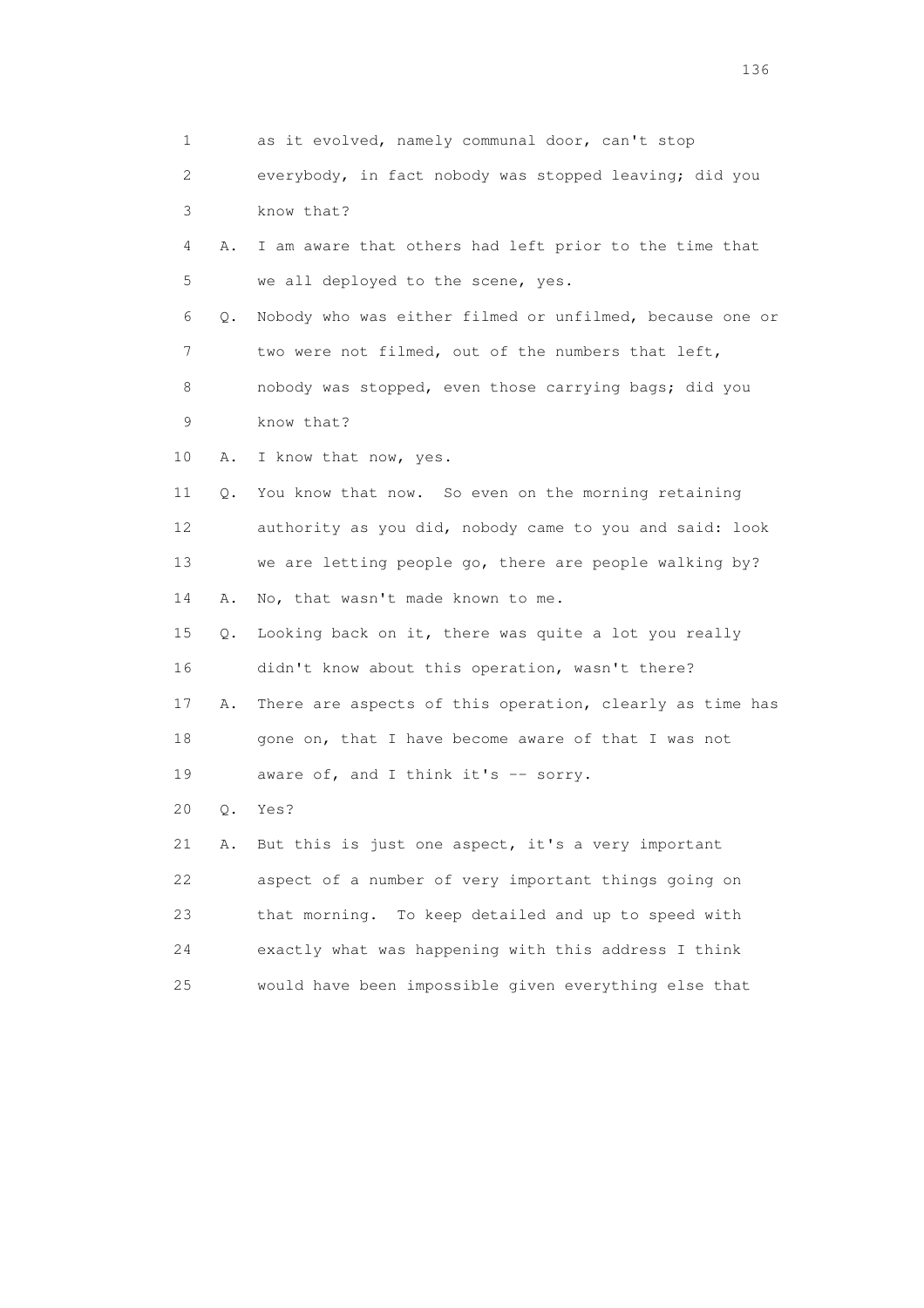| 1                         |       | I was being asked to do that morning, and that is why we |
|---------------------------|-------|----------------------------------------------------------|
| $\mathbf{2}^{\mathsf{I}}$ |       | have a command structure with Silvers and why roles and  |
| 3                         |       | responsibilities are delegated that way.                 |
| 4                         | Q.    | As you have agreed, the Gold has a responsibility for    |
| 5                         |       | ensuring that the policy, the strategy is implemented,   |
| 6                         |       | you can't ensure that unless you ask the questions to    |
| 7                         |       | find out what's going on, can you?                       |
| 8                         | Α.    | Yes, absolutely, and as I have said to you on the        |
| 9                         |       | occasions that I have held meetings, we have clearly     |
| 10                        |       | discussed what's going on. I haven't been alerted to     |
| 11                        |       | what you have just described, but that is unfortunately  |
| 12 <sup>°</sup>           |       | the case, and with everything else also going on that    |
| 13                        |       | morning, I would put it to you that I think you used the |
| 14                        |       | expression earlier we don't expect people to be          |
| 15                        |       | superhuman, I think it would have been superhuman to     |
| 16                        |       | have retained that grasp of detail on everything. Given  |
| 17                        |       | that we were still investigating 7/7 and the events      |
| 18                        |       | after that, and so on and so forth, even by the time of  |
| 19                        |       | 9 o'clock I believe we had six significant addresses,    |
| 20                        |       | I think those grew during the day to something like 23.  |
| 21                        |       | So I think there is some context that I would like       |
| 22                        |       | to put into that, this is not the single focus of my     |
| 23                        |       | activity and my responsibility that morning.             |
| 24                        | $Q$ . | That is appreciated which is why I suggested to you      |
| 25                        |       | earlier what you have to do is prioritise what's the     |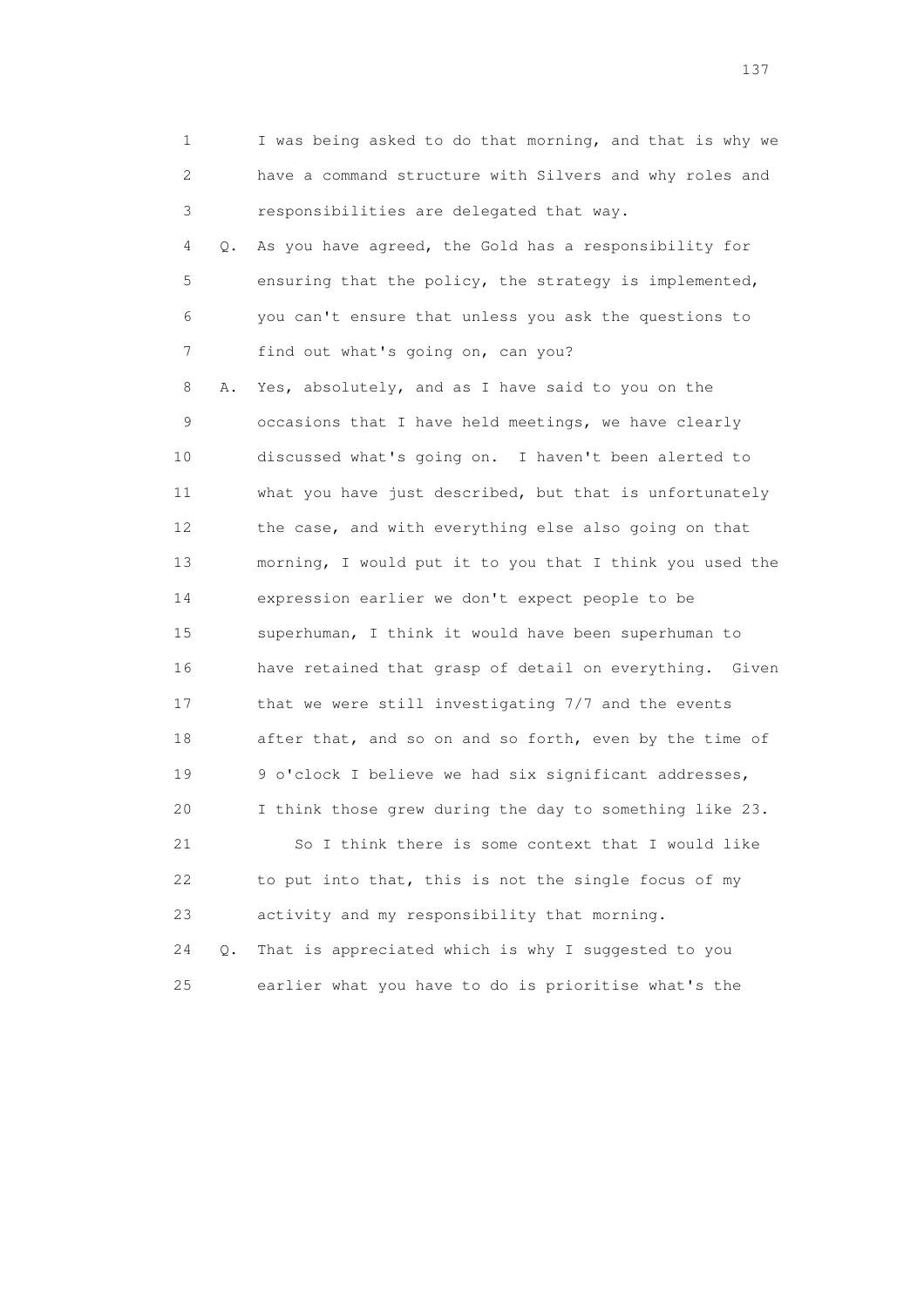| $\mathbf 1$ |    | most important exercise of the moment and you agreed    |
|-------------|----|---------------------------------------------------------|
| 2           |    | that, do you remember?                                  |
| 3           | Α. | Yes.                                                    |
| 4           | Q. | And you agreed that the priority that morning was this  |
| 5           |    | address linked to two individuals and a car?            |
| 6           | Α. | Yes, I think I said that it was among priorities and    |
| 7           |    | there were two clear priorities, one was this address   |
| 8           |    | and the other was the Portnall Road address, but that   |
| 9           |    | picture was changing all the time as the morning        |
| 10          |    | progressed.                                             |
| 11          | Q. | So if you, as it were, absolve yourself of              |
| 12          |    | responsibility --                                       |
| 13          | Α. | I didn't say I absolved myself of responsibility.       |
| 14          | Q. | Right, so you retain the responsibility from the moment |
| 15          |    | of your strategy being set all the way through,         |
| 16          |    | responsibility and accountability, do you accept that   |
| 17          |    | there are significant lapses of information and         |
| 18          |    | knowledge by you which resulted in a strategy being set |
| 19          |    | in stone that was entirely inappropriate?               |
| 20          | Α. | I don't accept that, I accept part of that, I accept    |
| 21          |    | that in an ideal world perhaps I would have wanted to   |
| 22          |    | have known more quicker than it was, but that strategy  |
| 23          |    | was altered, it was flexible and, as it was finally     |
| 24          |    | used, I think it was fit for purpose.                   |
| 25          | Q. | So the fit for purpose which ends up with a difficulty  |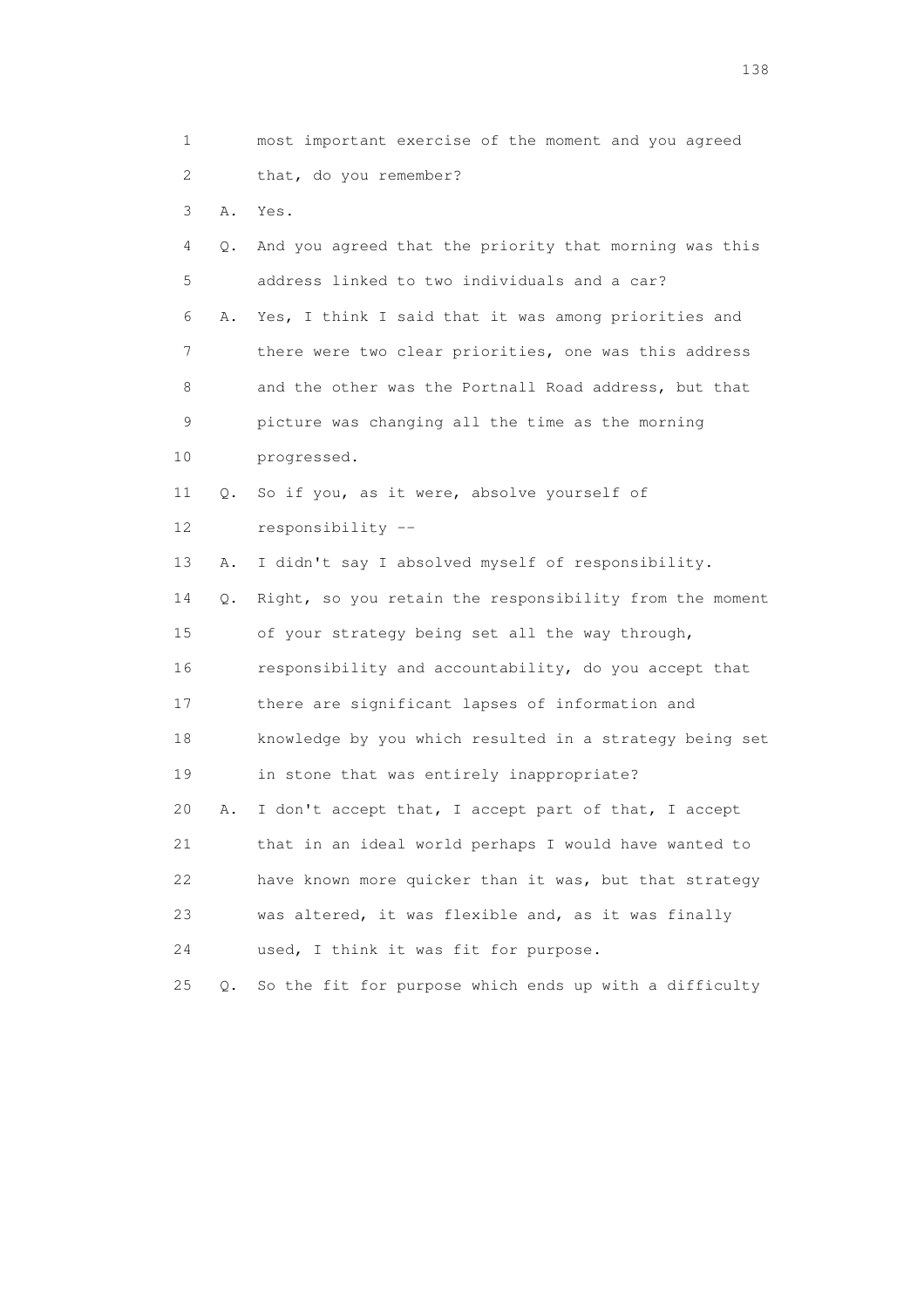1 as to whether armed surveillance or firearms -- I don't 2 know whether you have seen, can I ask you if you have 3 seen the compilation video? Has he seen the film? Can 4 I just describe it to you? The situation at Stockwell, 5 and I am right at the end of it now, you have 6 surveillance officers actually there first, right behind 7 Jean Charles de Menezes, into the tube station. You 8 have firearms officers for these purposes, a significant 9 distance behind but trying to catch up, and running down 10 escalators, jumping barriers, all right, you are 11 familiar with all of that? 12 A. Yes. 13 Q. That was an entirely unacceptable situation which could 14 have been avoided? 15 A. It was a situation that could have been avoided. 16 Unfortunately an identification wasn't made, and then it 17 was made, and then it wasn't made. There was, as you 18 will no doubt in the proceeding days and weeks be going 19 over, a mistake of identity, and that caused the 20 confusion, I believe. The firearms team were not asked 21 for as quickly as they might have been. 22 Q. I am not going through where they should have been 23 positioned so they could have got there more quickly. 24 We are really right back at the very first question. To 25 expect surveillance officers to come up with a positive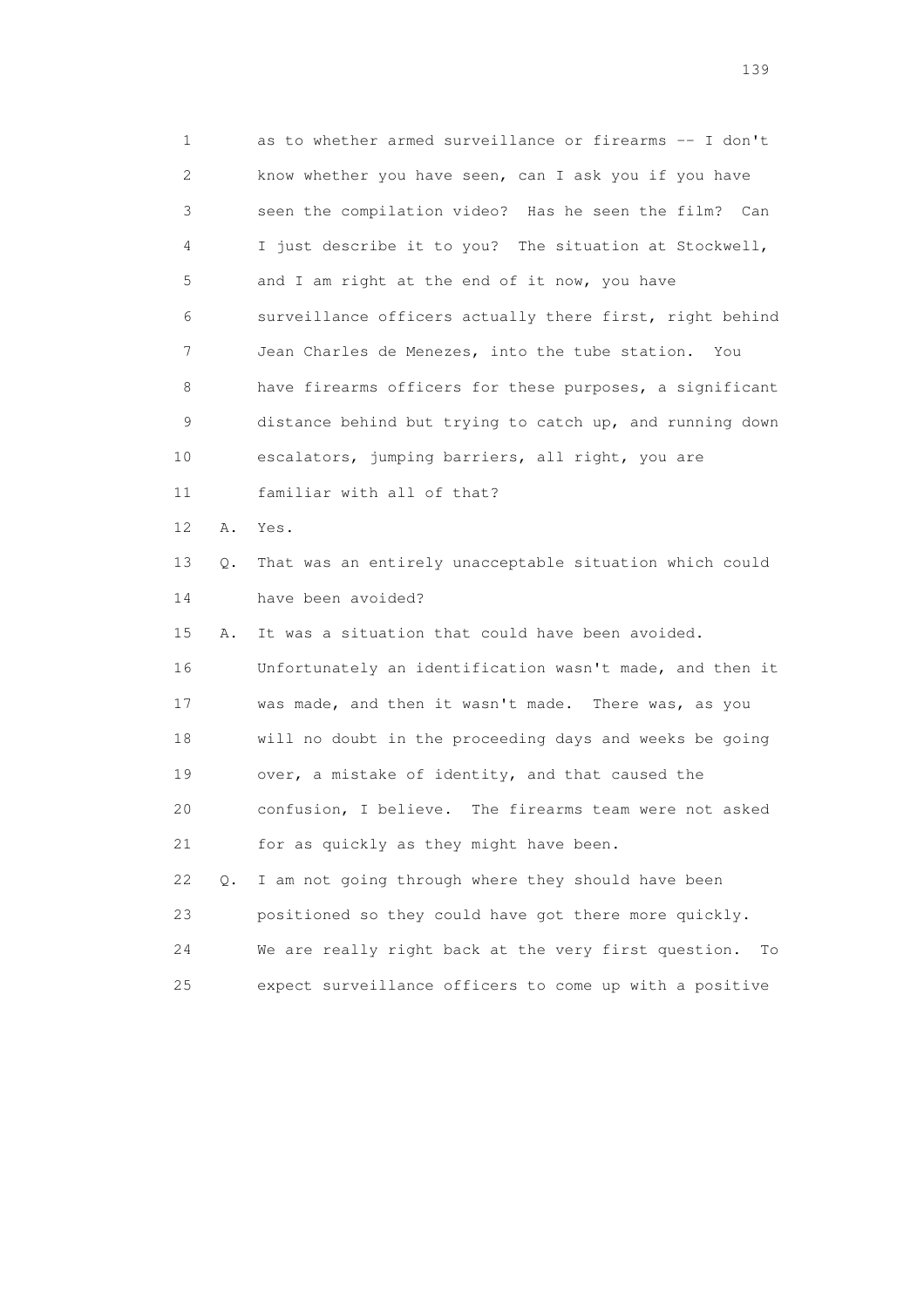1 identification within the 30 minutes, fleeting glances 2 here and there, the one photograph we have seen, and, as 3 you have already described, first he is and then he 4 isn't, that is not a reliable situation in which armed 5 specialist firearms officers are sent into action, is 6 it? 7 A. I would say it's a situation where officers are sent 8 into action daily. It is quite commonplace for 9 timeframes to be short, it is quite commonplace for 10 identifications to be made in that sort of timeframe. 11 Q. You are not suggesting therefore that this is likely to 12 happen again, are you? 13 A. I very much hope that this will never happen again. But 14 at the same time, with human beings, it is entirely 15 feasible that some such tragedy may occur again, with 16 just the way that circumstances sometimes unravel 17 themselves. 18 Q. Looking back on it, you have given the description, 19 first he might be, then he isn't, then he is, is that 20 really a satisfactory basis for a critical shot? 21 A. I don't know because I wasn't personally there, and nor 22 did I hear the communications that went on. It may have 23 been. It may have been. 24 O. How could it have been?

25 A. At the moment that the officers entered the tube, it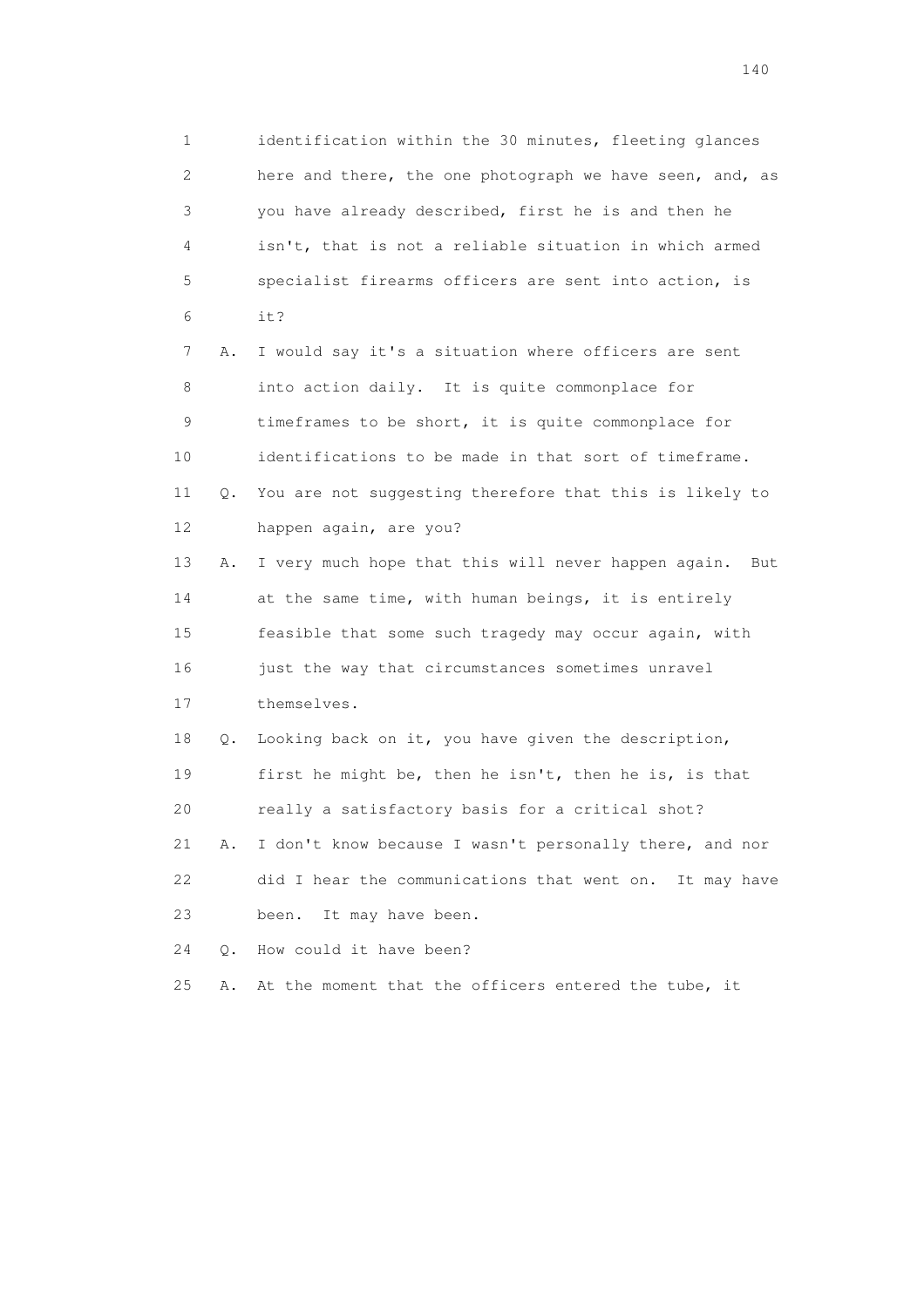1 entirely depends upon what was in their mind and how 2 firm they were that the identification had been made. 3 MR MANSFIELD: Thank you. 4 SIR MICHAEL WRIGHT: Thank you, Mr Mansfield. Would you 5 like a break, Mr McDowall? 6 A. Sir, I am happy to go on a little while, if you would 7 prefer. 8 SIR MICHAEL WRIGHT: If I give you 10 or 15 minutes now, 9 will it help? 10 A. In 10 or 15 minutes would be very helpful, sir. 11 Sir, may I just -- I have an answer for Mr Hilliard, 12 he had a question of me this morning, in respect of 13 could I find out the identities of -- 14 SIR MICHAEL WRIGHT: Yes, please. 15 A. One individual was Mr Esposito, who I believe was here 16 very early that morning, so well before his early turn 17 start, and the other individual around as a tac adviser 18 at that time was a coded officer, was it Zaj? 19 SIR MICHAEL WRIGHT: I thought it was. I can see 20 Mr Hilliard nodding at you, so I expect he has made 21 a note of the answer. Thank you very much. Now, 22 Mr Horwell? Who is next? Mr Gibbs. 23 MR GIBBS: I think the order that you have directed is that 24 I should go next. 25 SIR MICHAEL WRIGHT: I have forgotten my own order, fair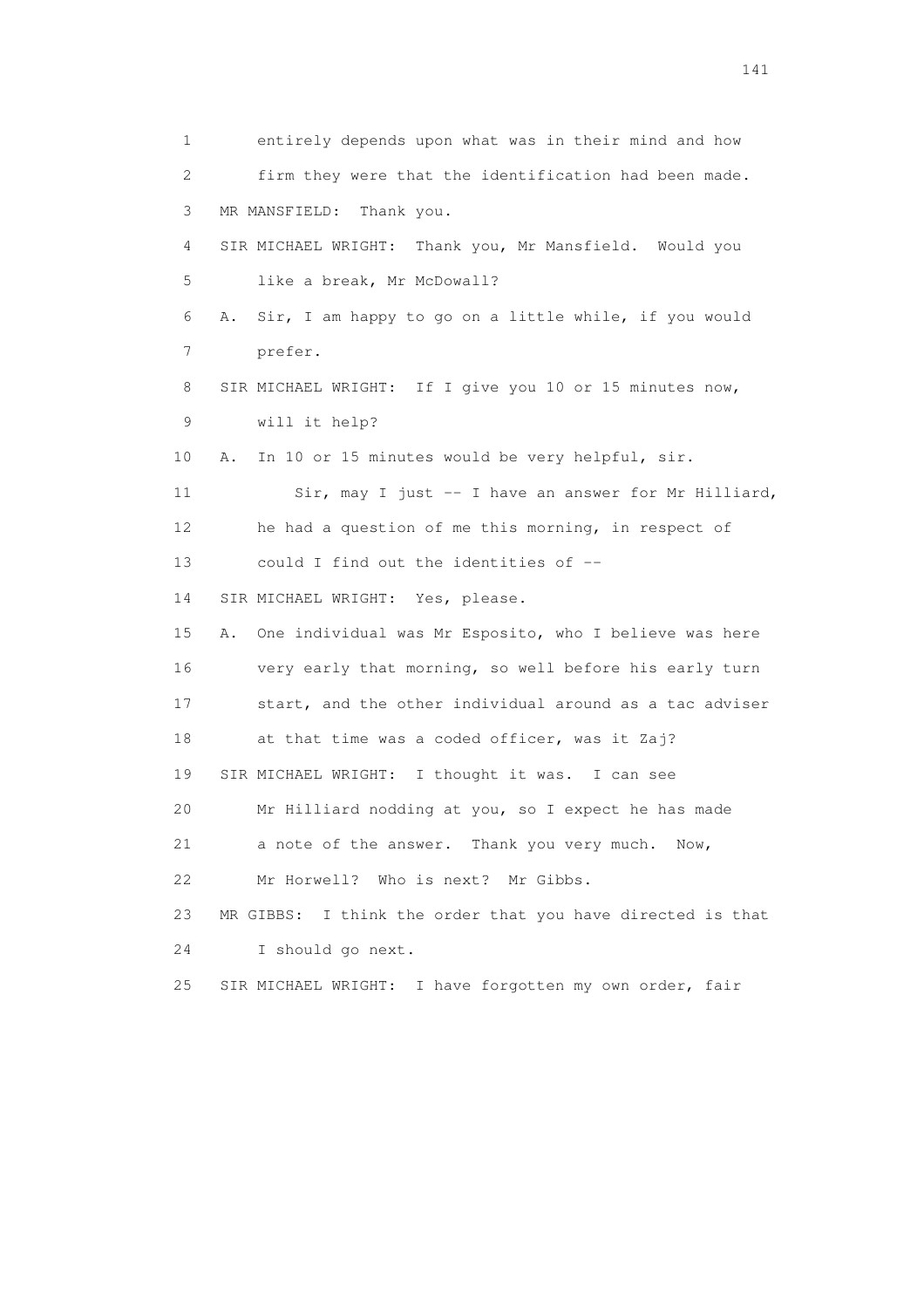| 1  | enough.                                                       |
|----|---------------------------------------------------------------|
| 2  | MR GIBBS: May I ask some questions of Mr McDowall about       |
| 3  | surveillance?                                                 |
| 4  | SIR MICHAEL WRIGHT: Certainly, Mr Gibbs.                      |
| 5  | Questions from MR GIBBS                                       |
| 6  | MR GIBBS: Mr McDowall, can I ask you some very simple         |
| 7  | questions about surveillance. I represent the red and         |
| 8  | grey teams.                                                   |
| 9  | Sir.<br>Α.                                                    |
| 10 | Special Branch surveillance officers watch places of<br>Q.    |
| 11 | interest, don't they?                                         |
| 12 | Α.<br>That's correct.                                         |
| 13 | $Q.$ And $--$                                                 |
| 14 | Α.<br>And people of interest.                                 |
| 15 | And they follow people of interest?<br>Q.                     |
| 16 | Sorry, yes.<br>Α.                                             |
| 17 | And they report what they see?<br>Q.                          |
| 18 | Α.<br>Yes.                                                    |
| 19 | They are trained to do that in a particular way?<br>$\circ$ . |
| 20 | Α.<br>Yes.                                                    |
| 21 | The tactics which they employ, I will not ask you about<br>Q. |
| 22 | that, we will let them tell us about that, are designed       |
| 23 | to ensure two vital things I am going to suggest, will        |
| 24 | you tell me if I am right. The first is that the person       |
| 25 | who is being followed not realise that he is being            |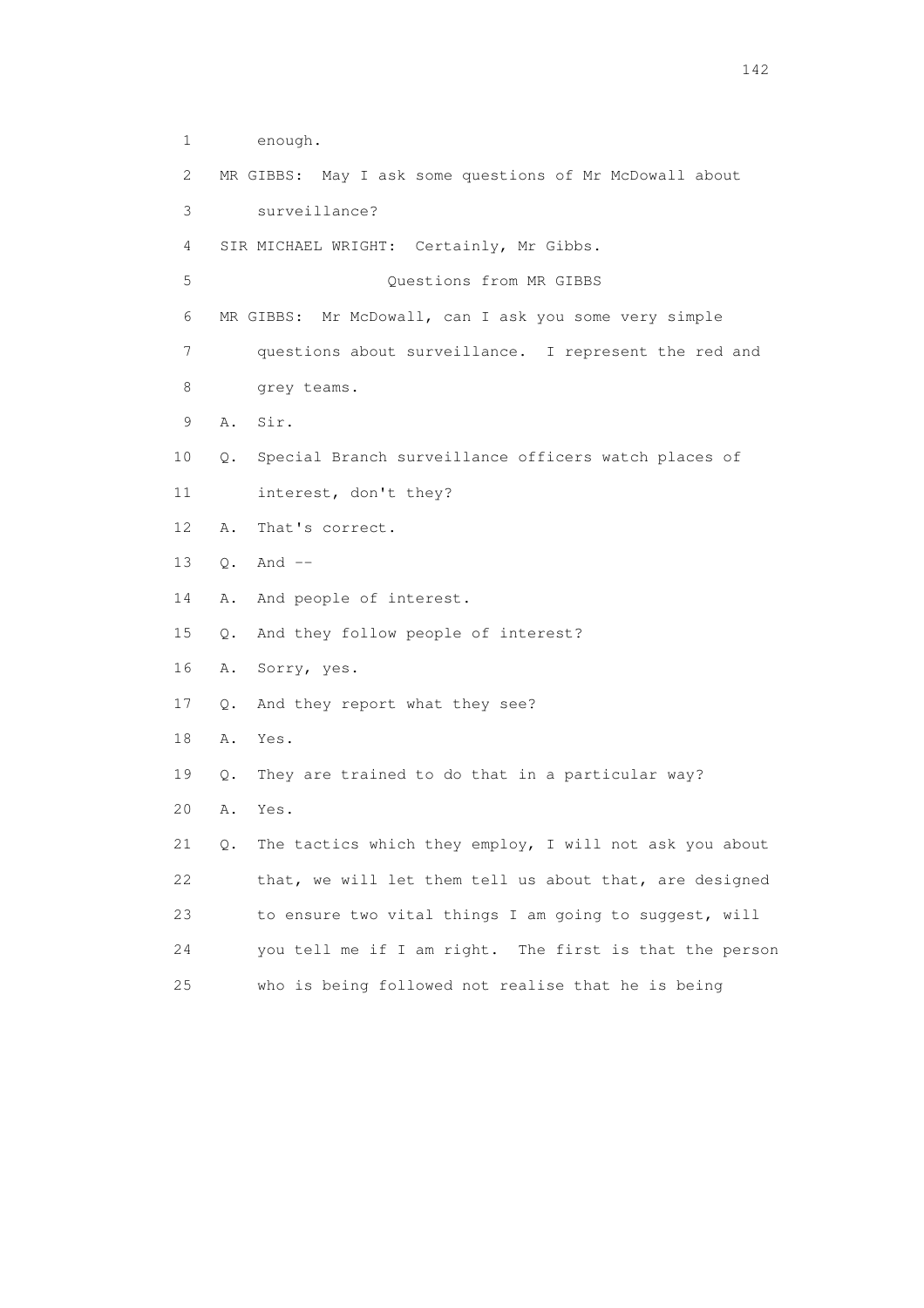- 1 followed?
- 2 A. That's correct.
- 3 Q. And the second thing is that they not lose the person 4 whom they are following?
- 5 A. That's correct.
- 6 Q. So that for them in very simple terms there is always

 7 that tension between not getting too close but not 8 getting too far away?

- 9 A. Yes, that's correct.
- 10 Q. Would it be right, in an operation like this, where
- 11 there are many parts to the operation, many teams
- 12 involved, that the surveillance team will be like the
- 13 eyes of the operation?
- 14 A. That's correct.
- 15 Q. The operation will have a brain, and that brain is to be 16 found in the control room?
- 17 A. That's correct.
- 18 Q. And the operation will have ears and those ears may be 19 found in the forward intelligence cell?
- 20 A. Sorry, do you mean ears as in radio communications 21 or ...
- 22 Q. No, I mean the other sources of intelligence to the 23 brain.
- 24 A. Those other sources of intelligence, yes, from the 25 control room, from the forward intelligence cell,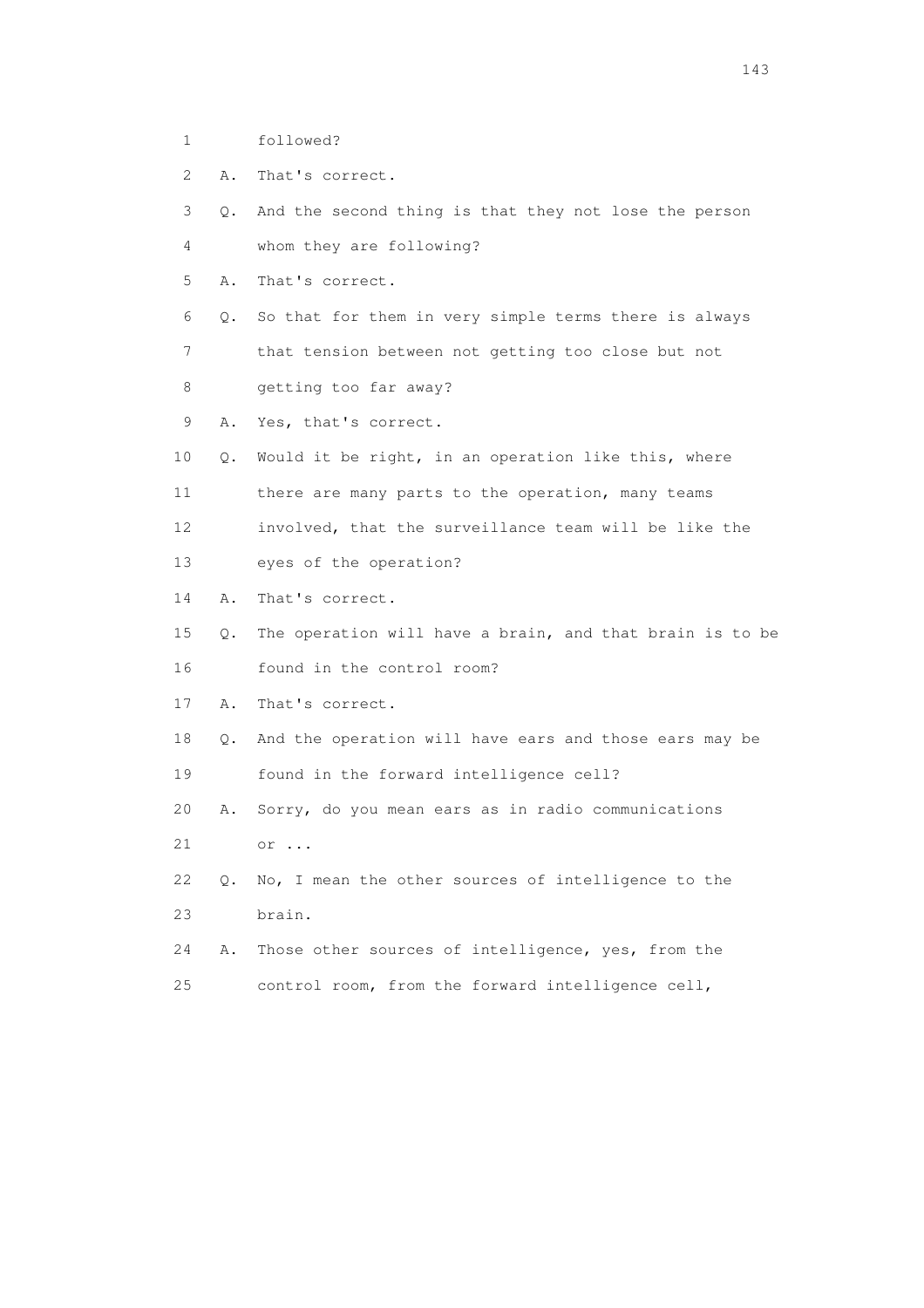1 sometimes from other officers also deployed in the same 2 operation. 3 Q. And the brain will take the information which it 4 receives from the various eyes and ears and other organs 5 and make decisions based upon that information? 6 A. Yes, that's correct. 7 Q. And give orders based upon those decisions? 8 A. Yes. 9 Q. Do you have in front of you still the jury bundle? 10 A. I can find it, yes. 11 Q. Can I ask that you be given it and that we have a look, 12 please, in tab 20. 13 A. Yes. 14 Q. In the main room, which is on the left-hand side of the 15 diagram, we can see a semicircle of desks and chairs and 16 then four chairs at a desk in the middle of the 17 semicircle. Do you see what I am looking at? 18 A. Yes, yes. 19 Q. We can see by those four chairs in the middle they are 20 numbered S1, 2, 3 and 4? 21 A. Yes. Sorry, I think that's 51, 52, 53, 54, yes. 22 Q. On top of the desks is written "Cougar desktop radio" 23 and there are four of those? 24 A. Yes. 25 Q. Are those the desks that commonly the radio traffic from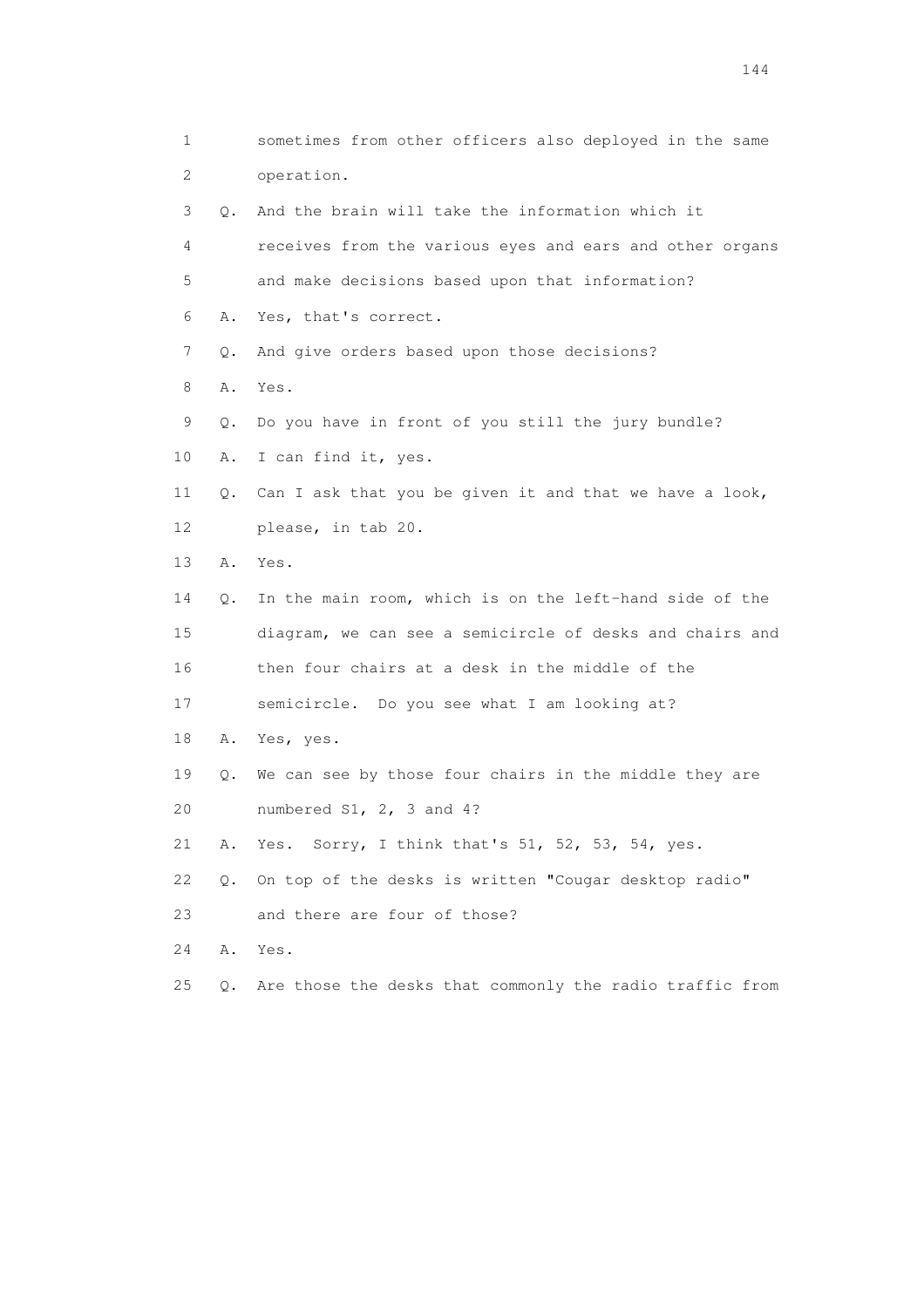1 the surveillance team would come into the control room 2 via? 3 A. Yes, that's correct, and I apologise, Mr Gibbs, I think 4 you are right, it is an S, it's probably for 5 surveillance. 6 Q. We will hear from people in the control room I have no 7 doubt in due course as to where each of them was 8 sitting? 9 A. Yes. 10 Q. But in general terms, am I right in thinking that 11 a given surveillance team will have a monitor assigned 12 to it, a person within the control room; is that right? 13 A. Yes, that's correct, in this control room and in the way 14 that Special Branch work, it is different elsewhere but 15 yes, it is the case here. 16 Q. And that monitor has, as his primary job, monitoring 17 what is going on, on the surveillance team's Cougar 18 radio? 19 A. That's correct. 20 Q. And he logs what is said and passes it on to the brain? 21 A. Yes. 22 Q. The forward intelligence cell, it is called, which is 23 the room past the dividing wall to the right of that? 24 A. Yes. 25 Q. We can see that there are a number of desks and seats in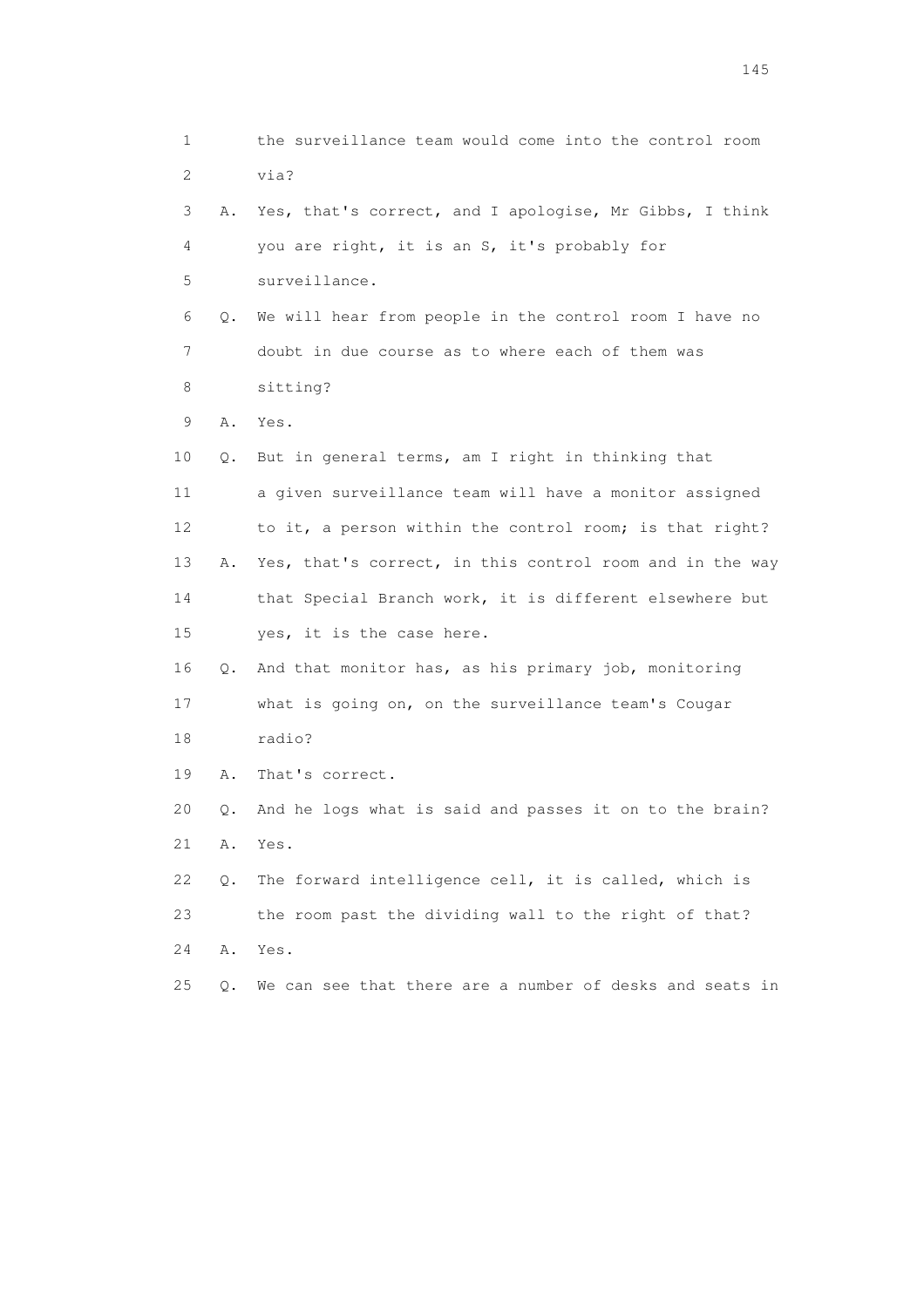| $\mathbf 1$ |           | there. What sort of people would usually, in             |
|-------------|-----------|----------------------------------------------------------|
| 2           |           | an operation like this, be in there?                     |
| 3           | Α.        | They would ordinarily be police officers or police       |
| 4           |           | staff, that is to say civilian members of the service    |
| 5           |           | who are intelligence experts or who have an intelligence |
| 6           |           | role, properly vetted and together with members of the   |
| 7           |           | security service ordinarily.                             |
| 8           | Q.        | You described yesterday and I am not asking you to give  |
| 9           |           | away any secrets, so if I am asking a question that      |
| 10          |           | I shouldn't be asking, do please say, but you mentioned  |
| 11          |           | yesterday the phrase "partner agencies"?                 |
| 12          | Α.        | Yes.                                                     |
| 13          | Q.        | What sort of people do you mean?                         |
| 14          | Α.        | I mean specifically the security service but it may be   |
| 15          |           | that there are other intelligence agencies that may be   |
| 16          |           | present.                                                 |
| 17          | Q.        | Why are they in a separate room?                         |
| 18          | Α.        | That is because of the level, well, a couple of reasons, |
| 19          |           | really, one is a practical reason of just a sort of      |
| 20          |           | a quiet place for them to concentrate on that            |
| 21          |           | intelligence activity, but more importantly, it is       |
| 22          |           | a vetted room, so one must have a certain security       |
| 23          |           | clearance to enter it, because of the nature of what's   |
| 24          |           | being discussed.                                         |
| 25          | $\circ$ . | What sort of information is coming into the operation    |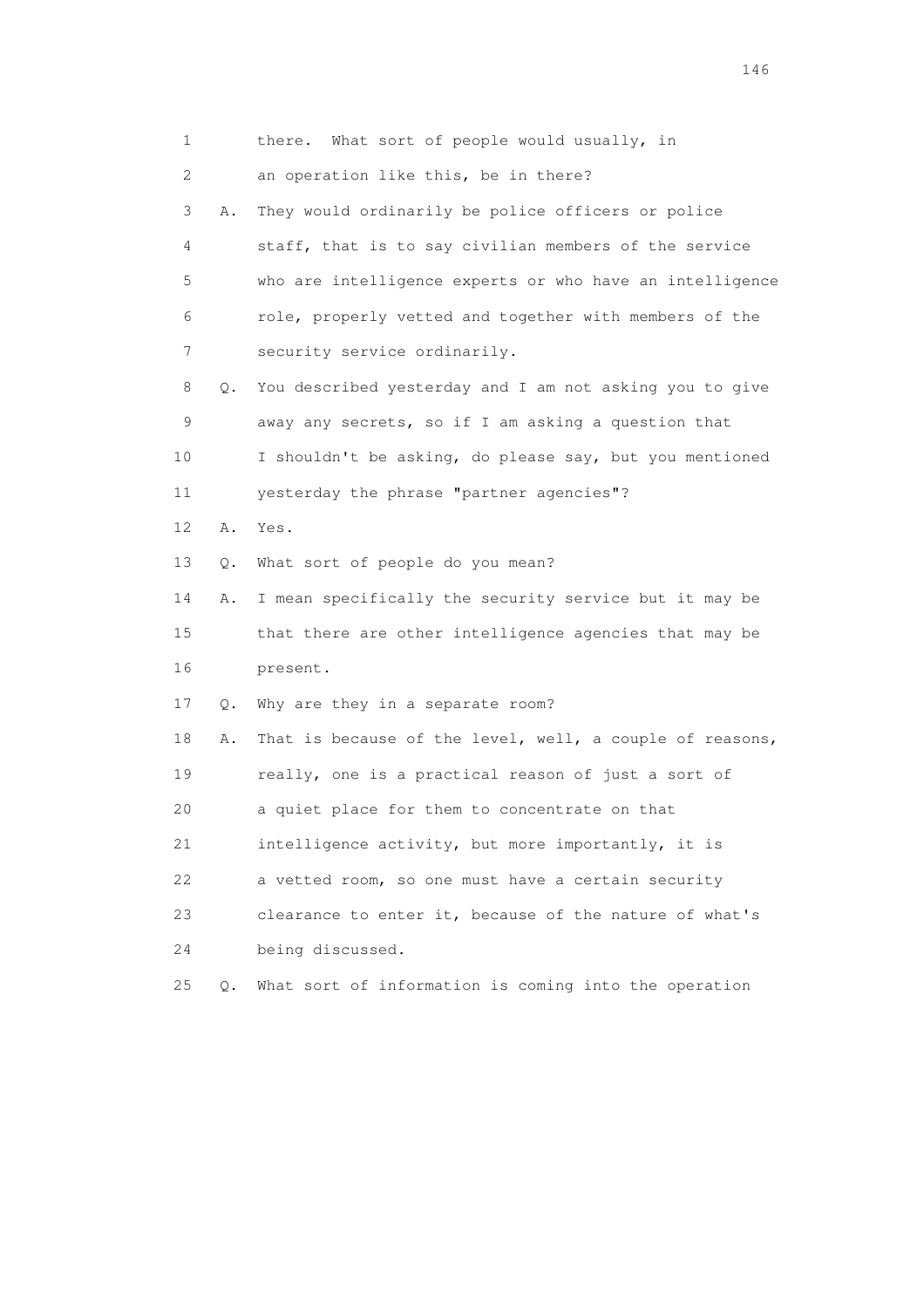1 through that room, can you say?

 2 A. It could be from a wide variety of sources. It could be 3 source related from a crime source --

4 Q. What does that mean?

 5 A. Sorry. It could be information from an informant, for 6 example, and that could be a crime related informant or 7 an informant with a terrorism connection. It could be 8 other intelligence that I don't believe I can openly 9 discuss here, but of a technical nature. It could be 10 information or intelligence from either of the two, the 11 domestic and the foreign intelligence services, and so 12 on.

 13 Q. May it include real time intelligence about telephones? 14 A. Yes, it may.

15 Q. Can you say any more than that?

 16 A. It may be as a result of enquiries that are being made 17 of intelligence companies, or it may be as a result of 18 certain facilities that are in place and that's perhaps 19 the difficulty I'm making too difficult, but without 20 stating the obvious, yes. In connection with 21 telephones. 22 Q. So that the brain, the decision-making part of the

 23 operation which may situate itself in either of these 24 rooms from time to time or move between the two? 25 A. Yes.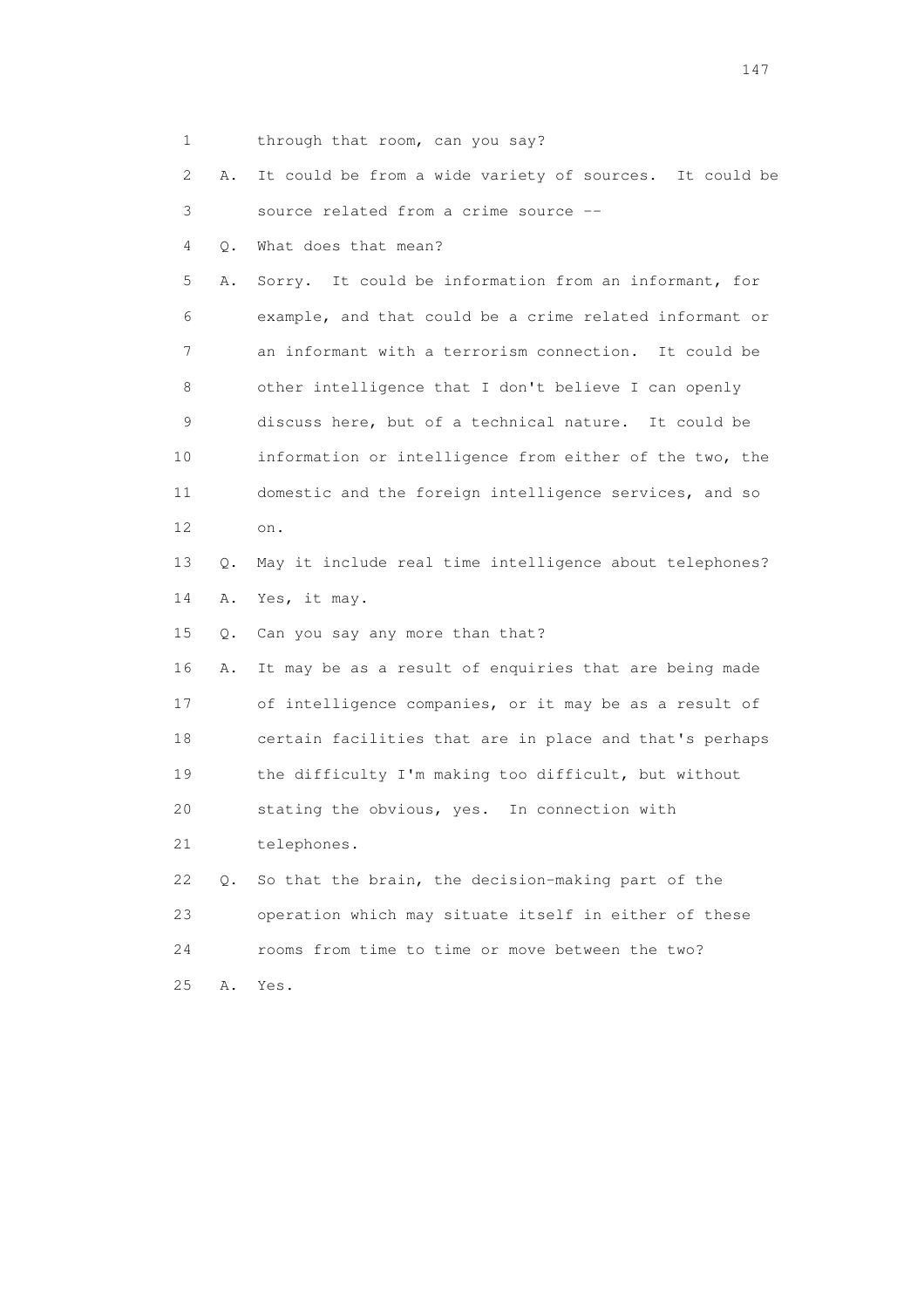1 Q. Has access to information from surveillance teams in 2 real time? 3 A. Yes. 4 Q. And that may be from more than one team, and we see we 5 have four desks here? 6 A. That's correct. 7 Q. And from the other sorts of intelligence that you have 8 just spoken about? 9 A. Yes. 10 Q. And based upon putting those sources of intelligence 11 together, it will make the decisions upon which others 12 act; is that right? 13 A. It will suggest ways forward. It won't actually make 14 the decisions itself. It will rely on those who are 15 running the control room to make those decisions, but it 16 will inform them. 17 Q. Thank you. On a different subject, you said, I think 18 this morning, that in an ideal world firearms and 19 surveillance would be briefed together? 20 A. Yes. 21 Q. Why? 22 A. It is to ensure that the same briefing is delivered. 23 It's just to ensure consistency. In reality, unless you 24 have the luxury of considerable time in a pre-planned 25 operation, it's rare for that briefing to take place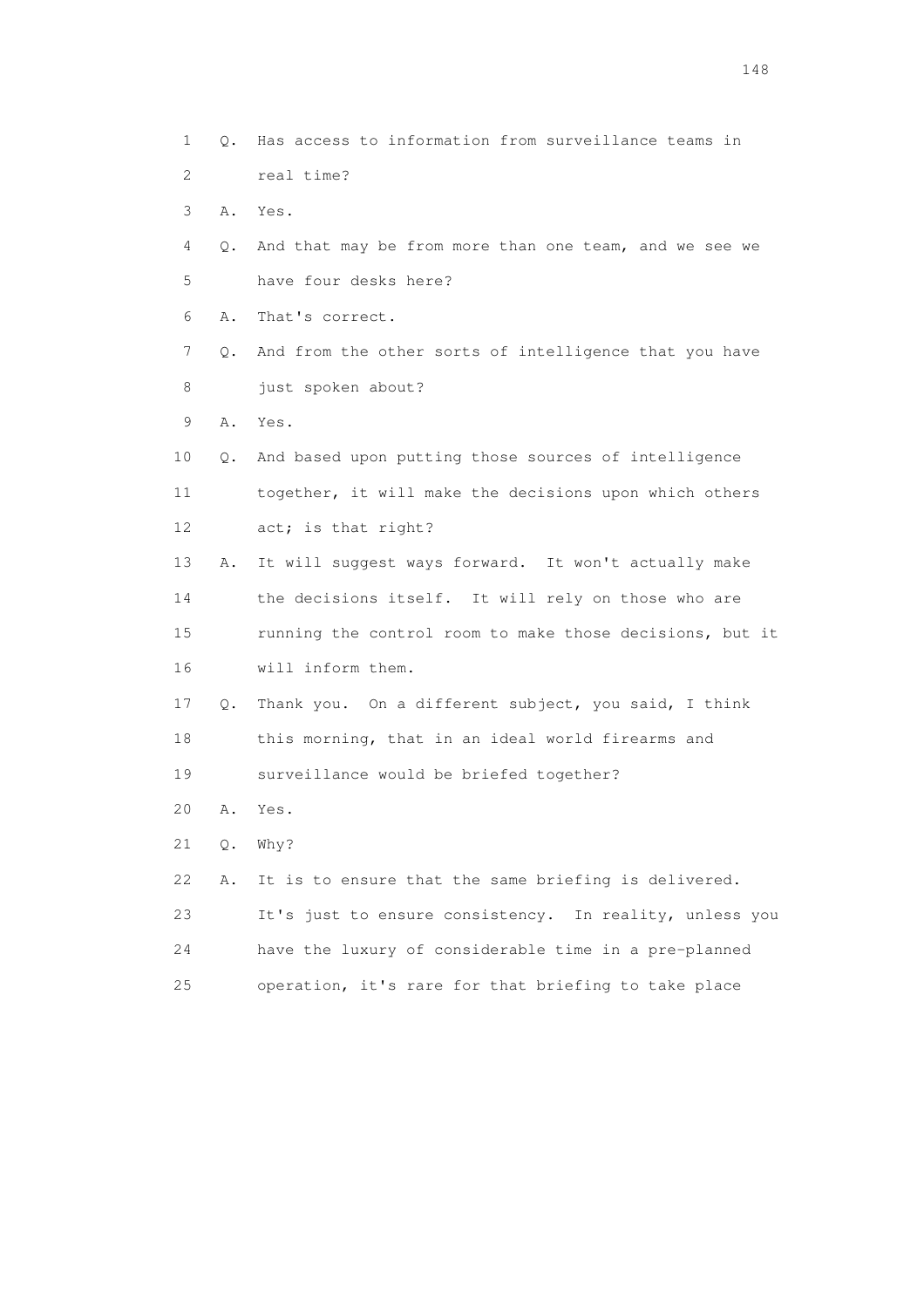1 together because usually one side is holding the other 2 up or it's difficult to get them in the same place 3 because they may have started duty in a different place 4 and so on, so there may be practical reasons why it 5 doesn't happen. But if you have the time I would 6 suggest it is a good idea if you can to brief together. 7 Q. Thank you.

 8 You were asked questions by Mr Mansfield about the 9 circumstances under which you would expect SO19 to stop 10 someone. Can I give you a situation, and tell me, 11 please, whether you would expect SO19 to make an armed 12 stop in these circumstances: a person has been 13 identified as a possible or a good possible for 14 a terrorist subject? Would you expect that person to be 15 made the subject of an armed stop? 16 A. Yes. Providing that obviously the risk assessment and 17 the intelligence around them suggested that there was 18 a risk, either to the public or the officers concerned, 19 that's the important thing. But in the circumstances 20 you describe where there is a terrorist that's highly 21 likely to be the case. 22 Q. Finally one short point: there was a suggestion this

 23 morning that James, who was one of the surveillance 24 sergeants, would have had the facility to ring you up as 25 the Gold Commander of the organisation?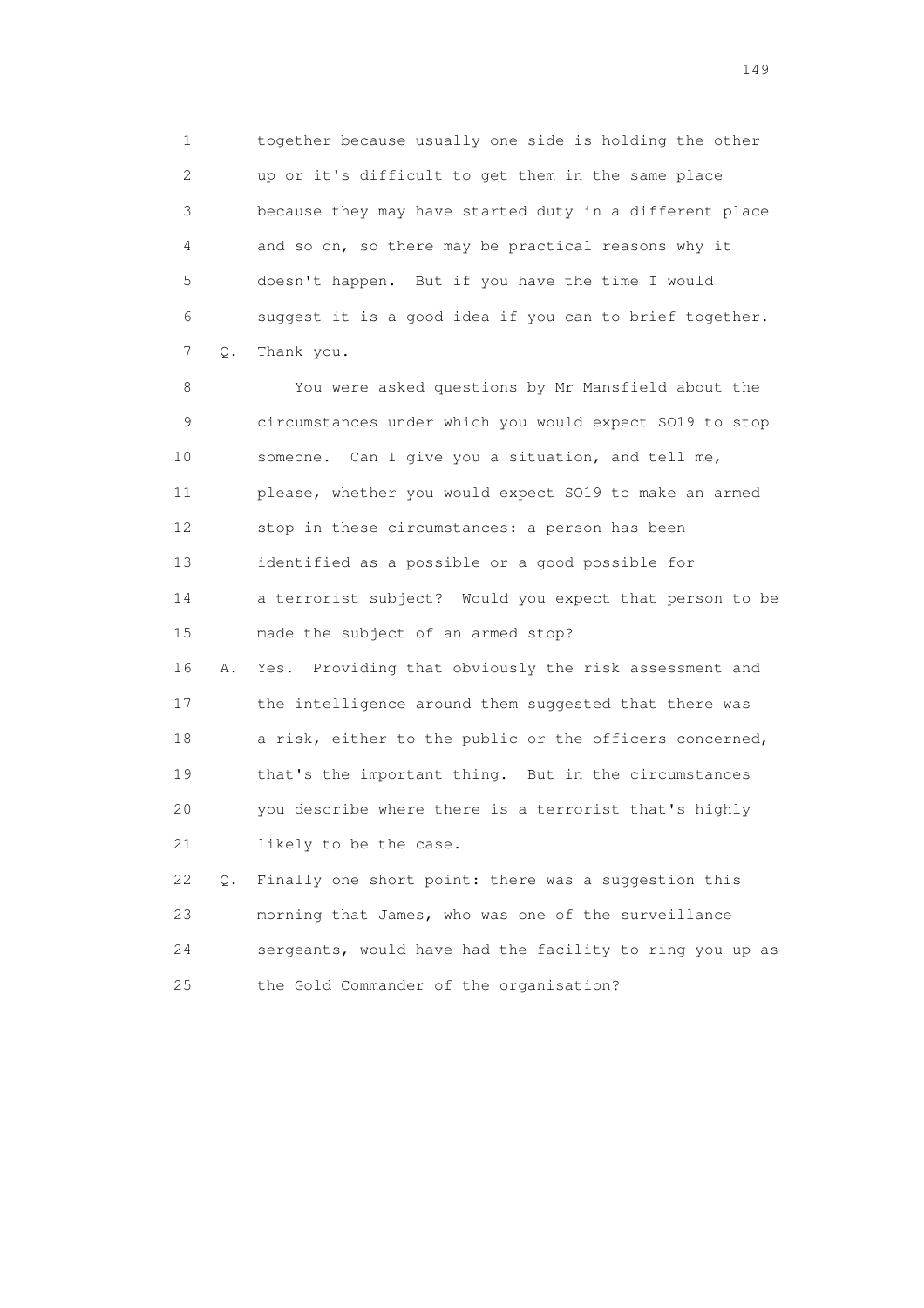1 A. Yes, it would have been unusual.

2 Q. That would be understating it, wouldn't it?

| 3  | Α. | Yes, I suppose it would, yes, it would be unusual, but     |
|----|----|------------------------------------------------------------|
| 4  |    | if the individual felt that he or she had concerns that    |
| 5  |    | weren't being acted upon or dealt with, I have known it    |
| 6  |    | happen, not to me but I have known it happen to others.    |
| 7  | Q. | That's not to say that there is no possibility of          |
| 8  |    | communication in the other direction, of course?           |
| 9  | Α. | That's correct.                                            |
| 10 | Q. | If you had wanted or needed to speak directly to the       |
| 11 |    | leader of a surveillance team you could have, I suppose    |
| 12 |    | rung him up?                                               |
| 13 | Α. | Yes, I doubt whether I would have done because to use      |
| 14 |    | that route and not go through the control room is just     |
| 15 |    | potentially creating confusion.                            |
| 16 |    | SIR MICHAEL WRIGHT: I think in fairness you used the       |
| 17 |    | expression "ring him up", which sounds a bit banal.        |
| 18 |    | I assumed you would go through the channels provided       |
| 19 |    | for, through the command centre --                         |
| 20 | Α. | Yes, to avoid confusion, to avoid them not knowing what    |
| 21 |    | was going on by way of side conversations.                 |
| 22 |    | SIR MICHAEL WRIGHT: -- to know what you were asking about. |
| 23 | Α. | Absolutely, sir, but as I have said in the circumstances   |
| 24 |    | confronting me that morning, it just would have been       |
| 25 |    | I think an impossibility.                                  |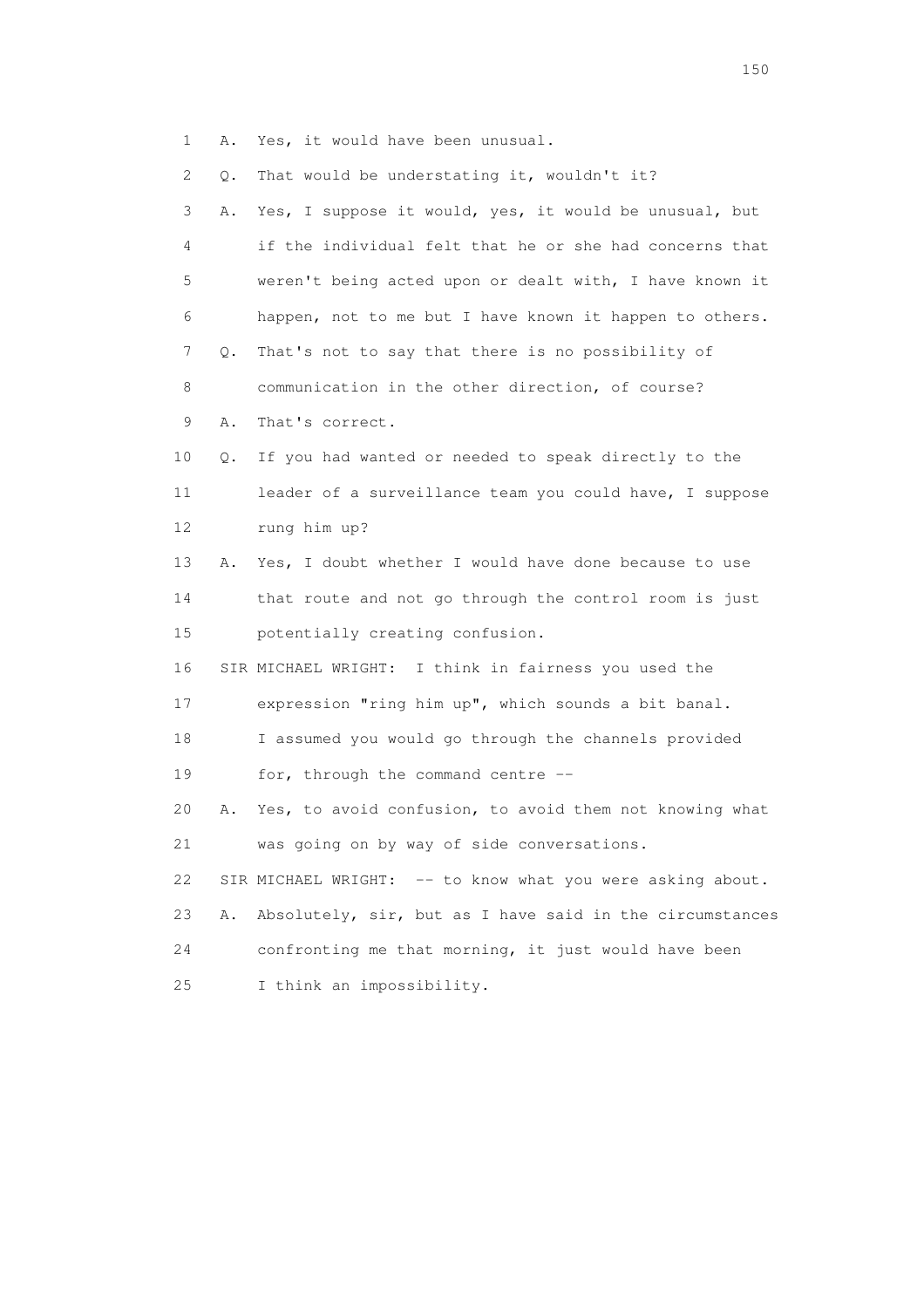1 MR GIBBS: The reason why you don't normally make such 2 a call is because you have laid down a command and 3 organisation structure which does that for you. 4 A. That's correct. 5 MR GIBBS: Thank you. 6 SIR MICHAEL WRIGHT: Thank you, Mr Gibbs, who is going next, 7 Mr Stern? 8 MR STERN: Yes, sir, I don't know whether you want to break. 9 SIR MICHAEL WRIGHT: Yes, how about ten minutes off? 10 A. Thank you very much, sir. 11 SIR MICHAEL WRIGHT: It's really a request from the jury, 12 and I'll pass it on, I think they would all find it 13 helpful if somebody -- I'll show you the piece of paper 14 I have -- produces a sort of flowchart so that they can 15 have a reference as to who was Gold, who was Silver and 16 they are actually asking for Bronze but I don't know 17 that we know anybody was Bronze but that's getting 18 a long way down the line. But certainly Golds and 19 Silvers in the various aspects of Gold and Silver would 20 be helpful. 21 Thank you very much, ten minutes. 22 (3.10 pm) 23 (A short break) 24 25 (3.20 pm)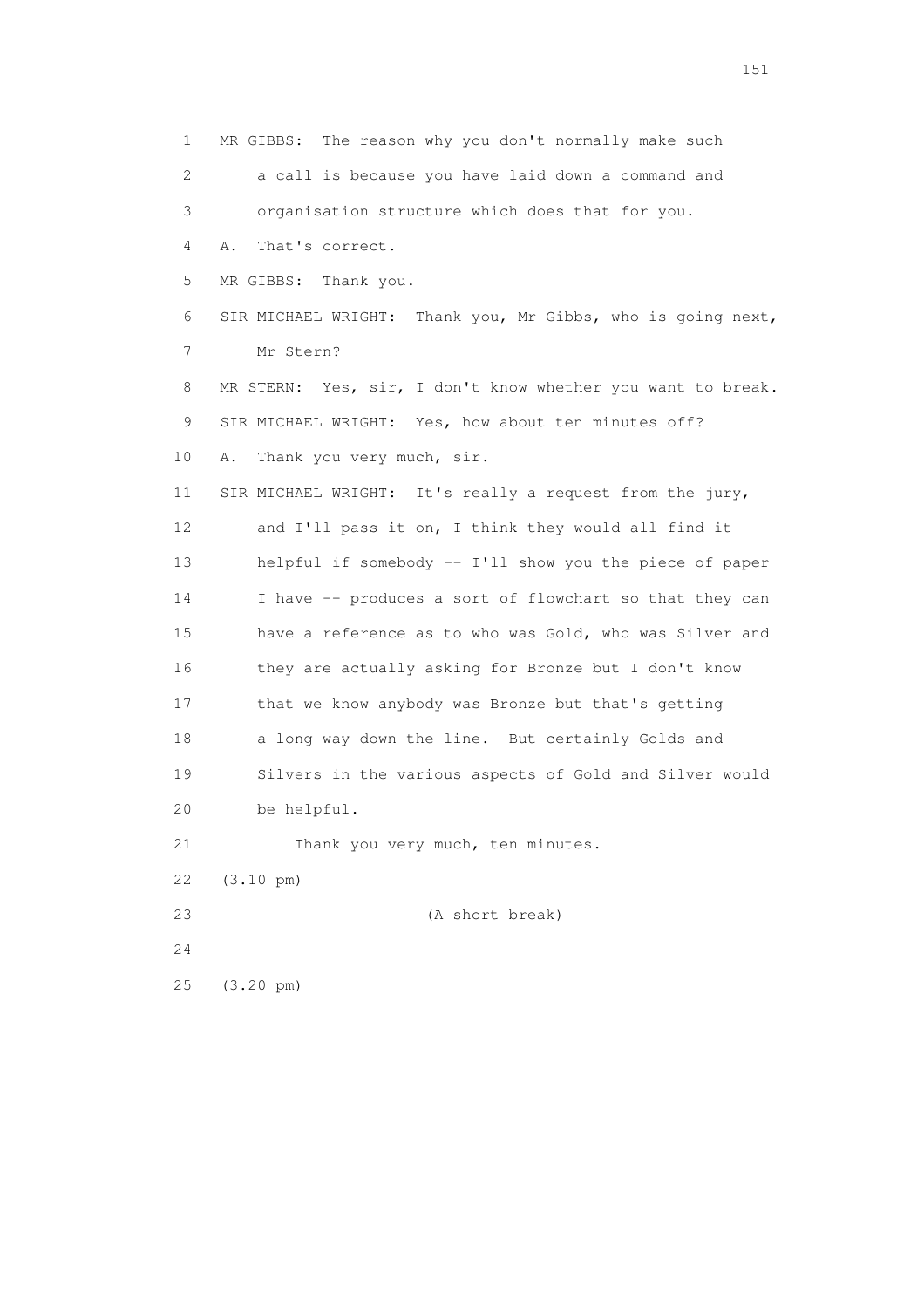1 (In the presence of the jury) 2 SIR MICHAEL WRIGHT: Mr Perry, I think this will primarily 3 concern you, for obvious reasons I'm intensely anxious 4 to conclude Mr McDowall tonight. 5 MR PERRY: Yes. 6 SIR MICHAEL WRIGHT: For obvious reasons. I believe that, 7 with a little fair wind and possibly a short extension 8 we ought to be able to achieve it. 9 MR PERRY: I will do my best, sir, but I do have a number of 10 questions. 11 SIR MICHAEL WRIGHT: I am sure you do, that's why I am 12 addressing you. What I am going to do is put you in the 13 hands of one of your lay clients. 14 Mr McDowall, you have probably heard all that? 15 A. Yes, sir. 16 SIR MICHAEL WRIGHT: As I say, with a fair wind and a bit of 17 determination, I think we can finish you tonight and 18 I don't doubt you would far rather that were so. 19 A. I would, sir, but on the other hand, I know not to come 20 between myself and my legal representative. 21 SIR MICHAEL WRIGHT: That's the best answer I have heard 22 today, but nevertheless, if necessary, if we go on 23 a little longer, I want you to tell me if you feel 24 yourself under too much strain to continue. Is that all 25 right?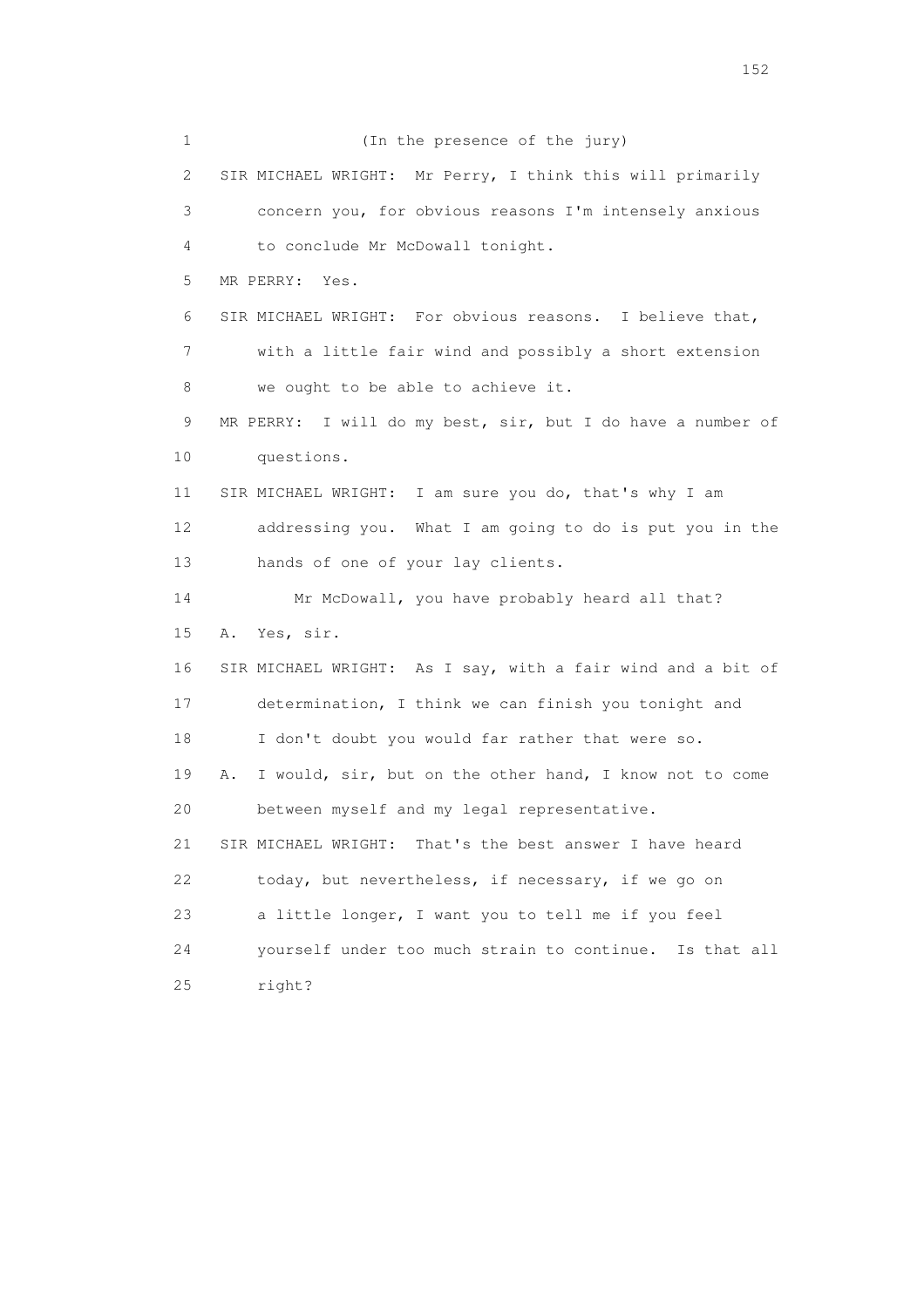1 A. Yes, sir, I have already committed to an operational 2 issue at 5 o'clock. 3 SIR MICHAEL WRIGHT: All right, I will bear that in mind. 4 Mr Stern. 5 Questions from MR STERN 6 MR STERN: Mr McDowall, can I, as a matter of courtesy, 7 inform you that my name is Ian Stern. Together with 8 Mr Sandesh Singh, I represent the specialist firearms 9 officers C2 and C12 who inflicted the fatal shots on 10 Mr Menezes. 11 A. Good afternoon, sir. 12 Q. Now, C2 and C12 are the specialist firearms officers, as 13 I say. They play no part in the strategy of any 14 firearms operation that you were involved in in this 15 case? 16 A. That's correct. In formulating it? 17 Q. In formulating the strategy? 18 A. Yes. 19 Q. Nor in determining the distribution of resources? 20 A. No, sir. 21 Q. And there is, as we know, a hierarchy of individuals 22 involved in commanding this operation, as with all 23 firearms operation. There is Gold, which was you, 24 Silver, Bronze, there is a tactical adviser, there is 25 a team leader, and then there are at the bottom the

<u>153</u>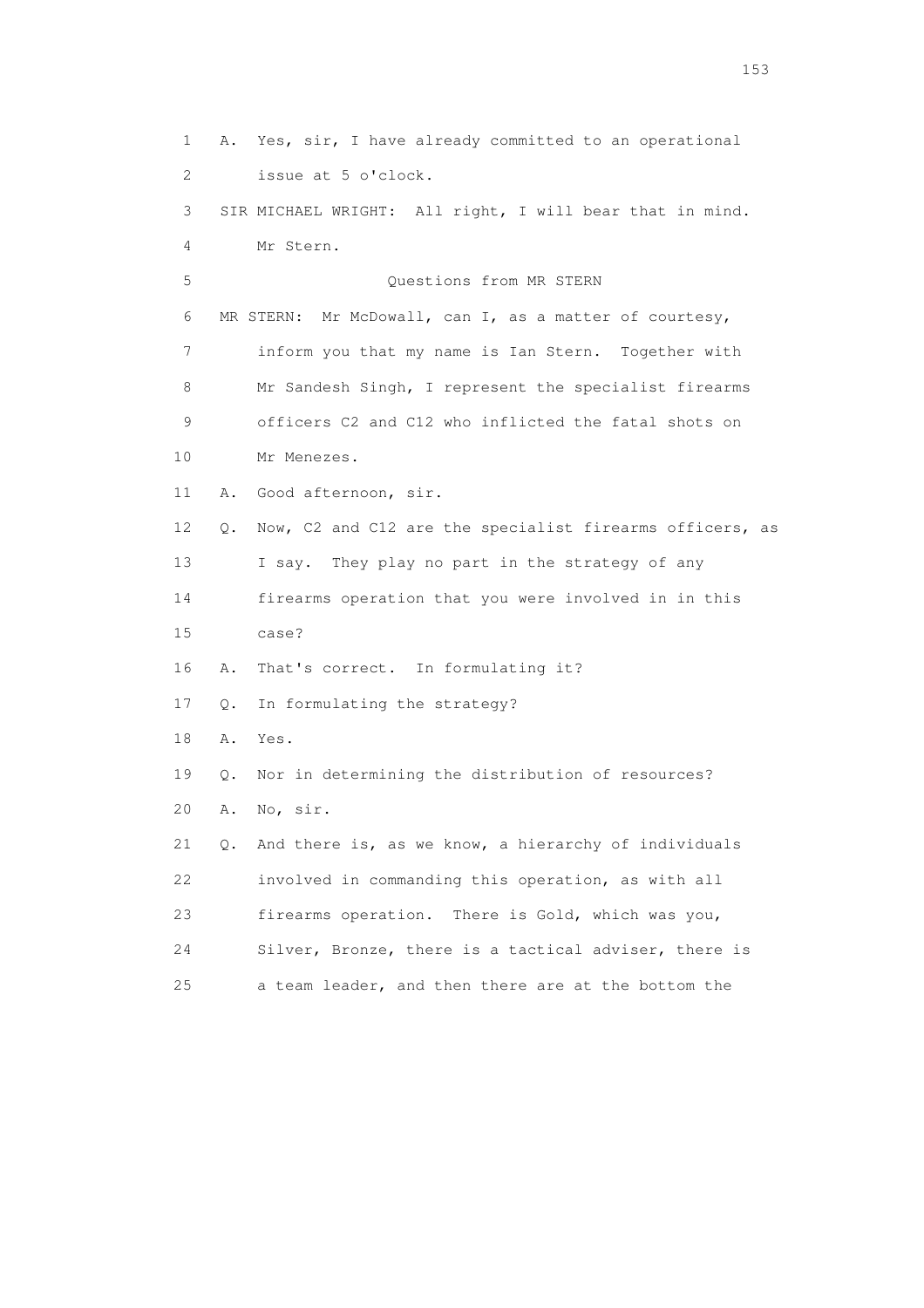2 A. That's correct, sir.

| 3  | Q. | You would not expect any communication from them to you  |
|----|----|----------------------------------------------------------|
| 4  |    | during the course of this operation?                     |
| 5  | Α. | That's absolutely correct, sir, yes.                     |
| 6  | Q. | And they would not expect any communication from you to  |
| 7  |    | them during the course of any operation?                 |
| 8  | Α. | That's correct.                                          |
| 9  | Q. | I want to, please, look with you at the risks that would |
| 10 |    | have been in the forefront of the minds of you and       |
| 11 |    | indeed other police officers who bore the heavy          |
| 12 |    | responsibility for the public safety in London in        |
| 13 |    | July 2005. Can we look, please, at what it was that was  |
| 14 |    | known by the police, and when I say "the police" I don't |
| 15 |    | mean those who were just involved at your level but was  |
| 16 |    | generally known in the police.                           |
| 17 |    | First of all, you knew that it had taken just four       |
| 18 |    | bombs carried by four people to extinguish the lives of  |
| 19 |    | 52 innocent people?                                      |
| 20 | Α. | That's correct.                                          |
| 21 | Q. | It also killed four terrorists.                          |
| 22 | Α. | That's correct.                                          |
|    |    |                                                          |

- 23 Q. And as you told us yesterday, it seriously injured many 24 of the 900 who suffered injuries?
- 
- 25 A. That's correct.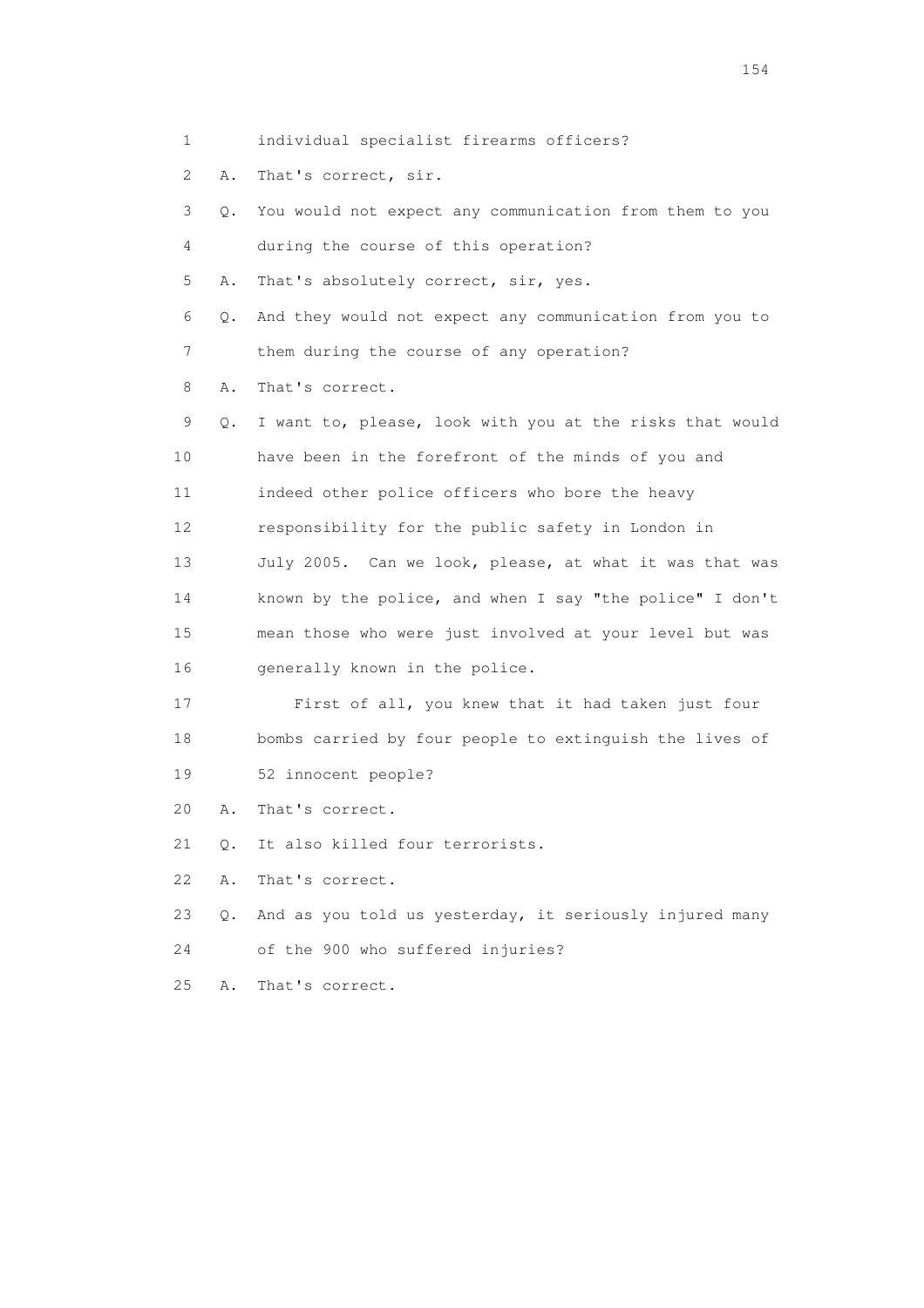1 Q. I say you learnt this because the substance that was 2 used was hydrogen peroxide, a substance that I think had 3 not been used in the creation of a bomb in this country? 4 A. That's correct. I think I am right in saying that at 5 the time none of us had any knowledge of that substance 6 being put to that use. 7 Q. But what was known was that this was a highly volatile 8 and dangerous substance? 9 A. That's the case, yes, particularly when it's mixed with 10 an organic matter. 11 Q. I think actually, and we will hear more about this in 12 due course, hydrogen peroxide is actually a substance 13 that's usually purchased for hairdressing? 14 A. Yes, it is, up to a certain legal concentration. 15 Q. Yes. 16 A. It is then the technique of the terrorist to concentrate 17 that further. 18 Q. The second thing that you knew was that the bombers 19 cared nothing for the lives of their victims, and that 20 they were indiscriminate in the targets that they chose? 21 A. Yes. 22 Q. The targets were from all types of backgrounds, 23 religions, creeds and countries? 24 A. Yes, and I would go further and say that it was the 25 intention to cause the maximum devastation possible.

n 155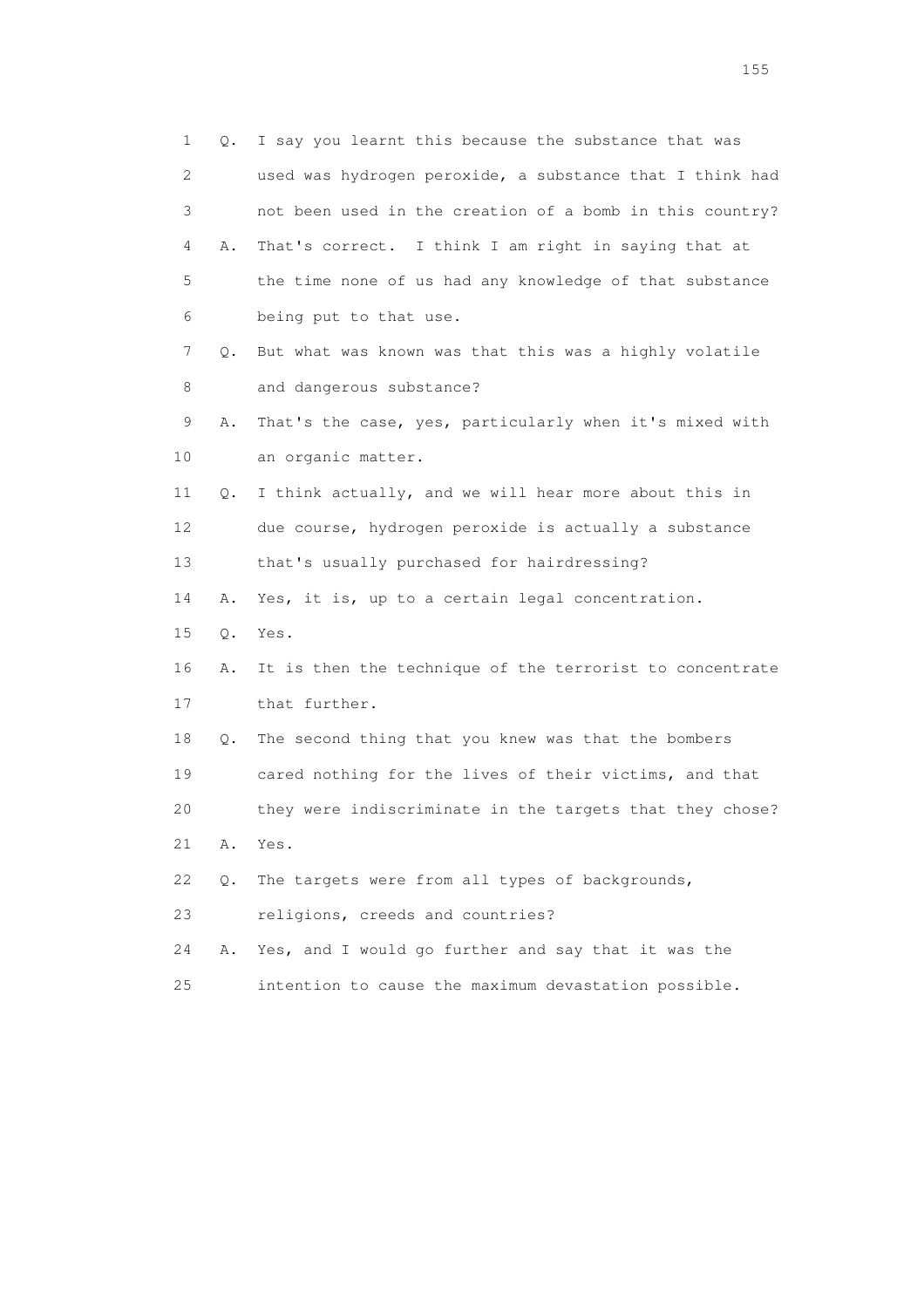| 1               | Q. | Those who were killed and injured just happened to have  |
|-----------------|----|----------------------------------------------------------|
| 2               |    | been travelling in those particular carriages and on the |
| 3               |    | particular bus on 7 July?                                |
| 4               | Α. | That is correct.                                         |
| 5               | Q. | You also knew that on 7 July or after 7 July the bombers |
| 6               |    | had in fact created a bomb factory, as you told the      |
| 7               |    | jury, yesterday I think?                                 |
| 8               | Α. | Yes.                                                     |
| 9               | Q. | And the significance of that is that they had sufficient |
| 10              |    | material to create substantially more explosive devices? |
| 11              | Α. | That's correct, sir, yes.                                |
| 12 <sup>°</sup> | Q. | Now, obviously, the original bombers were not available  |
| 13              |    | to use that material that was in the bomb factory and    |
| 14              |    | that was discovered after 7 July?                        |
| 15              | Α. | That's correct.                                          |
| 16              | Q. | So did you conclude that it was likely that there would  |
| 17              |    | be others who would utilise that substantial quantity of |
| 18              |    | material?                                                |
| 19              | Α. | That was a distinct possibility, yes, particularly       |
| 20              |    | given, perhaps I should amplify, the amount of explosive |
| 21              |    | left behind, if I can use that expression, by the 7 July |
| 22              |    | bombers was of a very great magnitude. Certainly         |
| 23              |    | a bathful and more of the main charge, and as I said     |
| 24              |    | yesterday, a very substantial quantity of the            |
| 25              |    | excessively volatile TATP on 7 July.                     |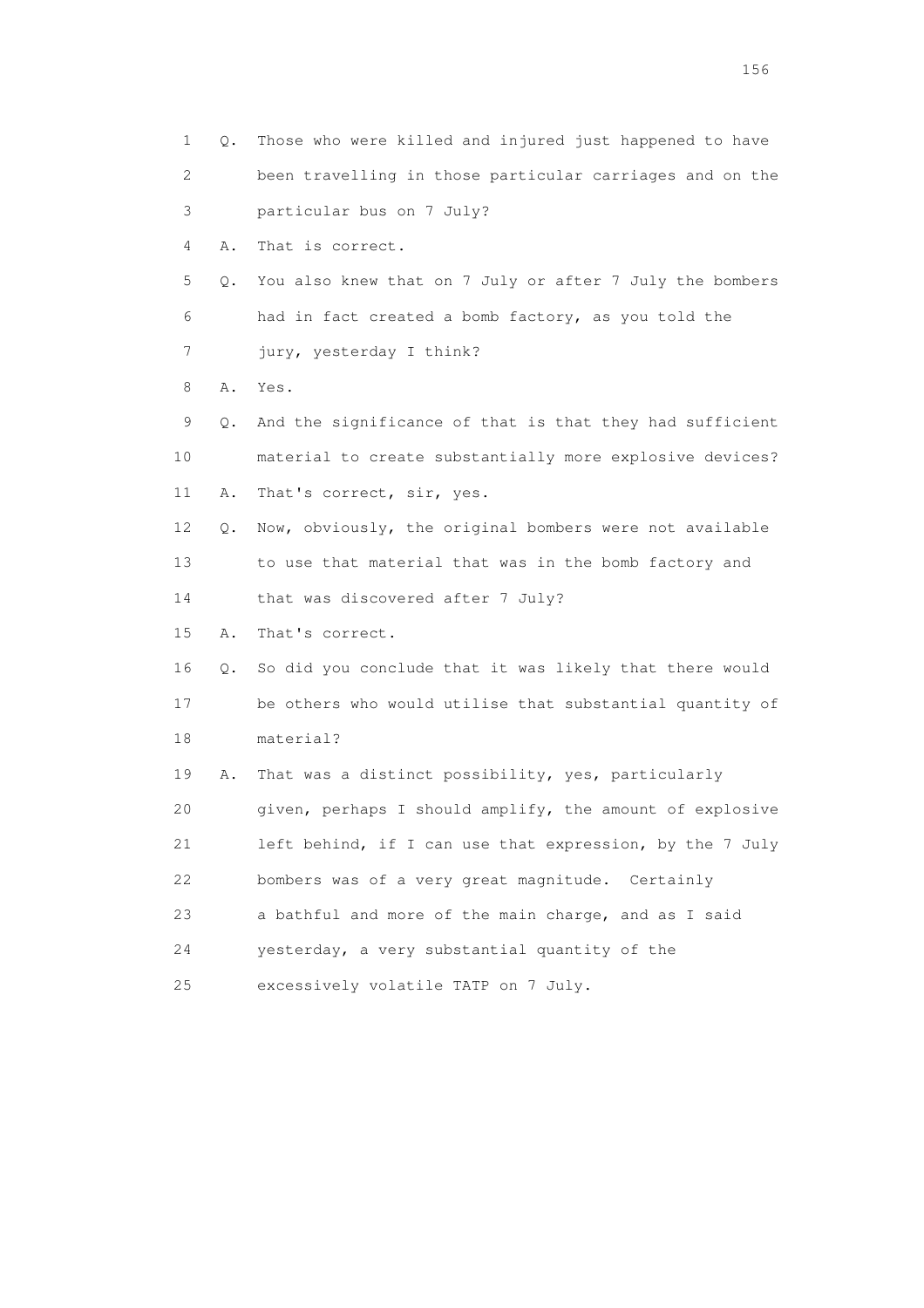1 SIR MICHAEL WRIGHT: This was all in the Yorkshire bomb 2 factory, this is what you found and presumably 3 neutralised? 4 A. Yes, we did, although it was so dangerous I think we 5 were still trying to neutralise it on the 21st. 6 SIR MICHAEL WRIGHT: I wanted to see how far you were going. 7 Did you have any actual intelligence about any other 8 supply, another bomb factory in the same hands or using 9 the same techniques anywhere else? 10 A. We subsequently discovered a second bomb factory and 11 potentially a third in connection with the 7 July, sir, 12 but at that time no, I regret to say it was 13 a complete -- it was a blank radar screen. 14 SIR MICHAEL WRIGHT: That may not matter, it's the point 15 I want to get from you is that although you may not have 16 known it at the time, there were other stocks somewhere. 17 A. Yes. 18 SIR MICHAEL WRIGHT: On the 21st. 19 A. Yes, because we were looking at them, and what we didn't 20 know was whether there were any more anywhere else as 21 well. 22 SIR MICHAEL WRIGHT: That's what I mean, but you now know 23 that there were others. 24 A. Yes. 25 SIR MICHAEL WRIGHT: I see, thank you.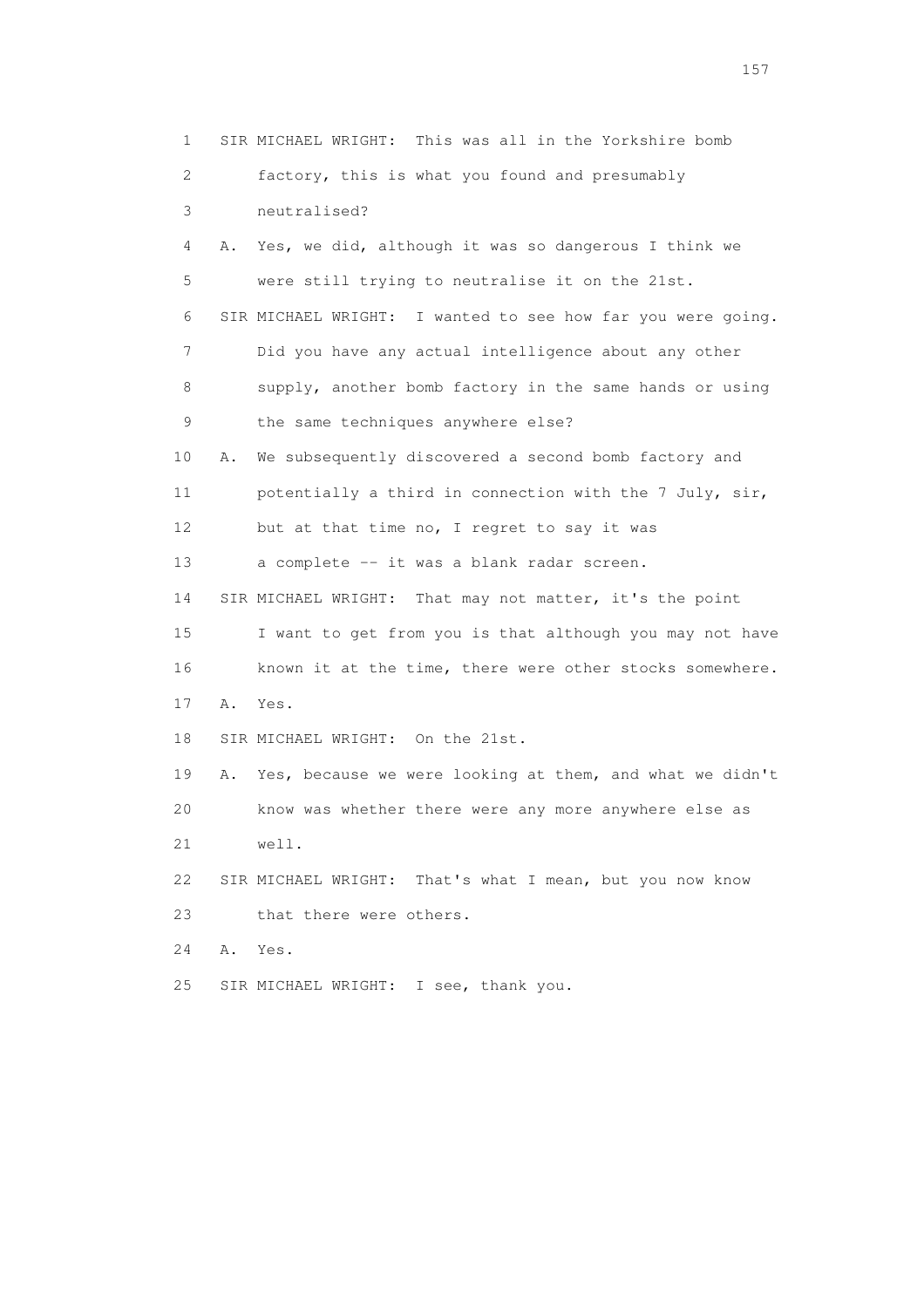1 MR STERN: Thank you, sir.

| 2  | Just dealing with it chronologically, if I may go             |
|----|---------------------------------------------------------------|
| 3  | back a little, on 12 July 2005, similar bombs were found      |
| 4  | in a vehicle left at Luton Thameslink station, that the       |
| 5  | bombers in fact had used, used the station and I think        |
| 6  | the car?                                                      |
| 7  | That is correct, yes, they were smaller devices I think<br>Α. |
| 8  | constructed from the same sorts of materials with, as         |
| 9  | I recollect, a fairly brief fuse.                             |
| 10 | Mr McDowall, sorry, I can interrupt you, and I only do<br>Q.  |
| 11 | so I hope not to be impolite, but I know time is against      |
| 12 | us, we will hear evidence about this in due course from       |
| 13 | an expert so I need not trouble you about the nature of       |
| 14 | the explosive beyond what you have said.                      |
| 15 | I just wanted to make the point which I feel is<br>Α.         |
| 16 | important that those things in the vehicle were               |
| 17 | potentially anti-personnel weapons.                           |
| 18 | SIR MICHAEL WRIGHT: Which could be carried around the body?   |
| 19 | Yes, they could, they were being obviously transported<br>Α.  |
| 20 | in the car.                                                   |
| 21 | But they could be carried on the body<br>SIR MICHAEL WRIGHT:  |
| 22 | by an individual.                                             |
| 23 | Yes, they were really I suppose an improvised grenade.<br>Α.  |
| 24 | MR STERN: Yes, they were relatively small, if we are going    |
| 25 | to go into it, and the jury will I think in due course        |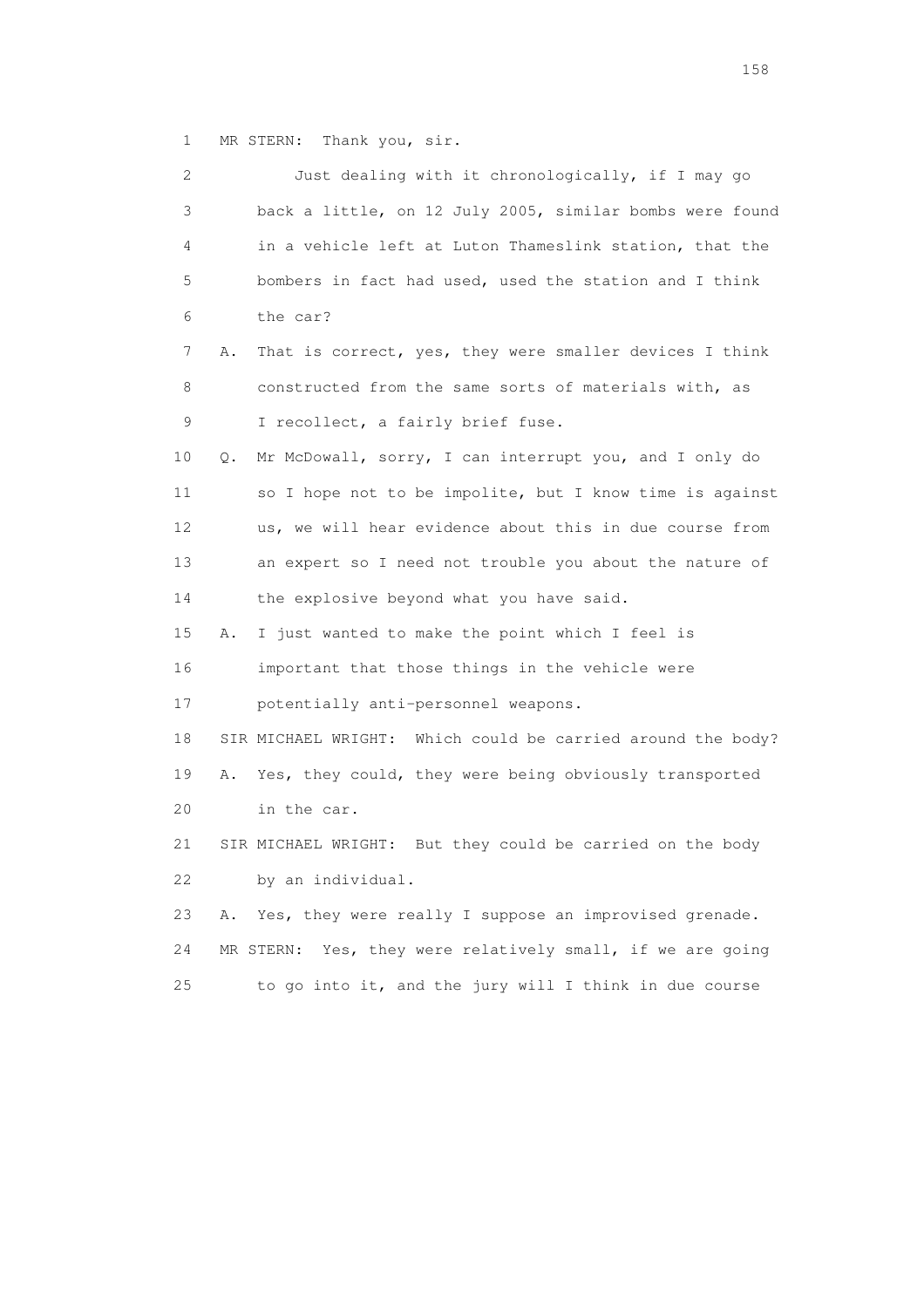1 see pictures of it, of them, and how they were made safe 2 by an explosives expert.

 3 Who those bombs were for in the vehicle of course is 4 unknown, whether it was for the passing public, whether 5 it was for an individual who was going to tow the car 6 away in due course or whether it was for the police, as 7 I understand it the police did not know? 8 A. That is correct, our best guess would be that it would 9 be used against anyone who tried to thwart them in their 10 plan that day. 11 Q. The other thing that the police knew was that this 12 devastating attack on 7 July had been carried out in 13 Central London without the police having any prior 14 intelligence or warning? 15 A. That's correct. 16 Q. The 21 July 2005, the bombers' actions, without going 17 into the detail, were very similar to those of the 18 7 July 2005? 19 A. Yes, there were resemblances in the operational 20 activity. 21 Q. The similarities, or the most obvious similarity, was 22 that three tube stations and one bus was selected as the 23 target for the bombers to kill members of the public?

24 A. That's correct, yes.

25 Q. The difference was, apart from the fact that no-one lost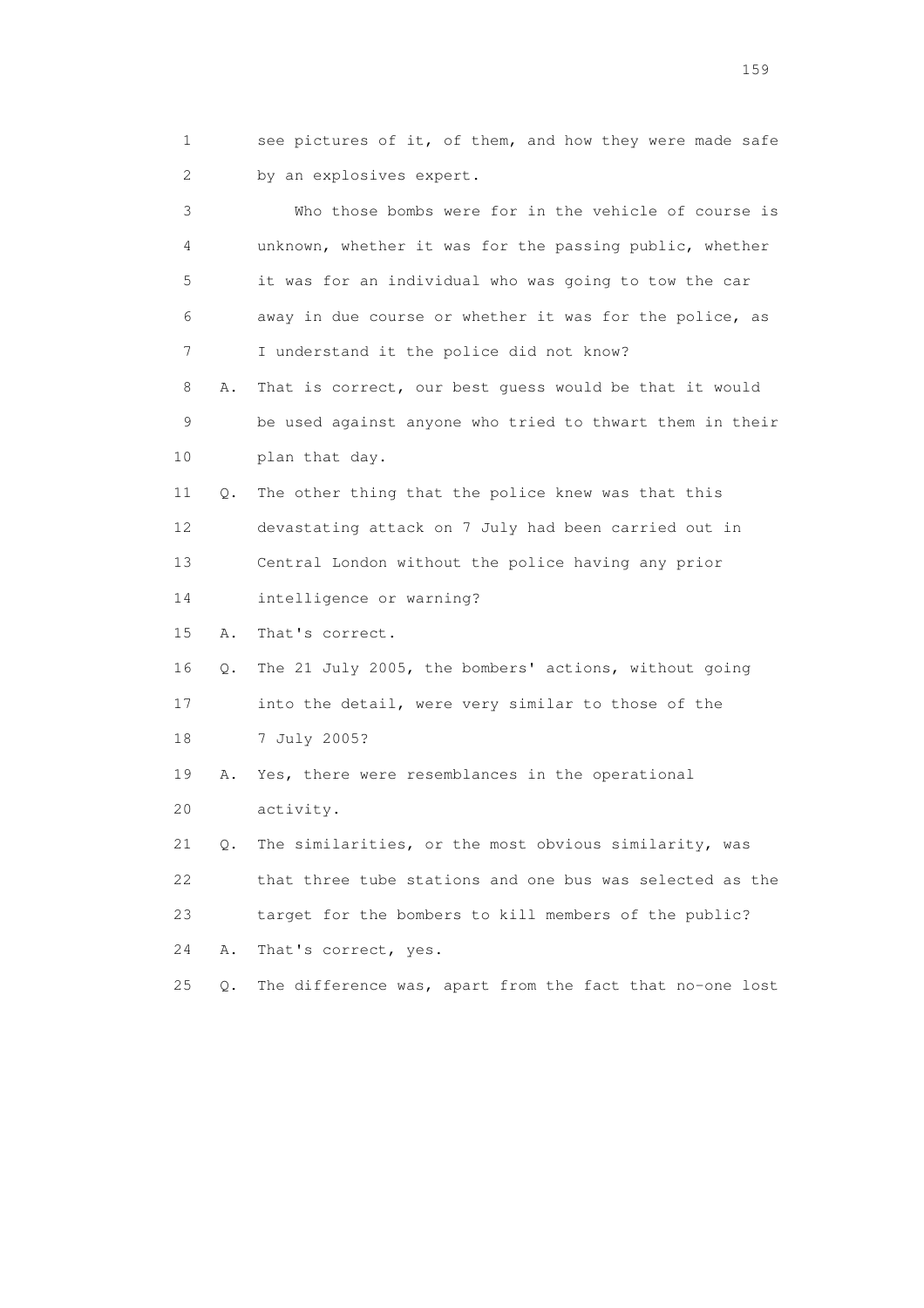1 their lives, at least four extremely dangerous 2 individuals were at large, having escaped from the 3 attempt to bomb Central London? 4 A. Yes, sir. 5 Q. Now, you knew that these individuals had the 6 determination to carry out bombing, because they had 7 tried to do so the very day of the 21 July? 8 A. That's correct, yes. 9 Q. Bearing in mind the similarity with the 7 July and the 10 bomb factory that was found thereafter, was there any 11 reason to suppose that these bombers on 21 July did not 12 have access to considerably more explosive material than 13 had been left on those tubes and bus? 14 A. That's right, we simply didn't know what they had. 15 Q. And in fact the position as it turned out was, as 16 I think you have mentioned to the learned Coroner 17 a moment or two ago, there was in fact another bomb 18 factory found? 19 A. There was a further bomb factory found for 7 July and to 20 clarify, there was also what could be described as 21 a bomb factory found after 21 July in North London that 22 had been used by these individuals we believe to 23 construct their devices, and again there was a device, 24 a viable device, we believe left for those who were 25 going to search and find that premises.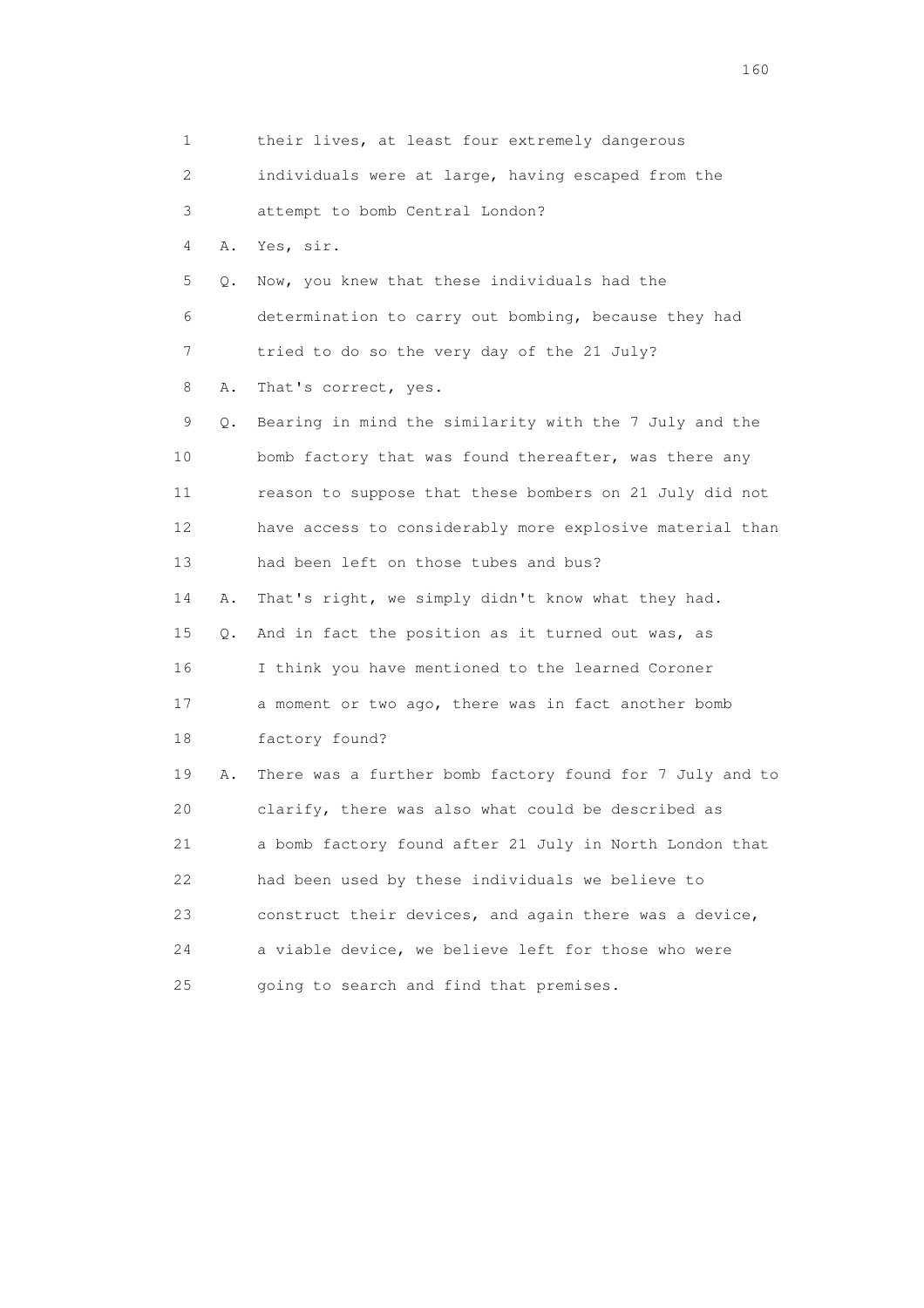1 Q. Again just so that the jury have some idea -- 2 SIR MICHAEL WRIGHT: Sorry, do you mean a booby trap? 3 A. Yes, sir. 4 MR STERN: We are not just talking about a small quantity 5 left in the address in North London, are we? 6 A. No, I believe there was -- not the same quantity as had 7 been left in West Yorkshire, certainly, but still 8 a significant amount of material, detritus, the makings, 9 if you like, of an explosive device. 10 Q. So on 21 July, after these failed bombings had occurred, 11 did the police have every reason to believe not only 12 that these individuals were determined to carry out 13 a further bombing but that they had the capacity to 14 carry it out as well? 15 A. I believe we did, yes. 16 Q. In fact, I think it was your view that the bombers would 17 be motivated by their failure to cause explosions and 18 that they would try again and soon? 19 A. Yes, I felt that that was a likelihood. 20 Q. On 22 July 2005, in relation to this operation, it's 21 right, isn't it, that anyone leaving the address who was 22 considered to be a suspect had to be arrested by CO19? 23 A. Certainly the intention was that they should be stopped 24 and if an arrest followed, then yes, an arrest would 25 follow. In all likelihood, it would be an arrest.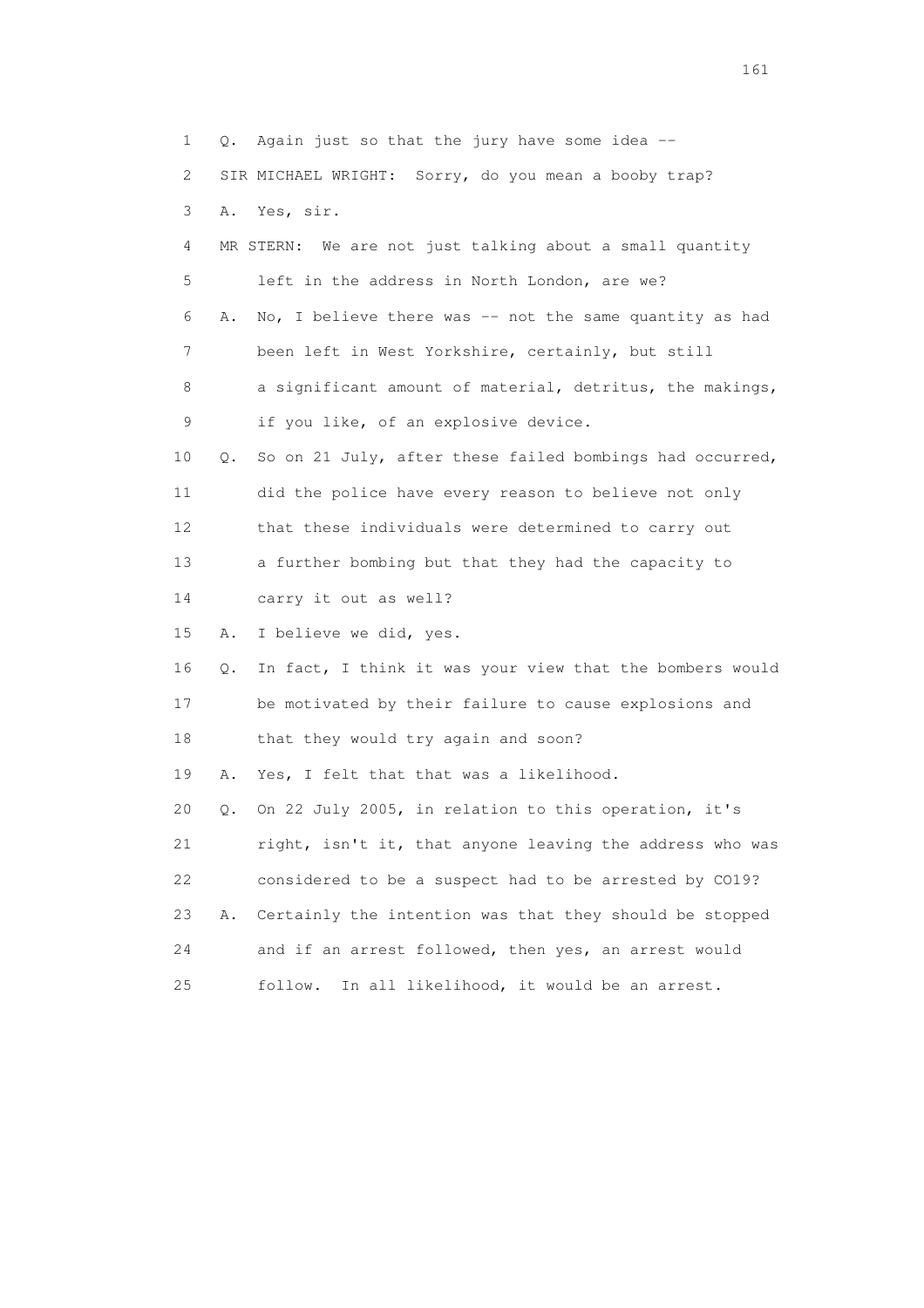1 Q. Yes. Now, you envisaged that SO13 would take 2 responsibility for this operation? 3 A. Yes. 4 Q. Now, SO13 is, just remind us? 5 A. Sorry, it was the Anti-Terrorist Branch. It now has 6 combined with Special Branch to become the 7 counter-terrorism command. 8 Q. So SO13 which was anti-terrorist, SO12 which was the 9 Special Branch, had merged together I think to become 10 SO15? 11 A. Yes. 12 Q. But at the time, and we are only concerned with 2005, 13 the position was that they were separate, as we have 14 heard? 15 A. Yes, they were. 16 Q. Now, SO13, having taken responsibility or supposed to 17 take responsibility for this operation, it was that 18 reasoning that led you to appoint all the Silvers from 19 SO13? 20 A. Yes, that's correct. 21 Q. You told us Mr Rose for Portnall, Mr Purser for 22 Scotia Road, and Mr Boucher, who was going to be in the 23 operations room? 24 A. That's correct. I was just going to say my reasoning 25 for that was that I felt that those individuals, as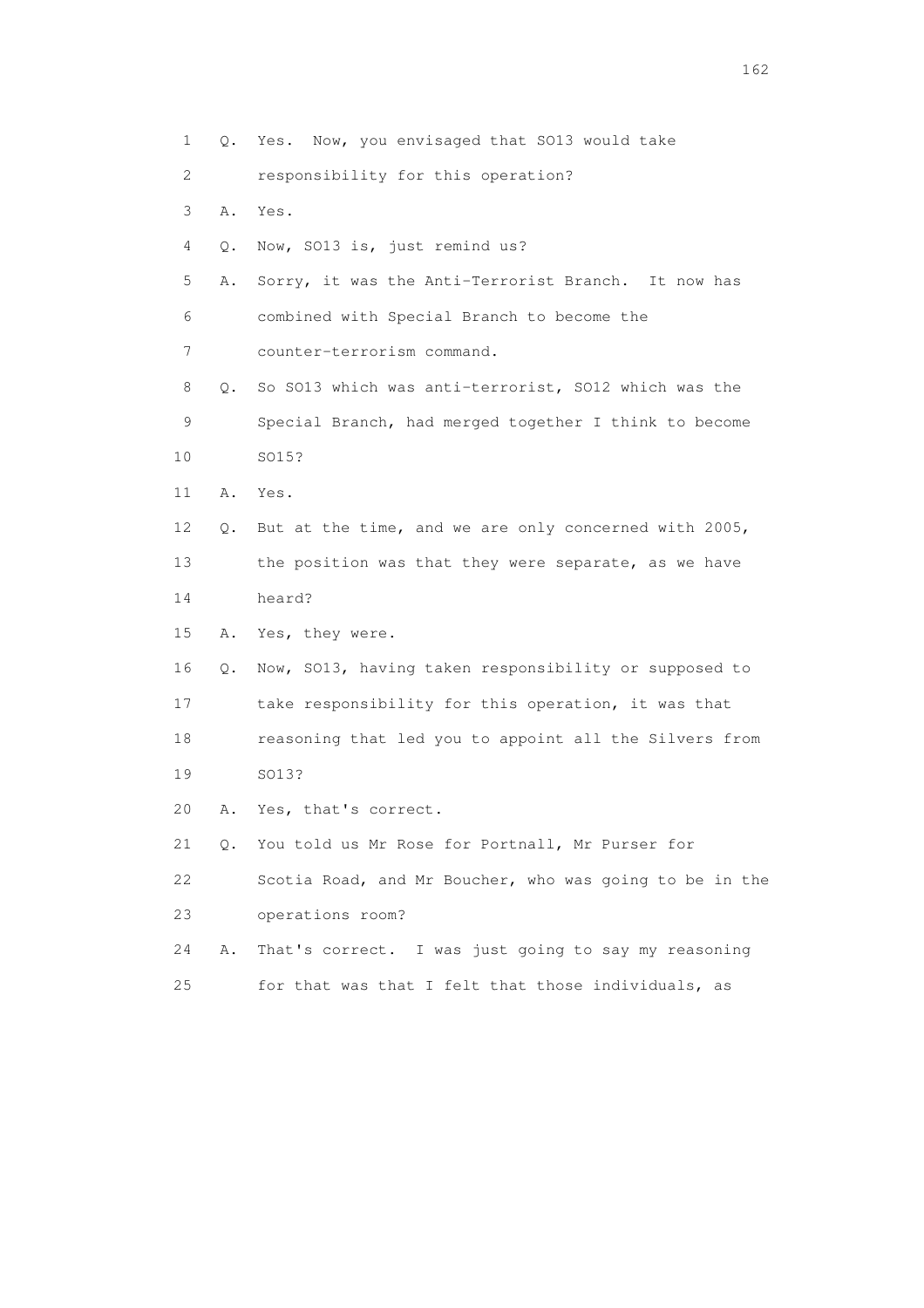1 permanent members of an anti-terrorist unit, would be 2 perhaps better placed to be operationally involved and 3 to make decisions on the day, given that this was a set 4 of circumstances in an operation that had never been 5 attempted or conducted in this country and because of 6 the atmosphere of the time and the fear that there was 7 abroad, I felt it was in everyone's best interest that 8 those who did that kind of work as a day job, if I can 9 put it that way, were given that responsibility. 10 Q. I mean, it's not too strong an expression to say that it 11 felt as if you were at war? 12 A. Others have used that term, certainly it is 13 extraordinarily difficult to describe the prevailing 14 atmosphere, and the threat, and the feeling now. Some 15 will remember it, some will remember how they were 16 frightened to go out, but certainly in my short life it 17 is a unique feeling, a unique experience, and a unique 18 set of circumstances and pressures that were prevailing 19 at the time. 20 Q. I am sure anyone who uses the public transport system 21 will understand that feeling. 22 Now, SO13 were to be supported by SO12, that is to 23 say the Special Branch officers, but the particular 24 officers dealing with surveillance; is that right? 25 A. Yes.

<u>163</u>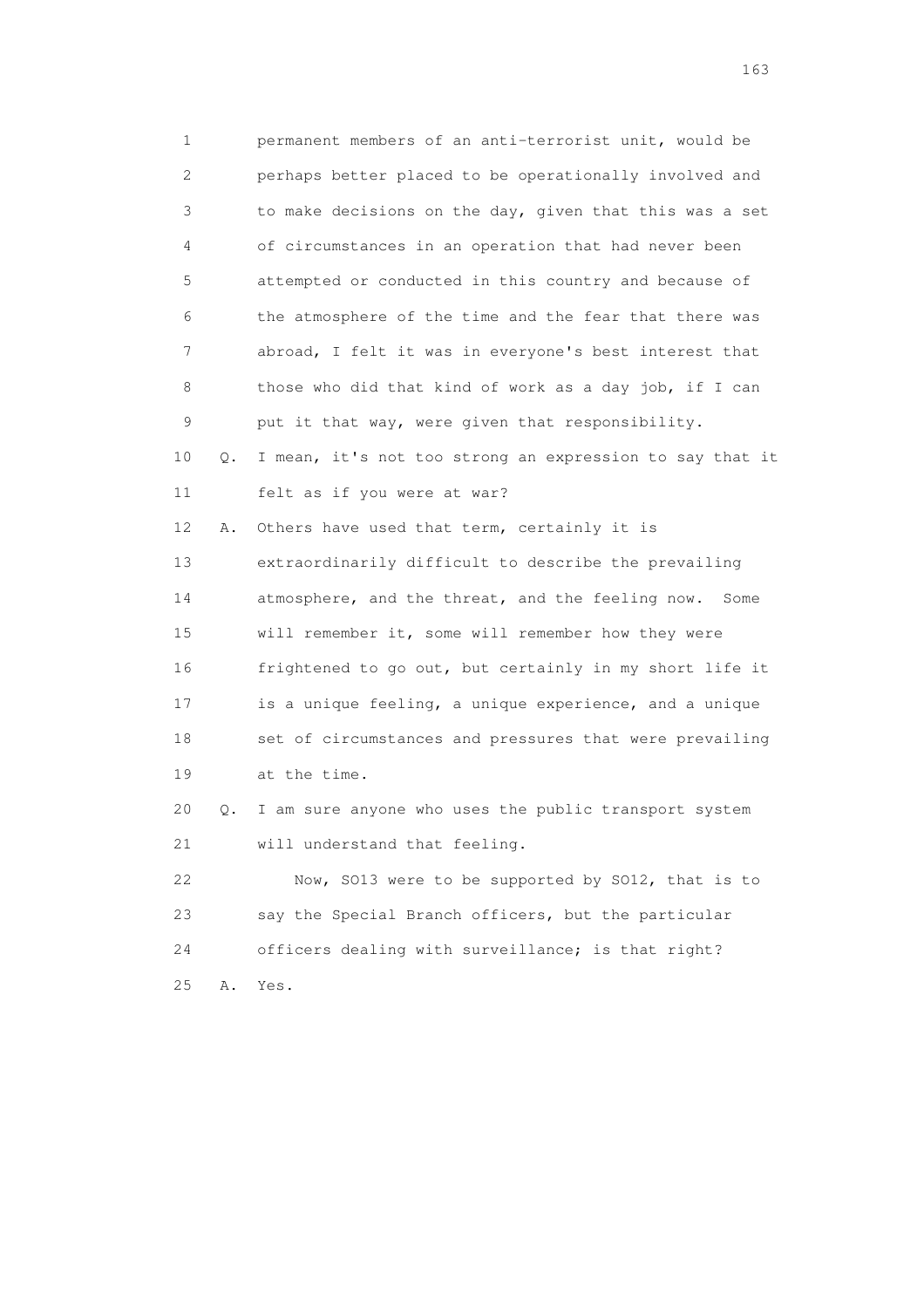- 1 Q. And also to be supported by CO19, the firearms officers? 2 A. That's correct.
- 3 Q. But they would be ordered by Silvers to act in whichever 4 way Silvers determined they should act?
- 5 A. That's correct.
- 6 Q. Silver, as we understand it, takes command of the units 7 on the ground?
- 8 A. That's correct.
- 9 Q. Can I just deal with a couple of general matters, 10 please, to pick up on them: the first is this, you were 11 asked questions about whether or not surveillance and 12 firearms officers could go out at the same time, and you 13 said, perhaps understandably, that the firearms officers 14 would take a little longer because obviously they have 15 quite a lot to do?
- 16 A. Yes.
- 17 Q. I do not want to go into the detail of it, because we 18 will hear from a specialist firearms officer as to 19 exactly how it is that they get themselves ready to go 20 out. What I do want to ask you this: in general terms, 21 would an hour and a half be a reasonable time for the 22 speed of reaction that is required of the 23 Metropolitan Police specialist firearms unit in 24 an urgent case?
- 25 A. I believe it would, yes, because of, as you have just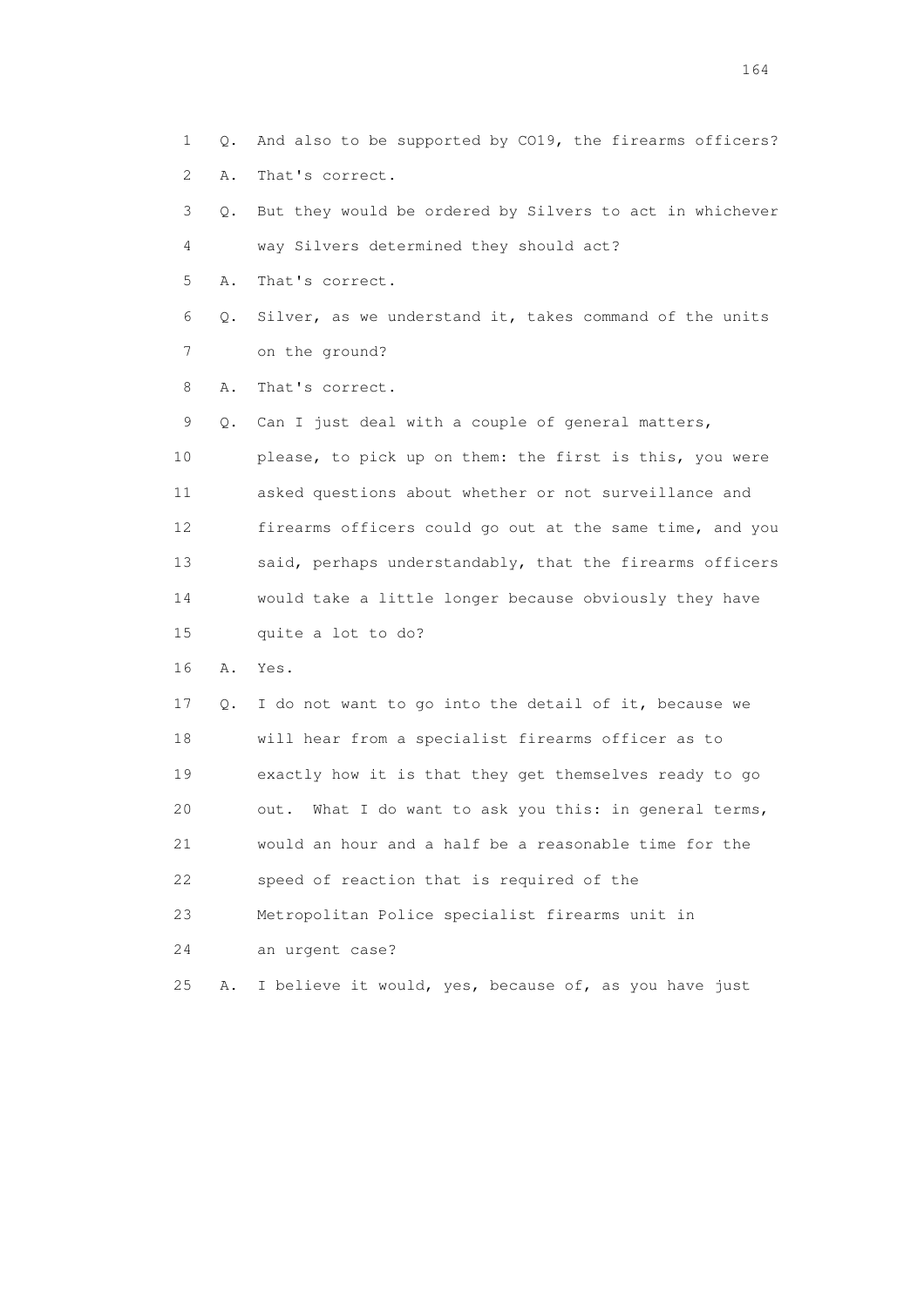1 stated, the procedures that have to be followed, in 2 particular the booking out of equipment, and on this 3 occasion on this morning because there were two firearms 4 teams at the same time one to be deployed of Scotland 5 Yard, one south, there is as I understand it only one 6 armoury, so that slightly delays the process. I believe 7 that DI Rose's firearms team actually got to their 8 location quicker, simply by virtue of the fact they had 9 booked their weapons out in the queue, as it were, more 10 quickly. 11 Q. For obvious reasons, weapons that are carried by 12 specialist firearms officers and the ammunition need to 13 be contained in very high security location? 14 A. Yes, that's correct. 15 Q. So that they don't fall into the wrong hands? 16 A. Yes. 17 Q. They have to be booked out and signed for by the 18 individual officer in relation to each of the weapons 19 and each piece of ammunition? 20 A. Yes, and then safely checked and loaded. 21 Q. That's correct. Now, in addition to that, it is also 22 essential, is it not, that the specialist firearms 23 officers have as thorough a briefing as possible? 24 A. Yes, that's correct. 25 Q. I do not want to go into the nature of it, I know

<u>165</u>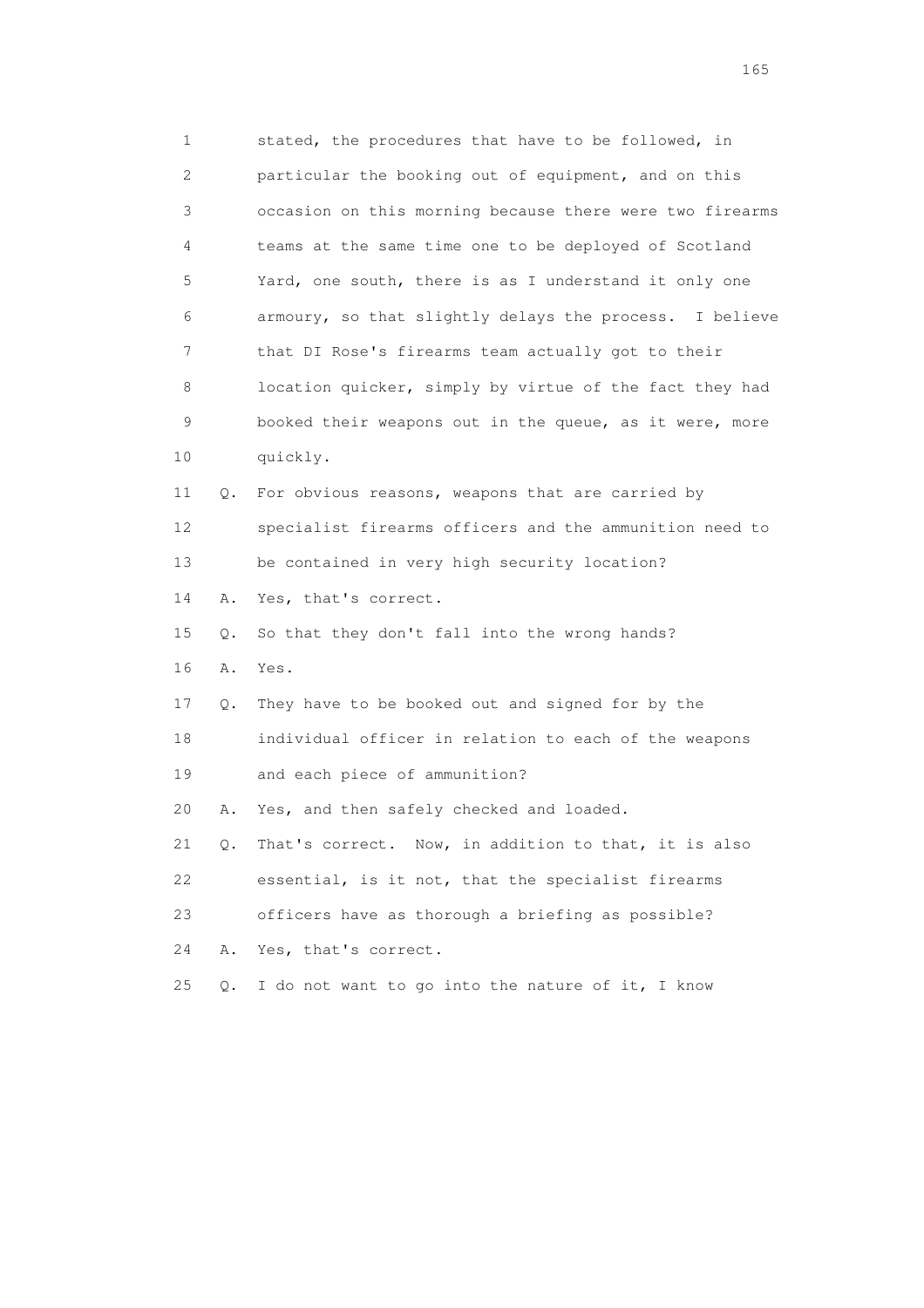1 Mr Mansfield touched on it, but we are not going to deal 2 with it through you because you were not present, were 3 you?

4 A. No, I wasn't.

 5 Q. It is essential that there is the most thorough briefing 6 because any piece of information, no matter how small it 7 may appear at the time, may be critical in the saving of 8 a life of a member of the public or indeed a fellow 9 officer, or indeed the officer himself?

 10 A. Yes, and it's essential that the officers concerned have 11 as full an understanding of the situation that they are 12 confronting as possible. As you have said, or I think 13 at least hinted at, it's a difficult trade-off between 14 acquiring the necessary speed to get them to the 15 location as opposed to the need to keep them behind and 16 make sure they are properly informed.

 17 Q. Because firearms officers or the specialist firearms 18 officers are covert, that is to say they are not on the 19 street looking at the particular subject who is to be 20 tracked down and stopped and arrested, are they?

21 A. No.

 22 Q. They rely on, in particular, three aspects: a briefing, 23 intelligence that is imparted to them either at the 24 briefing or during the course of the operation? 25 A. Yes.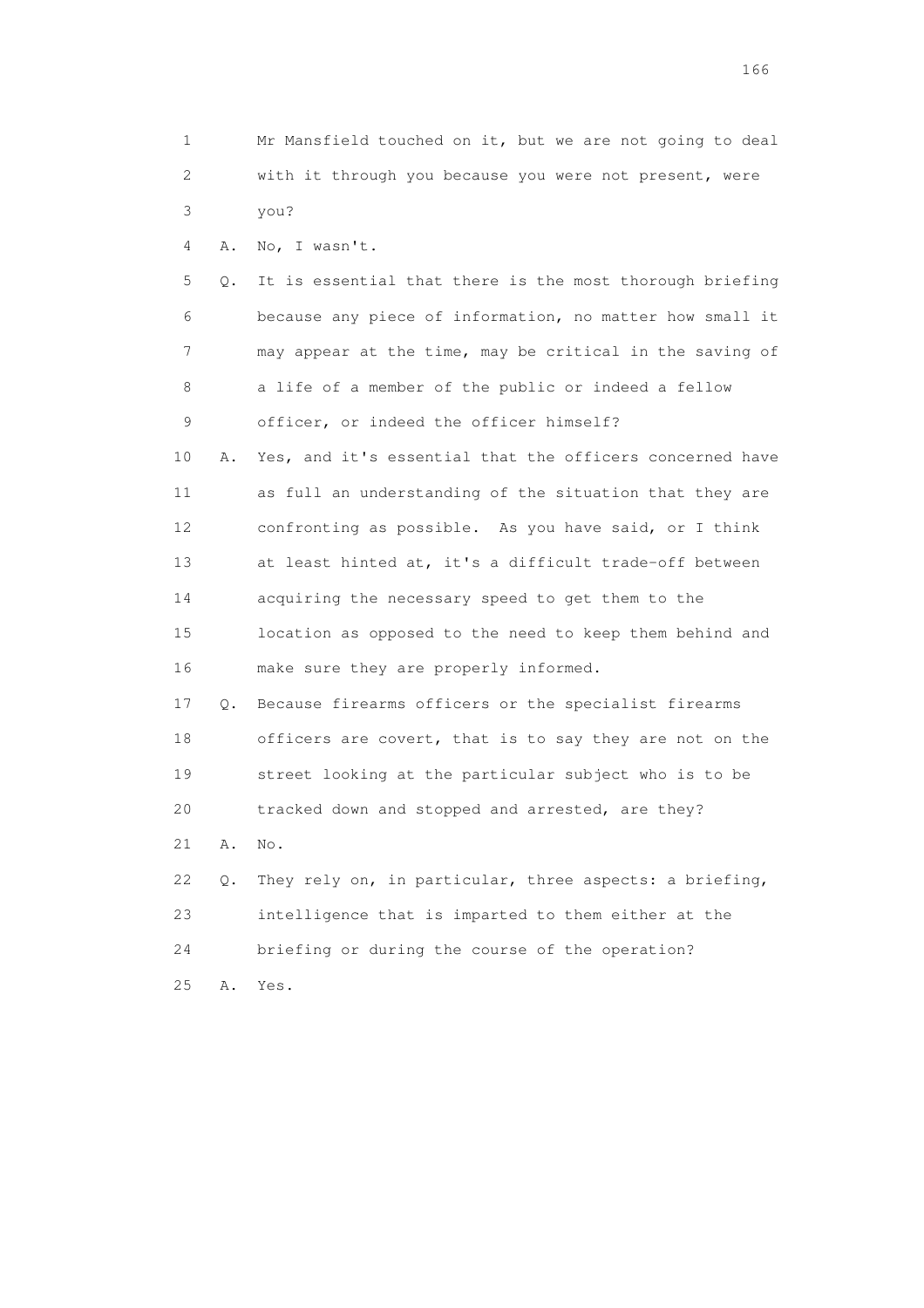1 Q. And indeed surveillance information if there are 2 surveillance officers present? 3 A. That's correct. 4 Q. It is upon that that they then have to act? 5 A. That's correct. 6 Q. As and when they are deployed by their senior officers? 7 A. That's correct, sir, yes. 8 MR STERN: Thank you very much. 9 SIR MICHAEL WRIGHT: Yes, Ms Leek. 10 Questions from MS LEEK 11 MS LEEK: Mr McDowall, I am Samantha Leek and I represent 16 12 CO19 officers, including Andrew, Inspector Zaj and 13 Trojan 84. 14 A. Good afternoon, ma'am. 15 Q. You have explained already and in some detail that as 16 a Gold Commander, you set the strategy for an operation? 17 A. Yes. 18 Q. That is set out in some detail in the ACPO manual on 19 police use of firearms? 20 A. Yes, that's correct. 21 Q. Also set out in that manual is the role of the Silver 22 Commander who is responsible for tactics? 23 A. Yes. 24 Q. And in an aide memoire in that manual, it states that 25 the Silver Commander has the ultimate responsibility for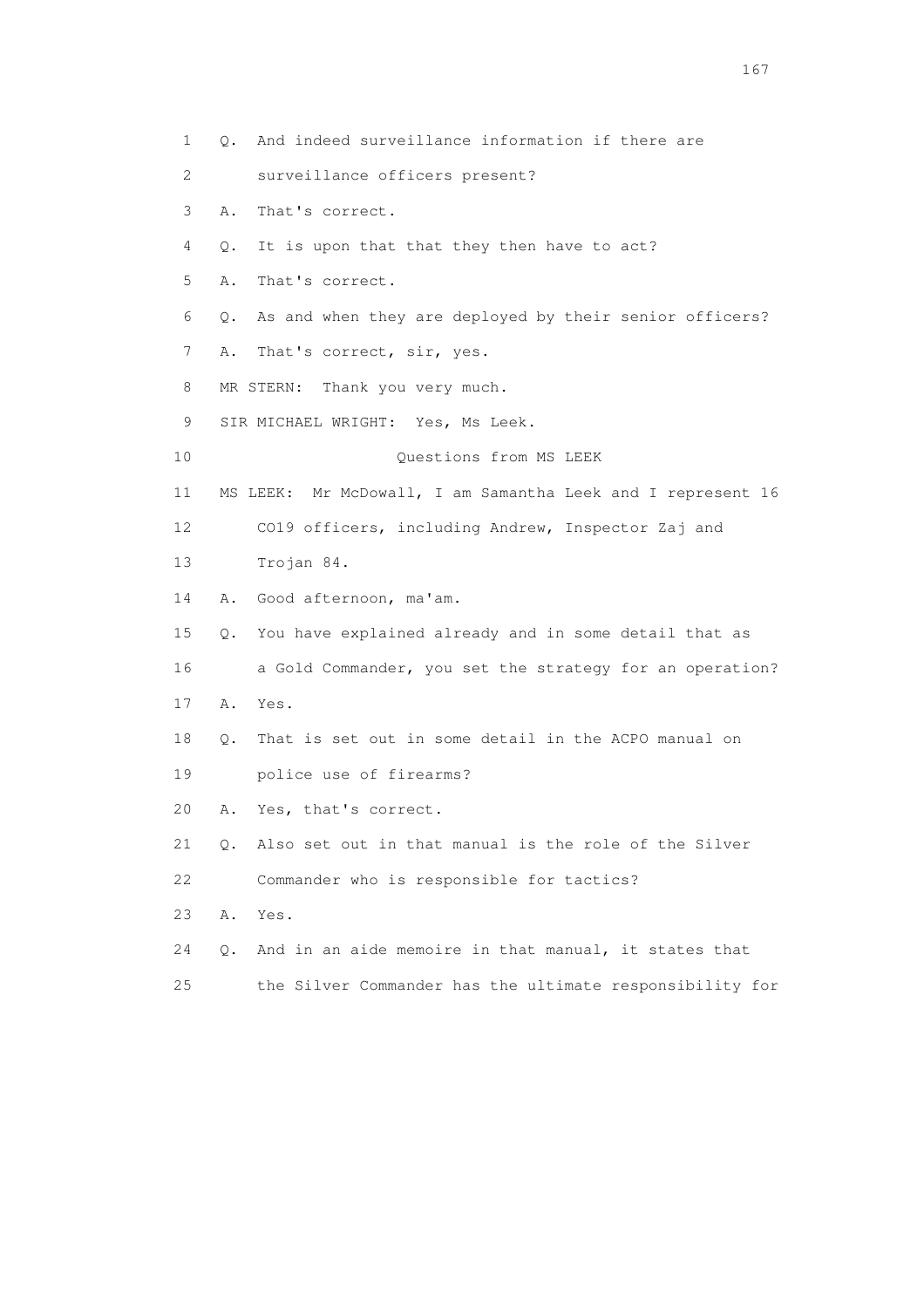1 management of an incident and deployment of resources 2 rests with the Silver Commander? 3 A. Yes, ma'am. Sorry, I do not have it in front of me, but 4 I assume you are reading from it. 5 SIR MICHAEL WRIGHT: I think you may assume that. 6 MS LEEK: Thank you. 7 At 5 o'clock in the morning, Silver Commanders had 8 not been identified? 9 A. I don't believe they had, but I am not entirely certain 10 of the timings. I know that DI Rose was at Scotland 11 Yard at my office I believe at 5.30, so he clearly had 12 been identified at some prior time. 13 Q. They certainly hadn't been briefed at that time, and 14 they weren't in a position to brief or deploy firearms 15 officers on the ground? 16 A. At that time -- 17 Q. That's right, isn't it? 18 A. Yes. 19 Q. If there was any discussion about what firearms officers 20 were going to do and where they were going to go, round 21 about 5, 5.15, it might only have been to work out where 22 they were and who was available; it wouldn't have been 23 to send them to a particular location? 24 A. No, I think the discussion would have been in broad 25 terms about what was viable and what was acceptable to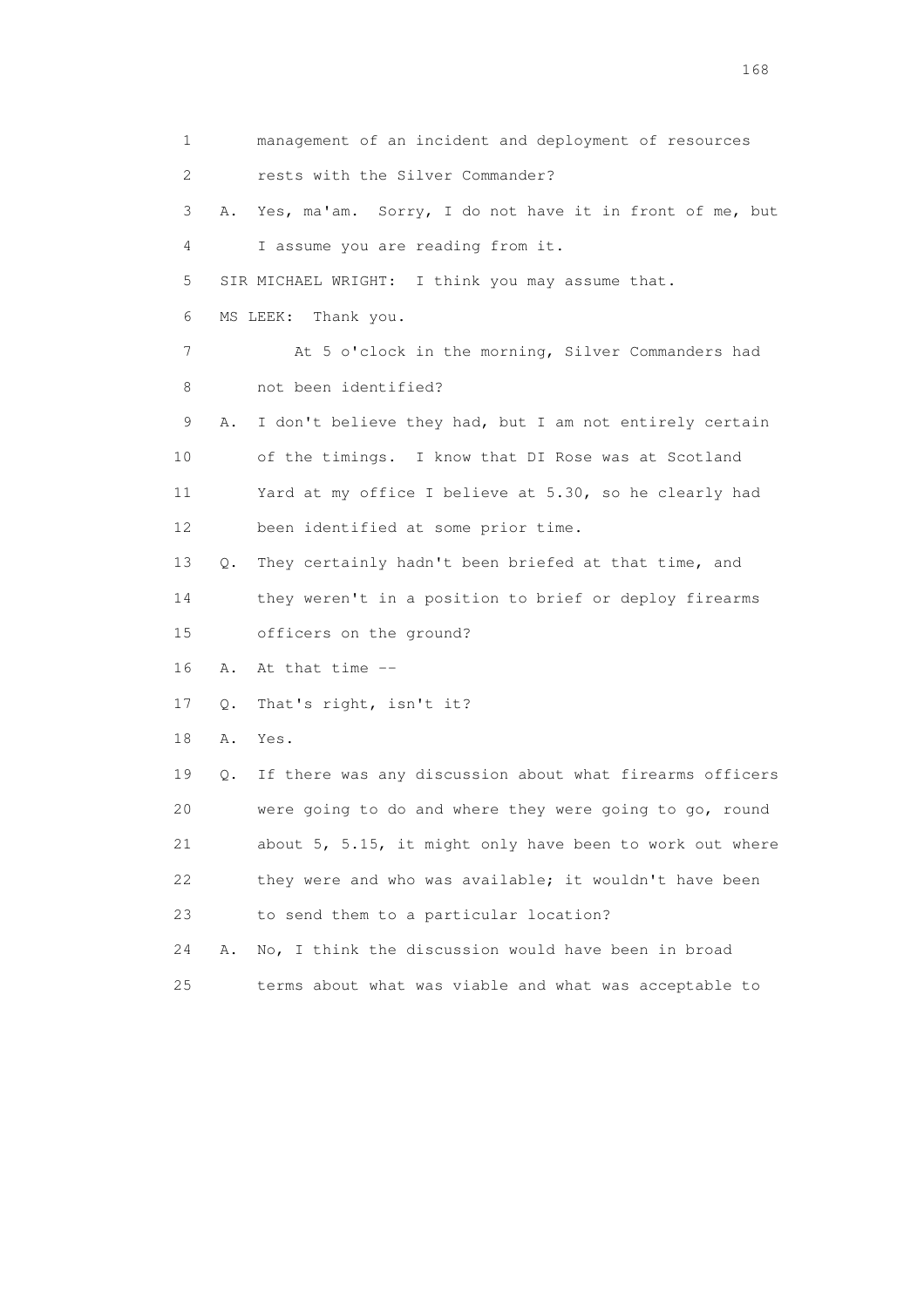| 1                         |    | them and also to give them any opportunity to make       |
|---------------------------|----|----------------------------------------------------------|
| $\mathbf{2}^{\mathsf{I}}$ |    | representations about what we were attempting to try to  |
| 3                         |    | do.                                                      |
| 4                         | Q. | Because you wouldn't deploy firearms officers on the     |
| 5                         |    | ground without, as we have heard from Mr Stern,          |
| 6                         |    | a thorough briefing from Silver Commanders?              |
| 7                         | Α. | That's correct.                                          |
| 8                         | Q. | There would be quite serious dangers in deploying        |
| 9                         |    | officers without a briefing from Silver Commanders and   |
| 10                        |    | without a briefing from their team leaders?              |
| 11                        | Α. | That's correct.                                          |
| 12 <sup>°</sup>           | Q. | It would be entirely appropriate, however, to bring the  |
| 13                        |    | orange team from Leman Street to New Scotland Yard to be |
| 14                        |    | on standby until the teams coming on duty at 7 o'clock   |
| 15                        |    | had kitted up and been briefed?                          |
| 16                        | Α. | Yes, that's true.                                        |
| 17                        | Q. | Because at New Scotland Yard, they would be closer both  |
| 18                        |    | to Scotia Road and Portnall Road in Maida Vale, than if  |
| 19                        |    | they remained at Leman Street?                           |
| 20                        | Α. | Yes, that's true.                                        |
| 21                        | Q. | In fact it wouldn't just be appropriate, would it, it    |
| 22                        |    | would be eminently sensible to have them at              |
| 23                        |    | Scotland Yard?                                           |
| 24                        | Α. | Yes, that's correct.                                     |
| 25                        | Q. | We will hear from Inspector Zaj that the orange team was |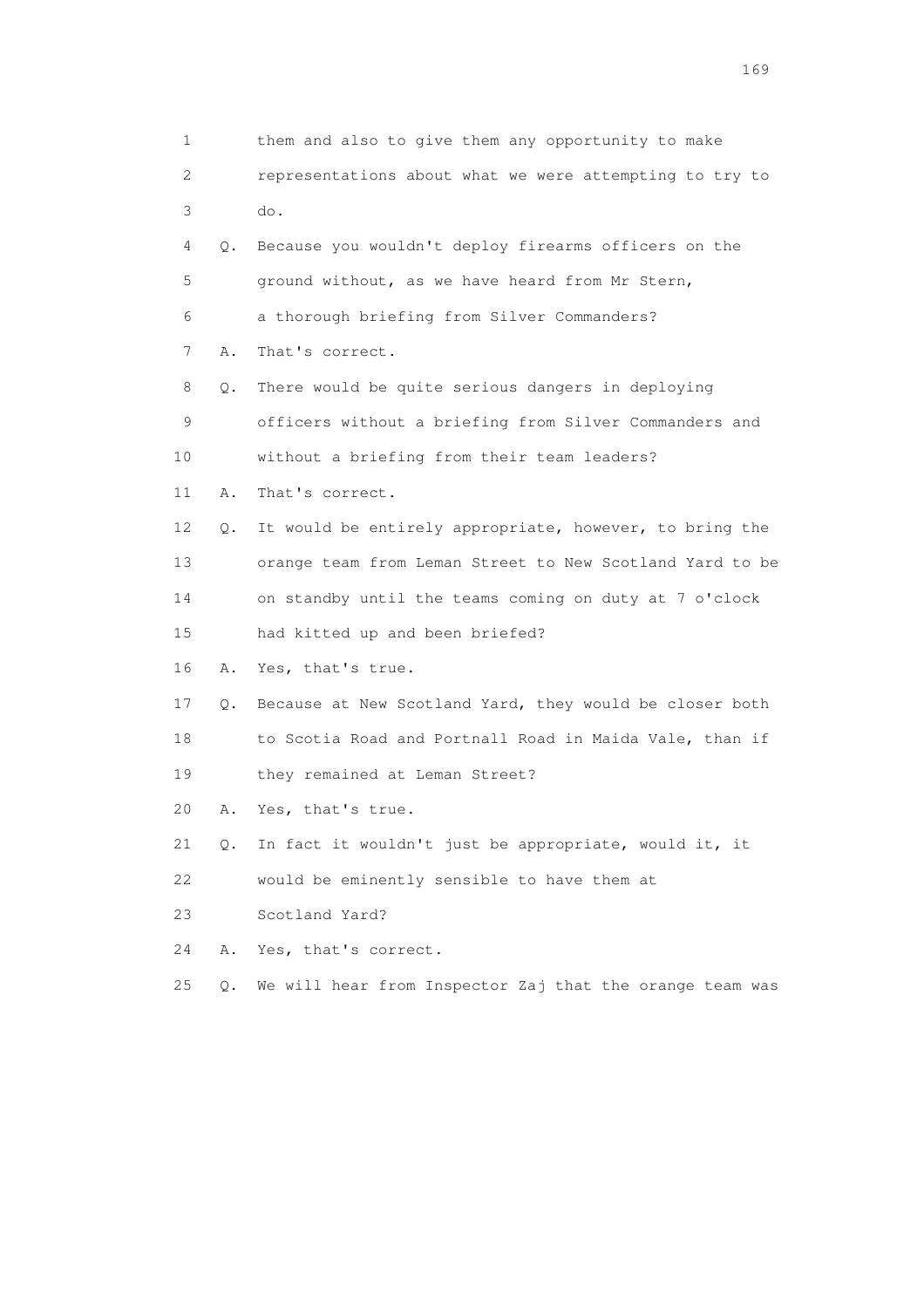| 1  |    | in fact at Scotland Yard by 6 o'clock in the morning.    |
|----|----|----------------------------------------------------------|
| 2  |    | Were you ever made aware that they were there?           |
| 3  | Α. | No, I don't recall I was, but if I can just add there is |
| 4  |    | a further reason why I believe it would be sensible to   |
| 5  |    | have them at New Scotland Yard, I think I alluded to it  |
| 6  |    | earlier, and that is that this, as along with all of     |
| 7  |    | these sorts of operations, turned out to be an extremely |
| 8  |    | fast-moving, fast developing operation. There was at     |
| 9  |    | all times the possibility of a similarly urgent          |
| 10 |    | deployment required to another part of London as well.   |
| 11 | Q. | Absolutely. When you made your statement in              |
| 12 |    | November 2005, you referred to your red book when you    |
| 13 |    | said that at 5.15 tac advisers were present and you      |
| 14 |    | believed that Andrew was present at that meeting?        |
| 15 | Α. | Yes, that was my recollection then.                      |
| 16 | Q. | You had not made a note of precisely who was at that     |
| 17 |    | meeting, I think?                                        |
| 18 | Α. | No, I didn't.                                            |
| 19 | Q. | Or what orders indeed were given?                        |
| 20 | Α. | No, I didn't.                                            |
| 21 | Q. | So am I right in thinking that you are not sure that     |
| 22 |    | Andrew was in fact at that meeting?                      |
| 23 | Α. | As I say, it was my recollection but I can't say for     |
| 24 |    | What I do know is that DI Rose joined me at<br>certain.  |
| 25 |    | 5.30 and makes mention of me sitting in my office with   |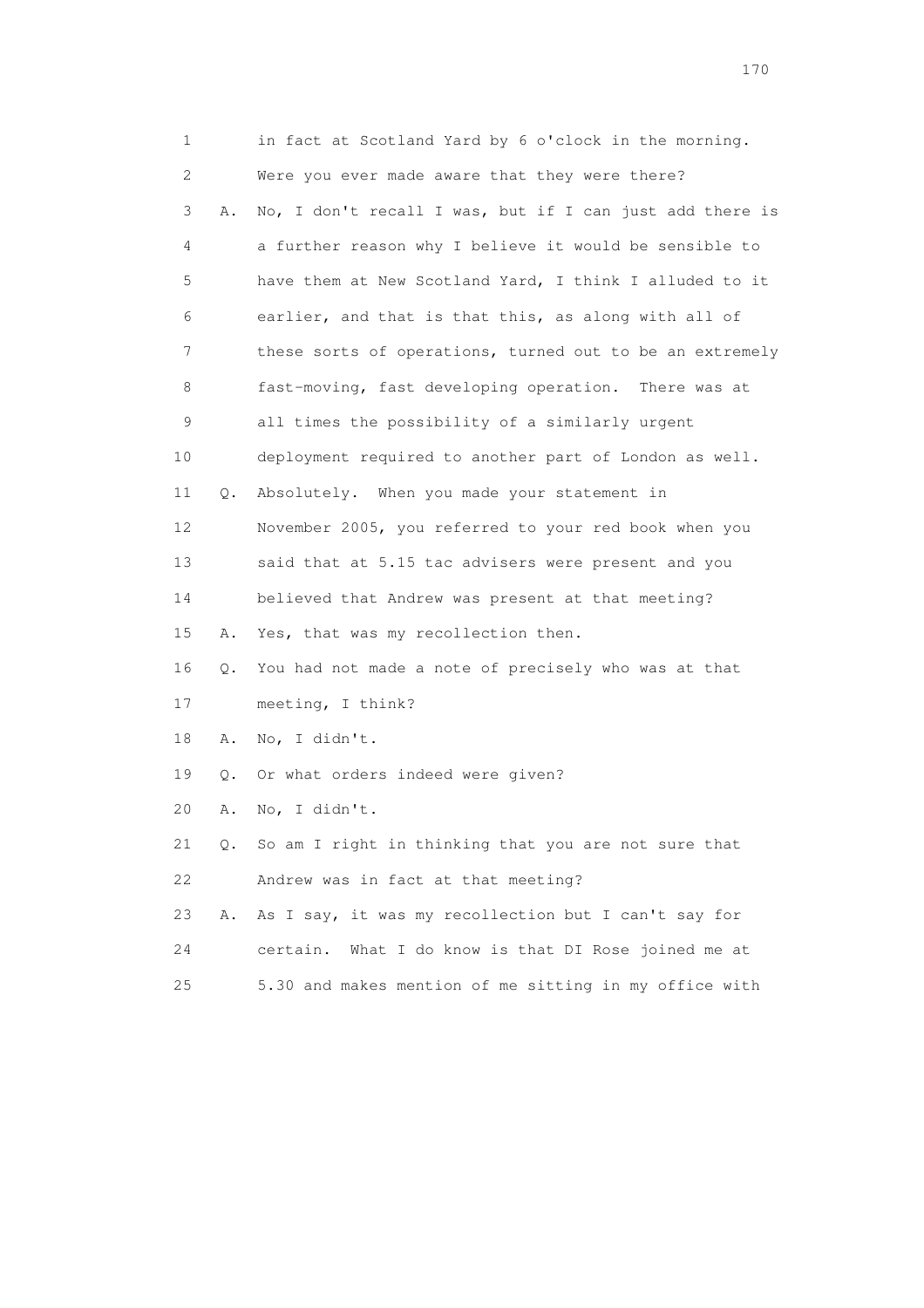| 1  |           | a tactical firearms adviser. Again, I don't think he     |
|----|-----------|----------------------------------------------------------|
| 2  |           | names -- no, I'm sorry.                                  |
| 3  | $\circ$ . | You don't know and can't be certain who that was?        |
| 4  | Α.        | I don't know whether he would recall, but certainly      |
| 5  |           | I don't believe he names the individual.                 |
| 6  | Q.        | We will hear from Andrew about where he was during that  |
| 7  |           | time.                                                    |
| 8  | Α.        | It may have been Zaj or possibly even conceivably Chief  |
| 9  |           | Inspector Esposito, but I think that's maybe less        |
| 10 |           | likely.                                                  |
| 11 | 0.        | Again we will hear from them as to where they were at    |
| 12 |           | that time.                                               |
| 13 |           | Again, so far as carrying out a recce,                   |
| 14 |           | a reconnoitre, of the area is concerned, that would also |
| 15 |           | be a matter for Silvers to determine having regard to    |
| 16 |           | the likelihood of undercover officers blowing their      |
| 17 |           | cover, presumably?                                       |
| 18 | Α.        | Yes, indeed.                                             |
| 19 | Q.        | They would have to consider what covert resources they   |
| 20 |           | had available and how they were going to interact with   |
| 21 |           | other teams with the surveillance team for example,      |
| 22 |           | because they would not want to compromise their          |
| 23 |           | position?                                                |
| 24 | Α.        | Yes, and how feasible the lie of the land made           |
| 25 |           | a reconnaissance or not.                                 |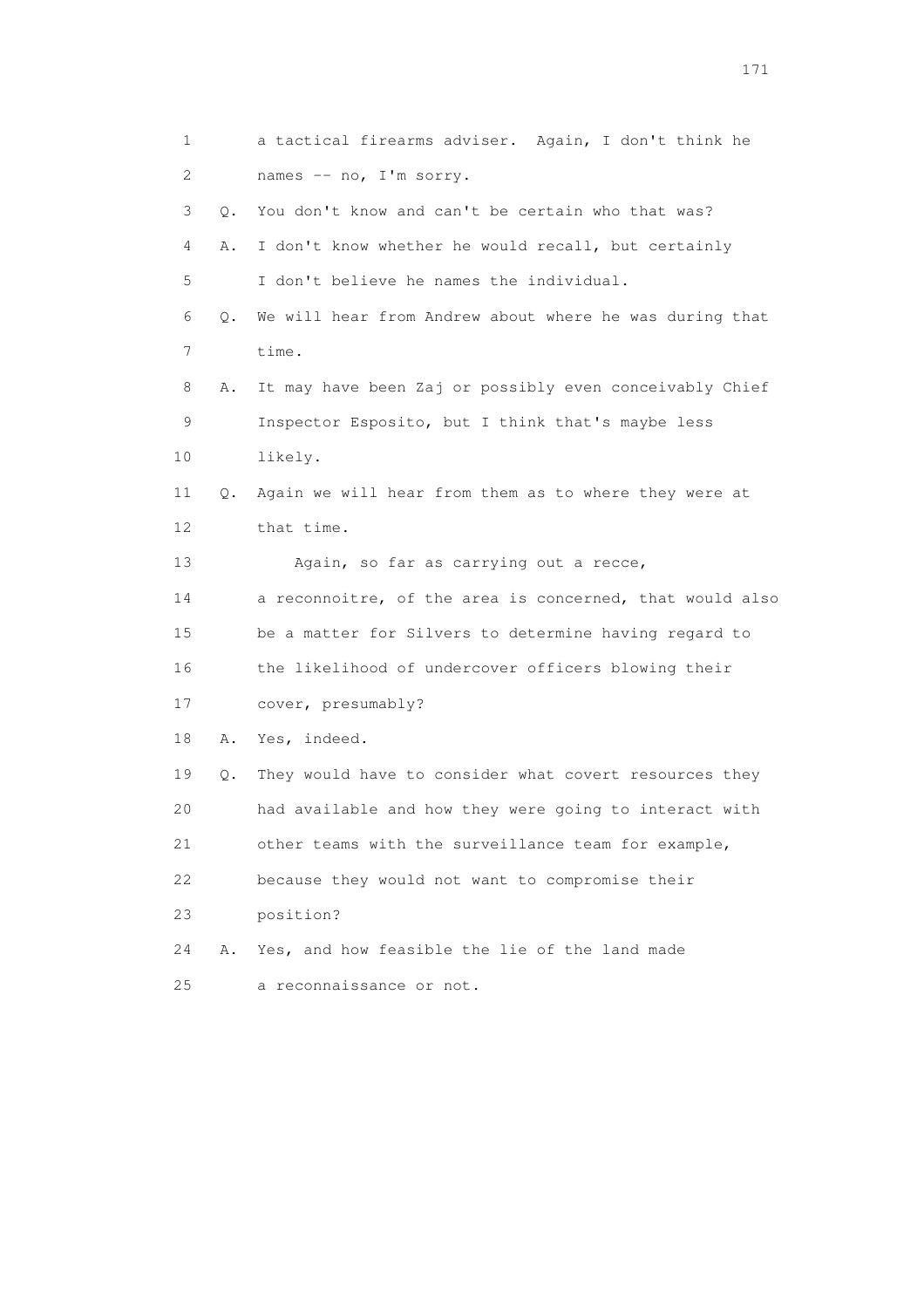1 Q. So until the Silver Commanders were identified and 2 briefed, am I right in saying that it would be imprudent 3 to send firearms officers to the scene, it would be 4 imprudent to carry out a recce? 5 A. Without the fullest possible knowledge of what they were 6 confronting, yes, I believe so. 7 MS LEEK: Thank you. 8 SIR MICHAEL WRIGHT: Thank you. Mr Horwell. 9 Questions from MR HORWELL 10 MR HORWELL: Mr McDowall, my name is Richard Horwell and 11 I appear on behalf of the Commissioner. 12 A. Good afternoon, sir. 13 Q. You have touched on this point slightly already, but we 14 can all be experts with hindsight; do you not agree? 15 A. I do indeed, sir. 16 Q. And now, all of us could devise the perfect strategy for 17 the operation that morning. And the perfect strategy, 18 for example, would never have involved Scotia Road or 19 Portnall Road because, as we shall discover next week, 20 the bombers never went there after their failed 21 operation. 22 A. Yes, sir, I suppose if you employ that degree of 23 hindsight, that's true. 24 Q. The operation and you in particular have been criticised 25 for not utilising every piece of theoretically available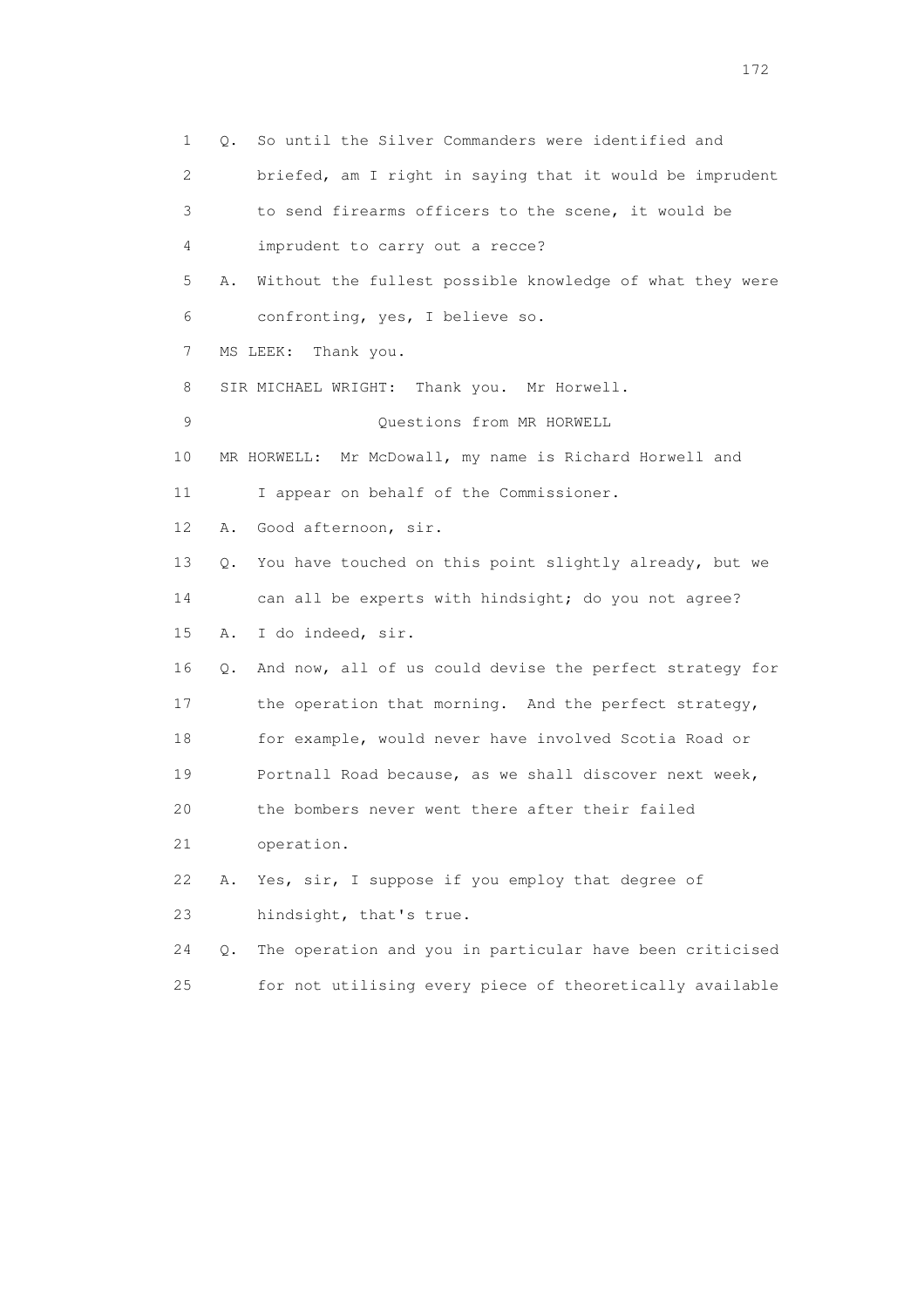1 information that morning. That is one of the criticisms 2 that has been made against you this morning. 3 A. Yes, sir. 4 Q. By the time the strategy was set, just before 5 o'clock 5 on the Friday morning, this particular investigation was 6 about 16 hours old? 7 A. That's correct. 8 Q. From your experience, Mr McDowall, would you, by that 9 early stage, have expected to have had every piece of 10 available information within the Metropolitan Police 11 Service? 12 A. No, I wouldn't, if I am entirely candid, my experience 13 of terrorist incidents, terrorist investigations, is 14 that the early days, not the early hours, can be 15 chaotic. 16 Q. Mr Mansfield has told you this morning, and this 17 afternoon, at some length what he says should have been 18 done on the Friday and what you should have known. Now, 19 by 2005 you were a commander in the Metropolitan Police 20 Service? 21 A. Yes. 22 Q. By then you had been a police officer for how long? 23 A. 25 years, sir. 24 Q. And you had been with SO13 by then for how long? 25 A. I had been with SO13 since the end of January 2005.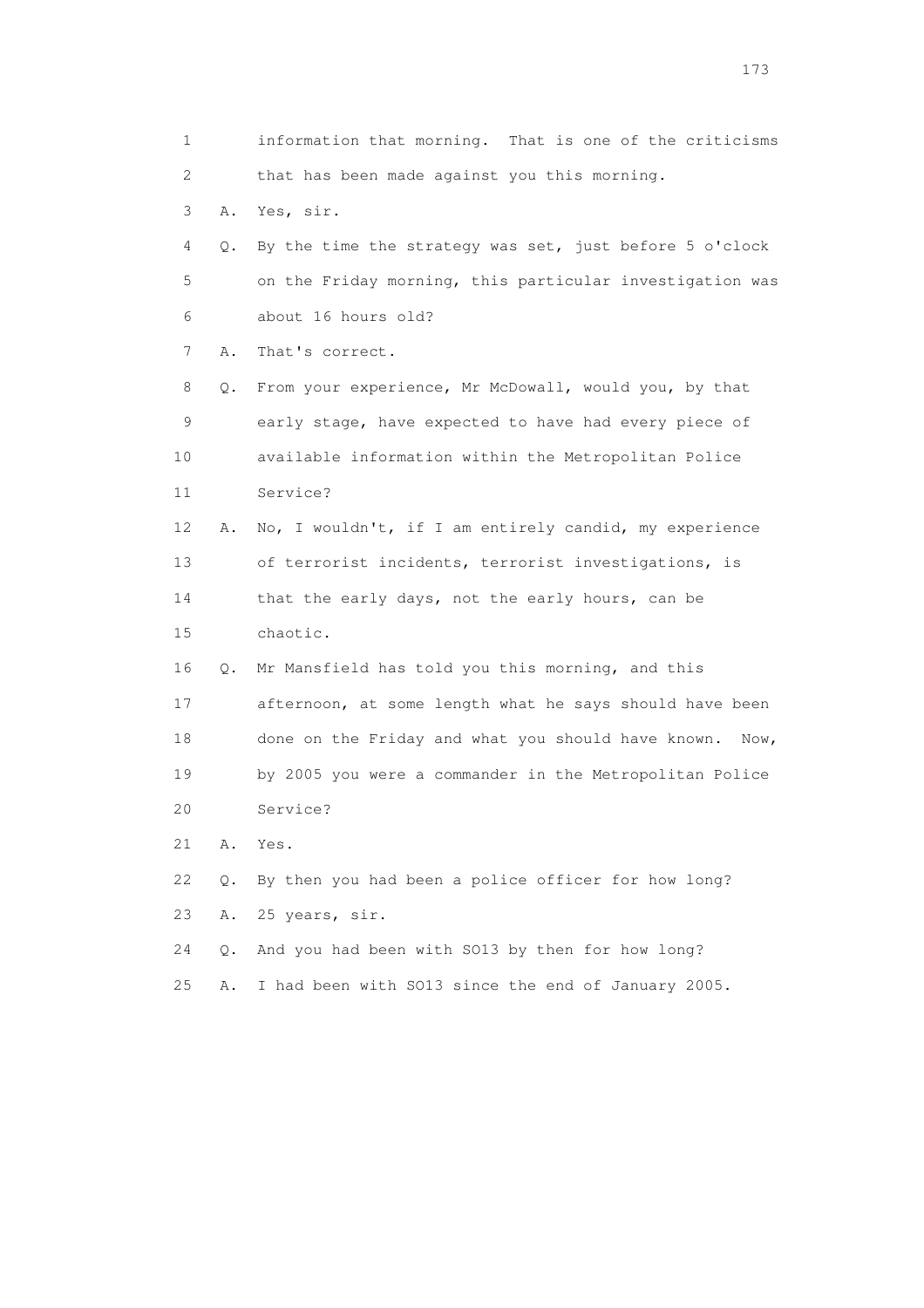1 Q. I am only going to summarise some of the points that 2 were made, you will no doubt bear them all in mind. You 3 weren't aware of the wedding photographs in the 4 rucksack; you weren't shown the Ragstone photographs; 5 you didn't have a firearms tactical adviser present at 6 some of the meetings; you weren't aware that the 7 premises were multiple occupancy; you hadn't seen the 8 plan that you were shown this morning.

 9 Having no doubt taken time to reflect upon the 10 questions Mr Mansfield asked you, do you believe that 11 knowledge of any one of those matters would have made 12 any difference at all to the events of that day? 13 A. I don't believe so. I have to say in particular of 14 those issues that you have read out, as I have said 15 earlier, I had the presence of a firearms tactical 16 adviser within 20 minutes of noting what my intentions 17 were, so I can't accept that it's the case that I should 18 have had that person present beforehand.

 19 In respect of the other matters that you have just 20 reminded me about, I think I also said that I don't 21 think it would have affected the strategy. There was 22 some alteration given to it, some flexibility applied to 23 it, once it was discovered that it was a communal door 24 to a number of premises rather than just one premise. 25 I think that is entirely appropriate and something that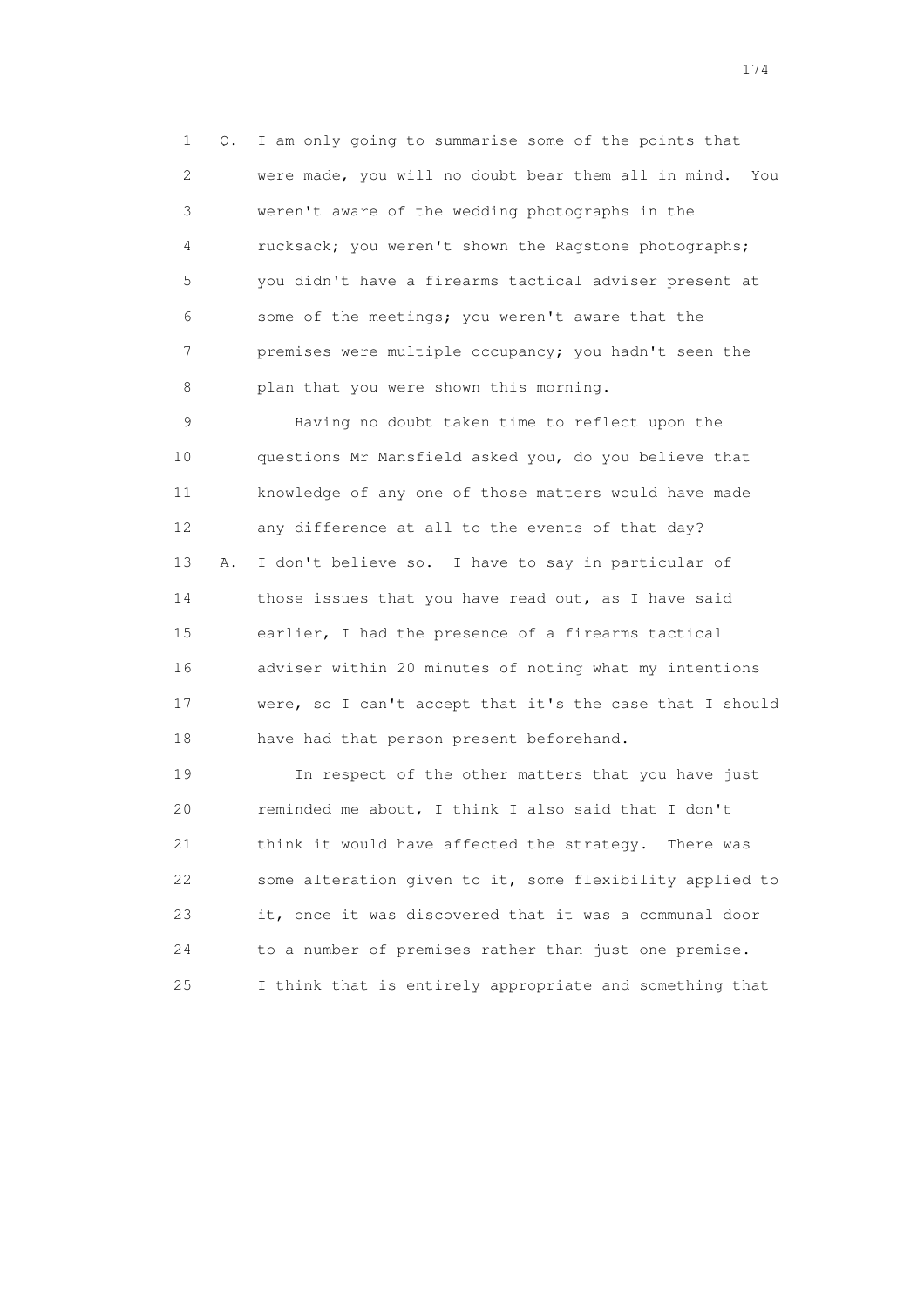1 I wouldn't have taken issue with. If I had perhaps seen 2 that map at that time, and I didn't, then conceivably 3 I would have put the very same measures in place. 4 Q. I just ask you this because of the dangers of using 5 hindsight when viewing any aspect of the events of that 6 day: the plan that you were shown this morning, would 7 you have known from that that there would only have been 8 one door in or out of those premises, for example? 9 A. Not as a matter of fact, no. 10 Q. Mr Mansfield's first question of you this morning was: 11 what went wrong with the operation? I want to ask you 12 a few questions on that topic, please. Investigations 13 of this nature are obviously, from what you have said, 14 complex, difficult and rapidly changing, you would 15 agree? 16 A. I would, yes. 17 Q. You have said in the past that in the best managed of 18 police investigations, something will always go wrong? 19 A. Yes. I believe that to be the case. 20 Q. What you have referred to as a hiccup in even the best 21 managed of police investigations? 22 A. It is entirely unusual for things to go entirely to 23 plan, certainly. And I think there is a military 24 doctrine that is still taught at Sandhurst to this day 25 and I can't remember the author but the concept is one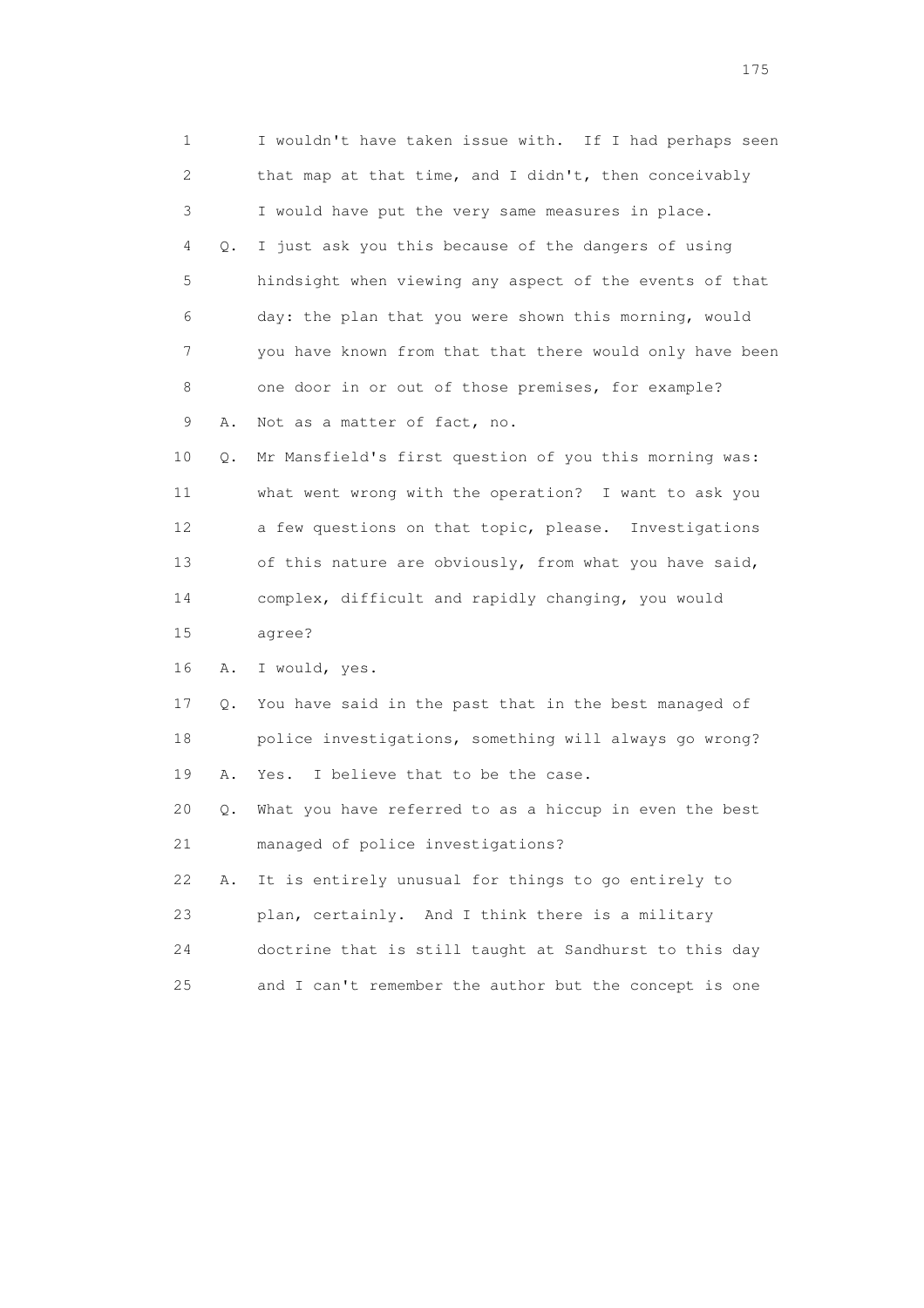| 1               |       | of friction, that any command decisions or orders that   |
|-----------------|-------|----------------------------------------------------------|
| 2               |       | are given inevitably will suffer from some kind of what  |
| 3               |       | is described as friction.                                |
| 4               | Q.    | On the topic that Mr Mansfield asked you about, do you   |
| 5               |       | believe that there were a series of extremely            |
| 6               |       | unfortunate events that morning?                         |
| 7               | Α.    | Yes.                                                     |
| 8               | Q.    | Do they include, and I am not going to detail them all,  |
| 9               |       | for example, as an illustration, that we are all human   |
| 10              |       | beings, Frank urinating in his van at the time           |
| 11              |       | Mr de Menezes came out of the premises?                  |
| 12 <sup>°</sup> | Α.    | Yes.                                                     |
| 13              | Q.    | Because if Frank had taken a video of Mr de Menezes,     |
| 14              |       | that may have been -- I stress the word "may" -- of      |
| 15              |       | considerable help in excluding him as one of the         |
| 16              |       | bombers?                                                 |
| 17              | Α.    | Yes, that's correct, sir.                                |
| 18              | Q.    | The point that you have referred to that different views |
| 19              |       | were expressed at different times by the surveillance    |
| 20              |       | officers who had Mr de Menezes in sight?                 |
| 21              | Α.    | That's my understanding, yes, sir.                       |
| 22              | $Q$ . | As one would expect in an operation of this nature?      |
| 23              | Α.    | Yes, sir.                                                |
| 24              | О.    | Do you also include evidence that we will hear in due    |
| 25              |       | course, the report that Mr de Menezes was behaving in    |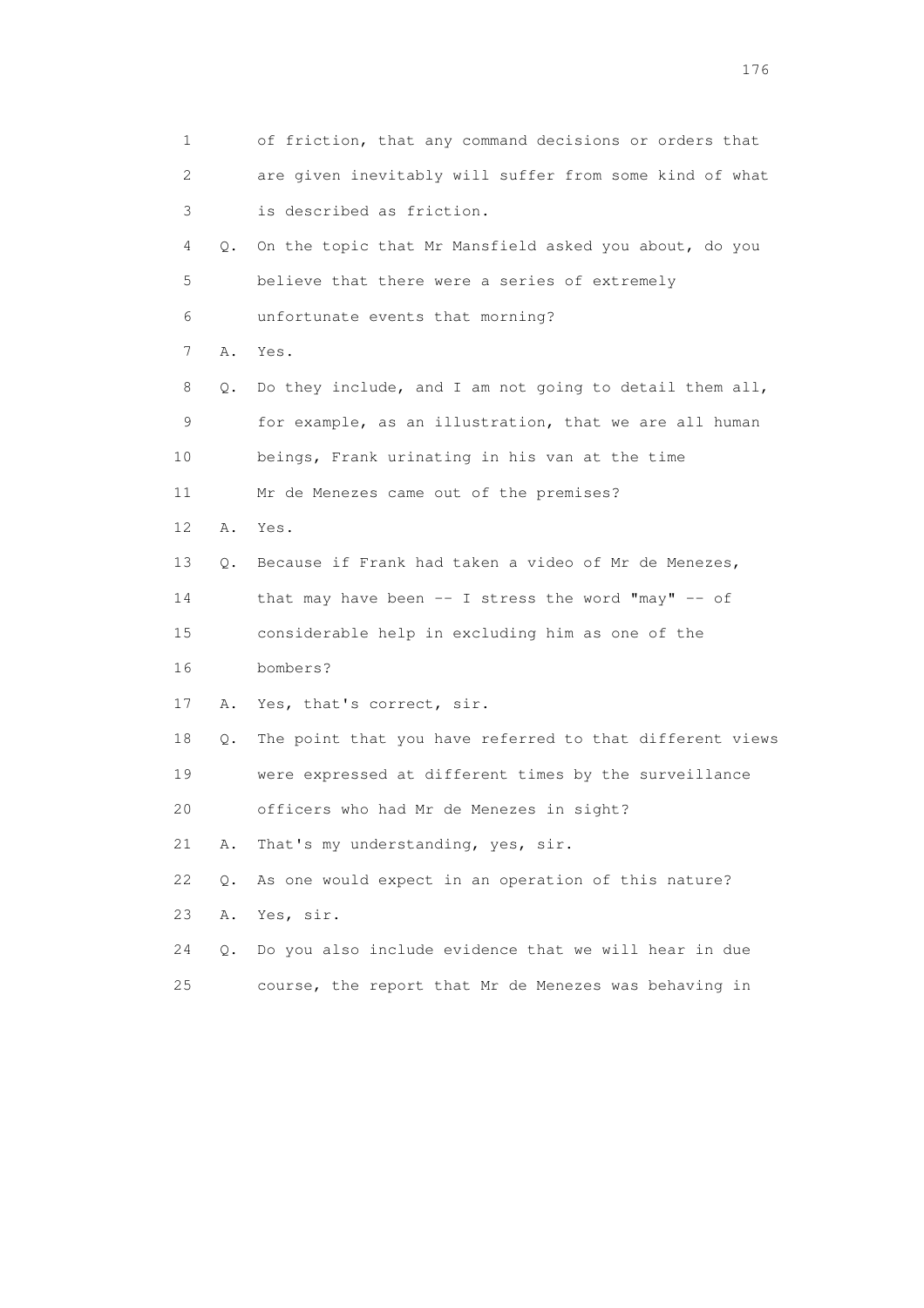- 1 a nervous fashion on the bus?
- 2 A. Yes, sir.
- 3 Q. Not something that a command officer would ignore in
- 4 these circumstances?
- 5 A. Yes, that's correct.
- 6 Q. The fact that Mr de Menezes got off the bus at Brixton 7 and, within a relatively short time, got back on that 8 same bus, a classic anti-surveillance technique employed 9 by the IRA, al Qaeda, and significant criminals?
- 10 A. Yes, I would include that, sir.
- 11 Q. We know, of course, as best as we can from all of the 12 available information, that it is extremely likely that
- 13 Mr de Menezes, having seen Brixton station closed,
- 14 simply got back on the bus to go to the next underground 15 station?
- 16 A. Yes, sir.
- 17 Q. But activity of that nature, classic anti-surveillance 18 techniques, again cannot be ignored by the command 19 officers?
- 20 A. Indeed, sir, no.
- 21 Q. And the fact that Mr de Menezes entered the underground 22 system at Stockwell, which happened to be the
- 23 underground station that the bombers had used to access
- 24 the system the previous day?
- 25 A. That's correct, sir, yes.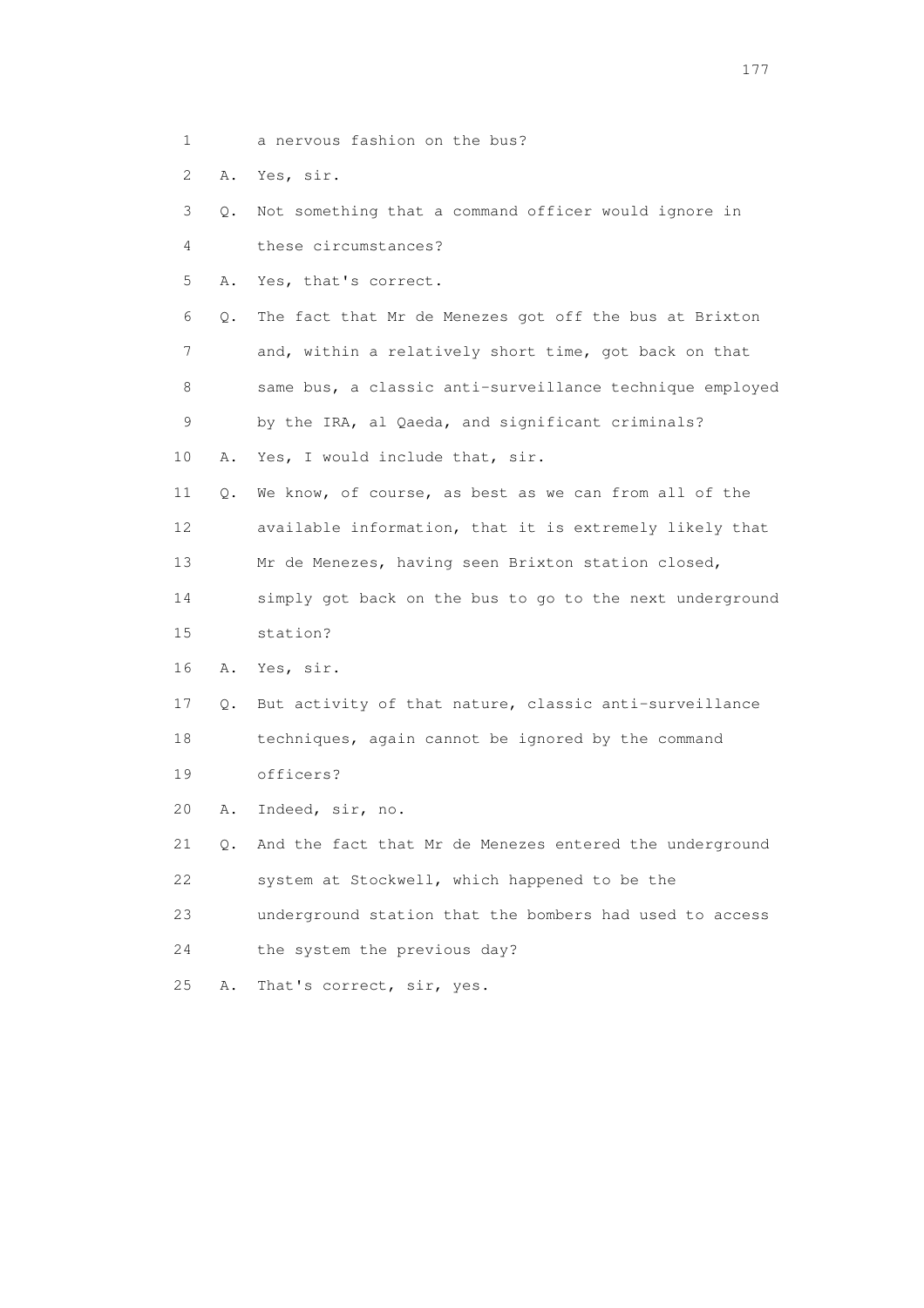1 Q. The three bombers who took their bombs onto the 2 underground system entered it through Stockwell station? 3 A. Yes, sir. 4 Q. And that was known that morning? 5 A. Yes, it was, sir. 6 Q. Amongst the points that have been raised during the 7 course of the day, it was suggested earlier that 8 firearms officers would never be deployed unless 9 a positive identification of the suspect has been made. 10 That isn't right, is it? 11 A. No. You would clearly want an indication that there was 12 a likelihood that it was your suspect, but the term 13 "positive" I think is misleading. 14 Q. Every day of the week, probably, firearms officers are 15 used in situations where there is no more than 16 a reasonable suspicion that the individual is a suspect; 17 would you agree? 18 A. That's correct. 19 Q. Can I come next, please, to July of 2005, and we must 20 not assume that everyone hearing your evidence was 21 necessarily in London at that time, Mr McDowall. A time 22 since the Second World War of unprecedented threat and 23 danger to Londoners? 24 A. Yes, sir, I agree. 25 Q. And Mr Stern has touched on this, this afternoon: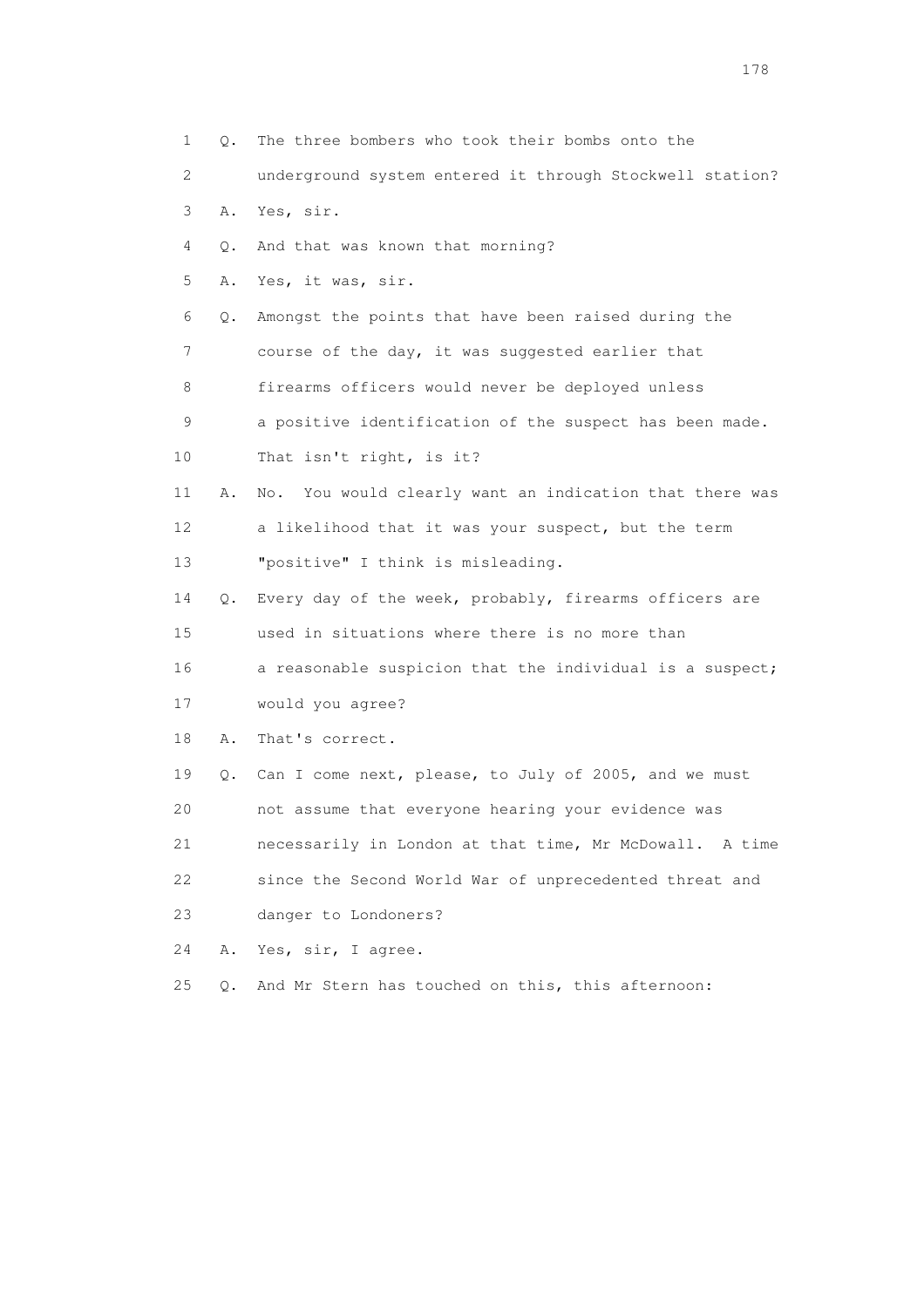| 1  |    | Londoners wondered if each and every journey they took      |
|----|----|-------------------------------------------------------------|
| 2  |    | on the public transport system might be their last?         |
| 3  | Α. | I believe that's the case, yes, sir.                        |
| 4  | Q. | It was a time when passengers nervously scrutinised each    |
| 5  |    | other in case they detected any sign that a fellow          |
| 6  |    | passenger might be carrying a bomb?                         |
| 7  | Α. | Yes, sir, in fact it went beyond that, I recall numerous    |
| 8  |    | instances of passengers assaulting each other and           |
| 9  |    | throwing each other off trains, and it's -- I think it's    |
| 10 |    | sometimes hard to remember these things now, but it was     |
| 11 |    | like that, yes.                                             |
| 12 | Q. | Some Londoners took to walking to work rather than use      |
| 13 |    | the public transport system, and the sale of bikes, it      |
| 14 |    | was widely reported at the time, increased considerably?    |
| 15 | Α. | Well, that one's new to me, sir, but I certainly            |
| 16 |    | remember the rest of the atmosphere at the time.            |
| 17 |    | SIR MICHAEL WRIGHT: Sometimes it's recommended, Mr Horwell. |
| 18 |    | MR HORWELL: It is, but in happier circumstances, no doubt.  |
| 19 |    | As a consequence of what London was going through at        |
| 20 |    | the time, there was unprecedented pressure on the           |
| 21 |    | Metropolitan Police Service?                                |
| 22 | Α. | Yes, that's correct.                                        |
| 23 | Q. | The topic that you have referred to, the fact that many     |
| 24 |    | police officers were working very long hours during this    |
| 25 |    | period as one would expect. But I suggest that this has     |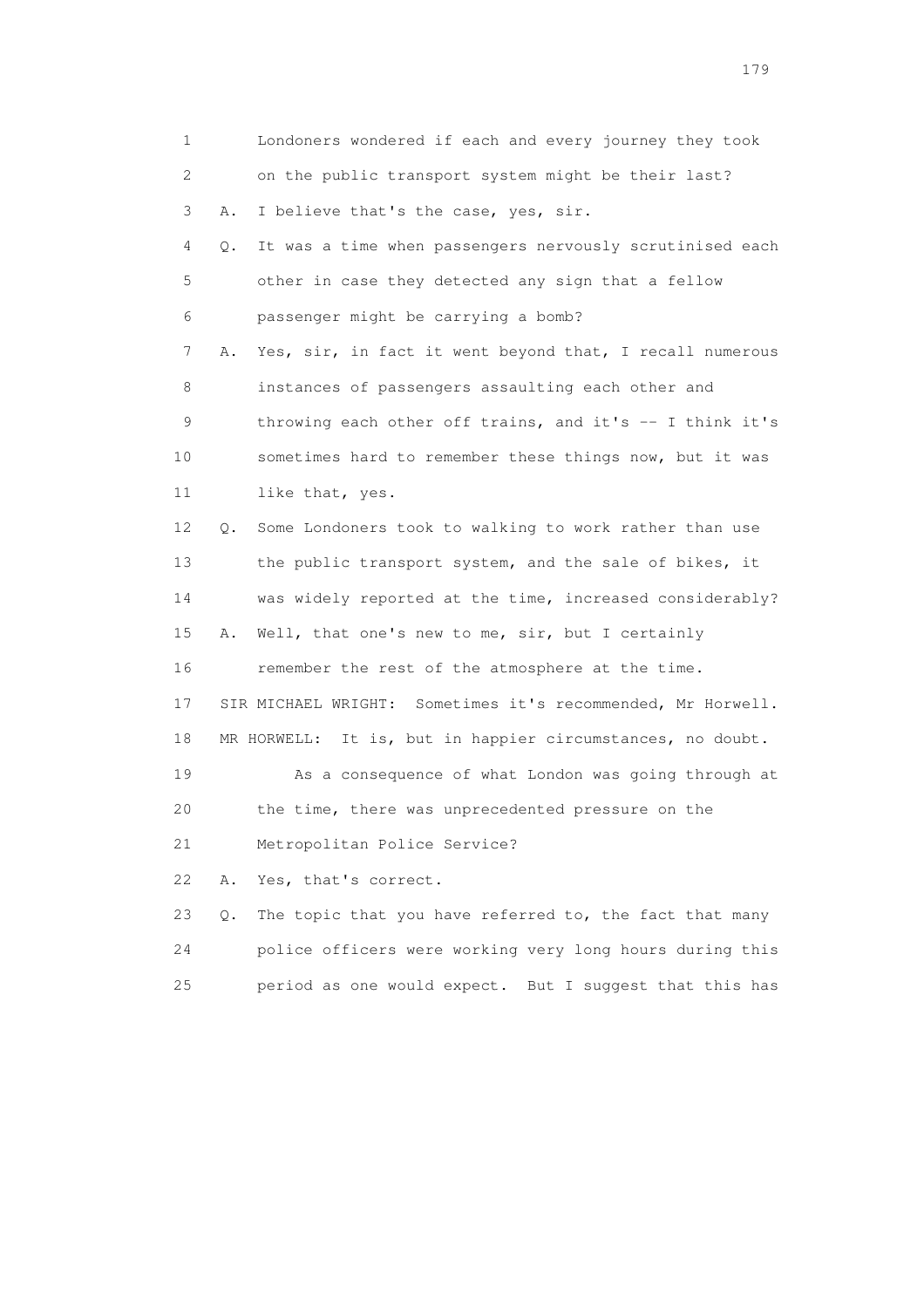1 a relevance to what occurred on 22 July because when 2 selecting, for example, firearms officers, a command 3 officer would consider the suitability of such officers, 4 for how long they had been working, before being sent to 5 a scene, for example.

6 A. That's correct, yes.

 7 Q. And you would no doubt agree, we will hear evidence of 8 this next week, that any decision made by Dick to use 9 fresh firearms officers rather than tired firearms 10 officers is one with which you would have agreed? 11 A. Yes, I would. It was a concern at the time that some of 12 our officers were experiencing burn-out just from the 13 extraordinary hours they had been working.

 14 Q. You had no idea how many bombers would be present in 15 London, and of course one mustn't forget how large their 16 support might be?

 17 A. That's quite correct. I remember sitting two Thursdays 18 hence, that is a fortnight beyond the 21 July, in 19 a state of some anxiety almost anticipating the next 20 wave of bombs. We really had very little intelligence 21 to work from at that time.

 22 Q. And in setting up this manhunt, you decided to appoint 23 a dedicated DSO, a Designated Senior Officer, to this 24 investigation?

25 A. Yes.

180 and 180 and 180 and 180 and 180 and 180 and 180 and 180 and 180 and 180 and 180 and 180 and 180 and 180 and 180 and 180 and 180 and 180 and 180 and 180 and 180 and 180 and 180 and 180 and 180 and 180 and 180 and 180 an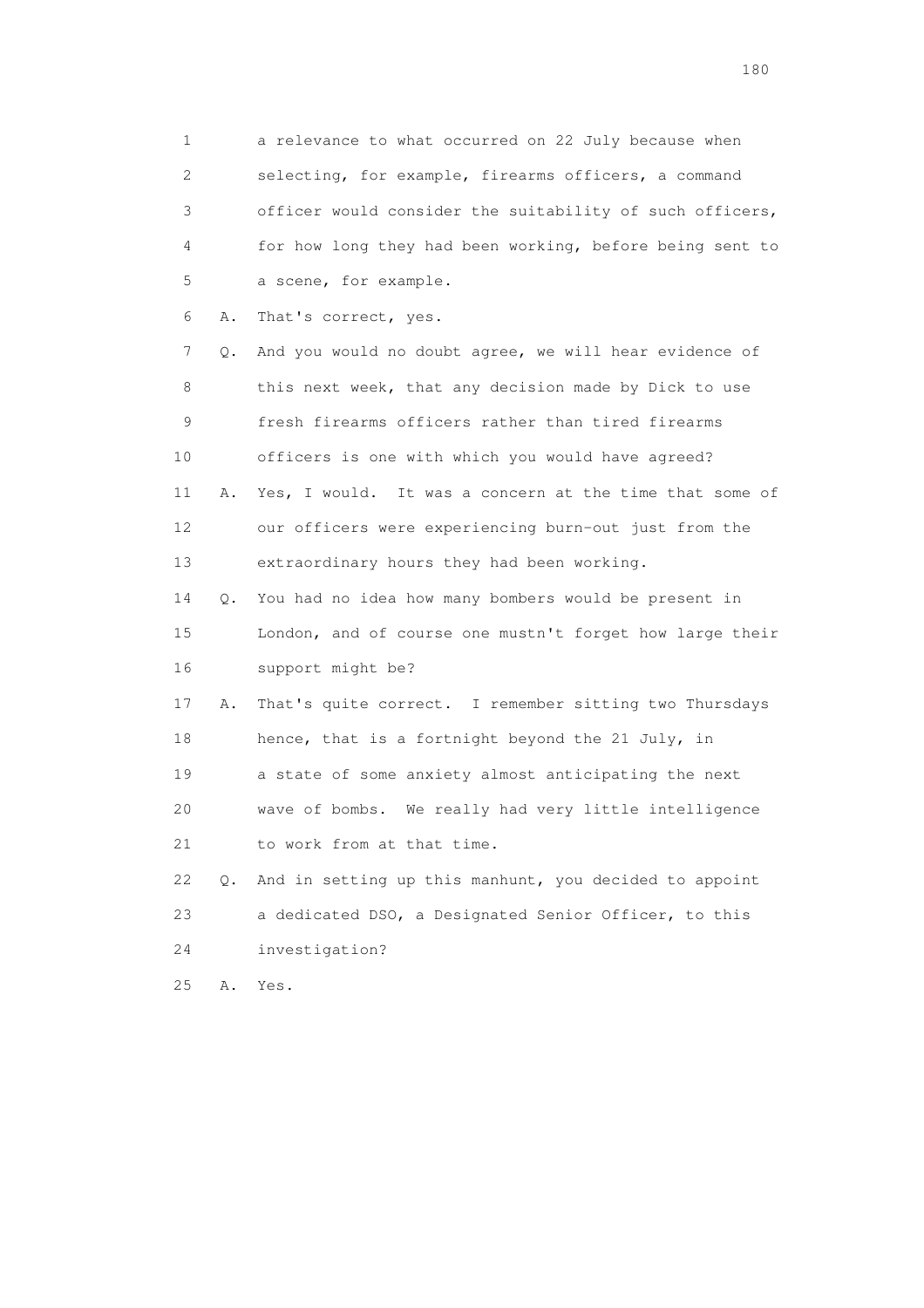| 1  | Q.    | And you didn't take that from any police manual, you      |
|----|-------|-----------------------------------------------------------|
| 2  |       | used your judgment in the best interests of this          |
| 3  |       | investigation?                                            |
| 4  | Α.    | That's quite correct. It followed some discussion with    |
| 5  |       | others that knew more about DSOing, Commanders Carter     |
| 6  |       | and Allison, but it seemed the most expedient and the     |
| 7  |       | most sensible thing to do in the circumstances.           |
| 8  | Q.    | To lead this manhunt were Cressida Dick and Jon Boucher?  |
| 9  | Α.    | That's correct, sir, yes.                                 |
| 10 | Q.    | The jury have had a lot of confusing names and a lot of   |
| 11 |       | confusing positions, ranks and Golds, and Silvers.<br>But |
| 12 |       | to try to cut through the terminology, you set the        |
| 13 |       | strategy and Cressida Dick and Jon Boucher were to        |
| 14 |       | implement it by leading this investigation?               |
| 15 | Α.    | That's correct, sir, yes.                                 |
| 16 | Q.    | At the jury will of course see those two officers soon.   |
| 17 |       | But in July of 2005, when they were appointed to          |
| 18 |       | possibly the most important Metropolitan Police           |
| 19 |       | investigation of recent times, you were reassured that    |
| 20 |       | they would be leading this investigation; is that right?  |
| 21 | Α.    | I was utterly reassured. Perhaps I can put it in the      |
| 22 |       | sense that I can think of many people I would not have    |
| 23 |       | wanted to have be involved, but these were certainly two  |
| 24 |       | people I definitely would have wanted to be involved.     |
| 25 | $Q$ . | They were two of the most experienced and able command    |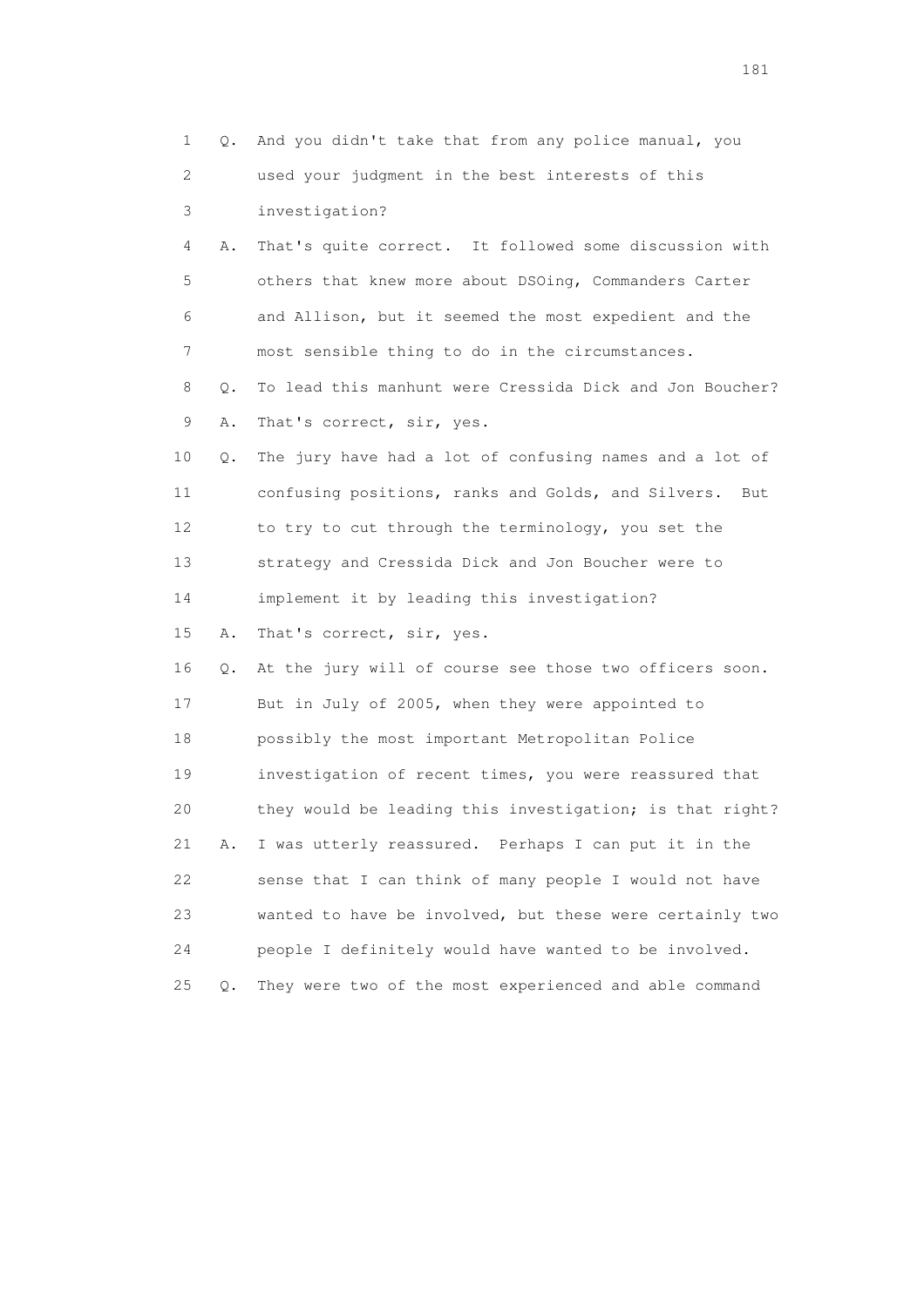1 officers at your disposal; would you agree? 2 A. Yes, without a doubt. 3 Q. Having set the strategy at 4.55 that Friday morning, you 4 would no doubt accept that one of the inevitable 5 problems with setting an early strategy is that in 6 a wide-ranging investigation of this type, once set, it 7 is soon out of date? 8 A. Yes, that's often the case, yes. 9 Q. And that once set, it must of course be superseded by 10 subsequent events and developments? 11 A. I think it's accepted widely that a certain degree of 12 flexibility is always allowed for those who implement 13 the strategy, otherwise it becomes completely unworkable 14 without constant reference back to the person who set 15 it, and that simply isn't feasible in most cases. 16 Q. You were more than content to give Cressida Dick and 17 Jon Boucher that necessary flexibility in leading this 18 manhunt? 19 A. Yes, I was, I had to and I have still extraordinary 20 confidence in both of their abilities based on the 21 experience they have. 22 Q. You, for example, wouldn't have expected either Dick or 23 Boucher to contact you every five minutes informing you 24 of the next intelligence or evidential development? 25 A. No, I wouldn't, I would have expected to have been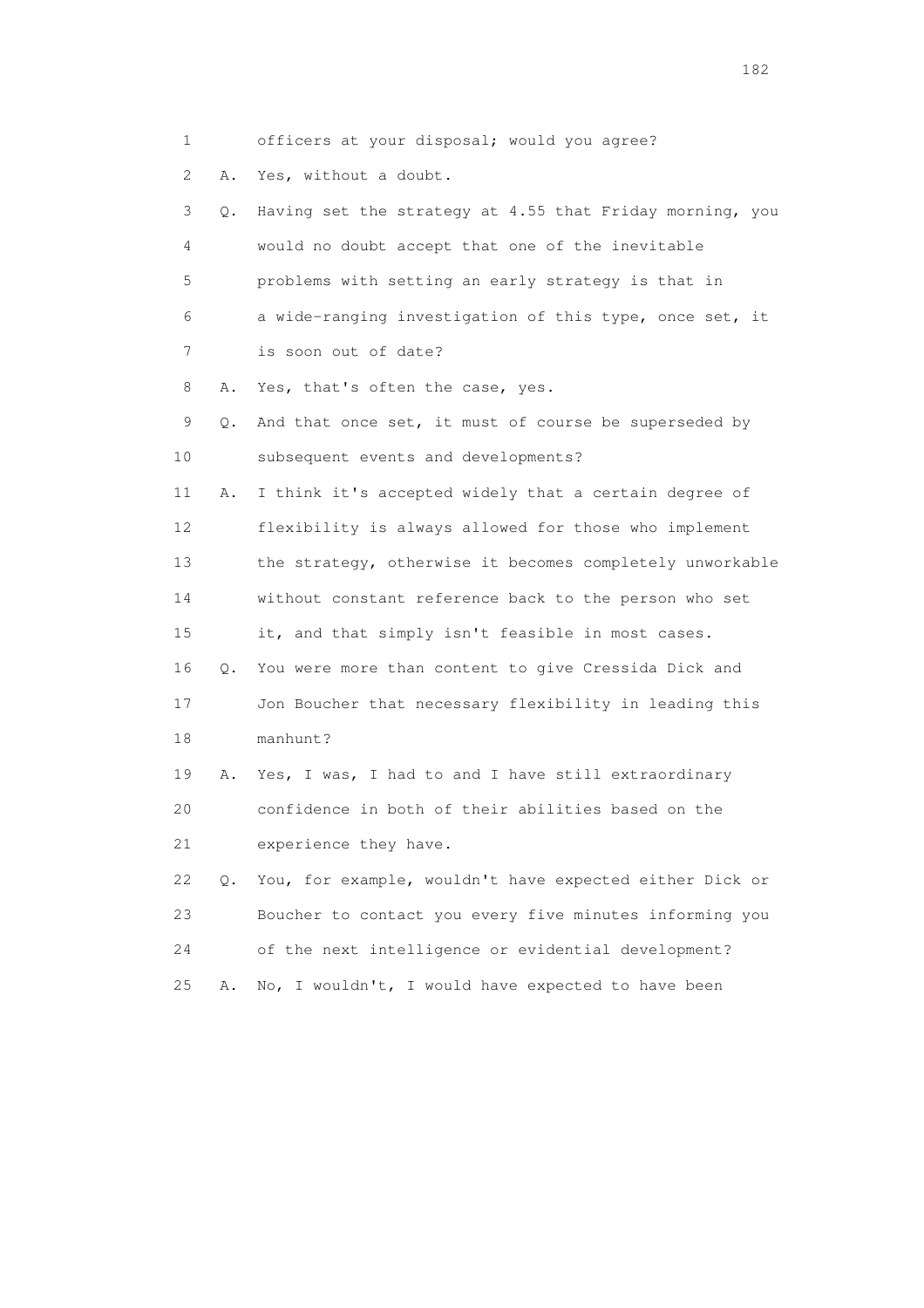1 contacted if there was some really significant change or 2 event that had taken place that might alter everything, 3 but that would have needed to have been a significant 4 thing. 5 Q. Much has been said about the discovery that Scotia Road 6 was a building of multiple occupancy rather than the 7 single domestic premises that you had envisaged at the 8 start. 9 A. Yes, sir. 10 Q. That discovery required a change in the implementation 11 of your strategy, would you agree? 12 A. Yes, sir. 13 Q. And whatever changes were necessary, you again were more 14 than content to leave those changes to Dick and Boucher? 15 A. Yes, I would have expected to have been informed at the 16 point that we had a meeting about an update perhaps in 17 the morning, but I would have been content otherwise, 18 yes, for that to have been done without reference to me. 19 SIR MICHAEL WRIGHT: Mr Horwell, you have given me 20 an opportunity to ask you to deal with this question 21 that I have from the jury, which is -- you can see it 22 coming, I suspect: "What alterations were made to the 23 original strategy when it was discovered that 21 was not 24 a single occupation" at the right point. 25 MR HORWELL: I am more than happy to ask this question of

183 and the contract of the contract of the contract of the contract of the contract of the contract of the contract of the contract of the contract of the contract of the contract of the contract of the contract of the co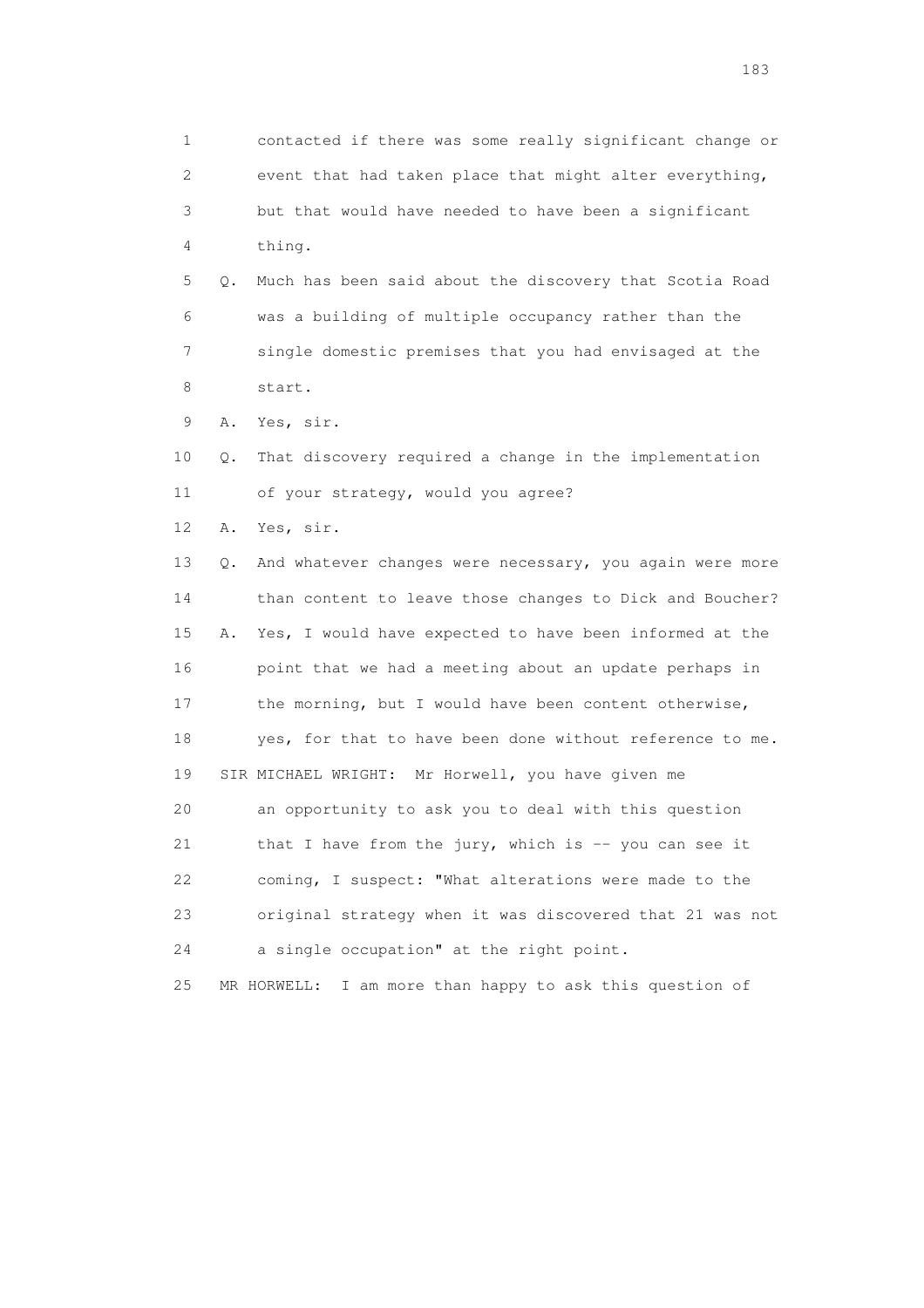1 Mr McDowall. He may not of course be the best witness 2 because next week we will be hearing from Boucher and 3 Dick.

 4 I don't know, did you hear that exchange, 5 Mr McDowall?

6 A. Yes, I did, sir.

 7 Q. Can you help as to what changes were made, or not? 8 A. Yes, as I understand it, the changes that resulted from 9 that were that, rather than stopping everyone coming 10 from what was then discovered to be multioccupancy 11 premises, that decisions would need to be made as to who 12 was actually stopped, in other words if it was a suspect 13 or believed to be a suspect, or through some other means 14 later in the morning possibly, intelligence was received 15 that an individual from 21 was actually leaving, then 16 those individuals would be stopped. And ultimately, 17 although this would have been some time, I think, 18 possibly down the track, because of the nature of the 19 changed premises, we may have arrived at the point where 20 an individual or a couple of individuals were identified 21 and stopped for the purpose of trying to acquire further 22 intelligence about those premises.

 23 In other words, if we had been sitting there and 24 sitting there and sitting there and nothing had been 25 moving on with the clock ticking away against the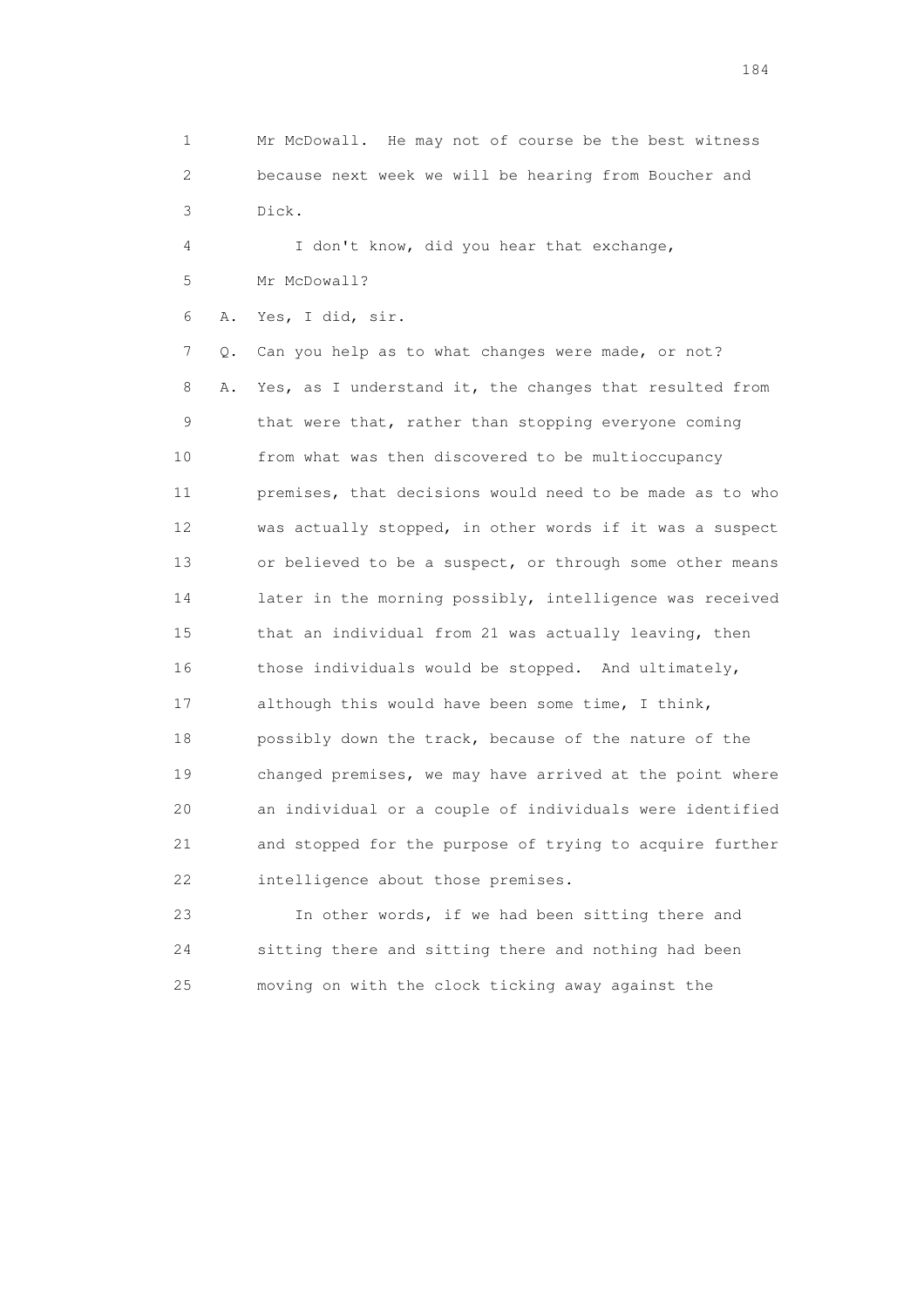1 viability of a covert operation as opposed to an overt 2 one, then clearly we would need to try to do something 3 and that may involve stopping anyone coming out and just 4 asking questions obviously well away from that address, 5 such as, you know, "Do you know the layout of the block, 6 do you know whether there is movement or are you close 7 to 21" and so on and so forth, if you follow me. 8 SIR MICHAEL WRIGHT: The initial change as I understand it 9 before 9.33 when Mr de Menezes left was that instead of 10 stopping everybody, the surveillance officers were being 11 selective as to who should be stopped, depending upon 12 their appearance and so forth. 13 A. That's correct. 14 SIR MICHAEL WRIGHT: That was the initial change. 15 A. Yes, sir. 16 SIR MICHAEL WRIGHT: Thank you. 17 MR HORWELL: In other words, a matter of discretion and 18 judgment, Mr McDowall? 19 A. Yes, sir. Yes. 20 Q. It was obviously critical to get surveillance officers 21 to these two addresses as soon as possible? 22 A. Yes. 23 Q. And that was achieved? 24 A. Yes. 25 Q. As we heard this afternoon, once present, they became

<u>185</u>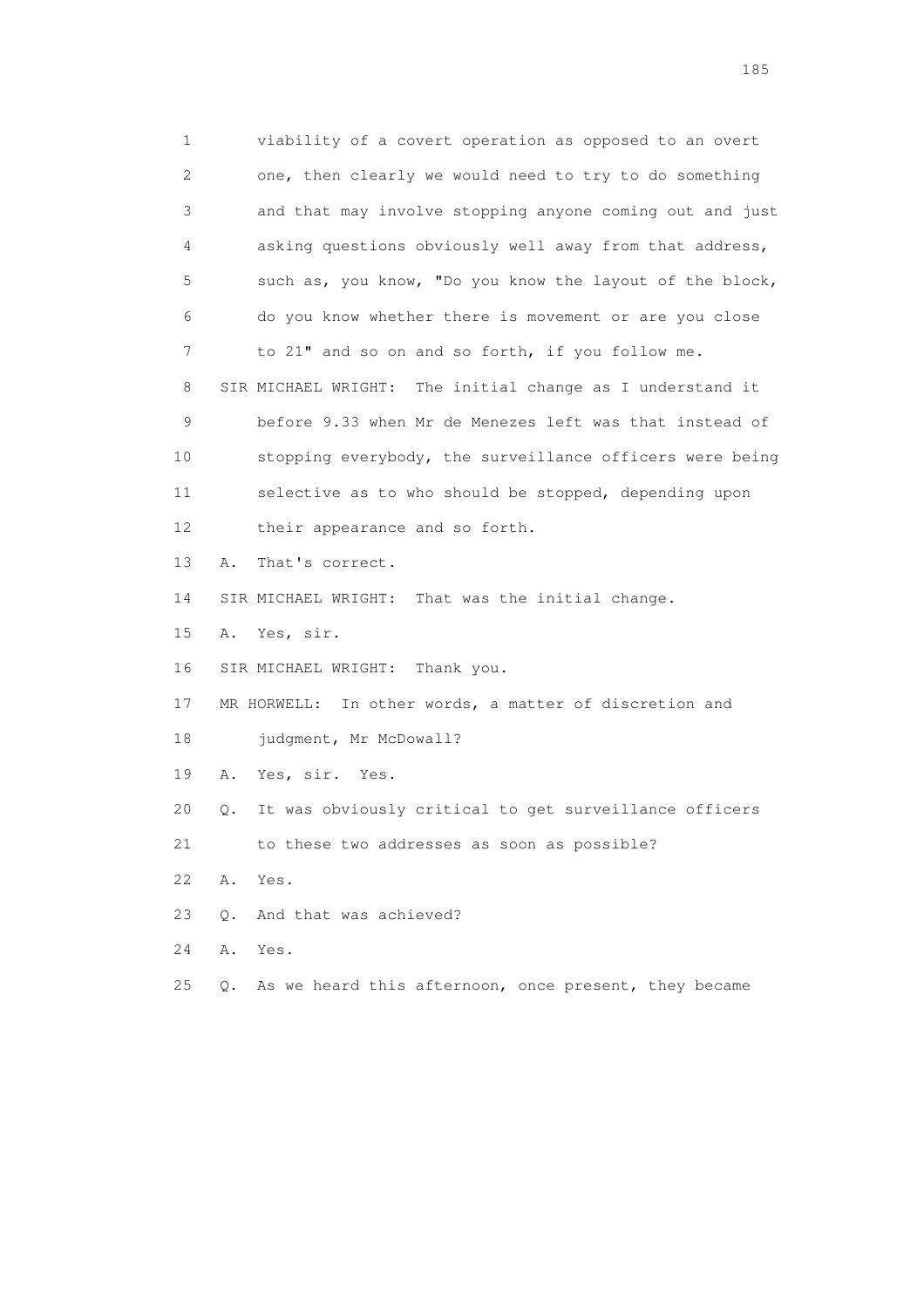- 1 the eyes of this operation?
- 2 A. Yes, sir.

3 Q. In terms of the selection of firearms officers to

 4 support the surveillance officers, you were of course 5 content to leave that decision to Dick?

6 A. Yes.

 7 Q. And until firearms officers, SFOs, Specialist Firearms 8 Officers, could get to the vicinity of these premises, 9 because they wouldn't be parked outside, would they,

- 10 Mr McDowall?
- 11 A. No, they wouldn't.

 12 Q. Until they could get to the vicinity, cover by the use 13 or the availability of ARVs was something with which you 14 would have approved?

15 A. Yes.

16 Q. ARVs, armed response vehicles?

17 A. That's correct, sir, yes.

18 Q. Because when examining these issues, it is not only

19 SFOs, Specialist Firearms Officers, that are at the

20 disposal of the Metropolitan Police, there are many

21 other groups, types, units, that can be used?

22 A. Yes, that's correct, and the ARVs are one, the

23 surveillance officers on the day had an armed capability

24 of their own also.

25 Q. I think you described it this morning as a momentous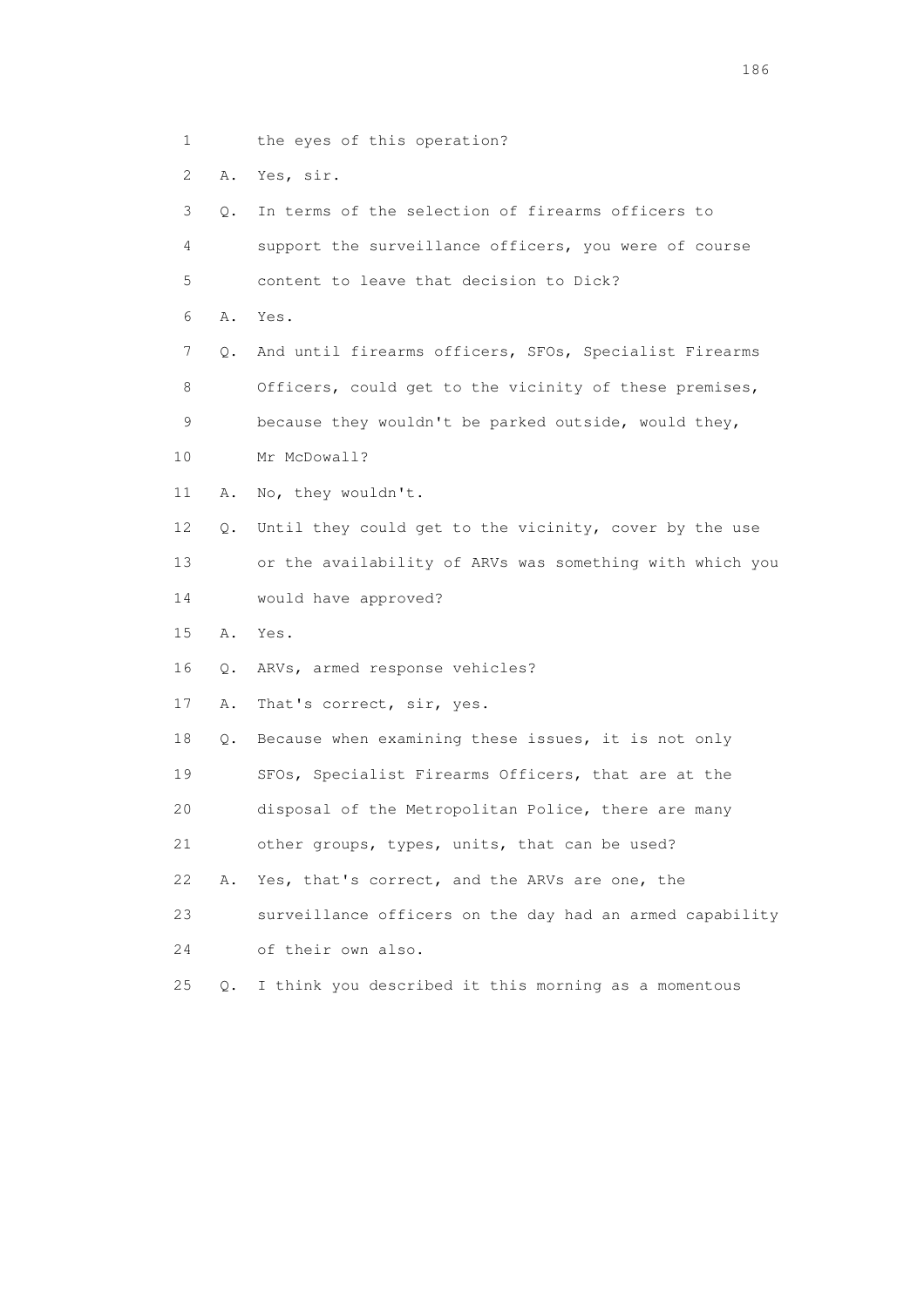1 decision as to whether or not to release the photographs 2 of the bombers to the press that morning? 3 A. That's correct, the difference between an overt 4 operation and the likelihood of its success, and 5 mounting a covert operation and the likelihood of that 6 success. 7 Q. Once that decision had been made, and you have given the 8 reasons for it, it was paramount to maintain the covert 9 nature of this investigation, would you agree? 10 A. Yes, absolutely. 11 Q. And one of the reasons for that is what happened in 12 Madrid? 13 A. Yes, that's true. 14 Q. Now, if we can put some further details before the 15 court, because we have not yet heard the date, on 16 11 March 2004, terrorists in Madrid detonated bombs on 17 commuter trains, killing 191 people and wounding just 18 under 2,000. It was a dreadful terrorist outrage. 19 A. Yes, it was. 20 Q. And it is clear that the bombers knew that the police 21 were about to raid their premises, and that was on 22 3 April 2004? 23 A. Yes, sir. 24 Q. And as we have heard, the bombers detonated the bombs 25 that they had where they were living, killing not only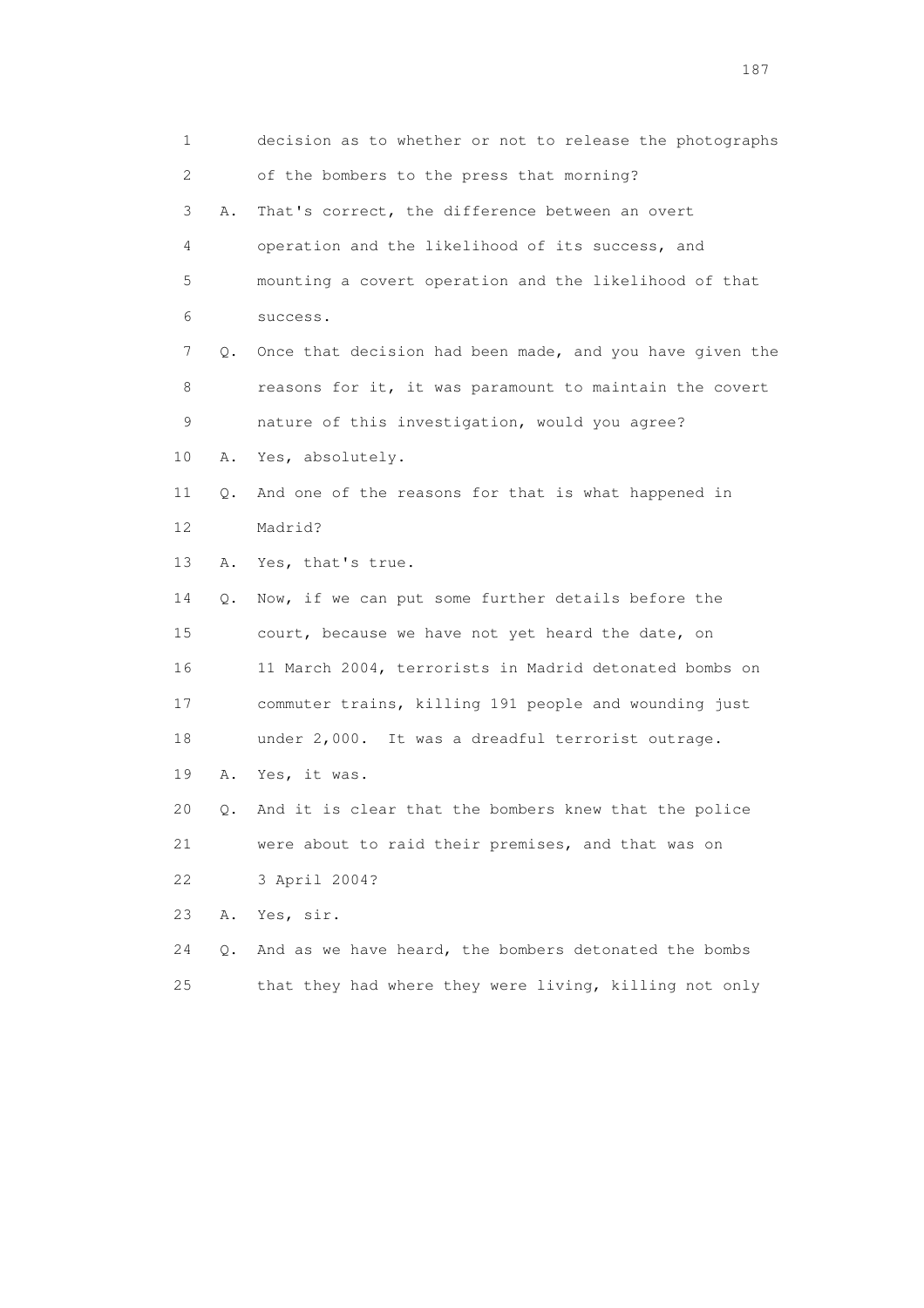1 themselves but the lead police officer who went through 2 the door?

3 A. Yes, that's correct.

 4 Q. At any one of the addresses that featured in this 5 investigation, police officers were not only entitled to 6 have in mind the events of Madrid, there was a positive 7 obligation on them to have in mind those events?

8 A. Yes, that's correct.

 9 Q. Therefore it plainly was not the police response in this 10 investigation simply to knock on the door of any of the 11 addresses, and we will be hearing many more addresses as 12 this inquest continues, but if anyone were to wonder why 13 on earth didn't police officers simply knock on the door 14 at Scotia Road or Portnall Road, or any of the other 15 addresses that we will hear about, that is one of the 16 main reasons why not, Mr McDowall; would you agree? 17 A. Yes, it is, it was part of the risk assessment 18 concerning that particular tactic, and I would go 19 further than that, and say that as July progressed, 20 there were occasions when, because of what we were 21 confronted by, there were no tactics, there were no new 22 tactics offered to us, there were no options, there were 23 no solutions presented by the firearms tactical 24 advisers, and we found ourselves in a position of 25 stalemate when we weren't able to progress the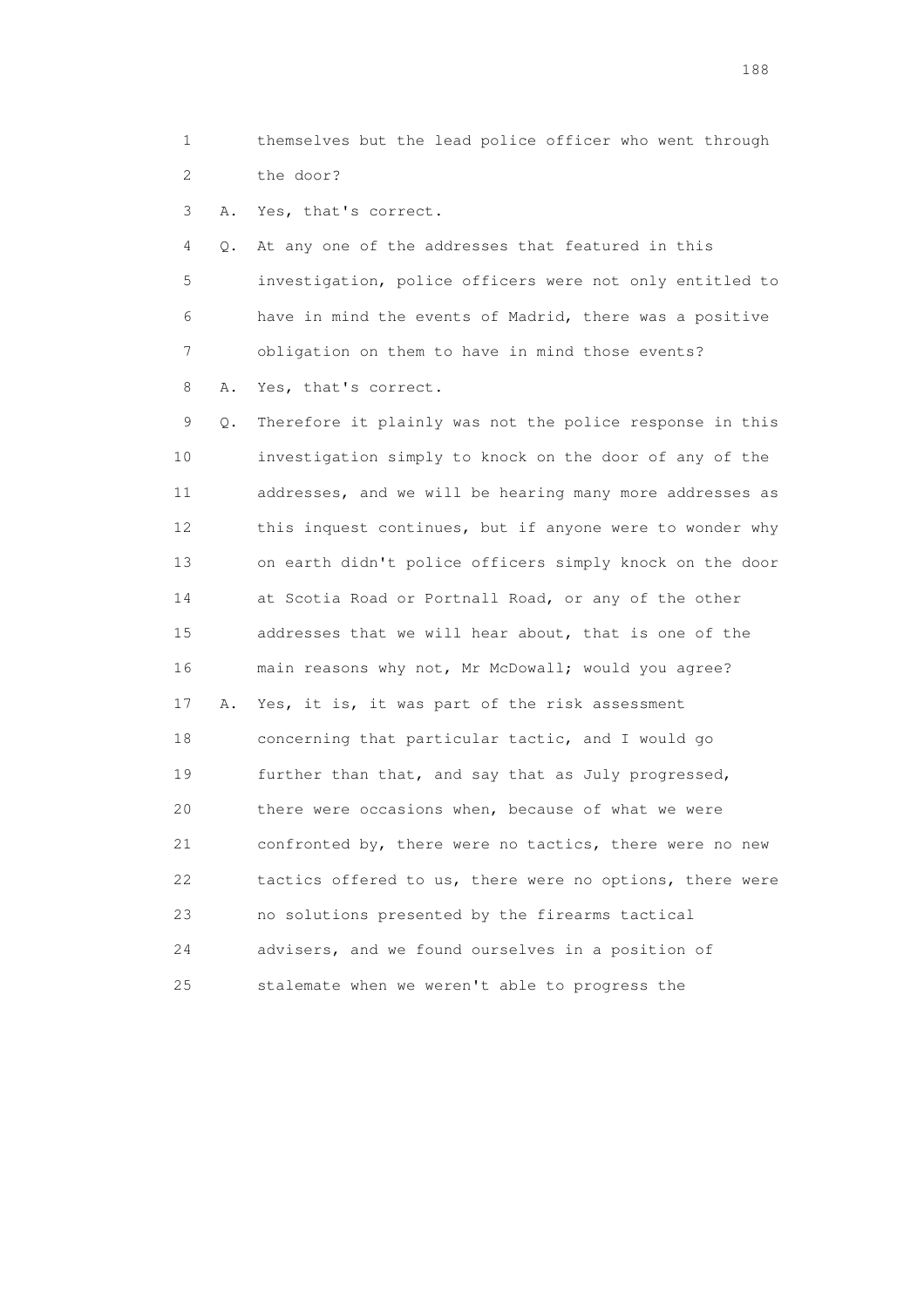1 investigation, particularly around some premises. 2 Q. In terms of the criticisms that have been made of you, 3 can you in as short a time as possible, Mr McDowall, 4 give this jury, please, an impression, a summary of all 5 of the other interests and duties and obligations and 6 responsibilities that you had during this period, but in 7 particular on 22 July?

 8 A. I think it's quite difficult to do that in a short time, 9 sir. I had responsibility for the events of 7/7 and the 10 investigation afterwards. I note from my statement that 11 at 7.25 that morning, I had an engagement to meet with 12 the Coroner for 7 July, Dr Reid, and so all of that was 13 continuing. We were still trying to ascertain at that 14 point what had happened, and whether we knew everyone 15 who was responsible. We were still dealing with a bomb 16 factory in West Yorkshire, a vast amount of our 17 resources were committed to that area and to other parts 18 of England, following leads and enquiries. We were 19 evacuating large parts of the population according to 20 the threat as it was being assessed. All of that was 21 going on.

 22 There was the weekly influx of intelligence and 23 threat, and of course that, as you might expect, 24 increased incrementally after the 7 July attack, some of 25 it well intended, much of it not. But again a huge and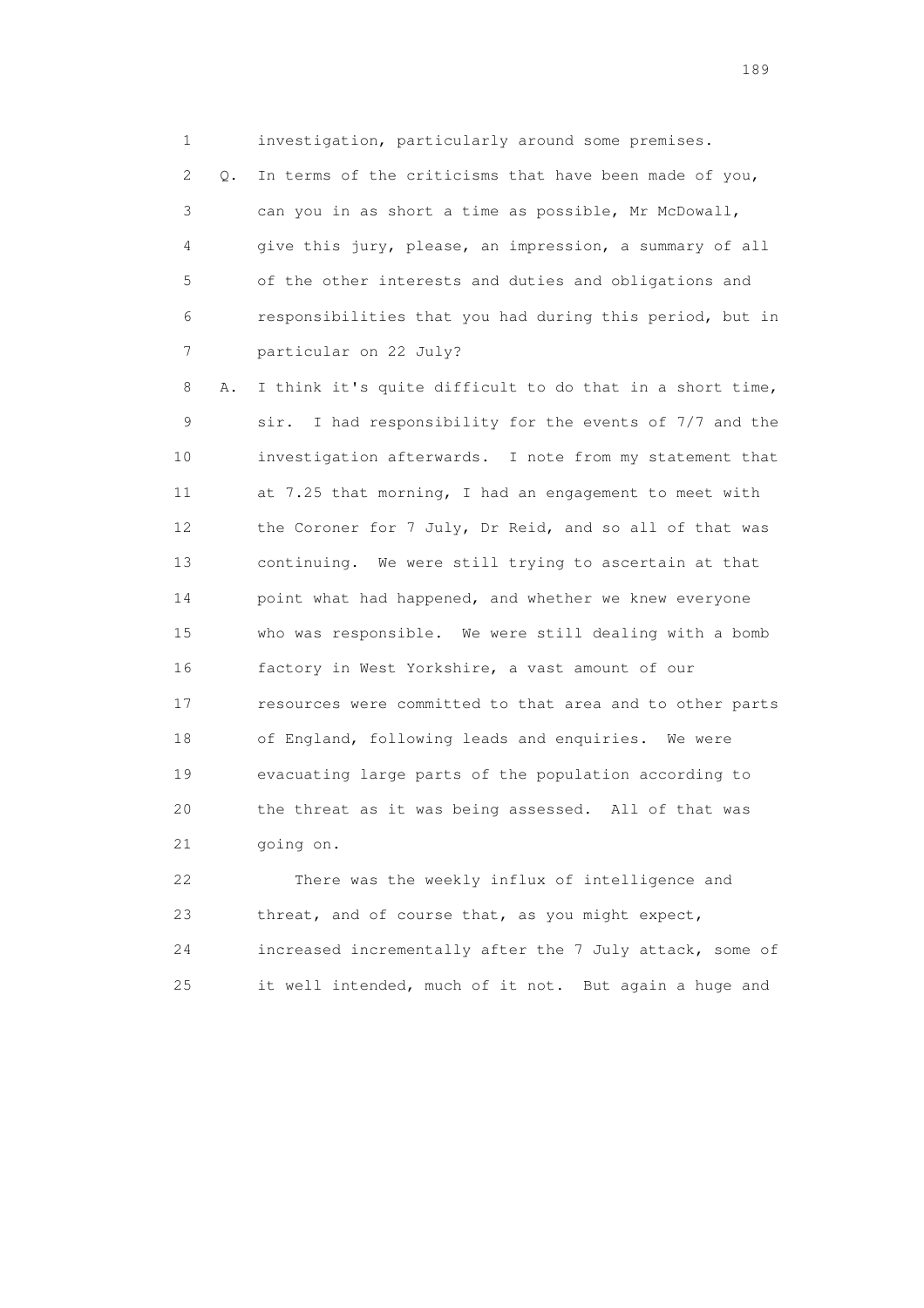1 onerous responsibility to track down, to deal with, to 2 investigate as far as possible everything that was 3 coming to our notice.

 4 I think I referred to the vast number, it was just 5 one statistic, but 3,900 hotline calls over a period 6 when one might expect, say, 60, just to give some kind 7 of reference point. And then of course events of the 8 21st, again a completely blank intelligence screen, no 9 radar out in front of us to let us know it was going to 10 happen. Deep concerns over what else was going to 11 happen, as well as the responsibility for finding these 12 individuals, the four as we knew it at that time that 13 then became five, and what they would now intend to do, 14 with no experience that I am aware of to go on as to 15 what their intentions may next be, but I think I recall 16 a clear feeling at the time that they would be most 17 intentioned to conduct -- to complete their deadly 18 intention for ideological or maybe religious reasons, 19 and that is really without delving into any of the other 20 detail of what was going on, my responsibility also to 21 try to ensure that we had sufficient staff, it was 22 a period of annual leave in the middle of the summer, 23 and that was to conduct all of the investigations and 24 enquiries necessary, all of the specialisms that we 25 require, the number of bomb threats we were receiving,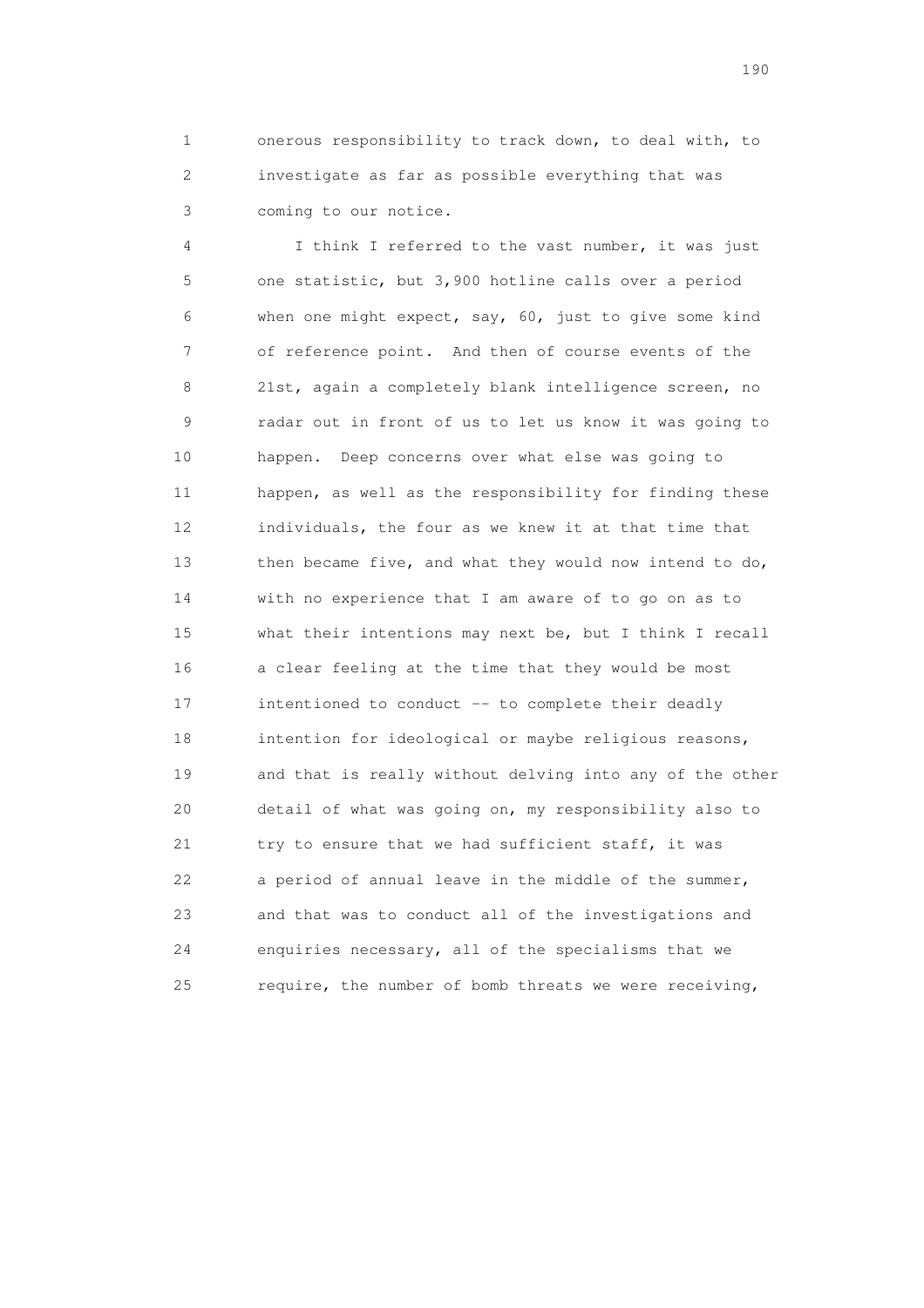1 the number of hoax calls we were getting, the number of 2 public places of entertainment or resort being shut at 3 a moment's notice, and the need to respond with 4 operational teams from this command to ensure that those 5 were dealt with correctly. 6 I could go on and on, sir, but I suspect that you 7 don't want me to at this point. 8 Q. I think you have given a very clear summary in the time 9 that I have allowed you, Mr McDowall, and I am not going 10 to ask you to expand upon it. 11 I only have a few more questions to ask you. 12 The principal objective was obviously to find and 13 arrest the bombers and their supporters? 14 A. Yes, that's correct, and also one thing I have not 15 mentioned of course which was crucially important at the 16 time, was trying to reassure the public, and all that 17 that entails which means meeting with community groups, 18 it means providing the correct intelligence to others, 19 it means ensuring that those in government, those 20 charged with responsibility for the communications 21 systems and so on, are also serviced too, because the 22 more there is no information from the police, the more 23 concerned people tend to become. I just add that both 24 in answer to your question just now but also in terms of 25 the overall responsibilities at the time.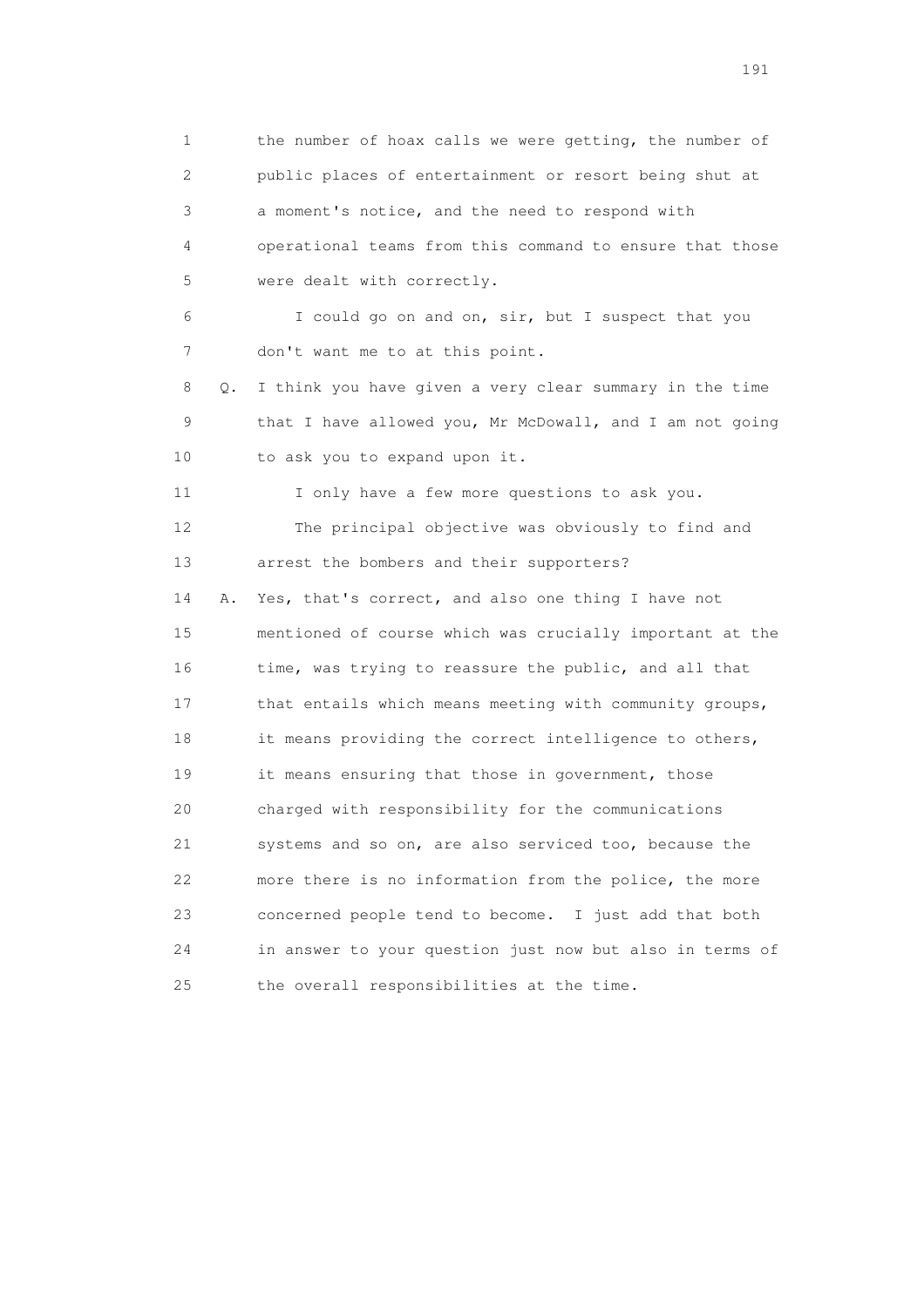| 1                         | Q. | Thank you. The jury will hear that, save for this        |
|---------------------------|----|----------------------------------------------------------|
| $\mathbf{2}^{\mathsf{I}}$ |    | appalling tragedy, this was an extremely successful      |
| 3                         |    | police investigation?                                    |
| 4                         | Α. | That is correct, sir, yes.                               |
| 5                         | Q. | Many people arrested and many people convicted?          |
| 6                         | Α. | Yes, sir, as you say, save for this tragedy.             |
| 7                         | Q. | Did the strategy change? Obviously new addresses came    |
| 8                         |    | to the knowledge of the investigators, but did the       |
| 9                         |    | strategy essentially change at any time, Mr McDowall?    |
| 10                        | Α. | Not to any substantial degree, and when I am asked what  |
| 11                        |    | I would have done differently, that is one of the        |
| 12                        |    | problems I have with that question, because throughout   |
| 13                        |    | that period and beyond it, no-one has told me what       |
| 14                        |    | I should have done differently or how that strategy      |
| 15                        |    | should have been different, because a large number of    |
| 16                        |    | people supported it and put it into operation during     |
| 17                        |    | those, what, ten days or so in July.                     |
| 18                        |    | I think that's what I would say about that, sir.         |
| 19                        |    | No, the strategy didn't, except for some flexibility and |
| 20                        |    | some minor changes around some addresses, no, I don't    |
| 21                        |    | believe it did change substantially.                     |
| 22                        |    | MR HORWELL:<br>Mr McDowall, thank you.                   |
| 23                        |    | Sir, I will be very quick.<br>MR MANSFIELD:              |
| 24                        |    | In view of that last answer, I do not want to go         |
| 25                        |    | down that road in detail, but of course he was asked     |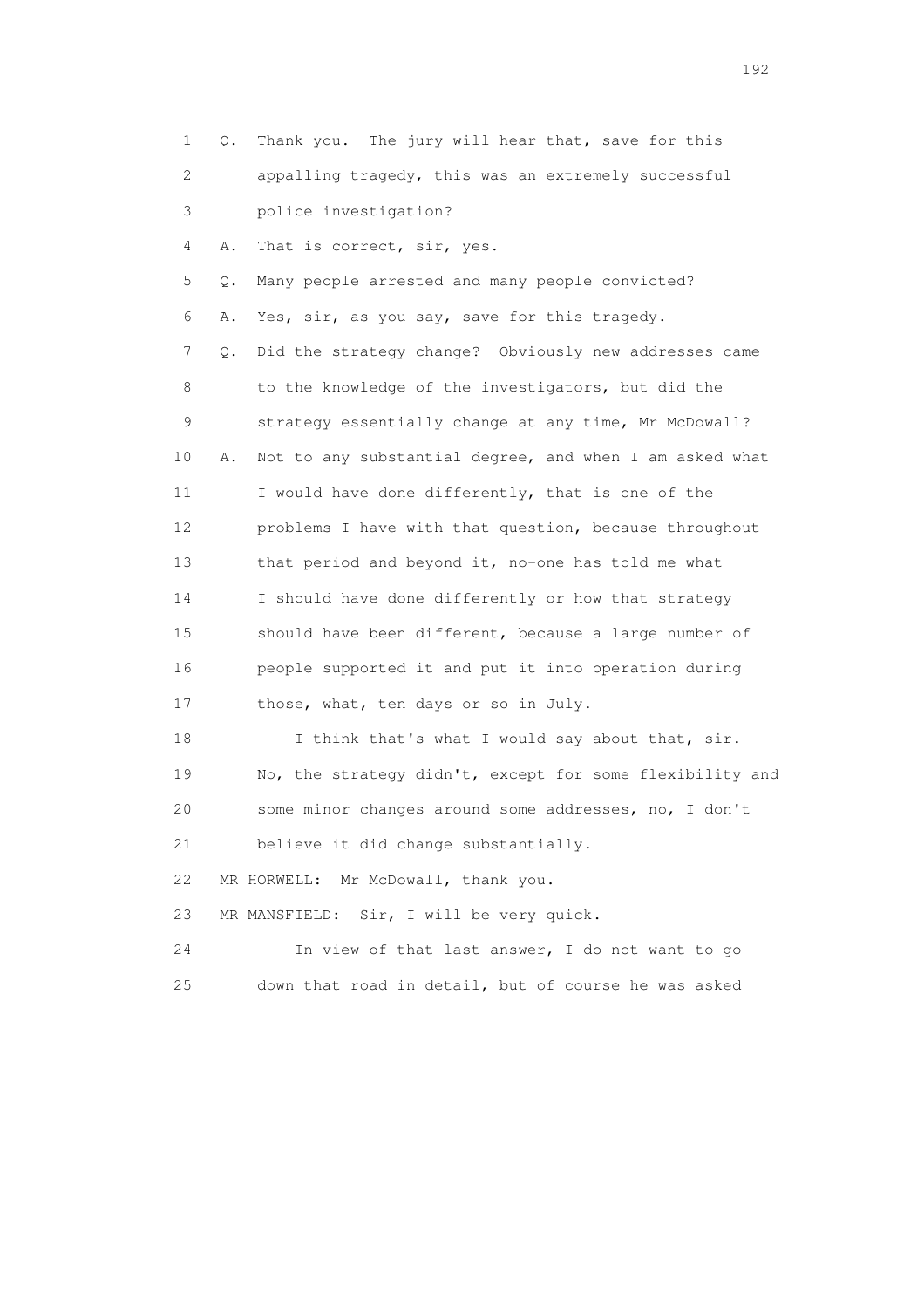1 exactly those questions in the Health and Safety trial, 2 where a number of 19 different failures were being 3 examined and he did accept when the learned judge asked 4 him that question that there were things that could have 5 been done differently. 6 SIR MICHAEL WRIGHT: Thank you. 7 Mr King? 8 MR KING: Nothing from me, thank you, sir. 9 SIR MICHAEL WRIGHT: Mr Perry, you may have achieved your 10 end. 11 MR PERRY: I am not sure if it was my end, sir. 12 SIR MICHAEL WRIGHT: Mr McDowall tells me he has a meeting 13 that he has to go to at 5 o'clock, and frankly you are 14 not going to get much in between now and 5 o'clock. 15 MR PERRY: Sir, there are two points, firstly I do not think 16 I would finish and secondly, I would feel so 17 uncomfortable being the most unpopular person in the 18 room keeping everywhere late on a Thursday afternoon. 19 A. Sir, if it helps, I have to confess to a small degree of 20 discomfort as well. 21 SIR MICHAEL WRIGHT: In that case that clinches it. 22 There is a quid pro quo to this, Mr Perry. 23 MR PERRY: I'll be as swift as I can. 24 SIR MICHAEL WRIGHT: We will say 10 o'clock tomorrow 25 morning.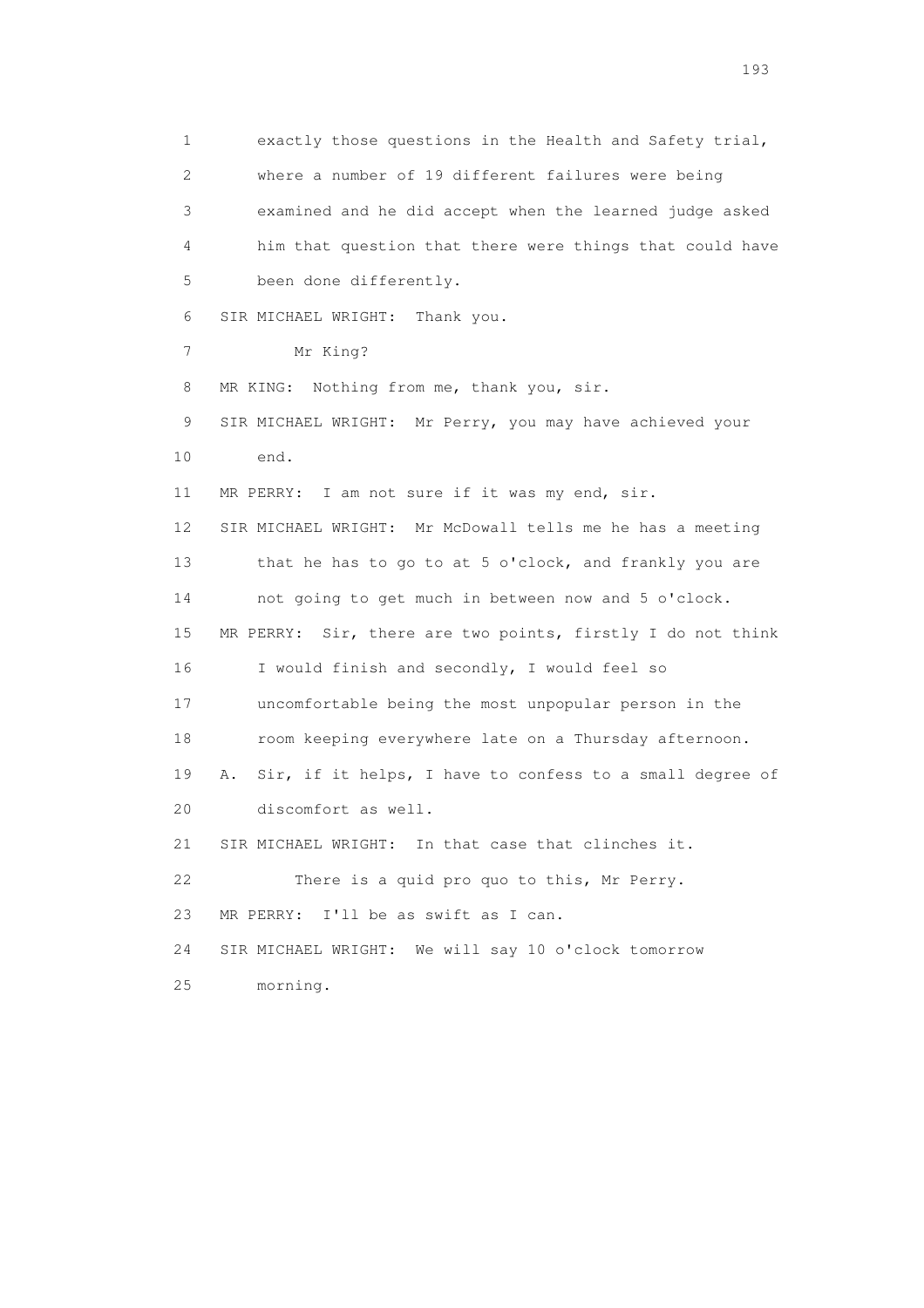| $1\,$            | $(4.37 \text{ pm})$ |                                        |
|------------------|---------------------|----------------------------------------|
| $\sqrt{2}$       |                     | (The court adjourned until 10.00 am on |
| $\mathsf 3$      |                     | Friday, 26 September 2008)             |
| $\sqrt{4}$       |                     |                                        |
| $\mathsf S$      |                     |                                        |
| $\sqrt{6}$       |                     |                                        |
| $\boldsymbol{7}$ |                     |                                        |
| $\,8\,$          |                     |                                        |
| $\mathcal{G}$    |                     |                                        |
| $10$             |                     |                                        |
| $11\,$           |                     |                                        |
| $12$             |                     |                                        |
| $13\,$           |                     |                                        |
| $1\,4$           |                     |                                        |
| $15\,$           |                     |                                        |
| $1\,6$           |                     |                                        |
| $1\,7$           |                     |                                        |
| $1\,8$           |                     |                                        |
| 19               |                     |                                        |
| $20$             |                     |                                        |
| $2\sqrt{1}$      |                     |                                        |
| 22               |                     |                                        |
| 23               |                     |                                        |
| 24               |                     |                                        |
| 25               |                     |                                        |